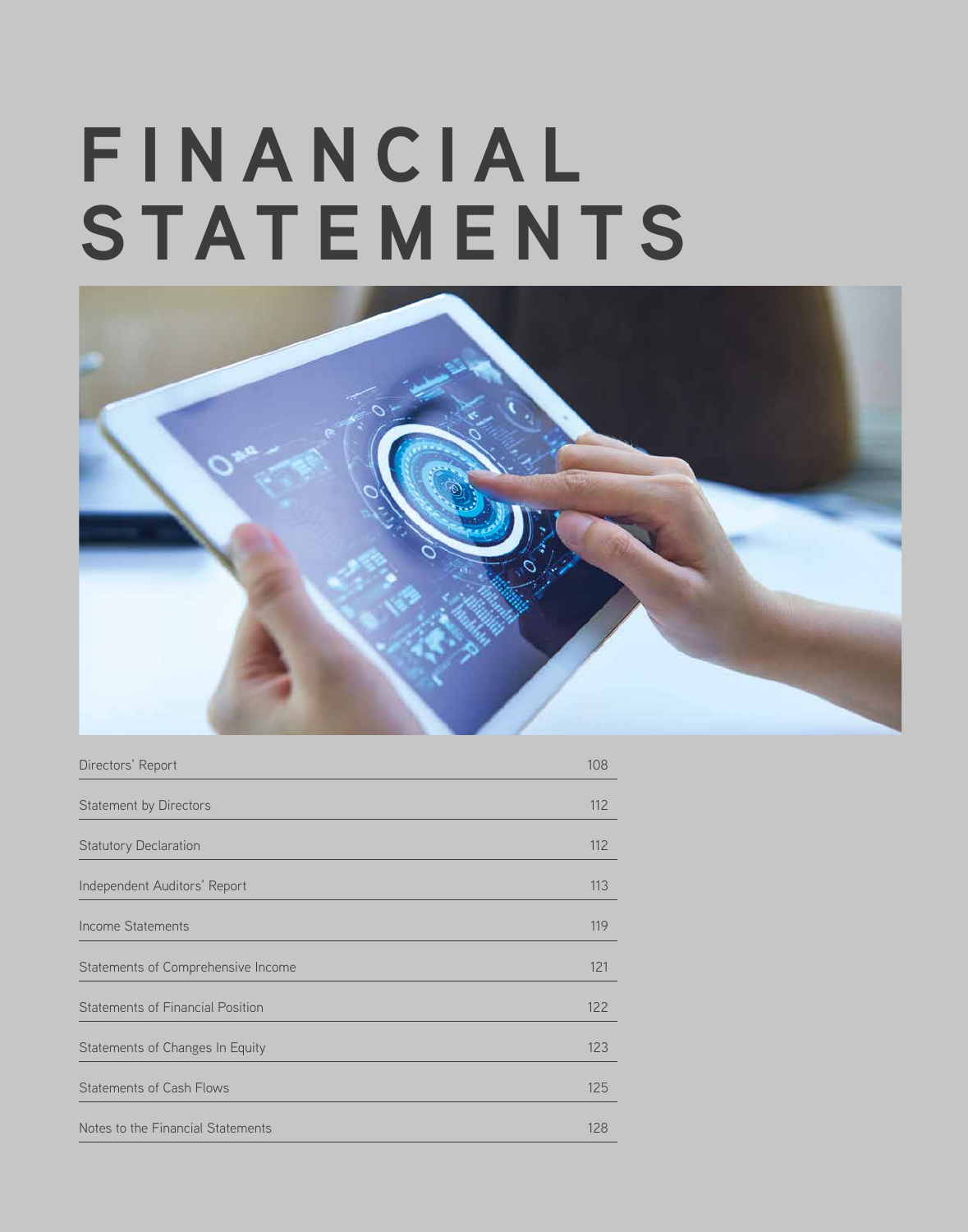

# **DIRECTORS' REPORT**

The Directors have pleasure in submitting their report together with the audited financial statements of the Group and of the Company for the financial year ended 31 March 2019.

# **PRINCIPAL ACTIVITIES**

The Company is an investment holding company, principally engaged in the provision of management services to its subsidiaries.

The principal activities and other information of the subsidiaries are as disclosed in Note 16 to the financial statements.

# **RESULTS**

|                                   | Group<br><b>RM'000</b> | Company<br><b>RM'000</b> |
|-----------------------------------|------------------------|--------------------------|
| Net profit for the financial year | 104.407                | 13,916                   |

There were no material transfers to or from reserves or provisions during the financial year other than as disclosed in the financial statements.

In the opinion of the Directors, the results of the operations of the Group and of the Company during the financial year were not substantially affected by any item, transaction or event of a material and unusual nature.

# **DIVIDEND**

Since the end of the previous financial year, no dividend has been paid or declared by the Company.

# **SHARE CAPITAL**

During the financial year, the Company increased its share capital from RM319,604,193 to RM722,305,476 via the issuance of 447,445,870 new ordinary shares for a total cash consideration of RM402,701,283, pursuant to the rights issue completed on 31 October 2018 as disclosed in Notes 27 and 41(a) to the statutory financial statements.

# **SIGNIFICANT AND SUBSEQUENT EVENTS**

The details of significant events during the year and subsequent event after the financial year are disclosed in Notes 41 and 42 to the financial statements respectively.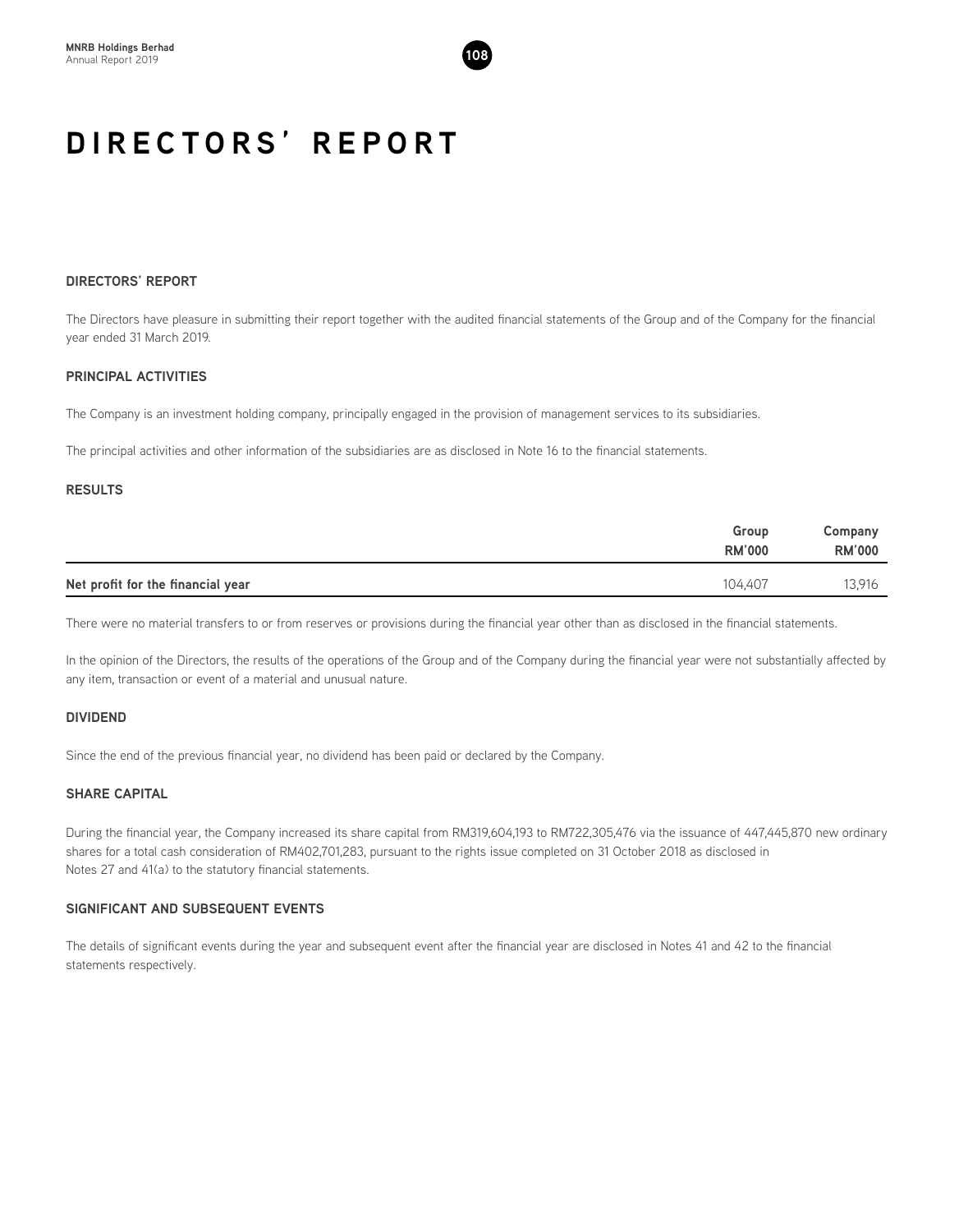# **DIRECTORS**

The names of the Directors of the Company and its subsidiaries in office since the beginning of the financial year to the date of this report are:

| Directors of the entities                |                            |                                |                                 |                                  |                                                   |               |                              |
|------------------------------------------|----------------------------|--------------------------------|---------------------------------|----------------------------------|---------------------------------------------------|---------------|------------------------------|
| <b>Name of Directors</b>                 | <b>Holding</b><br>Company  |                                |                                 | <b>Subsidiaries</b>              |                                                   |               |                              |
|                                          | <b>MNRB</b> *              | <b>MRE</b> *                   | TIFB <sup>*</sup>               | TIGB <sup>*</sup>                | <b>MRDL</b> *                                     | <b>MSSB</b> * | SSB*                         |
| Dato Sharkawi Alis<br>(Chairman of MNRB) | $\checkmark$               | Resigned on<br>7 January 2019  | Resigned on<br>3 January 2019   |                                  | $\checkmark$                                      |               | Resigned on<br>13 July 2018  |
| Mohd Din Merican                         | Resigned on<br>1 July 2018 | $\checkmark$                   | $\checkmark$                    | $\checkmark$                     | $\checkmark$                                      |               | $\checkmark$                 |
| Hijah Arifakh Othman                     | $\checkmark$               |                                |                                 |                                  |                                                   |               |                              |
| Mustaffa Ahmad                           | $\checkmark$               | $\checkmark$                   |                                 |                                  |                                                   |               |                              |
| Rosinah Mohd Salleh                      | $\checkmark$               |                                | Resigned on<br>30 November 2018 | ✓                                |                                                   |               |                              |
| Arul Sothy<br>Mylvaganam                 | $\checkmark$               | $\checkmark$                   |                                 |                                  |                                                   |               |                              |
| Noor Rida Hamzah                         | $\checkmark$               |                                |                                 |                                  |                                                   |               |                              |
| Datuk Johar Che Mat                      | $\checkmark$               |                                | Appointed on<br>3 January 2019  | Appointed on<br>30 November 2018 |                                                   |               |                              |
| George Oommen                            | $\checkmark$               | Appointed on<br>7 January 2019 | Appointed on<br>1 May 2018      | Appointed on                     | Appointed on<br>30 November 2018 5 September 2018 |               |                              |
| Zainudin Ishak                           |                            |                                |                                 |                                  | $\checkmark$                                      | $\checkmark$  |                              |
| Md Adnan Md Zain                         |                            | Resigned on<br>1 June 2019     | Resigned on<br>1 June 2019      |                                  |                                                   |               |                              |
| Megat Dziauddin<br>Megat Mahmud          |                            |                                | Resigned on<br>17 April 2018    |                                  |                                                   |               | Resigned on<br>13 July 2018  |
| Datin Zaimah Zakaria                     |                            | $\checkmark$                   |                                 |                                  |                                                   |               | Resigned on<br>13 July 2018  |
| Datuk Nik Moustpha<br>Nik Hassan         |                            |                                | $\checkmark$                    | Appointed on<br>30 November 2018 |                                                   |               | Resigned on<br>13 July 2018  |
| Norazman Hashim                          |                            |                                |                                 |                                  |                                                   | $\checkmark$  | Appointed on<br>13 July 2018 |

MNRB - MNRB Holdings Berhad

MRE - Malaysian Reinsurance Berhad

TIFB - Takaful Ikhlas Family Berhad *(formerly known as Takaful Ikhlas Berhad)*

TIGB - Takaful Ikhlas General Berhad

MRDL - Malaysian Re (Dubai) Ltd. MSSB - MMIP Services Sdn. Bhd. SSB - Sinar Seroja Berhad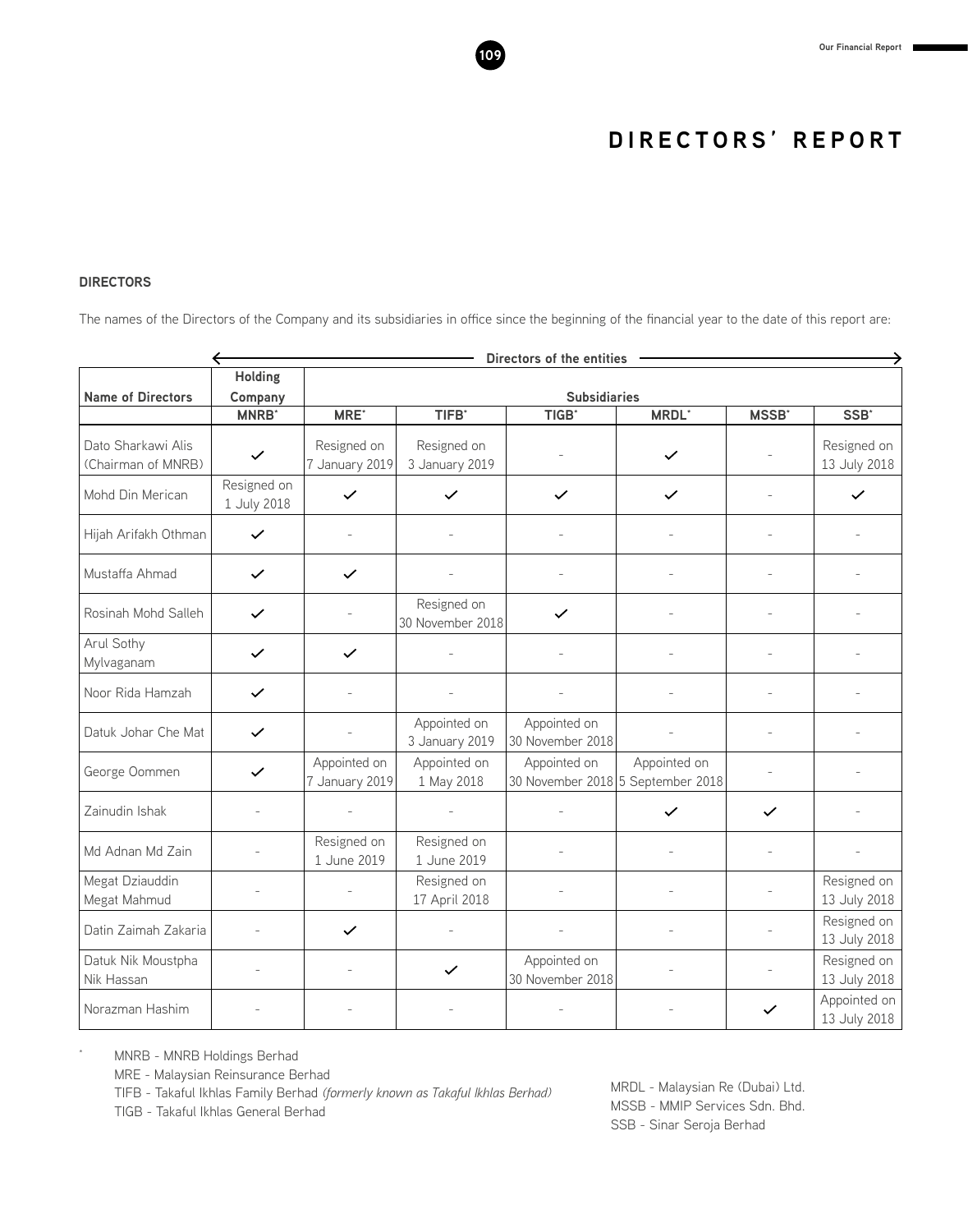

# **DIRECTORS' BENEFITS**

Neither at the end of the financial year, nor at any time during that year, did there subsist any arrangement to which the Company or its subsidiaries were a party, whereby the Directors might acquire benefits by means of acquisition of shares in or debentures of the Company or any other body corporate.

Since the end of the previous financial year, no Director has received or become entitled to receive any benefit (other than benefits included in the aggregate amount of emoluments received or due and receivable by the Directors from the Company or the fixed salary and benefits receivable as a full-time employee of the Company as disclosed in Notes 9, 10 and 33 to the financial statements or benefits receivable from related corporations) by reason of a contract made by the Company or a related corporation with the Director or with a firm of which the Director is a member, or with a company in which the Director has a substantial financial interest to be disclosed under Fifth Schedule, Part I Section 3 of the Companies Act, 2016.

During the financial year, the Company purchased a Directors and Officers Liability Takaful cover to provide indemnity to all directors of the MNRB Group for a limit of RM50,000,000 at a contribution of RM63,000.

# **DIRECTORS' INTEREST**

According to the register of Directors' shareholdings, none of the Directors in office at the end of the financial year had any interest in shares of the Company or its related corporation during the financial year.

# **OTHER STATUTORY INFORMATION**

- (a) Before the Statements of Comprehensive Income and Statements of Financial Position of the Group and the Company were made out, the Directors took reasonable steps:
	- (i) to ascertain that proper action had been taken in relation to the writing off of bad debts and the making of allowance for doubtful debts and satisfied themselves that there were no known bad debts and that adequate allowance had been made for doubtful debts; and
	- (ii) to ensure that any current assets which were unlikely to realise their values as shown in the accounting records in the ordinary course of business had been written down to an amount which they might be expected so to realise.
- (b) At the date of this report, the Directors are not aware of any circumstances which would render:
	- (i) it necessary to write off any bad debts or the amount of the allowance for doubtful debts in the financial statements of the Group and of the Company inadequate to any substantial extent; and
	- (ii) the values attributed to the current assets in the financial statements of the Group and of the Company misleading.
- (c) At the date of this report, the Directors are not aware of any circumstances which have arisen which would render adherence to the existing method of valuation of assets or liabilities of the Group and of the Company misleading or inappropriate.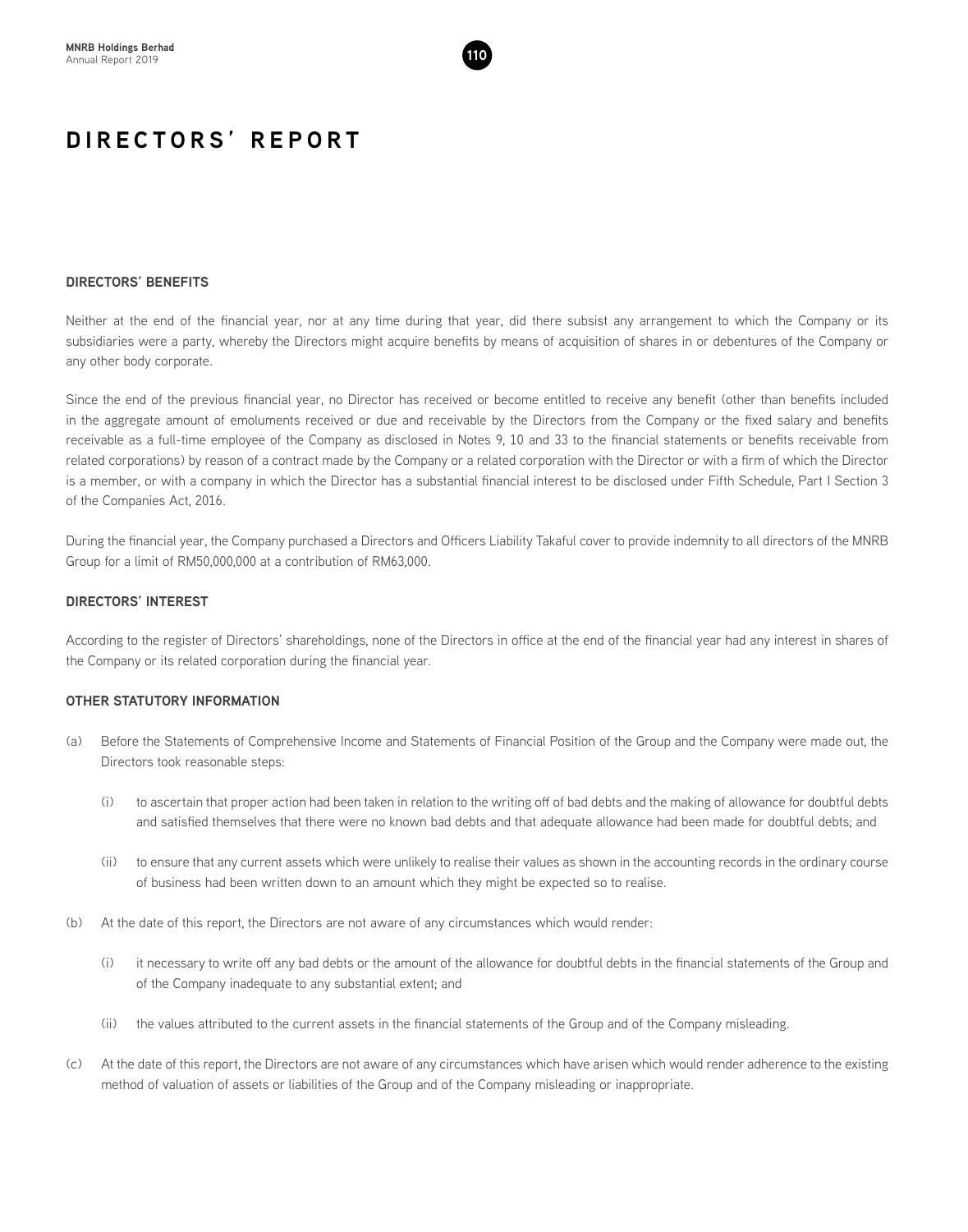# **OTHER STATUTORY INFORMATION (CONT'D.)**

- (d) At the date of this report, the Directors are not aware of any circumstances not otherwise dealt with in this report or in the financial statements of the Group and of the Company which would render any amount stated in the financial statements misleading.
- (e) As at the date of this report, there does not exist:
	- (i) any charge on the assets of the Group or of the Company which has arisen since the end of the financial year which secures the liabilities of any other person; or
	- (ii) any contingent liability of the Group or of the Company which has arisen since the end of the financial year other than those arising in the normal course of business of the Group and of the Company.
- (f) In the opinion of the Directors:
	- (i) no contingent liability or other liability has become enforceable or is likely to become enforceable within the period of twelve months after the end of the financial year which will or may affect the ability of the Group or of the Company to meet their obligations when they fall due; and
	- (ii) no item, transaction or event of a material and unusual nature has arisen in the interval between the end of the financial year and the date of this report which is likely to affect substantially the results of the operations of the Group or of the Company for the financial year in which this report is made.

For the purpose of paragraphs (e)(ii) and (f)(i) above, contingent or other liabilities do not include liabilities arising from reinsurance, takaful and retakaful contracts underwritten in the ordinary course of business of the reinsurance/retakaful and takaful subsidiaries and associate companies.

# **AUDITORS**

The retiring auditors, Messrs. Ernst & Young, have expressed their willingness to accept re-appointment. Details of Auditors' remuneration for their service as auditors are disclosed in Note 9 of the statutory financial statements.

Signed on behalf of the Board in accordance with a resolution of the Directors dated 28 June 2019.

**Dato Sharkawi Alis Arul Sothy Mylvaganam**

Kuala Lumpur, Malaysia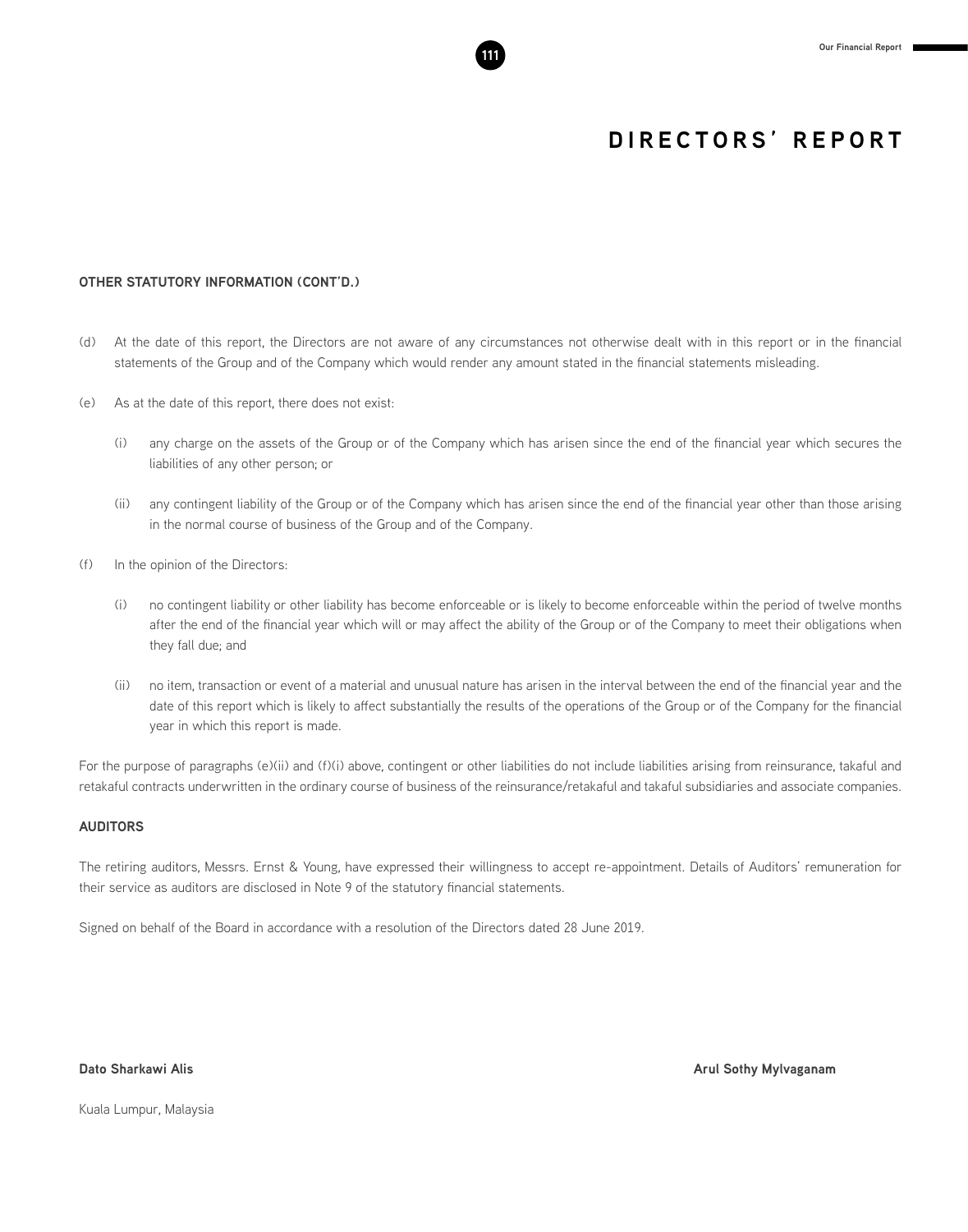

# **STATEMENT BY DIRECTORS**

Pursuant to Section 251(2) of the Companies Act, 2016

We, Dato Sharkawi Alis and Arul Sothy Mylvaganam, being two of the Directors of MNRB Holdings Berhad, do hereby state that, in the opinion of the Directors, the accompanying financial statements set out on pages 119 to 297 are drawn up in accordance with Malaysian Financial Reporting Standards, International Financial Reporting Standards and the requirements of the Companies Act, 2016 in Malaysia, so as to give a true and fair view of the financial position of the Company and of the Group as at 31 March 2019 and of the results and the cash flows of the Company and of the Group for the year then ended.

Signed on behalf of the Board in accordance with a resolution of the Directors dated 28 June 2019.

**Dato Sharkawi Alis Arul Sothy Mylvaganam**

Kuala Lumpur, Malaysia

# **STATUTORY DECLARATION**

Pursuant to Section 251(1)(b) of the Companies Act, 2016

I, Norazman Hashim (MIA membership no. 5817), being the officer primarily responsible for the financial management of MNRB Holdings Berhad, do solemnly and sincerely declare that the accompanying financial statements set out on pages 119 to 297 are in my opinion correct, and I make this solemn declaration conscientiously believing the same to be true and by virtue of the provisions of the Statutory Declarations Act, 1960.

Subscribed and solemnly declared by  $\qquad)$ the abovenamed Norazman Hashim (a) at Kuala Lumpur in Wilayah Persekutuan ) on 28 June 2019. ) **Norazman Hashim**

Before me, Commissioner of Oaths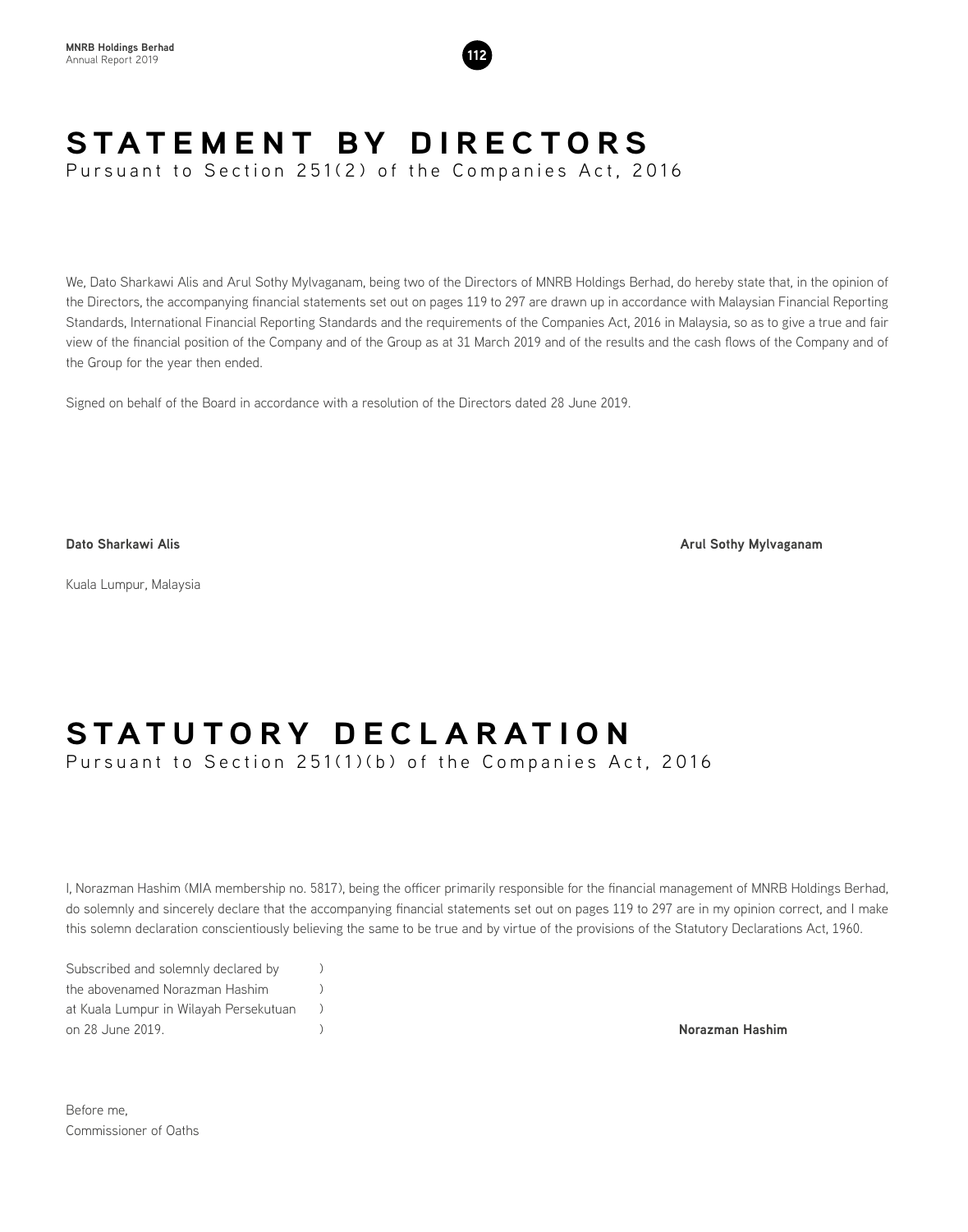

to the members of MNRB Holdings Berhad (Incorporated in Malaysia)

# **REPORT ON THE AUDIT OF THE FINANCIAL STATEMENTS**

# *Opinion*

We have audited the financial statements of MNRB Holdings Berhad, which comprise the statements of financial position as at 31 March 2019 of the Group and of the Company, and the income statements, statements of comprehensive income, statements of changes in equity and statements of cash flows of the Group and of the Company for the year then ended, and notes to the financial statements, including a summary of significant accounting policies, as set out on pages 119 to 297.

In our opinion, the accompanying financial statements give a true and fair view of the financial position of the Group and of the Company as at 31 March 2019, and of their financial performance and their cash flows for the year then ended in accordance with Malaysian Financial Reporting Standards, International Financial Reporting Standards and the requirements of the Companies Act, 2016 in Malaysia.

# *Basis for opinion*

We conducted our audit in accordance with approved standards on auditing in Malaysia and International Standards on Auditing. Our responsibilities under those standards are further described in the *Auditors' responsibilities for the audit of the financial statements* section of our report. We believe that the audit evidence we have obtained is sufficient and appropriate to provide a basis for our audit opinion.

# *Independence and other ethical responsibilities*

We are independent of the Group and of the Company in accordance with the By-Laws (on Professional Ethics, Conduct and Practice) of the Malaysian Institute of Accountants ("By-Laws") and the International Ethics Standards Board for Accountants' *Code of Ethics for Professional Accountants* ("IESBA Code"), and we have fulfilled our other ethical responsibilities in accordance with the By-Laws and the IESBA Code.

### *Key audit matters*

Key audit matters are those matters that, in our professional judgement, were of most significance in our audit of the financial statements of the Group and of the Company for the current year. These matters were addressed in the context of our audit of the financial statements of the Group and the Company as a whole, and in forming our opinion thereon, and we do not provide a separate opinion on these matters. For the matters below, our description of how our audit addressed these matters is provided in that context.

We have fulfilled the responsibilities described in the *Auditors' responsibilities for the audit of the financial statements* section of our report, including in relation to these matters. Accordingly, our audit included the performance of procedures designed to respond to our assessment of the risks of material misstatement of the financial statements. The results of our audit procedures, including the procedures performed to address the matters below, provide the basis of our audit opinion on the accompanying financial statements.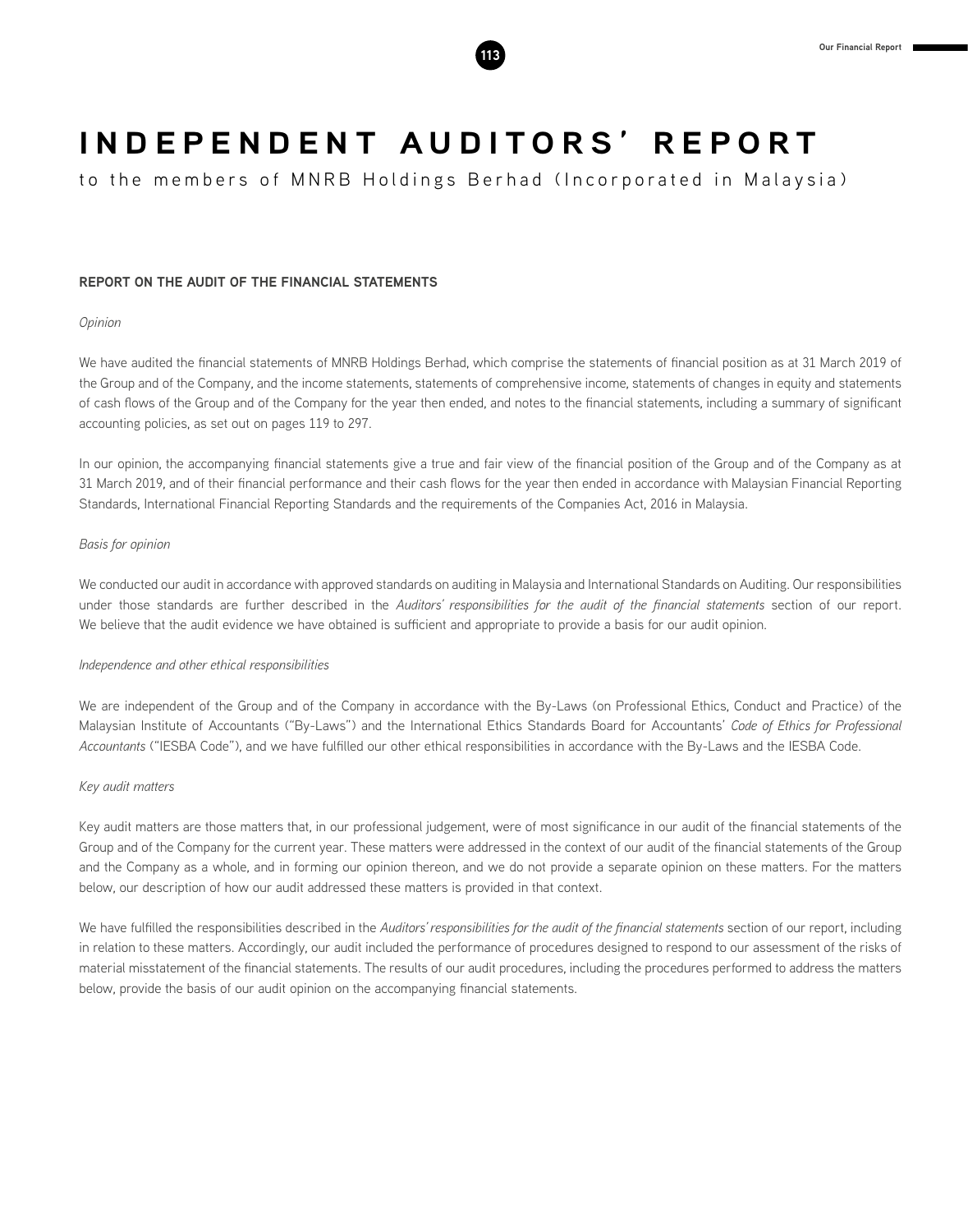

to the members of MNRB Holdings Berhad (Incorporated in Malaysia)

# **REPORT ON THE AUDIT OF THE FINANCIAL STATEMENTS (CONT'D.)**

*Key audit matters (cont'd.)*

# *1. Insurance/takaful contract liabilities of the Group*

The Group's insurance/takaful contract liabilities as at 31 March 2019 amounted to RM5.5 billion (as disclosed in Note 19 to the financial statements) or approximately 83% of its total liabilities. The insurance/takaful contract liabilities include the following liabilities of the reinsurance/ retakaful subsidiary, Malaysian Reinsurance Berhad and the takaful subsidiaries, Takaful Ikhlas General Berhad and Takaful Ikhlas Family Berhad (formerly known as Takaful Ikhlas Berhad):

- (a) Premium/contribution and claim liabilities of the general reinsurance/retakaful and takaful businesses;
- (b) Actuarial liabilities of the family retakaful and takaful businesses;
- (c) Investment-linked participants' account of the family takaful business; and
- (d) Expense liabilities in respect of the shareholder's fund of the takaful and retakaful businesses.

These liabilities have been estimated based on standard actuarial valuation methodologies and other estimation models as allowed under the Risk-Based Capital Framework for Insurers and Risk-Based Capital Framework for Takaful Operators issued by Bank Negara Malaysia as well as the accounting policies described in Notes 2.4, 2.5 and 2.6 for the valuation of the insurance/takaful contract liabilities of the Group.

The complexity of the actuarial valuation methodologies and other estimation models applied to derive the insurance/takaful contract liabilities may give rise to estimation errors as a result of inadequate or incomplete data, the design and application of the relevant valuation models by the management's experts (i.e. the Appointed Actuaries) and the use of inappropriate assumptions. Significant professional judgement is applied by the Group in deriving the assumptions (as described in Note 3 to the financial statements) and any significant changes thereon may have a material effect on the insurance/takaful contract liabilities.

Our audit procedures were focused on the following key areas:

- Understanding and documenting the qualifications, objectivity and independence of the Appointed Actuaries tasked with estimating the insurance/takaful contract liabilities of the Group;
- Reviewing the reports prepared by the Appointed Actuaries in respect of the insurance/takaful contract liabilities of the Group;
- Assessing the valuation methodologies applied by the Group to derive the insurance/takaful contract liabilities;
- Assessing the design and testing the operating effectiveness of key internal controls over the actuarial valuation process with respect to financial reporting, including the bases used by the Group in determining and approving the key assumptions applied;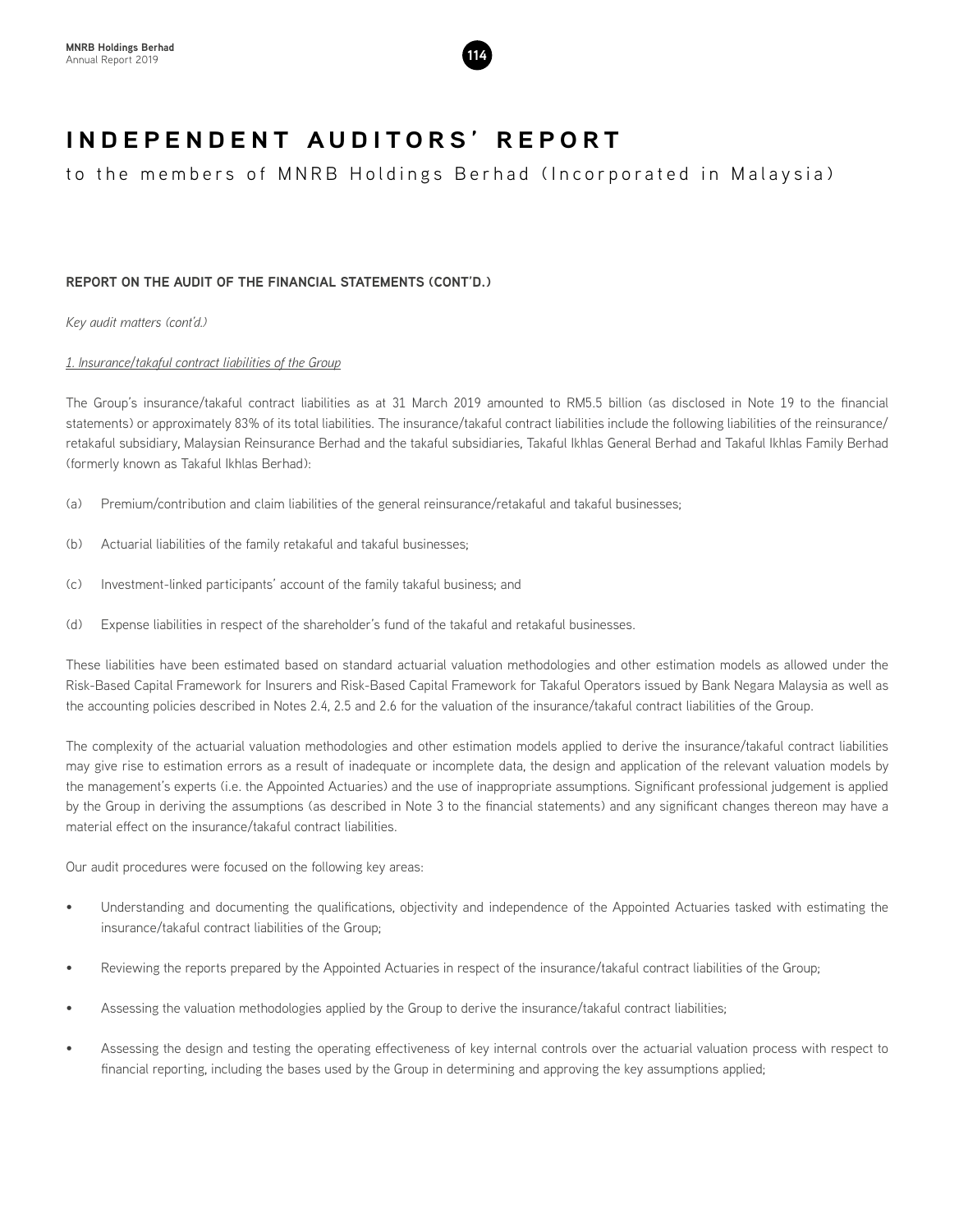

to the members of MNRB Holdings Berhad (Incorporated in Malaysia)

# **REPORT ON THE AUDIT OF THE FINANCIAL STATEMENTS (CONT'D.)**

*Key audit matters (cont'd.)*

# *1. Insurance/takaful contract liabilities of the Group (cont'd.)*

- Assessing the experience analyses of the reinsurance, retakaful and takaful business used during the setting of the key assumptions to derive the insurance/takaful contract liabilities and challenging the rationale applied by the Appointed Actuaries and management in deriving those assumptions. In addition and where appropriate, comparisons have also been made against other industry constituents and the experience of the respective subsidiaries;
- Testing the completeness and sufficiency of data used in the valuation of insurance/takaful contract liabilities including reviewing the data extraction process and reconciliations carried out by the Group. These tests also included control tests performed on selected samples of claims reserves, claims paid and reinsurance policies and retakaful and takaful certificates issued by the Group to ascertain effectiveness of operating controls over quality and accuracy of the underlying data;
- Performing audit tests on the model review process applied by management in respect of the family takaful business and independently reviewing the results thereon;
- Performing independent analyses and re-computation of the general reinsurance/retakaful/takaful contract liabilities for selected classes of business, focusing on the most significant business portfolio and those which may potentially result in significant deviations in estimates. We compared our independent analyses and re-computations to those performed by management to ascertain if the reserves were sufficient and within range of our independent analyses;
- Performing tests on the UPR/UCR calculations produced by management and thereafter, comparing the UPR/UCR against the URR valuation performed by the Appointed Actuaries to ascertain if adequate reserves have been established for the general reinsurance, retakaful and takaful business;
- Performing tests on the UWF calculations produced by management and, thereafter, comparing the UWF against the UER valuation performed by the Appointed Actuaries to ascertain if adequate reserves have been established for the shareholder's fund of the retakaful and takaful business;
- Reviewing the Liability Adequacy Test results performed by the reinsurance, retakaful and takaful subsidiaries;
- Auditing the fair value of financial assets and adequacy of liabilities of the investment-linked funds of the family takaful business;
- Performing control tests over the creation and cancellation of units of the investment-linked funds as well as calculation of Net Asset Values; and
- Assessing the adequacy of disclosures made in the financial statements in respect of the insurance/takaful contract liabilities of the Group.

We have also engaged our Actuarial Services professionals in accordance with the requirements of International Standard on Auditing 620: *Reliance on the Work of an Auditors' Expert* to assist us in performing certain audit procedures on the insurance/takaful contract liabilities of the Group.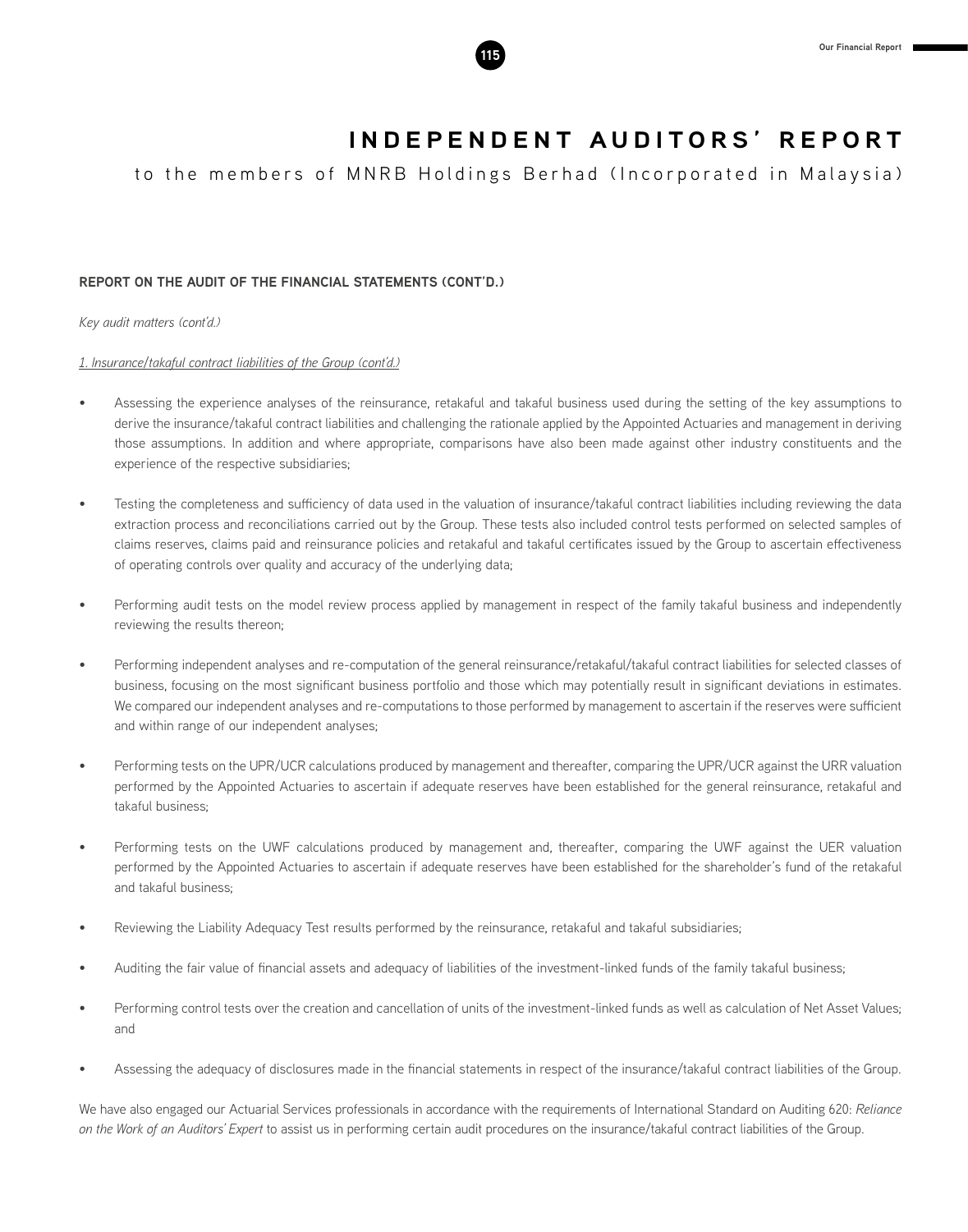

to the members of MNRB Holdings Berhad (Incorporated in Malaysia)

# **REPORT ON THE AUDIT OF THE FINANCIAL STATEMENTS (CONT'D.)**

*Key audit matters (cont'd.)*

# *2. Tax recoverable*

As disclosed in Note 21 to the financial statements, the Company is currently appealing against additional tax assessments and penalties raised by the Inland Revenue Board of Malaysia ("IRB"), amounting to approximately RM19.7 million. These additional tax assessments and penalties were paid by the Company and were recorded as tax recoverable. The outcome of the appeal can only be confirmed by the occurrence or non-occurrence of one or more uncertain future events not wholly within the control of the Company and the appeal could develop in ways not initially expected. Therefore, the Company continuously assesses the development of this matter to determine whether outflows of resources embodying economic benefits could be probable. Such assessment involves significant judgement and estimates which are highly subjective. Accordingly, we consider this area to be an area of audit focus.

As part of our audit procedures, we have involved our tax specialists in reviewing correspondences between the Company and external legal counsel to obtain an understanding of the matter. We have enquired and discussed with management on the developments in legal proceedings and obtained confirmations from the Company's external legal counsel to compare the expert opinions to management's position. We also considered the objectivity, independence and expertise of the legal advisers and we also assessed the basis adopted by the legal advisers in their evaluations of the possible outcome of the litigations and claims.

# *Information other than the financial statements and auditors' report thereon*

The directors of the Company are responsible for the other information. The other information comprises the information included in the Annual Report, but does not include the financial statements of the Group and of the Company and our auditors' report thereon.

Our opinion on the financial statements of the Group and of the Company does not cover the other information and we do not express any form of assurance conclusion thereon.

In connection with our audit of the financial statements of the Group and of the Company, our responsibility is to read the other information and, in doing so, consider whether the other information is materially inconsistent with the financial statements of the Group and of the Company or our knowledge obtained in the audit or otherwise appears to be materially misstated.

If, based on the work we have performed, we conclude that there is a material misstatement of this other information, we are required to report that fact. We have nothing to report in this regard.

# *Responsibilities of the directors for the financial statements*

The directors of the Company are responsible for the preparation of financial statements of the Group and of the Company that give a true and fair view in accordance with Malaysian Financial Reporting Standards, International Financial Reporting Standards and the requirements of the Companies Act, 2016 in Malaysia. The directors are also responsible for such internal control as the directors determine is necessary to enable the preparation of financial statements of the Group and of the Company that are free from material misstatement, whether due to fraud or error.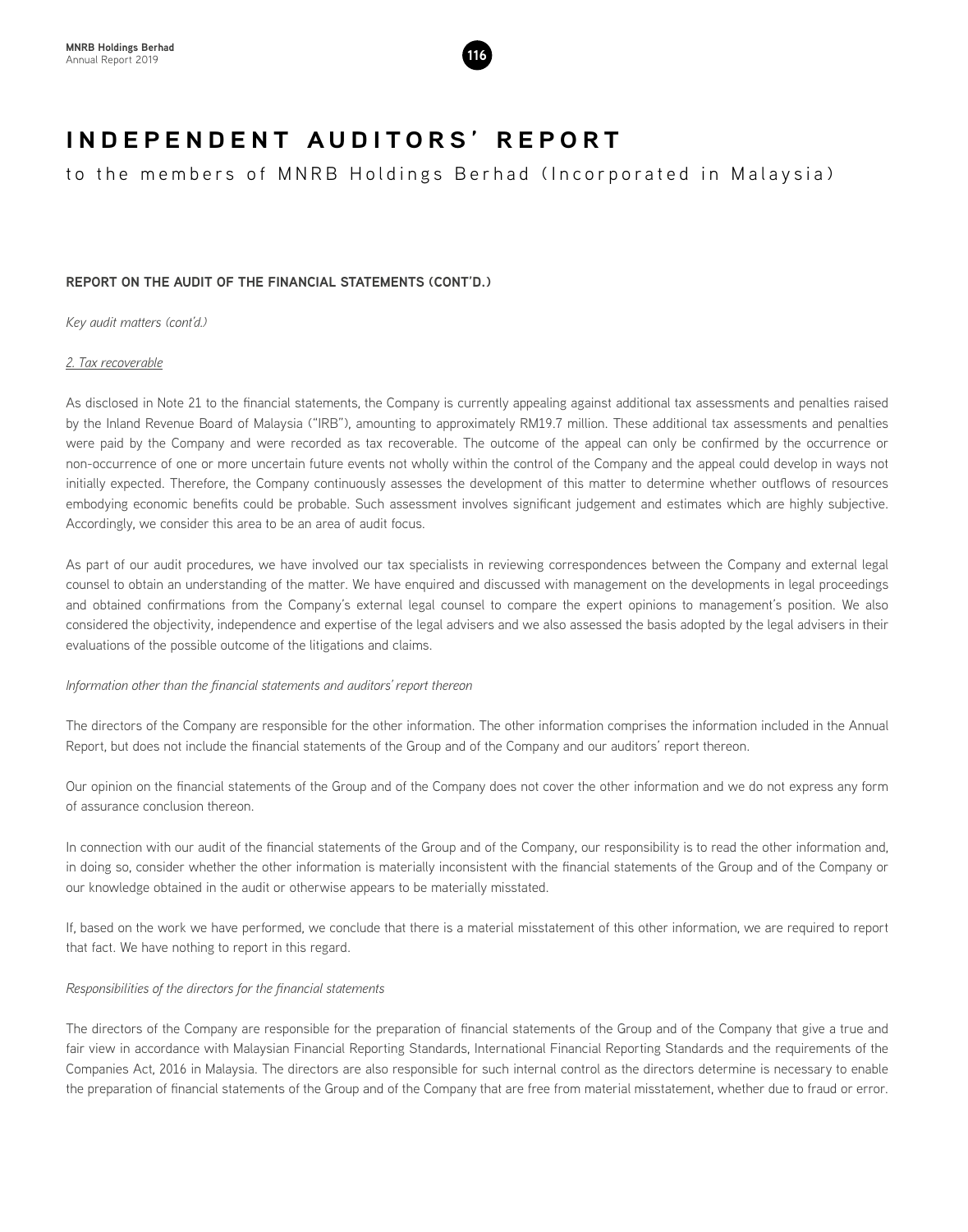

to the members of MNRB Holdings Berhad (Incorporated in Malaysia)

# **REPORT ON THE AUDIT OF THE FINANCIAL STATEMENTS (CONT'D.)**

*Key audit matters (cont'd.)*

*2. Tax recoverable (cont'd.)*

# *Responsibilities of the directors for the financial statements (cont'd.)*

In preparing the financial statements of the Group and of the Company, the directors are responsible for assessing the Group's and the Company's ability to continue as a going concern, disclosing, as applicable, matters related to going concern and using the going concern basis of accounting unless the directors either intend to liquidate the Group or the Company or to cease operations, or have no realistic alternative but to do so.

# *Auditors' responsibilities for the audit of the financial statements*

Our objectives are to obtain reasonable assurance about whether the financial statements of the Group and of the Company as a whole are free from material misstatement, whether due to fraud or error, and to issue an auditors' report that includes our opinion. Reasonable assurance is a high level of assurance, but is not a guarantee that an audit conducted in accordance with approved standards on auditing in Malaysia and International Standards on Auditing will always detect a material misstatement when it exists. Misstatements can arise from fraud or error and are considered material if, individually or in the aggregate, they could reasonably be expected to influence the economic decisions of users taken on the basis of these financial statements.

As part of an audit in accordance with approved standards on auditing in Malaysia and International Standards on Auditing, we exercise professional judgement and maintain professional scepticism throughout the audit. We also:

- Identify and assess the risks of material misstatement of the financial statements of the Group and of the Company, whether due to fraud or error, design and perform audit procedures responsive to those risks, and obtain audit evidence that is sufficient and appropriate to provide a basis for our opinion. The risk of not detecting a material misstatement resulting from fraud is higher than for one resulting from error, as fraud may involve collusion, forgery, intentional omissions, misrepresentations, or the override of internal control.
- Obtain an understanding of internal control relevant to the audit in order to design audit procedures that are appropriate in the circumstances, but not for the purpose of expressing an opinion on the effectiveness of the Group's and the Company's internal control.
- Evaluate the appropriateness of accounting policies used and the reasonableness of accounting estimates and related disclosures.
- Conclude on the appropriateness of the directors' use of the going concern basis of accounting and, based on the audit evidence obtained, whether a material uncertainty exists related to events or conditions that may cast significant doubt on the Group's or the Company's ability to continue as a going concern. If we conclude that a material uncertainty exists, we are required to draw attention in our auditors' report to the related disclosures in the financial statements of the Group and of the Company or, if such disclosures are inadequate, to modify our opinion. Our conclusions are based on the audit evidence obtained up to the date of our auditors' report. However, future events or conditions may cause the Group or the Company to cease to continue as a going concern.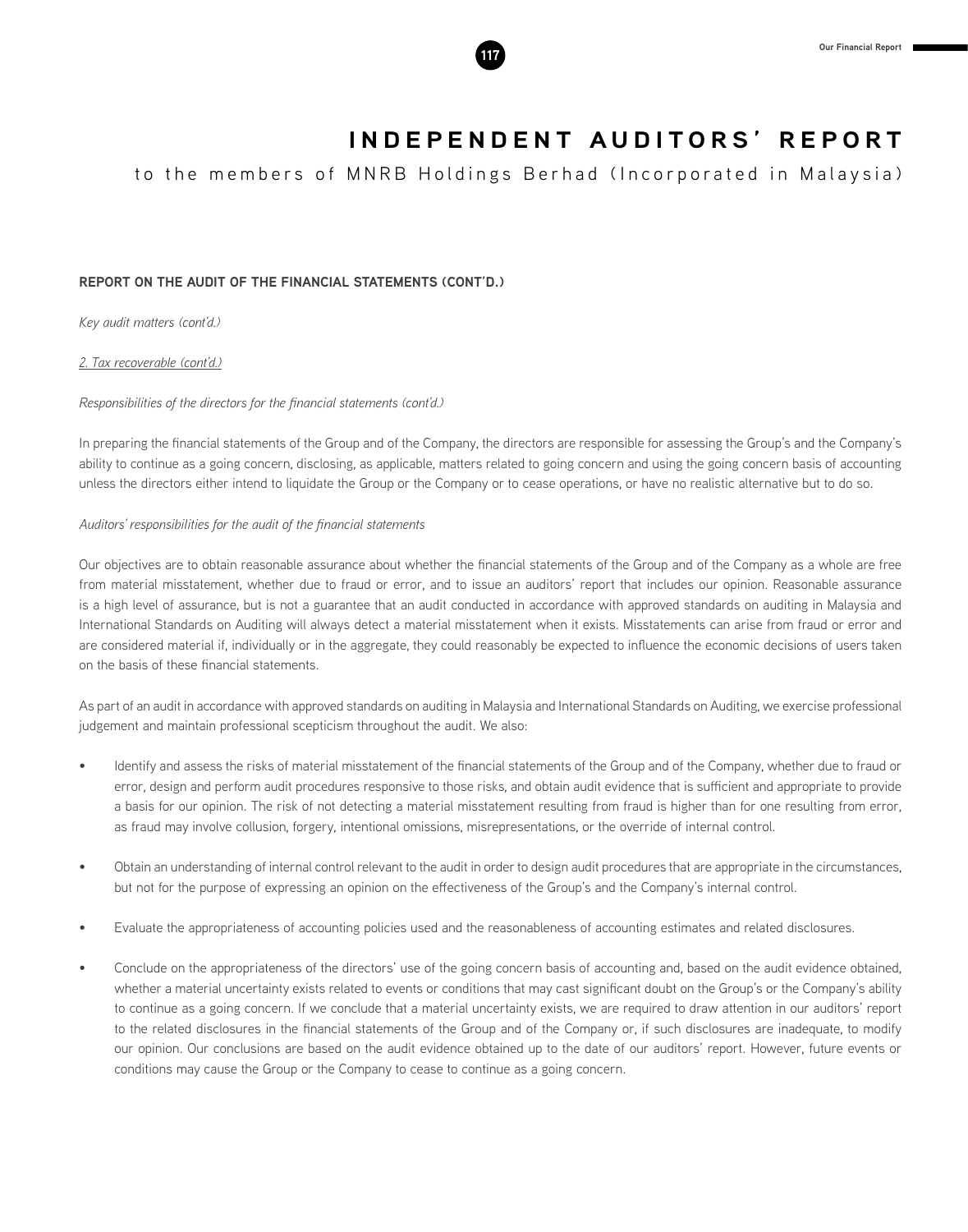

to the members of MNRB Holdings Berhad (Incorporated in Malaysia)

# **REPORT ON THE AUDIT OF THE FINANCIAL STATEMENTS (CONT'D.)**

*Key audit matters (cont'd.)*

*2. Tax recoverable (cont'd.)*

*Auditors' responsibilities for the audit of the financial statements (cont'd.)*

- Evaluate the overall presentation, structure and content of the financial statements of the Group and of the Company, including the disclosures, and whether the financial statements of the Group and of the Company represent the underlying transactions and events in a manner that achieves fair presentation.
- Obtain sufficient appropriate audit evidence regarding the financial information of the entities or business activities within the Group to express an opinion on the financial statements of the Group. We are responsible for the direction, supervision and performance of the group audit. We remain solely responsible for our audit opinion.

We communicate with the directors regarding, among other matters, the planned scope and timing of the audit and significant audit findings, including any significant deficiencies in internal control that we identify during our audit.

We also provide the directors with a statement that we have complied with relevant ethical requirements regarding independence, and to communicate with them all relationships and other matters that may reasonably be thought to bear on our independence, and where applicable, related safeguards.

From the matters communicated with the directors, we determine those matters that were of most significance in the audit of the financial statements of the Group and of the Company for the current year and are therefore the key audit matters. We describe these matters in our auditors' report unless law or regulation precludes public disclosure about the matter or when, in extremely rare circumstances, we determine that a matter should not be communicated in our report because the adverse consequences of doing so would reasonably be expected to outweigh the public interest benefits of such communication.

# **OTHER MATTERS**

This report is made solely to the members of the Company, as a body, in accordance with Section 266 of the Companies Act, 2016 in Malaysia and for no other purpose. We do not assume responsibility to any other person for the content of this report.

AF: 0039 No. 02305/05/2020 J Chartered Accountants Chartered Accountant

**Ernst & Young Dato' Abdul Rauf Bin Rashid**

Kuala Lumpur, Malaysia 28 June 2019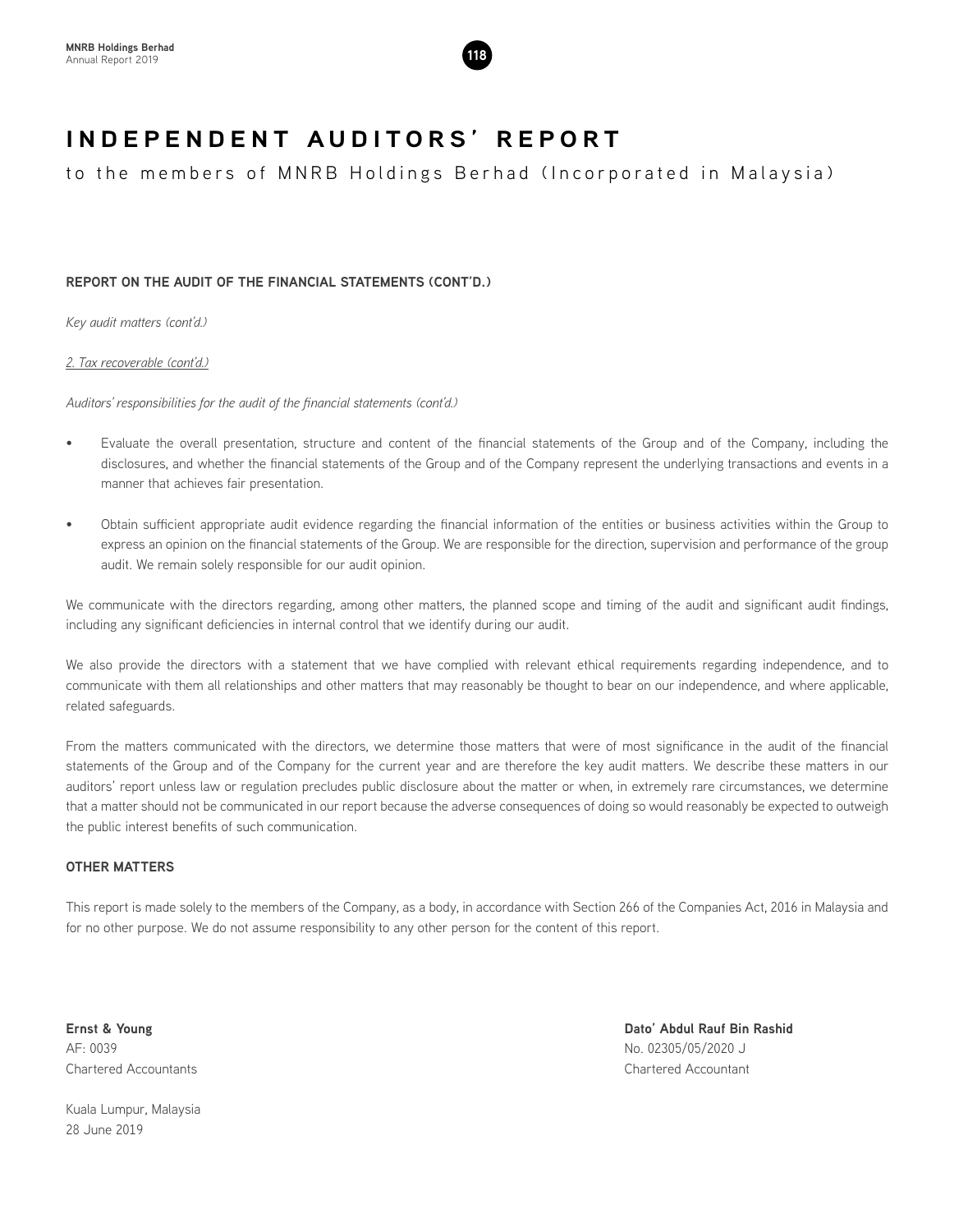# **I N C O M E S TAT E M E N T S**

for the year ended 31 March 2019

|                                                      |             | Group         |               | Company                  |               |
|------------------------------------------------------|-------------|---------------|---------------|--------------------------|---------------|
|                                                      |             | 2019          | 2018          | 2019                     | 2018          |
|                                                      | <b>Note</b> | <b>RM'000</b> | <b>RM'000</b> | <b>RM'000</b>            | <b>RM'000</b> |
| Gross earned premiums/contributions                  | 4(a)        | 1,975,703     | 2,251,663     |                          |               |
| Premiums/contributions ceded to reinsurers/retakaful |             |               |               |                          |               |
| operators                                            | 4(b)        | (303,004)     | (322, 799)    |                          |               |
| Net earned premiums/contributions                    |             | 1,672,699     | 1,928,864     |                          |               |
| Investment income                                    | 5           | 266,934       | 245,931       | 32,096                   | 3,222         |
| Net realised gains                                   | 6           | 7,820         | 1,957         | 31                       |               |
| Net fair value gains                                 | 7           | 72,772        | 11,691        |                          |               |
| Fee and commission income                            | 8           | 34,521        | 40,142        | 38,899                   | 35,025        |
| Other operating revenue                              | 11          | 12,651        | 38,071        | 712                      | 20,923        |
| Other revenue                                        |             | 394,698       | 337,792       | 71,738                   | 59,170        |
| Gross claims and benefits paid                       |             | (1,315,197)   | (1,201,819)   |                          |               |
| Claims ceded to reinsurers/retakaful operators       |             | 182,818       | 112,195       |                          |               |
| Gross change in contract liabilities                 |             | (152, 567)    | (187, 575)    |                          |               |
| Change in contract liabilities ceded to reinsurers/  |             |               |               |                          |               |
| retakaful operators                                  |             | 60,656        | (31,046)      |                          |               |
| Net claims and benefits                              |             | (1,224,290)   | (1,308,245)   | $\overline{\phantom{0}}$ |               |
| Fee and commission expenses                          | 8           | (384, 339)    | (427, 525)    |                          |               |
| Management expenses                                  | 9           | (247, 941)    | (237,989)     | (40, 261)                | (35, 545)     |
| Finance costs                                        |             | (16, 244)     | (15, 841)     | (16, 244)                | (15, 841)     |
| Other operating expenses                             | 11          | (1,671)       | (23, 145)     |                          | (208)         |
| Change in expense liabilities                        | 19          | (5, 114)      | 3,848         |                          |               |
| Tax borne by participants                            | 12          | (22, 137)     | (12,673)      |                          |               |
| Other expenses                                       |             | (677, 446)    | (713, 325)    | (56, 505)                | (51, 594)     |
| Share of results of associates                       |             | (13, 121)     | 9,712         |                          |               |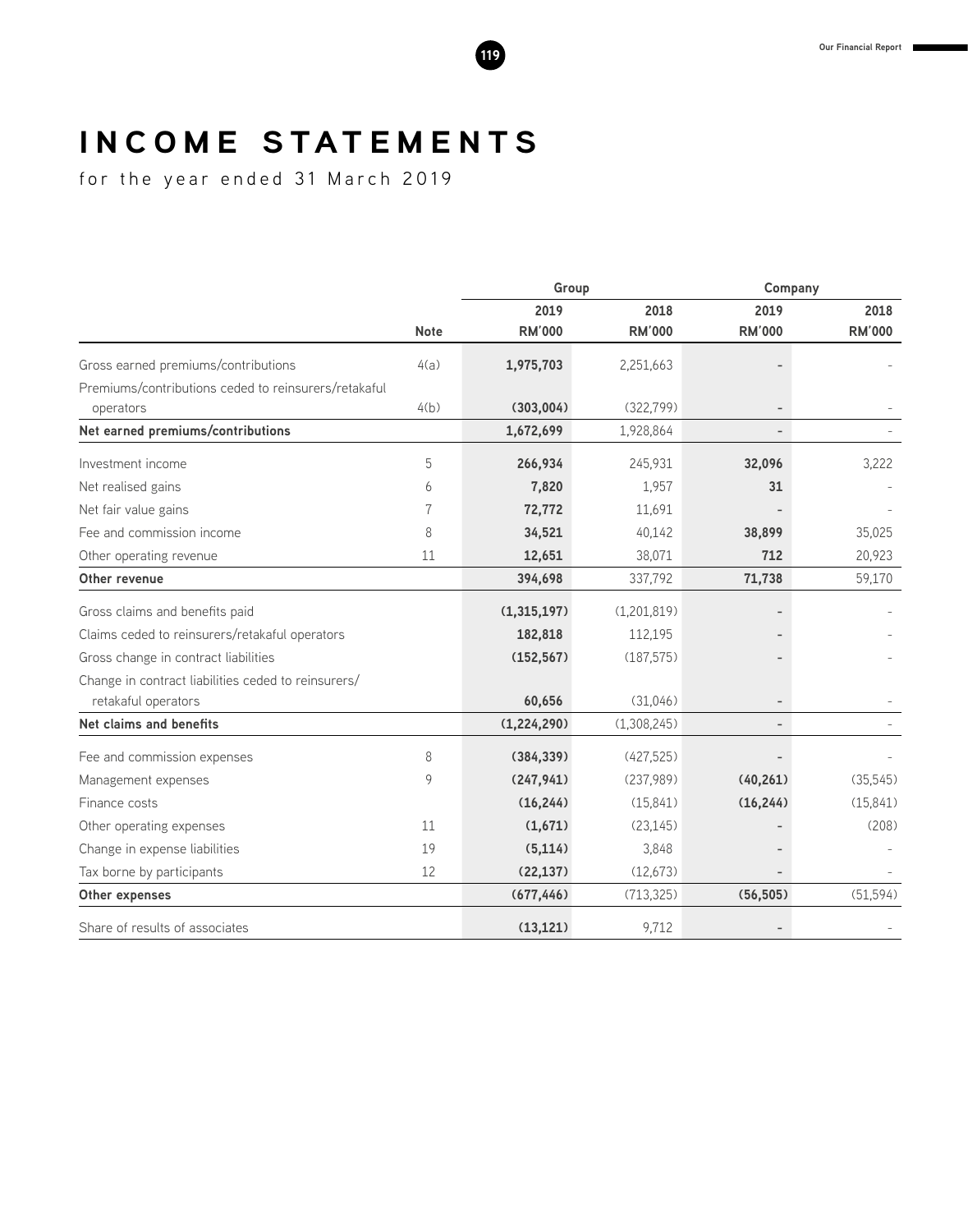

# **I N C O M E S TAT E M E N T S**

for the year ended 31 March 2019

|                                                            |             | Group         |               | Company       |               |
|------------------------------------------------------------|-------------|---------------|---------------|---------------|---------------|
|                                                            |             | 2019          | 2018          | 2019          | 2018          |
|                                                            | <b>Note</b> | <b>RM'000</b> | <b>RM'000</b> | <b>RM'000</b> | <b>RM'000</b> |
| Operating profit before surplus attributable to takaful    |             |               |               |               |               |
| and retakaful participants and taxation                    |             | 152,540       | 254.798       | 15,233        | 7,576         |
| Surplus attributable to takaful and retakaful participants | 23(a)       | (33, 141)     | (62, 274)     |               |               |
| Operating profit before taxation                           |             | 119,399       | 192,524       | 15,233        | 7,576         |
| Zakat                                                      |             | (681)         | (563)         |               |               |
| Taxation                                                   | 12          | (14,311)      | (51,096)      | (1,317)       | (704)         |
| Net profit for the year attributable to equity holders     |             |               |               |               |               |
| of the Holding Company                                     |             | 104,407       | 140,865       | 13,916        | 6,872         |
| Basic and diluted earnings per share attributable to       |             |               |               |               |               |
| equity holders of the Holding Company (sen) <sup>1</sup>   | 29          | 20.3          | 42.2          |               |               |

<sup>1</sup> Adjusted for rights issue completed on 31 October 2018.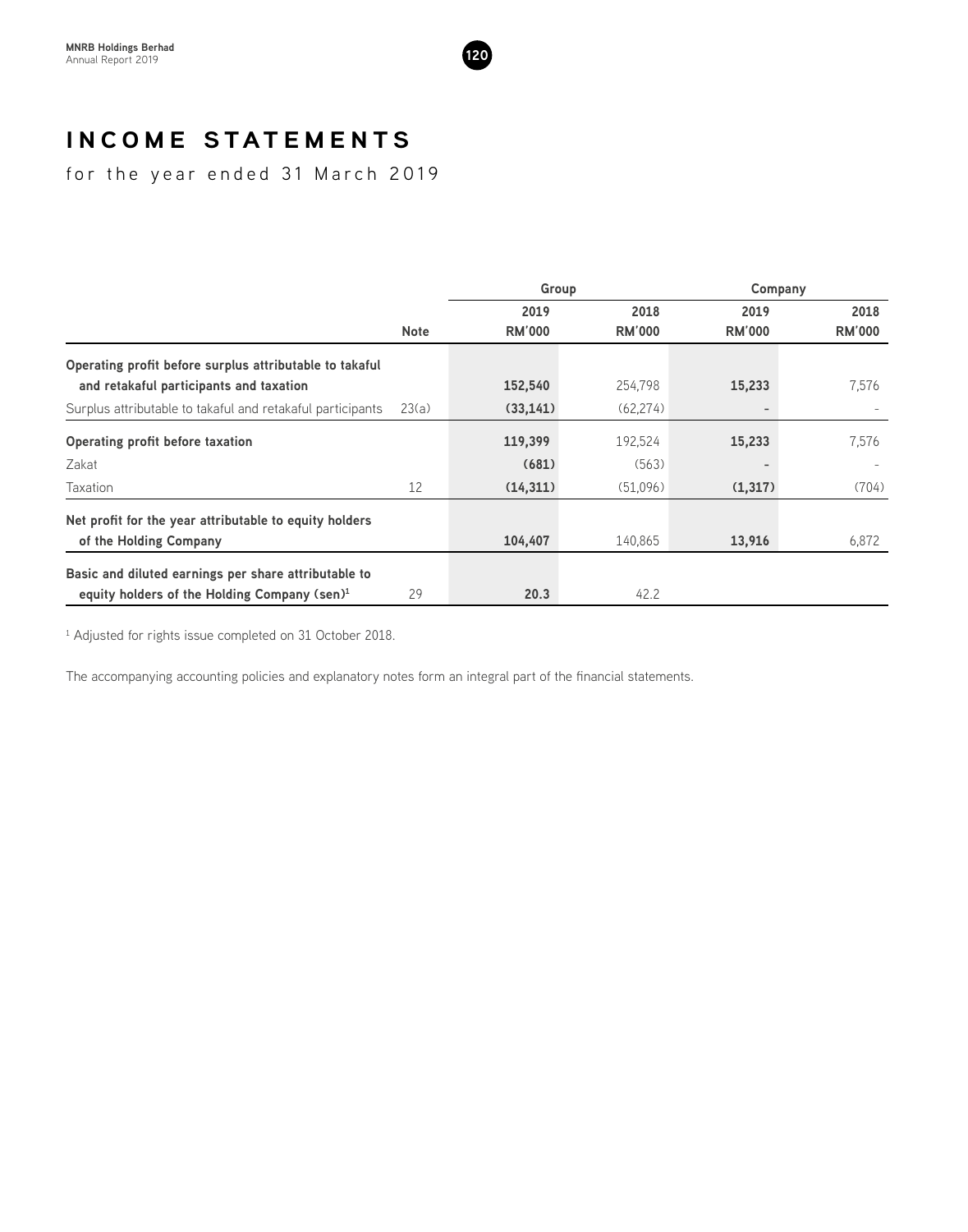# STATEMENTS OF COMPREHENSIVE **I N C O M E**

for the year ended 31 March 2019

|                                                                                                        | Group                 |                       |                       | Company               |  |
|--------------------------------------------------------------------------------------------------------|-----------------------|-----------------------|-----------------------|-----------------------|--|
|                                                                                                        | 2019<br><b>RM'000</b> | 2018<br><b>RM'000</b> | 2019<br><b>RM'000</b> | 2018<br><b>RM'000</b> |  |
| Net profit for the year                                                                                | 104,407               | 140,865               | 13,916                | 6,872                 |  |
| Other comprehensive income/(loss)                                                                      |                       |                       |                       |                       |  |
| Other comprehensive income/(loss) to be reclassified to income<br>statement in subsequent periods:     |                       |                       |                       |                       |  |
| Effects of post-acquisition foreign exchange translation reserve on<br>investment in associate         | 7,870                 | (19, 329)             |                       |                       |  |
| Effects of foreign exchange translation reserve on investment in<br>subsidiary                         | 561                   | (1,469)               |                       |                       |  |
| Net gain on financial assets at fair value through other<br>comprehensive income ("FVOCI"):            |                       |                       |                       |                       |  |
| Net gain on fair value changes                                                                         | 36,820                |                       |                       |                       |  |
| Realised gain transferred to income statement (Note 6)                                                 | (5,089)               |                       |                       |                       |  |
| Deferred tax relating to net gain on financial assets at FVOCI                                         | (3,490)               |                       |                       |                       |  |
| Net losses on Available-for-sale ("AFS") financial assets:                                             |                       |                       |                       |                       |  |
| Losses on fair value changes                                                                           |                       | (10, 158)             |                       |                       |  |
| Realised losses transferred to income statement (Note 6)                                               |                       | 3,092                 |                       |                       |  |
| Deferred tax relating to net losses on AFS financial assets                                            |                       | 1,306                 |                       |                       |  |
| Other comprehensive (income)/loss attributable to participants<br>(Note 23(b))                         | (3, 126)              | 3,306                 |                       |                       |  |
| Other comprehensive (loss)/income not to be reclassified to<br>income statement in subsequent periods: |                       |                       |                       |                       |  |
| Net losses on fair value changes on financial assets at FVOCI                                          | (214)                 |                       |                       |                       |  |
| Revaluation of land and buildings                                                                      | 14,245                | 3,950                 |                       |                       |  |
| Deferred tax relating to revaluation of land and buildings                                             | 2,700                 | (509)                 |                       |                       |  |
| Other comprehensive income attributable to participants                                                |                       |                       |                       |                       |  |
| (Note 23(c))                                                                                           | (13,538)              | (2,519)               |                       |                       |  |
| Total comprehensive income for the year                                                                | 141,146               | 118,535               | 13,916                | 6,872                 |  |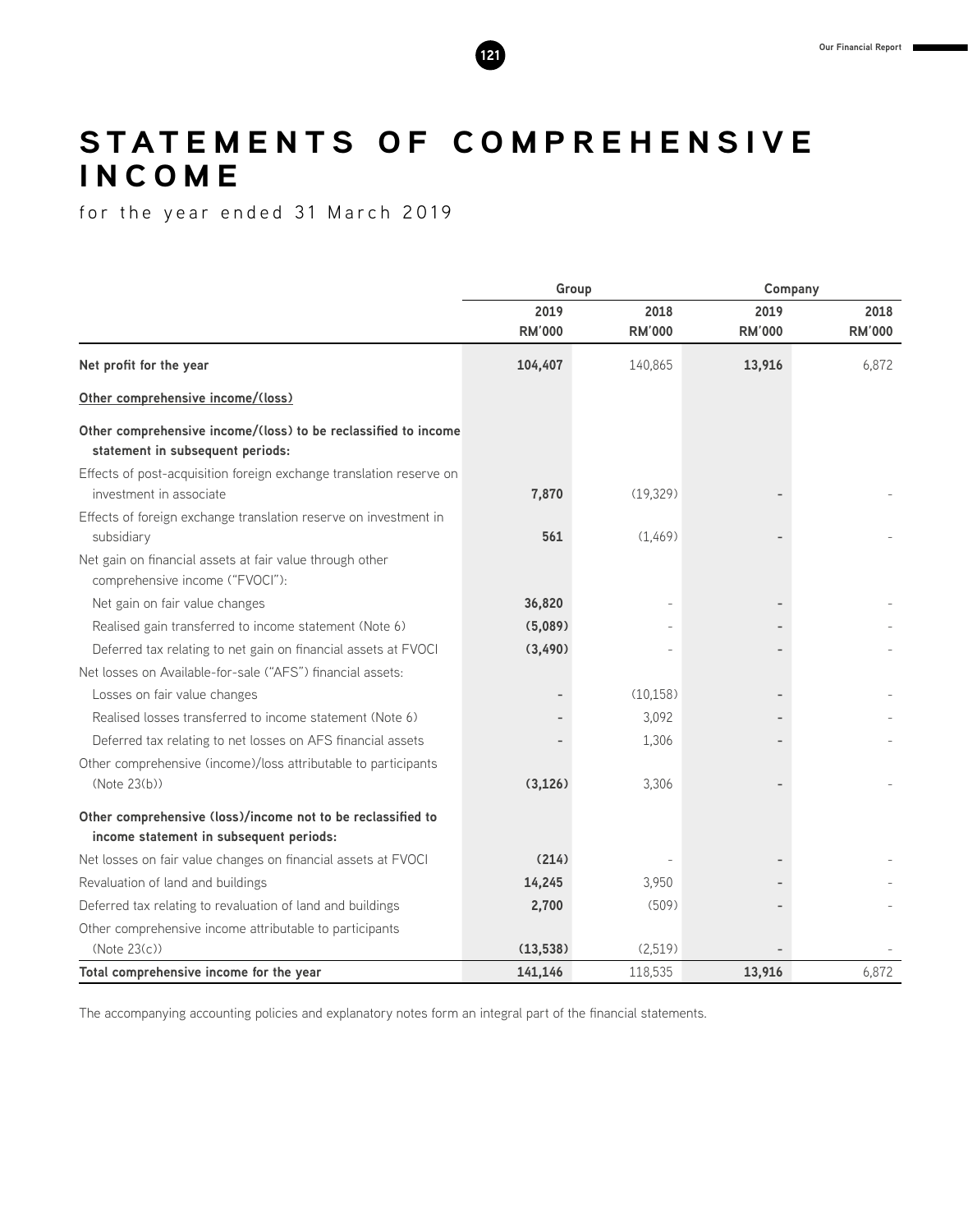

# **STATEMENTS OF FINANCIAL P O S I T I O N**

for the year ended 31 March 2019

|                                                    |             | Group         |               | Company       |               |
|----------------------------------------------------|-------------|---------------|---------------|---------------|---------------|
|                                                    |             | 2019          | 2018          | 2019          | 2018          |
|                                                    | <b>Note</b> | <b>RM'000</b> | <b>RM'000</b> | <b>RM'000</b> | <b>RM'000</b> |
| <b>Assets</b>                                      |             |               |               |               |               |
| Property, plant and equipment                      | 13          | 204,187       | 240,744       | 1,300         | 1,251         |
| Intangible assets                                  | 14          | 37,206        | 32,131        | 2,372         | 1,630         |
| Deferred tax assets                                | 15          | 13,247        | 18,343        | 1,872         | 2,811         |
| Investments in subsidiaries                        | 16          |               |               | 1,304,476     | 904,476       |
| Investments in associates                          | 17          | 133,741       | 139,009       | 1,957         | 1,957         |
| <b>Financial assets</b>                            | 18          | 7,289,554     | 6,438,840     | 47,220        | 30,846        |
| Reinsurance/retakaful assets                       | 19          | 539,853       | 478,253       |               |               |
| Insurance/takaful receivables                      | 20          | 337,351       | 418,304       |               |               |
| Tax recoverable                                    | 21          | 54,674        | 27,277        | 18,227        | 17,630        |
| Non-current asset held for sale                    | 22          | 45,875        |               |               |               |
| Cash and bank balances                             |             | 51,675        | 142,099       | 515           | 408           |
| <b>Total assets</b>                                |             | 8,707,363     | 7,935,000     | 1,377,939     | 961,009       |
| <b>Liabilities and Participants' funds</b>         |             |               |               |               |               |
| Participants' funds                                | 23          | 295,294       | 247,862       |               |               |
| Borrowing                                          | 24          | 320,000       | 320,000       | 320,000       | 320,000       |
| Insurance/takaful contract liabilities             | 19          | 5,489,890     | 5,319,945     |               |               |
| Insurance/takaful payables                         | 25          | 224,032       | 270,444       |               |               |
| Other payables                                     | 26          | 232,532       | 225,745       | 9,288         | 8,975         |
| Deferred tax liabilities                           | 15          | 16,365        | 10,684        |               |               |
| Provision for taxation                             |             | 8,321         | 1,709         |               |               |
| Provision for zakat                                |             | 1,277         | 610           |               |               |
| Total liabilities and participants' funds          |             | 6,587,711     | 6,396,999     | 329,288       | 328,975       |
| <b>Equity</b>                                      |             |               |               |               |               |
| Share capital                                      | 27          | 722,306       | 319,605       | 722,306       | 319,605       |
| Reserves                                           |             | 1,397,346     | 1,218,396     | 326,345       | 312,429       |
| Total equity attributable to equity holders of the |             |               |               |               |               |
| <b>Holding Company</b>                             |             | 2,119,652     | 1,538,001     | 1,048,651     | 632,034       |
| Total liabilities, participants' funds and equity  |             | 8,707,363     | 7,935,000     | 1,377,939     | 961,009       |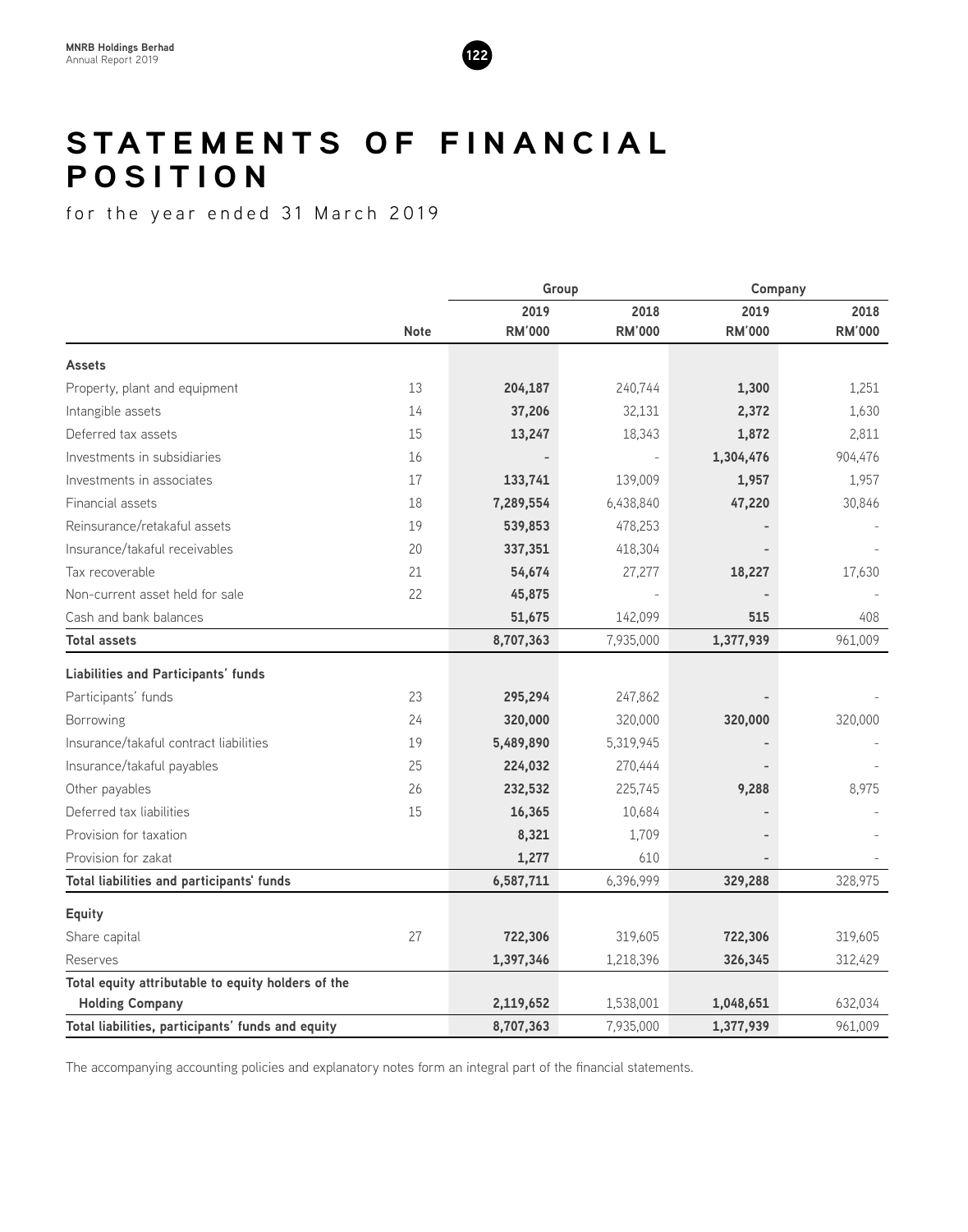# STATEMENTS OF CHANGES IN EQUITY

for the year ended 31 March 2019

|                            | Attributable to equity holders of the Holding Company - |                          |                           |                          |                          |                               |  |
|----------------------------|---------------------------------------------------------|--------------------------|---------------------------|--------------------------|--------------------------|-------------------------------|--|
|                            | ←                                                       |                          | - Reserves -              |                          |                          |                               |  |
|                            | ←                                                       |                          | $-$ Non-distributable $-$ |                          | <b>Distributable</b>     |                               |  |
|                            |                                                         | Foreign                  |                           |                          |                          |                               |  |
|                            |                                                         | exchange                 |                           |                          |                          |                               |  |
|                            | <b>Share</b>                                            | translation              | <b>Fair value</b>         | Revaluation              | <b>Retained</b>          |                               |  |
|                            | capital<br><b>RM'000</b>                                | reserve<br><b>RM'000</b> | reserve<br><b>RM'000</b>  | reserve<br><b>RM'000</b> | profits<br><b>RM'000</b> | <b>Total</b><br><b>RM'000</b> |  |
|                            |                                                         |                          |                           |                          |                          |                               |  |
| Group                      |                                                         |                          |                           |                          |                          |                               |  |
| At 1 April 2017            | 319,605                                                 | 55,696                   | 3,659                     | 42,730                   | 997,776                  | 1,419,466                     |  |
| Net profit for the year    |                                                         |                          |                           |                          | 140,865                  | 140,865                       |  |
| Other comprehensive        |                                                         |                          |                           |                          |                          |                               |  |
| (loss)/income for the      |                                                         |                          |                           |                          |                          |                               |  |
| year                       |                                                         | (20, 798)                | (2,454)                   | 922                      |                          | (22, 330)                     |  |
| Total comprehensive        |                                                         |                          |                           |                          |                          |                               |  |
| (loss)/income for the      |                                                         |                          |                           |                          |                          |                               |  |
| year                       |                                                         | (20, 798)                | (2,454)                   | 922                      | 140,865                  | 118,535                       |  |
| At 31 March 2018           | 319,605                                                 | 34,898                   | 1,205                     | 43,652                   | 1,138,641                | 1,538,001                     |  |
| At 1 April 2018, as        |                                                         |                          |                           |                          |                          |                               |  |
| previously stated          | 319,605                                                 | 34,898                   | 1,205                     | 43,652                   | 1,138,641                | 1,538,001                     |  |
| Effects of adopting MFRS 9 |                                                         |                          |                           |                          |                          |                               |  |
| (Note 2.27(iv))            |                                                         |                          | 32,351                    |                          | 5,453                    | 37,804                        |  |
| At 1 April 2018, as        |                                                         |                          |                           |                          |                          |                               |  |
| restated                   | 319,605                                                 | 34,898                   | 33,556                    | 43,652                   | 1,144,094                | 1,575,805                     |  |
| Net profit for the year    |                                                         |                          |                           |                          | 104,407                  | 104,407                       |  |
| Other comprehensive        |                                                         |                          |                           |                          |                          |                               |  |
| income for the year        |                                                         | 8,431                    | 24,901                    | 3,407                    |                          | 36,739                        |  |
| Total comprehensive        |                                                         |                          |                           |                          |                          |                               |  |
| income for the year        |                                                         | 8,431                    | 24,901                    | 3,407                    | 104,407                  | 141,146                       |  |
| Issuance of shares during  |                                                         |                          |                           |                          |                          |                               |  |
| the year on completion     |                                                         |                          |                           |                          |                          |                               |  |
| of rights issue exercise   |                                                         |                          |                           |                          |                          |                               |  |
| (Notes 27, 41(a))          | 402,701                                                 |                          |                           |                          |                          | 402,701                       |  |
| At 31 March 2019           | 722,306                                                 | 43,329                   | 58,457                    | 47,059                   | 1,248,501                | 2,119,652                     |  |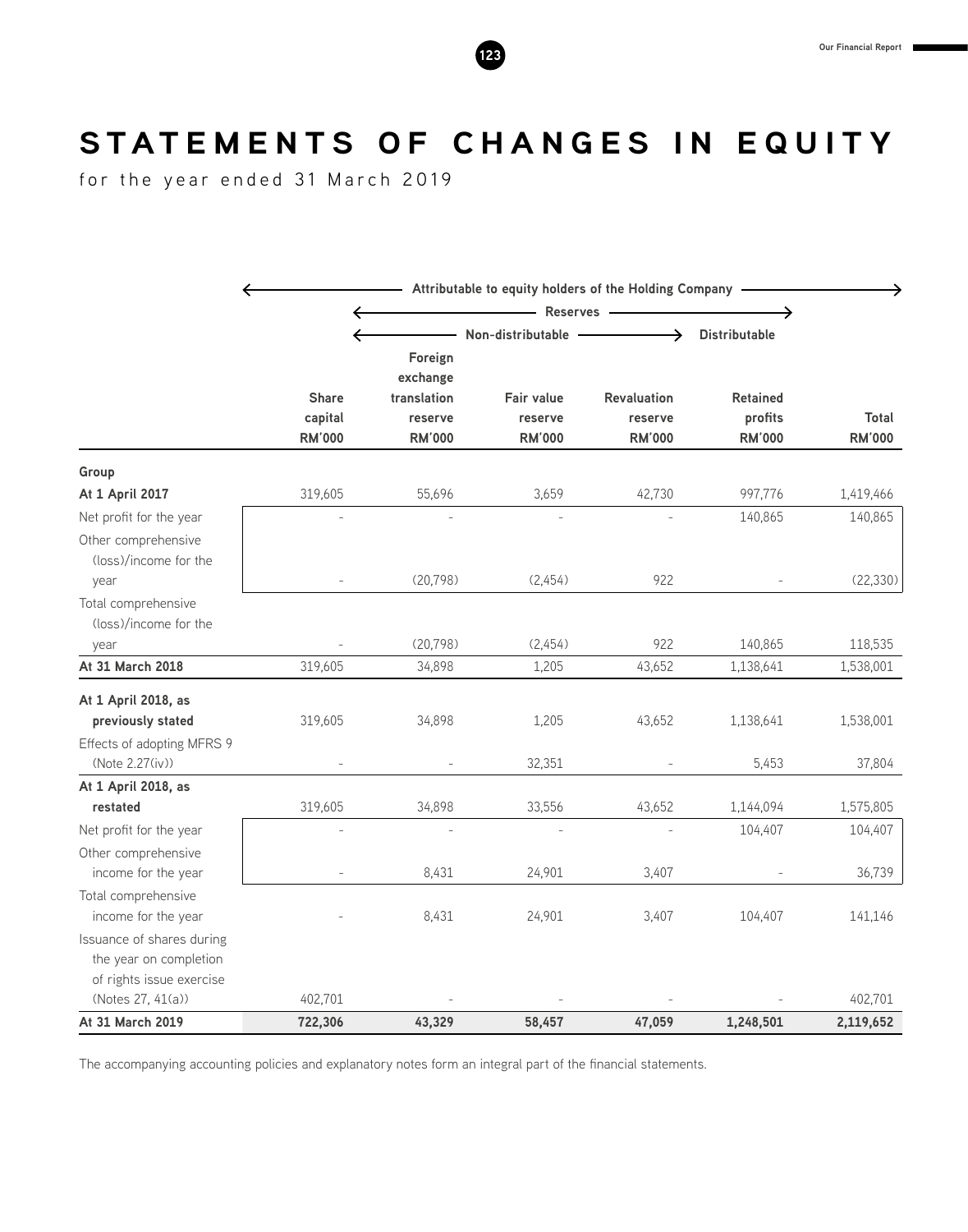

# STATEMENTS OF CHANGES IN EQUITY

for the year ended 31 March 2019

|                                                                               |               | $\leftarrow$ Attributable to equity holders of the Company $\rightarrow$ |                        |  |  |
|-------------------------------------------------------------------------------|---------------|--------------------------------------------------------------------------|------------------------|--|--|
|                                                                               |               | <b>Distributable</b>                                                     |                        |  |  |
|                                                                               | <b>Share</b>  | <b>Retained</b>                                                          |                        |  |  |
|                                                                               | capital       | profits                                                                  | Total<br><b>RM'000</b> |  |  |
|                                                                               | <b>RM'000</b> | <b>RM'000</b>                                                            |                        |  |  |
| Company                                                                       |               |                                                                          |                        |  |  |
| At 1 April 2017                                                               | 319,605       | 305,557                                                                  | 625,162                |  |  |
| Net profit for the year, representing total comprehensive income for the year |               | 6,872                                                                    | 6,872                  |  |  |
| At 31 March 2018                                                              | 319,605       | 312.429                                                                  | 632,034                |  |  |
| Issuance of shares during the year on completion of rights issue exercise     |               |                                                                          |                        |  |  |
| (Notes 27, 41(a))                                                             | 402.701       |                                                                          | 402,701                |  |  |
| Net profit for the year, representing total comprehensive income for the year |               | 13,916                                                                   | 13,916                 |  |  |
| At 31 March 2019                                                              | 722,306       | 326,345                                                                  | 1,048,651              |  |  |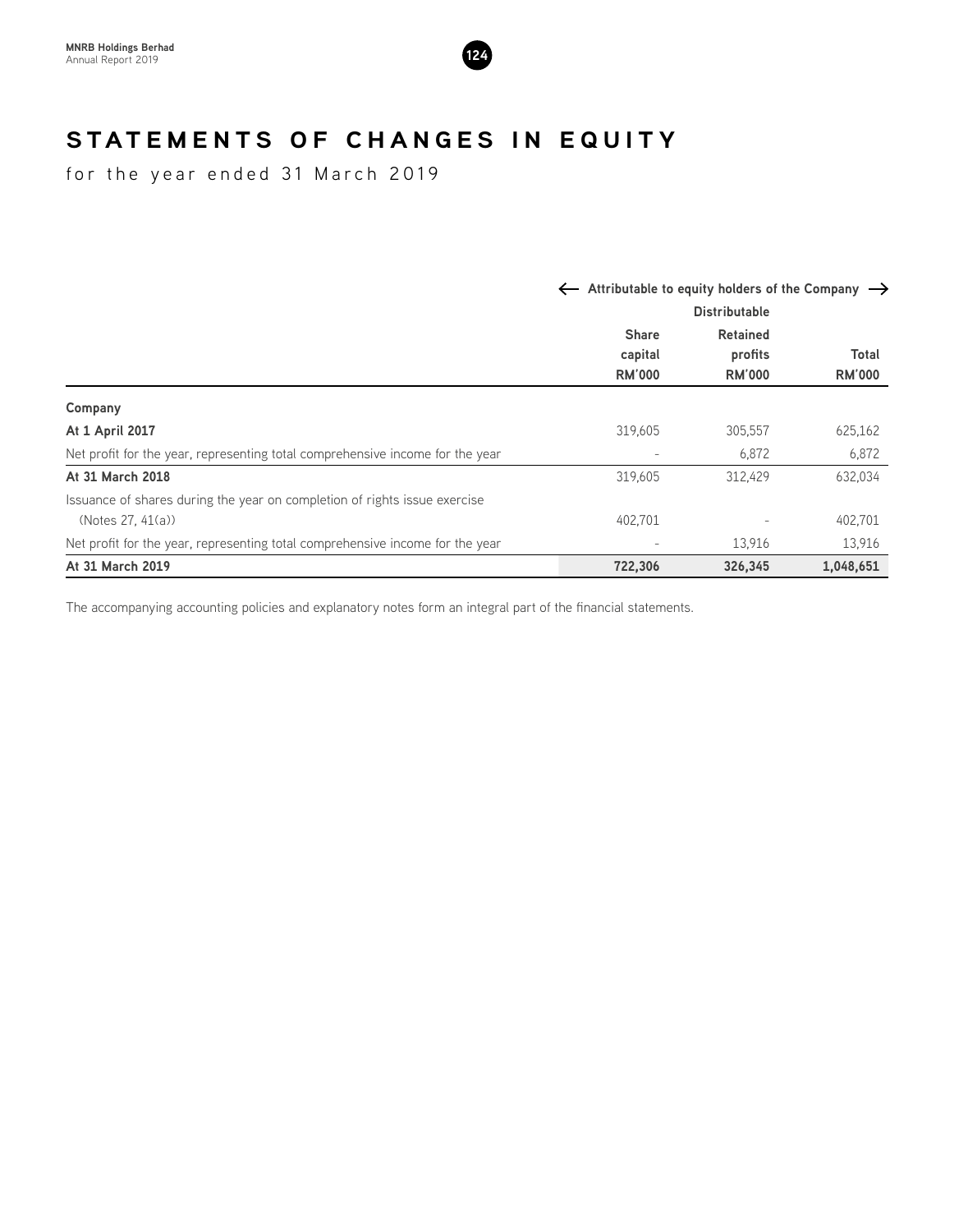# STATEMENTS OF CASH FLOWS

for the year ended 31 March 2019

|                                                               | Group         |               | Company       |               |  |
|---------------------------------------------------------------|---------------|---------------|---------------|---------------|--|
|                                                               | 2019          | 2018          | 2019          | 2018          |  |
|                                                               | <b>RM'000</b> | <b>RM'000</b> | <b>RM'000</b> | <b>RM'000</b> |  |
| Cash flows from operating activities                          |               |               |               |               |  |
| Profit before zakat and taxation                              | 119,399       | 192,524       | 15,233        | 7,576         |  |
| Adjustments for:                                              |               |               |               |               |  |
| Net fair value (gains)/losses on financial assets at FVTPL    | (72, 769)     | 487           |               |               |  |
| Writeback of impairment losses on AFS financial assets        |               | (12, 178)     |               |               |  |
| Reversal of impairment losses on FVOCI financial assets       | (3)           |               |               |               |  |
| Reversal of impairment losses on other receivables            | (27)          | 254           |               |               |  |
| Reversal of impairment loss on insurance/takaful receivables  | (852)         | (20.565)      |               |               |  |
| Depreciation of property, plant and equipment                 | 6,799         | 7,272         | 423           | 499           |  |
| Amortisation of intangible assets                             | 6,181         | 4,312         | 405           | 355           |  |
| Tax borne by participants                                     | 22,137        | 12,673        |               |               |  |
| Net gains on disposal of investment property                  |               | (100)         |               |               |  |
| Net gains on disposals of property, plant and equipment       | (160)         |               | (31)          |               |  |
| Impairment loss on buildings                                  | 216           | 251           |               |               |  |
| Disposal cost for non-current asset held for sale             | 125           |               |               |               |  |
| Decrease/(increase) in gross premium/contribution liabilities | 17,478        | (34,960)      |               |               |  |
| Intangible assets written off                                 |               | 613           |               | 38            |  |
| Reversal impairment loss on investment in subsidiary          |               |               |               | (20, 771)     |  |
| Interest/profit income                                        | (261, 966)    | (238,502)     | (2,096)       | (2,772)       |  |
| Dividend income                                               | (8,051)       | (8,597)       | (30,000)      | (400)         |  |
| Rental income                                                 | (3,066)       | (3,954)       |               |               |  |
| Finance cost                                                  | 16,244        | 15,841        | 16,244        | 15,841        |  |
| Realised gains on disposals of investments                    | (7,660)       | (1,857)       |               |               |  |
| Net amortisation of premiums on investments                   | 5,094         | 5,094         |               |               |  |
| Share of results of associates                                | 13,121        | (9, 712)      |               |               |  |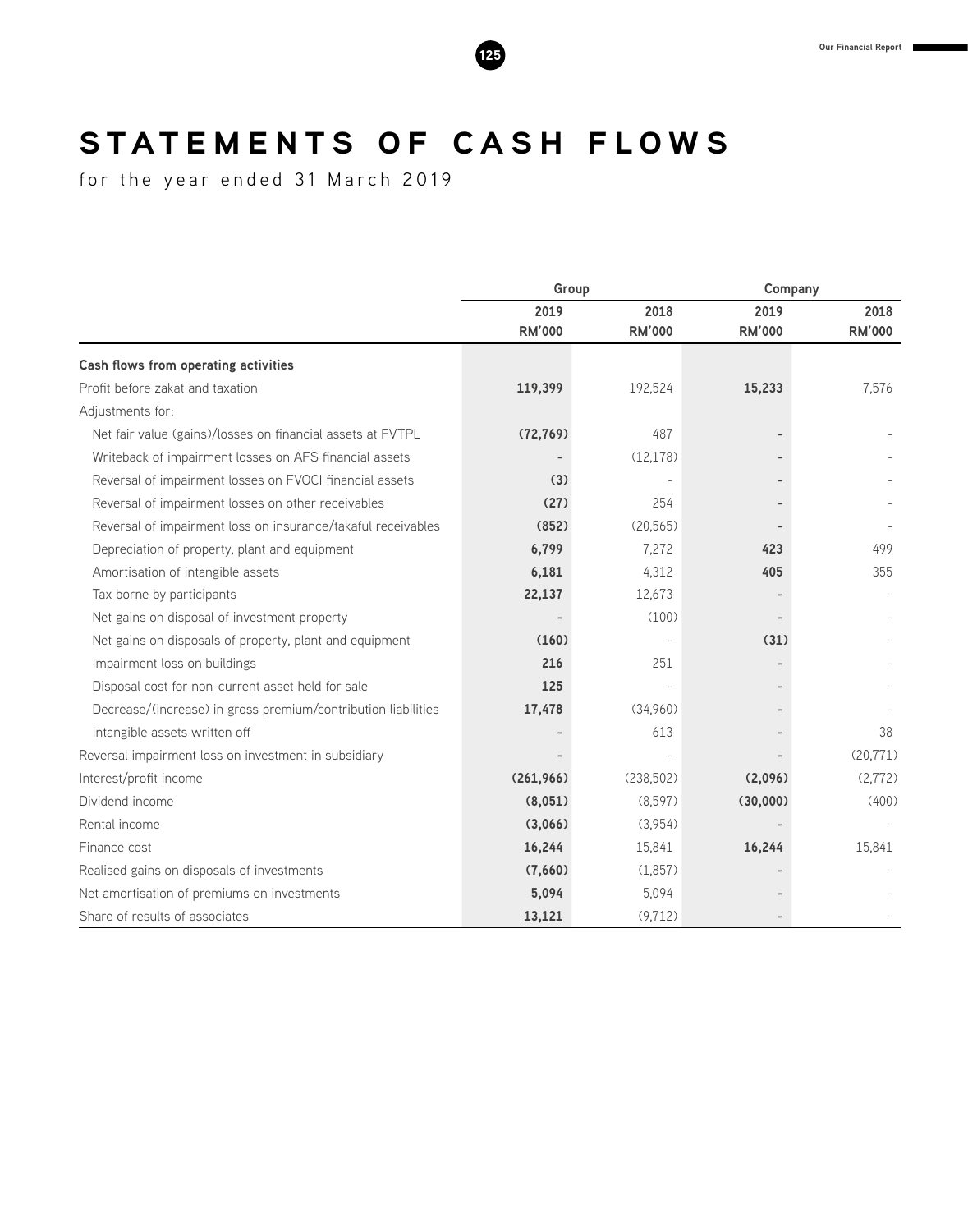

# **STATEMENTS OF CASH FLOWS**

for the year ended 31 March 2019

|                                                                                                                                     | Group         |               | Company       |               |  |
|-------------------------------------------------------------------------------------------------------------------------------------|---------------|---------------|---------------|---------------|--|
|                                                                                                                                     | 2019          | 2018          | 2019          | 2018          |  |
|                                                                                                                                     | <b>RM'000</b> | <b>RM'000</b> | <b>RM'000</b> | <b>RM'000</b> |  |
| (Loss)/profit from operations before changes in operating assets<br>and liabilities                                                 | (147, 760)    | (91, 104)     | 178           | 366           |  |
| (Increase)/decrease in placements with licensed financial<br>institutions, Islamic investment accounts and marketable<br>securities | (191,002)     | (19, 431)     | (16,608)      | 71,748        |  |
| Net purchase of investments                                                                                                         | (492, 746)    | (300,665)     |               |               |  |
| Decrease/(increase) in staff loans                                                                                                  | 154           | 1,674         | (464)         | (76)          |  |
| Decrease/(increase) in insurance/takaful receivables                                                                                | 79,169        | (61, 549)     |               |               |  |
| (Increase)/decrease in other receivables                                                                                            | (22, 550)     | 32,410        | (292)         | 142           |  |
| Net change in balances with subsidiaries                                                                                            |               |               | 1,909         | (745)         |  |
| Increase in gross claim liabilities, actuarial liabilities and                                                                      |               |               |               |               |  |
| unallocated surplus                                                                                                                 | 152,567       | 187,575       |               |               |  |
| Increase/(decrease) in expense liabilities                                                                                          | 5,114         | (3,848)       |               |               |  |
| Increase in participants' fund                                                                                                      | 27,177        | 47,453        |               |               |  |
| (Increase)/decrease in reinsurance/retakaful assets                                                                                 | (61,600)      | 35,977        |               |               |  |
| (Decrease)/increase in insurance/takaful payables                                                                                   | (46, 412)     | 60,270        |               |               |  |
| Increase/(decrease) in other payables                                                                                               | 6,787         | 13,123        | (592)         | (1,488)       |  |
| Taxes and zakat paid                                                                                                                | (46, 721)     | (70, 332)     | (975)         | (20, 404)     |  |
| Interest/profit received                                                                                                            | 263,127       | 220,720       | 2,082         | 2,835         |  |
| Dividends received                                                                                                                  | 7,910         | 8,868         |               | 400           |  |
| Rental received                                                                                                                     | 2,983         | 4,228         |               |               |  |
| Net cash (used in)/generated from operating activities                                                                              | (463, 803)    | 65,369        | (14, 762)     | 52,778        |  |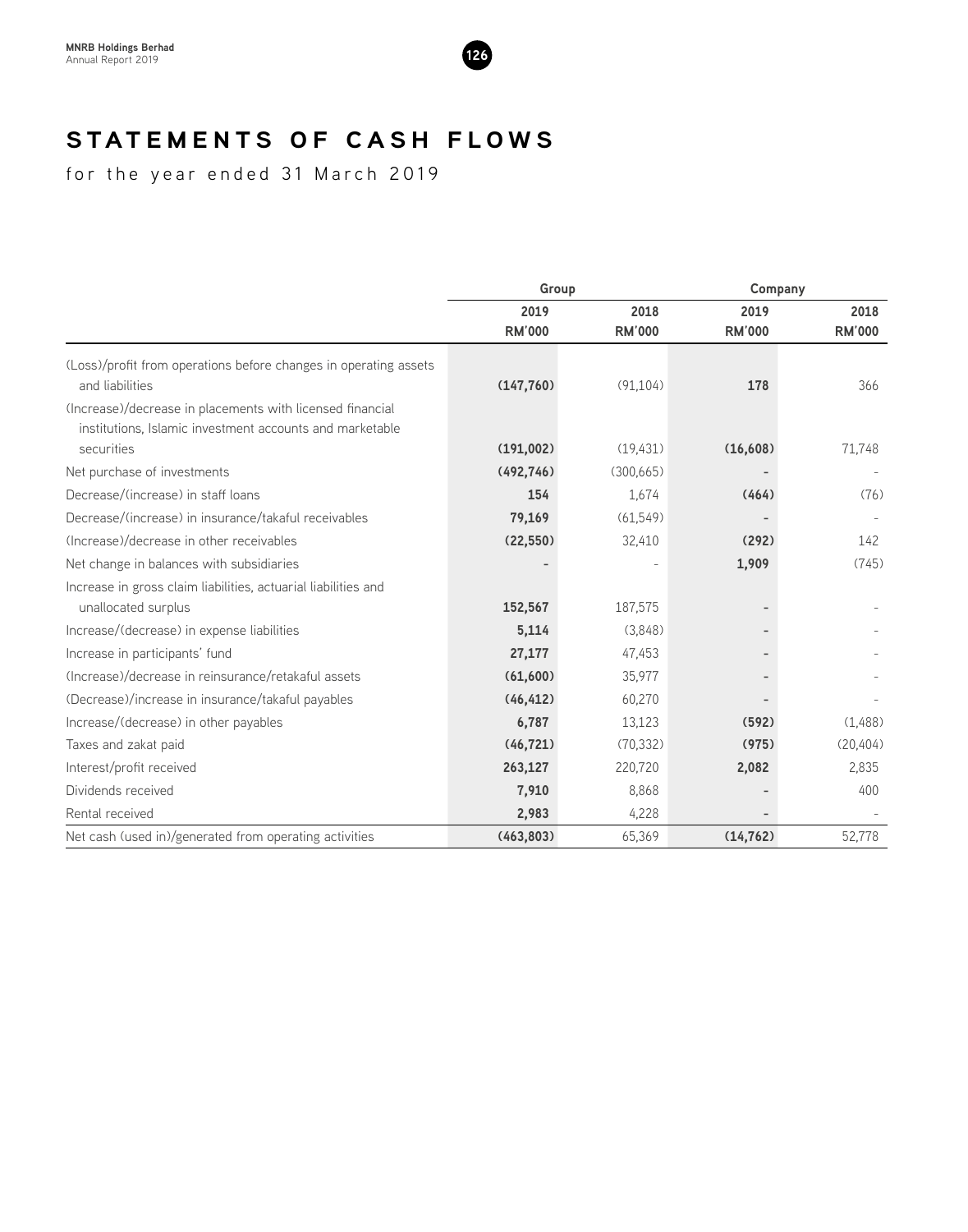# **STATEMENTS OF CASH FLOWS**

for the year ended 31 March 2019

|                                                         | Group         |               | Company       |               |
|---------------------------------------------------------|---------------|---------------|---------------|---------------|
|                                                         | 2019          | 2018          | 2019          | 2018          |
|                                                         | <b>RM'000</b> | <b>RM'000</b> | <b>RM'000</b> | <b>RM'000</b> |
| Cash flows from investing activities                    |               |               |               |               |
| Subscription of shares in subsidiary                    |               |               | (400,000)     | (40,000)      |
| Purchase of property, plant and equipment               | (2,225)       | (1,255)       | (474)         | (283)         |
| Purchase of intangible assets                           | (11,256)      | (14,016)      | (1, 147)      | (99)          |
| Dividend received from subsidiary                       |               |               | 30,000        |               |
| Proceeds from disposal of investment properties         |               | 7,500         |               |               |
| Proceeds from disposal of property, plant and equipment | 403           |               | 33            |               |
| Net cash used in investing activities                   | (13,078)      | (7, 771)      | (371, 588)    | (40, 382)     |
| Cash flows from financing activities                    |               |               |               |               |
| Proceeds from issuance of ordinary shares               | 402,701       |               | 402,701       |               |
| Interest/profit paid                                    | (16, 244)     | (15, 404)     | (16, 244)     | (15, 404)     |
| Net cash generated from/(used in) financing activities  | 386,457       | (15,404)      | 386,457       | (15, 404)     |
| Cash and bank balances                                  |               |               |               |               |
| Net (decrease)/increase during the year                 | (90, 424)     | 42,194        | 107           | (3,008)       |
| At beginning of the year                                | 142,099       | 99,905        | 408           | 3,416         |
| At end of the year                                      | 51,675        | 142,099       | 515           | 408           |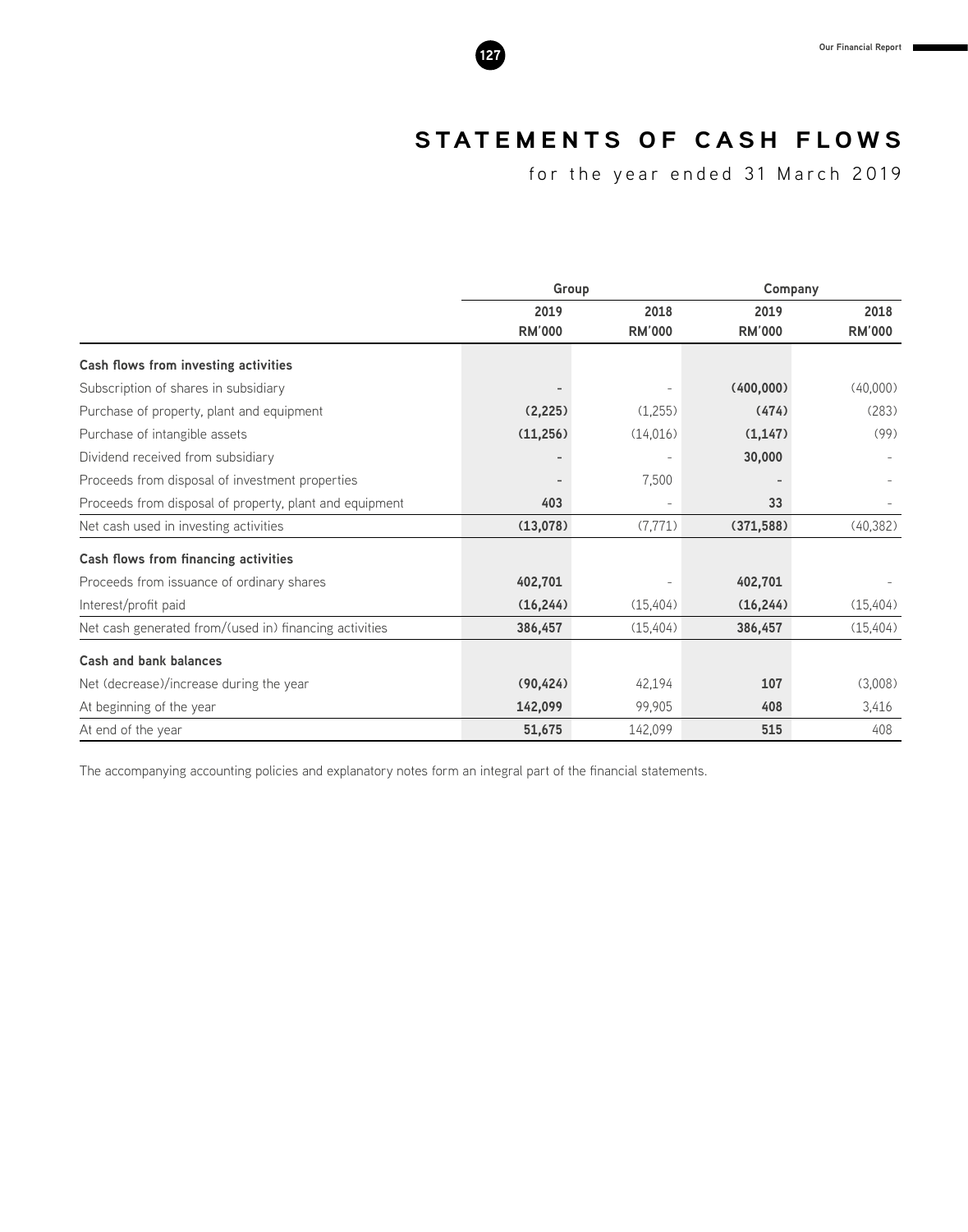# **NOTES TO THE FINANCIAL STATEMENTS**

**31 March 2019**

# **1. CORPORATE INFORMATION**

The Company is a public limited liability company, incorporated and domiciled in Malaysia, and is listed on the Main Market of Bursa Malaysia Securities Berhad. The registered office of the Company is located at 12th Floor, Bangunan Malaysian Re, No. 17, Lorong Dungun, Damansara Heights, 50490 Kuala Lumpur, Malaysia.

The Company is an investment holding company, principally engaged in the provision of management services to its subsidiaries.

The principal activities of the subsidiaries are as disclosed in Note 16 to the financial statements. There have been no significant changes in the nature of the principal activities of the Company and its subsidiaries during the financial year.

The number of employees in the Group and in the Company at the end of the financial year were 845 and 190 (2018: 885 and 178) respectively.

The financial statements were authorised for issue by the Board of Directors in accordance with a resolution on 28 June 2019.

# **2. SIGNIFICANT ACCOUNTING POLICIES**

# **2.1 Basis of preparation**

The financial statements of the Group and of the Company have been prepared in accordance with Malaysian Financial Reporting Standards ("MFRSs"), International Financial Reporting Standards ("IFRSs") and the requirements of the Companies Act, 2016 in Malaysia.

At the beginning of the current financial year, the Group and the Company had adopted the new and amended MFRSs applicable for annual financial periods beginning on or after 1 January 2018, as fully described in Note 2.27.

The financial statements of the Group and the Company have been prepared under the historical cost convention, unless otherwise stated in the accounting policies.

As at the reporting date, the reinsurance/retakaful and takaful subsidiaries have met the minimum capital requirements as prescribed by the Risk-Based Capital ("RBC") Framework and Risk-Based Capital for Takaful Operators ("RBCT") Framework issued by Bank Negara Malaysia ("BNM").

Financial assets and financial liabilities are offset and the net amount is reported in the statements of financial position, only when there is a legally enforceable right to offset the recognised amounts and intends either to settle on a net basis or to realise the asset and settle the liability simultaneously. Income and expense will not be offset in the income statements and the statements of comprehensive income unless required or permitted by any accounting standard or interpretation, as specifically disclosed in the accounting policies of the Group and of the Company.

The financial statements are presented in Ringgit Malaysia (RM) and all values are rounded to the nearest thousand (RM'000) except when otherwise indicated.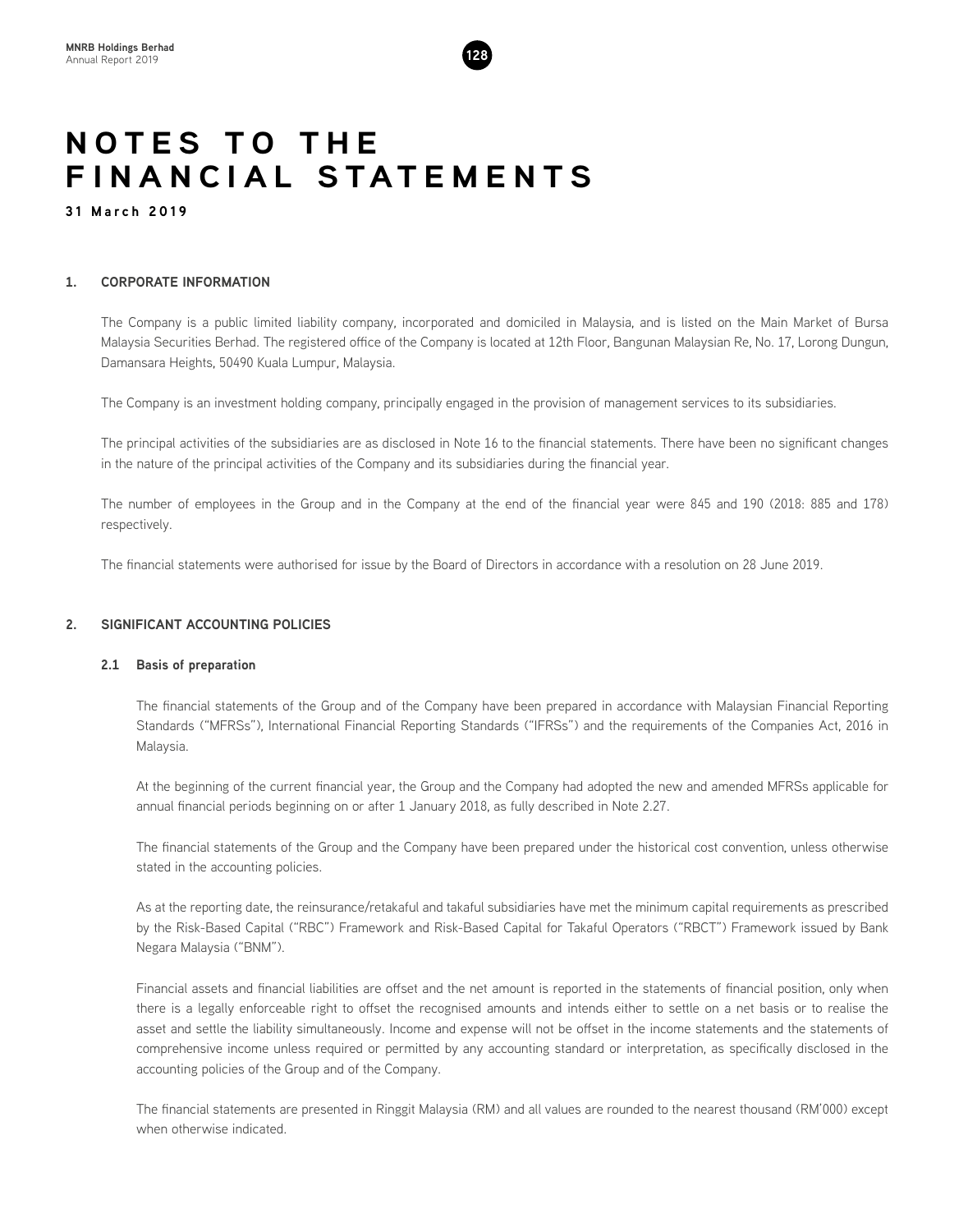

**2. SIGNIFICANT ACCOUNTING POLICIES (CONT'D.)**

# **2.2 Accounting period**

For the general reinsurance business, the Group adopts quarterly accounting periods ending on 31 March, 30 June, 30 September and 31 December, insofar as the underwriting income and outgo for Market Cessions business is concerned. This is to correspond with the ceding companies' accounting periods.

Underwriting income and outgo in respect of other businesses and all other income and expenditure are for the 12 months period ended 31 March 2019.

### **2.3 Subsidiaries, associates and basis of consolidation**

# **(a) Subsidiaries**

A subsidiary is an entity over which the Company has all of the following:

- (i) power over the investee (i.e. existing rights that give it the current ability to direct the relevant activities of the investee);
- (ii) exposure, or rights, to variable returns from its investment with the investee; and
- (iii) the ability to use its power over the investee to affect its returns.

The Company re-assesses whether or not it controls an investee if facts and circumstances indicate that there are changes to one or more of the three elements of control.

Generally, there is a presumption that a majority of voting rights result in control. To support this presumption and when the Company has less than a majority of the voting or similar rights of an investee, the Company considers all relevant facts and circumstances in assessing whether it has power over an investee, including:

- (i) the contractual arrangement with the other vote holders of the investee;
- (ii) rights arising from other contractual arrangements; and
- (iii) the Company's voting rights and potential voting rights.

In the Company's financial statements, investments in subsidiaries are stated at cost less any accumulated impairment losses. On disposal of such investments, the difference between net disposal proceeds and their carrying amounts is included in the income statements.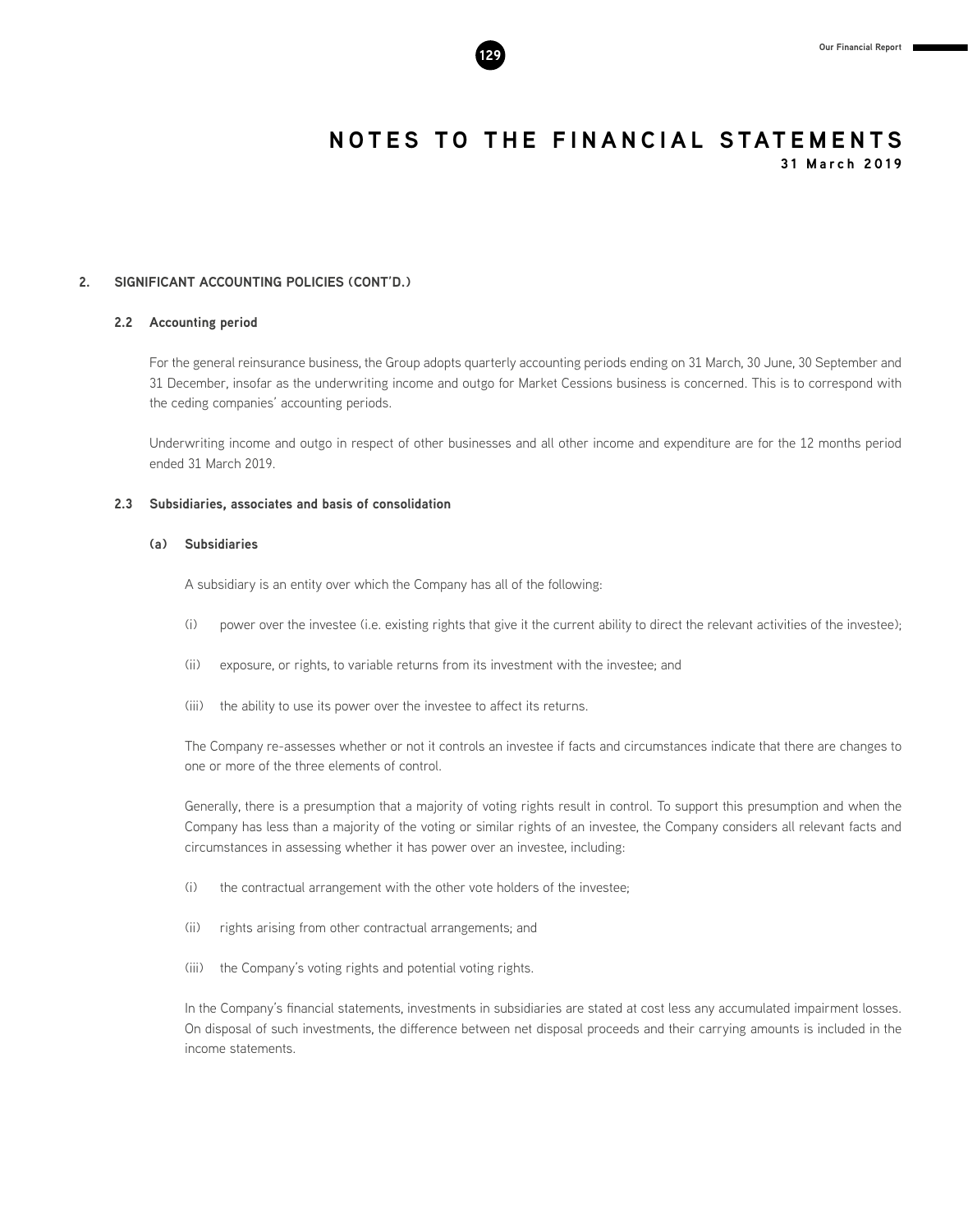

# **2. SIGNIFICANT ACCOUNTING POLICIES (CONT'D.)**

# **2.3 Subsidiaries, associates and basis of consolidation (cont'd.)**

# **(b) Basis of consolidation**

The consolidated financial statements comprise the financial statements of the Company and its subsidiaries as at the reporting date. The financial statements of the subsidiaries used in the preparation of the consolidated financial statements are prepared for the same reporting date as the Company.

Subsidiaries are consolidated from the date of acquisition, being the date on which the Company obtains control, and continue to be consolidated until the date that such control ceases. In preparing the consolidated financial statements, all intra-Group assets and liabilities, equity, income, expenses and cash flows relating to transactions between members of the Group are eliminated in full. Uniform accounting policies are adopted in the consolidated financial statements for transactions and events in similar circumstances.

Acquisitions of subsidiaries are accounted for using the acquisition method. The acquisition method of accounting involves allocating the cost of the acquisition to the fair value of the assets acquired and liabilities and contingent liabilities assumed at the date of acquisition. The cost of an acquisition is measured as the aggregate of the fair values, at the date of exchange, of the assets given, liabilities incurred or assumed, and equity instruments issued, plus any costs directly attributable to the acquisition.

Any excess of the cost of the acquisition over the Company's interest in the net fair value of the identifiable assets, liabilities and contingent liabilities represents goodwill. Any excess of the Company's interest in the net fair value of the identifiable assets, liabilities and contingent liabilities over the cost of acquisition is recognised immediately in the income statements.

# **(c) Takaful and retakaful operations and funds**

Under the concept of takaful/retakaful, participants/cedants make contributions to a pool which is managed by a third party with the overall aim of using the monies to aid fellow participants in times of need. Accordingly, takaful/retakaful subsidiaries manage the general and family takaful/retakaful funds in line with the principles of Wakalah (agency). Under the Wakalah model, takaful/retakaful subsidiaries are not a participant in the fund but manage the funds (including the relevant assets and liabilities) towards the purpose outlined above.

In accordance with the Islamic Financial Services Act ("IFSA") 2013, the assets and liabilities of the takaful/retakaful funds are segregated from those of the shareholder's funds of takaful/retakaful subsidiaries, a concept known as segregation of funds. However, in compliance with MFRS 10 Consolidated Financial Statements, the assets, liabilities, income and expenses of the takaful and retakaful funds are consolidated with those of the shareholders' funds to represent the control possessed by takaful/ retakaful subsidiaries over the respective funds.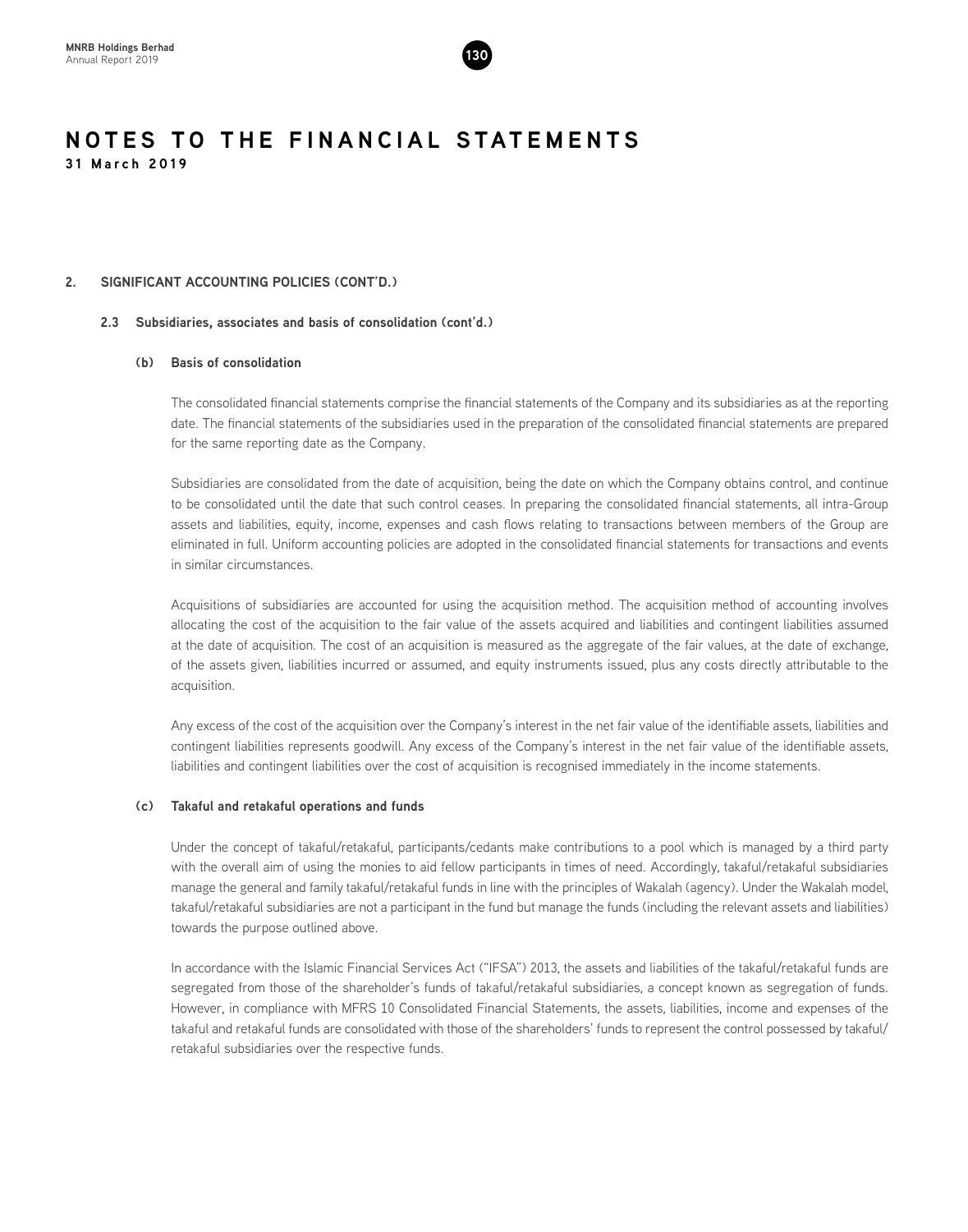

# **2. SIGNIFICANT ACCOUNTING POLICIES (CONT'D.)**

# **2.3 Subsidiaries, associates and basis of consolidation (cont'd.)**

### **(c) Takaful and retakaful operations and funds (cont'd.)**

In preparing the Group financial statements, the balances and transactions of the shareholder's funds of takaful/retakaful subsidiaries were amalgamated and combined with those of the takaful and retakaful funds respectively. Interfund balances, transactions and unrealised gains or losses are eliminated in full during amalgamation and consolidation.

The takaful and retakaful funds of takaful/retakaful subsidiaries are consolidated and amalgamated from the date of control and continue to be consolidated until the date such control ceases.

# **(d) Associates**

Associates are entities in which the Group has significant influence and that is neither a subsidiary nor an interest in a joint venture. Significant influence is the power to participate in the financial and operating policy decisions of the investee but not in control or joint control over those policies.

Investments in associates are accounted for in the consolidated financial statements using the equity method of accounting. Under the equity method, the investments in associates are carried in the consolidated statement of financial position at cost adjusted for post-acquisition changes in the Group's share of net assets of the associates. The Group's share of the net profit or loss of the associates is recognised in the consolidated income statement. Where there has been a change recognised directly in the equity of the associates, the Group recognises its share of such changes.

In applying the equity method, unrealised gains and losses on transactions between the Group and the associates are eliminated to the extent of the Group's interest in the associates. After application of the equity method, the Group determines whether it is necessary to recognise any additional impairment loss with respect to the Group's net investments in the associates. The investments in associates are accounted for using the equity method from the date the Group obtains significant influence until the date the Group ceases to have significant influence over the associates or the investments become subsidiaries.

Goodwill relating to an associate is included in the carrying amount of the investment and is not amortised. Any excess of the Group's share of the net fair value of the associates' identifiable assets, liabilities and contingent liabilities over the cost of the investments is excluded from the carrying amount of the investments and is instead included as income in the determination of the Group's share of the associates' profit or loss in the period in which the investments are acquired.

When the Group's share of losses in associates equal or exceed its interest in the associates, including any long-term interests that, in substance, form part of the Group's net investments in the associates, the Group does not recognise further losses, unless it has incurred obligations or made payments on behalf of the associates.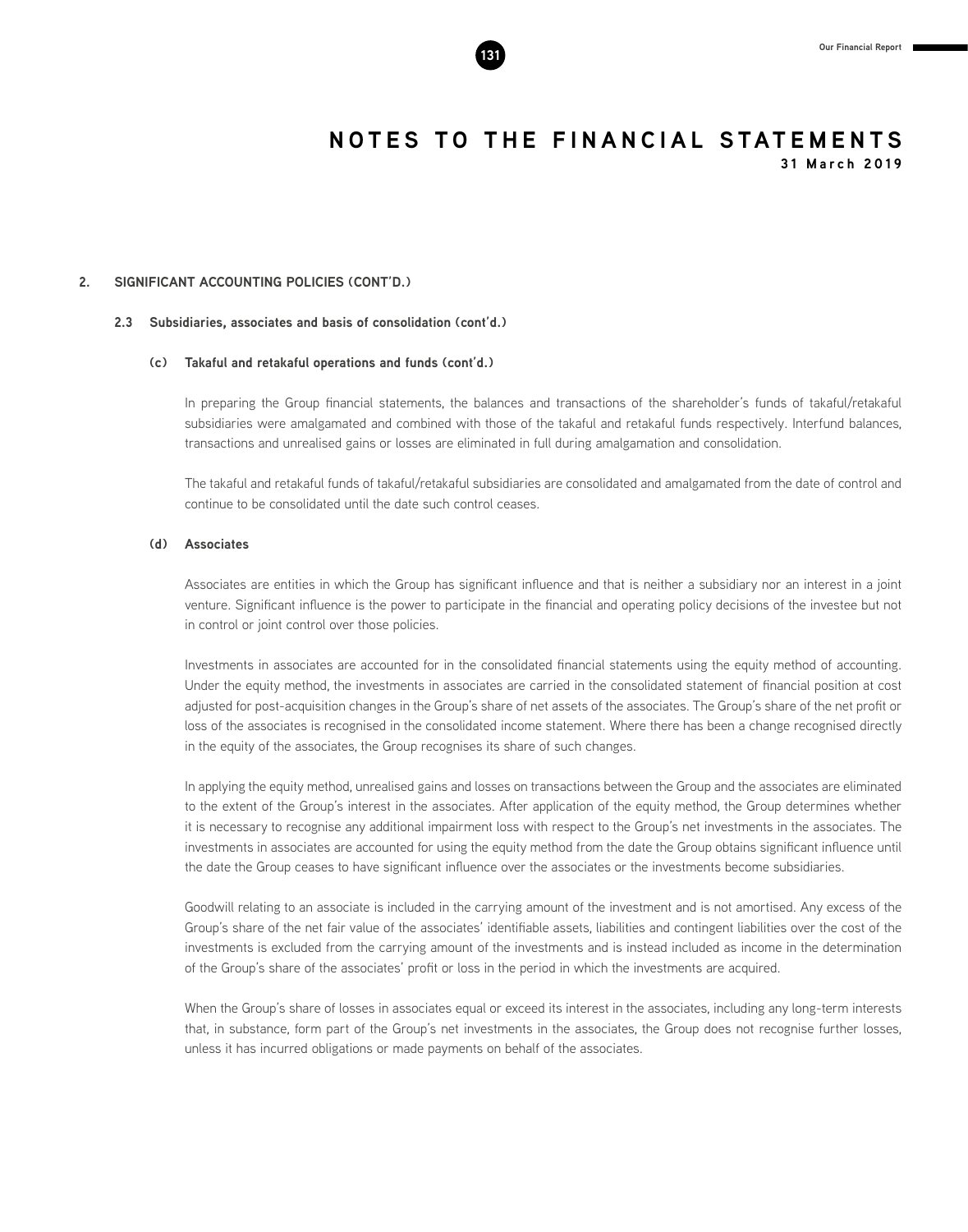

# **2. SIGNIFICANT ACCOUNTING POLICIES (CONT'D.)**

# **2.3 Subsidiaries, associates and basis of consolidation (cont'd.)**

# **(d) Associates (cont'd.)**

The most recent available audited financial statements of the associates are used by the Group in applying the equity method. Where the dates of the audited financial statements used are not co-terminous with those of the Group, the share of results is derived from the last audited financial statements available and management financial statements to the end of the accounting period. Uniform accounting polices are adopted for transactions and events in similar circumstances.

In the Company's financial statements, investments in associates are stated at cost less any accumulated impairment losses.

On disposal of such investments, the difference between net disposal proceeds and the carrying amount is included in the income statement.

# **2.4 General reinsurance, takaful and retakaful underwriting results**

The general reinsurance, takaful and retakaful underwriting results are determined after taking into account premiums/contributions, retrocession/retakaful/retrotakaful, commissions, movements in premium/contribution liabilities, net claims incurred and wakalah fees.

The general takaful and retakaful funds are maintained in accordance with the IFSA 2013 and consist of the accumulated surplus/deficit in the funds, fair value reserves and revaluation surplus. Any deficit will be made good by the shareholder's fund via a loan or Qard.

In general takaful and retakaful funds, the surplus distributable to the participants is determined after deducting retakaful/retrotakaful costs, movements in contribution liabilities, commissions, net claims incurred, wakalah fees, expenses, taxation and surplus administration charges. The surplus may be distributed to the shareholder and participants in accordance with the terms and conditions of the respective contracts or as prescribed by the Group Shariah Committee.

# **(a) Premium and contribution recognition**

Gross premiums/contributions are recognised in a financial period in respect of risks assumed during the particular financial period. Gross premiums/contributions include premium/contribution income in relation to direct general business, inwards facultative business, inwards proportional treaty reinsurance/retakaful and inwards non-proportional treaty reinsurance/ retakaful.

Contributions from direct businesses are recognised following individual risks' inception dates. Inwards facultative premiums/ contributions are recognised in the financial period in respect of the facultative risk assumed during the particular financial period following individual risk's inception dates.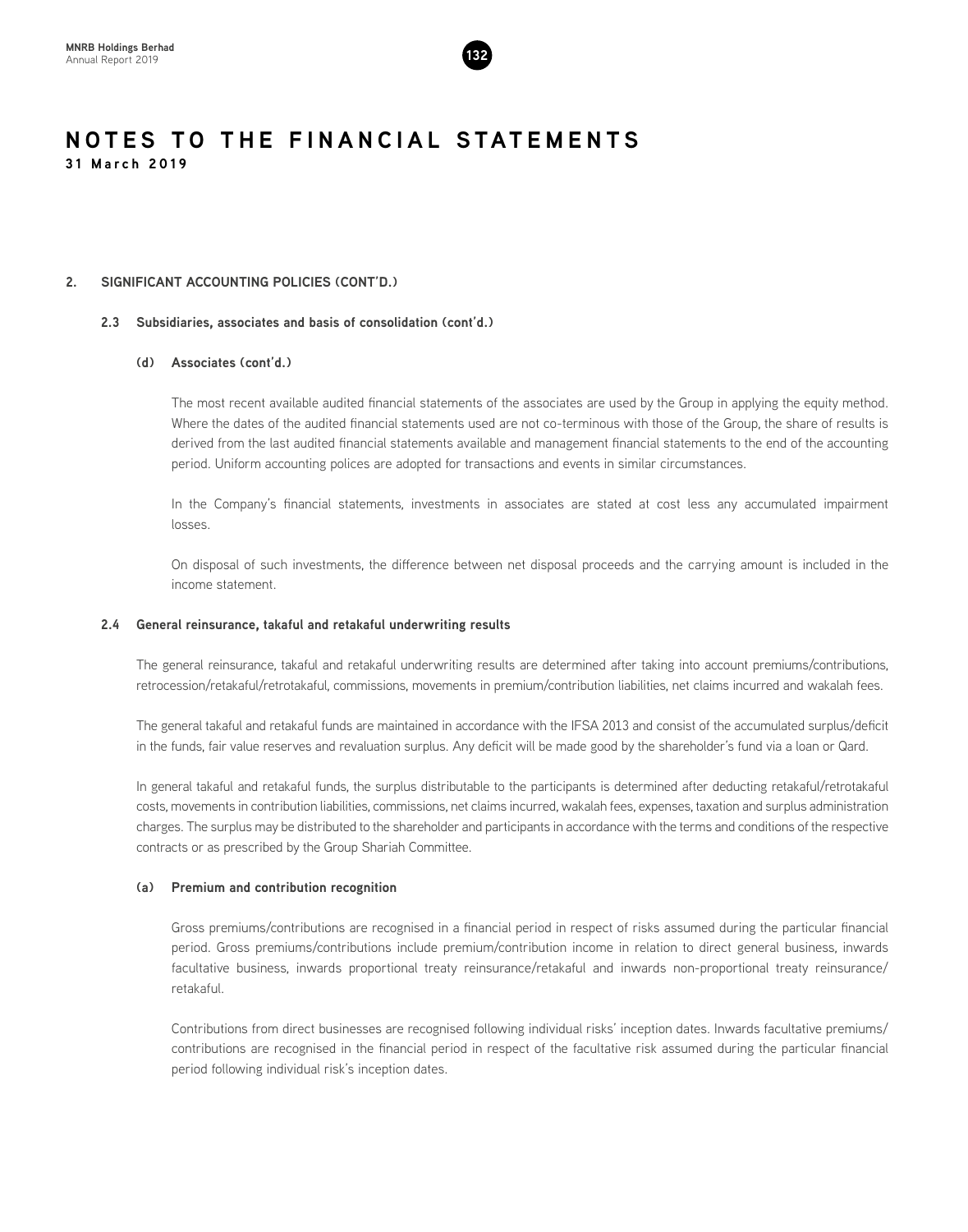# **2. SIGNIFICANT ACCOUNTING POLICIES (CONT'D.)**

## **2.4 General reinsurance, takaful and retakaful underwriting results (cont'd.)**

# **(a) Premium and contribution recognition (cont'd.)**

Inwards proportional treaty premiums/contributions are recognised on the basis of periodic advices received from cedants given that the periodic advices reflect the individual underlying risks being incepted and reinsured/covered at various inception dates of these risks and contractually accounted for under the terms of the proportional reinsurance/retakaful treaty.

Premium/contribution income on inwards non-proportional treaties, which cover losses occurring during a specified treaty period, are recognised based on the contractual premiums/contributions already established at the start of the treaty period under the terms and conditions of each contract.

# **(b) Premium and contribution liabilities**

Premium/contribution liabilities represent the future obligations on reinsurance/retakaful contracts as represented by premiums/ contributions received for risks that have not yet expired. The movement in premium/contribution liabilities is released over the term of the reinsurance/retakaful contracts and recognised as earned premium/contribution.

Premium/contribution liabilities are reported at the higher of the aggregate of the unearned premium reserves ("UPR")/ unearned contribution reserves ("UCR") respectively for all lines of business or the best estimate value of the unexpired risk reserves ("URR") and a provision of risk margin for adverse deviation ("PRAD") calculated at 75% confidence level at the end of the financial year.

# **(i) Unexpired risk reserves**

The URR is a prospective estimate of the expected future payments arising from future events insured or covered under policies or contracts in force as at the end of the financial year and also includes allowance for expenses, including overheads and costs of reinsurance/retakaful, expected to be incurred during the unexpired period in administering these policies or contracts and settling the relevant claims, and allowing for expected future premium/contribution refunds.

URR is estimated via an actuarial valuation performed by qualified actuary, using a mathematical method of estimation similar to Incurred But Not Reported ("IBNR") claims.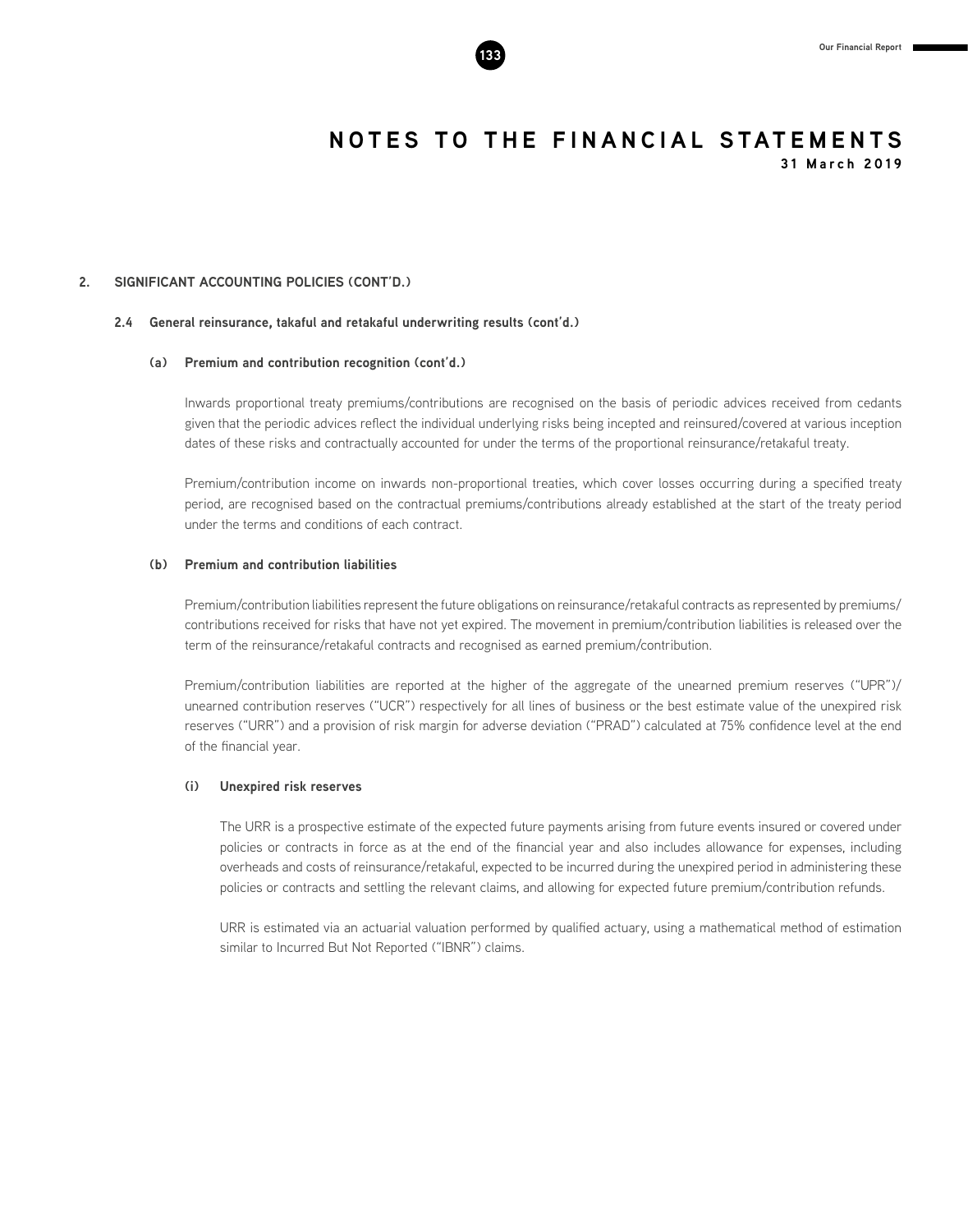

# **2. SIGNIFICANT ACCOUNTING POLICIES (CONT'D.)**

# **2.4 General reinsurance, takaful and retakaful underwriting results (cont'd.)**

# **(b) Premium and contribution liabilities (cont'd.)**

# **(ii) Unearned premium and contribution reserves**

The UPR/UCR represents the portion of the net premiums/contributions of insurance/takaful contracts written that relate to the unexpired periods of the contracts at the end of the financial year. The UCR is computed on net contribution income with a further deduction for wakalah fee expenses to reflect the wakalah business principle. The methods of computation of UPR/UCR are as follows:

- For inwards proportional treaty reinsurance/retakaful business, UPR/UCR is computed on the 1/8th method commencing from the quarter corresponding to the reporting quarter of the treaty statement;
- For inwards non-proportional treaty reinsurance/retakaful business, UPR/UCR is computed at 1/2 of the last quarter Minimum Deposit Premiums/Contributions received;
- For inwards facultative reinsurance/retakaful business, UPR/UCR is computed on the 1/8th method commencing from the date of inception;
- Time apportionment method for all classes of general takaful business within Malaysia except Marine and Aviation Cargo; and
- 25% method for Marine and Aviation Cargo.

# **(c) Claim liabilities**

The amount of outstanding claims is the best estimate value of claim liabilities, which include provision for claims reported, claims incurred but not enough reserved ("IBNER") and IBNR claims together with related expenses less recoveries to settle the present obligation as well as a PRAD calculated at 75% confidence level at the end of the financial year. Liabilities for outstanding claims are recognised when a claimable event occurs and/or as advised/notified. IBNER and IBNR claims are based on an actuarial valuation by qualified actuary, using a mathematical method of estimation based on, amongst others, actual claims development patterns.

# **(d) Liability adequacy test**

At each reporting date, the Group reviews all insurance/takaful contract liabilities to ensure that the carrying amount of the liabilities is sufficient or adequate to cover the obligations of the Group, contractual or otherwise, with respect to insurance/ takaful contracts issued. In performing this review, the Group compares all contractual cash flows against the carrying value of insurance/takaful contract liabilities. Any deficiency is recognised in the income statement.

The estimation of claim liabilities and premium/contribution liabilities performed at the reporting date is part of the liability adequacy tests performed by the Group.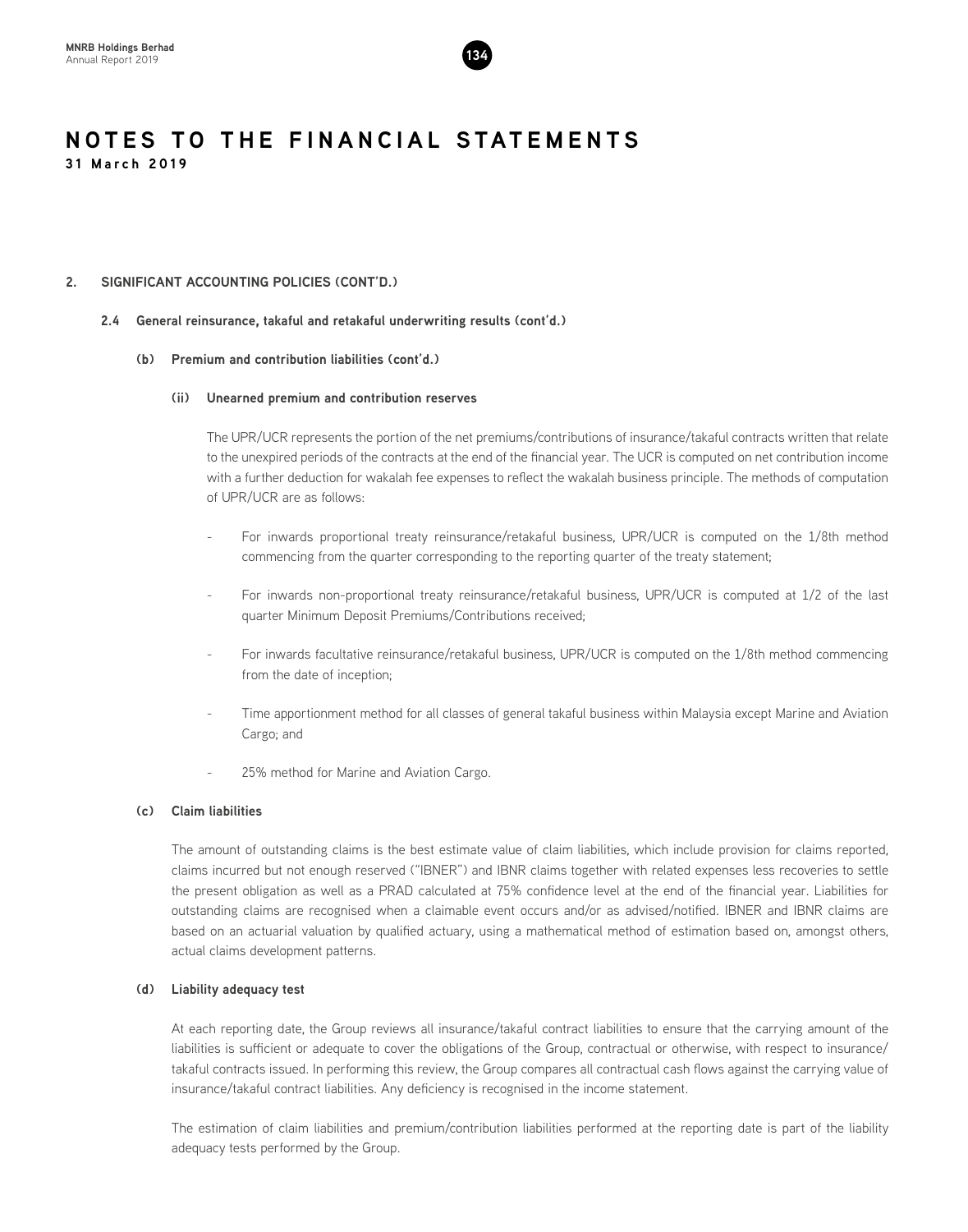

**2. SIGNIFICANT ACCOUNTING POLICIES (CONT'D.)**

## **2.4 General reinsurance, takaful and retakaful underwriting results (cont'd.)**

### **(e) Acquisition costs and commission expenses**

The acquisition costs and commission expenses, which are costs directly incurred in acquiring and renewing reinsurance/ takaful/retakaful business, are recognised as incurred and properly allocated to the periods in which it is probable they give rise to income.

# **2.5 Family takaful and retakaful underwriting results**

The family takaful and retakaful underwriting results are determined after taking into account contributions, retakaful/retrotakaful costs, commissions, net benefits incurred and wakalah fees.

The family takaful and retakaful funds are maintained in accordance with the requirements of the IFSA 2013 and consist of the accumulated surplus/deficit in the funds, fair value reserves and revaluation surplus. The family takaful and retakaful funds surplus/ deficit is determined by an annual actuarial valuation of the funds. Any actuarial deficit in the family takaful and retakaful funds will be made good by the shareholder's fund via a loan or Qard.

In the family takaful and retakaful funds, the surplus distributable to the participants is determined after deducting retakaful/retrotakaful costs, net benefits incurred, wakalah fees, expenses, taxation and surplus administration charges. The surplus may be distributed to the shareholder and participants in accordance with the terms and conditions of the respective contracts or as prescribed by the Group Shariah Committee.

# **(a) Contribution recognition**

Takaful contribution is recognised as soon as the amount of contribution can be reliably measured in accordance with the principles of Shariah. First year contribution is recognised on the assumption of risks and subsequent takaful contributions are recognised on due dates. Takaful contributions outstanding at the reporting date are recognised as income for the period provided they are within the grace period allowed for payment and there are sufficient funds available in the participants' accounts to cover such contributions due.

Retakaful contributions are recognised in respect of risks assumed during a particular financial period. Inward treaty retakaful contributions are recognised on the basis of statements received from ceding companies.

# **(b) Contract liabilities**

Family takaful contract liabilities are recognised when contracts are in-force and contributions are charged. Liabilities of benefits payable of the family retakaful fund are recognised as advised by ceding companies.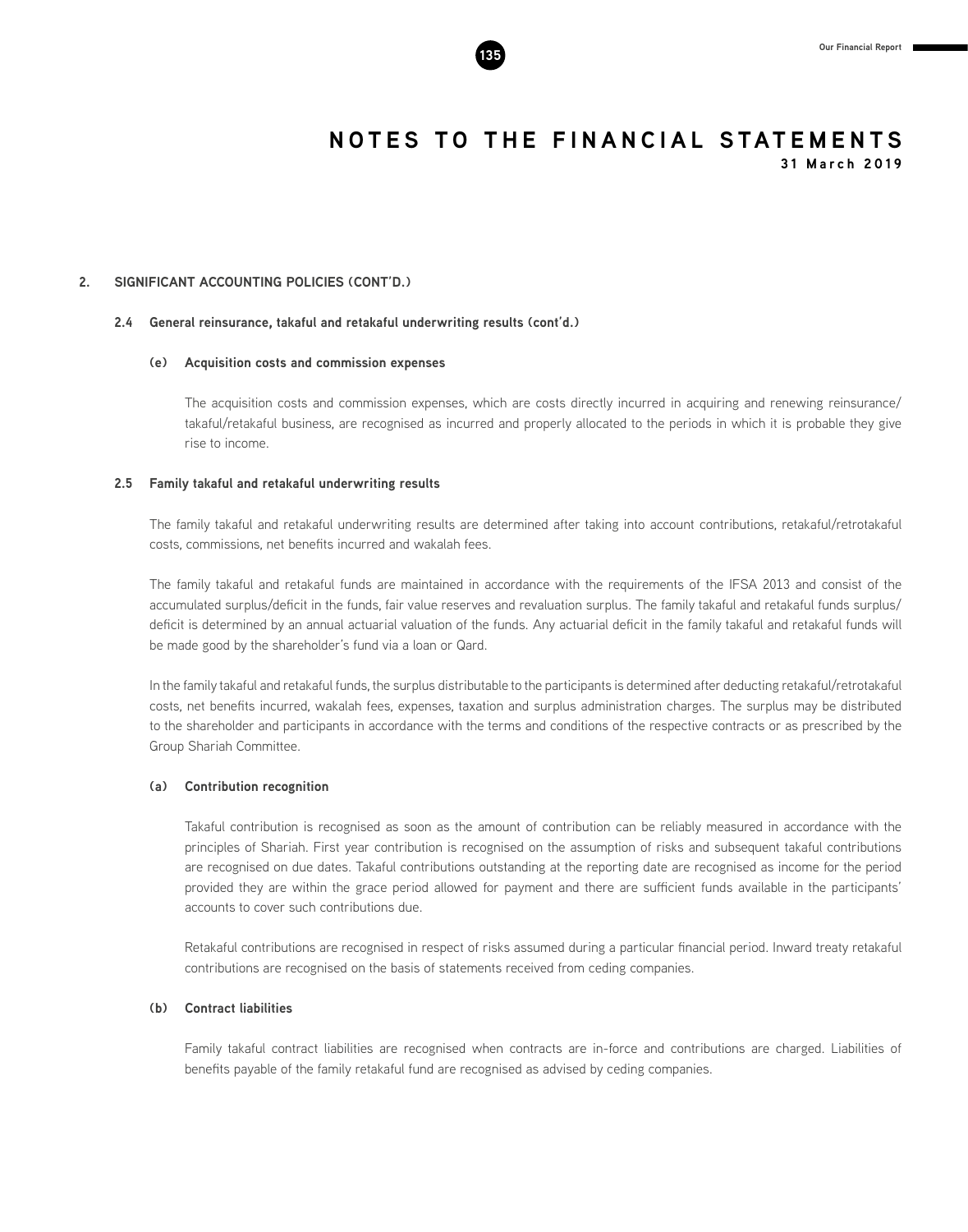

# **2. SIGNIFICANT ACCOUNTING POLICIES (CONT'D.)**

# **2.5 Family takaful and retakaful underwriting results (cont'd.)**

# **(b) Contract liabilities (cont'd.)**

For a one year family contract or a one year extension to a family contract covering contingencies other than life or survival, the liabilities for such family takaful contracts comprise contribution and claim liabilities with an appropriate allowance for PRAD from the expected experience.

Liabilities of family takaful business are determined in accordance with valuation guidelines for takaful operators issued by Bank Negara Malaysia ("BNM"). All family takaful liabilities are valued using a prospective actuarial valuation based on the sum of the present value of future benefits and expenses less future gross considerations arising from the contracts, discounted at the appropriate risk discount rate. This method is known as the gross contribution valuation method. In the case of a family contract where a part of, or the whole of, the contributions are accumulated in a fund, the accumulated amounts as declared to the participants are set as the liabilities. Zerorisation is applied at contract level and no contract is treated as an asset under the valuation method adopted.

The family takaful contract liabilities are derecognised when the contracts expire, are discharged or are cancelled. At each reporting date, an assessment is made of whether the recognised family takaful contract liabilities are adequate by performing a liability adequacy test as disclosed in Note 2.5(d).

In respect of the family takaful and retakaful risk fund, the expected future cash flows of benefits are determined using best estimate assumptions with an appropriate allowance for PRAD from expected experience such that an overall level of sufficiency of contract reserves at a 75% confidence level is secured. For investment-linked business, the fund value is treated as liabilities.

The distribution of surplus, arising from the difference between the value of the family fund and its liabilities, including retained surplus, if declared, could only be distributed to the participants after deducting the surplus administration charge.

If the difference between the value of the family fund and the liabilities results in a deficit, the deficit is made good via a Qard from the shareholder's funds which will be repaid when the fund returns to a surplus position.

# **(c) Creation/cancellation of units of family takaful fund**

Amounts received for units created represent contributions paid by participants or unitholders as payment for new contracts or subsequent payments to increase the amount of the contracts. Creation/cancellation of units are recognised in the financial statements at the next valuation date, after the request to purchase/sell units are received from the participants or unitholders.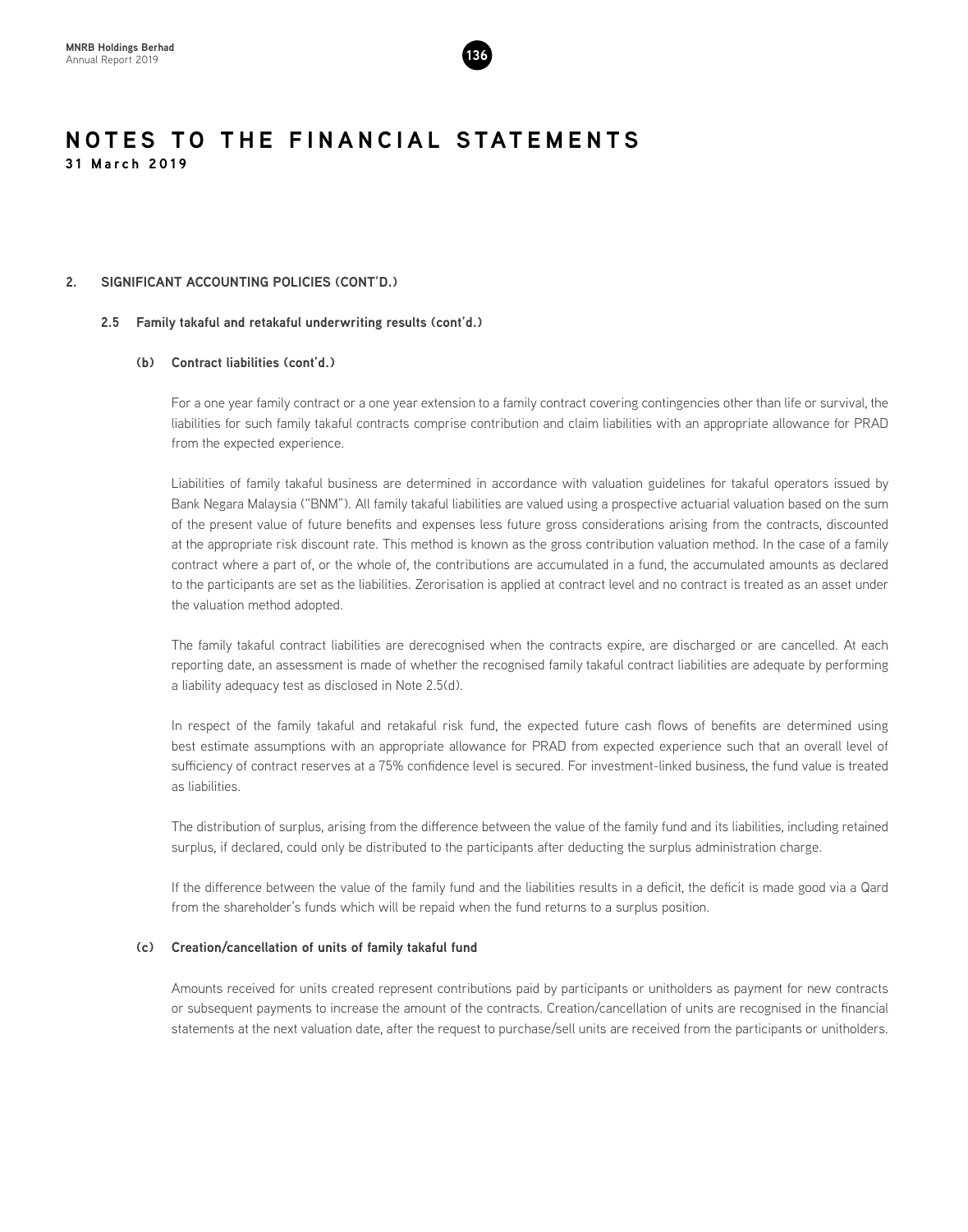

# **2. SIGNIFICANT ACCOUNTING POLICIES (CONT'D.)**

## **2.5 Family takaful and retakaful underwriting results (cont'd.)**

# **(d) Liability adequacy test**

At each reporting date, the Group reviews all takaful contract liabilities to ensure that the carrying amount of the liabilities is sufficient or adequate to cover the obligations of the Group, contractual or otherwise, with respect to takaful contracts issued. In performing this review, the Group compares all contractual cash flows against the carrying value of takaful contract liabilities. Any deficiency is recognised in the income statement.

### **2.6 Shareholder's fund relating to takaful and retakaful business**

### **(a) Commission expenses**

Commission expenses, which are costs directly incurred in securing contributions on takaful contracts, are recognised as incurred and properly allocated to the periods in which it is probable they give rise to income. Commission expenses are recognised in the income statement at an agreed percentage for each contract underwritten. This is in accordance with the principles of Wakalah as approved by the Group Shariah Committee and as agreed between the participants and TIFB/TIGB/ MRRD.

### **(b) Expense liabilities**

The expense liabilities of the shareholder's fund consist of expense liabilities relating to the management of the general takaful and retakaful funds and the family takaful and retakaful funds which are based on estimations performed by qualified actuaries. The movement in expense liabilities is released over the term of the takaful contracts and recognised in the income statement.

# **(i) Expense liabilities of general takaful and retakaful funds**

The expense liabilities of the general takaful and retakaful funds are reported at the higher of the aggregate of the reserves for unearned wakalah fees ("UWF") and the best estimate value of the provision for unexpired expense reserves ("UER") and a PRAD at a 75% confidence level at the end of the financial year.

# **Unexpired expense reserves**

The UER is determined based on the expected future expenses payable by the shareholder's funds in managing the general takaful and retakaful funds for the full contractual obligation of the takaful and retakaful contracts as at the end of the financial year, less any expected cash flows from future wakalah fee income, and any other income due to the shareholder's funds that can be determined with reasonable certainty, including a PRAD calculated at a 75% confidence level. The method used to value the UER is consistent with the method used in estimating the URR as disclosed in Note 2.4(b)(i).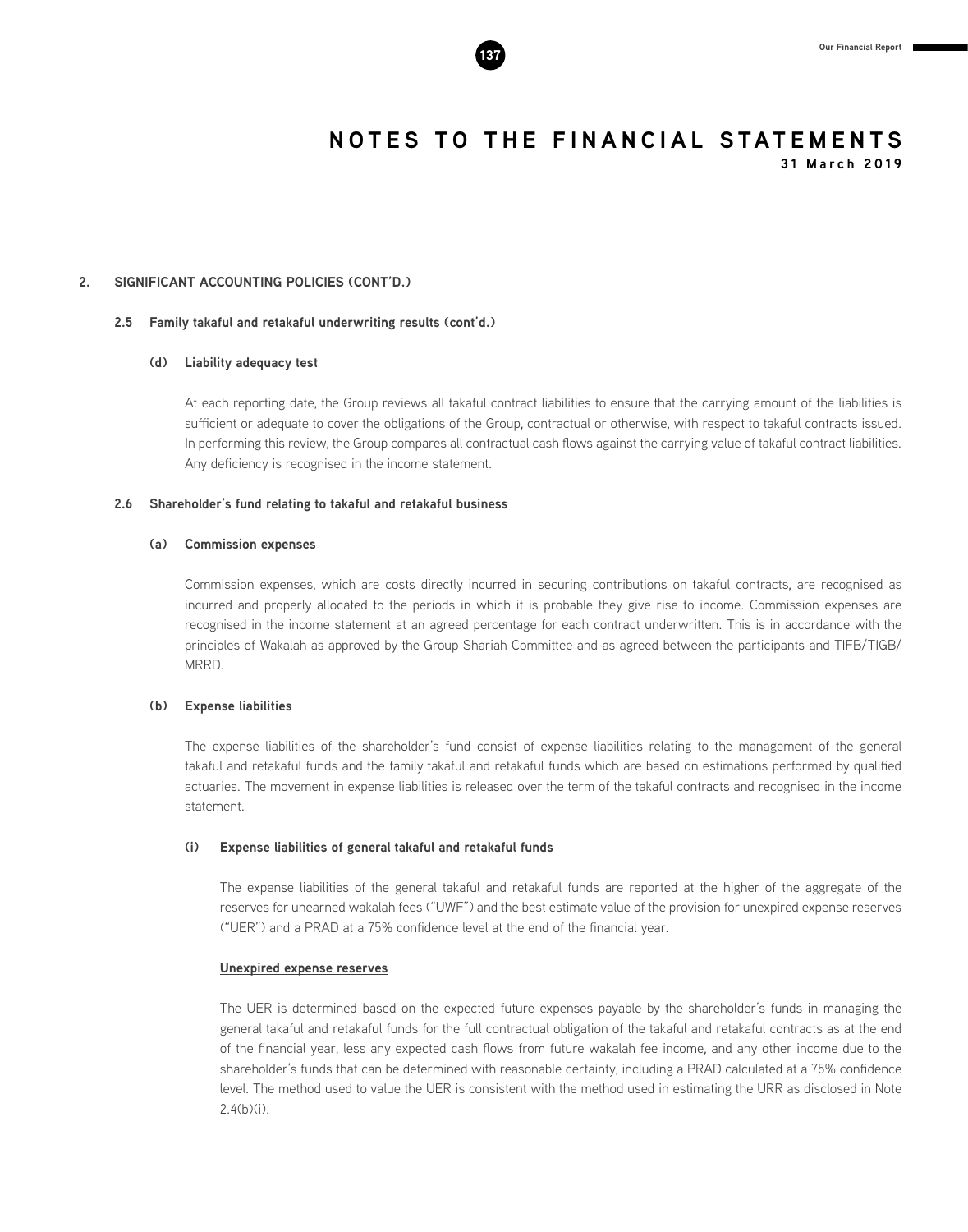

# **2. SIGNIFICANT ACCOUNTING POLICIES (CONT'D.)**

# **2.6 Shareholder's fund relating to takaful and retakaful business (cont'd.)**

# **(b) Expense liabilities (cont'd.)**

# **(i) Expense liabilities of general takaful and retakaful funds (cont'd.)**

# **Reserves for unearned wakalah fees**

The UWF represent the portion of wakalah fee income that relates to the unexpired periods of contracts at the end of the financial year. The method used in computing UWF is consistent with the methods used in the calculation of the UCR as disclosed in Note 2.4(b)(ii).

# **(ii) Expense liabilities of family takaful and retakaful funds**

The valuation of expense liabilities in relation to contracts of the family takaful and retakaful funds is conducted separately by the Appointed Actuaries. The method used to value expense liabilities is consistent with the method used to value takaful and retakaful liabilities of the corresponding family takaful and retakaful contracts. In valuing the expense liabilities, the present value of expected future expenses payable by the shareholder's funds in managing the takaful and retakaful funds for the full contractual obligation of the takaful and retakaful contracts less any expected cash flows from future wakalah fee income, and any other income due to the shareholder's funds that can be determined with reasonable certainty, are taken into consideration. The estimation includes a PRAD at a 75% confidence level.

# **(iii) Liability adequacy test**

At each reporting date, the Group reviews the expense liabilities to ensure that the carrying amount is sufficient or adequate to cover the obligations of the Group for all managed takaful and retakaful contracts. In performing this review, the Group considers all contractual cash flows and compares this against the carrying value of expense liabilities. Any deficiency is recognised in the income statement.

# **2.7 Product classification**

Financial risk is the risk of a possible future change in one or more of a specified interest/profit rate, financial instrument price, commodity price, foreign exchange rate, index of price or rate, credit rating or credit index or other variables, provided in the case of a non-financial variable that the variable is not specific to a party to the contract. Insurance/underwriting risk is the risk other than financial risk.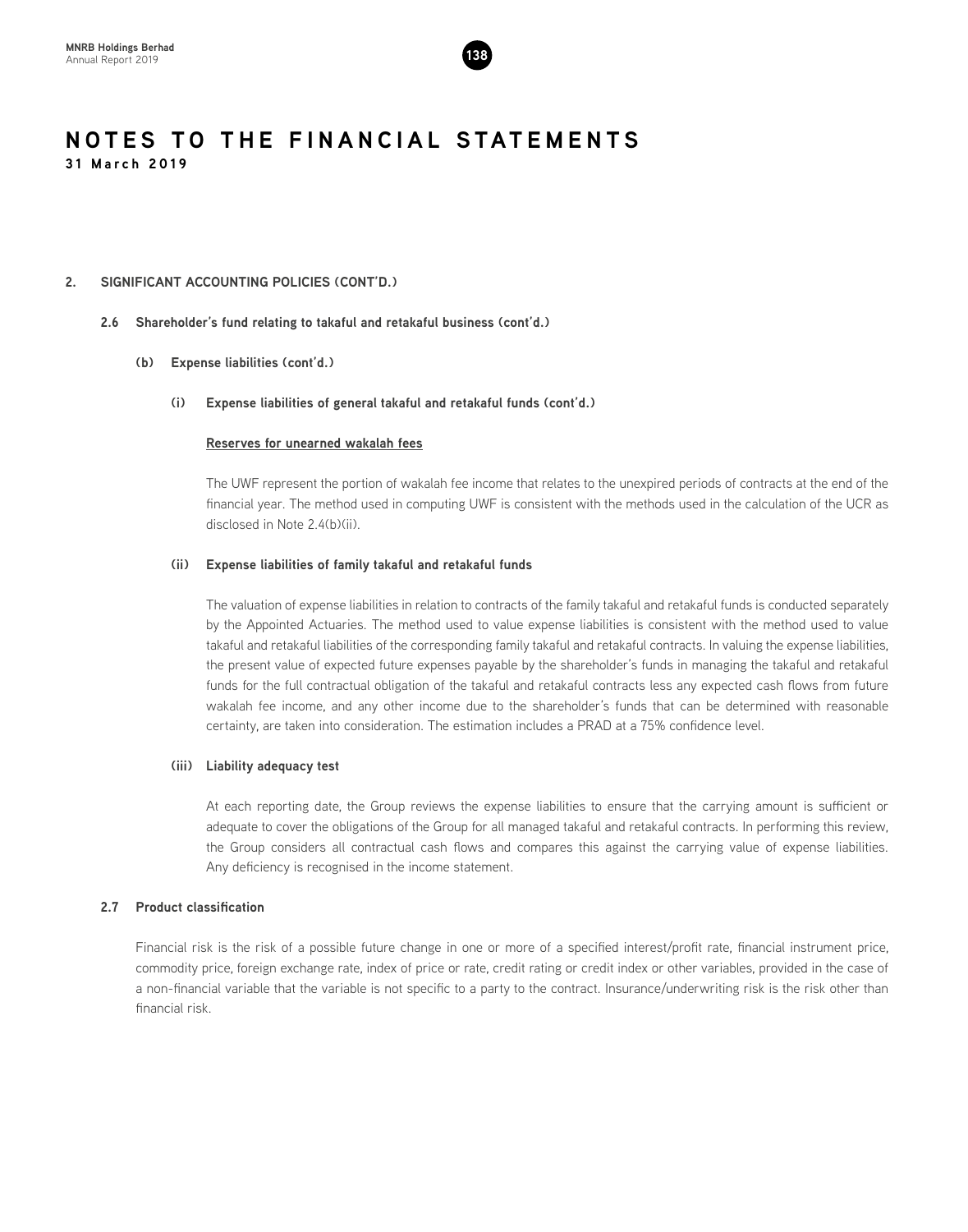

# **2. SIGNIFICANT ACCOUNTING POLICIES (CONT'D.)**

# **2.7 Product classification (cont'd.)**

An insurance/takaful contract is a contract under which the reinsurance and takaful subsidiaries have accepted significant insurance/ underwriting risk from another party by agreeing to compensate the party if a specified uncertain future event adversely affects the party. As a general guideline, the reinsurance and retakaful subsidiaries determine whether significant insurance/underwriting risk has been accepted by comparing claims/benefits payable on the occurrence of the event with claims/benefits payable if the event had not occurred.

Conversely, investment contracts are those contracts that transfer financial risk with no significant insurance/underwriting risk.

Once a contract has been classified as an insurance/takaful contract, it remains an insurance/takaful contract for the remainder of its life-time, even if the insurance/underwriting risk reduces significantly during the period, unless all rights and obligations expire or are extinguished.

# **2.8 Reinsurance and retakaful**

The reinsurance/retakaful and takaful subsidiaries cede insurance/underwriting risk in the normal course of business. Ceded reinsurance/retakaful and takaful arrangements do not relieve the reinsurance/retakaful and takaful subsidiaries from their obligations to cedants/participants. For both ceded and assumed reinsurance/retakaful and takaful, premiums/contributions and claims/benefits are presented on a gross basis.

Reinsurance and retakaful arrangements entered into by the reinsurance/retakaful and takaful subsidiaries that meet the classification requirements of insurance/takaful contracts as described in Note 2.7 are accounted for as noted below. Arrangements that do not meet these classification requirements are accounted for as financial assets.

Reinsurance and retakaful assets represent amounts recoverable from reinsurers and retakaful operators for insurance and takaful contract liabilities which have yet to be settled at the reporting date. Amounts recoverable from reinsurers and retakaful operators are measured consistently with the amounts associated with the underlying insurance and takaful contracts and the terms of the relevant reinsurance and retakaful arrangement.

At each reporting date, the reinsurance/retakaful and takaful subsidiaries assess whether objective evidence exists that reinsurance and retakaful assets are impaired. Objective evidence of impairment for reinsurance and retakaful assets are similar to those noted for insurance and takaful receivables. If any such evidence exists, the amount of the impairment loss is measured as the difference between the asset's carrying amount and the present value of estimated future cash flows discounted at the financial asset's original effective interest/profit rate. The impairment loss is recognised in the income statement. Reinsurance and retakaful assets are derecognised when the contractual rights expire or are extinguished or when the contract is transferred to another party.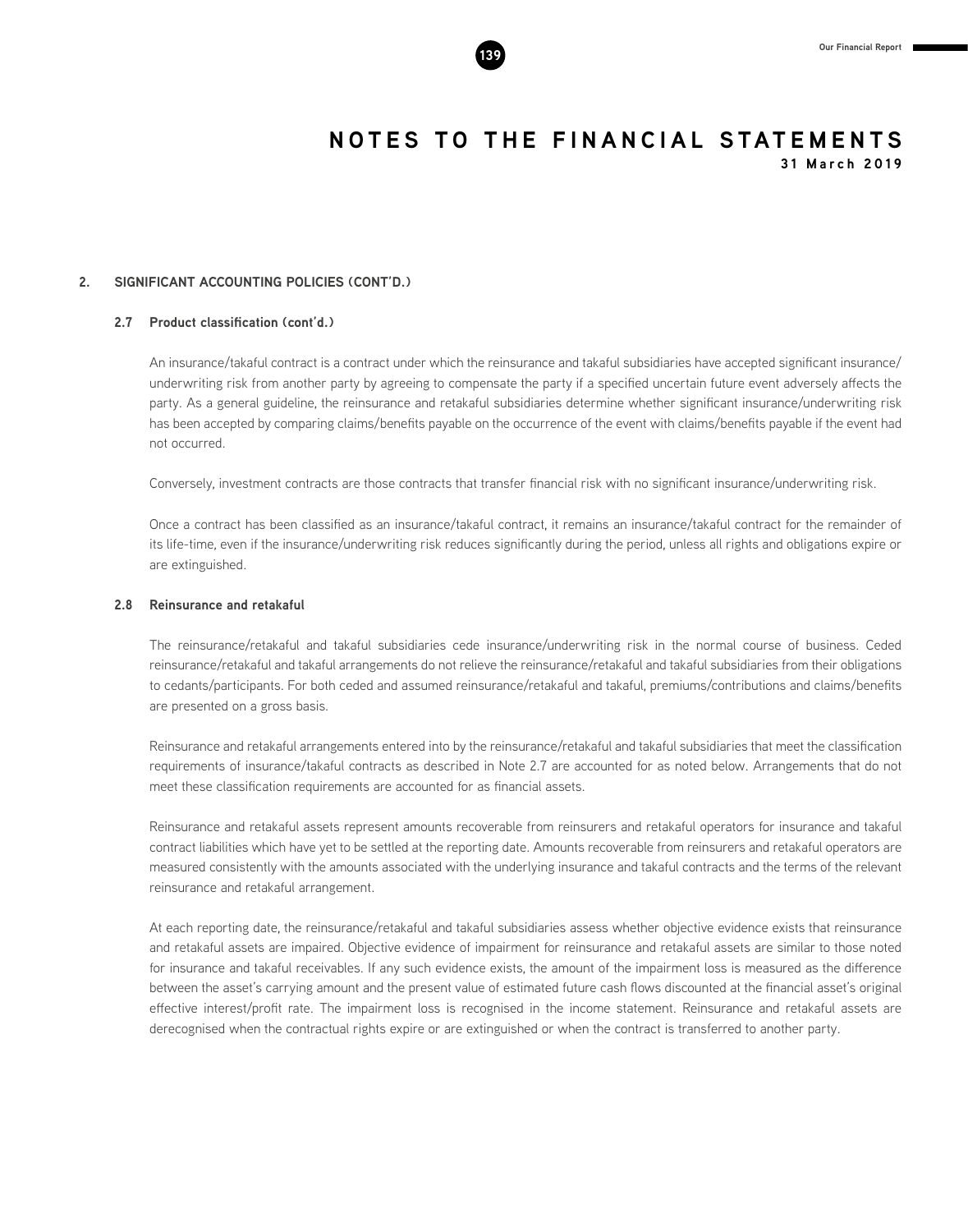

# **2. SIGNIFICANT ACCOUNTING POLICIES (CONT'D.)**

# **2.9 Property, plant and equipment and depreciation**

# **(a) Recognition and measurement**

All items of property, plant and equipment are initially recorded at cost. Subsequent to recognition, plant and equipment are stated at cost less accumulated depreciation and any impairment losses, whilst properties are stated at revalued amounts less subsequent accumulated depreciation and subsequent impairment losses. Cost includes expenditures that are directly attributable to the acquisition of the asset.

In respect of freehold land and buildings, valuations are performed with sufficient frequency to ensure that the carrying amount does not differ materially from the fair value of the freehold land and buildings at the reporting date.

Any revaluation surplus is recognised in other comprehensive income and accumulated in equity under the asset revaluation reserve, except to the extent that it reverses a revaluation decrease of the same asset previously recognised in the income statement, in which case the increase is recognised in the income statement. A revaluation deficit is recognised in the income statement, except to the extent that it offsets an existing surplus on the same asset carried in the asset revaluation reserve.

Any accumulated depreciation as at the revaluation date is eliminated against the gross carrying amount of the asset and the net amount is restated to the revalued amount of the asset. On disposal of property, plant and equipment, the difference between net proceeds and the carrying amount is recognised in the income statement and the unutilised portion of the revaluation surplus on that item is taken directly to retained profits.

# **(b) Subsequent costs**

The cost of replacing part of an item of property, plant and equipment is recognised in the carrying amount of the item if it is probable that the future economic benefits embodied within the part will flow to the Group and its cost can be measured reliably. The costs of the day-to-day servicing of property, plant and equipment are recognised in the income statement as incurred.

# **(c) Depreciation**

Freehold land has an unlimited useful life and therefore is not depreciated. Leased properties are depreciated over the shorter of the lease term and their useful lives.

Work in progress is also not depreciated as it is not available for use. When work in progress is completed and the asset is available for use, it is reclassified to the relevant category of property, plant and equipment and depreciation of the asset begins. During the period in which the asset is not yet available for use, it is tested for impairment annually.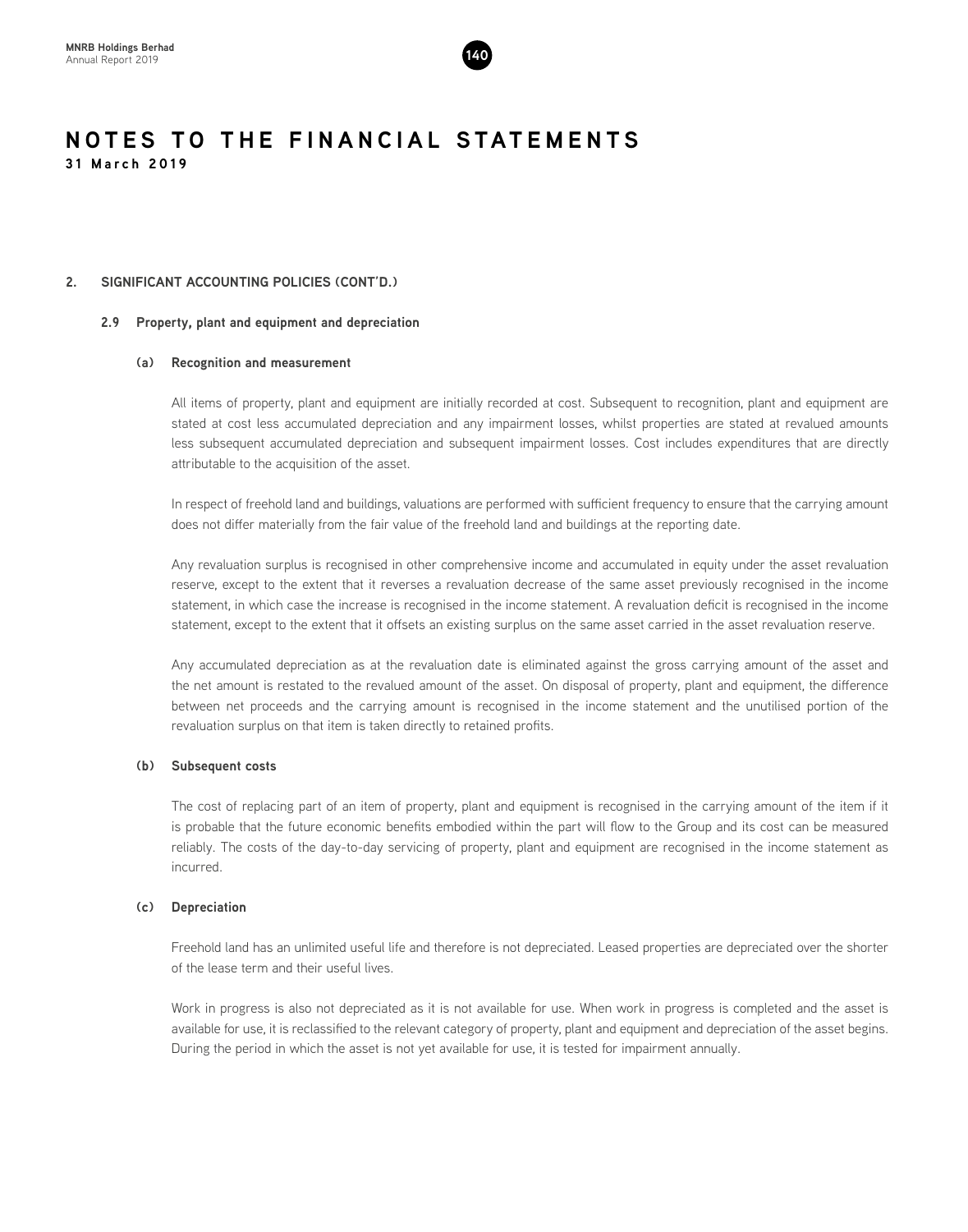

**2. SIGNIFICANT ACCOUNTING POLICIES (CONT'D.)**

# **2.9 Property, plant and equipment and depreciation (cont'd.)**

# **(c) Depreciation (cont'd.)**

Depreciation of other property, plant and equipment is provided for on a straight-line basis to write off the cost of each asset to its residual value over its estimated useful life, at the following annual rates:

| Buildings              | 2% to 3%     |
|------------------------|--------------|
| Computer equipment     | 10% to 33.3% |
| Office equipment       | 10% to 33.3% |
| Furniture and fittings | 10% to 15%   |
| Motor vehicles         | 20%          |

The residual values, useful lives and depreciation method are reviewed at the end of each financial year to ensure that the amount, method and period of depreciation are consistent with previous estimates and the expected pattern of consumption of the future economic benefits embodied in the items of property, plant and equipment.

# **2.10 Intangible assets**

All intangible assets are initially recorded at cost. Subsequent to recognition, intangible assets are stated at cost less any accumulated amortisation and any impairment losses. Cost includes expenditures that are directly attributable to the acquisition of the asset.

On disposal of intangible assets, the difference between net proceeds and the carrying amount is recognised in the income statement.

The useful lives of intangible assets are assessed to be either finite or indefinite. Intangible assets with finite lives are amortised on a straight-line basis over the estimated economic useful lives and assessed for impairment whenever there is an indication that the intangible assets may be impaired. The amortisation period and the amortisation method for an intangible asset with a finite useful life are reviewed annually at the end of each reporting period. Amortisation is charged to the income statement.

Intangible assets with indefinite useful lives are not amortised but tested for impairment annually or more frequently if events or changes in circumstances indicate that the carrying value may be impaired either individually or at the cash-generating unit level. The useful life of an intangible asset with an indefinite life is also reviewed annually to determine whether the useful life assessment continues to be supportable.

### **(a) Software development in progress**

Software development in progress represent development expenditure on software. Following the initial recognition of the development expenditure, the cost model is applied requiring the asset to be carried at cost less any accumulated impairment losses. When development is complete and the asset is available for use, it is reclassified to computer software and amortisation of the asset begins. It is amortised over the period of expected future use. During the period in which the asset is not yet available for use, it is tested for impairment annually.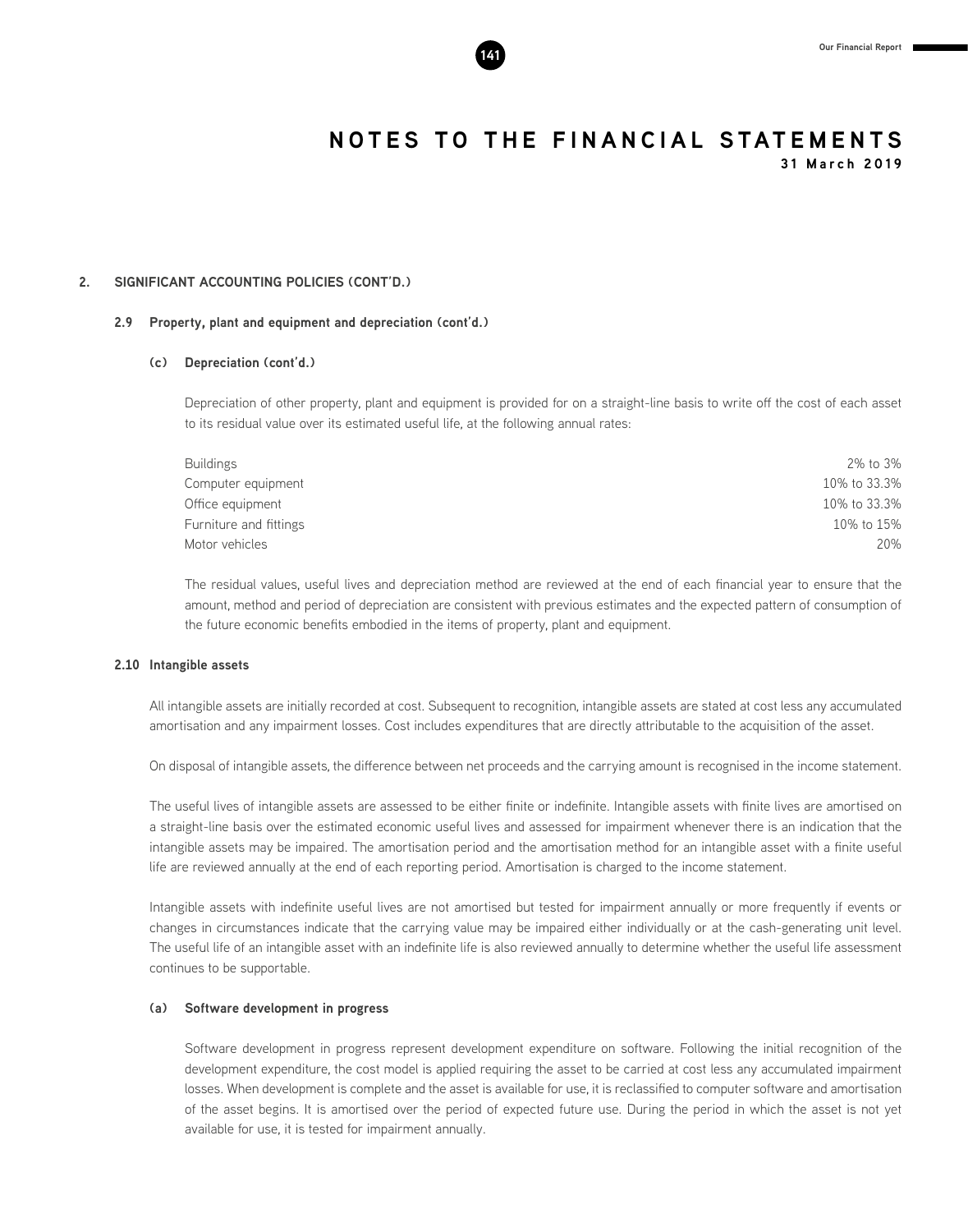

# **2. SIGNIFICANT ACCOUNTING POLICIES (CONT'D.)**

# **2.10 Intangible assets (cont'd.)**

# **(b) Computer software and licences**

The useful lives of computer software and licences are considered to be finite because computer software and licences are susceptible to technological obsolescence.

The acquired computer software and licences are amortised using the straight-line method over their estimated useful lives. Impairment is assessed whenever there is an indication of impairment and the amortisation period and method are also reviewed annually at the end of each financial year.

# **2.11 Financial assets**

Financial assets are recognised in the statements of financial position when, and only when, the Group and the Company become a party to the contractual provisions of the instrument.

Financial assets are initially measured at fair value. Transaction costs that are directly attributable to the acquisition or issue of financial assets (other than financial assets at fair value through profit or loss) are added to or deducted from the fair value of the financial assets, as appropriate, on initial recognition. Transaction costs directly attributable to the acquisition of financial assets at fair value through profit or loss are recognised immediately in profit or loss.

# **(i) Policy applicable before 1 April 2018**

# **(a) Classification and subsequent measurement**

The Group and the Company determine the classification of its financial assets at initial recognition and this depends on the purpose for which the investments were acquired or originated. The following classifications are used by the Group and the Company in categorising its financial assets:

# **(i) Financial assets at FVTPL**

Financial assets are classified as financial assets at FVTPL if they are held for trading or are designated as such upon initial recognition. Financial assets held for trading are derivatives (including separated embedded derivatives) or financial assets acquired principally for the purpose of selling in the near term.

Subsequent to initial recognition, financial assets at FVTPL are measured at fair value. Any gains or losses arising from changes in fair value are recognised in the income statement. Net gains or net losses on financial assets at FVTPL do not include exchange differences, interest/profit income and dividend income. Exchange differences, interest/profit income and dividend income on financial assets at FVTPL are recognised in the appropriate categories of income and expenses in the income statement.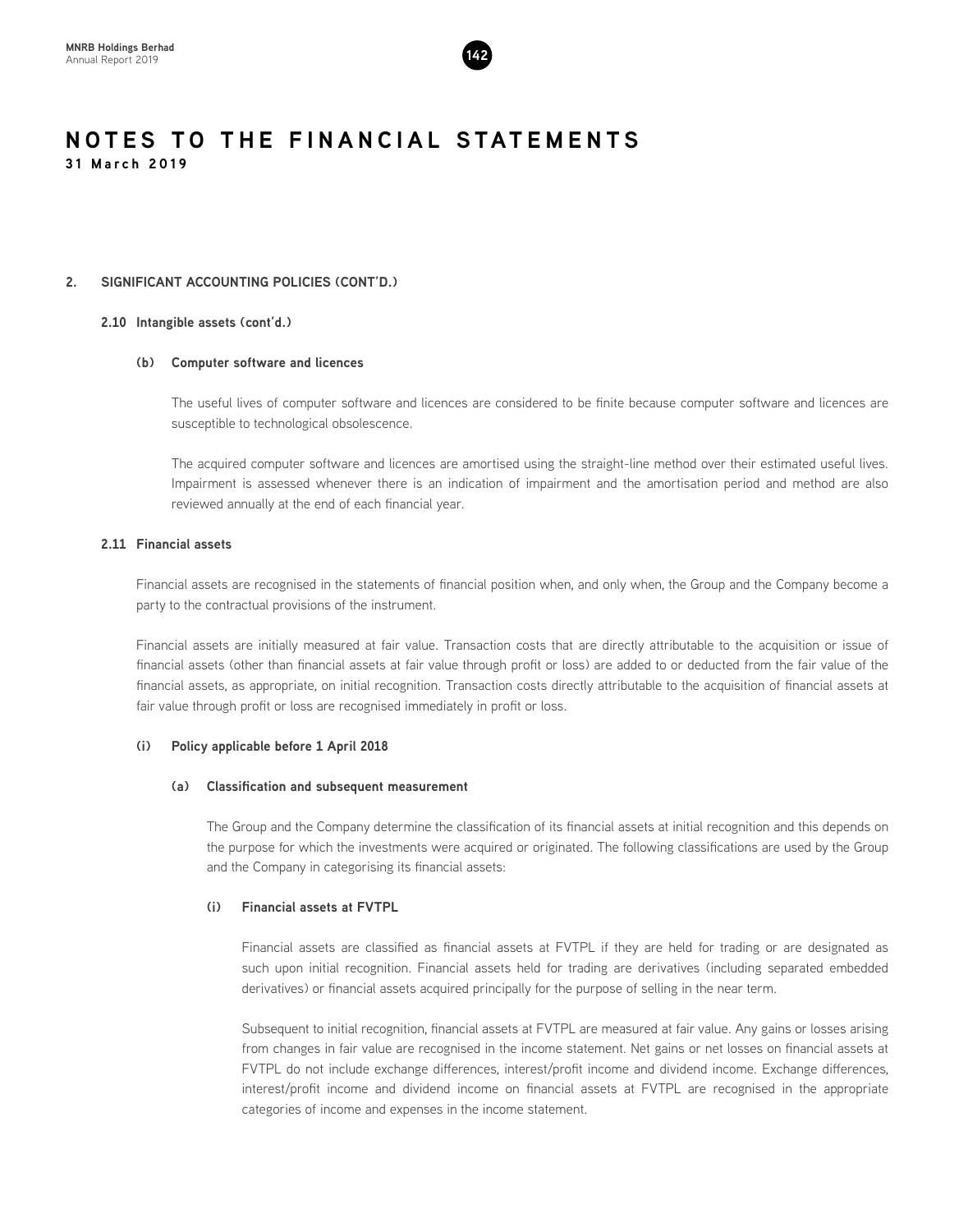

**31 March 2019**

#### **2. SIGNIFICANT ACCOUNTING POLICIES (CONT'D.)**

#### **2.11 Financial assets (cont'd.)**

#### **(i) Policy applicable before 1 April 2018 (cont'd.)**

#### **(a) Classification and subsequent measurement (cont'd.)**

#### **(ii) HTM investments**

Financial assets with fixed or determinable payments and fixed maturities are classified as HTM when the Group and the Company have the positive intention and ability to hold the investments to maturity.

Subsequent to initial recognition, HTM investments are measured at amortised cost using the effective interest/ yield method less any accumulated impairment losses. Gains and losses are recognised in the income statement when the HTM investments are derecognised or impaired, and through the amortisation process.

#### **(iii) Loans and receivables**

Financial assets with fixed or determinable payments that are not quoted in an active market are classified as loans and receivables.

Subsequent to initial recognition, loans and receivables are measured at amortised cost using the effective interest/yield method. Gains and losses are recognised in the income statement when the loans and receivables are derecognised or impaired, and through the amortisation process.

#### **(iv) AFS financial assets**

AFS financial assets are financial assets that are designated as available for sale or are not classified in any of the three preceding categories.

After initial recognition, AFS financial assets are subsequently measured at fair value. Any gains or losses from changes in fair value of the financial asset are recognised in other comprehensive income, except that impairment losses, foreign exchange gains and losses on monetary instruments and interest/profit calculated using the effective interest/yield method are recognised in the income statement. The cumulative gain or loss previously recognised is reclassified from other comprehensive income to the income statement as a reclassification adjustment when the financial asset is derecognised. Interest/profit income calculated using the effective interest/yield method is recognised in the income statement.

Investments in equity instruments whose fair value cannot be reliably measured are measured at cost less accumulated impairment losses.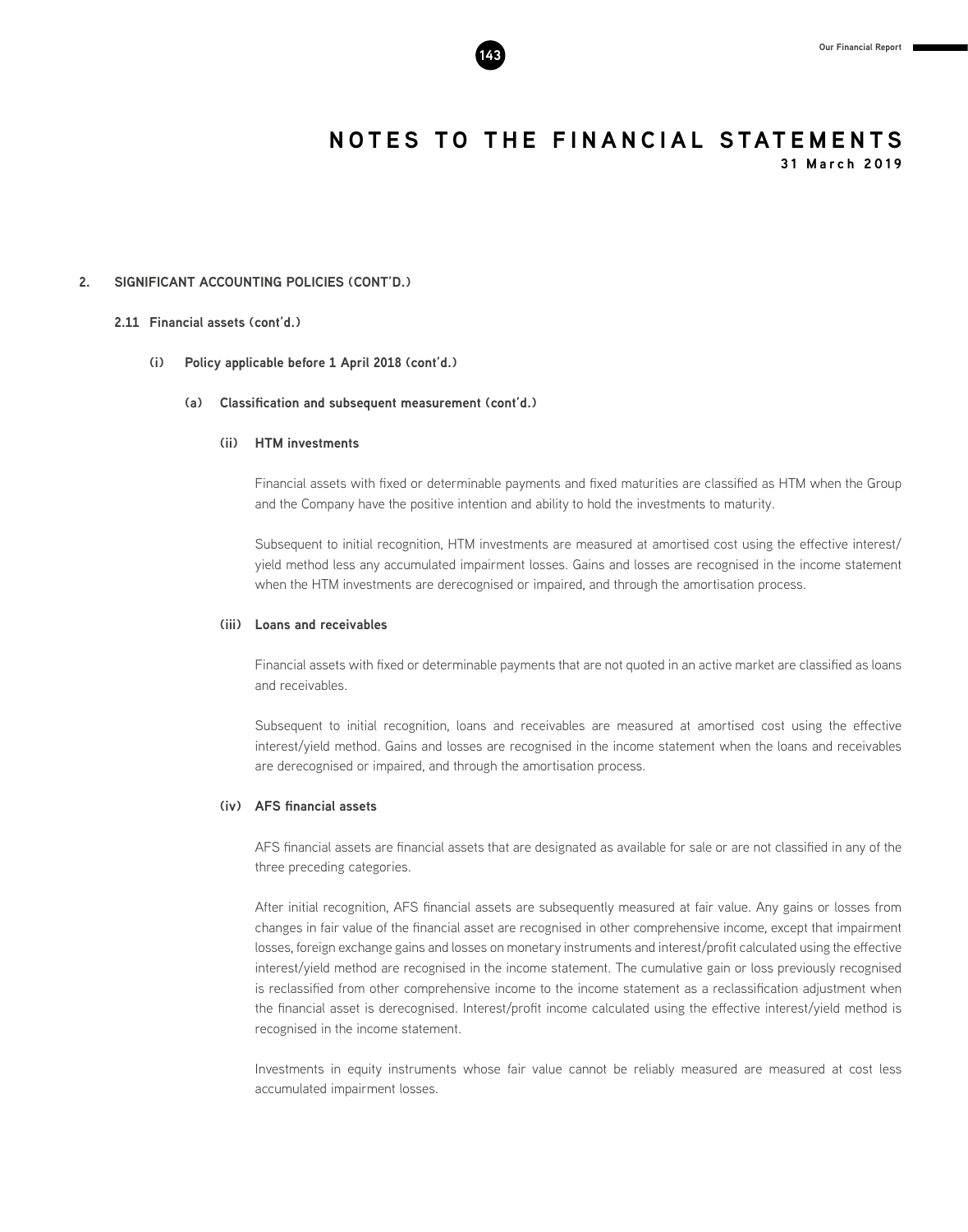

#### **2. SIGNIFICANT ACCOUNTING POLICIES (CONT'D.)**

#### **2.11 Financial assets (cont'd.)**

#### **(ii) Policy applicable after 1 April 2018**

#### **(a) Classification and subsequent measurement (cont'd.)**

The classification of financial assets at initial recognition depends on the Group and the Company's business model for managing the financial assets and the financial asset's contractual cash flow characteristic, as described in Notes 2.11(ii) (b) and 2.11(ii)(c). All recognised financial assets are measured subsequently in their entirety at either amortised cost or fair value, depending on the classification of the financial assets.

Financial assets are classified, at initial recognition, as financial assets measured at amortised cost ("AC"), fair value through other comprehensive income ("FVOCI") and fair value through profit or loss ("FVTPL").

In order for a financial asset to be classified and measured at AC or FVOCI, it needs to give rise to cash flows that are 'solely payments of principal and interest ("SPPI")' on the principal amount outstanding. This assessment is referred to as the SPPI test and is performed at an instrument level.

The Group and the Company's business model for managing financial assets refers to how it manages its financial assets in order to generate cash flows. The business model determines whether cash flows will result from collecting contractual cash flows, selling the financial assets, or both.

Despite the foregoing, the Group and the Company may make the following irrevocable election/designation at initial recognition of a financial asset:

- the Group and the Company may irrevocably elect to present subsequent changes in fair value of an equity investment in other comprehensive income if certain criteria are met; and
- the Group and the Company may irrevocably designate a debt investment that meets the amortised cost or FVOCI criteria as measured at FVTPL if doing so eliminates or significantly reduces an accounting mismatch.

For purposes of subsequent measurement, financial assets are classified in four categories:

- Financial assets at AC (for debt instruments);
- Financial assets at FVOCI with recycling of cumulative gains and losses (for debt instruments);
- Financial assets designated at FVOCI with no recycling of cumulative gains and losses upon derecognition (for equity instruments); or
- Financial assets at FVTPL.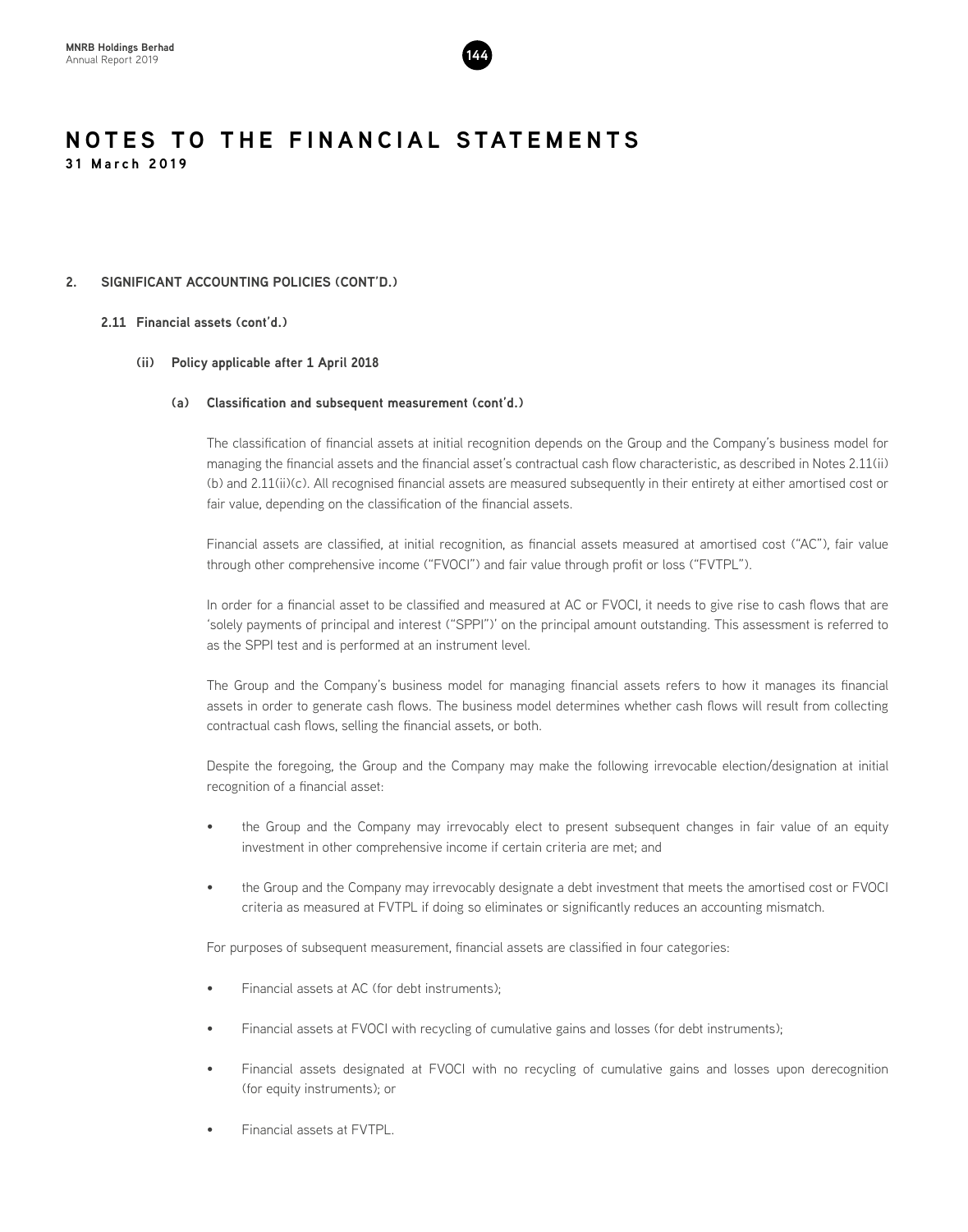

**31 March 2019**

#### **2. SIGNIFICANT ACCOUNTING POLICIES (CONT'D.)**

#### **2.11 Financial assets (cont'd.)**

- **(ii) Policy applicable after 1 April 2018 (cont'd.)**
	- **(a) Classification and subsequent measurement (cont'd.)**

#### **(i) Financial assets at AC**

Debt instruments that meet the following conditions are measured at amortised cost:

- the financial asset is held within a business model whose objective is to hold financial assets in order to collect contractual cash flows; and
- the contractual terms of the financial asset give rise on specified dates to cash flows that are solely payments of principal and interest on the principal amount outstanding.

Financial assets at amortised cost are subsequently measured using the effective interest/profit method and are subject to impairment. Gains and losses are recognised in profit or loss when the asset is derecognised, modified or impaired.

The effective interest/profit method is a method of calculating the amortised cost of a debt instrument and of allocating interest/profit income over the relevant period. For financial assets other than purchased or originated credit impaired financial assets (i.e. assets that are credit impaired on initial recognition), the effective interest/profit rate is the rate that exactly discounts estimated future cash receipts (including all fees and points paid or received that form an integral part of the effective interest/profit rate, transaction costs and other premiums or discounts) excluding expected credit losses, through the expected life of the debt instrument, or, where appropriate, a shorter period, to the gross carrying amount of the debt instrument on initial recognition. For purchased or originated credit impaired financial assets, a credit adjusted effective interest/profit rate is calculated by discounting the estimated future cash flows, including expected credit losses, to the amortised cost of the debt instrument on initial recognition.

The amortised cost of a financial asset is the amount at which the financial asset is measured at initial recognition minus the principal repayments, plus the cumulative amortisation using the effective interest/profit method of any difference between that initial amount and the maturity amount, adjusted for any loss allowance. The gross carrying amount of a financial asset is the amortised cost of a financial asset before adjusting for any loss allowance.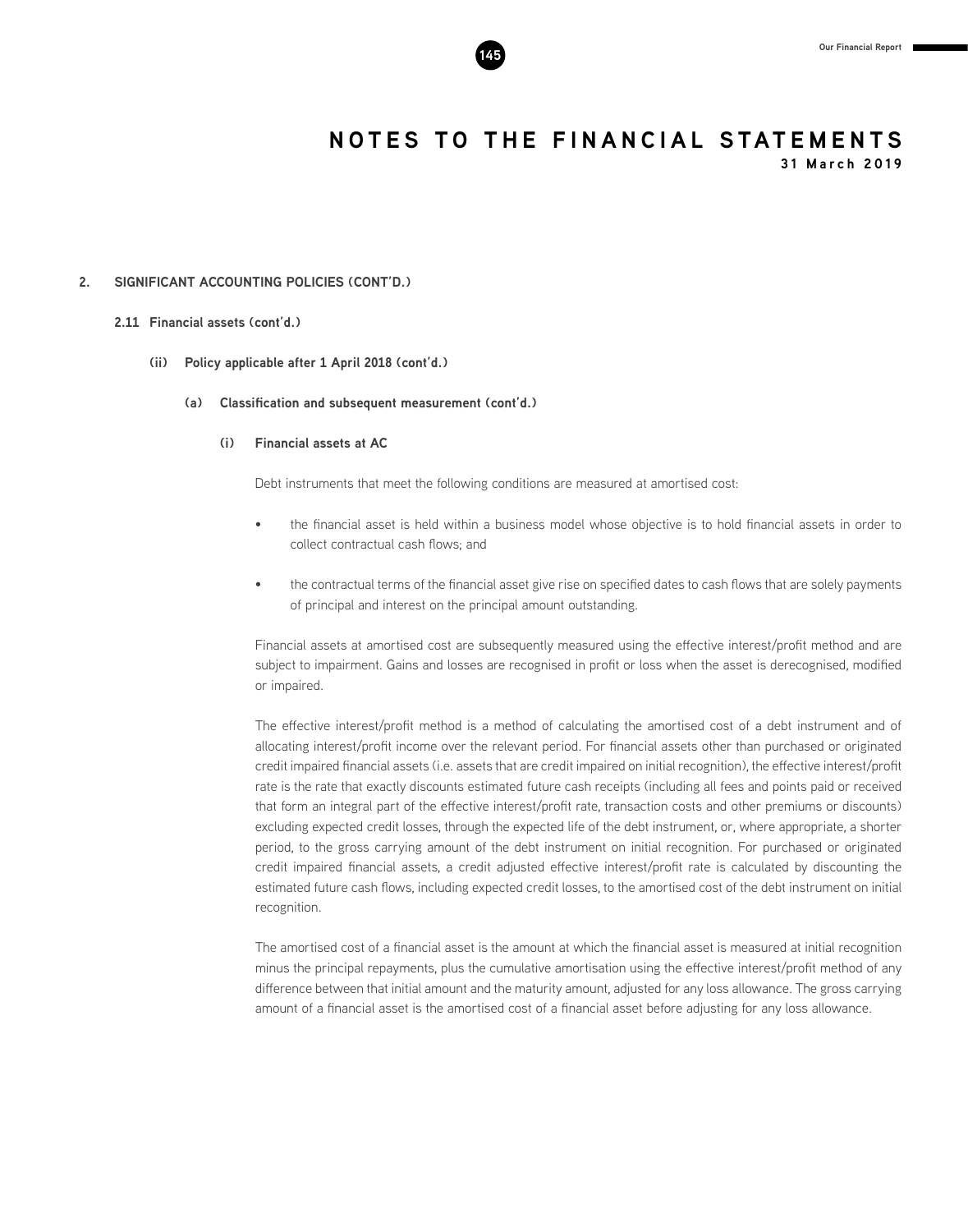

#### **2. SIGNIFICANT ACCOUNTING POLICIES (CONT'D.)**

#### **2.11 Financial assets (cont'd.)**

#### **(ii) Policy applicable after 1 April 2018 (cont'd.)**

#### **(a) Classification and subsequent measurement (cont'd.)**

#### **(i) Financial assets at AC (cont'd.)**

Interest/profit income is recognised using the effective interest/profit method for debt instruments measured subsequently at AC and at FVOCI. For financial assets other than purchased or originated credit impaired financial assets, interest/profit income is calculated by applying the effective interest/profit rate to the gross carrying amount of a financial asset, except for financial assets that have subsequently become credit impaired. For financial assets that have subsequently become credit impaired, interest/profit income is recognised by applying the effective interest/profit rate to the amortised cost of the financial asset. If, in subsequent reporting periods, the credit risk on the credit impaired financial instrument improves so that the financial asset is no longer credit impaired, interest/profit income is recognised by applying the effective interest/profit rate to the gross carrying amount of the financial asset.

For purchased or originated credit impaired financial assets, the Group and the Company recognise interest/profit income by applying the credit adjusted effective interest/profit rate to the amortised cost of the financial asset from initial recognition. The calculation does not revert to the gross basis even if the credit risk of the financial asset subsequently improves so that the financial asset is no longer credit impaired.

Financial assets at AC include fixed and call deposits, Islamic investment accounts and secured staff loans.

#### **(ii) Financial assets at FVOCI with recycling of cumulative gains and losses**

Debt instruments that meet the following conditions are measured at FVOCI:

- the financial asset is held within a business model whose objective is achieved by both collecting contractual cash flows and selling the financial assets; and
- the contractual terms of the financial asset give rise on specified dates to cash flows that are solely payments of principal and interest/profit on the principal amount outstanding.

For debt instruments at FVOCI, interest/profit income, foreign exchange revaluation and impairment losses or reversals are recognised in the income statement and computed in the same manner as for financial assets measured at AC. The remaining fair value changes are recognised in OCI. Upon derecognition, the cumulative fair value change recognised in OCI is recycled to profit or loss.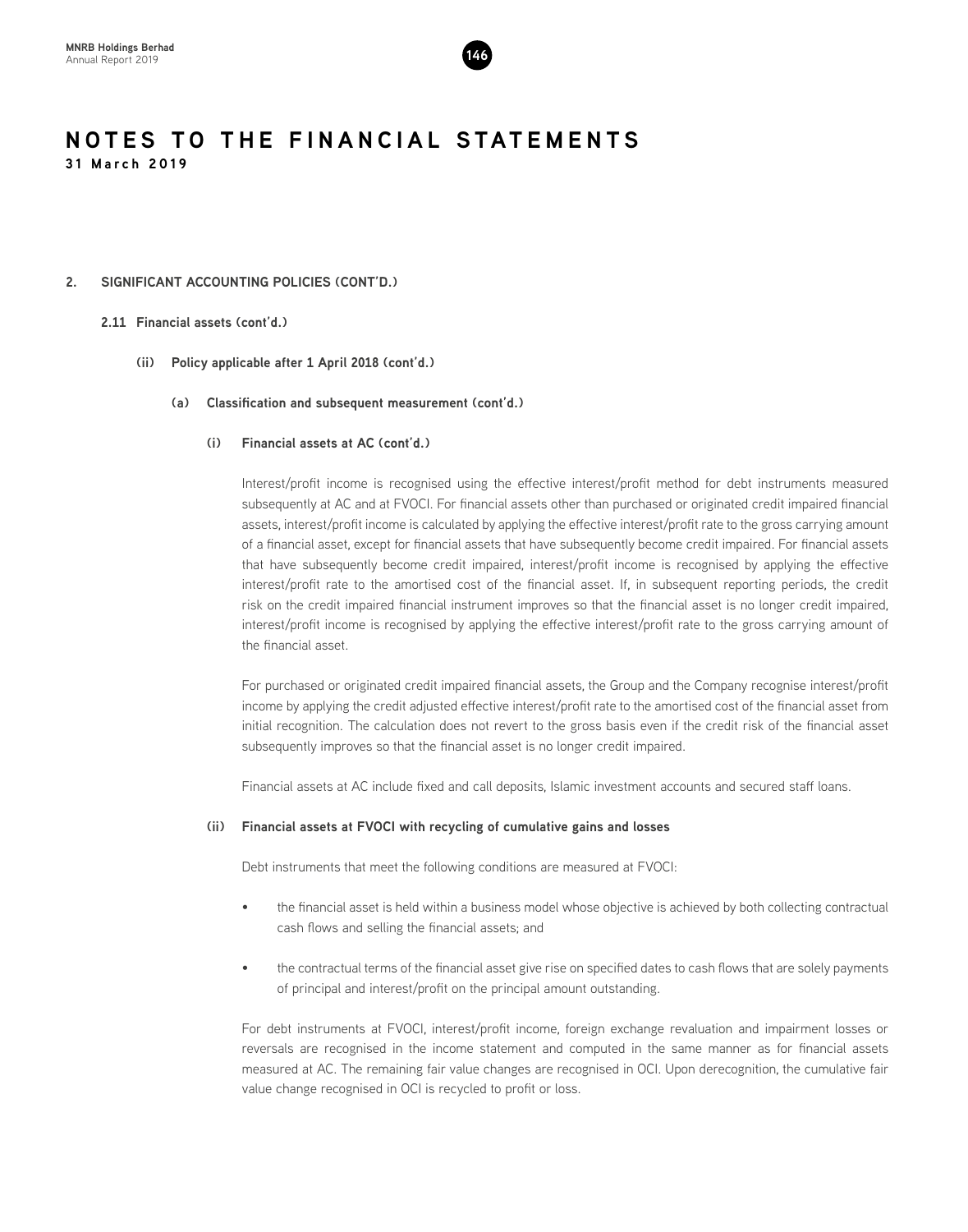

**31 March 2019**

#### **2. SIGNIFICANT ACCOUNTING POLICIES (CONT'D.)**

#### **2.11 Financial assets (cont'd.)**

#### **(ii) Policy applicable after 1 April 2018 (cont'd.)**

#### **(a) Classification and subsequent measurement (cont'd.)**

#### **(ii) Financial assets at FVOCI with recycling of cumulative gains and losses (cont'd.)**

Financial assets classified as FVOCI with recycling include unquoted Islamic private debt securities, government investment issues, corporate debt securities and Malaysian Government securities.

#### **(iii) Financial assets designated at FVOCI with no recycling of cumulative gains and losses upon derecognition**

Upon initial recognition, the Group and the Company can irrevocably elect to classify its equity investments as equity instruments designated at FVOCI when they meet the definition of equity under MFRS 132 *Financial Instruments: Presentation* that are neither held for trading nor if it is contingent consideration recognised by an acquirer in a business combination. The classification is determined on an instrument-by-instrument basis.

A financial asset is held for trading if:

- it has been acquired principally for the purpose of selling it in the near term; or
- on initial recognition it is part of a portfolio of identified financial instruments that the Group and the Company manages together and has evidence of a recent actual pattern of short-term profit-taking; or
- it is a derivative (except for a derivative that is a financial guarantee contract or a designated and effective hedging instrument).

Investments in equity instruments at FVOCI are initially measured at fair value plus transaction costs. Subsequently, they are measured at fair value with gains and losses arising from changes in fair value recognised in OCI and accumulated in the fair value reserve. Gains and losses on these financial assets are never recycled to profit or loss. Dividends are recognised as investment income in the income statement when the right to receive payment has been established, except when the Group and the Company benefit from such proceeds as a recovery of part of the cost of the financial asset, in which case, such gains are recorded in OCI. Equity instruments designated at fair value through OCI are not subject to impairment assessment.

Financial assets classified as FVOCI without recycling include the investments in unquoted shares in Financial Park Labuan ("FPL") and Malaysian Rating Corporation Berhad ("MARC").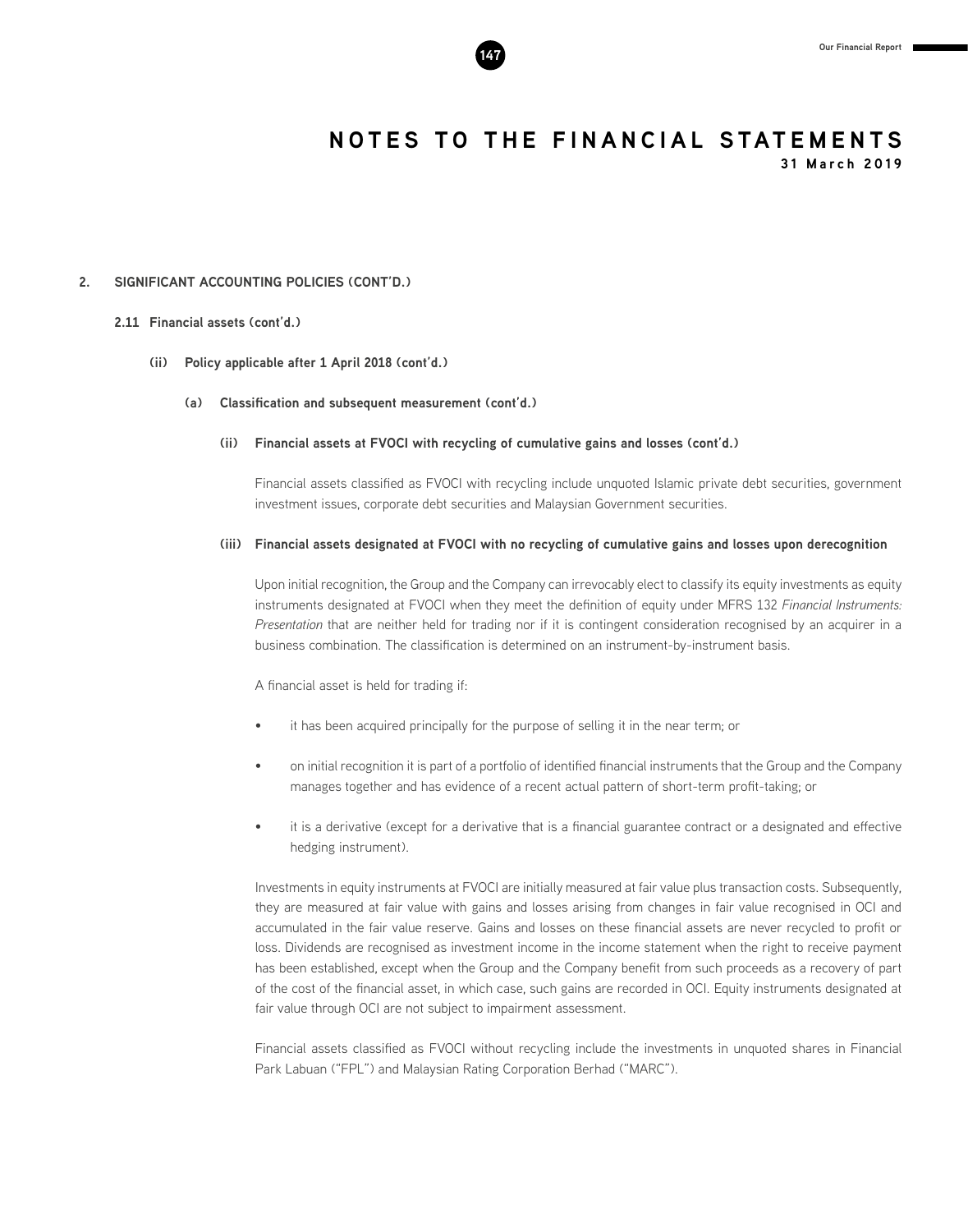

#### **2. SIGNIFICANT ACCOUNTING POLICIES (CONT'D.)**

#### **2.11 Financial assets (cont'd.)**

- **(ii) Policy applicable after 1 April 2018 (cont'd.)**
	- **(a) Classification and subsequent measurement (cont'd.)**

#### **(iv) Financial assets at FVTPL**

Financial assets that do not meet the criteria for being measured at amortised cost or FVOCI are measured at FVTPL. Specifically:

- Investments in equity instruments are classified as at FVTPL, unless the Group and the Company designate an equity investment that is neither held for trading nor a contingent consideration arising from a business combination as at FVOCI on initial recognition.
- Debt instruments that fail the SPPI test are classified as at FVTPL. In addition, debt instruments that meet either the amortised cost criteria or the FVOCI criteria may be designated as at FVTPL upon initial recognition if such designation eliminates or significantly reduces an accounting mismatch that would arise from measuring assets or liabilities or recognising the gains and losses on them on different bases. The Group and the Company has designated debt instruments under the Family Takaful Fund as at FVTPL.

Financial assets at FVTPL are measured at fair value at the end of each reporting period, with any fair value gains or losses recognised in profit or loss to the extent they are not part of a designated hedging relationship. The net gain or loss recognised in profit or loss includes any dividend or profit earned on the financial asset.

The Group and the Company's financial assets at FVTPL includes unit trust funds, quoted equities, bonds/sukuks and corporate debt securities. The Group and the Company have no derivative instruments.

#### **(b) Business model assessment**

The Group and the Company determine their business model at the level that best reflects how they manage groups of financial assets to achieve their business objective.

The Group and Company hold financial assets to generate returns and provide a capital base to provide for settlement of claims as they arise. The Group and the Company consider the timing, amount and volatility of cash flow requirements to support insurance/takaful liability portfolios in determining the business model for the assets as well as the potential to maximise return for shareholders and participants as well as for future business development.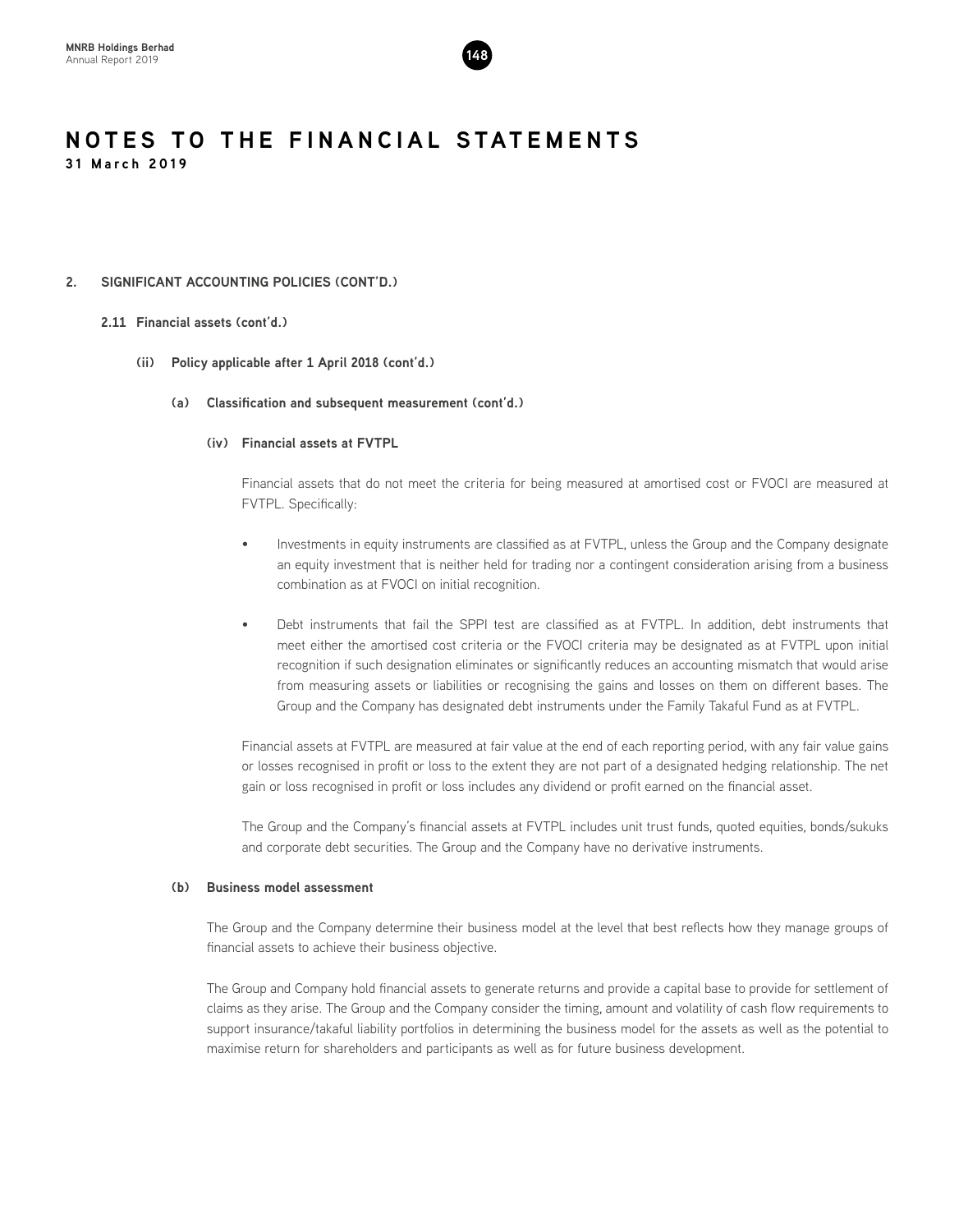

**31 March 2019**

#### **2. SIGNIFICANT ACCOUNTING POLICIES (CONT'D.)**

#### **2.11 Financial assets (cont'd.)**

#### **(ii) Policy applicable after 1 April 2018 (cont'd.)**

#### **(b) Business model assessment (cont'd.)**

The Group and Company's business models are not assessed on an instrument-by-instrument basis, but at a higher level of aggregated portfolios that is based on observable factors such as:

- How the performance of the business model and the financial assets held within that business model are evaluated and reported to the Group and the Company's key management personnel;
- How participants are compensated e.g. whether compensation is based on fair value of the assets management or the contractual cash flows collected;
- The stated policies and objectives for the portfolio and the operation of those policies in practice. These include whether management's strategy focuses on earning contractual interest/profit income, maintaining a particular interest/profit rate profile, matching the duration of the financial assets to the duration of any related liabilities or expected cash outflows or realising cash flows through the sale of the assets; and
- The risks that affect the performance of the business model (and the financial assets held within that business model) and, in particular, the way those risks are managed.

The business model assessment is based on reasonably expected scenarios without taking 'worst case' or 'stress case' scenarios into account. If cash flows after initial recognition are realised in a way that is different from the Group and Company's original expectations, the Group and Company do not change the classification of the remaining financial assets held in that business model, but incorporates such information when assessing newly originated or newly purchased financial assets going forward.

The Group and the Company assess its business models at each reporting period in order to determine whether the models have changed since the preceding period. Change in business model is not expected to be frequent; but should such an event takes place, it must be:

- Determined by the Group and the Company's senior management as a result of external or internal changes;
- Significant to the Group and the Company's operations; and
- Demonstrable to external parties.

A change in the business model will occur only when the Group and the Company begin or cease to perform an activity that is significant to its operations. Change in the objective of the business model must be effected before the reclassification date.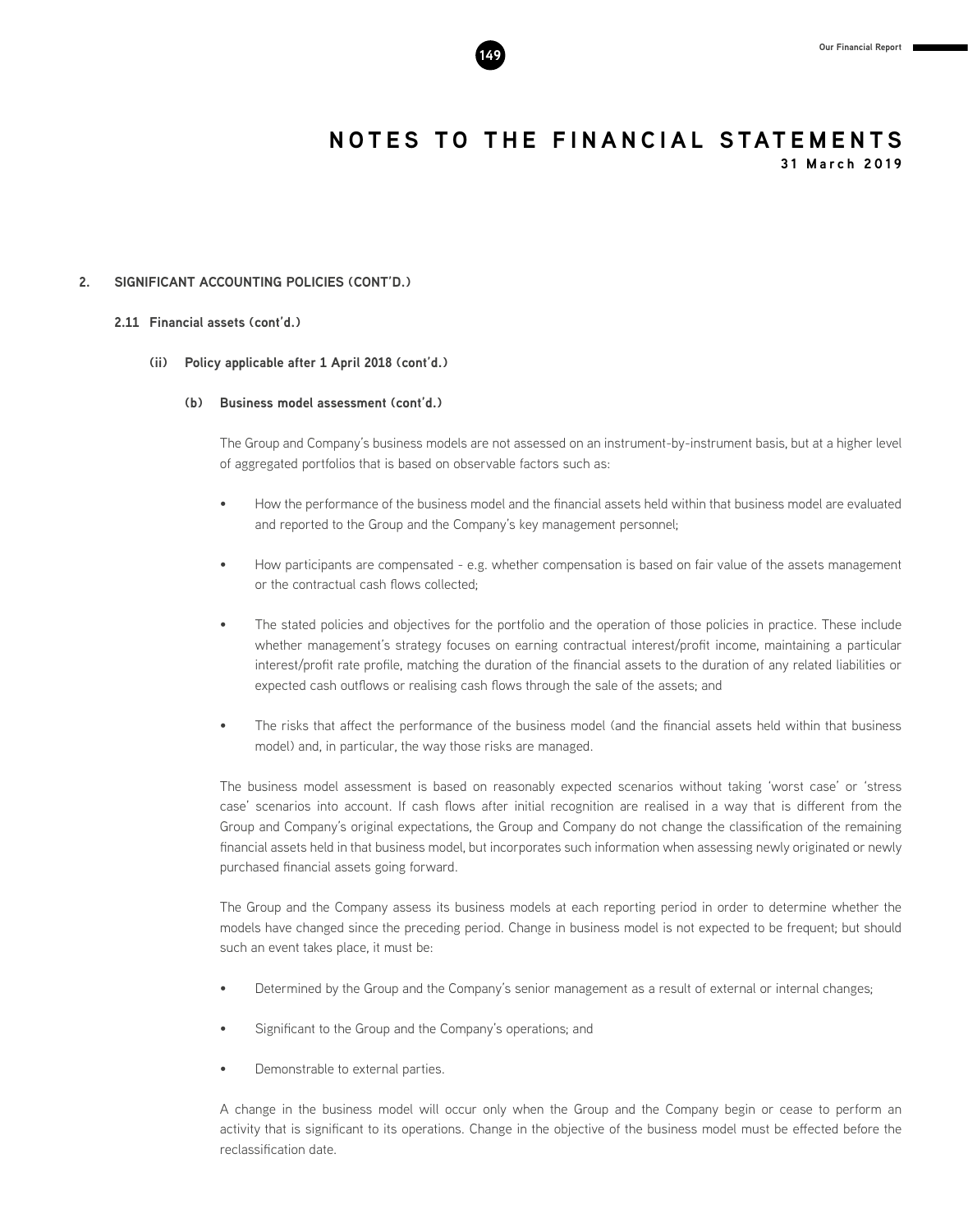

#### **2. SIGNIFICANT ACCOUNTING POLICIES (CONT'D.)**

#### **2.11 Financial assets (cont'd.)**

#### **(ii) Policy applicable after 1 April 2018 (cont'd.)**

#### **(c) The SPPI Test**

The Group and Company assess the contractual terms of financial assets to identify whether they meet SPPI test.

'Principal' for the purpose of this test is defined as the fair value of the financial asset at initial recognition and may change over the life of the financial asset (for example, if there are repayments of principal or amortisation of the premium/discount).

The most significant elements of interest within a debt arrangement are typically the consideration for the time value of money and credit risk. In assessing the SPPI test, the Group and Company apply judgement and consider relevant factors such as the currency in which the financial asset is denominated, and the period for which the interest/profit rate is set.

#### **(d) Reclassifications**

The Group and Company do not reclassify its financial assets subsequent to their initial recognition, apart from the exceptional circumstances in which the Group and the Company acquire, dispose of, or terminate a business line.

#### **(iii) Derecognition of financial assets**

A financial asset is derecognised when:

- (i) the contractual right to receive cash flows from the asset has expired; or
- (ii) the Group and the Company have transferred their right to receive cash flows from the asset or has assumed an obligation to pay the received cash flows in full without material delay to a third party under a 'pass-through' arrangement; and either:
	- (a) the Group and the Company have transferred substantially all the risks and rewards of the asset; or
	- (b) the Group and the Company have neither transferred nor retained substantially all the risks and rewards of the asset, but have transferred control of the asset.

The Group and Company consider control to be transferred if and only if, the transferee has the practical ability to sell the asset in its entirety to an unrelated third party and is able to exercise that ability unilaterally and without imposing additional restrictions on the transfer.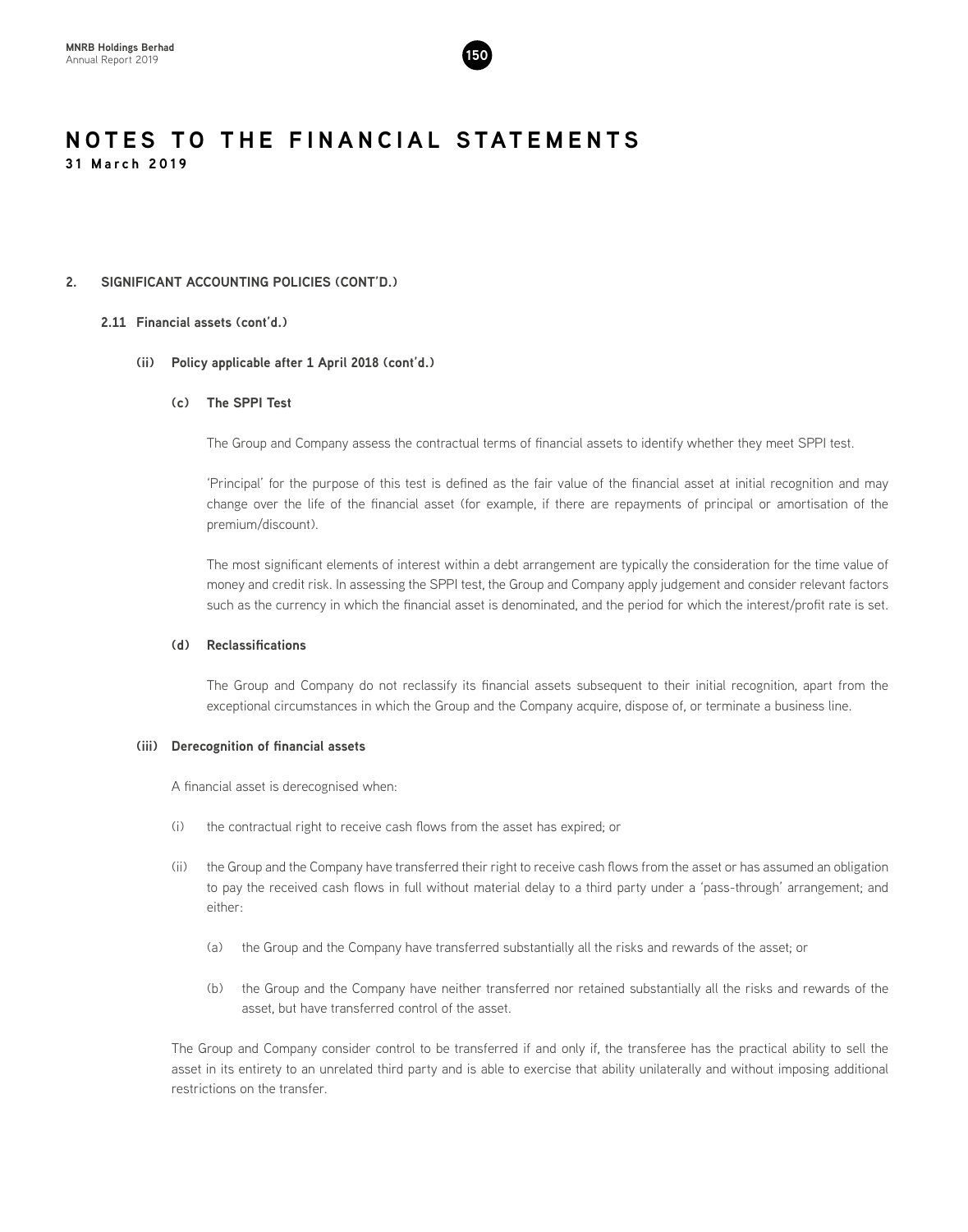**31 March 2019**

#### **2. SIGNIFICANT ACCOUNTING POLICIES (CONT'D.)**

#### **2.11 Financial assets (cont'd.)**

#### **(iii) Derecognition of financial assets (cont'd.)**

When the Group and Company have neither transferred nor retained substantially all the risks and rewards and have retained control of the asset, the asset continues to be recognised only to the extent of the Group and Company's continuing involvement, in which case, the Group and Company also recognise an associated liability. The transferred asset and the associated liability are measured on a basis that reflects the rights and obligations that the Group and Company have retained.

When assessing whether or not to derecognise an instrument, amongst others, the Company considers the following factors:

- Change in currency of the debt instrument
- Introduction of an equity feature
- Change in counterparty
- If the modification is such that the instrument would no longer meet the SPPI criterion

If the modification does not result in cash flows that are substantially different, the modification does not result in derecognition. Based on the change in cash flows discounted at the original effective interest/profit rate, the Company records a modification gain or loss.

#### **(iv) Offsetting of financial instruments**

Financial assets and financial liabilities are offset and the net amount is reported in the statement of financial position if there is a currently enforceable legal right to offset the recognised amounts and there is an intention to settle on a net basis or to realise the assets and settle the liabilities simultaneously.

#### **2.12 Fair value measurement**

The Group and the Company measure financial instruments such as financial assets at FVTPL, financial assets at FVOCI and non-financial assets such as investment properties and self-occupied properties at fair value at each reporting date. Also, fair values of financial instruments measured at amortised cost are disclosed in Notes 18 and 40.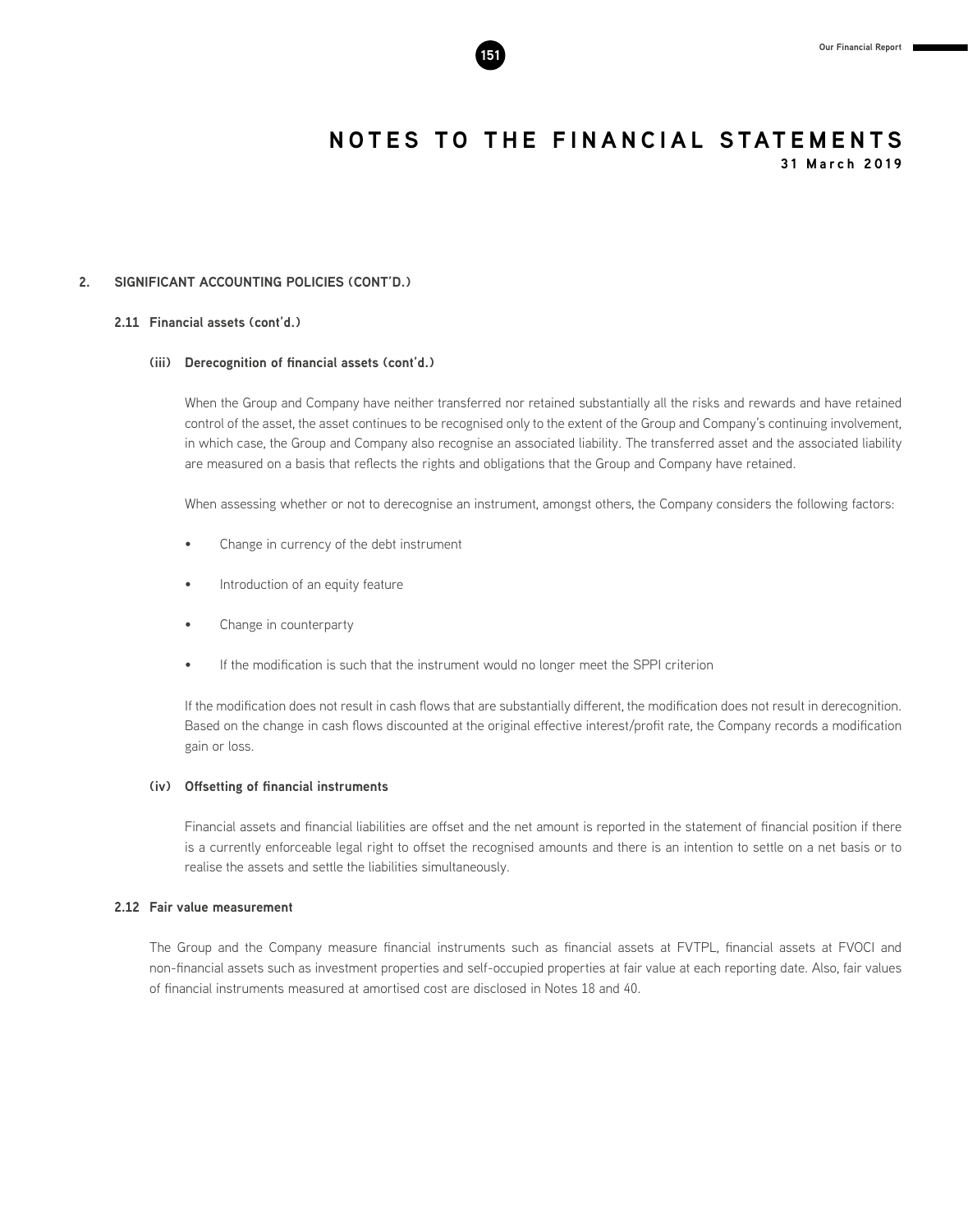

#### **2. SIGNIFICANT ACCOUNTING POLICIES (CONT'D.)**

#### **2.12 Fair value measurement (cont'd.)**

Fair value is the price that would be received to sell an asset or paid to transfer a liability in an orderly transaction between market participants at the measurement date. The fair value measurement is based on the presumption that the transaction to sell the asset or transfer the liability takes place either:

- (a) In the principal market for the asset or liability; or
- (b) In the absence of a principal market, in the most advantageous market for the asset or liability.

The principal or the most advantageous market must be accessible by the Group and the Company.

The fair value of an asset or a liability is measured using the assumptions that market participants would use when pricing the asset or liability, assuming that market participants act in their economic best interest. A fair value measurement of a non-financial asset takes into account a market participant's ability to generate economic benefits by using the asset in its highest and best use or by selling it to another market participant that would use the asset in its highest and best use.

The Group and the Company use valuation techniques that are appropriate in the circumstances and for which sufficient data are available to measure fair value, maximising the use of relevant observable inputs and minimising the use of unobservable inputs.

All assets and liabilities for which fair value is measured or disclosed in the financial statements are categorised within the fair value hierarchy, described as follows, based on the lowest level input that is significant to the fair value measurement as a whole:

Level 1 - Quoted prices (unadjusted) in active markets for identical assets or liabilities

Level 2 - Inputs that are based on observable market data, either directly or indirectly

Level 3 - Inputs that are not based on observable market data

An annual valuation is performed to reflect the fair value of the Group's and the Company's self-occupied property and investment properties. At the end of each financial year, accredited independent valuers having appropriate recognised professional qualification are appointed to perform the annual valuation. The valuation techniques used by the accredited independent valuers are verified to ensure that they are in accordance with the requirements of MFRS 13 *Fair Value Measurement*.

For assets and liabilities that are recognised in the financial statements on a recurring basis, the Group and the Company determine whether transfers have occurred between levels in the hierarchy by re-assessing categorisation (based on the lowest level input that is significant to the fair value measurement as a whole) at the end of each reporting period. The fair value hierarchy of assets that are measured at fair value and/or for which fair value are disclosed is presented in Note 40.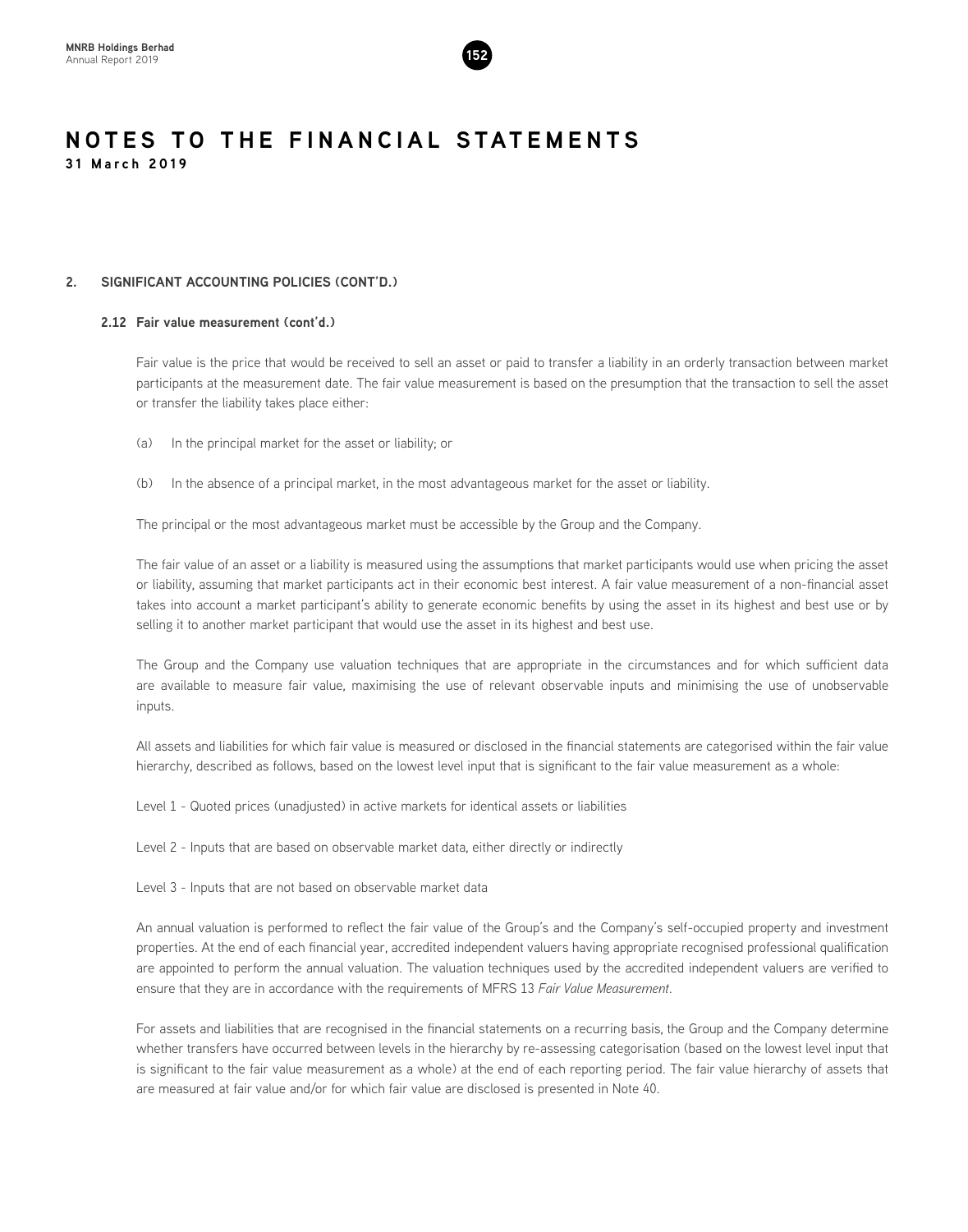

**31 March 2019**

#### **2. SIGNIFICANT ACCOUNTING POLICIES (CONT'D.)**

#### **2.13 Impairment of assets**

#### **(i) Financial assets**

#### **(a) Policy applicable before 1 April 2018**

The Group and the Company assess at the end of each reporting period whether there is any objective evidence that a financial asset or a group of financial assets is impaired.

#### **(i) Insurance/takaful receivables and financial assets carried at amortised cost**

The Group and the Company first assess whether objective evidence of impairment exists individually for financial assets that are individually significant, and individually or collectively for financial assets that are not individually significant. If it is determined that no objective evidence of impairment exists for an individually assessed financial asset, whether significant or not, the asset is included in a group of financial assets with similar credit risk characteristics and that group of financial assets is collectively assessed for impairment. Assets that are individually assessed for impairment and for which an impairment loss is or continues to be recognised are not included in a collective assessment of impairment. The impairment assessment is performed at the end of each reporting period.

If there is objective evidence that an impairment loss on assets carried at amortised cost has been incurred, the amount of the impairment loss is measured as the difference between the asset's carrying amount and the present value of estimated future cash flows (excluding future expected credit losses that have not been incurred) discounted at the financial asset's original effective interest/yield rate. The carrying amount of the asset is reduced and the loss is recorded in the income statement.

If, in a subsequent period, the amount of the impairment loss decreases and the decrease can be related objectively to an event occurring after the impairment was recognised, the previously recognised impairment loss is reversed. Any subsequent reversal of an impairment loss is recognised in the income statement, to the extent that the carrying value of the asset does not exceed its amortised cost at the reversal date.

#### **(ii) AFS financial assets**

Significant or prolonged decline in fair value below cost, significant financial difficulties of the issuer or obligor, and the disappearance of an active trading market are considerations to determine whether there is objective evidence that investment securities classified as AFS financial assets are impaired.

If an AFS financial asset is impaired, an amount comprising the difference between its cost (net of any principal payment and amortisation) and its current fair value, less any impairment loss previously recognised in the income statement, is transferred from equity to the income statement.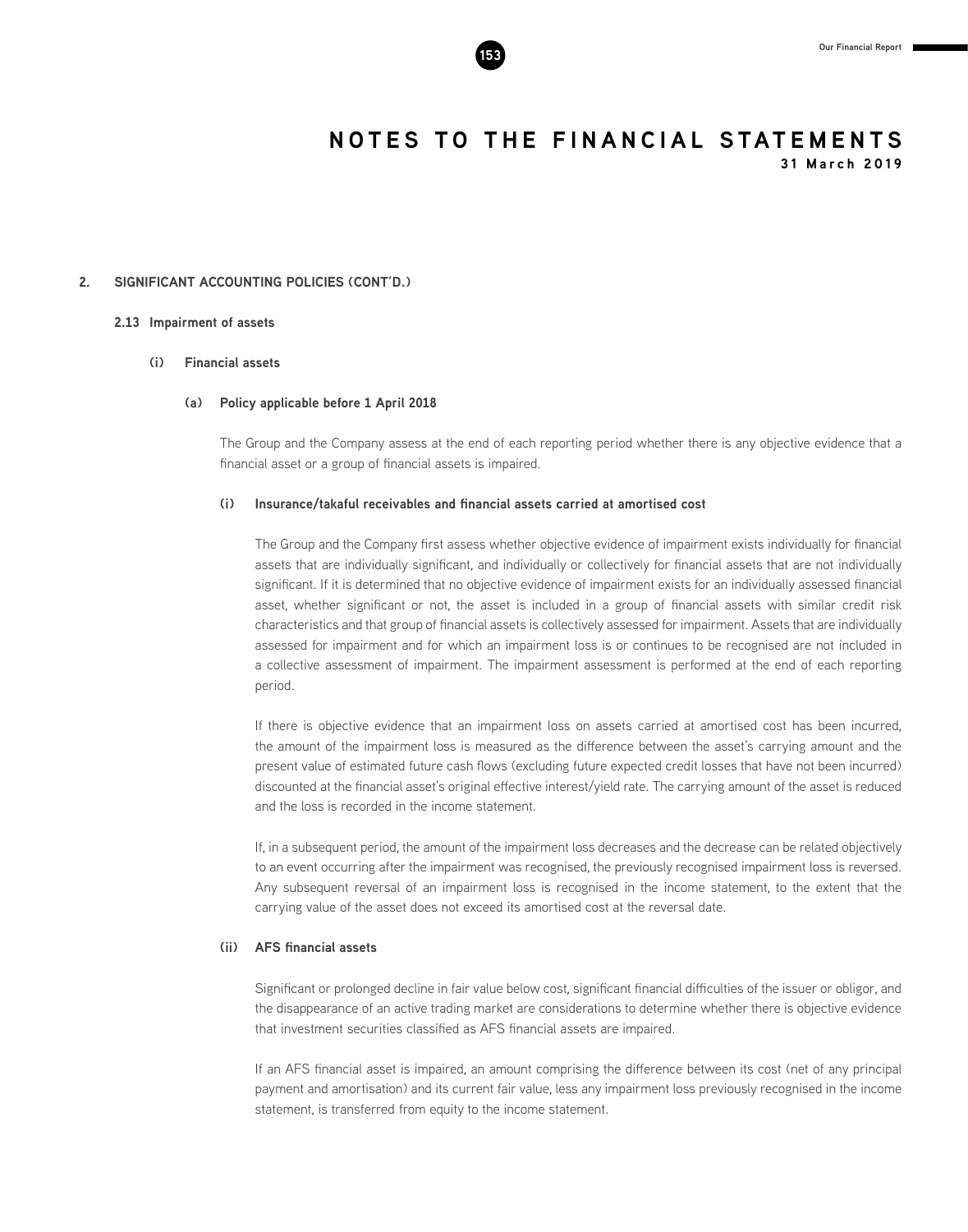

#### **2. SIGNIFICANT ACCOUNTING POLICIES (CONT'D.)**

#### **2.13 Impairment of assets (cont'd.)**

#### **(i) Financial assets (cont'd.)**

**(a) Policy applicable before 1 April 2018 (cont'd.)**

#### **(ii) AFS financial assets (cont'd.)**

Impairment losses on AFS equity investments are not reversed in the income statement in subsequent periods. Increases in fair value, if any, subsequent to impairment loss is recognised in other comprehensive income. For AFS debt investments, impairment losses are subsequently reversed in the income statement if an increase in the fair value of the investment can be objectively related to an event occurring after the recognition of the impairment loss in the income statement.

#### **(b) Policy applicable after 1 April 2018**

The Group and Company recognise an allowance for expected credit losses ("ECL") for all financial assets measured at amortised cost or FVOCI, except for investments in equity instruments. ECLs are based on the difference between the contractual cash flows due in accordance with the contract and all the cash flows that the Group and Company expects to receive, discounted at the appropriate effective interest/profit rate.

The ECL model applies to all financial assets held by the Group and Company except:

- Financial assets measured at FVTPL;
- Equity instruments;
- Malaysian government securities (MGS/GII) are considered low credit risk as the Malaysian federal government have strong capacity in repaying the instruments upon maturity. In addition, there is no past historical loss experiences arising from these government securities.

The ECL model also applies to irrevocable loan commitments and financial guarantee contracts, which will include loans, advances, financing, insurance/takaful receivables and contract assets under MFRS 15 *Revenue from Contracts with Customers* and lease receivables under MFRS 117 *Leases*.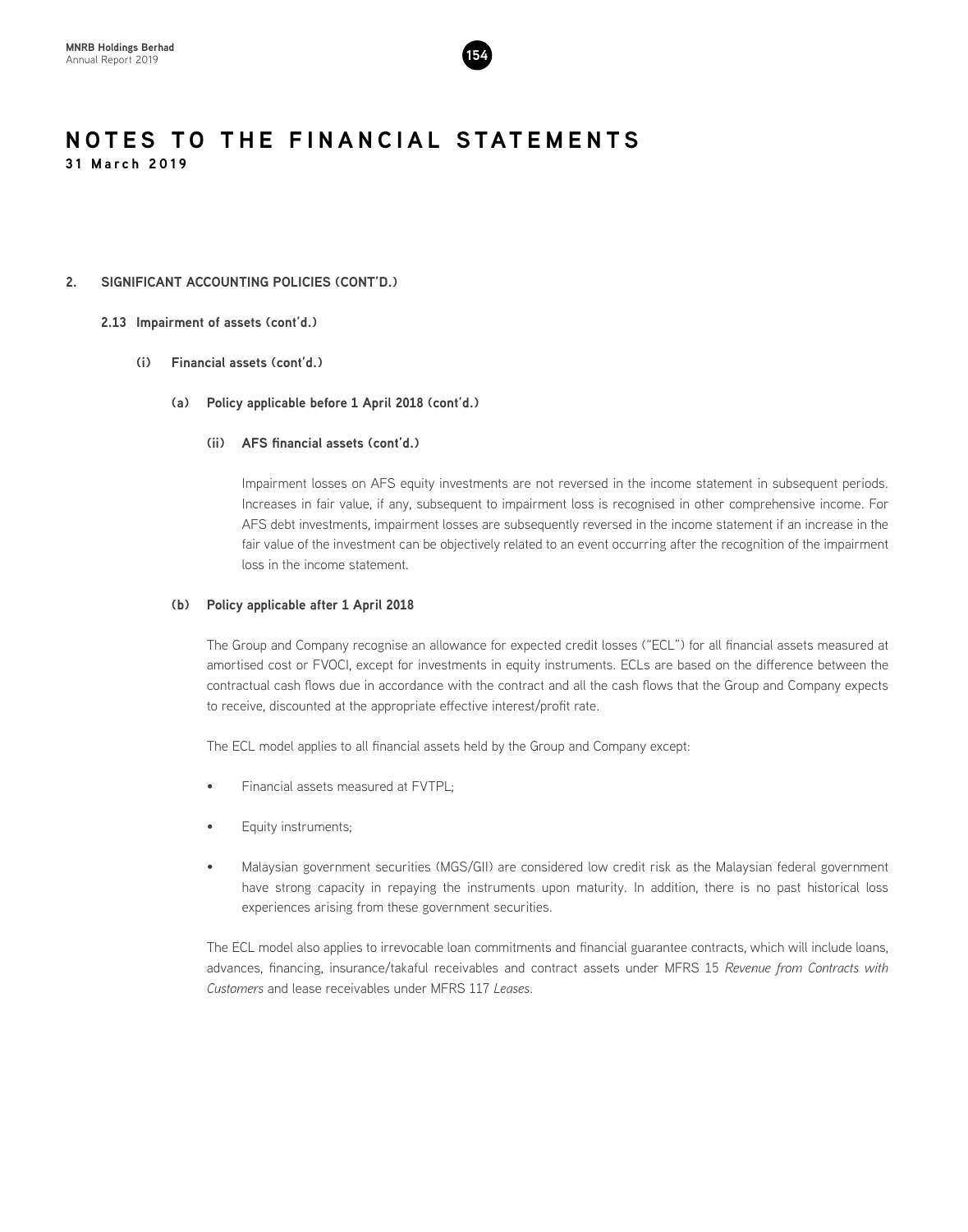

**31 March 2019**

#### **2. SIGNIFICANT ACCOUNTING POLICIES (CONT'D.)**

#### **2.13 Impairment of assets (cont'd.)**

#### **(i) Financial assets (cont'd.)**

#### **(b) Policy applicable after 1 April 2018 (cont'd.)**

For credit exposures for which there has not been a significant increase in credit risk since initial recognition, ECLs are provided for credit losses that result from default events that are possible within the next 12-months (12-month ECL). For those credit exposures for which there has been a significant increase in credit risk since initial recognition, a loss allowance is required for credit losses expected over the remaining life of the exposure, irrespective of the timing of the default (a lifetime ECL).

The Group and the Company will generally be required to apply the 'three bucket' approach based on the change in credit quality since initial recognition:

|                                           | Stage 1                              | Stage 2               | Stage 3                |
|-------------------------------------------|--------------------------------------|-----------------------|------------------------|
|                                           | Performing                           | Non Performing        | Non Performing         |
| ECL Approach                              | 12-months ECL                        | Lifetime ECL          | Lifetime ECL           |
| Criterion                                 | No significant increase<br>in credit | Credit risk increased | Credit-impaired assets |
| Recognition of interest/<br>profit income | Gross carrying amount                | Gross carrying amount | Net carrying amount    |

#### **Forward-looking information and ECL measurement**

The amount of credit loss recognised is based on forward-looking estimates that reflect current and forecast economic conditions. The forward looking adjustment is interpreted as an adjustment for the expected future economic conditions, as indicated by different macroeconomic factors and/or expert experienced in credit judgement.

The mechanics of the ECL calculations are outlined below and the key elements are, as follows:

Probability of default ("PD")

The Probability of Default is an estimate of the likelihood of default over a given time horizon. It is estimated with consideration of economic scenarios and forward-looking information.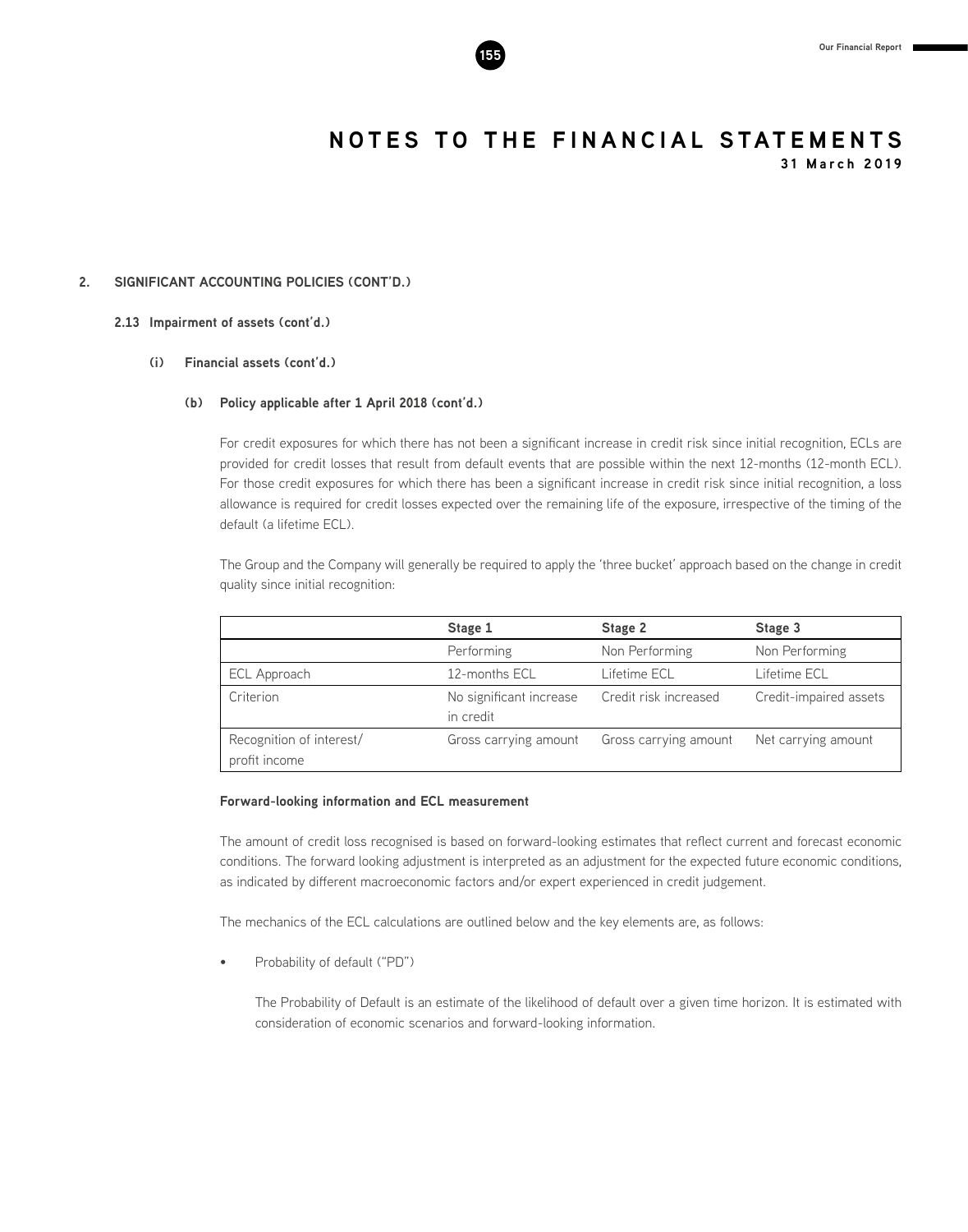

#### **2. SIGNIFICANT ACCOUNTING POLICIES (CONT'D.)**

#### **2.13 Impairment of assets (cont'd.)**

- **(i) Financial assets (cont'd.)**
	- **(b) Policy applicable after 1 April 2018 (cont'd.)**

#### **Forward-looking information and ECL measurement (cont'd.)**

Exposure at default ("EAD")

The Exposure at Default is an estimate of the exposure at a future default date, taking into account expected changes in the exposure after the reporting date, including repayments of principal and interest/profit, whether scheduled by contract or otherwise, and accrued interest from missed payments.

Loss given default ("LGD")

The Loss Given Default is an estimate of the loss arising in the case where a default occurs at a given time. It is based on the difference between the contractual cash flows due and those that the Group and the Company would expect to receive. It is usually expressed as a percentage of the EAD.

In its ECL models, the Group and the Company rely on a broad range of forward looking information as economic inputs, such as GDP, inflation, currency rates and stock index.

(i) Debt instruments/sukuks at AC and FVOCI

In accordance to the 'three-bucket' approach, all newly purchased financial assets shall be classified in Stage 1, except for credit impaired financial assets. It will move from Stage 1 to Stage 2 when there is significant increase in credit risk ("SICR"), and Stage 2 to Stage 3 when there is an objective evidence of impairment. Financial assets which have experience an SICR since initial recognition are classified as Stage 2, and are assigned a lifetime ECL.

The ECLs for debt instruments/sukuks at AC and at FVOCI do not reduce the carrying amount of these financial assets in the statement of financial position, which remains at fair value. Instead, an amount equal to the allowance that would arise if the assets were measured at amortised cost is recognised in OCI with a corresponding charge to profit or loss. The accumulated gain recognised in OCI is recycled to the profit or loss upon derecognition of the assets.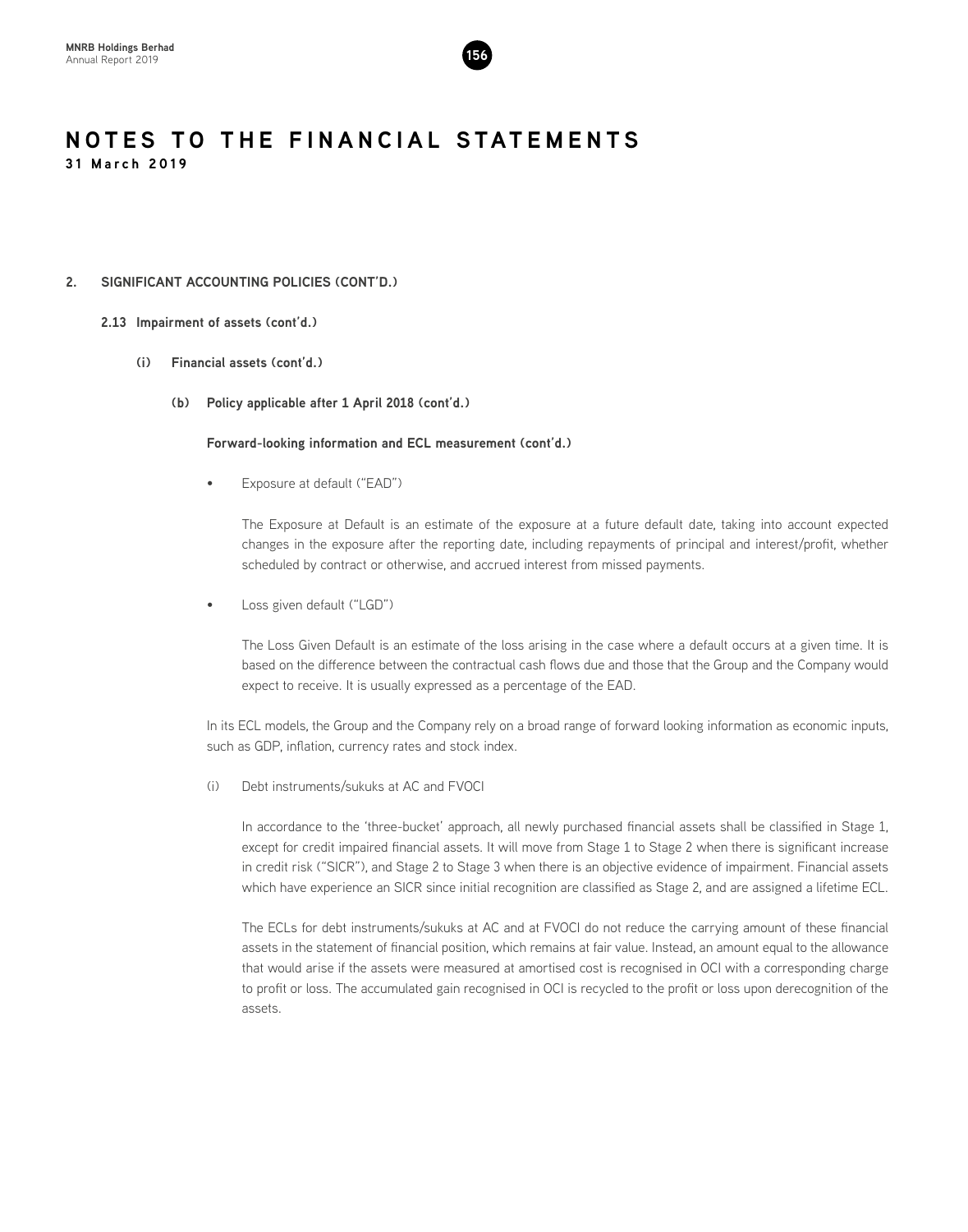

**31 March 2019**

#### **2. SIGNIFICANT ACCOUNTING POLICIES (CONT'D.)**

#### **2.13 Impairment of assets (cont'd.)**

- **(i) Financial assets (cont'd.)**
	- **(b) Policy applicable after 1 April 2018 (cont'd.)**

#### **Forward-looking information and ECL measurement (cont'd.)**

(ii) Insurance/takaful receivables

The impairment on insurance/takaful receivables is measured using the simplified approach at initial recognition and throughout its life at an amount equal to lifetime ECL. The ECL is calculated using a provision matrix based on historical data where the insurance/takaful receivables are grouped based on level of business segregation and different reinsurance/retakaful premium contribution type's arrangement respectively. The impairment is to be calculated on the total outstanding balance including all aging buckets from current to 12 months and above. Roll rates are to be applied on the outstanding balance of the ageing bucket which forms the base of the roll rate. A forward looking factor is to be included in the calculation of ECL.

For insurance/takaful receivables of the reinsurance subsidiary, the Group considers the receivables to be in default when contractual payments are two years past due. As for the takaful receivables of the takaful subsidiaries, receivables of which contractual payments are one year past due are considered to be in default.

#### **(ii) Non-financial assets**

The carrying amounts of non-financial assets are reviewed at the end of each reporting period to determine whether there is any indication of impairment. If any such indication exists, then the asset's recoverable amount is estimated. For the purpose of impairment testing, assets are grouped together into the smallest group of assets that generates cash inflows from continuing use that are largely independent of the cash inflows of other assets or groups of assets (the "cash-generating unit"). The goodwill acquired in a business combination, for the purpose of impairment testing, is allocated to cash-generating units that are expected to benefit from the synergies of the combination.

The recoverable amount of an asset or cash-generating unit is the greater of its value in use and its fair value less costs to sell. In assessing value in use, the estimated future cash flows are discounted to their present value using a pre-tax discount rate that reflects current market assessments of the time value of money and the risks specific to the asset. An impairment loss is recognised if the carrying amount of an asset or its cash-generating unit exceeds its recoverable amount.

Impairment losses are recognised in the income statement. Impairment losses recognised in respect of cash-generating units are allocated first to reduce the carrying amount of the other assets in the unit (or groups of units) on a *pro rata* basis.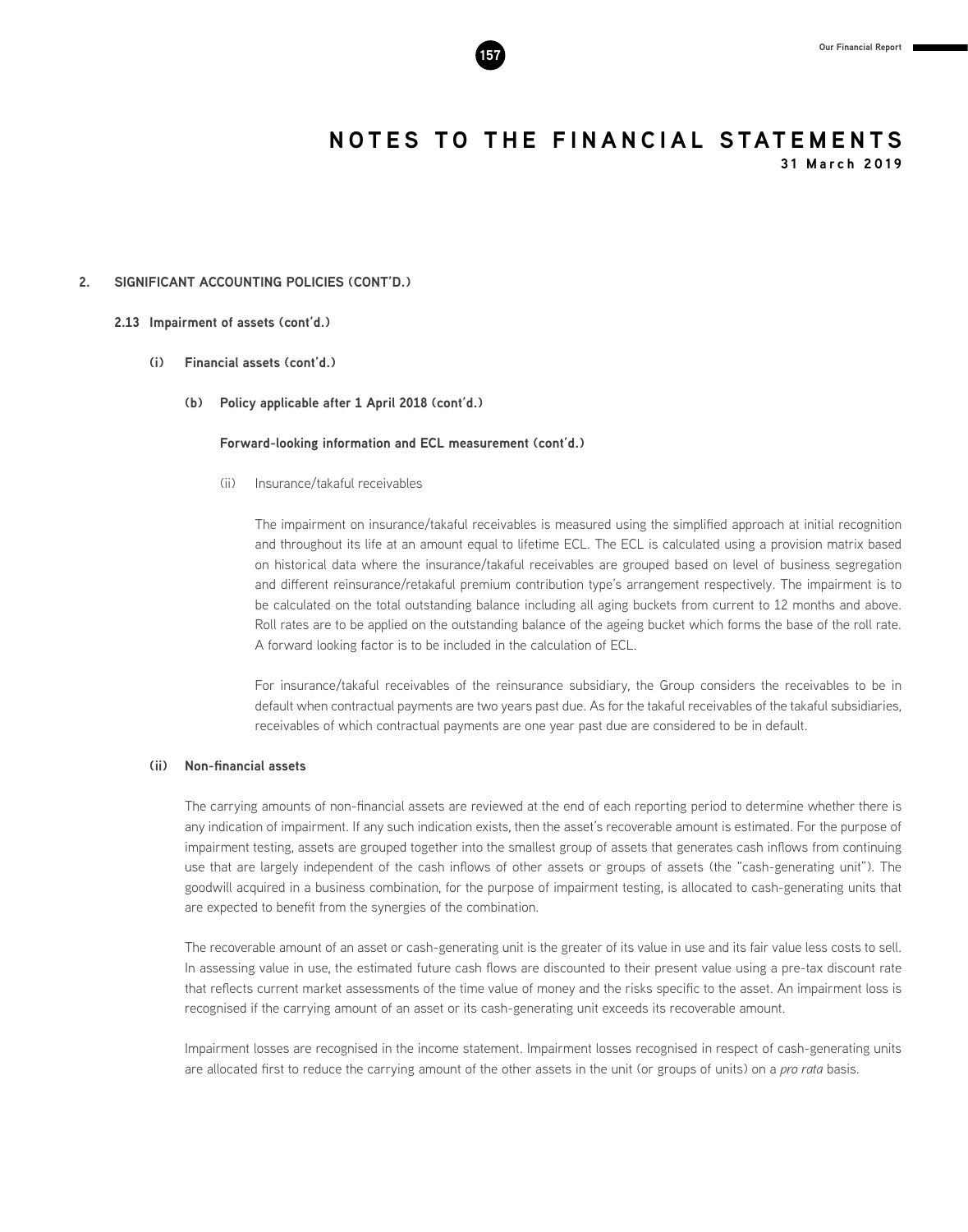

#### **2. SIGNIFICANT ACCOUNTING POLICIES (CONT'D.)**

#### **2.13 Impairment of assets (cont'd.)**

#### **(ii) Non-financial assets (cont'd.)**

An impairment loss in respect of goodwill is not reversed. In respect of other assets, impairment losses recognised in prior periods are assessed at the end of each reporting period for any indications that the losses have decreased or no longer exist.

An impairment loss is reversed if there has been a change in the estimates used to determine the recoverable amount since the last impairment loss was recognised. An impairment loss is reversed only to the extent that the asset's carrying amount does not exceed the carrying amount that would have been determined, net of depreciation or amortisation, if no impairment loss had been recognised. Reversals of impairment losses are credited to the income statement in the period in which the reversals are recognised.

#### **(iii) Write-offs**

Financial assets are written off either partially or in their entirety only when the Group and the Company has stopped pursuing the recovery. If the amount to be written off is greater than the accumulated loss allowance, the difference is first treated as an addition to the allowance that is then applied against the gross carrying amount. Any subsequent recoveries are credited to credit loss expense. There were no write-offs over the periods reported in these financial statements.

#### **2.14 Non-current assets held for sale**

Non-current assets are classified as held for sale if their carrying amount will be recovered principally through a sale transaction rather than through continuing use. This condition is regarded as met only when the sale is highly probable and the asset is available for immediate sale in its present condition subject only to terms that are usual and customary.

Immediately before classification as held for sale, the non-current assets are measured in accordance with applicable MFRSs. On initial classification as held for sale, non-current assets are then measured at the lower of its carrying amount and fair value less costs to sell. Any difference is included in the income statement. Non-current assets classified as held for sale are not depreciated.

#### **2.15 Measurement and impairment of Qard**

Any deficits in the takaful/retakaful funds are made good via a loan or Qard, granted by the shareholder's funds to the takaful/retakaful funds. The Qard is stated at cost less any impairment losses in the shareholder's funds. In the takaful/retakaful funds, the Qard is stated at cost.

The Qard shall be repaid from future surpluses of the takaful/retakaful funds.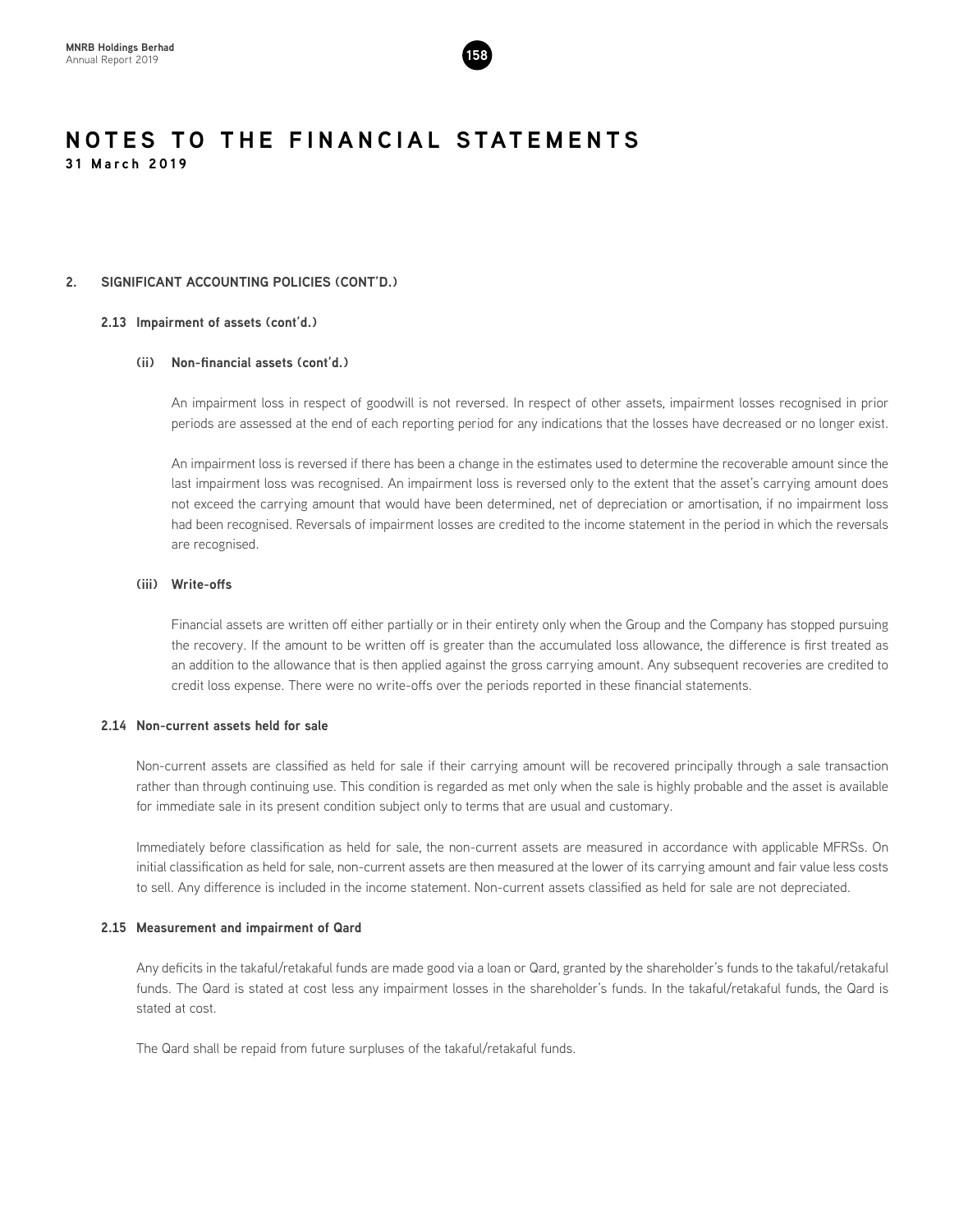#### **2. SIGNIFICANT ACCOUNTING POLICIES (CONT'D.)**

#### **2.15 Measurement and impairment of Qard (cont'd.)**

The Qard is tested for impairment on an annual basis via an assessment of the estimated surpluses or cash flows from the takaful/ retakaful funds to determine whether there is any objective evidence of impairment. If the Qard is impaired, an amount comprising the difference between its cost and its recoverable amount, less any impairment loss previously recognised, is recognised in the income statement.

Impairment losses are subsequently reversed in the income statement if objective evidence exists that the Qard is no longer impaired.

#### **2.16 Share capital and dividend expenses**

An equity instrument is any contract that evidences a residual interest in the assets of the Group and the Company after deducting all of its liabilities. Ordinary shares are recorded at the proceeds received, net of directly attributable incremental transaction costs. Ordinary shares are classified as equity. Dividends on ordinary shares are recognised in equity in the period in which they are declared.

#### **2.17 Cash and cash equivalents**

Cash and cash equivalents include cash in hand and at banks, excluding fixed and call deposits with licensed financial institutions, which have an insignificant risk of changes in value. The statement of cash flows has been prepared using the indirect method.

#### **2.18 Insurance and takaful receivables**

Insurance/takaful receivables are amounts receivable under the contractual terms of an insurance/takaful contract. On initial recognition, insurance/takaful receivables are measured at fair value based on the consideration receivable. Subsequent to initial recognition, insurance/takaful receivables are measured at amortised cost, using the effective interest/yield method.

The Group and the Company recognise an allowance for ECL for insurance receivables and recognise that impairment loss in income statement. The basis for recognition of such impairment loss is as described in Note 2.13(i).

Insurance/takaful receivables are derecognised when the rights to receive cash flows from them have expired or when they have been transferred and the Group has also substantially transferred all risks and rewards of ownership.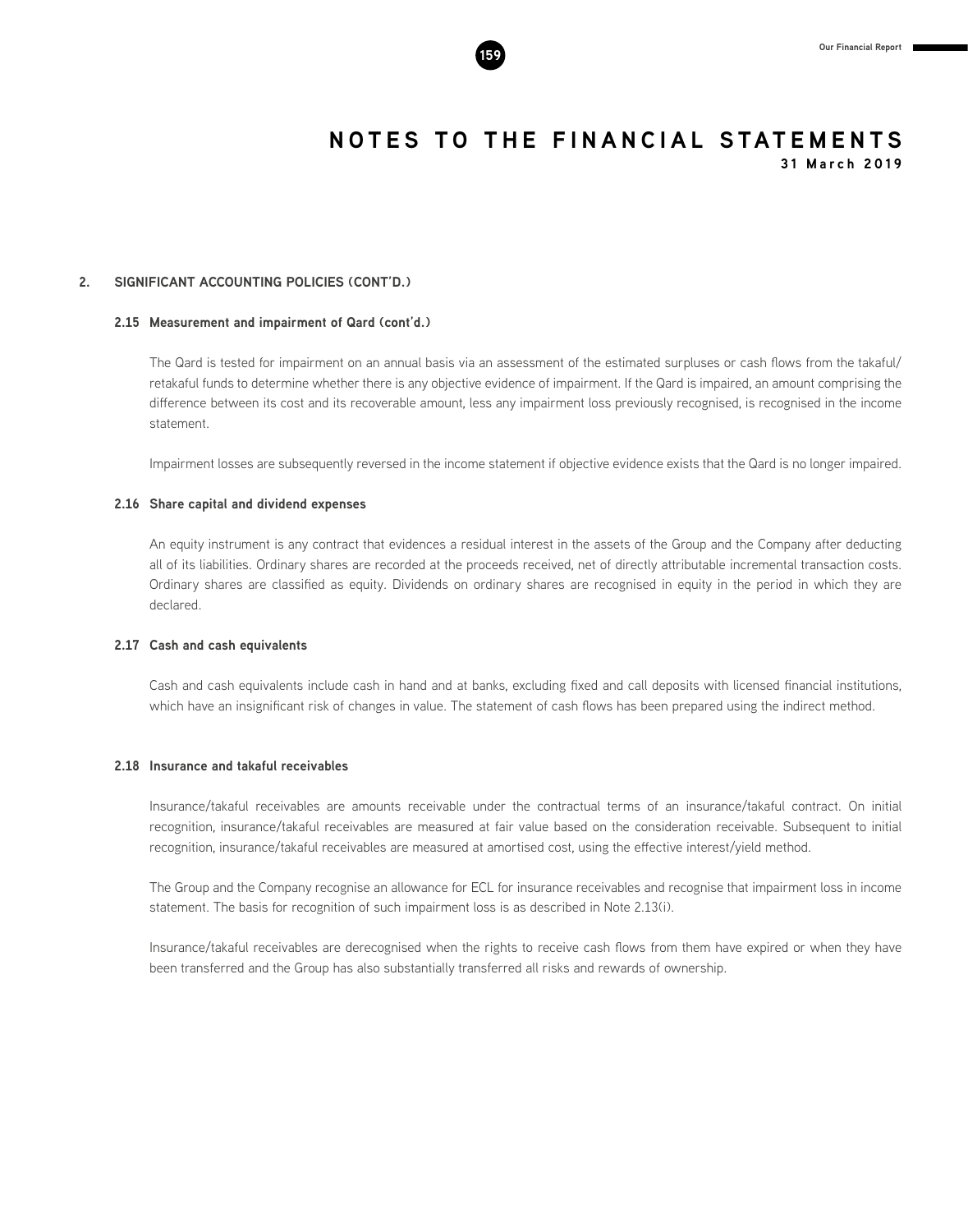

#### **2. SIGNIFICANT ACCOUNTING POLICIES (CONT'D.)**

#### **2.19 Leases**

#### **(a) Classification**

A lease is recognised as a finance lease if it substantially transfers to the Group all the risks and rewards incidental to ownership. Leases of land and buildings are classified as operating or finance leases in the same way as leases of other assets. The land and buildings elements of a lease of land and buildings are considered separately for the purpose of lease classification. All leases that do not substantially transfer all risks and rewards are classified as operating leases, with the following exceptions:

- (i) Property held under operating leases that would otherwise meet the definition of an investment property is classified as an investment property on a case-by-case basis and, if classified as investment property, is accounted for as if held under a finance lease, and
- (ii) Land held for own use under an operating lease, the fair value of which cannot be measured separately from the fair value of a building situated thereon at the inception of the lease, is accounted for as being held under a finance lease, unless the building is also clearly held under an operating lease.

#### **(b) Finance leases - the Group and the Company as lessee**

Assets acquired by way of hire purchase or finance lease are stated at an amount equal to the lower of their fair value and the present value of the minimum lease payments at the inception of the lease, less accumulated depreciation and impairment losses. The corresponding liability is included in the statements of financial position as borrowings. In calculating the present value of the minimum lease payments, the discount factor used is the interest/profit rate implicit in the lease, when it is impracticable to determine; otherwise, the Group and the Company's incremental borrowing rate is used. Any initial direct costs are also added to the carrying amount of such assets.

Lease payments are apportioned between the finance costs and the reduction of the outstanding liability. Finance costs, which represent the difference between the total leasing commitments and the fair value of the assets acquired, are recognised in the income statement over the term of the relevant lease so as to produce a constant periodic rate of charge on the remaining balance of the obligations for each accounting period.

The depreciation policy for leased assets is in accordance with that for depreciable property, plant and equipment as described in Note 2.9(c).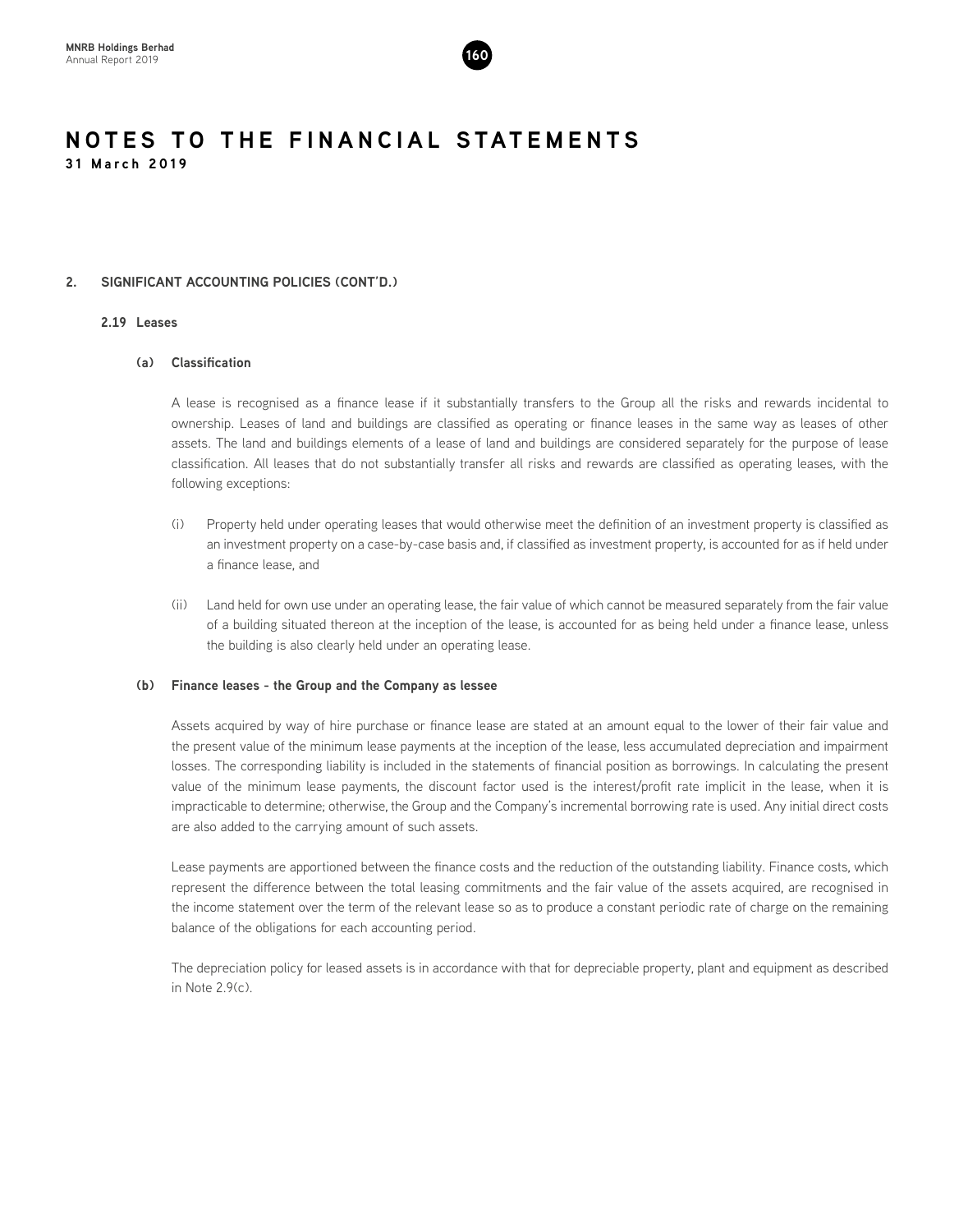#### **2. SIGNIFICANT ACCOUNTING POLICIES (CONT'D.)**

#### **2.19 Leases (cont'd.)**

#### **(c) Operating leases - the Group and the Company as lessee**

Operating lease payments are recognised as an expense on a straight-line basis over the term of the relevant lease. The aggregate benefit of incentives provided by the lessor is recognised as a reduction of rental expense over the lease term on a straight-line basis.

In the case of a lease of land and buildings, the minimum lease payments or the upfront payments made are allocated, whenever necessary, between the land and the buildings elements in proportion to the relative fair values of leasehold interests in the land element and buildings element of the lease at the inception of the lease. The up-front payments represent prepaid lease payments and are amortised on a straight-line basis over the lease term.

#### **(d) Operating leases - the Group and the Company as lessor**

Assets leased out under operating leases are presented in the statement of financial position according to the nature of the assets. Rental income from operating leases is recognised on a straight-line basis over the term of the relevant lease, as disclosed in Note 2.25(b). Initial direct costs incurred in negotiating and arranging an operating lease are added to the carrying amount of the leased asset and recognised on a straight-line basis over the lease term.

#### **2.20 Financial liabilities**

Financial liabilities are classified according to the substance of the contractual arrangements entered into and the definitions of a financial liability.

Financial liabilities are recognised in the statements of financial position when, and only when, the Group and/or the Company become a party to the contractual provisions of the financial instrument. Financial liabilities are classified as either financial liabilities at FVTPL or other financial liabilities.

#### **(a) Financial liabilities at FVTPL**

Financial liabilities at FVTPL include financial liabilities held for trading and financial liabilities designated upon initial recognition as at FVTPL.

Financial liabilities held for trading include derivatives entered into by the Group and the Company that do not meet the hedge accounting criteria. Derivative liabilities are initially measured at fair value and subsequently stated at fair value, with any resultant gains or losses recognised in the income statement. Net gains or losses on derivatives include exchange differences.

The Group and the Company had not designated any financial liabilities as at FVTPL nor were there any financial liabilities held for trading during and at the end of the financial year.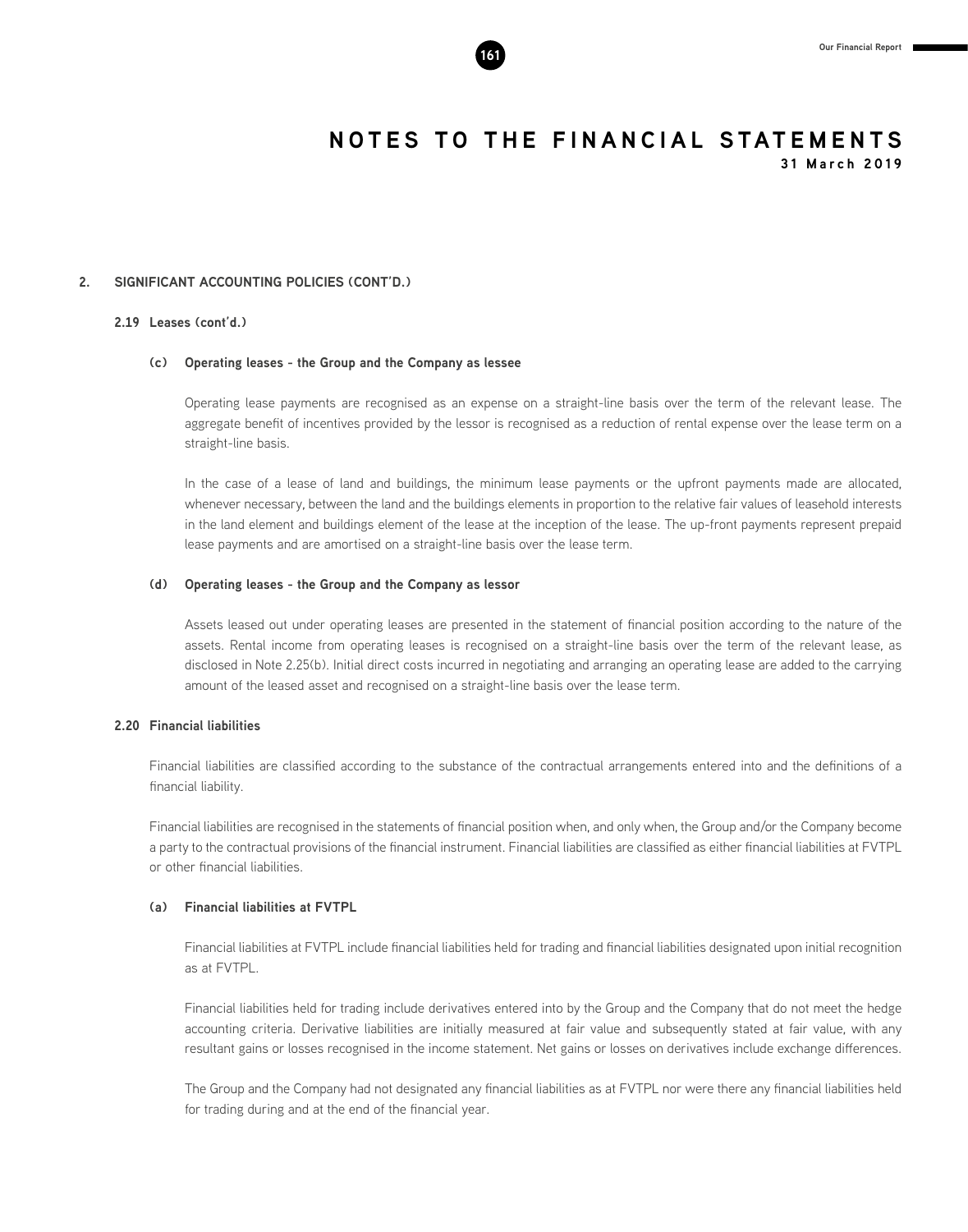

#### **2. SIGNIFICANT ACCOUNTING POLICIES (CONT'D.)**

#### **2.20 Financial liabilities (cont'd.)**

#### **(b) Other financial liabilities**

The Group's and the Company's other financial liabilities include borrowings, insurance/takaful payables and other payables.

Insurance/takaful and other payables are recognised initially at fair value plus directly attributable transaction costs and subsequently measured at amortised cost using the effective interest/yield method.

For other financial liabilities, gains and losses are recognised in the income statement when the liabilities are derecognised, and through the amortisation process.

A financial liability is derecognised when the obligation under the liability is extinguished. When an existing financial liability is replaced by another from the same lender on substantially different terms, or the terms of an existing liability are substantially modified, such an exchange or modification is treated as a derecognition of the original liability and the recognition of a new liability, and the difference in the respective carrying amounts is recognised in the income statement.

#### **2.21 Provisions**

Provisions are recognised when the Group has a present obligation as a result of a past event and it is probable that an outflow of resources embodying economic benefits will be required to settle the obligation, and a reliable estimate of the amount can be made. Provisions are reviewed at each reporting date and adjusted to reflect the current best estimate. Where the effect of the time value of money is material, the amount of provision is the present value of the expenditure expected to be required to settle the obligation.

### **2.22 Income tax**

Income tax on profit or loss for the year comprises current and deferred tax. Current tax is the expected amount of income taxes payable in respect of the taxable profit for the year and is measured using the tax rates that have been enacted at the end of the financial year.

Deferred tax is provided for, using the liability method, on temporary differences at the end of the financial year between the tax bases of assets and liabilities and their carrying amounts in the financial statements. In principle, deferred tax liabilities are recognised for all taxable temporary differences and deferred tax assets are recognised for all deductible temporary differences, unused tax losses and unused tax credits to the extent that it is probable that taxable profits will be available against which the deductible temporary differences, unused tax losses and unused tax credits can be utilised. Deferred tax is not recognised if the temporary difference arises from the initial recognition of an asset or liability in a transaction which is not a business combination and, at the time of the transaction, affects neither accounting profit nor taxable profit.

Deferred tax is measured at the tax rates that are expected to apply in the period when the asset is realised or the liability is settled, based on tax rates that have been enacted or substantively enacted at the end of the financial year. Deferred tax is recognised in the income statement, except when it arises from a transaction which is recognised directly in other comprehensive income, in which case the deferred tax is also charged or credited directly in other comprehensive income.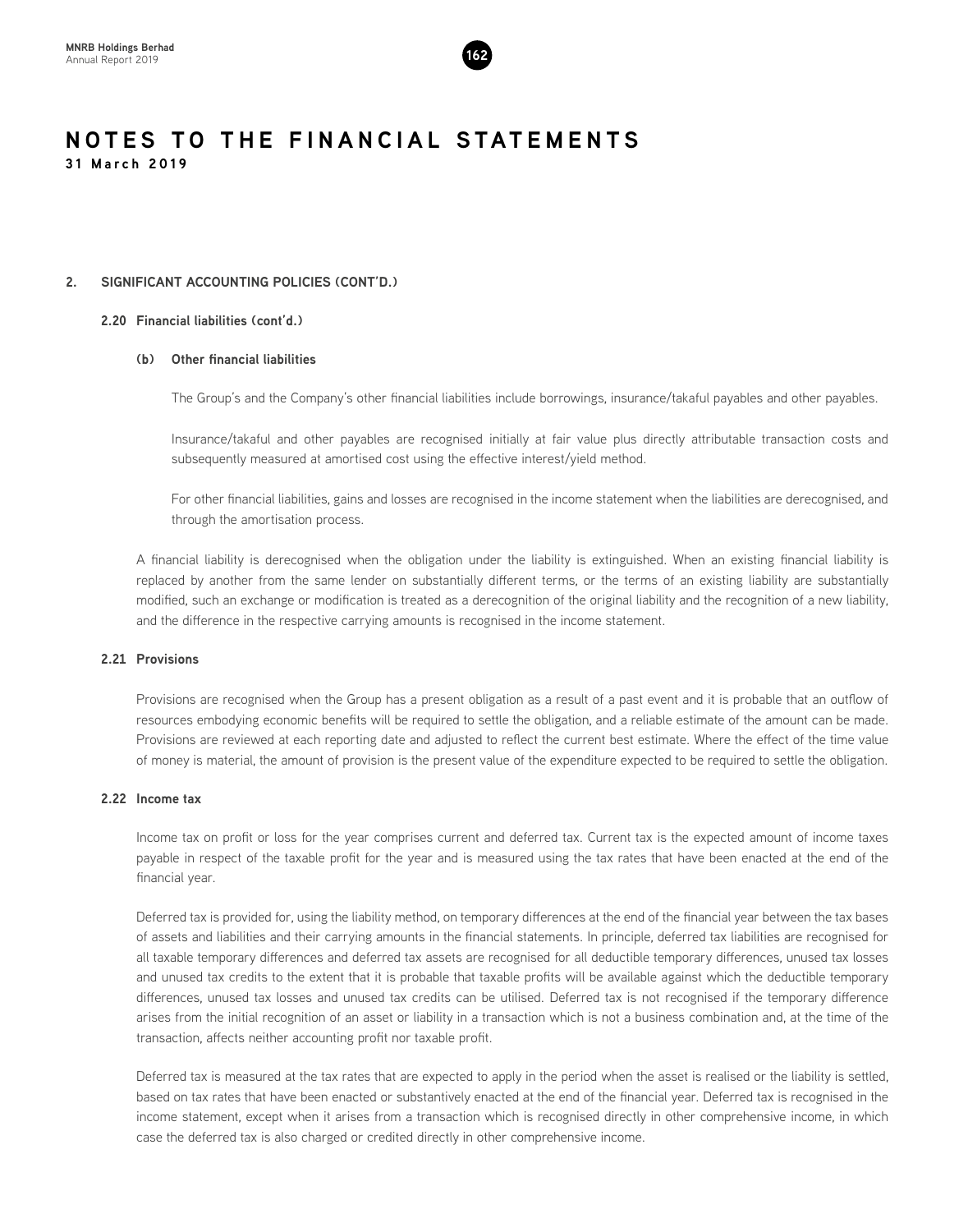#### **2. SIGNIFICANT ACCOUNTING POLICIES (CONT'D.)**

#### **2.23 Employee benefits**

#### **(a) Short-term benefits**

Wages, salaries, bonuses and social security contributions are recognised as an expense in the year in which the associated services are rendered by employees of the Group. Short-term accumulating compensated absences such as paid annual leave are recognised when services are rendered by employees that increase their entitlement to future compensated balances. Short-term non-accumulating compensated absences such as sick leave are recognised when the absences occur.

#### **(b) Defined contribution plan**

As required by law, the Group makes contributions to the national pension scheme, the Employees Provident Fund ("EPF"). The Group also makes additional contributions to the EPF for eligible employees by referring to their earnings. Such contributions are recognised as an expense in the income statement as incurred.

#### **(c) Employees' terminal benefits**

As required by law in the United Arab Emirates, the Group makes provision for terminal benefits for employees of its Dubai subsidiary, based on the employees' salaries and number of years of service. The terminal benefits are paid to the employees on termination or completion of their terms of employment.

#### **2.24 Foreign currencies**

#### **(a) Functional and presentation currency**

The individual financial statements of each entity in the Group are measured using the currency of the primary economic environment in which the entity operates ("the functional currency"). The consolidated financial statements are presented in Ringgit Malaysia ("RM"), which is also the Company's functional currency.

#### **(b) Foreign currency transactions**

In preparing the financial statements, transactions in currencies other than the functional currency ("foreign currencies") are recorded in the functional currency using the exchange rates prevailing at the dates of the transactions. At each reporting date, monetary items denominated in foreign currencies are retranslated at the rates prevailing on the reporting date. Non-monetary items carried at fair value that are denominated in foreign currencies are retranslated at the rates prevailing on the date when the fair value was determined. Non-monetary items that are measured in terms of historical cost in a foreign currency are not retranslated.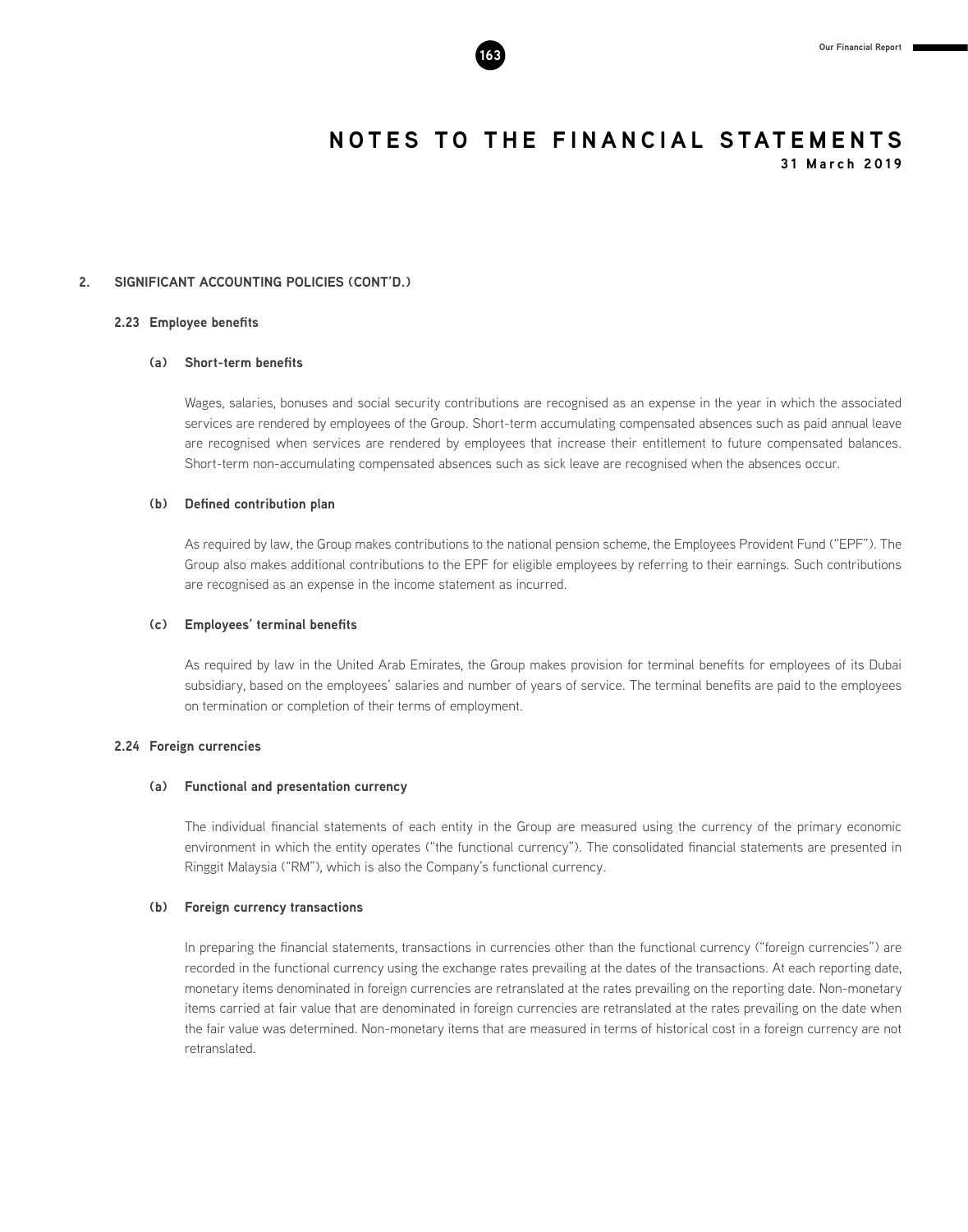

#### **2. SIGNIFICANT ACCOUNTING POLICIES (CONT'D.)**

#### **2.24 Foreign currencies (cont'd.)**

#### **(b) Foreign currency transactions (cont'd.)**

Exchange differences arising on the settlement of monetary items or on translating monetary items at the reporting date are recognised in the income statements except for exchange differences arising on monetary items that form part of the Group's net investment in foreign operations, which are recognised initially in other comprehensive income and accumulated under the foreign currency translation reserve in equity. The foreign currency translation reserve is reclassified from equity to the income statement of the Group on disposal of the foreign operation.

Exchange differences arising on the retranslation of non-monetary items carried at fair value are included in the income statement for the period except for differences arising on the retranslation of non-monetary items in respect of which gains and losses are recognised directly in other comprehensive income. Exchange differences arising from such non-monetary items are also recognised directly in other comprehensive income.

#### **(c) Foreign operations**

The financial results and financial position of the Company's foreign subsidiary and operations that have a functional currency different from the presentation currency of the consolidated financial statements are translated into RM as follows:

- (i) Assets and liabilities for each statement of financial position presented are translated at the closing rate prevailing at the reporting date;
- (ii) Income and expenses for each income statement are translated at average exchange rates for the year, which approximates the exchange rates at the dates of the transactions;
- (iii) All resulting exchange differences are taken to the foreign currency translation reserve within equity; and
- (iv) The results of an associate, Labuan Reinsurance (L) Limited, are translated at the closing rate prevailing at the reporting date with respect to the carrying amount of the investment in associate, and at the exchange rate at the date of the transactions with respect to the share of profits or losses. All resulting translation differences are included in the foreign exchange translation reserve in shareholders' equity.

#### **2.25 Revenue recognition**

Revenue is recognised when control of the goods or the services are transferred to the customer at an amount that reflects the consideration to which the Group and the Company expect to be entitled in exchange for those goods or services.

#### **(a) Interest and profit income**

Interest and profit income are recognised using the effective interest/yield method.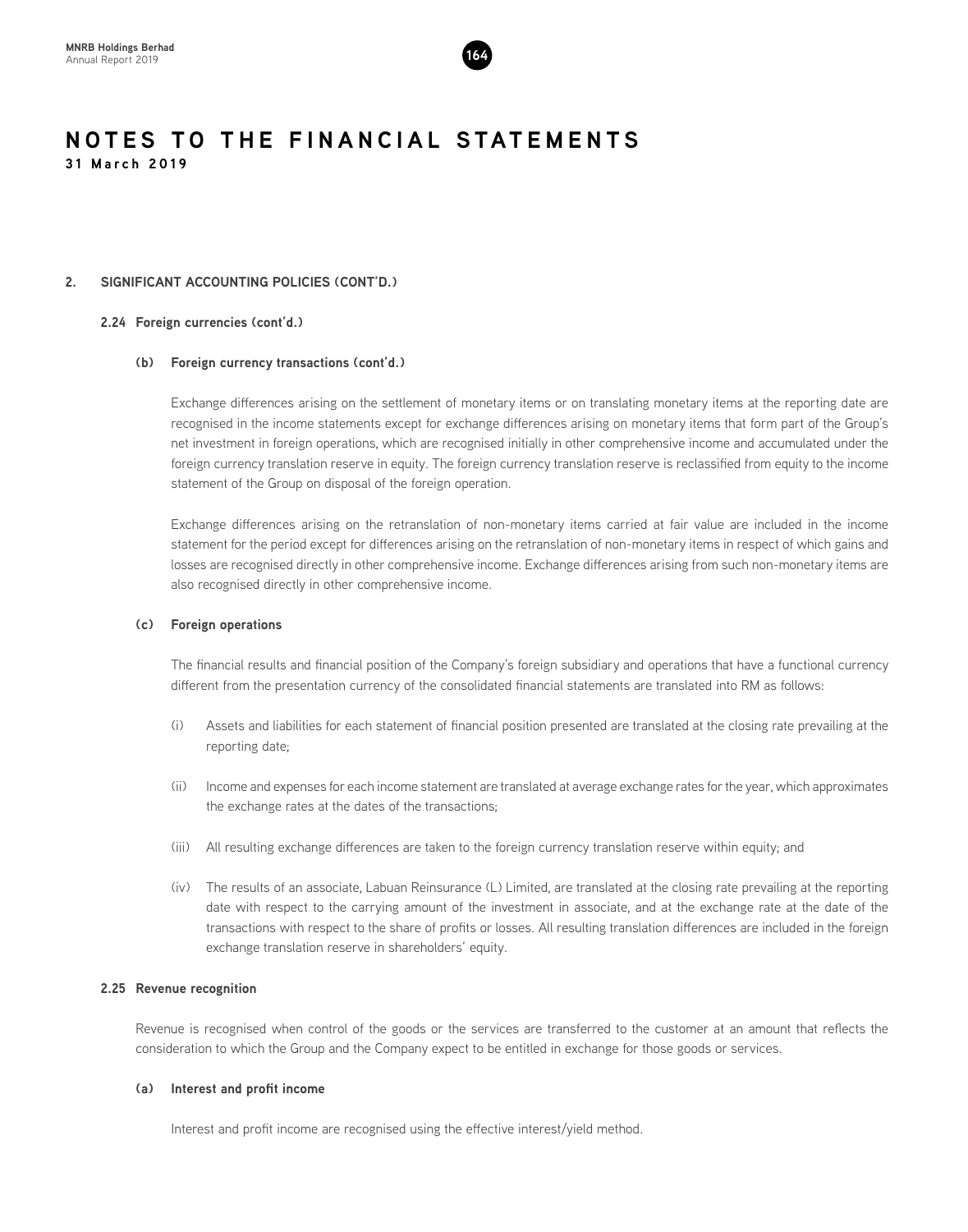

**31 March 2019**

### **2. SIGNIFICANT ACCOUNTING POLICIES (CONT'D.)**

#### **2.25 Revenue recognition (cont'd.)**

#### **(b) Rental**

Rental income is accounted for on a straight-line basis over the lease term. The aggregate costs of incentives provided to lessees are recognised as a reduction of rental income over the lease term on a straight-line basis.

#### **(c) Dividend**

Dividend income is recognised when the right to receive payment is established.

#### **(d) Management fees**

Management fees are recognised when services are rendered.

#### **(e) Wakalah fees**

Wakalah fees are recognised as soon as the amount of contribution can be reliably measured in accordance with the principles of Shariah.

#### **(f) Premiums and contributions income**

Premiums/contributions are recognised in accordance with the policies stated in Notes 2.4(a) and 2.5(a).

#### **2.26 Zakat**

Zakat represents an obligatory amount payable by the takaful subsidiary and retakaful division to comply with the principles of Shariah. Zakat is computed using a method as recommended by the Group Shariah Committee ("GSC") and approved by the Board. Only the zakat that is attributable to the individual and corporate Muslim shareholders of the holding company was provided for in the financial statements. The zakat computation is reviewed by the GSC. The Board has the discretion to pay additional quantum above the obligatory amount payable.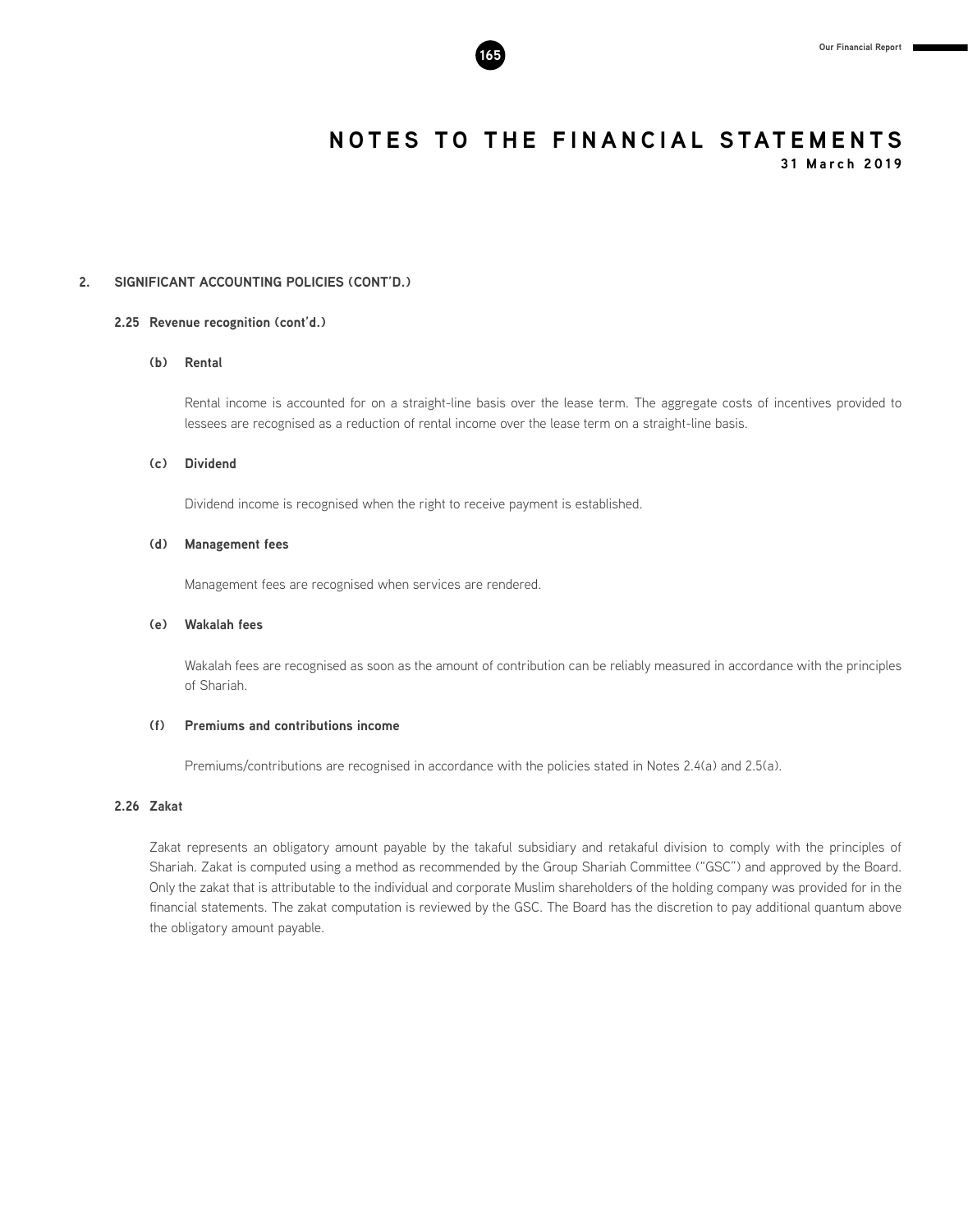

#### **2. SIGNIFICANT ACCOUNTING POLICIES (CONT'D.)**

#### **2.27 Changes in accounting policies**

The accounting policies adopted by the Group and the Company are consistent with those of the previous financial year except for the following:

#### **Adoption of MFRS and amendments/improvements to MFRSs**

At the beginning of the current financial year, the Group and the Company adopted the following Standards, Amendments/ improvements to MFRSs and Issues Committee ("IC") Interpretations which are mandatory for annual periods beginning on or after 1 January 2018.

Amendments to MFRS 1 *First-time Adoption of Malaysian Financial Reporting Standards* (Annual Improvements to MFRS Standards 2014 - 2016 Cycle)

Amendments to MFRS 2 *Share-based Payment - Classification and Measurement of Share-based Payment Transactions* MFRS 9 *Financial Instruments*

MFRS 15 *Revenue from Contracts with Customers*

Amendments to MFRS 4 *Applying MFRS 9 Financial Instruments with MFRS 4 Insurance Contracts*

Amendments to MFRS 128 *Investments in Associates and Joint Ventures* (Annual Improvements to MFRS Standards 2014 - 2016 Cycle)

Amendments to MFRS 140 *Transfers of Investment Property* IC Interpretation 22 *Foreign Currency Transactions and Advance Consideration*

The adoption of the above pronouncements did not have any significant effect on the disclosures or amounts recognised in the Group's and the Company's financial statements except as discussed below:

#### **MFRS 9 Financial Instruments**

The International Accounting Standards Board ("IASB") issued the final version of IFRS 9 *Financial Instruments* which reflects all phases of the financial instruments project and replaces IAS39 *Financial Instruments: Recognition and Measurement* and all previous versions of IFRS 9. The standard introduces new requirements for classification and measurement, impairment and hedge accounting. IFRS 9 is effective for annual periods beginning on or after 1 January 2018, with early application permitted. Retrospective application is required, but restatement of comparative information is not compulsory.

MFRS 9 was issued by the Malaysian Accounting Standards Board ("MASB") in respect of its application in Malaysia. It is equivalent to IFRS 9 as issued by IASB, including the effective and issuance dates.

The adoption of this standard resulted in changes in accounting policies and adjustments to the financial statements. In accordance with the transition provisions in the standard, comparatives are not restated and the financial impact arising from the adoption of the standard is recognised in retained profits and fair value reserves at 1 April 2018.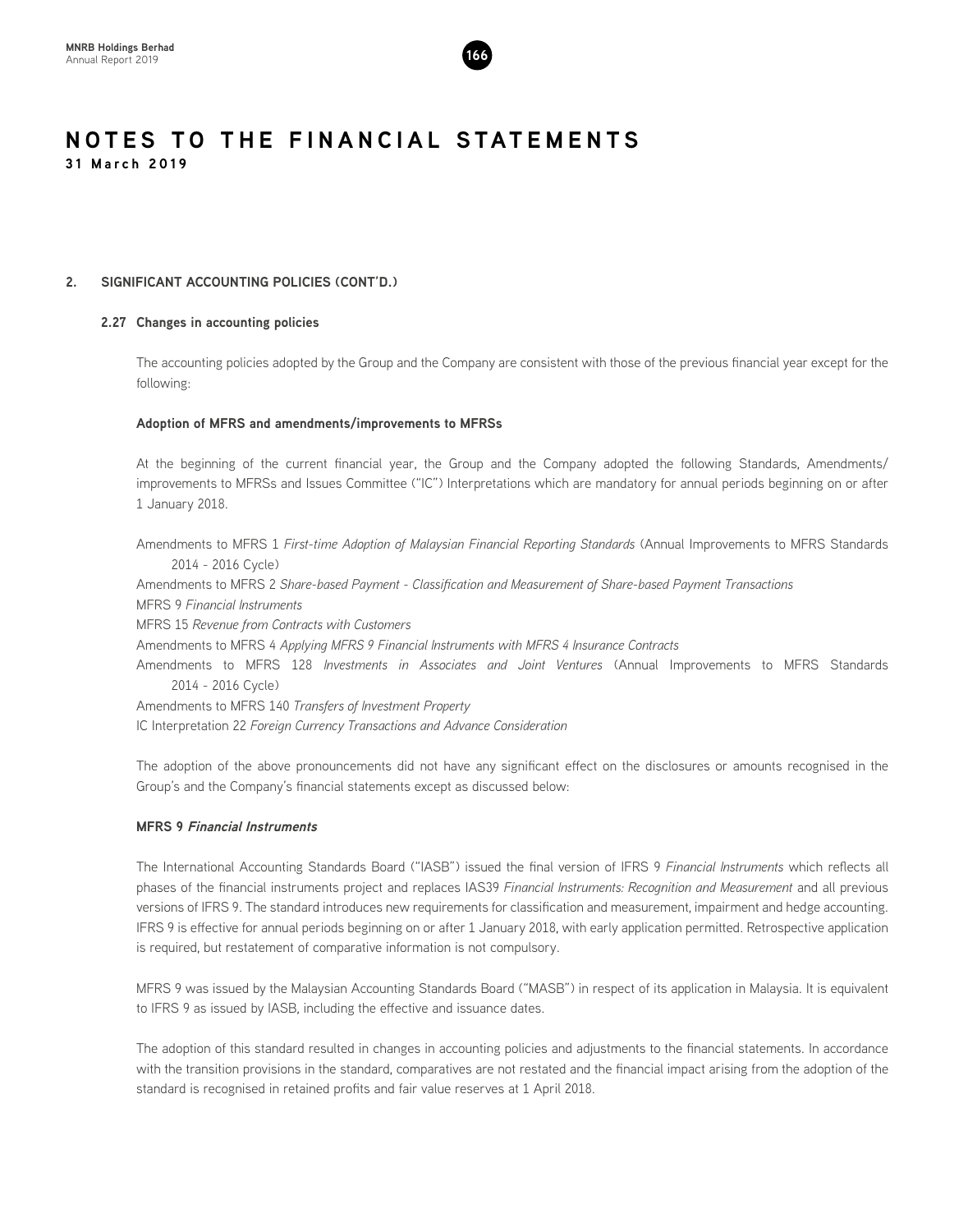

**31 March 2019**

#### **2. SIGNIFICANT ACCOUNTING POLICIES (CONT'D.)**

#### **2.27 Changes in accounting policies (cont'd.)**

#### **MFRS 9 Financial Instruments (cont'd.)**

The areas with significant impact from application of MFRS 9 are summarised below:

#### **(i) Classification and measurement**

The classification and measurement of financial assets are determined on the basis of the contractual cash flow characteristics and the objective of the business model associated with holding the assets. Key changes include the following:

- The held-to-maturity ("HTM"), available-for-sale ("AFS") and loan and receivables ("LAR") categories were removed;
- Financial assets will be measured at amortised cost ("AC") if the assets are held within a business model whose objective is to hold financial assets in order to collect contractual cash flows which represent solely payments of principal and interest;
- A new asset category measured at fair value through other comprehensive income ("FVOCI") was introduced. This applies to debt instruments with contractual cash flow characteristics that are solely payments of principal and interest and held in a model whose objective is achieved by both collecting contractual cash flows and selling financial assets;
- A new asset category for non-traded equity investments measured at FVOCI was introduced. Equity instruments, where an election has not been made to measure those assets at FVOCI, will be measured at FVTPL;
- Financial assets will be measured at FVTPL if the assets are held for trading or the financial assets do not qualify to be measured at AC or at FVOCI; and
- Classification of financial liabilities remain largely unchanged, other than the fair value gains and losses attributable to changes in 'own credit risk' for financial liabilities designated and measured at FVTPL to be presented in other comprehensive income ("OCI"). The remainder of the changes in fair value is presented in profit or loss, unless presentation of the fair value change in respect of the liability's credit risk in OCI would create or enlarge an accounting mismatch in profit or loss.
- Unquoted equity instruments which were previously measured at cost are now measured at fair value.

The financial effects arising from the adoption of MFRS 9 are presented in Note 2.27(iv).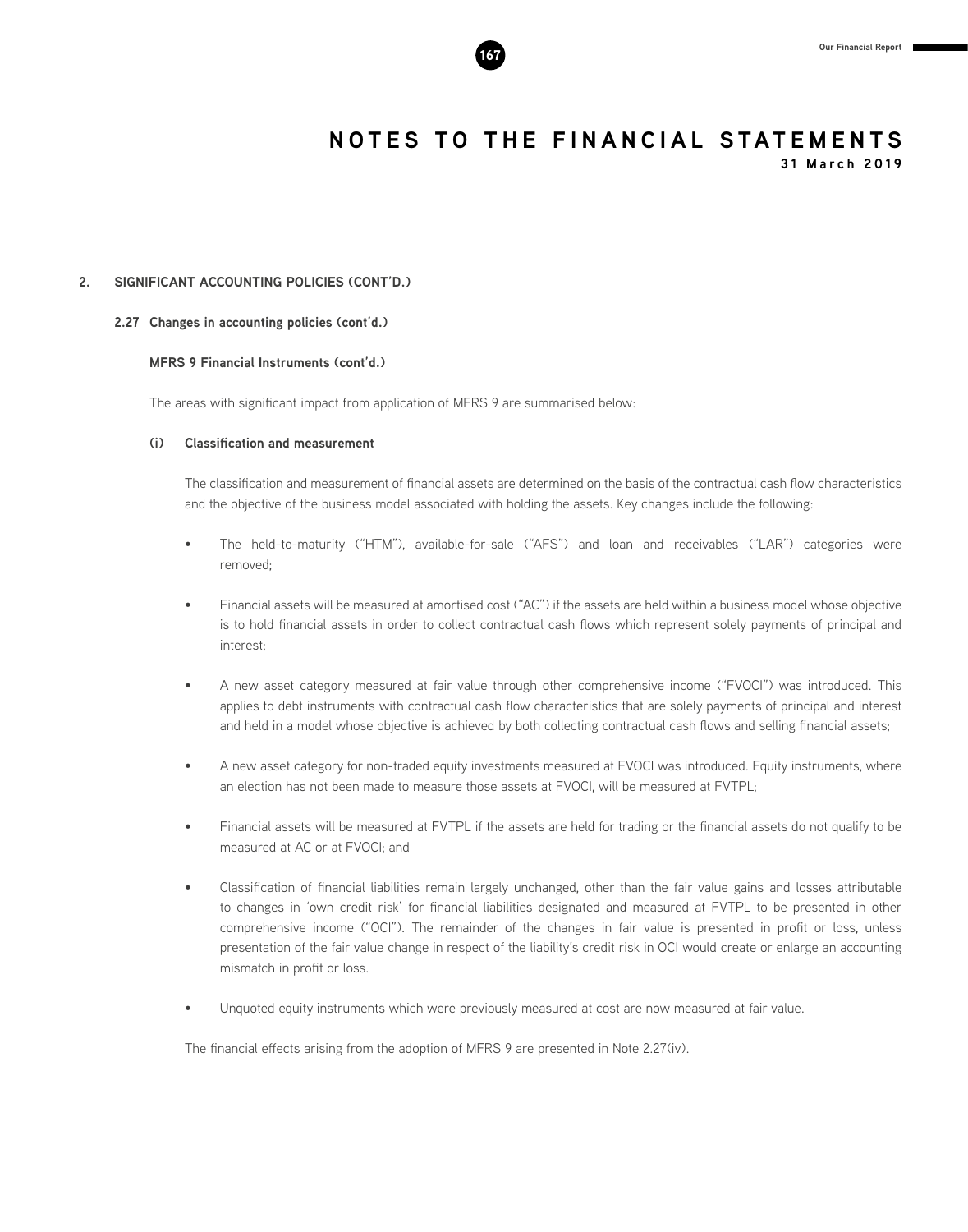

#### **2. SIGNIFICANT ACCOUNTING POLICIES (CONT'D.)**

**2.27 Changes in accounting policies (cont'd.)**

#### **MFRS 9 Financial Instruments (cont'd.)**

#### **(ii) Impairment**

The MFRS 9 impairment requirements are based on an expected credit loss ("ECL") model that replaces the incurred loss model under the previous MFRS 139. The Group recognises either a 12-month or lifetime ECL, depending on whether there has been a significant increase in credit risk since initial recognition. The Group is also required to consider future forecasts in economic conditions as part of its impairment assessment under MFRS 9. The ECL model applies to financial assets measured at amortised cost or at FVOCI (except for investments in equity instruments) which include debt instruments, insurance/takaful receivables, deposits with financial institution and other receivables held by the Group. Appropriate impairment methodology were adopted for calculating allowances for impairment losses.

The measurement of expected loss involves increased complexity and judgement that include:

• Determining a significant increase in credit risk ("SICR") since initial recognition.

The Group and the Company recognised either a 12-month (Stage 1) or lifetime ECL (Stage 2 and 3), depending on whether there has been a SICR since initial recognition. When making the assessment of a SICR, the Group and the Company use the change in the risk of default occurring over the expected life of the financial instrument instead of the change in amount of expected credit losses. To assess the SICR, the Group and the Company compare the risk of a default occurring on the financial instrument as at the reporting date with the risk of a default occurring on the financial instrument as at the date of initial recognition and considers reasonable and supportable information, available without undue cost or effort, that is indicative of significant increases in credit risk since initial recognition.

• Mapping of external credit rating models

The Group and the Company utilise its existing external credit rating models to assign credit ratings to the individual instruments in its investment portfolio. Based on the Group's review and testing, the following key features of the models that are consistent with and therefore comply with MFRS 9 requirements for the assessment of credit risk are as follows:

- (a) The ratings represent individual assessment of the credit risk of the financial instrument in question (as opposed to collective assessment);
- (b) The models cover fixed income instruments regardless of whether or not they are externally rated;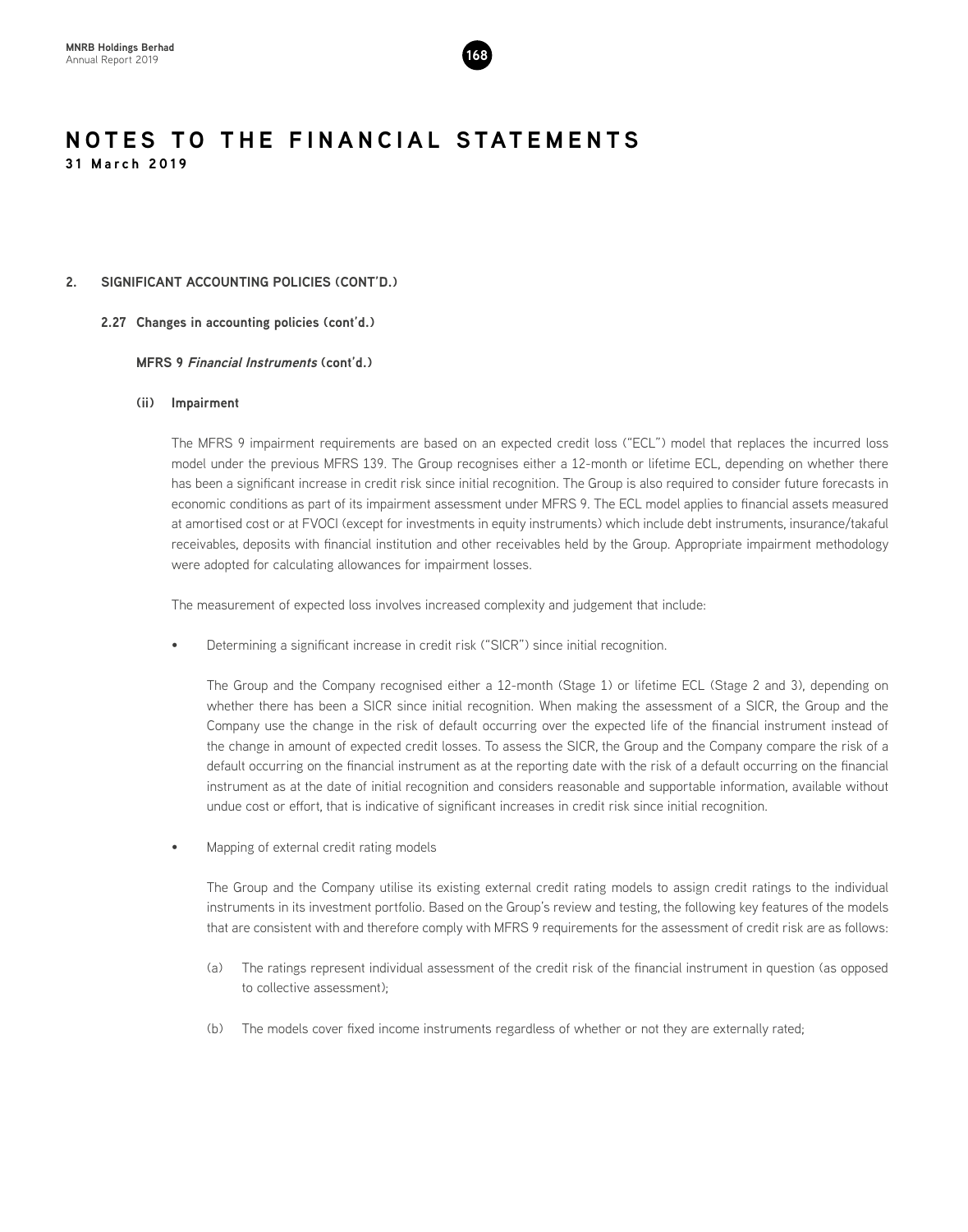

**31 March 2019**

#### **2. SIGNIFICANT ACCOUNTING POLICIES (CONT'D.)**

**2.27 Changes in accounting policies (cont'd.)**

**MFRS 9 Financial Instruments (cont'd.)**

- **(ii) Impairment (cont'd.)**
	- Mapping of external credit rating models (cont'd.)
		- (c) A wide range of current and historical information is considered, including published financial statements, qualitative information about an obligor's industry characteristics, competitive positioning, management, financial policy and financial flexibility; and
		- (d) In addition, forward-looking information is incorporated into the credit rating process.
	- Derivation of PD

The Group's and the Company's current definition of default for debt instruments is when the borrower is unlikely to fulfil its credit obligations to the Group and the Company on the scheduled payment dates. The Group and the Company assessed the definition of default by considering the MFRS 9 definition of "credit impaired" which includes:

- (a) Significant financial difficulty of the issuer or the borrower;
- (b) A breach of contract, such as a default or a past due event;
- (c) The lender(s) of the borrower, for economic or contractual reasons relating to the borrower's financial difficulty, having granted to the borrower a concession(s) that the lender(s) would not otherwise consider;
- (d) It is becoming probable that the borrower will enter bankruptcy or other financial reorganisation;
- (e) The disappearance of an active market for the financial asset because of financial difficulties; or
- (f) The purchase or origination of a financial asset at a deep discount that reflects the incurred credit losses.

For insurance/takaful receivables of the reinsurance/retakaful subsidiary, the Group considers the receivables to be in default when contractual payments are two years past due. In relation to the takaful receivables of the takaful subsidiaries, receivables where contractual payments are one year past due are considered to be in default.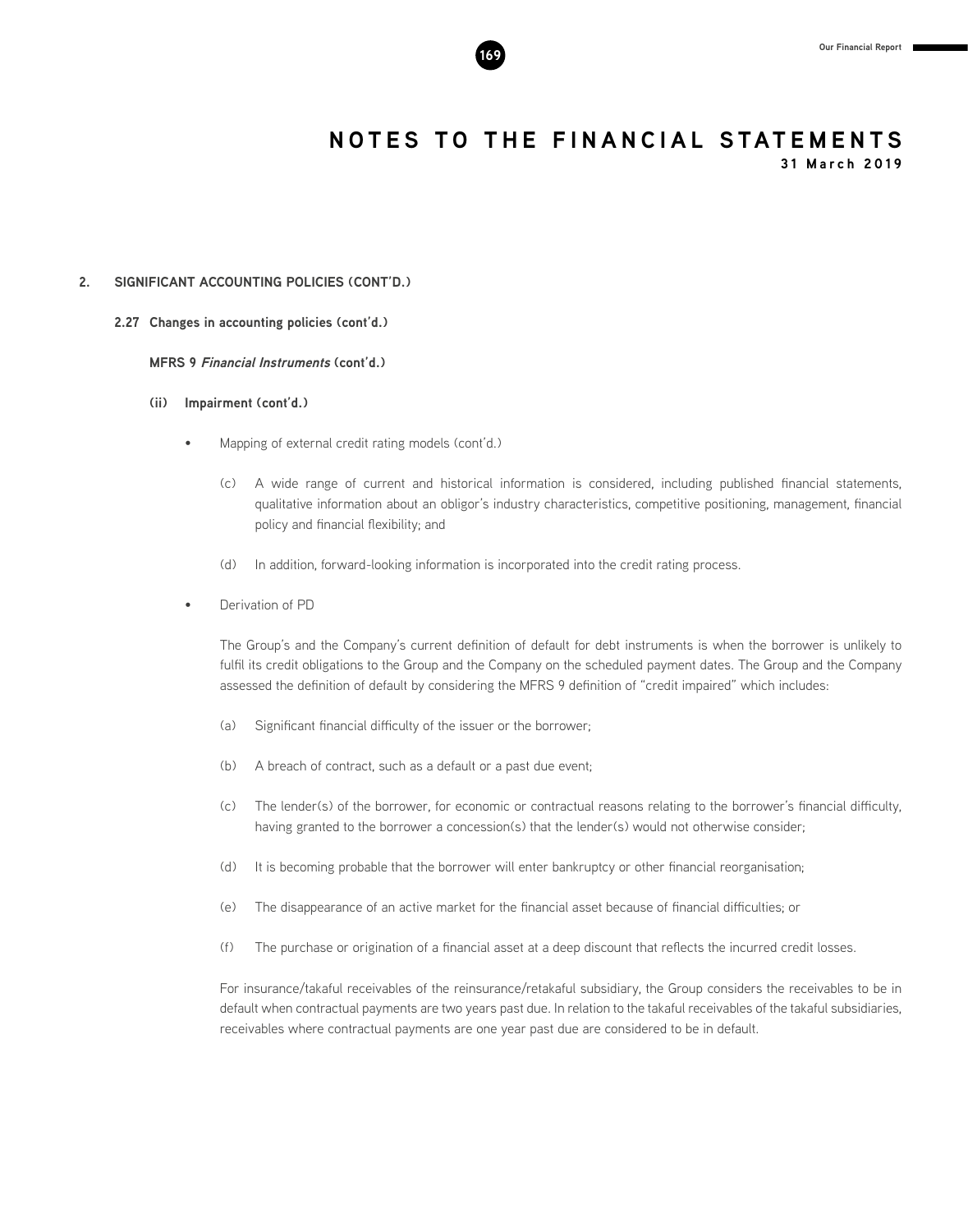

#### **2. SIGNIFICANT ACCOUNTING POLICIES (CONT'D.)**

#### **2.27 Changes in accounting policies (cont'd.)**

**MFRS 9 Financial Instruments (cont'd.)**

- **(ii) Impairment (cont'd.)**
	- ECL

MFRS 9 does not distinguish between individual assessment and collective assessment. Therefore, the Group decided to continue measuring the impairment on an individual transaction basis for financial assets that are deemed to be individually significant.

There are three main components to measure ECL which are probability of default ("PD"), loss given default ("LGD") and the exposure at default ("EAD").

The Group relies on professional services provided by a credit rating agency to provide the default rate for all its debts instruments which incorporates all the requirements above.

#### **Impairment of insurance/takaful receivables**

MFRS 9 includes the requirement or policy choice to apply the simplified approach that does not require entities to track changes in credit risk and the practical expedient to calculate ECLs on insurance/takaful receivables using a provision matrix with the usage of forward-looking information in determining expected credit losses, including the use of macroeconomic information.

The financial effects arising from the adoption of MFRS 9 are presented in Note 2.27(iv).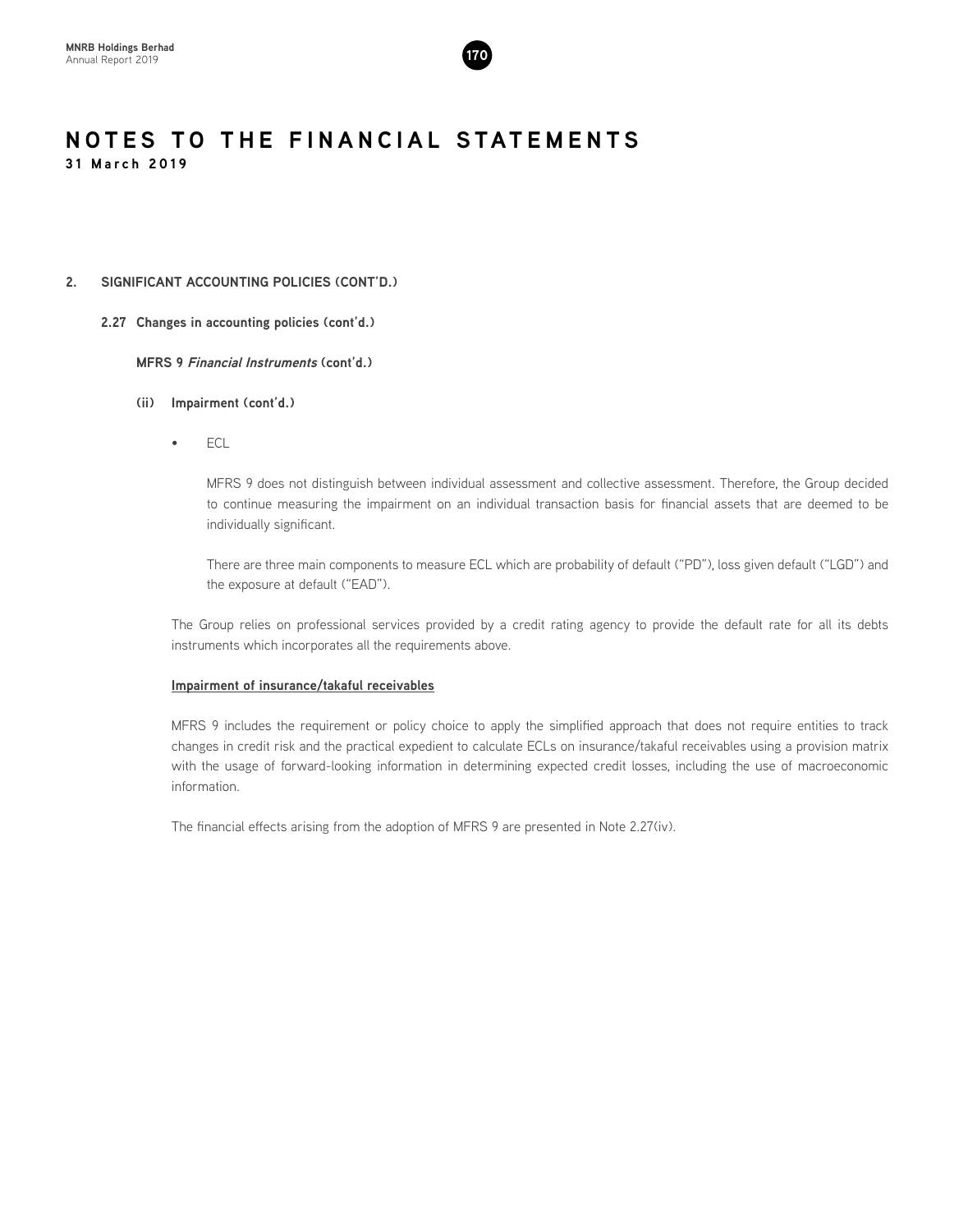**31 March 2019**

### **2. SIGNIFICANT ACCOUNTING POLICIES (CONT'D.)**

#### **2.27 Changes in accounting policies (cont'd.)**

#### **MFRS 9 Financial Instruments (cont'd.)**

#### **(iii) Hedge accounting**

The requirements for general hedge accounting have been simplified for hedge effectiveness testing and may result in more designations of hedged items for accounting purposes.

The hedge accounting requirements are not relevant to the Group and the Company.

#### **(iv) Financial effects due to adoption of MFRS 9**

The following table analyses the impact, net of tax, of transition to MFRS 9 on the statements of financial position of the Group and the Company.

|                                                     | Impact of adopting MFRS 9<br>as at 1 April 2018 |                          |  |
|-----------------------------------------------------|-------------------------------------------------|--------------------------|--|
|                                                     | Group<br><b>RM'000</b>                          | Company<br><b>RM'000</b> |  |
| <b>Financial assets at FVTPL</b>                    |                                                 |                          |  |
| Closing balance under MFRS 139 at 31 March 2018     | 116,127                                         |                          |  |
| - Redesignation from HTM investments                | 329,936                                         |                          |  |
| - Redesignation from AFS financial assets           | 2,094,505                                       |                          |  |
| - Net unrealised gains on financial assets at FVTPL | 5,780                                           |                          |  |
| Opening balance under MFRS 9 at 1 April 2018        | 2,546,348                                       |                          |  |
| <b>Financial assets at FVOCI</b>                    |                                                 |                          |  |
| Closing balance under MFRS 139 at 31 March 2018     |                                                 |                          |  |
| - Redesignation from HTM investments                | 314,318                                         |                          |  |
| - Redesignation from AFS financial assets           | 1,646,691                                       | 50                       |  |
| - Net unrealised gains on financial assets at FVOCI | 32,539                                          |                          |  |
| - Recognition of ECL under MFRS 9                   | (41)                                            |                          |  |
| Opening balance under MFRS 9 at 1 April 2018        | 1,993,507                                       | 50                       |  |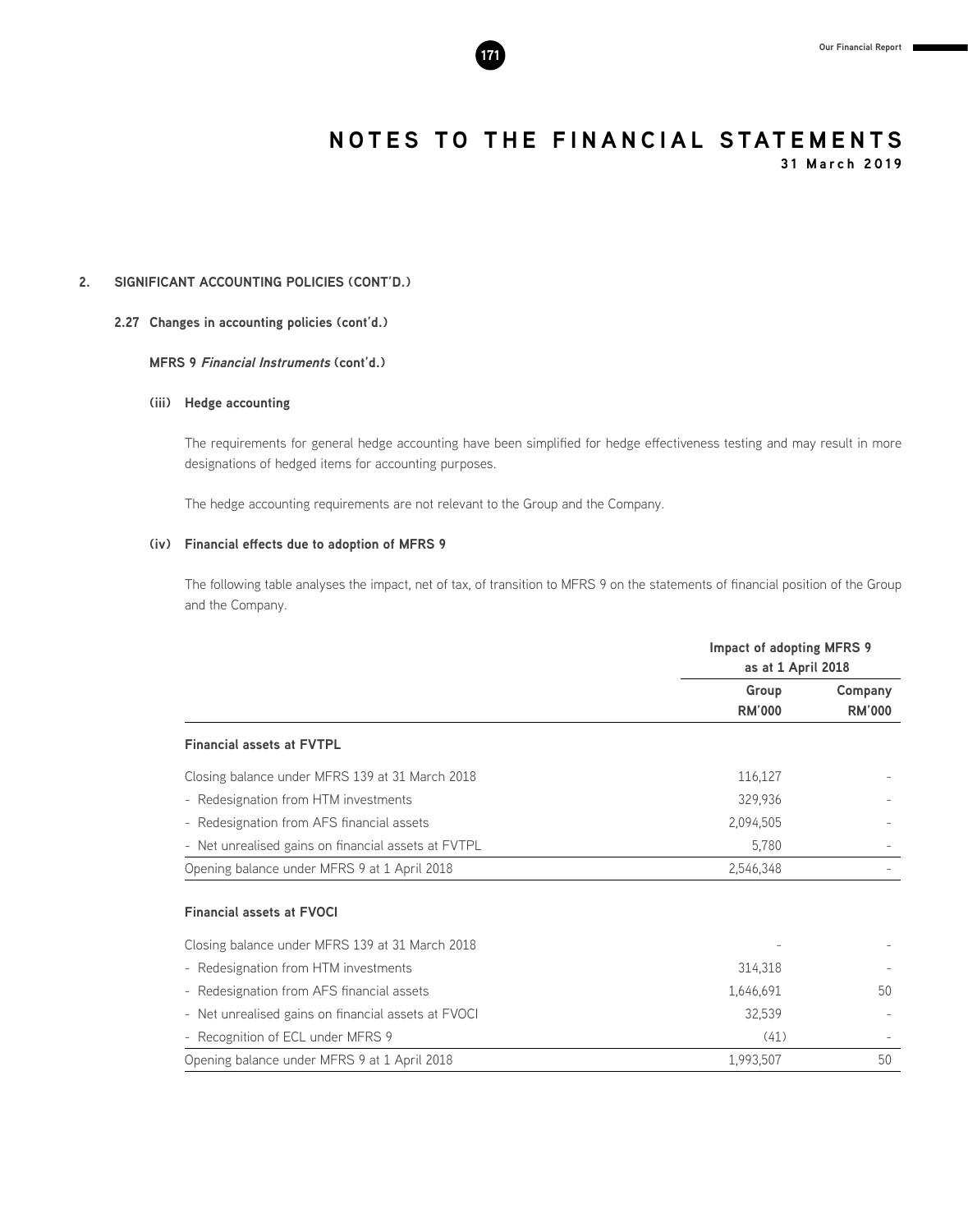

#### **2. SIGNIFICANT ACCOUNTING POLICIES (CONT'D.)**

#### **2.27 Changes in accounting policies (cont'd.)**

**MFRS 9 Financial Instruments (cont'd.)**

|                                                    | Impact of adopting MFRS 9<br>as at 1 April 2018 |                          |
|----------------------------------------------------|-------------------------------------------------|--------------------------|
|                                                    | Group<br><b>RM'000</b>                          | Company<br><b>RM'000</b> |
| Financial assets at amortised cost ("AC")          |                                                 |                          |
| Closing balance under MFRS 139 at 31 March 2018    |                                                 |                          |
| - Redesignation from HTM                           |                                                 | 1,000                    |
| - Redesignation from loans and receivables ("LAR") | 1,937,263                                       | 29,796                   |
| Opening balance under MFRS 9 at 1 April 2018       | 1,937,263                                       | 30,796                   |
| <b>HTM</b> investments                             |                                                 |                          |
| Closing balance under MFRS 139 at 31 March 2018    | 644,254                                         | 1,000                    |
| - Redesignation to financial assets at FVTPL       | (329.936)                                       |                          |
| - Redesignation to financial assets at FVOCI       | (314, 318)                                      |                          |
| - Redesignation to financial assets at AC          |                                                 | (1,000)                  |
| Opening balance under MFRS 9 at 1 April 2018       |                                                 |                          |
| <b>AFS</b> financial assets                        |                                                 |                          |
| Closing balance under MFRS 139 at 31 March 2018    | 3,741,196                                       | 50                       |
| - Redesignation to financial assets at FVTPL       | (2,094,505)                                     |                          |
| - Redesignation to financial assets at FVOCI       | (1,646,691)                                     | (50)                     |
| Opening balance under MFRS 9 at 1 April 2018       |                                                 |                          |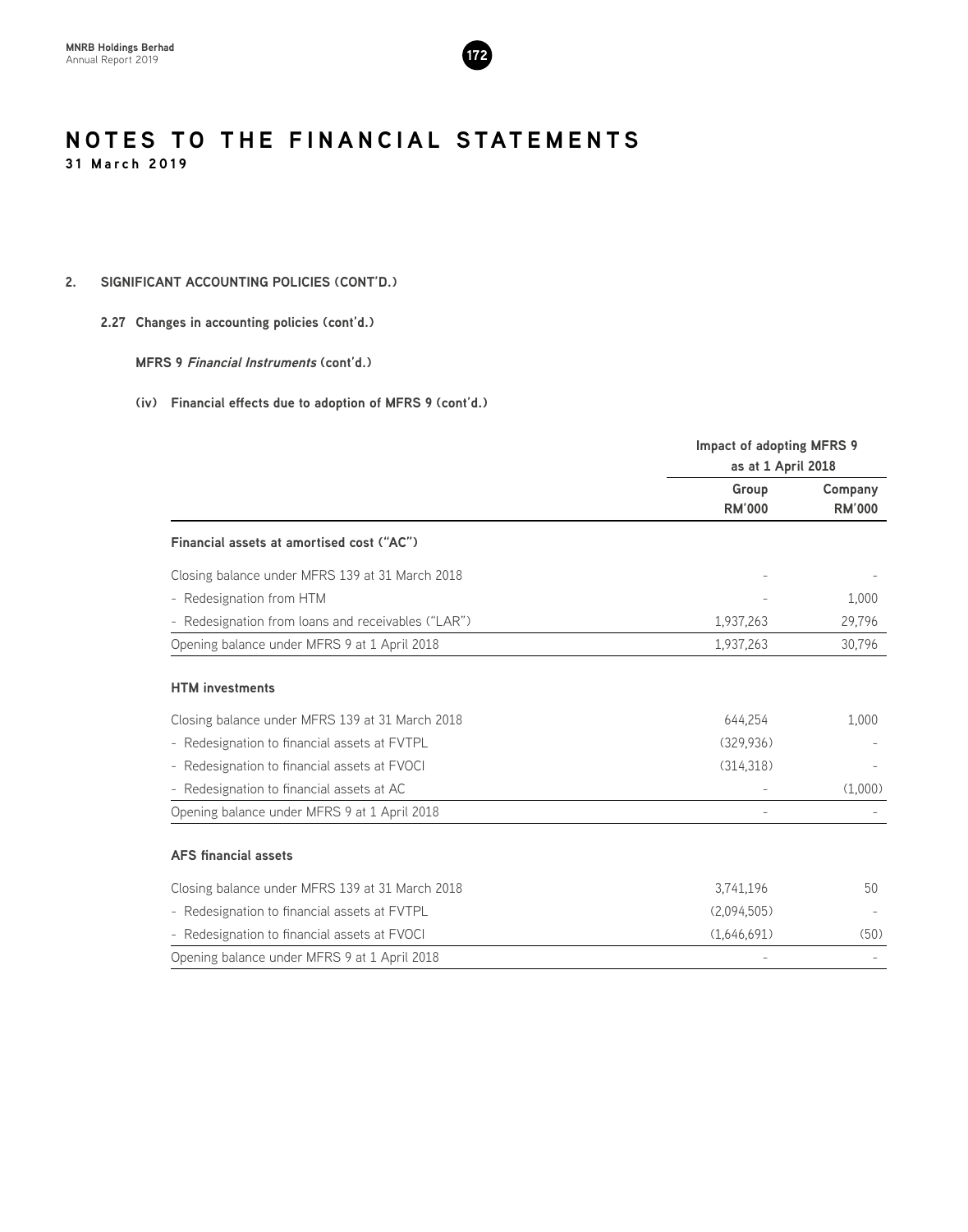

**31 March 2019**

### **2. SIGNIFICANT ACCOUNTING POLICIES (CONT'D.)**

#### **2.27 Changes in accounting policies (cont'd.)**

**MFRS 9 Financial Instruments (cont'd.)**

|                                                                        | Impact of adopting MFRS 9 |               |
|------------------------------------------------------------------------|---------------------------|---------------|
|                                                                        | as at 1 April 2018        |               |
|                                                                        | Group                     | Company       |
|                                                                        | <b>RM'000</b>             | <b>RM'000</b> |
| <b>Loans and receivables</b>                                           |                           |               |
| Closing balance under MFRS 139 at 31 March 2018                        | 1,937,263                 | 29,796        |
| - Redesignation to financial assets at AC                              | (1,937,263)               | (29, 796)     |
| Opening balance under MFRS 9 at 1 April 2018                           |                           |               |
| Insurance/takaful receivables                                          |                           |               |
| Closing balance under MFRS 139 at 31 March 2018                        | 418,304                   |               |
| - Recognition of ECL under MFRS 9                                      | (2,636)                   |               |
| Opening balance under MFRS 9 at 1 April 2018                           | 415,668                   |               |
| Deferred tax assets                                                    |                           |               |
| Closing balance under MFRS 139 at 31 March 2018                        | 18,343                    | 2.811         |
| - In respect of unrealised gain on financial assets at FVTPL and FVOCI | 92                        |               |
| Opening balance under MFRS 9 at 1 April 2018                           | 18,435                    | 2,811         |
| Participants' funds                                                    |                           |               |
| Closing balance under MFRS 139 at 31 March 2018                        | 247,862                   |               |
| - In respect of unrealised gain on financial assets at FVOCI           | 17                        |               |
| - In respect of reversal of unrealised loss on AFS financial assets    | 4,059                     |               |
| - In respect of recognition of ECL under MFRS 9                        | (485)                     |               |
| Opening balance under MFRS 9 at 1 April 2018                           | 251,453                   |               |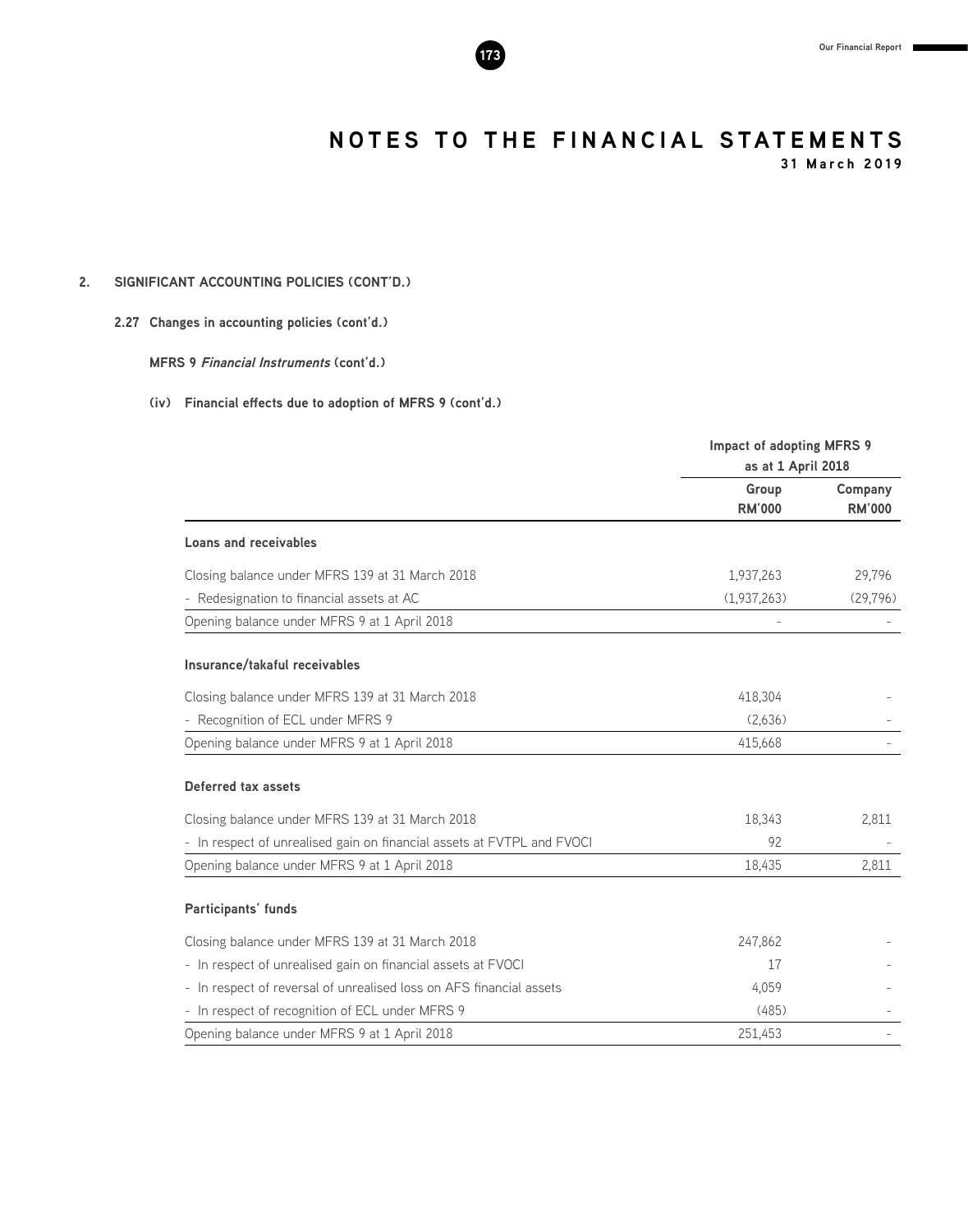

### **2. SIGNIFICANT ACCOUNTING POLICIES (CONT'D.)**

#### **2.27 Changes in accounting policies (cont'd.)**

#### **MFRS 9 Financial Instruments (cont'd.)**

|                                                                        | Impact of adopting MFRS 9 |               |
|------------------------------------------------------------------------|---------------------------|---------------|
|                                                                        | as at 1 April 2018        |               |
|                                                                        | Group                     | Company       |
|                                                                        | <b>RM'000</b>             | <b>RM'000</b> |
| Insurance/takaful contract liabilities                                 |                           |               |
| Closing balance under MFRS 139 at 31 March 2018                        | 5,319,945                 |               |
| - In respect of unrealised loss on financial assets at FVTPL           | (5,214)                   |               |
| Opening balance under MFRS 9 at 1 April 2018                           | 5,314,731                 |               |
| Deferred tax liabilities                                               |                           |               |
| Closing balance under MFRS 139 at 31 March 2018                        | 10,684                    |               |
| - In respect of unrealised gain on financial assets at FVOCI           | 71                        |               |
| - In respect of recognition of ECL under MFRS 9                        | (518)                     |               |
| Opening balance under MFRS 9 at 1 April 2018                           | 10,237                    |               |
| <b>Retained profits</b>                                                |                           |               |
| Closing balance under MFRS 139 at 31 March 2018                        | 1,138,641                 | 312,429       |
| - In respect of unrealised gain on financial assets at FVTPL and FVOCI | 7.127                     |               |
| - Recognition of ECL under MFRS 9                                      | (2,677)                   |               |
| - Tax effect arising from the recognition of ECL                       | 1,033                     |               |
| Opening balance under MFRS 9 at 1 April 2018                           | 1,144,094                 | 312,429       |
| <b>Fair value reserves</b>                                             |                           |               |
| Closing balance under MFRS 139 at 31 March 2018                        | 1,205                     |               |
| - Net unrealised gains on financial assets at FVOCI                    | 32,351                    |               |
| Opening balance under MFRS 9 at 1 April 2018                           | 33,556                    |               |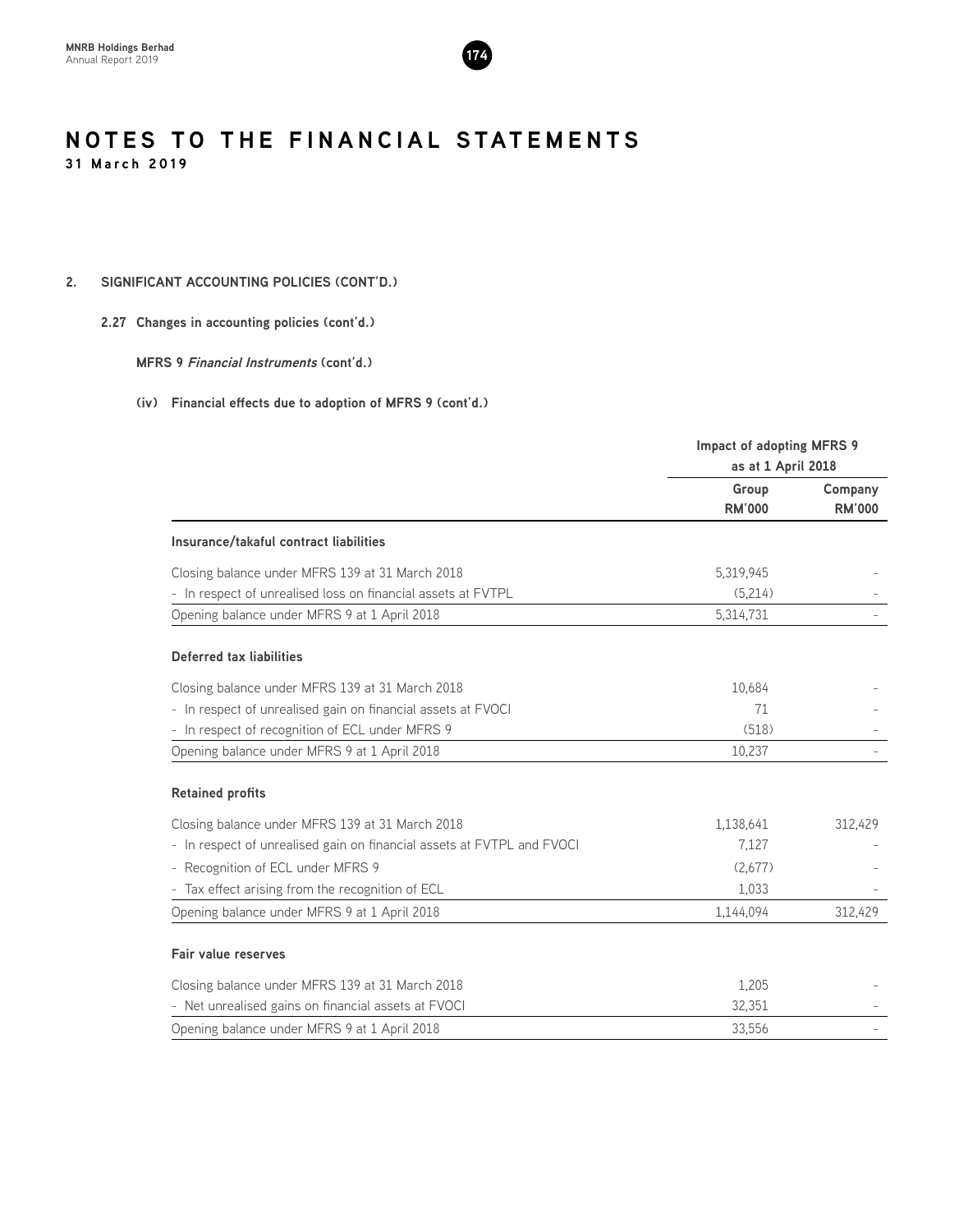

**31 March 2019**

### **2. SIGNIFICANT ACCOUNTING POLICIES (CONT'D.)**

#### **2.27 Changes in accounting policies (cont'd.)**

#### **MFRS 9 Financial Instruments (cont'd.)**

#### **(iv) Financial effects due to adoption of MFRS 9 (cont'd.)**

The financial impact of the adoption of MFRS 9 on the statements of financial position of the Group and the Company are as follows:

|                               |                   |                        |                 | Carrying         |
|-------------------------------|-------------------|------------------------|-----------------|------------------|
|                               |                   |                        |                 | value after      |
|                               |                   |                        |                 | reclassification |
|                               | Carrying          | <b>Classifications</b> | <b>Expected</b> | and              |
|                               | value at 31       | and                    | credit          | measurement      |
|                               | <b>March 2018</b> | measurement            | losses          | 1 April 2018     |
|                               | <b>RM'000</b>     | <b>RM'000</b>          | <b>RM'000</b>   | <b>RM'000</b>    |
| Group                         |                   |                        |                 |                  |
| <b>Assets</b>                 |                   |                        |                 |                  |
| Property, plant and equipment | 240,744           |                        |                 | 240,744          |
| Intangible assets             | 32,131            |                        |                 | 32,131           |
| Deferred tax assets           | 18,343            | 92                     |                 | 18,435           |
| Investments in associates     | 139,009           |                        |                 | 139,009          |
| <b>FVTPL</b>                  | 116,127           | 2,430,221              |                 | 2,546,348        |
| <b>FVOCI</b>                  |                   | 1,993,548              | (41)            | 1,993,507        |
| AC                            |                   | 1,937,263              |                 | 1,937,263        |
| <b>HTM</b>                    | 644,254           | (644, 254)             | $\overline{a}$  |                  |
| <b>AFS</b>                    | 3,741,196         | (3,741,196)            |                 |                  |
| LAR                           | 1,937,263         | (1,937,263)            |                 |                  |
| Reinsurance/retakaful assets  | 478,253           |                        |                 | 478,253          |
| Insurance/takaful receivables | 418,304           |                        | (2,636)         | 415,668          |
| Tax recoverable               | 27,277            |                        |                 | 27,277           |
| Cash and bank balances        | 142,099           |                        |                 | 142,099          |
| <b>Total assets</b>           | 7,935,000         | 38,411                 | (2,677)         | 7,970,734        |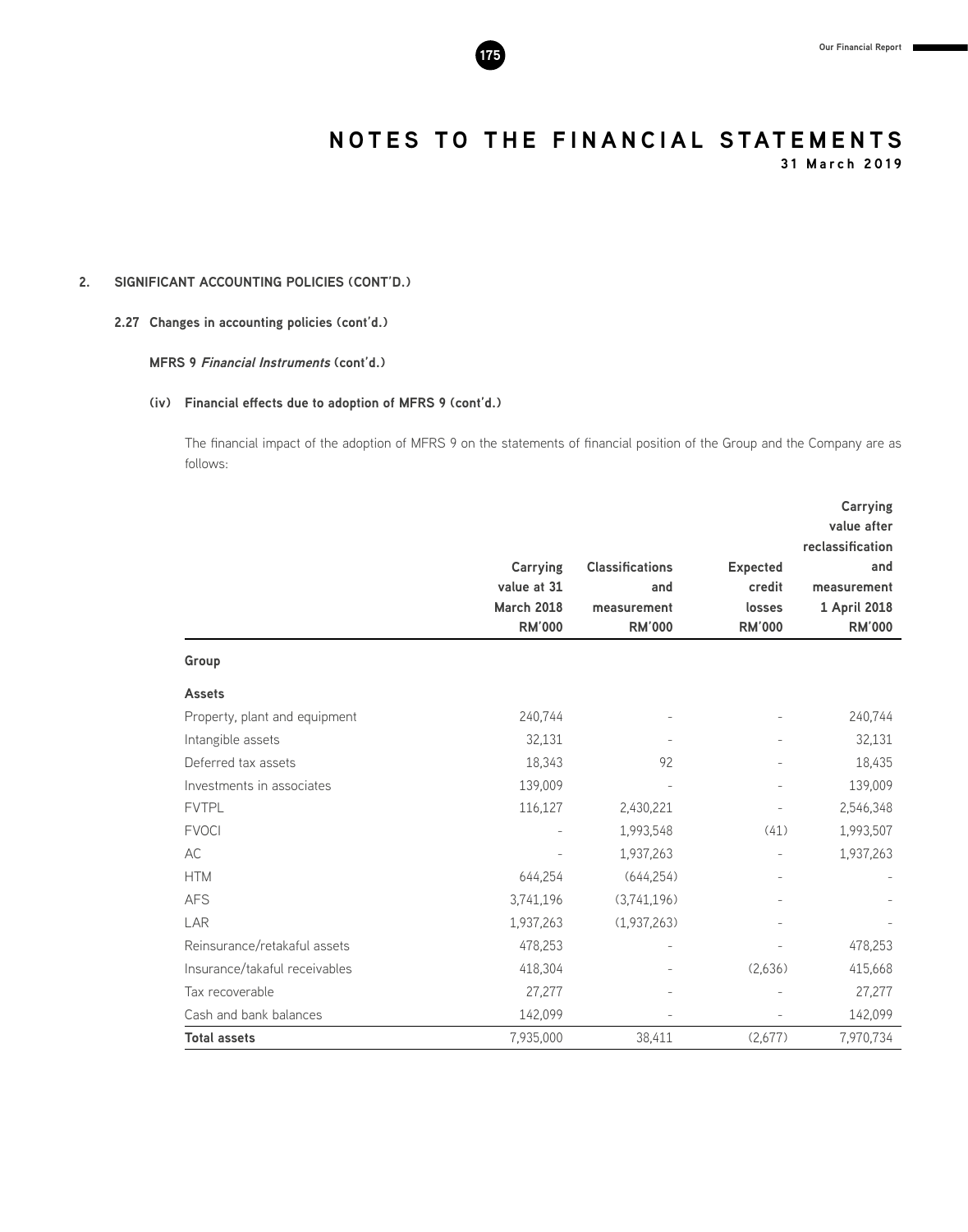

### **2. SIGNIFICANT ACCOUNTING POLICIES (CONT'D.)**

#### **2.27 Changes in accounting policies (cont'd.)**

#### **MFRS 9 Financial Instruments (cont'd.)**

|                                                   |                                  |                                              |                                     | Carrying<br>value after                                |
|---------------------------------------------------|----------------------------------|----------------------------------------------|-------------------------------------|--------------------------------------------------------|
|                                                   |                                  | <b>Classifications</b><br>and<br>measurement | <b>Expected</b><br>credit<br>losses | reclassification<br>and<br>measurement<br>1 April 2018 |
|                                                   | Carrying                         |                                              |                                     |                                                        |
|                                                   | value at 31<br><b>March 2018</b> |                                              |                                     |                                                        |
|                                                   | <b>RM'000</b>                    | <b>RM'000</b>                                | <b>RM'000</b>                       | <b>RM'000</b>                                          |
| Group (cont'd.)                                   |                                  |                                              |                                     |                                                        |
| <b>Liabilities and Participants' funds</b>        |                                  |                                              |                                     |                                                        |
| Participants' funds                               | 247,862                          | 4,076                                        | (485)                               | 251,453                                                |
| <b>Borrowings</b>                                 | 320,000                          |                                              |                                     | 320,000                                                |
| Insurance/takaful contract liabilities            | 5,319,945                        | (5,214)                                      |                                     | 5,314,731                                              |
| Insurance/takaful payables                        | 270,444                          |                                              |                                     | 270,444                                                |
| Other payables                                    | 225,745                          |                                              |                                     | 225,745                                                |
| Deferred tax liabilities                          | 10,684                           | 71                                           | (518)                               | 10,237                                                 |
| Provision for taxation                            | 1,709                            |                                              |                                     | 1,709                                                  |
| Provision for zakat                               | 610                              |                                              |                                     | 610                                                    |
| Total liabilities and participants' funds         | 6,396,999                        | (1,067)                                      | (1,003)                             | 6,394,929                                              |
| <b>Equity</b>                                     |                                  |                                              |                                     |                                                        |
| Share capital                                     | 319,605                          |                                              |                                     | 319,605                                                |
| Reserves                                          | 1,218,396                        | 39,478                                       | (1,674)                             | 1,256,200                                              |
| Total equity attributable to equity holders of    |                                  |                                              |                                     |                                                        |
| the holding company                               | 1,538,001                        | 39,478                                       | (1,674)                             | 1,575,805                                              |
| Total liabilities, participants' funds and equity | 7,935,000                        | 38,411                                       | (2,677)                             | 7,970,734                                              |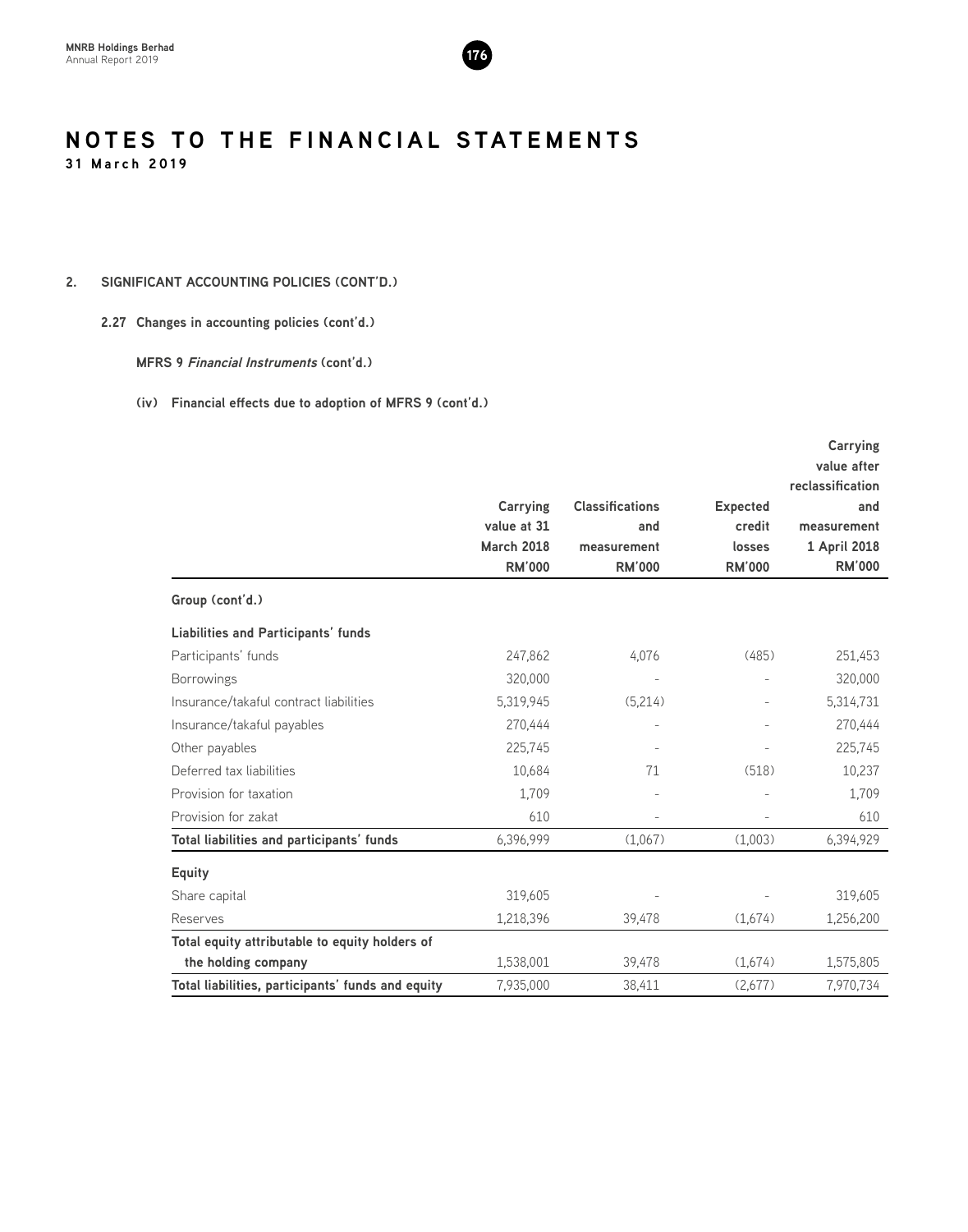**31 March 2019**

### **2. SIGNIFICANT ACCOUNTING POLICIES (CONT'D.)**

#### **2.27 Changes in accounting policies (cont'd.)**

**MFRS 9 Financial Instruments (cont'd.)**

|                               |                   |                          |                          | Carrying         |
|-------------------------------|-------------------|--------------------------|--------------------------|------------------|
|                               |                   |                          |                          | value after      |
|                               |                   |                          |                          | reclassification |
|                               | Carrying          | <b>Classifications</b>   | <b>Expected</b>          | and              |
|                               | value at 31       | and                      | credit                   | measurement      |
|                               | <b>March 2018</b> | measurement              | losses                   | 1 April 2018     |
|                               | <b>RM'000</b>     | <b>RM'000</b>            | <b>RM'000</b>            | <b>RM'000</b>    |
| Company                       |                   |                          |                          |                  |
| <b>Assets</b>                 |                   |                          |                          |                  |
| Property, plant and equipment | 1,251             |                          |                          | 1,251            |
| Intangible assets             | 1,630             |                          |                          | 1,630            |
| Deferred tax assets           | 2,811             |                          |                          | 2,811            |
| Investments in subsidiaries   | 904,476           |                          |                          | 904,476          |
| Investments in associates     | 1,957             |                          | $\overline{\phantom{a}}$ | 1,957            |
| <b>FVOCI</b>                  |                   | 50                       | $\overline{\phantom{a}}$ | 50               |
| AC                            |                   | 30,796                   |                          | 30,796           |
| <b>HTM</b>                    | 1,000             | (1,000)                  | $\overline{\phantom{a}}$ |                  |
| <b>AFS</b>                    | 50                | (50)                     | $\overline{a}$           |                  |
| LAR                           | 29,796            | (29,796)                 | $\overline{\phantom{a}}$ |                  |
| Tax recoverable               | 17,630            | $\qquad \qquad -$        | $\overline{\phantom{a}}$ | 17,630           |
| Cash and bank balances        | 408               |                          |                          | 408              |
| <b>Total assets</b>           | 961,009           | $\overline{\phantom{0}}$ | $\qquad \qquad -$        | 961,009          |

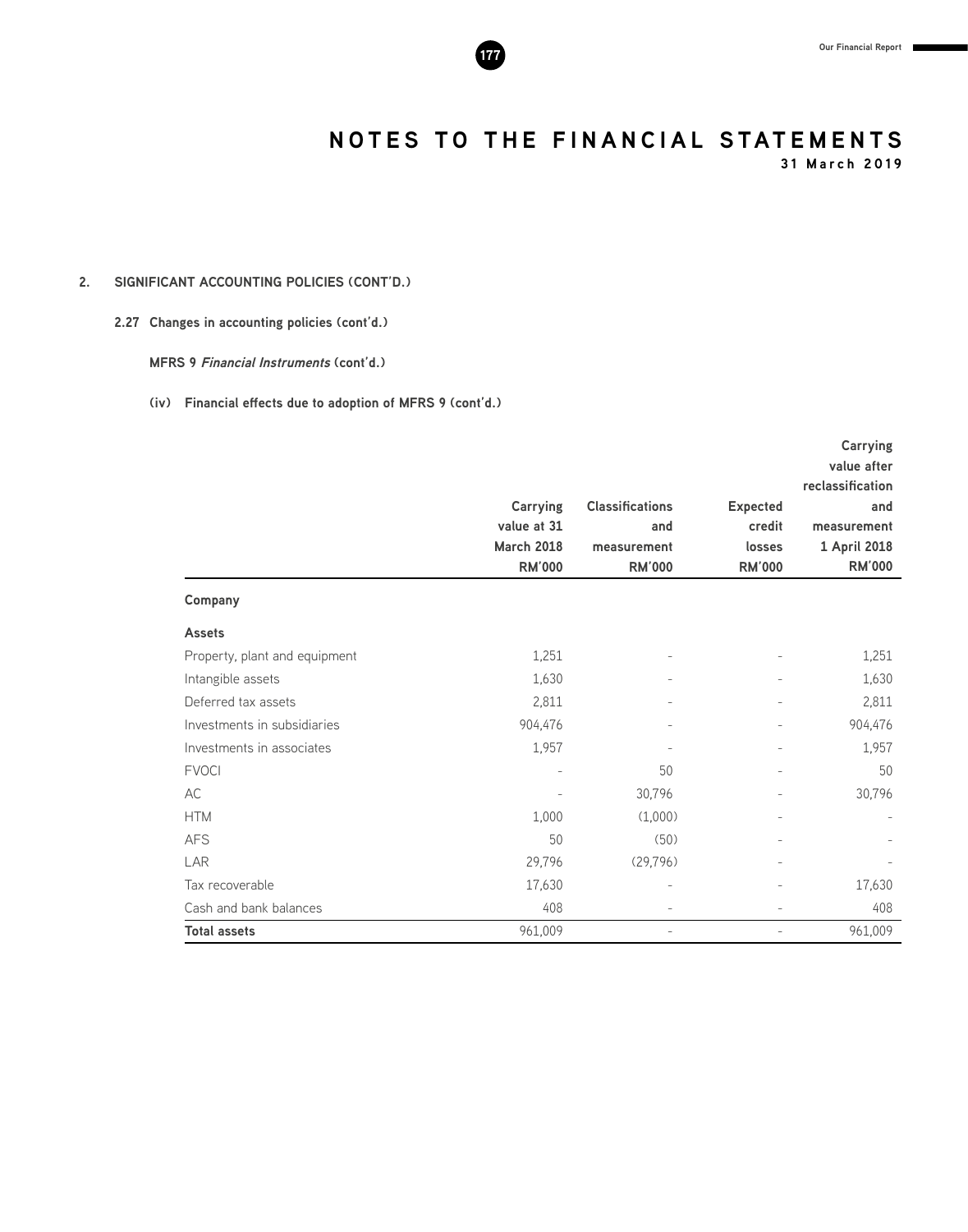

#### **2. SIGNIFICANT ACCOUNTING POLICIES (CONT'D.)**

#### **2.27 Changes in accounting policies (cont'd.)**

#### **MFRS 9 Financial Instruments (cont'd.)**

#### **(iv) Financial effects due to adoption of MFRS 9 (cont'd.)**

The financial impact of the adoption of MFRS 9 on the statements of financial position of the Group and the Company are as follows: (cont'd.)

|                                                |                   |                        |                          | <b>Carrying</b>  |
|------------------------------------------------|-------------------|------------------------|--------------------------|------------------|
|                                                |                   |                        |                          | value after      |
|                                                |                   |                        |                          | reclassification |
|                                                | Carrying          | <b>Classifications</b> | <b>Expected</b>          | and              |
|                                                | value at 31       | and                    | credit                   | measurement      |
|                                                | <b>March 2018</b> | measurement            | losses                   | 1 April 2018     |
|                                                | <b>RM'000</b>     | <b>RM'000</b>          | <b>RM'000</b>            | <b>RM'000</b>    |
| Company (cont'd.)                              |                   |                        |                          |                  |
| <b>Liabilities</b>                             |                   |                        |                          |                  |
| <b>Borrowings</b>                              | 320,000           |                        |                          | 320,000          |
| Other payables                                 | 8,975             |                        |                          | 8,975            |
| <b>Total liabilities</b>                       | 328,975           |                        |                          | 328,975          |
| <b>Equity</b>                                  |                   |                        |                          |                  |
| Share capital                                  | 319,605           |                        |                          | 319,605          |
| Reserves                                       | 312,429           | $\overline{a}$         | $\overline{\phantom{a}}$ | 312,429          |
| Total equity attributable to equity holders of |                   |                        |                          |                  |
| the holding company                            | 632,034           |                        |                          | 632,034          |
| <b>Total liabilities and equity</b>            | 961,009           |                        |                          | 961,009          |

Comparative periods have not been restated. Accordingly, the results, financial position and cash flows presented for 2018 do not reflect the requirements of MFRS 9 and therefore are not comparable to the results, financial position and cash flows presented as of 31 March 2019, which reflect the requirements of MFRS 9.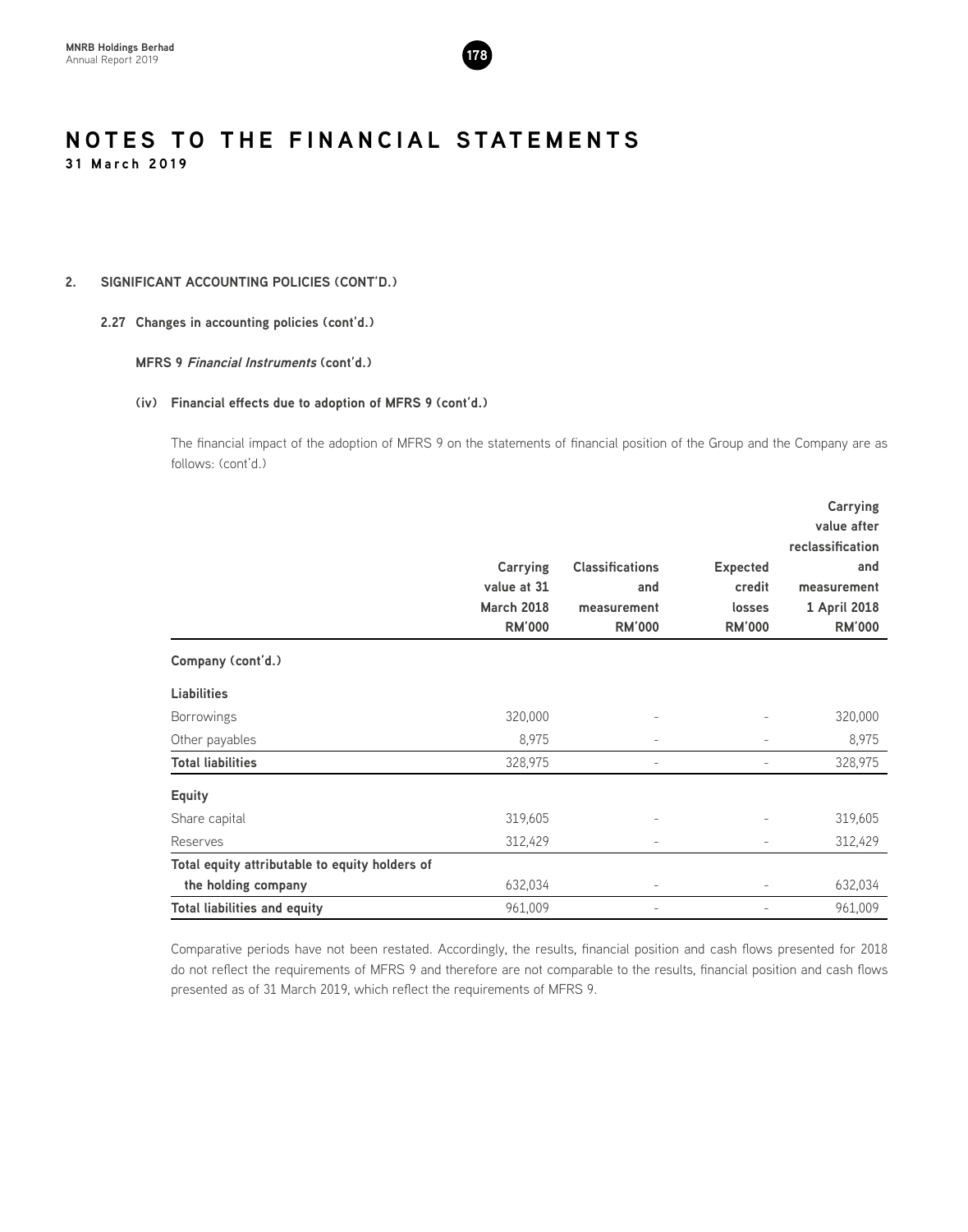

#### **2. SIGNIFICANT ACCOUNTING POLICIES (CONT'D.)**

#### **2.27 Changes in accounting policies (cont'd.)**

#### **MFRS 15 Revenue from Contracts with Customers ("MFRS 15")**

MFRS 15 establishes a five-step model to account for revenue arising from contracts with customers. Under MFRS 15, revenue is recognised at an amount that reflects the consideration to which an entity expects to be entitled in exchange for transferring goods or services to a customer.

The new revenue standard supersedes all current revenue recognition requirements under MFRS. Either a full retrospective application or a modified retrospective application is required for annual periods beginning on or after 1 January 2018. Early adoption is permitted. The Group and the Company adopted the standard on its effective date, using the full retrospective method of adoption. The adoption of this standard has no material financial impact as the main revenue of the Company arises from reinsurance/retakaful and takaful contracts that are out of MFRS 15 scope.

#### **2.28 Standards issued but not yet effective**

The Standards, Amendments to Standards, IC Interpretation and Annual Improvements to Standards that have been issued but not yet effective up to the date of issuance of the Group's and the Company's financial statements are disclosed below. The Group and the Company intend to adopt these Standards, Amendments to Standards, IC Interpretation and Annual Improvements to Standards, if applicable, when they become effective:

| <b>Description</b>                                                                                                  | <b>Effective for</b><br>annual periods<br>beginning<br>on or after |
|---------------------------------------------------------------------------------------------------------------------|--------------------------------------------------------------------|
| IC Interpretation 23 Uncertainty over Income Tax Treatments                                                         | 1 January 2019                                                     |
| Annual improvements to MFRS Standards 2015-2017 Cycle                                                               | 1 January 2019                                                     |
| MFRS 16 Leases                                                                                                      | 1 January 2019                                                     |
| Amendments to MFRS 119 Plan Amendment, Curtailment or Settlement                                                    | 1 January 2019                                                     |
| Amendments to MFRS 128 Long-term Interests in Associates and Joint Ventures                                         | 1 January 2019                                                     |
| Amendments to MFRS 9 Prepayment Features with Negative Compensations                                                | 1 January 2019                                                     |
| Amendments to References to the Conceptual Framework in MFRS Standards                                              | 1 January 2020                                                     |
| Amendments to MFRS 3 Definition of a Business                                                                       | 1 January 2020                                                     |
| Amendments to MFRS 101 Definition of Material and Amendments to MFRS 108 Definition of Material                     | 1 January 2020                                                     |
| <b>MFRS 17 Insurance Contracts</b>                                                                                  | 1 January 2021                                                     |
| Amendments to MFRS 10 Consolidated Financial Statements and MFRS 128 Investment in Associates and Joint<br>Ventures | To be announced<br>by MASB                                         |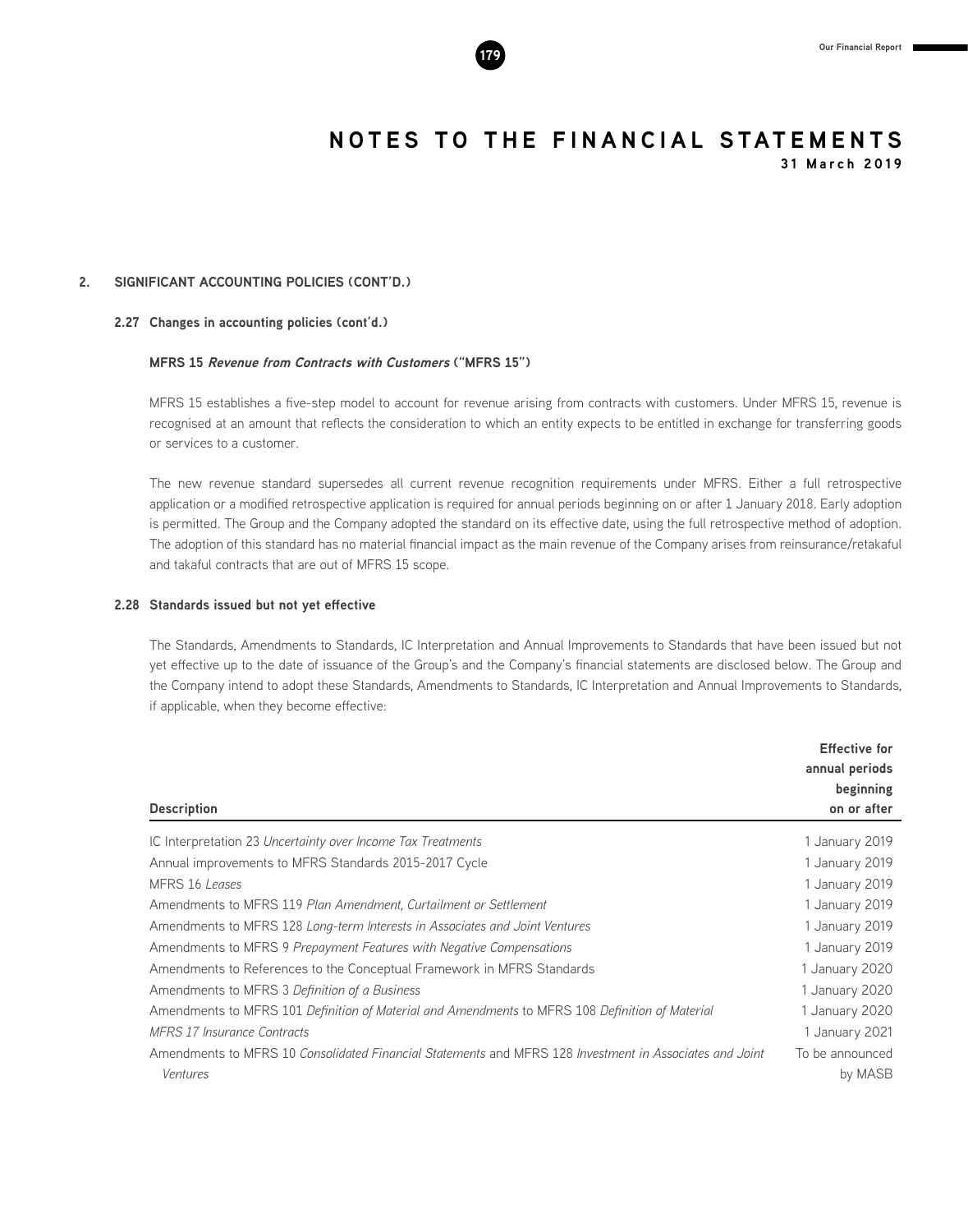

#### **2. SIGNIFICANT ACCOUNTING POLICIES (CONT'D.)**

#### **2.28 Standards issued but not yet effective (cont'd.)**

The Directors are of the opinion that the adoption of the above pronouncements are not expected to have material impact on the financial statements of the Group and Company in the period of initial application except for those discussed below:

#### **MFRS 16 Leases**

MFRS 16 sets out the principles for the recognition, measurement, presentation and disclosure of leases and requires lessees to account for all leases under a single on-balance sheet model, similar to the accounting for finance leases under MFRS 117. The standard will supersede MFRS 117 *Leases*, IC Interpretation 4 *Determining whether an Arrangement contains a Lease*, IC Interpretation 115 *Operating Lease - Incentives* and IC Interpretation 127 *Evaluating the Substance of Transactions Involving the Legal Form of a Lease*.

#### **(i) Lessee**

At the commencement date of a lease, a lessee will recognise a liability to make lease payments and an asset representing the right to use the underlying asset during the lease term. Subsequently, lessees will be required to recognise interest expense on the lease liability and the depreciation expense on the right-of-use asset.

#### **(ii) Lessor**

Lessor accounting under MFRS 16 is substantially as same as the accounting under MFRS 117. Lessors will continue to classify all leases using the same classification principle as in MFRS 117 and distinguish between two types of leases: operating and finance leases.

The standard is effective for annual periods beginning on or after 1 January 2019. A lessee can choose to apply the Standards using either a full retrospective or a modified retrospective approach.

The Group and the Company plan to adopt MFRS 16 for the first time as of 1 January 2019, using the modified retrospective approach, whereby comparative information is not required to be restated. In line with the practical expedient allowed under MFRS 16, the Group and the Company will elect to apply the Standard to contracts that were previously identified as leases applying MFRS 117 and IC Interpretation 4. The Group and the Company will therefore not apply the standard to contracts that were not previously identified as containing a lease when applying MFRS 117 and IC Interpretation 4.

The Group and the Company will elect to use the exemptions proposed by the standard on lease contracts for which the lease terms ends within 12 months as of the date of the initial application, and lease contracts for which the underlying asset is of low value. The Group and the Company have leases of certain office equipments (i.e., personal computers, photocopying machines and water dispensers) that are considered low in value.

The Group and the Company are still assessing the financial impact arising from the adoption of MFRS 16.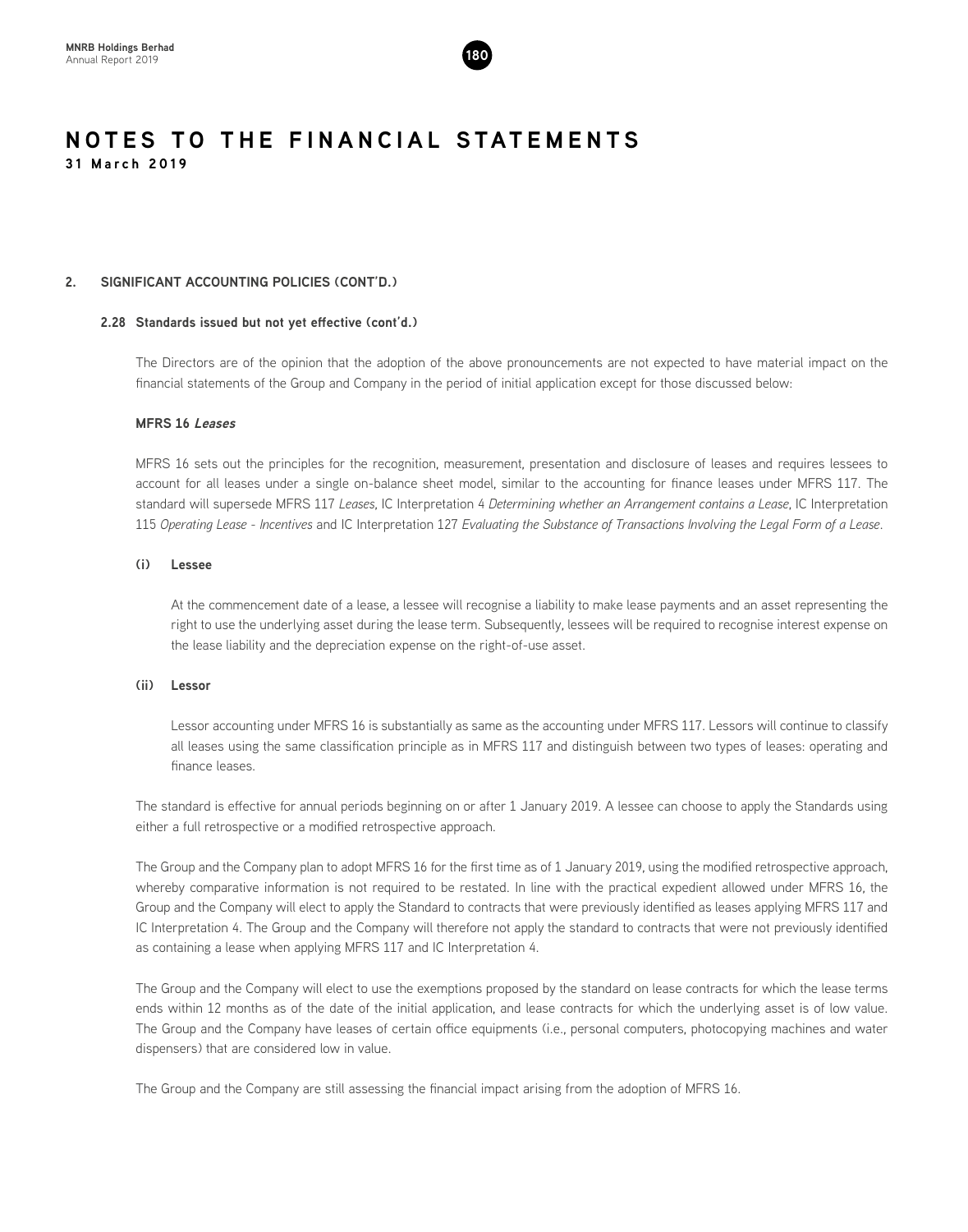**31 March 2019**

#### **2. SIGNIFICANT ACCOUNTING POLICIES (CONT'D.)**

#### **2.28 Standards issued but not yet effective (cont'd.)**

#### **MFRS 17 Insurance Contracts**

MFRS 17 will replace MFRS 4 *Insurance Contracts* issued in 2005. MFRS 17 provides a comprehensive model for insurance contracts, covering all relevant accounting aspects.

The main features of the new accounting model for insurance contracts are as follows:

- The measurement of the present value of future cash flows, incorporating an explicit risk adjustment, remeasured at every reporting period (the fulfilment cash flows);
- A Contractual Service Margin ("CSM") that is equal and opposite to any day one gain in the fulfilment cash flows of a group of contracts, representing the unearned profitability of the insurance contracts to be recognised in the income statement over the service period (i.e., coverage period);
- Certain changes in the expected present value of future cash flows are adjusted against the CSM and thereby recognised in the income statement over the remaining contractual service period;
- The effect of changes in discount rates will be reported in either profit or loss or other comprehensive income, determined by an accounting policy choice;
- The presentation of insurance revenue and insurance service expenses in the income statement will be based on the concept of services provided during the period;
- Amounts that the policyholders will always receives, regardless of whether an insured event happens (non-distinct investment components) are not presented in the income statements, but are recognised directly on the statements of financial position;
- Insurance services results (earned revenue less incurred claims) are presented separately from the insurance finance income or expense; and
- Extensive disclosures to provide information on the recognised amounts from insurance contracts and the nature and extent of risks arising from these contracts.

On 14 November 2018, the IASB tentatively decided to propose an amendment to the effective date of IFRS 17 to reporting periods beginning on or after 1 January 2022. The proposed deferral date is subject to public consultation, which is expected in 2019. If the proposal deferral date is approved, it is likely that a similar amendment to the effective date of MFRS 17 will be similarly adopted by the MASB.

The Group with assistance from consultants has established a project team to plan and manage the implementation of MFRS 17, including the assessment on the financial implications to the Group following the adoption of the new standard.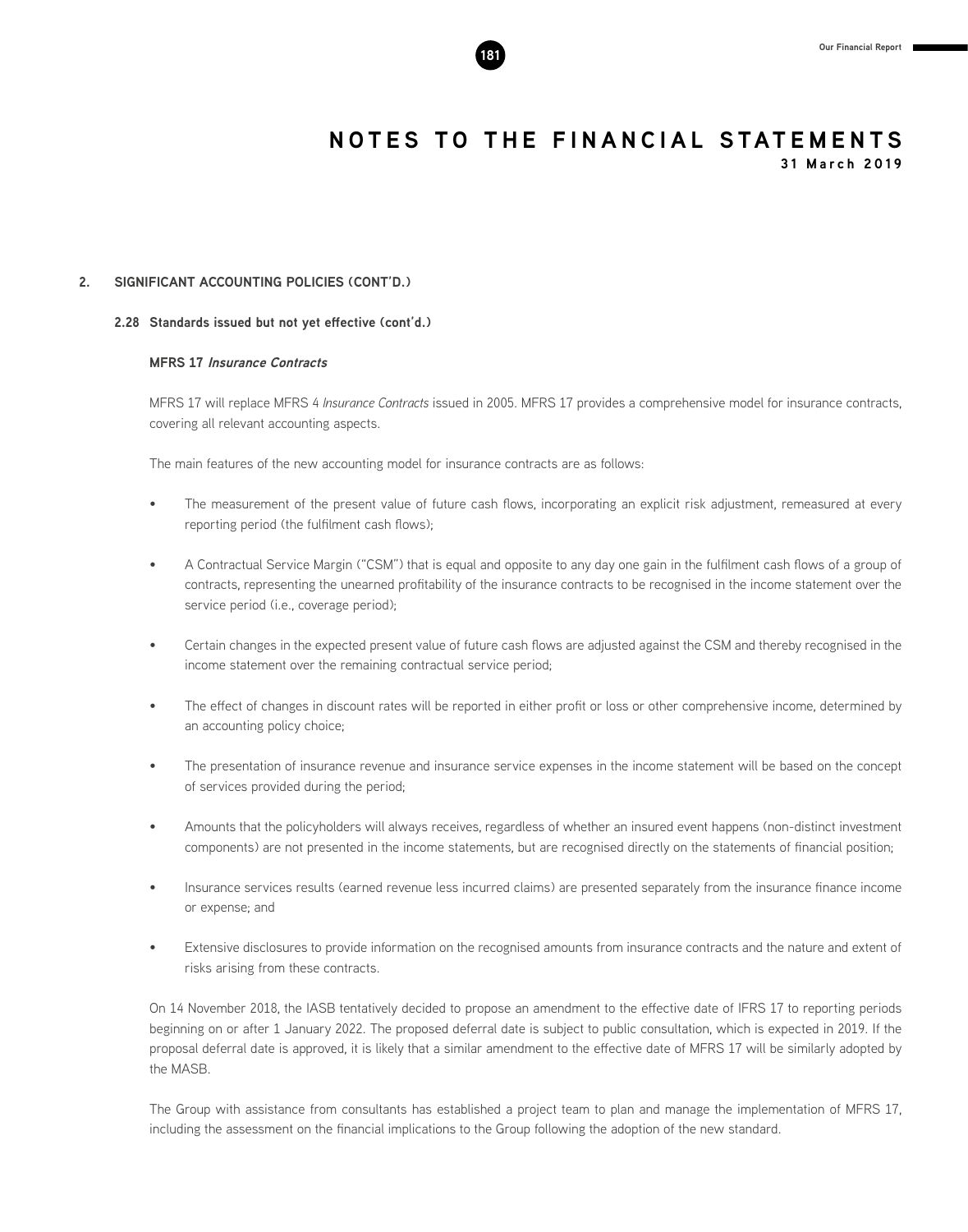

#### **3. SIGNIFICANT ACCOUNTING ESTIMATES AND JUDGEMENTS**

The preparation of the Group and the Company's financial statements requires management to make judgements, estimates and assumptions that affect the reported amount of revenues, expenses, assets and liabilities at the reporting date. However, uncertainty about these assumptions and estimates could result in outcomes that could require material adjustments to the carrying amount of asset or liability affected in the future.

#### **3.1 Critical judgements made in applying accounting policies**

The following are the judgements made by management in the process of applying the Group's accounting policies that have the most significant effect on the amounts recognised in the financial statements. Judgements are continually evaluated and are based on historical experiences and other factors, including expectations of future events that are believed to be reasonable under the circumstances. The Group and the Company have not applied any significant judgements in preparing the financial statements.

#### **3.2 Key sources of estimation uncertainty**

The key assumptions concerning the future and other key sources of estimation uncertainty at the reporting date that have a significant risk of causing material adjustments to the carrying amounts of assets and liabilities within the next financial year are discussed below.

#### **(a) General reinsurance, takaful and retakaful businesses**

The principal uncertainty in the general reinsurance, takaful and retakaful businesses arises from the technical provisions which include the estimation of premium/contribution liabilities and claim liabilities. Premium/contribution liabilities are recorded as the higher of UPR/UCR and URR while claim liabilities mainly comprise provision for claims reported and IBNER and IBNR claims as well as a PRAD at 75% confidence level.

Generally, claim liabilities are determined based upon previous claims experience, existing knowledge of events, the terms and conditions of the relevant policies and interpretation of circumstances. Particularly relevant is past experience with similar cases, historical claims development trends, legislative changes, judicial decisions and economic conditions. It is certain that actual future premium/contribution and claim liabilities will not exactly develop as projected and may vary from the projection.

The estimates of premium/contribution and claim liabilities are therefore sensitive to various factors and uncertainties. The establishment of technical provisions is an inherently uncertain process and, as a consequence of this uncertainty, the eventual settlement of premium/contribution and claim liabilities may vary from the initial estimates. The sensitivity of these assumptions and their impact to results and the equity position of the businesses are disclosed in Note 36(a)(iv) and 36(b)(iv).

At each reporting date, the estimates of premium/contribution and claim liabilities are reassessed for adequacy by the Appointed Actuaries and changes will be reflected as adjustments to these liabilities. The appointment of the actuaries is approved by BNM.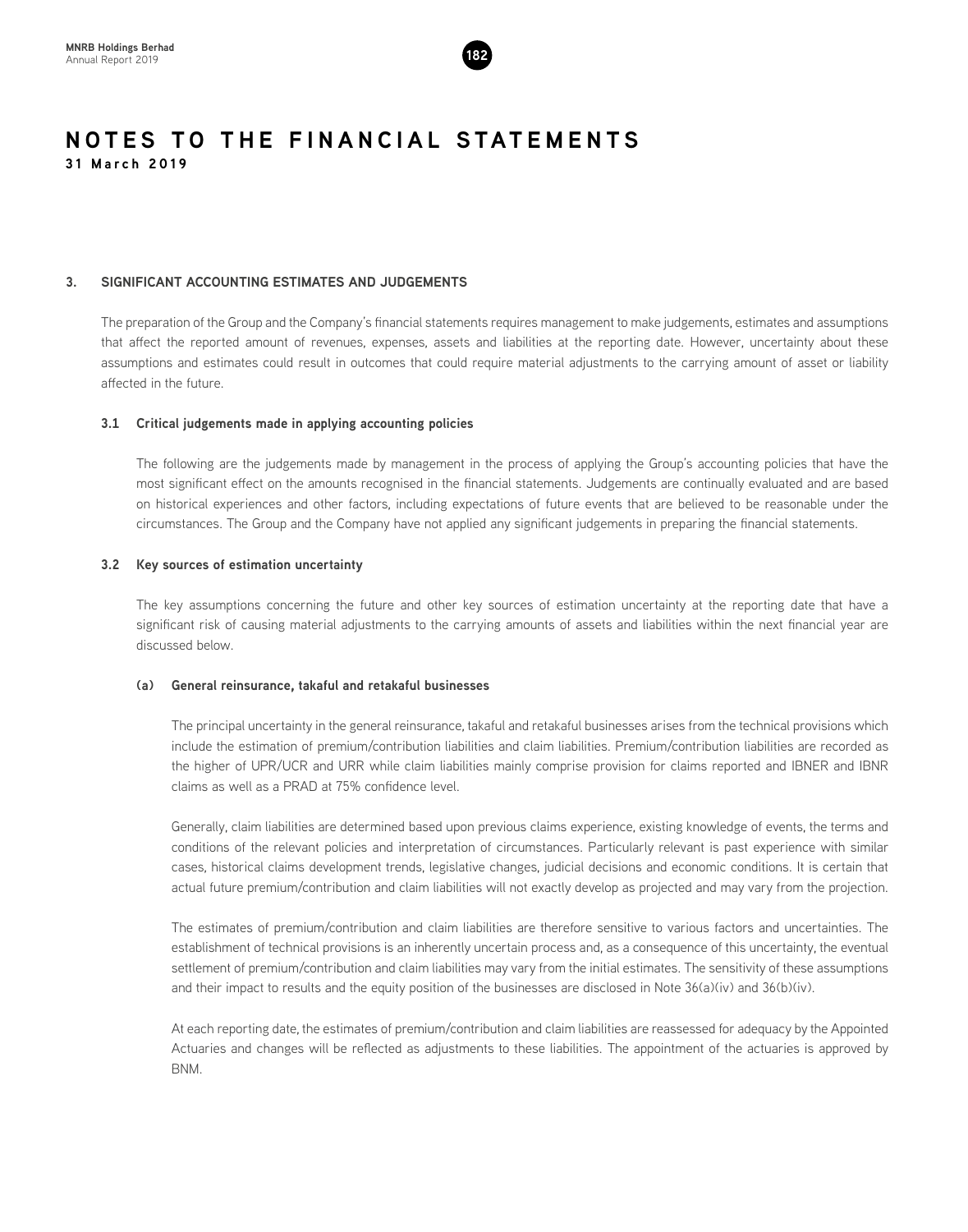#### **3. SIGNIFICANT ACCOUNTING ESTIMATES AND JUDGEMENTS (CONT'D.)**

#### **3.2 Key sources of estimation uncertainty (cont'd.)**

#### **(a) General reinsurance, takaful and retakaful businesses (cont'd.)**

In setting provisions for claims, the reinsurance subsidiary relies on advice by its cedants and exercises discretion where the claim may develop more adversely than advised. An estimate will be made in the absence of a reported figure or in the event the loss is still preliminary and has not been fully assessed.

The estimates of the ultimate incurred claims are subject to a great deal of uncertainty in the early stages as claims are still being intimated and developed, particularly so for large and catastrophic claims. These uncertainties reduce over time as the claims develop and progress towards the ultimate cost.

The methodology used in the valuation of general reinsurance liabilities involves a more granular segregation of the business of the reinsurance subsidiary into specific portfolios with the intention of achieving greater accuracy in the estimation process. For overseas business, the valuation of general reinsurance liabilities is performed based on territorial grouping of risks to better reflect the underwriting performance.

#### **(b) Family takaful and retakaful businesses**

The estimation of the ultimate liability arising from claims made under the family takaful and retakaful businesses is a critical accounting estimate. There are several sources of uncertainty that need to be considered in the estimation of the liabilities that the family takaful and retakaful funds will ultimately be required to pay as claims/benefits.

For family takaful and retakaful contracts, estimates are made for future deaths, disabilities, maturities, investment returns, voluntary terminations and expenses in accordance with contractual and regulatory requirements. The family takaful and retakaful funds are estimated based on expected number of deaths on statutory mortality tables and adjusted where appropriate to reflect the funds' unique risk exposures. The estimated number of deaths determines the value of possible future benefits to be paid out, which will be factored into ensuring sufficient cover by reserves, which in return is monitored against current and future contributions.

For those contracts that cover risks related to disability, estimates are made based on recent past experience and emerging trends. However, epidemics as well as wide ranging changes to lifestyle, could result in significant changes to the expected future exposures.

All of these will give rise to estimation uncertainties of the projected ultimate liabilities of the family takaful and retakaful funds. The sensitivity of the actuarial liabilities of the family takaful and retakaful funds to changes in assumptions are detailed in Note 36(c)(iii) and 36(d)(iii).

At each reporting date, these estimates are re-assessed for adequacy and changes will be reflected as adjustments to the liabilities by the Appointed Actuaries. The appointment of the actuaries is approved by BNM.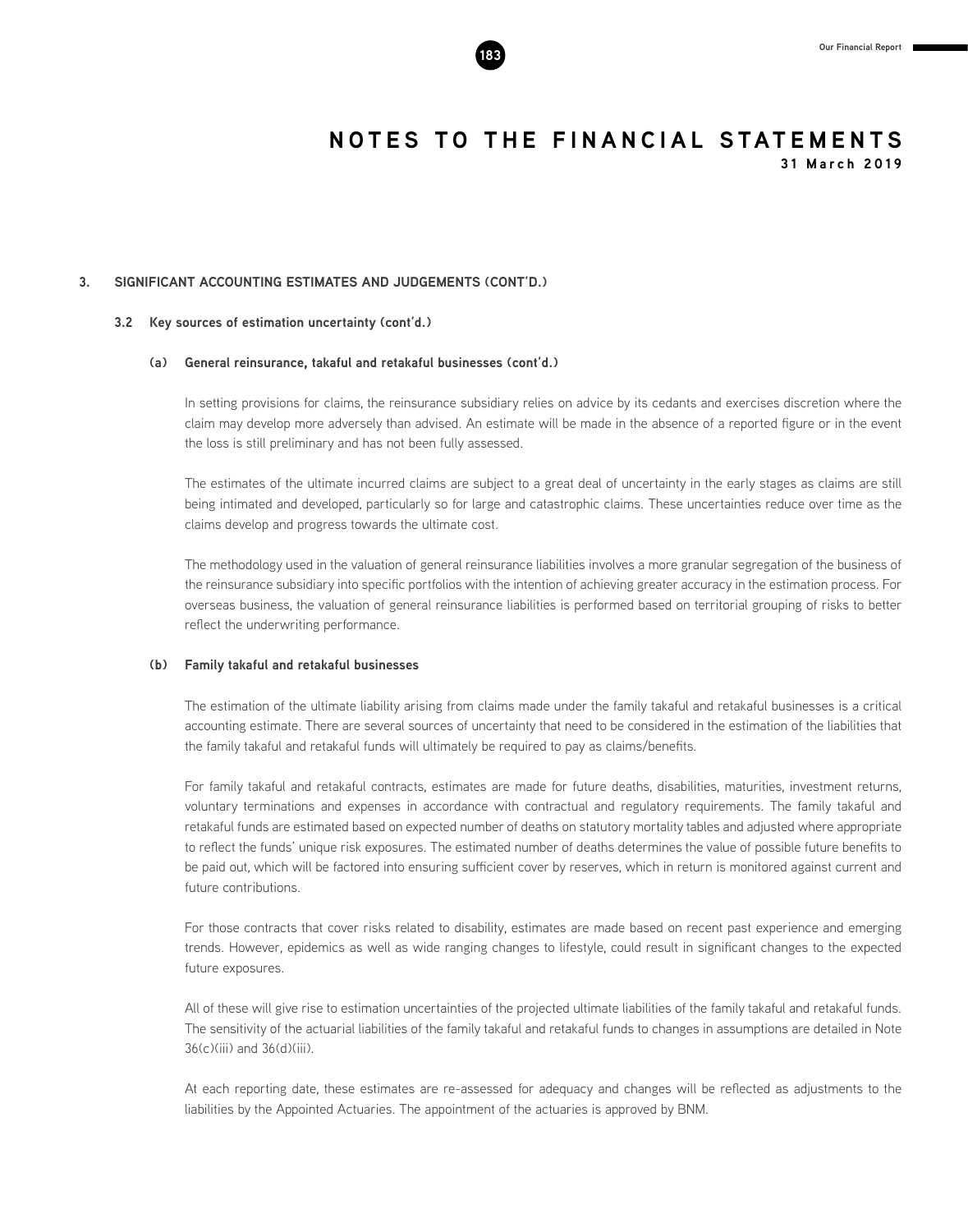

#### **3. SIGNIFICANT ACCOUNTING ESTIMATES AND JUDGEMENTS (CONT'D.)**

#### **3.2 Key sources of estimation uncertainty (cont'd.)**

#### **(c) Expense Liabilities**

The expense liabilities of the shareholder's fund consist of expense liabilities of the general takaful, general retakaful, family takaful and family retakaful funds which are based on estimations performed by qualified actuaries. The estimation methods are explained in Note 2.6(b). The qualified actuaries estimate the expected management expenses required to manage the contracts less any expected cash flows from future wakalah fee income based on the qualified actuaries' assumptions and observations of the actual experiences. The estimates of expense liabilities are therefore sensitive to various factors and uncertainties.

The establishment of technical provisions is an inherently uncertain process and, as a consequence of this uncertainty, the eventual settlement of expense liabilities may vary from the initial estimates. At each reporting date, the estimates of expense liabilities are re-assessed for adequacy by the appointed actuaries and changes will be reflected as adjustments to these liabilities. The appointment of the Appointed Actuaries is approved by BNM.

#### **4. NET EARNED PREMIUMS/CONTRIBUTIONS**

|     |                                                                    | Group         |               |
|-----|--------------------------------------------------------------------|---------------|---------------|
|     |                                                                    | 2019          | 2018          |
|     |                                                                    | <b>RM'000</b> | <b>RM'000</b> |
| (a) | Gross earned premiums/contributions                                |               |               |
|     | Insurance and takaful contracts                                    | 1,993,181     | 2,216,703     |
|     | Change in premium/contribution liabilities                         | (17, 478)     | 34,960        |
|     |                                                                    | 1,975,703     | 2,251,663     |
|     | (b) Premiums/contributions ceded to reinsurers/retakaful operators |               |               |
|     | Insurance and takaful contracts                                    | (303, 946)    | (317,868)     |
|     | Change in premium/contribution liabilities                         | 942           | (4,931)       |
|     |                                                                    | (303,004)     | (322, 799)    |
|     | Net earned premiums/contributions                                  | 1,672,699     | 1,928,864     |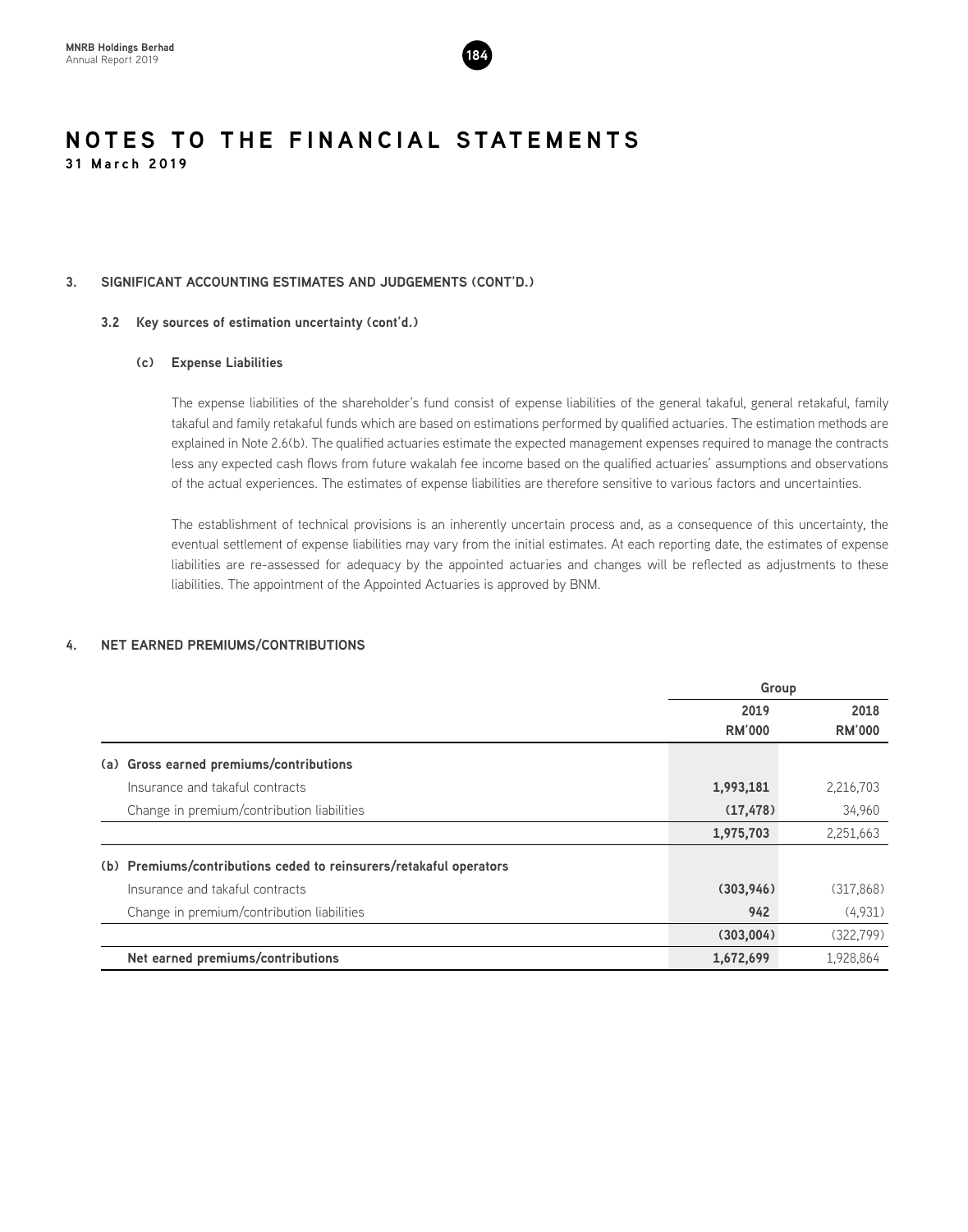**31 March 2019**

#### **5. INVESTMENT INCOME**

|                                                |               | Group         |               | Company       |
|------------------------------------------------|---------------|---------------|---------------|---------------|
|                                                | 2019          | 2018          | 2019          | 2018          |
|                                                | <b>RM'000</b> | <b>RM'000</b> | <b>RM'000</b> | <b>RM'000</b> |
| <b>Financial assets at FVTPL</b>               |               |               |               |               |
| Designated upon initial recognition            |               |               |               |               |
| Interest/profit income                         | 108,689       |               |               |               |
| Mandatorily measured:                          |               |               |               |               |
| Interest/profit income                         | 1,263         |               |               |               |
| Dividend income:                               |               |               |               |               |
| - quoted shares in Malaysia                    | 6,375         | 61            |               |               |
| - unit trust fund                              | 1,573         | 1,702         |               |               |
| <b>Financial assets at FVOCI</b>               |               |               |               |               |
| Interest/profit income                         | 86,045        |               |               |               |
| Dividend income on unquoted shares in Malaysia | 103           |               |               |               |
| Financial assets at amortised cost             |               |               |               |               |
| Interest/profit income                         | 65,969        |               | 2,096         |               |
| <b>HTM</b> investments                         |               |               |               |               |
| Interest/profit income                         |               | 27,546        |               | 50            |
| <b>AFS financial assets</b>                    |               |               |               |               |
| Interest/profit income                         |               | 148,623       |               |               |
| Dividend income:                               |               |               |               |               |
| - quoted shares in Malaysia                    |               | 6,731         |               |               |
| - unquoted shares in Malaysia                  |               | 103           |               |               |
| Loans and receivables                          |               |               |               |               |
| Interest/profit income                         |               | 62,333        |               | 2,772         |
| Dividend income from subsidiaries              |               |               | 30,000        |               |
| Dividend income from associate                 |               |               |               | 400           |
| Rental income                                  | 3,066         | 3,954         |               |               |
| Net amortisation of premiums on investments    | (5,094)       | (5,094)       |               |               |
| Investment expenses                            | (1,055)       | (28)          |               |               |
|                                                | 266,934       | 245,931       | 32,096        | 3,222         |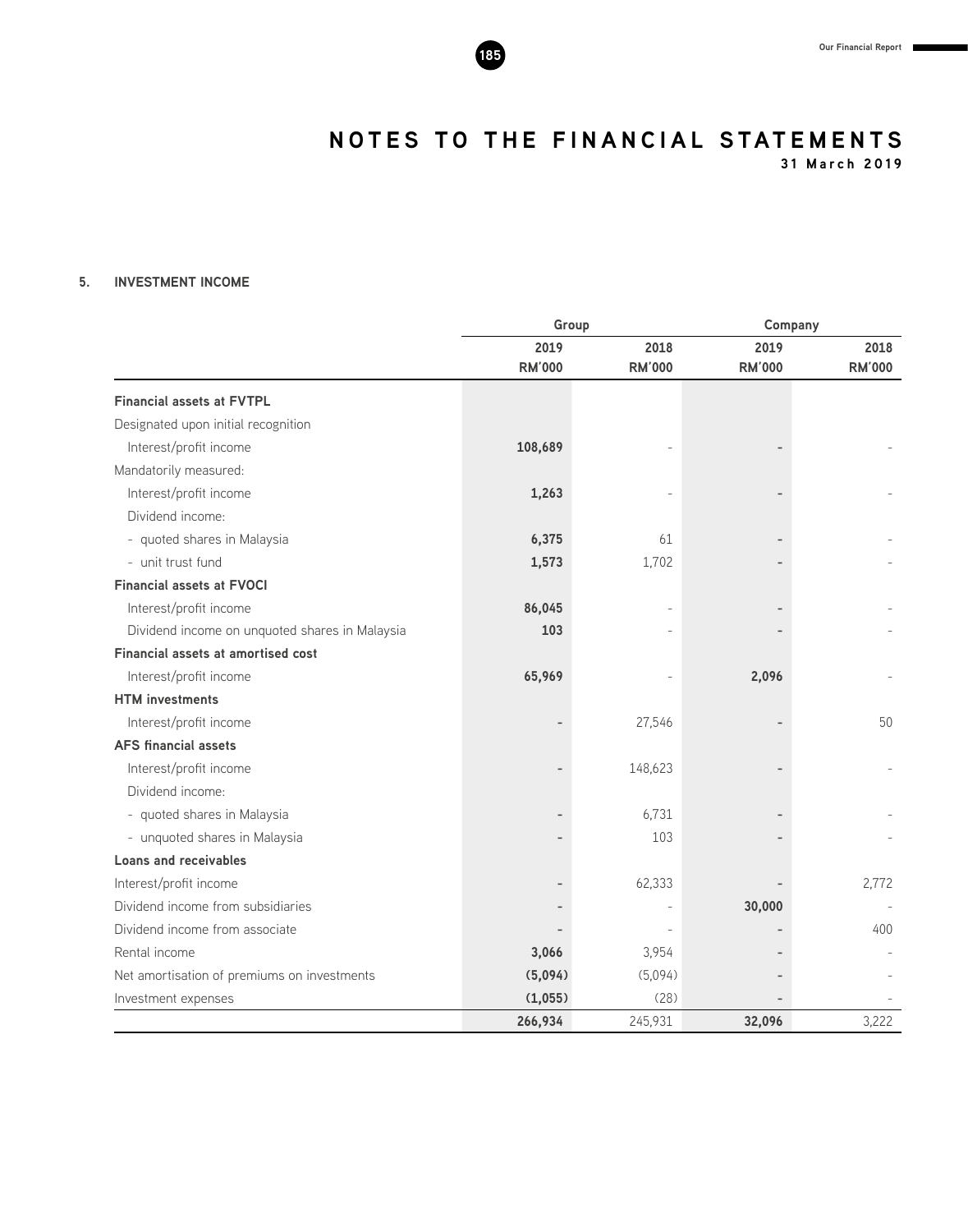

**31 March 2019**

### **6. NET REALISED GAINS/(LOSSES)**

|                                              | Group                    |                          |                          | Company                  |
|----------------------------------------------|--------------------------|--------------------------|--------------------------|--------------------------|
|                                              | 2019                     | 2018                     | 2019                     | 2018                     |
|                                              | <b>RM'000</b>            | <b>RM'000</b>            | <b>RM'000</b>            | <b>RM'000</b>            |
| Property, plant and equipment                |                          |                          |                          |                          |
| Net realised gains                           | 160                      |                          | 31                       |                          |
| Investment properties                        |                          |                          |                          |                          |
| Net realised gains                           |                          | 100                      |                          |                          |
| <b>Financial assets at FVTPL</b>             |                          |                          |                          |                          |
| Quoted shares in Malaysia                    | 4,931                    |                          |                          |                          |
| Quoted Shariah approved equities in Malaysia | (1,834)                  |                          |                          |                          |
| Shariah approved unit trust funds            | (526)                    | 4,949                    |                          |                          |
| Net realised gains                           | 2,571                    | 4,949                    |                          |                          |
| <b>Financial assets at FVOCI</b>             |                          |                          |                          |                          |
| Unquoted debt securities                     | 1,350                    | $\overline{\phantom{a}}$ |                          | $\overline{\phantom{a}}$ |
| Unquoted Islamic private debt securities     | 3,551                    |                          |                          |                          |
| Government investment issues                 | 188                      |                          |                          |                          |
| Net realised gains                           | 5,089                    |                          |                          |                          |
| <b>AFS</b> financial assets                  |                          |                          |                          |                          |
| Quoted shares in Malaysia                    | $\overline{\phantom{a}}$ | (4, 473)                 |                          |                          |
| Unquoted corporate debt securities           | $\overline{\phantom{a}}$ | 630                      |                          |                          |
| Government investment issues                 | $\overline{\phantom{a}}$ | 751                      | $\qquad \qquad$          |                          |
| Net realised losses                          | $\overline{\phantom{0}}$ | (3,092)                  | $\overline{\phantom{0}}$ |                          |
|                                              | 7,820                    | 1,957                    | 31                       |                          |

#### **7. NET FAIR VALUE GAINS/(LOSSES)**

|                                                            |                          | Group         |
|------------------------------------------------------------|--------------------------|---------------|
|                                                            | 2019                     | 2018          |
|                                                            | <b>RM'000</b>            | <b>RM'000</b> |
| Net fair value gains/(losses) on financial assets at FVTPL | 72,769                   | (487)         |
| Reversal of impairment losses on FVOCI financial assets    | 3                        |               |
| Writeback of impairment losses on AFS financial assets     | $\overline{\phantom{0}}$ | 12,178        |
|                                                            | 72,772                   | 11,691        |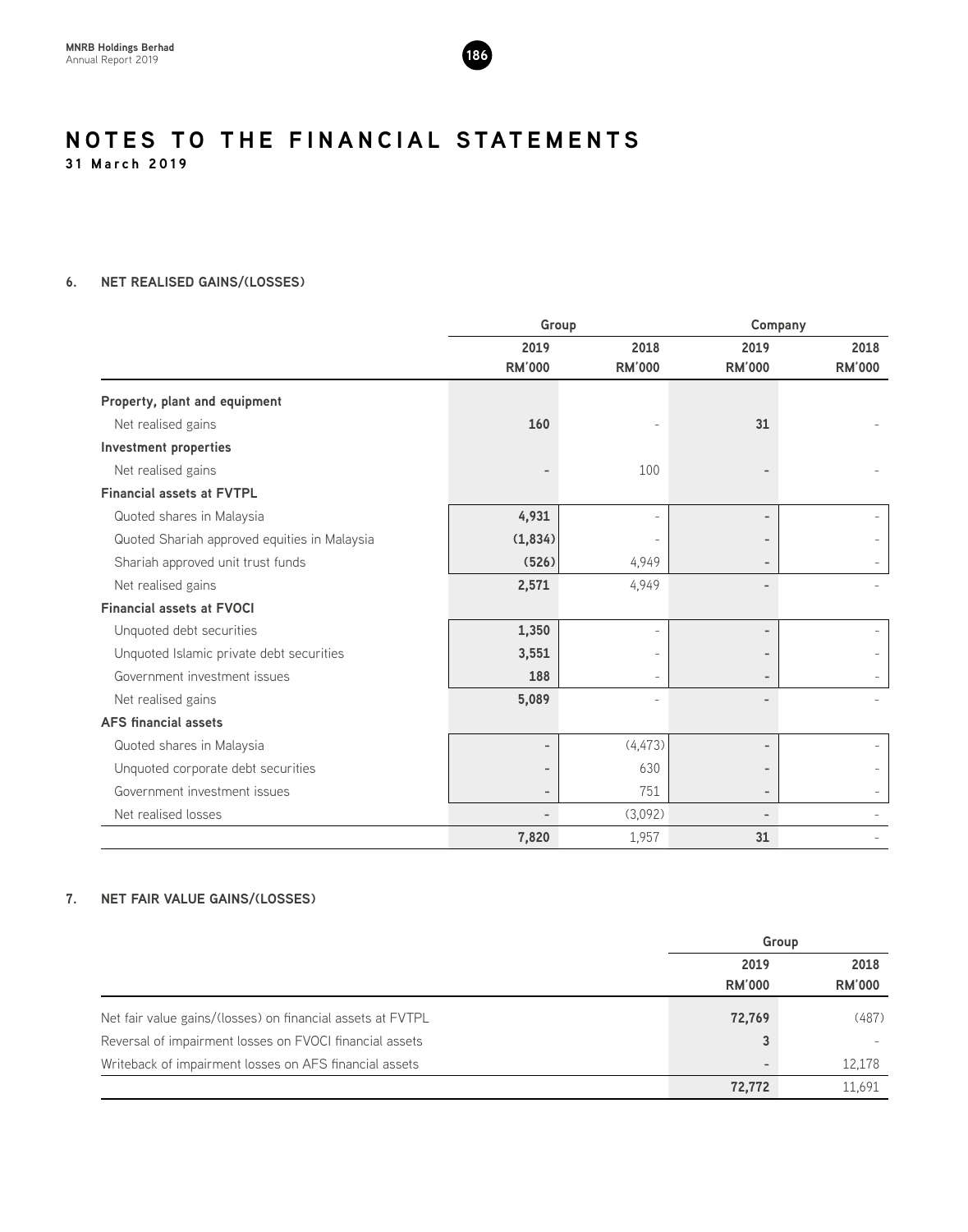**31 March 2019**

#### **8. FEE AND COMMISSION INCOME/(EXPENSES)**

|                             | Group             |               | Company                  |               |
|-----------------------------|-------------------|---------------|--------------------------|---------------|
|                             | 2019              | 2018          | 2019                     | 2018          |
|                             | <b>RM'000</b>     | <b>RM'000</b> | <b>RM'000</b>            | <b>RM'000</b> |
| Fee and commission income   |                   |               |                          |               |
| Management fees             | 8,814             | 7,601         | 38,899                   | 35,025        |
| Commission income           | 25,707            | 32,541        | $\overline{\phantom{a}}$ |               |
|                             | 34,521            | 40,142        | 38,899                   | 35,025        |
| Fee and commission expenses |                   |               |                          |               |
| Commission expenses         | (384, 339)        | (427, 469)    |                          |               |
| <b>Brokerage</b>            | $\qquad \qquad -$ | (56)          |                          |               |
|                             | (384, 339)        | (427,525)     |                          |               |

#### **9. MANAGEMENT EXPENSES**

|                                                     | Group         |               |               | Company       |
|-----------------------------------------------------|---------------|---------------|---------------|---------------|
|                                                     | 2019          | 2018          | 2019          | 2018          |
|                                                     | <b>RM'000</b> | <b>RM'000</b> | <b>RM'000</b> | <b>RM'000</b> |
| Salaries, bonus and other related costs             | 106,685       | 100,405       | 24,316        | 23,746        |
| Short term accumulating compensated absences        | 59            | 85            | 51            | 93            |
| Directors' remuneration and Group Shariah Committee |               |               |               |               |
| ("GSC") members' remuneration (Note 10)             | 6,329         | 8,019         | 3,773         | 2,691         |
| Pension costs - EPF                                 | 13,769        | 12,027        | 3,072         | 2,630         |
| Social security costs                               | 701           | 1,239         | 139           | 130           |
| Retirement benefits                                 | 229           | 335           | 143           | 139           |
| Auditors' remuneration:                             |               |               |               |               |
| Statutory auditors of the Group                     |               |               |               |               |
| - statutory audit                                   | 1,484         | 1,448         | 88            | 115           |
| - audit-related                                     | 87            | 80            | 5             | 8             |
| - other services                                    | 81            | 501           | 9             | 5             |
| Depreciation of property, plant and equipment       | 6,799         | 7,272         | 423           | 499           |
| Amortisation of intangible assets                   | 6,181         | 4,312         | 405           | 355           |
| Intangible asset written off                        |               | 613           |               | 38            |
| Agency expenses                                     | 8,276         | 10,710        |               |               |
| Marketing and promotional costs                     | 17,707        | 10,981        | 353           | 399           |
| Electronic data processing costs                    | 17,072        | 13,276        |               |               |
| Office rental                                       | 3,930         | 3,975         | 1,226         | 1,067         |
| Professional and legal fees                         | 9,769         | 18,650        | 2,626         | 1,589         |
| Contributions and donations                         | 870           | 1,220         | 10            | 10            |
| Other management expenses                           | 47,913        | 42,841        | 3,622         | 2,031         |
|                                                     | 247,941       | 237,989       | 40,261        | 35,545        |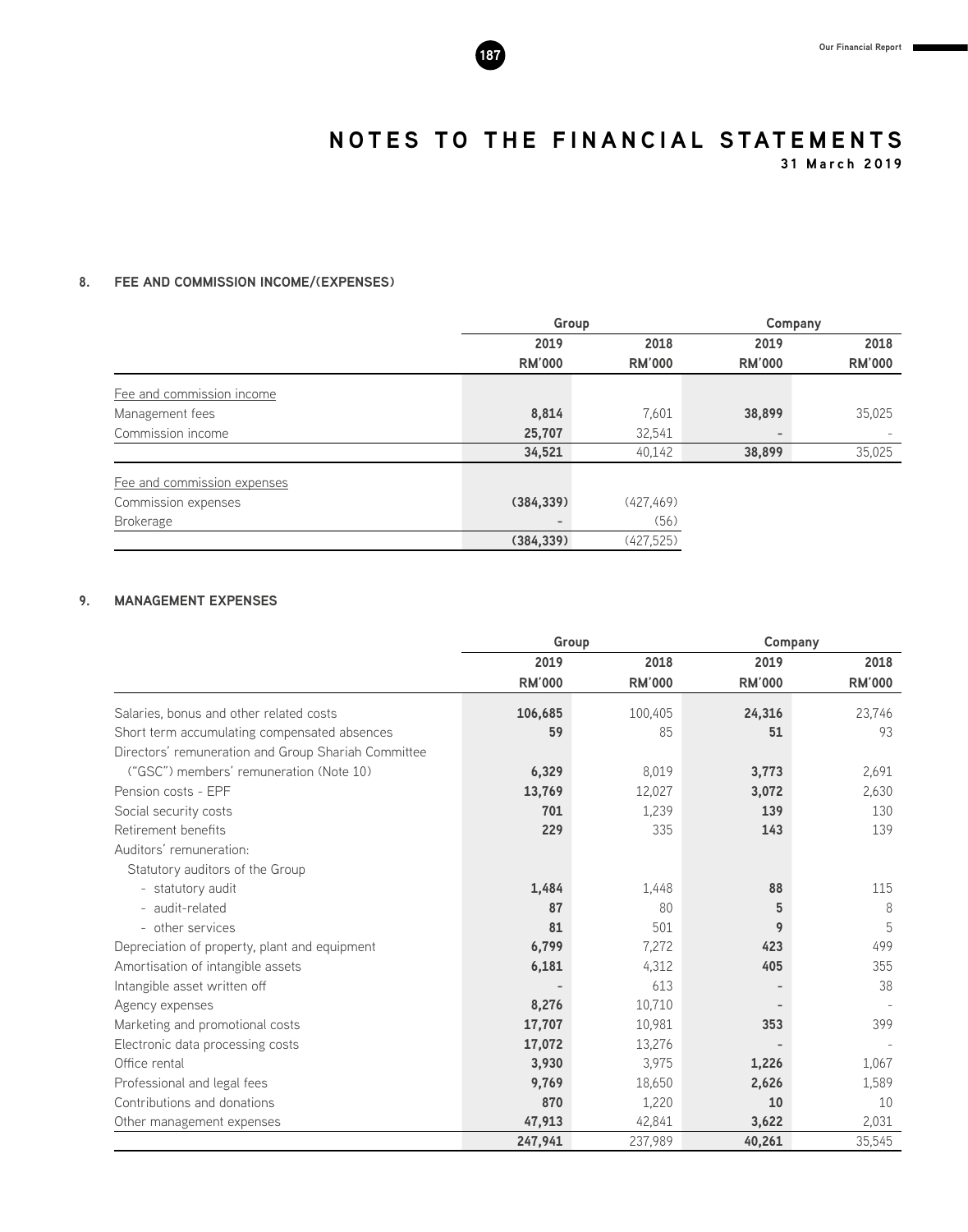

#### **10. GCEO, DIRECTORS' AND GROUP SHARIAH COMMITTEE REMUNERATION**

|                                                          | Group         |               |                          | Company       |
|----------------------------------------------------------|---------------|---------------|--------------------------|---------------|
|                                                          | 2019          | 2018          | 2019                     | 2018          |
|                                                          | <b>RM'000</b> | <b>RM'000</b> | <b>RM'000</b>            | <b>RM'000</b> |
| Number of Non-Executive Directors                        | 14            | 17            | 8                        | 10            |
| <b>GCEO/Executive Directors*:</b>                        |               |               |                          |               |
| Salaries and bonus                                       | 2,518         | 3,717         | 2,281                    | 1,328         |
| Pension costs - EPF and SOCSO                            | 379           | 736           | 348                      | 341           |
| Benefits-in-kind                                         | 72            | 178           | 72                       | 68            |
| Fees                                                     | 201           | 292           |                          |               |
| Others                                                   | 47            | 91            | 4                        | 4             |
|                                                          | 3,217         | 5,014         | 2,705                    | 1,741         |
| <b>Non-Executive Directors:</b>                          |               |               |                          |               |
| Fees                                                     | 2,284         | 2,329         | 909                      | 844           |
| Others                                                   | 604           | 593           | 231                      | 174           |
|                                                          | 2,888         | 2,922         | 1,140                    | 1,018         |
| <b>Group Shariah Committee members:</b>                  |               |               |                          |               |
| Fees                                                     | 194           | 192           |                          |               |
| Allowances                                               | 102           | 69            | $\overline{\phantom{0}}$ |               |
|                                                          | 296           | 261           | $\overline{\phantom{0}}$ |               |
| Total GCEO/Executive Directors' and GSC members'         |               |               |                          |               |
| remuneration excluding benefits-in-kind                  | 3,441         | 5,097         | 2,633                    | 1,673         |
| Total Directors' remuneration excluding benefits-in-kind | 6,329         | 8,019         | 3,773                    | 2,691         |

\* Included in the remuneration of Executive Directors in 2018 is remuneration for an Executive Director of a subsidiary who resigned as an Executive Director in 2018.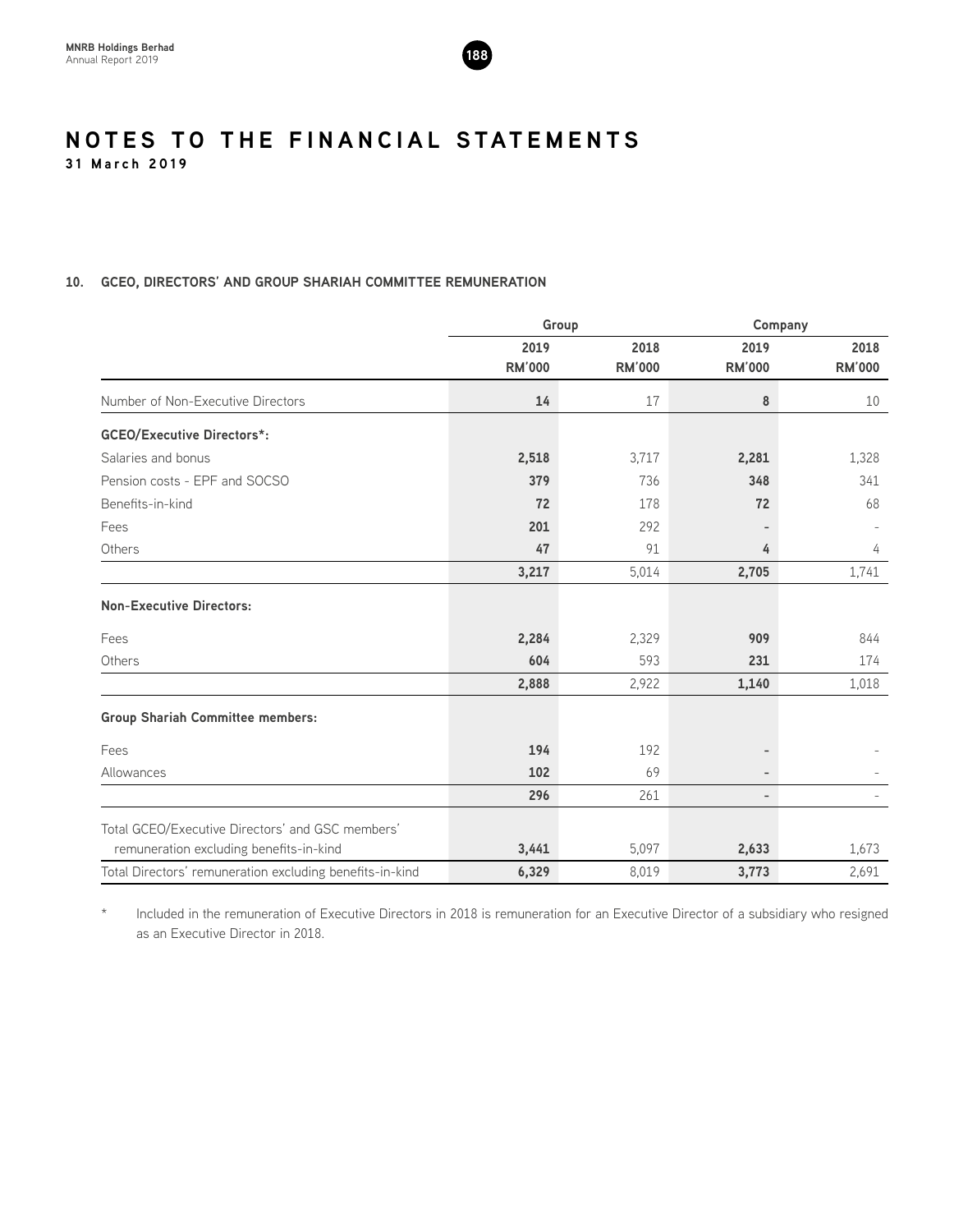**31 March 2019**

#### **10. GCEO, DIRECTORS' AND GROUP SHARIAH COMMITTEE REMUNERATION (CONT'D.)**

|                            |               | Group         |               | Company       |  |
|----------------------------|---------------|---------------|---------------|---------------|--|
|                            | 2019          | 2018          | 2019          | 2018          |  |
|                            | <b>RM'000</b> | <b>RM'000</b> | <b>RM'000</b> | <b>RM'000</b> |  |
| Director of a subsidiary*: |               |               |               |               |  |
| Salaries and bonus         | 715           | 834           | 715           | 834           |  |
| Pension costs - EPF        | 117           | 129           | 117           | 129           |  |
| Social security costs      | 1             |               |               |               |  |
| Other allowances           | 64            | 65            | 64            | 65            |  |
| Benefits-in-kind           | 86            | 97            | 86            | 97            |  |
|                            | 983           | 1,126         | 983           | 1,126         |  |

\* Director of a subsidiary refers to a management personnel who is employed by the holding company.

The number of directors of the Company whose total remuneration, borne by the Company and Group, during the financial year fell within the following bands is analysed below.

|                                 | <b>Number of Directors</b> |              |      |         |  |
|---------------------------------|----------------------------|--------------|------|---------|--|
|                                 | Group                      |              |      | Company |  |
|                                 | 2019                       | 2018         | 2019 | 2018    |  |
| <b>GCEO/Executive Director:</b> |                            |              |      |         |  |
| RM1,550,001 to RM1,600,000      |                            | $\mathbf{1}$ |      |         |  |
| RM1,700,001 to RM1,750,000      |                            |              |      |         |  |
| RM2,700,001 to RM2,750,000      |                            |              |      |         |  |
| RM2,750,001 to RM2,800,000      |                            |              |      |         |  |
| RM3,200,000 to RM3,250,000      | $\mathbf{1}$               |              |      |         |  |
| Non-Executive Directors:        |                            |              |      |         |  |
| RM0 to RM50,000                 | 3                          | 5            |      | 2       |  |
| RM50,001 to RM100,000           |                            |              |      | 2       |  |
| RM100,001 to RM150,000          | 1                          | 3            |      | 5       |  |
| RM150,001 to RM200,000          | $\overline{2}$             |              |      |         |  |
| RM200,001 to RM250,000          | $\overline{2}$             |              |      |         |  |
| RM250,001 to RM300,000          | $\overline{2}$             | 2            |      |         |  |
| RM300,001 to RM350,000          | 1                          | 3            |      |         |  |
| RM350,001 to RM400,000          | 3                          |              |      |         |  |
| RM450,001 to RM500,000          |                            |              |      |         |  |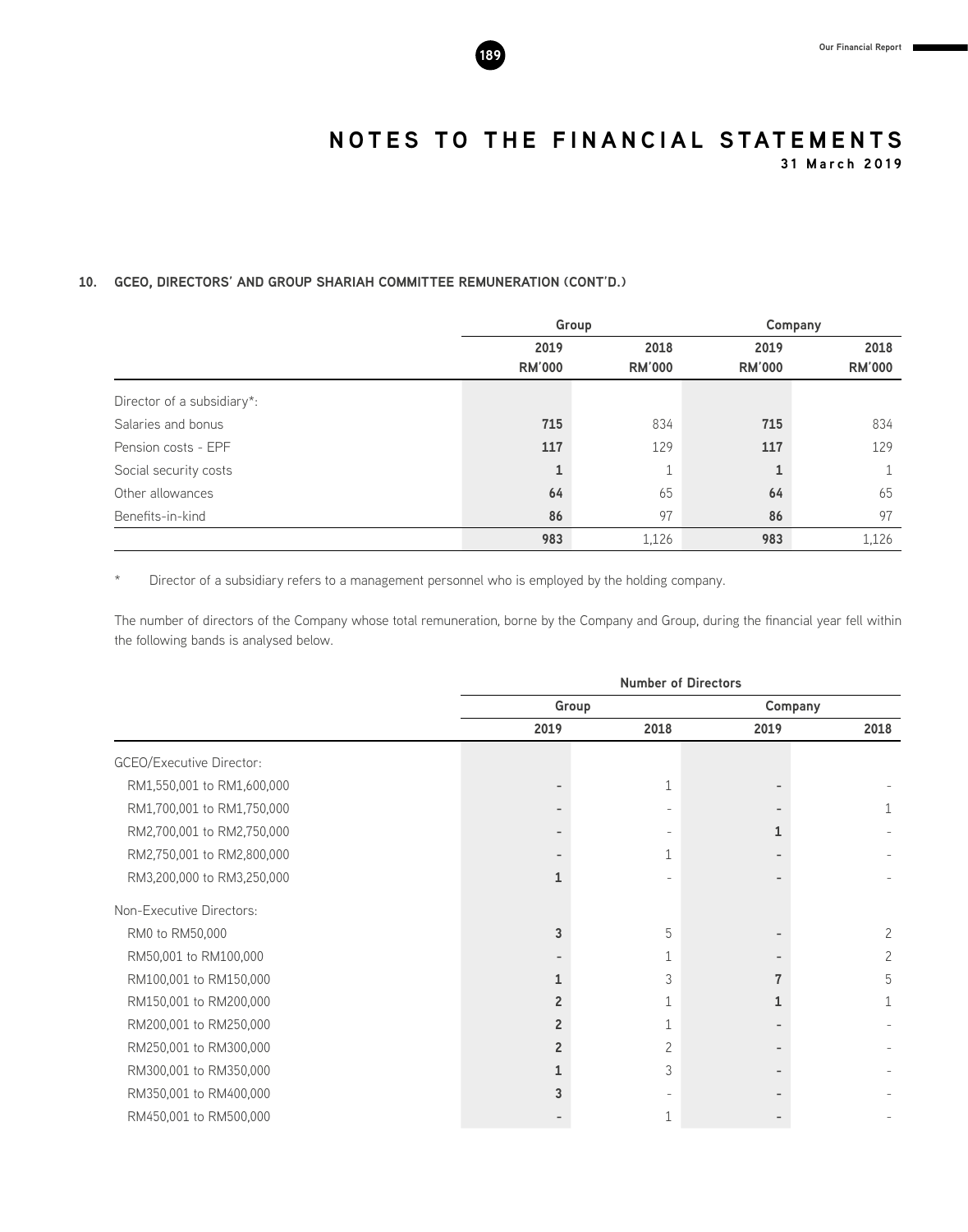| <b>UNANIL WIL OL SWLON</b><br>31 March 2019                                | ー<br>ヘー                       | STATEMENTS            |                                   |                        |                        |                       |                                   |                        |
|----------------------------------------------------------------------------|-------------------------------|-----------------------|-----------------------------------|------------------------|------------------------|-----------------------|-----------------------------------|------------------------|
| GCEO, DIRECTORS' AND GROUP SHARIAH COMMITTEE REMUNERATION (CONT'D.)<br>10. |                               |                       |                                   |                        |                        |                       |                                   |                        |
|                                                                            |                               | Company               |                                   |                        |                        | Group                 |                                   |                        |
|                                                                            | Salary and                    |                       | Benefits-<br>in-kind<br>and other |                        | Salary and             |                       | in-kind<br>and other<br>Benefits- |                        |
|                                                                            | <b>bonus</b><br><b>RM'000</b> | Fees<br><b>RM'000</b> | emoluments<br><b>RM'000</b>       | Total<br><b>RM'000</b> | bonus<br><b>RM'000</b> | Fees<br><b>RM'000</b> | emoluments<br><b>RM'000</b>       | <b>RM'000</b><br>Total |
| 2019                                                                       |                               |                       |                                   |                        |                        |                       |                                   |                        |
| Group Chief Executive Officer ("GCEO")/<br><b>Executive Director</b>       |                               |                       |                                   |                        |                        |                       |                                   |                        |
| Mohd Din Merican (Resigned from the Board<br>with effect from 1 July 2018) | 2,281                         | $\blacksquare$        | 424                               | 2,705                  | 2,518                  | 201                   | 498                               | 3,217                  |
|                                                                            | 2,281                         | ٠                     | 424                               | 2,705                  | 2,518                  | 201                   | 498                               | 3,217                  |
| Non-Executive Directors:                                                   |                               |                       |                                   |                        |                        |                       |                                   |                        |
| Dato Sharkawi Alis                                                         |                               | 142                   | 22                                | 164                    |                        | 313                   | 51                                | 364                    |
| Hijah Arifakh Othman                                                       |                               | 104                   | 26                                | 130                    |                        | 104                   | 30                                | 134                    |
| Mustaffa Ahmad                                                             | $\blacksquare$                | 112                   | 33                                | 145                    |                        | 245                   | 70                                | 315                    |
| Rosinah Mohd Salleh                                                        | $\,$ I                        | $\overline{9}$        | 26                                | 125                    |                        | 208                   | 60                                | 268                    |
| Arul Sothy Mylvaganam                                                      | $\mathbf{I}$                  | 104                   | 25                                | 129                    |                        | 225                   | 54                                | 279                    |
| Noor Rida Hamzah                                                           | $\mathbf{I}$                  | 116                   | 33                                | 149                    |                        | 116                   | 36                                | 152                    |
| Datuk Johar Che Mat                                                        | $\mathsf I$                   | 116                   | 33                                | 149                    | $\mathsf I$            | 171                   | 48                                | 219                    |
| George Oommen                                                              | $\,$ I                        | 116                   | 33                                | 149                    | $\blacksquare$         | 308                   | 85                                | 393                    |
|                                                                            |                               | 909                   | 231                               | 1,140                  |                        | 1,690                 | 434                               | 2,124                  |
| Total Directors' remuneration                                              | 2,281                         | 909                   | 655                               | 3,845                  | 2,518                  | 1,891                 | 932                               | 5,341                  |

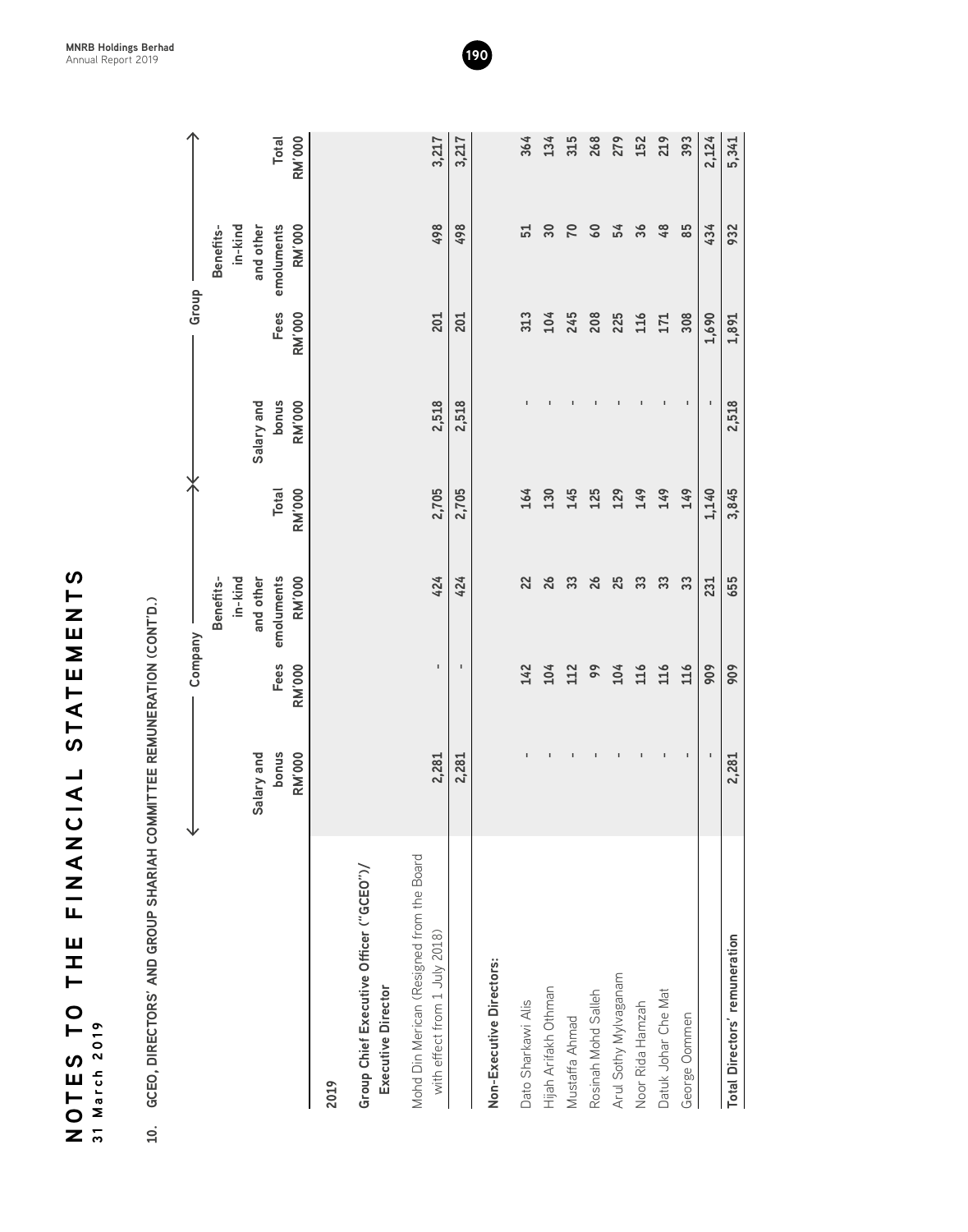| <u>(</u><br>H<br>Z<br>Ш<br>Σ<br>Ш<br>T A T |                                             |
|--------------------------------------------|---------------------------------------------|
| (၂<br><b>ANCIAL</b>                        |                                             |
| )<br>二<br> <br> <br>Ш<br>I                 |                                             |
| ⊢<br>$\bullet$<br>⊢<br>S                   | $\frac{9}{2}$<br>$\mathbf{\Omega}$<br>March |
| L<br>D<br>D<br>Z                           | $\frac{1}{2}$                               |

10. GCEO, DIRECTORS' AND GROUP SHARIAH COMMITTEE REMUNERATION (CONT'D.) **10. GCEO, DIRECTORS' AND GROUP SHARIAH COMMITTEE REMUNERATION (CONT'D.)**

|                                                                          |                               |                       | Company                     |                        |                        | Group                 |                             |                        |
|--------------------------------------------------------------------------|-------------------------------|-----------------------|-----------------------------|------------------------|------------------------|-----------------------|-----------------------------|------------------------|
|                                                                          |                               |                       | in-kind<br>Benefits-        |                        |                        |                       | in-kind<br>Benefits-        |                        |
|                                                                          | Salary and                    |                       | and other                   |                        | Salary and             |                       | and other                   |                        |
|                                                                          | <b>bonus</b><br><b>RM'000</b> | Fees<br><b>RM'000</b> | emoluments<br><b>RM'000</b> | <b>RM'000</b><br>Total | bonus<br><b>RM'000</b> | Fees<br><b>RM'000</b> | emoluments<br><b>RM'000</b> | Total<br><b>RM'000</b> |
| 2018                                                                     |                               |                       |                             |                        |                        |                       |                             |                        |
| Executive Director:                                                      |                               |                       |                             |                        |                        |                       |                             |                        |
| Mohd Din Merican                                                         | 1,328                         | $\mathsf I$           | 413                         | 1,741                  | 2,476                  | 292                   | 724                         | 3,492                  |
|                                                                          | 1,328                         | $\mathbf{I}$          | 413                         | 1,741                  | 2,476                  | 292                   | 724                         | 3,492                  |
| Non-Executive Directors:                                                 |                               |                       |                             |                        |                        |                       |                             |                        |
| Dato Sharkawi Alis                                                       |                               | 142                   | $\geq$                      | 158                    |                        | 400                   | 62                          | 462                    |
| Hijah Arifakh Othman                                                     | $\mathbf{I}$                  | 104                   | 20                          | 124                    |                        | 104                   | 21                          | 125                    |
| Mustaffa Ahmad                                                           | $\mathbf{I}$                  | 120                   | 30                          | 150                    |                        | 242                   | 61                          | 303                    |
| Rosinah Mohd Salleh                                                      | $\mathbb I$                   | 108                   | 23                          | 131                    |                        | 224                   | 54                          | 278                    |
| Arul Sothy Mylvaganam                                                    | $\mathsf I$                   | 114                   | 25                          | 139                    |                        | 231                   | 51                          | 282                    |
| Noor Rida Hamzah                                                         | -1                            | 110                   | 23                          | 133                    | $\mathbf{I}$           | 110                   | 25                          | 135                    |
| Datuk Johar Che Mat (Appointed with effect<br>from 1 October 2017)       | $\mathbb{I}$                  | 50                    | $\mathfrak{L}$              | 63                     | $\mathbb{I}$           | 50                    | 15                          | 59                     |
| George Oommen (Appointed with effect from<br>1 January 2018)             | ٠                             | 21                    | 5                           | $\delta$               | J.                     | 21                    | $\infty$                    | 29                     |
| Megat Dziauddin Megat Mahmud (Resigned<br>with effect from 30 June 2017) | $\mathbb I$                   | 33                    | ᡋ                           | 42                     | J.                     | 250                   | 89                          | 318                    |
| Paisol Ahmad (Retired with effect from<br>24 August 2017)                | Τ.                            | 42                    | $\supseteq$                 | 52                     | $\mathbf{I}$           | 84                    | 23                          | 107                    |
|                                                                          |                               | 844                   | 174                         | 1,018                  |                        | 1,716                 | 388                         | 2,104                  |
| Total Directors' remuneration                                            | 1,328                         | 844                   | 587                         | 2,759                  | 2,476                  | 2,008                 | 1,112                       | 5,596                  |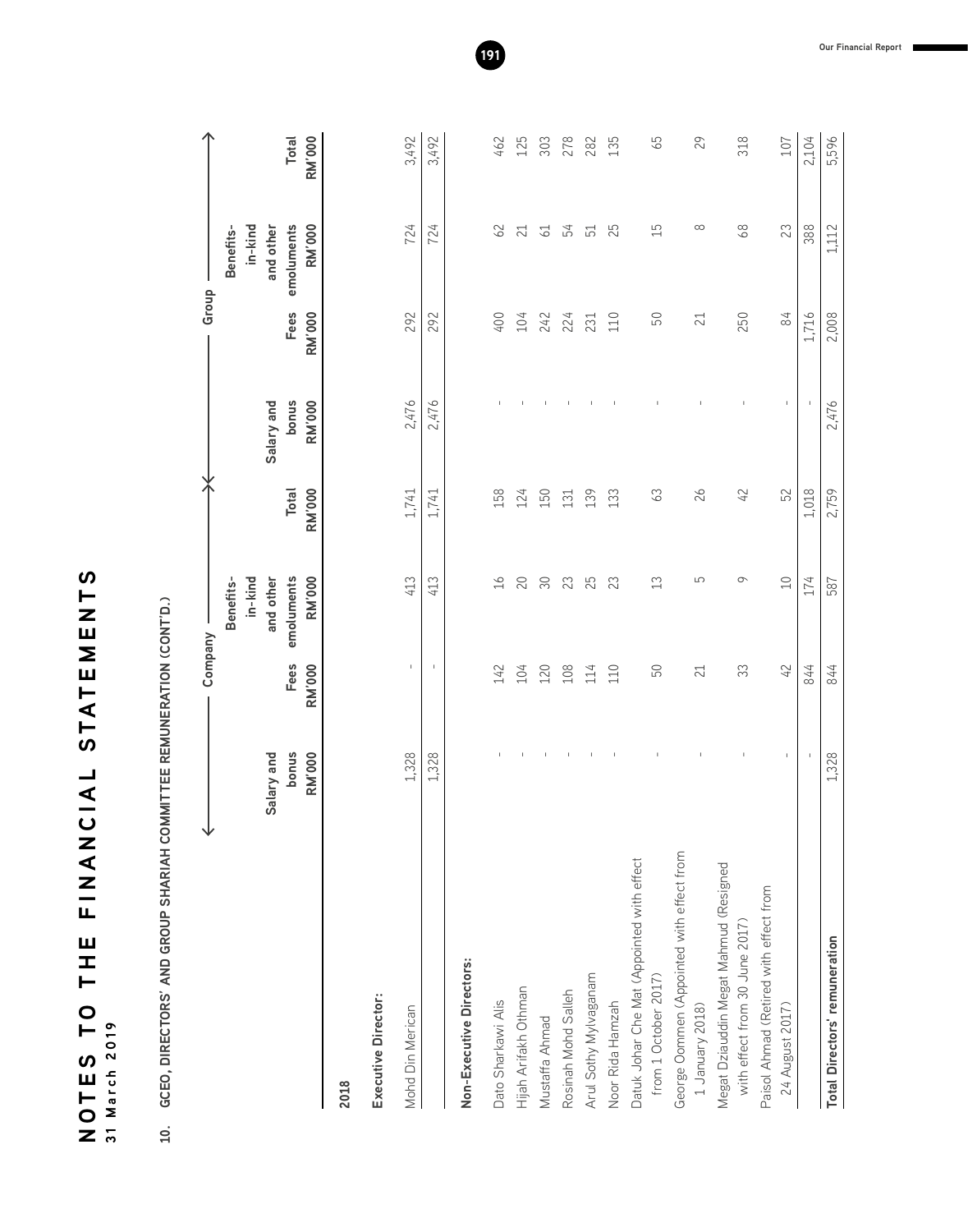

#### **11. OTHER OPERATING REVENUE/(EXPENSES)**

|                                                             |                          | Group         |               | Company       |  |
|-------------------------------------------------------------|--------------------------|---------------|---------------|---------------|--|
|                                                             | 2019                     | 2018          | 2019          | 2018          |  |
|                                                             | <b>RM'000</b>            | <b>RM'000</b> | <b>RM'000</b> | <b>RM'000</b> |  |
| Other operating revenue                                     |                          |               |               |               |  |
| Gains on foreign exchange                                   | 1,502                    | 269           |               |               |  |
| Reversal of impairment losses on insurance/takaful          |                          |               |               |               |  |
| receivables                                                 | 852                      | 20,565        |               |               |  |
| Non-operating interest income                               | 295                      | 675           | 6             | 8             |  |
| Miscellaneous income                                        | 10,002                   | 16,562        | 706           | 144           |  |
| Net reversal of impairment loss on subsidiary (Note 16(ii)) |                          |               |               | 20,771        |  |
|                                                             | 12,651                   | 38,071        | 712           | 20,923        |  |
| Other operating expenses                                    |                          |               |               |               |  |
| Losses on foreign exchange                                  | (318)                    | (21,750)      |               |               |  |
| Allowance for impairment of other receivables               | $\overline{\phantom{a}}$ | (254)         |               |               |  |
| Impairment loss on buildings                                | (216)                    | (251)         |               |               |  |
| Miscellaneous expenses                                      | (1, 137)                 | (890)         |               | (208)         |  |
|                                                             | (1,671)                  | (23, 145)     |               | (208)         |  |

### **12. TAXATION**

|                                                   |               | Group         |               | Company       |
|---------------------------------------------------|---------------|---------------|---------------|---------------|
|                                                   | 2019          | 2018          | 2019          | 2018          |
|                                                   | <b>RM'000</b> | <b>RM'000</b> | <b>RM'000</b> | <b>RM'000</b> |
| Malaysian income tax:                             |               |               |               |               |
| Tax expense for the year                          | 17,807        | 47,596        | 378           | 564           |
| (Over)/under provision in prior years             | (7, 286)      | 2,261         |               | (382)         |
|                                                   | 10,521        | 49,857        | 378           | 182           |
| Deferred tax:                                     |               |               |               |               |
| Relating to origination and reversal of temporary |               |               |               |               |
| differences (Note 15)                             | 3,790         | 1,239         | 939           | 522           |
|                                                   | 3,790         | 1,239         | 939           | 522           |
|                                                   | 14,311        | 51,096        | 1,317         | 704           |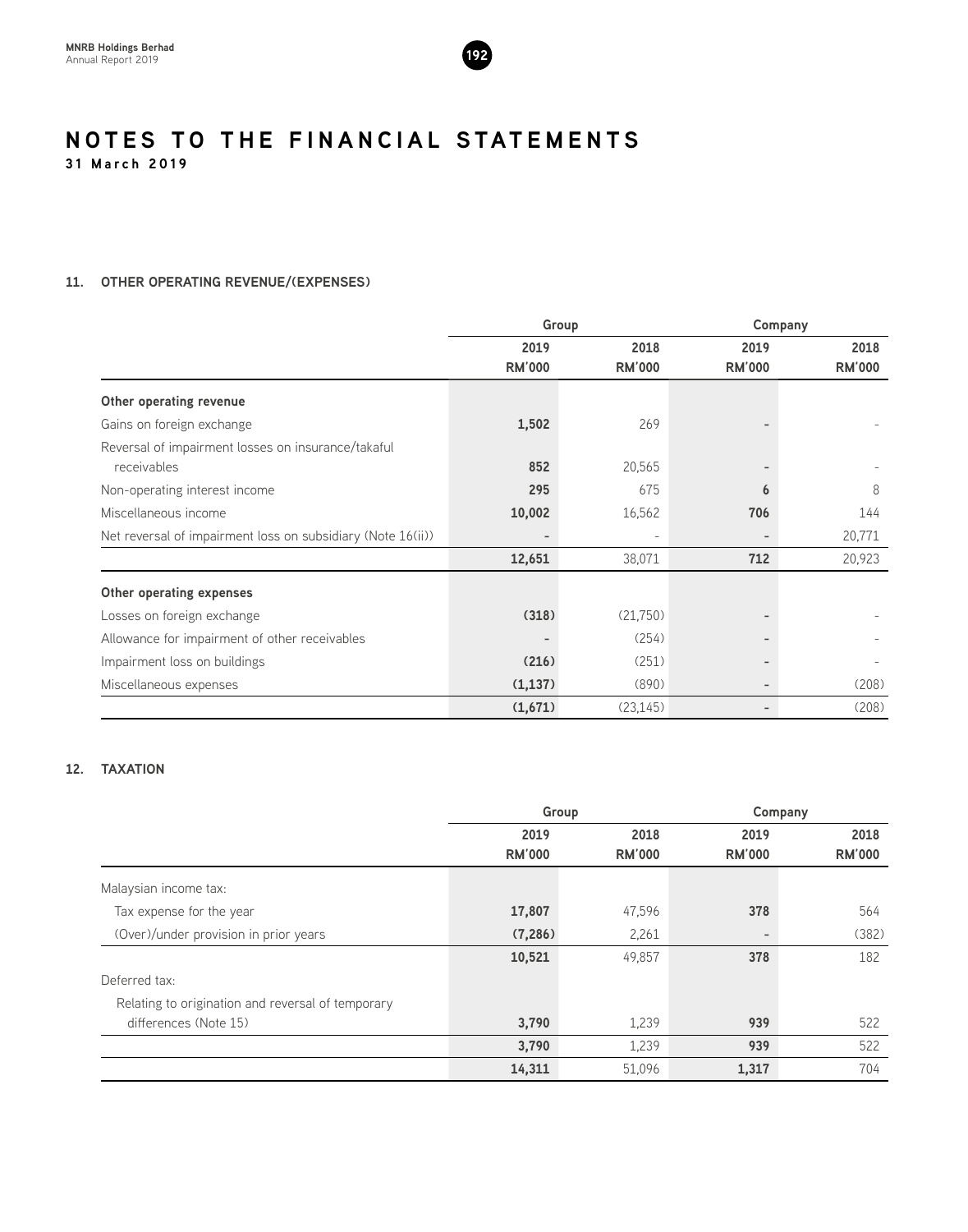

#### **12. TAXATION (CONT'D.)**

Domestic income tax for the Company, the general takaful business and the takaful subsidiaries' shareholder's funds are calculated at the Malaysian statutory tax rate of 24% (2018: 24%) of the estimated assessable profit for the year. Income tax on the Group's family takaful business is calculated at a preferential tax rate of 8% (2017: 8%).

Following the issuance of the Federal Government Gazette P.U. (A ) 383 and P.U. (A ) 384 on 31 December 2018, income tax and deferred tax for the reinsurance/retakaful subsidiary of the Group are calculated at a preferential tax rate of 8% of the estimated assessable profit for the year. In the previous year, domestic income tax for the general reinsurance business and the shareholder's fund was calculated at the Malaysian statutory tax rate of 24% of the estimated assessable profit for the year, while income tax on the subsidiary's offshore reinsurance business was calculated at a tax rate of 5% of the estimated assessable profit of the subsidiary's offshore reinsurance business for the year.

A reconciliation of income tax expenses applicable to profit before zakat and tax at the statutory income tax rate to income tax expense at the effective income tax rate of the Company and of the Group is as follows:

|                                                                                                             |                       | Group                 |                       | Company               |  |
|-------------------------------------------------------------------------------------------------------------|-----------------------|-----------------------|-----------------------|-----------------------|--|
|                                                                                                             | 2019<br><b>RM'000</b> | 2018<br><b>RM'000</b> | 2019<br><b>RM'000</b> | 2018<br><b>RM'000</b> |  |
| Profit before zakat and tax                                                                                 | 119,399               | 192,524               | 15,233                | 7,576                 |  |
| Taxation at Malaysian statutory tax rate of 24%<br>Effects of different tax rate in respect of reinsurance/ | 28,656                | 46,206                | 3,656                 | 1,818                 |  |
| retakaful business                                                                                          | (15,007)              | $\qquad \qquad -$     | $\qquad \qquad -$     |                       |  |
| Effects of different tax rate in respect of offshore insurance                                              |                       | (70)                  |                       |                       |  |
| Income not subject to tax                                                                                   | (42, 871)             | (51, 942)             | (7,207)               |                       |  |
| Expenses not deductible for tax purposes                                                                    | 47,670                | 56,972                | 4,868                 | (732)                 |  |
| (Over)/under provision of tax in prior years                                                                | (7, 286)              | 2,261                 |                       | (382)                 |  |
| Share of results of associates                                                                              | 3,149                 | (2,331)               |                       |                       |  |
| Tax expense for the year                                                                                    | 14,311                | 51,096                | 1,317                 | 704                   |  |

#### **Tax borne by participants**

|                                                                            |               | Group         |
|----------------------------------------------------------------------------|---------------|---------------|
|                                                                            | 2019          | 2018          |
|                                                                            | <b>RM'000</b> | <b>RM'000</b> |
| Current income tax:                                                        |               |               |
| Current year's provision                                                   | 15,168        | 13,459        |
| Under/(over) provision of tax expense in prior years                       | 233           | (1,531)       |
|                                                                            | 15,401        | 11,928        |
| Deferred income tax:                                                       |               |               |
| Deferred tax relating to origination and reversal of temporary differences | 6,736         | 745           |
| Tax expense for the year                                                   | 22,137        | 12,673        |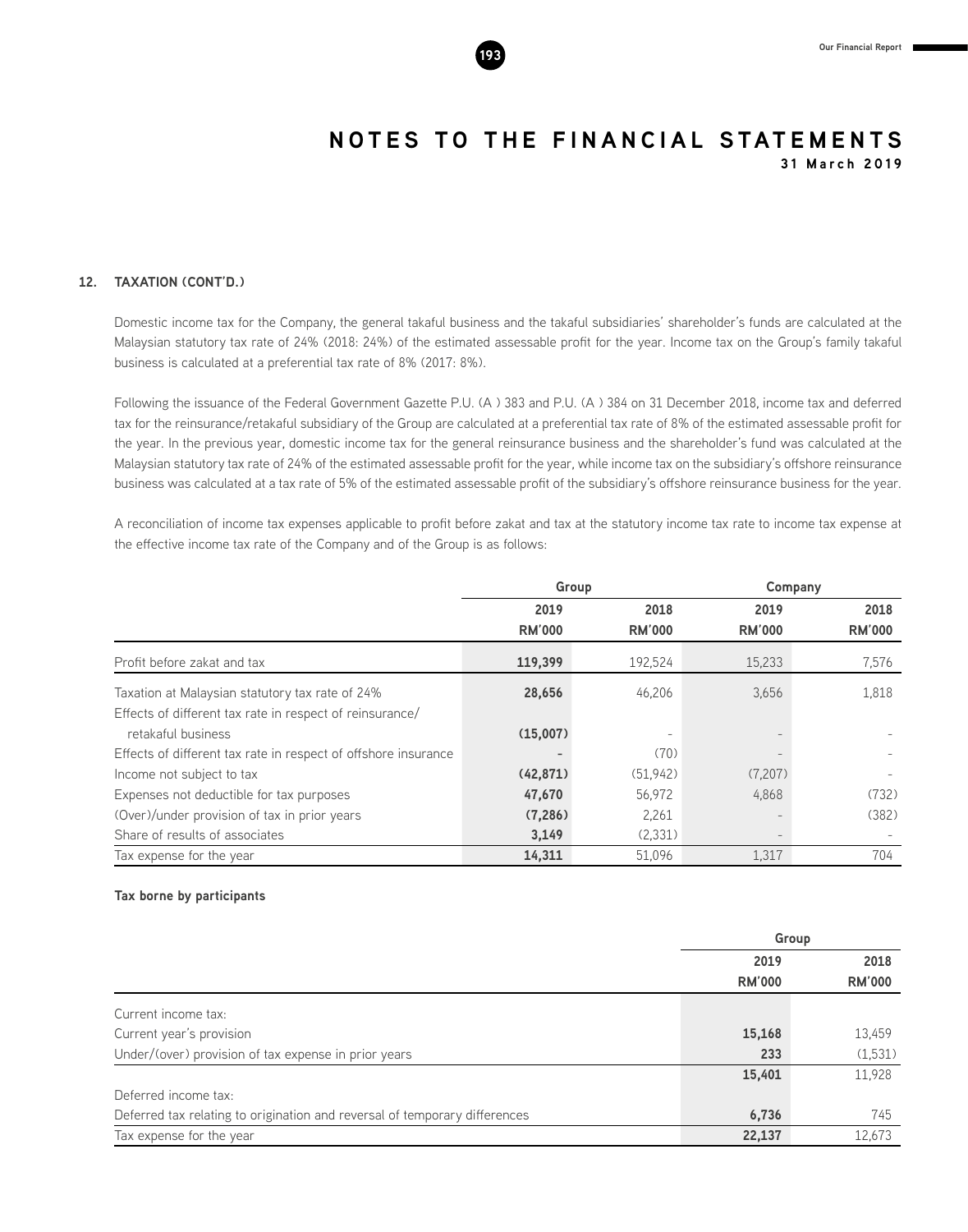

#### **13. PROPERTY, PLANT AND EQUIPMENT**

|                                              |                                   |                                   |                                        | Furniture,<br>fittings                   |                                    |                        |
|----------------------------------------------|-----------------------------------|-----------------------------------|----------------------------------------|------------------------------------------|------------------------------------|------------------------|
|                                              | Freehold<br>land<br><b>RM'000</b> | <b>Buildings</b><br><b>RM'000</b> | Computer<br>equipment<br><b>RM'000</b> | and office<br>equipment<br><b>RM'000</b> | Motor<br>vehicles<br><b>RM'000</b> | Total<br><b>RM'000</b> |
| Group                                        |                                   |                                   |                                        |                                          |                                    |                        |
| <b>Valuation/Cost</b>                        |                                   |                                   |                                        |                                          |                                    |                        |
| At 1 April 2017                              | 36,800                            | 203,070                           | 10,940                                 | 39,041                                   | 2,734                              | 292,585                |
| Additions                                    |                                   | 87                                | 347                                    | 445                                      | 372                                | 1,251                  |
| Revaluation surplus                          |                                   | 3,950                             | $\overline{\phantom{a}}$               | $\overline{\phantom{a}}$                 | $\overline{\phantom{a}}$           | 3,950                  |
| Foreign exchange translation                 |                                   | (879)                             | (12)                                   | (58)                                     | (30)                               | (979)                  |
| Elimination of accumulated depreciation on   |                                   |                                   |                                        |                                          |                                    |                        |
| revaluation                                  | $\overline{a}$                    | (5,110)                           |                                        |                                          |                                    | (5,110)                |
| Write-offs                                   | $\overline{\phantom{a}}$          |                                   | $\sim$                                 | (13)                                     | $\overline{a}$                     | (13)                   |
| At 31 March 2018                             | 36,800                            | 201,118                           | 11,275                                 | 39,415                                   | 3,076                              | 291,684                |
| Additions                                    |                                   | 1,064                             | 254                                    | 205                                      | 702                                | 2,225                  |
| <b>Disposals</b>                             |                                   |                                   | (667)                                  | (846)                                    | (1,672)                            | (3, 185)               |
| Transfer to non-current assets held for sale |                                   |                                   |                                        |                                          |                                    |                        |
| (Note 22)                                    |                                   | (46,000)                          |                                        |                                          |                                    | (46,000)               |
| Revaluation surplus                          | $\overline{a}$                    | 14,245                            |                                        |                                          | ÷                                  | 14,245                 |
| Foreign exchange translation                 |                                   | 328                               | 5                                      | 22                                       | 12                                 | 367                    |
| Elimination of accumulated depreciation on   |                                   |                                   |                                        |                                          |                                    |                        |
| revaluation                                  |                                   | (5, 155)                          |                                        |                                          | $\overline{a}$                     | (5, 155)               |
| At 31 March 2019                             | 36,800                            | 165,600                           | 10,867                                 | 38,796                                   | 2,118                              | 254,181                |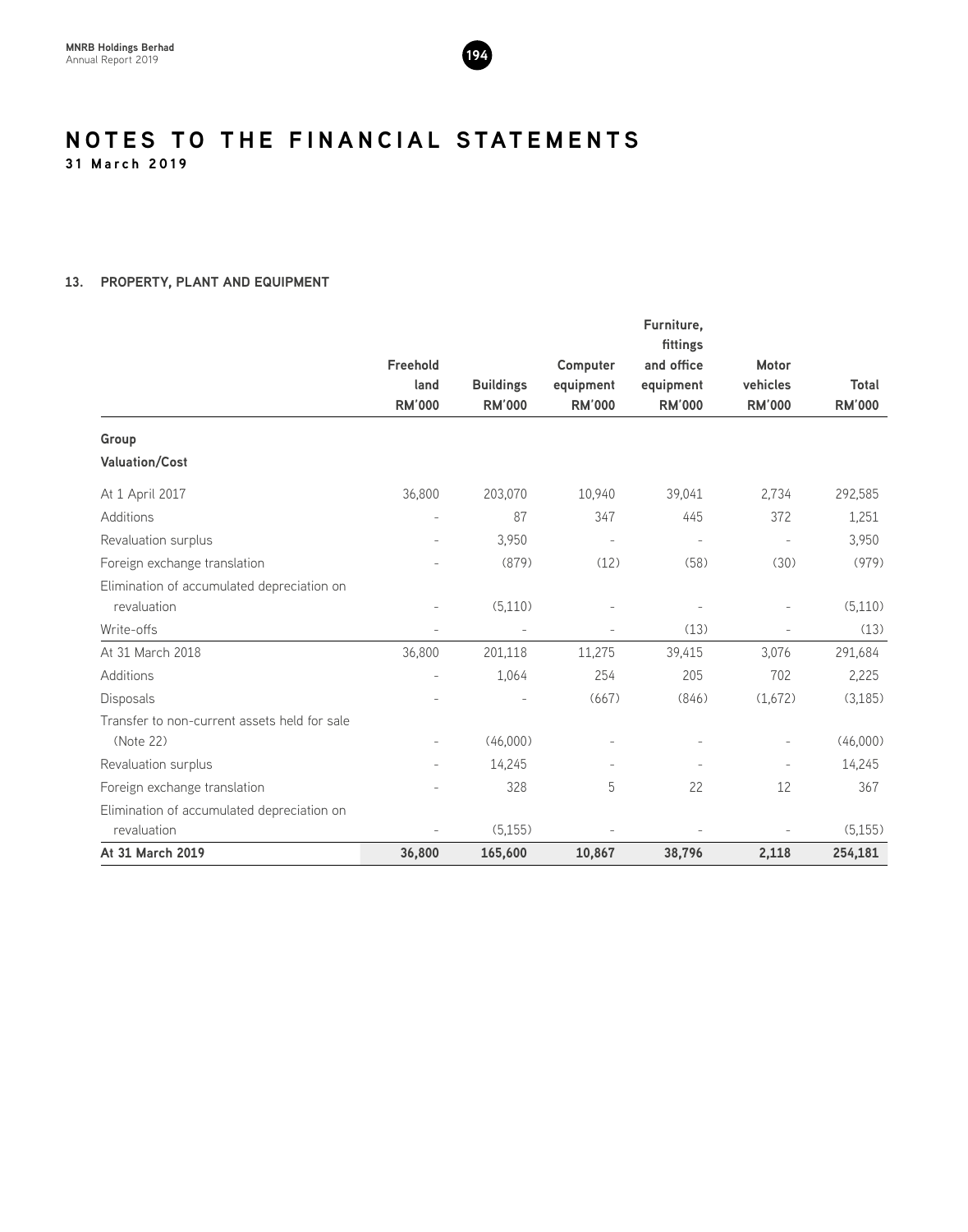

**31 March 2019**

### **13. PROPERTY, PLANT AND EQUIPMENT (CONT'D.)**

|                                                 |                          |                  |                          | Furniture,               |                          |               |
|-------------------------------------------------|--------------------------|------------------|--------------------------|--------------------------|--------------------------|---------------|
|                                                 |                          |                  |                          | fittings                 |                          |               |
|                                                 | Freehold<br>land         | <b>Buildings</b> | Computer<br>equipment    | and office<br>equipment  | Motor<br>vehicles        | Total         |
|                                                 | <b>RM'000</b>            | <b>RM'000</b>    | <b>RM'000</b>            | <b>RM'000</b>            | <b>RM'000</b>            | <b>RM'000</b> |
| Group (cont'd.)                                 |                          |                  |                          |                          |                          |               |
| Accumulated depreciation and<br>impairment loss |                          |                  |                          |                          |                          |               |
| At 1 April 2017                                 |                          | 1,648            | 10,263                   | 34,419                   | 2,510                    | 48,840        |
| Depreciation charge for the year                |                          | 5,266            | 537                      | 1,241                    | 228                      | 7,272         |
| Write-offs                                      |                          |                  |                          | (13)                     |                          | (13)          |
| Elimination of accumulated depreciation on      |                          |                  |                          |                          |                          |               |
| revaluation                                     | $\overline{\phantom{a}}$ | (5,110)          |                          |                          |                          | (5,110)       |
| Foreign exchange translation                    |                          | (214)            | (11)                     | (54)                     | (21)                     | (300)         |
| Impairment loss during the year                 | $\overline{\phantom{a}}$ | 251              | $\overline{\phantom{a}}$ | $\overline{\phantom{a}}$ | $\overline{\phantom{a}}$ | 251           |
| At 31 March 2018                                | $\overline{\phantom{0}}$ | 1,841            | 10,789                   | 35,593                   | 2,717                    | 50,940        |
| Depreciation charge for the year                |                          | 5,286            | 330                      | 935                      | 248                      | 6,799         |
| Disposals                                       |                          |                  | (667)                    | (841)                    | (1,434)                  | (2,942)       |
| Elimination of accumulated depreciation on      |                          |                  |                          |                          |                          |               |
| revaluation                                     |                          | (5, 155)         |                          |                          |                          | (5, 155)      |
| Foreign exchange translation                    |                          | 100              | 5                        | 22                       | 9                        | 136           |
| Impairment loss during the year                 | $\overline{a}$           | 216              |                          | $\overline{a}$           | $\overline{\phantom{a}}$ | 216           |
| At 31 March 2019                                | $\overline{\phantom{a}}$ | 2,288            | 10,457                   | 35,709                   | 1,540                    | 49,994        |
| Net carrying amount                             |                          |                  |                          |                          |                          |               |
| At 31 March 2019                                | 36,800                   | 163,312          | 410                      | 3,087                    | 578                      | 204,187       |
| At 31 March 2018                                | 36,800                   | 199,277          | 486                      | 3,822                    | 359                      | 240,744       |

#### **Revaluation of freehold land and buildings**

Freehold land and buildings in Malaysia have been revalued based on valuations performed by accredited independent valuers having appropriate recognised professional qualification. The valuations are based on the income and comparison approaches and are effective on 31 March 2019.

The income approach entails the determination of the probable gross annual rental the property is capable of producing and deducting therefrom the outgoings to arrive at the annual net income.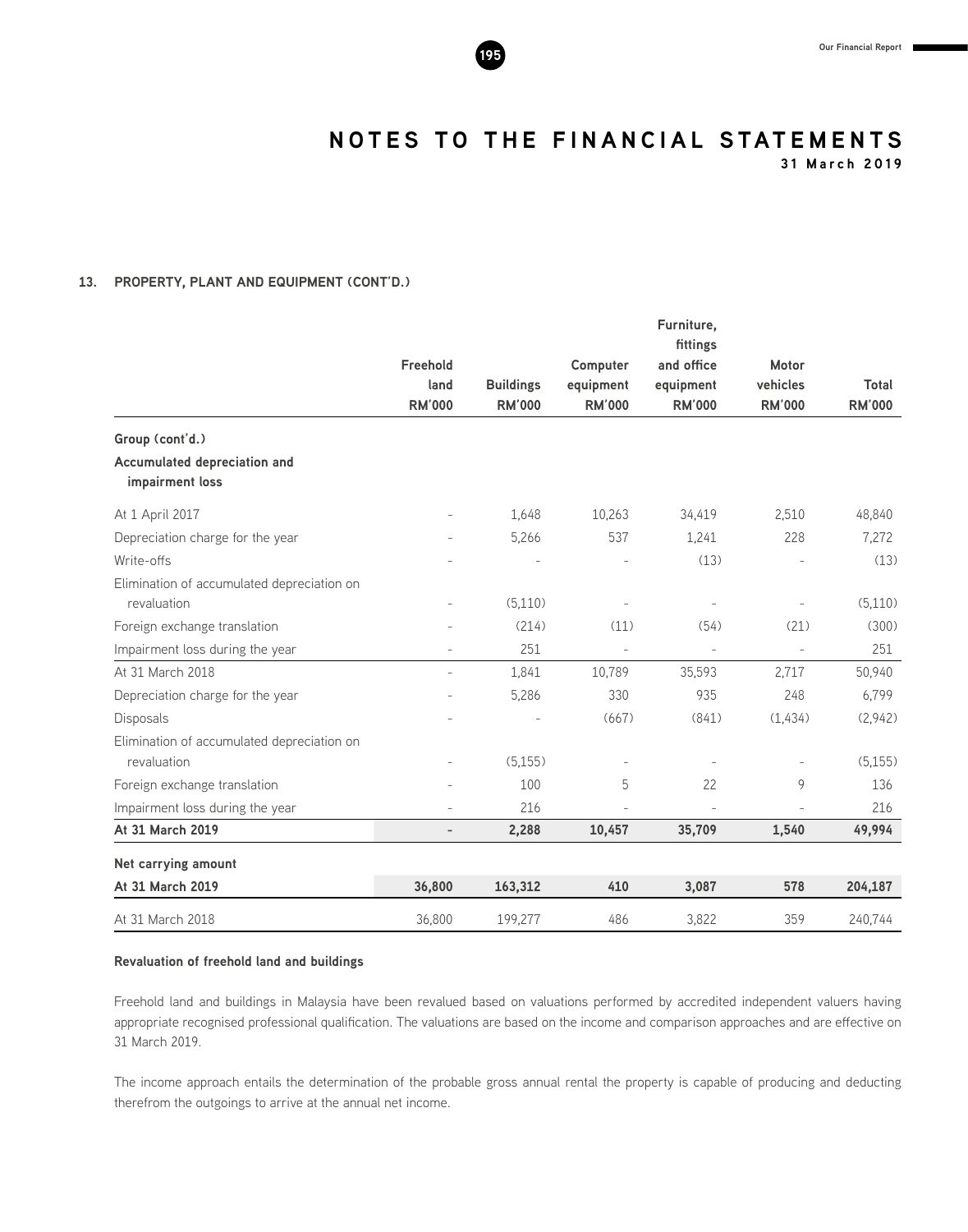

#### **13. PROPERTY, PLANT AND EQUIPMENT (CONT'D.)**

#### **Revaluation of freehold land and buildings (cont'd.)**

The comparison approach entails critical analyses of recent sales and listing of comparable properties registered within the vicinity. The technique of the approach requires the establishment of a comparable property by reducing reasonable comparative sales and listing to a common denominator. This is done by adjusting the differences between the subject property and those regarded as comparable.

Description of the fair value hierarchy for freehold land and buildings and the significant inputs used in the valuation are provided in Note 40.

Freehold buildings outside Malaysia have been revalued based on their value-in-use and a discount rate of 7% (2018: 7%) is applied, being the prevailing rental yield in the country where the buildings are located.

If the freehold land and buildings were measured using the cost model, the carrying amounts would be as follows:

|                                             | Freehold                 |                  |               |
|---------------------------------------------|--------------------------|------------------|---------------|
|                                             | land                     | <b>Buildings</b> | Total         |
|                                             | <b>RM'000</b>            | <b>RM'000</b>    | <b>RM'000</b> |
| Group                                       |                          |                  |               |
| Cost                                        |                          |                  |               |
| At 1 April 2017                             | 15,596                   | 175,026          | 190,622       |
| Additions                                   | $\overline{a}$           | 87               | 87            |
| At 31 March 2018                            | 15,596                   | 175,113          | 190,709       |
| Additions                                   |                          | 1,064            | 1,064         |
| Transfer to non-current asset held for sale |                          | (30, 417)        | (30, 417)     |
| At 31 March 2019                            | 15,596                   | 145,760          | 161,356       |
| <b>Accumulated depreciation</b>             |                          |                  |               |
| At 1 April 2017                             |                          | 44,224           | 44,224        |
| Depreciation charge for the year            |                          | 5,183            | 5,183         |
| Impairment losses during the year           | $\overline{a}$           | 251              | 251           |
| At 31 March 2018                            | $\overline{a}$           | 49,658           | 49,658        |
| Depreciation charge for the year            |                          | 5,286            | 5,286         |
| Transfer to non-current held for sale       |                          | (7, 494)         | (7, 494)      |
| Impairment losses during the year           |                          | 216              | 216           |
| At 31 March 2019                            | $\overline{\phantom{0}}$ | 47,666           | 47,666        |
| Net carrying amount                         |                          |                  |               |
| At 31 March 2019                            | 15,596                   | 98,094           | 113,690       |
| At 31 March 2018                            | 15,596                   | 125,455          | 141,051       |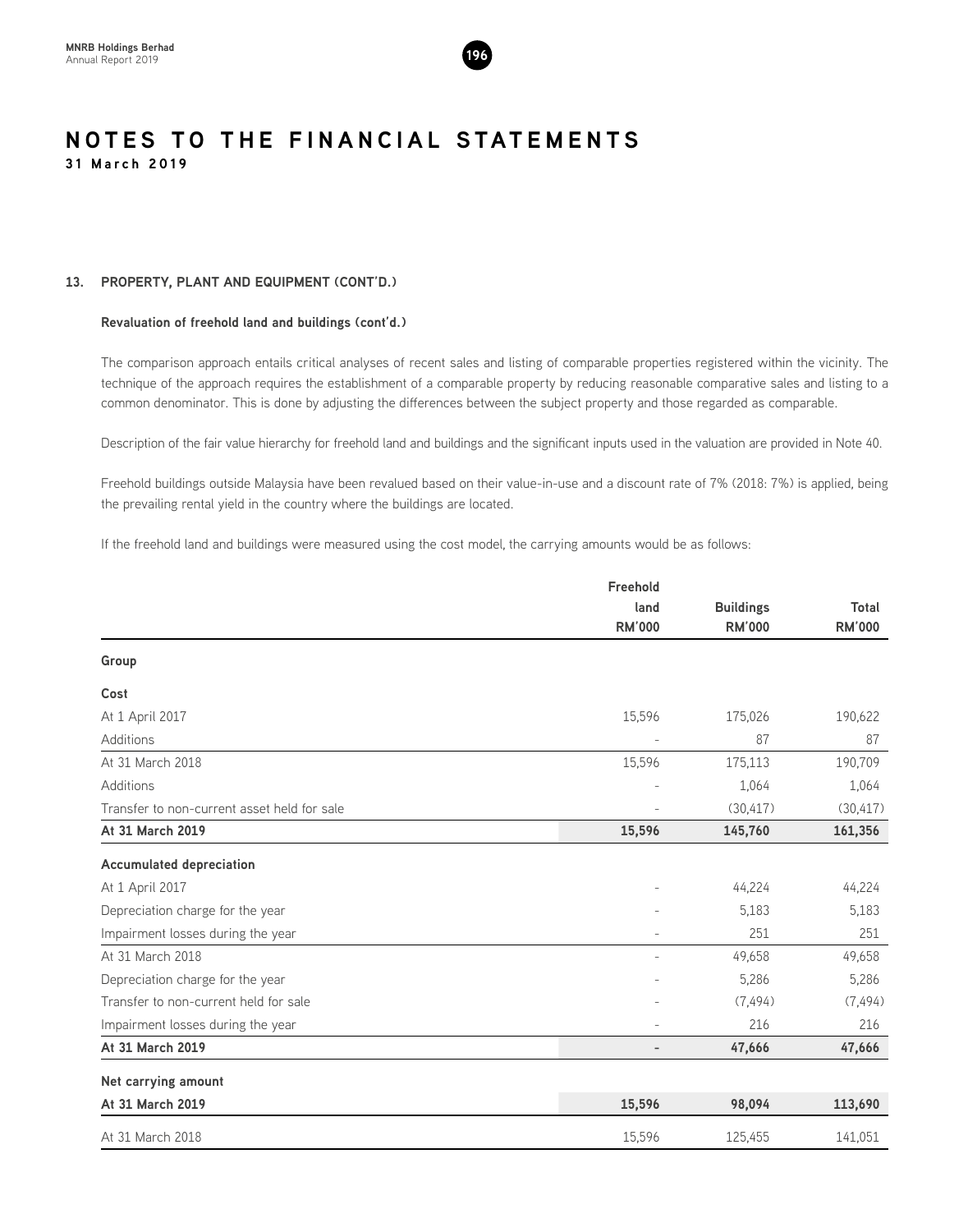

**31 March 2019**

#### **13. PROPERTY, PLANT AND EQUIPMENT (CONT'D.)**

|                                 |                       | Furniture,             |                |               |
|---------------------------------|-----------------------|------------------------|----------------|---------------|
|                                 |                       | fittings<br>and office | Motor          |               |
|                                 | Computer<br>equipment | equipment              | vehicles       | Total         |
|                                 | <b>RM'000</b>         | <b>RM'000</b>          | <b>RM'000</b>  | <b>RM'000</b> |
| Company                         |                       |                        |                |               |
| Cost                            |                       |                        |                |               |
| At 1 April 2017                 | 3,107                 | 3,129                  | 1,211          | 7,447         |
| Additions                       | 279                   | 4                      | $\overline{a}$ | 283           |
| At 31 March 2018                | 3,386                 | 3,133                  | 1,211          | 7,730         |
| Additions                       | 106                   | 11                     | 357            | 474           |
| Disposals                       | (380)                 | (2)                    | (454)          | (836)         |
| At 31 March 2019                | 3,112                 | 3,142                  | 1,114          | 7,368         |
| <b>Accumulated depreciation</b> |                       |                        |                |               |
| At 1 April 2017                 | 2,793                 | 2,005                  | 1,182          | 5,980         |
| Charge for the year             | 291                   | 183                    | 25             | 499           |
| At 31 March 2018                | 3,084                 | 2,188                  | 1,207          | 6,479         |
| Charge for the year             | 186                   | 163                    | 74             | 423           |
| Disposals                       | (380)                 |                        | (454)          | (834)         |
| At 31 March 2019                | 2,890                 | 2,351                  | 827            | 6,068         |
| Net carrying amount             |                       |                        |                |               |
| At 31 March 2019                | 222                   | 791                    | 287            | 1,300         |
| At 31 March 2018                | 302                   | 945                    | 4              | 1,251         |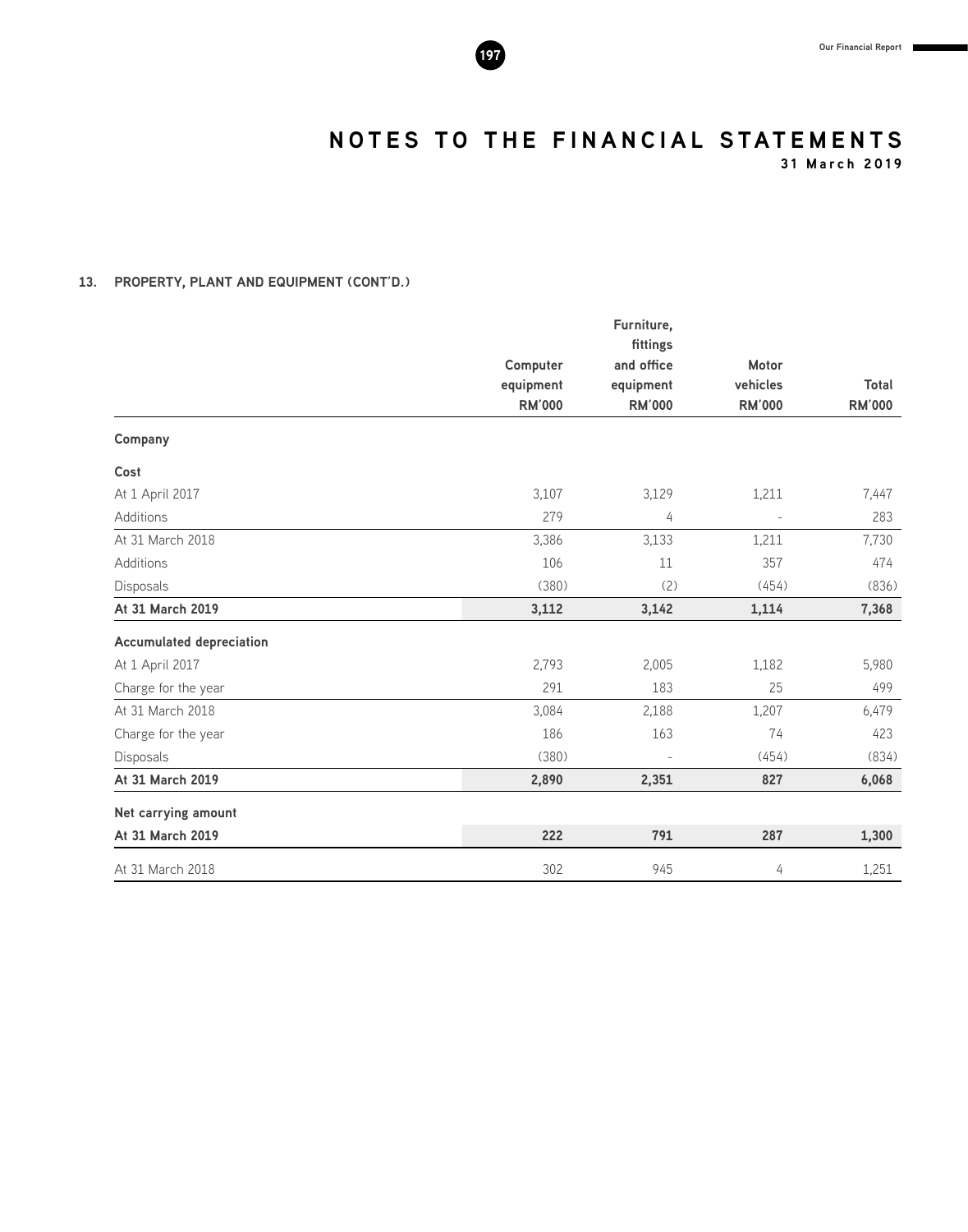

#### **14. INTANGIBLE ASSETS**

|                                 | <b>Software</b><br>development | Computer<br>software |               |
|---------------------------------|--------------------------------|----------------------|---------------|
|                                 | in                             | and                  |               |
|                                 | progress                       | licences             | Total         |
|                                 | <b>RM'000</b>                  | <b>RM'000</b>        | <b>RM'000</b> |
| Group                           |                                |                      |               |
| Cost                            |                                |                      |               |
| At 1 April 2017                 | 6,319                          | 53,771               | 60,090        |
| <b>Additions</b>                | 5,093                          | 8,923                | 14,016        |
| Write off                       | (137)                          | (476)                | (613)         |
| Reclassification                | (1, 301)                       | 1,301                |               |
| At 31 March 2018                | 9,974                          | 63,519               | 73,493        |
| Additions                       | 6,678                          | 4,578                | 11,256        |
| Reclassification                | (2,729)                        | 2,729                |               |
| At 31 March 2019                | 13,923                         | 70,826               | 84,749        |
| <b>Accumulated amortisation</b> |                                |                      |               |
| At 1 April 2017                 |                                | 37,050               | 37,050        |
| Amortisation for the year       |                                | 4,312                | 4,312         |
| At 31 March 2018                | $\overline{a}$                 | 41,362               | 41,362        |
| Amortisation for the year       |                                | 6,181                | 6,181         |
| At 31 March 2019                | $\overline{\phantom{0}}$       | 47,543               | 47,543        |
| Net carrying amount             |                                |                      |               |
| At 31 March 2019                | 13,923                         | 23,283               | 37,206        |
| At 31 March 2018                | 9,974                          | 22,157               | 32,131        |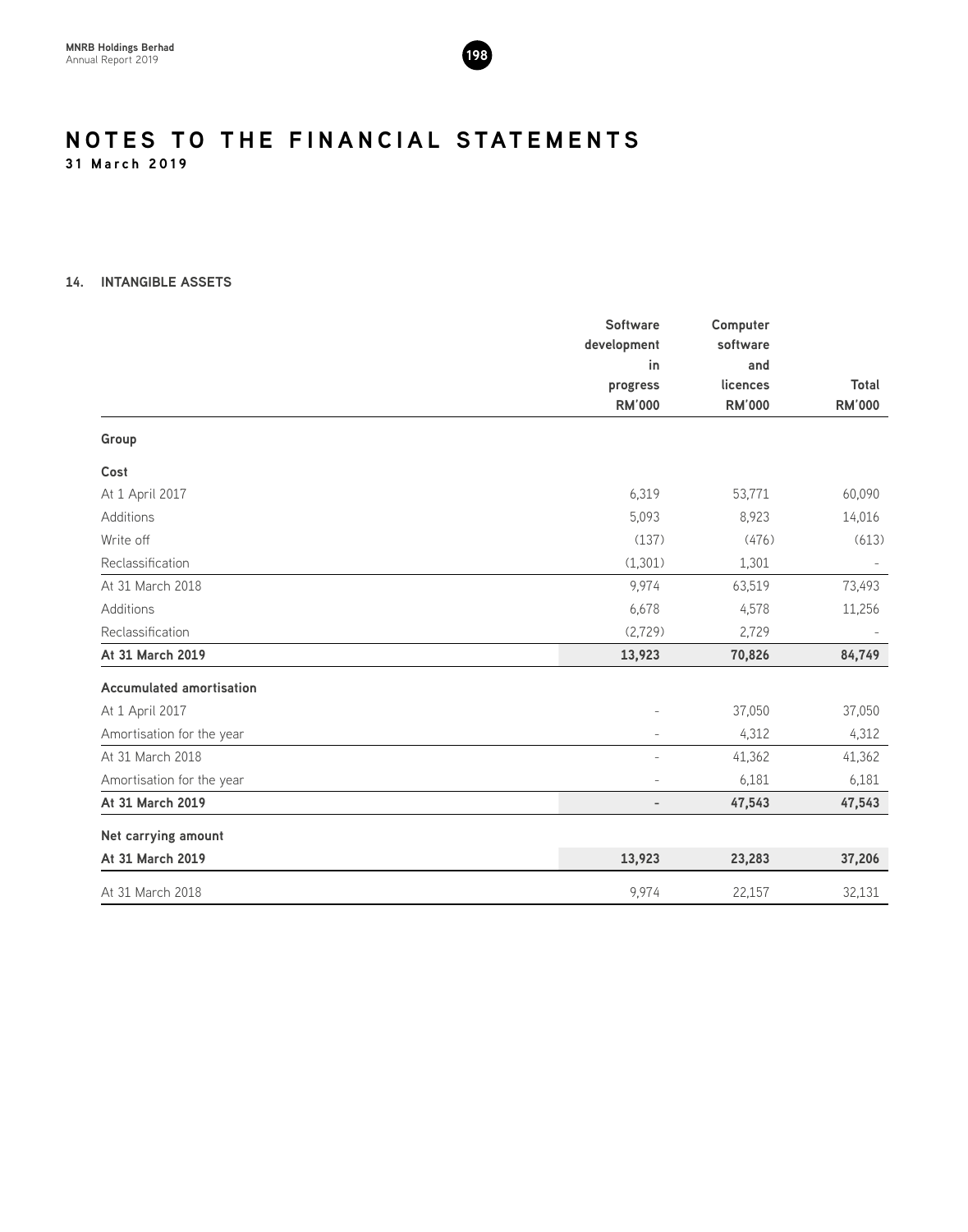

**31 March 2019**

#### **14. INTANGIBLE ASSETS (CONT'D.)**

|                                 | <b>Software</b><br>development<br>in | Computer<br>software<br>and |                        |
|---------------------------------|--------------------------------------|-----------------------------|------------------------|
|                                 | progress<br><b>RM'000</b>            | licences<br><b>RM'000</b>   | Total<br><b>RM'000</b> |
| Company                         |                                      |                             |                        |
| Cost                            |                                      |                             |                        |
| At 1 April 2017                 | 123                                  | 8,596                       | 8,719                  |
| Additions                       | 36                                   | 63                          | 99                     |
| Reclassification                | (74)                                 | 74                          | $\sim$                 |
| Write-off                       | (38)                                 | $\overline{a}$              | (38)                   |
| At 31 March 2018                | 47                                   | 8,733                       | 8,780                  |
| Additions                       | 998                                  | 149                         | 1,147                  |
| At 31 March 2019                | 1,045                                | 8,882                       | 9,927                  |
| <b>Accumulated amortisation</b> |                                      |                             |                        |
| At 1 April 2017                 |                                      | 6,795                       | 6,795                  |
| Amortisation for the year       | $\overline{\phantom{0}}$             | 355                         | 355                    |
| At 31 March 2018                |                                      | 7,150                       | 7,150                  |
| Amortisation for the year       | $\overline{a}$                       | 405                         | 405                    |
| At 31 March 2019                | $\overline{\phantom{0}}$             | 7,555                       | 7,555                  |
| Net carrying amount             |                                      |                             |                        |
| At 31 March 2019                | 1,045                                | 1,327                       | 2,372                  |
| At 31 March 2018                | 47                                   | 1,583                       | 1,630                  |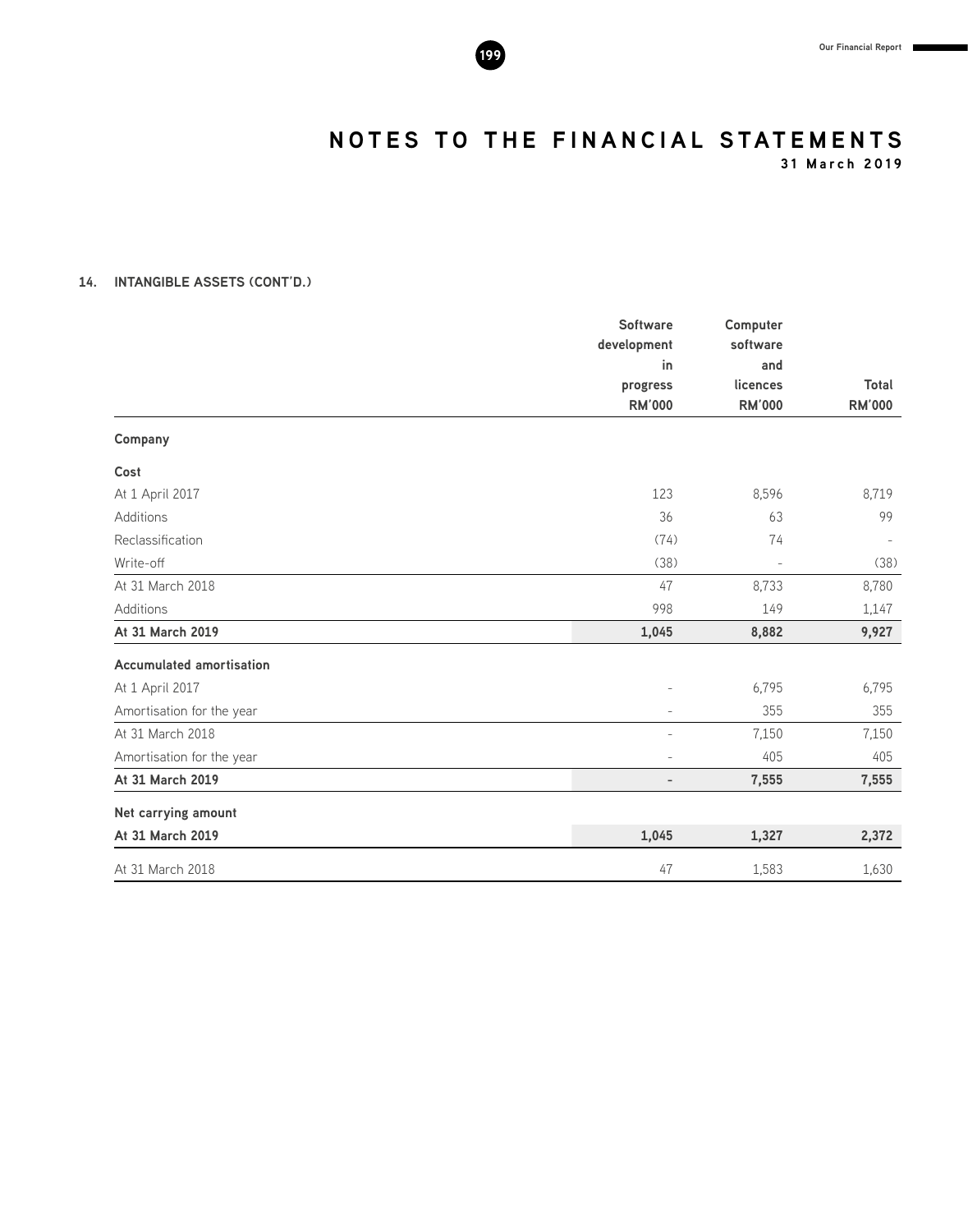

#### **15. DEFERRED TAXATION**

|                                           | Group         |                          |                          | Company       |
|-------------------------------------------|---------------|--------------------------|--------------------------|---------------|
|                                           | 2019          | 2018                     | 2019                     | 2018          |
|                                           | <b>RM'000</b> | <b>RM'000</b>            | <b>RM'000</b>            | <b>RM'000</b> |
| At beginning of year                      | 7,659         | 8,738                    | 2,811                    | 3,333         |
| Effect of adopting MFRS 9 (Note 2.27(iv)) | 539           | $\overline{\phantom{a}}$ | $\overline{\phantom{0}}$ |               |
| At 1 April 2018, as restated              | 8,198         | 8,738                    | 2,811                    | 3,333         |
| Recognised in:                            |               |                          |                          |               |
| Income statement (Note 12)                | (3,790)       | (1,239)                  | (939)                    | (522)         |
| Participants' funds                       | (8,988)       | (305)                    |                          |               |
| Recognised in other comprehensive income  | 1,462         | 465                      | $\overline{\phantom{0}}$ |               |
| At end of year                            | (3, 118)      | 7,659                    | 1,872                    | 2,811         |
| These comprise the following:             |               |                          |                          |               |
| Deferred tax assets                       | 13,247        | 18,343                   | 1,872                    | 2,811         |
| Deferred tax liabilities                  | (16, 365)     | (10,684)                 | $\overline{\phantom{0}}$ |               |
|                                           | (3, 118)      | 7,659                    | 1,872                    | 2,811         |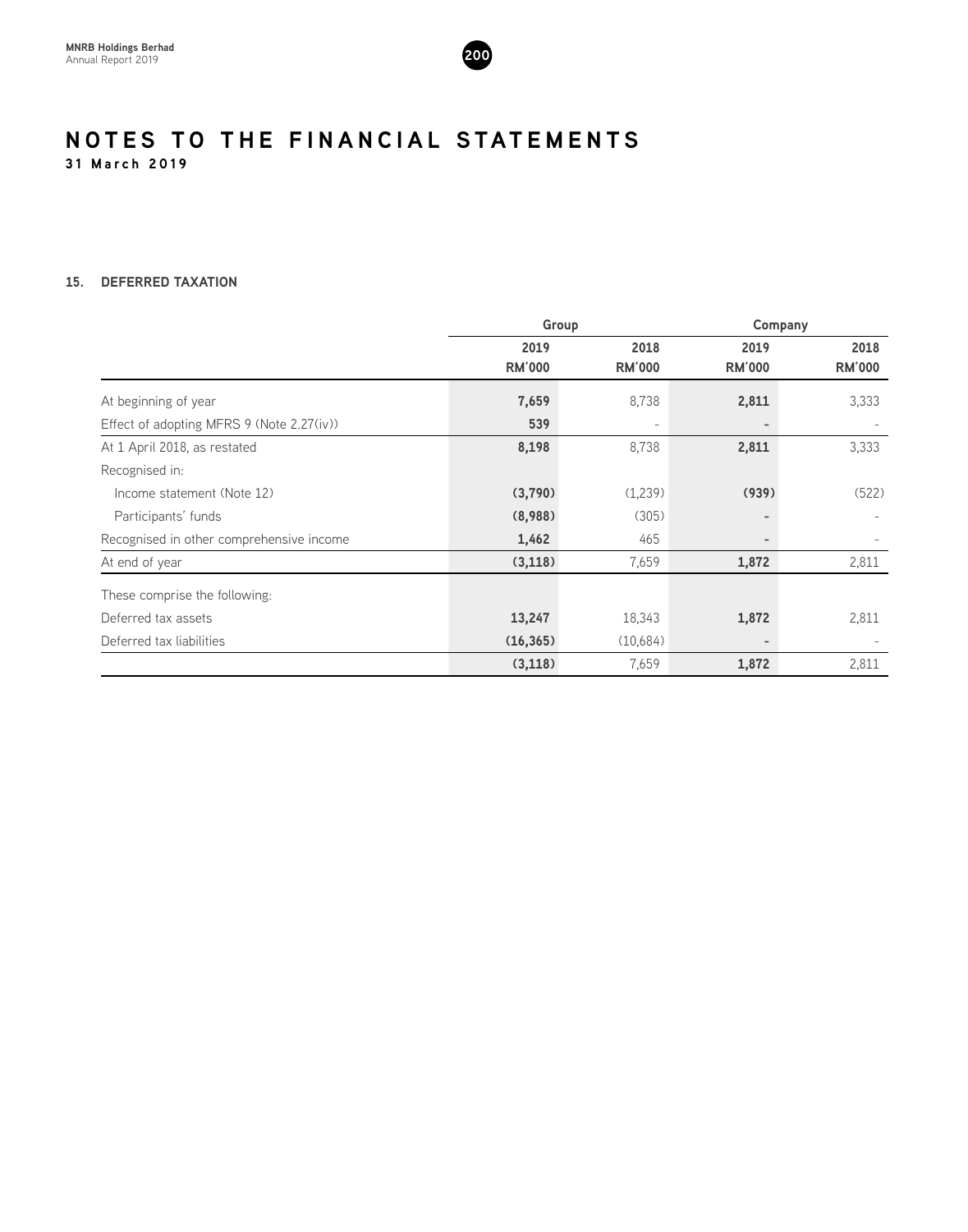

**31 March 2019**

#### **15. DEFERRED TAXATION (CONT'D.)**

The components and movements of deferred tax assets/(liabilities) during the financial year are as follows:

|                    |                   |                          |                          |                          |                          | <b>Financial</b> |                          |                |               |
|--------------------|-------------------|--------------------------|--------------------------|--------------------------|--------------------------|------------------|--------------------------|----------------|---------------|
|                    |                   |                          |                          |                          |                          | assets at        |                          |                |               |
|                    |                   | Unabsorbed/              | Impairment               | Premium/                 |                          | FVOCI/           |                          |                |               |
|                    | <b>Provisions</b> | accelerated              |                          | losses on contribution/  | Impairment               | <b>AFS</b>       | <b>Revaluation</b>       |                |               |
|                    | and               | capital                  | loans and                | expense                  | losses on                | financial        | of land and              |                |               |
|                    | payables          | allowances               | receivables              | liabilities              | investments              | assets           | buildings                | <b>Others</b>  | <b>Total</b>  |
| Group              | <b>RM'000</b>     | <b>RM'000</b>            | <b>RM'000</b>            | <b>RM'000</b>            | <b>RM'000</b>            | <b>RM'000</b>    | <b>RM'000</b>            | <b>RM'000</b>  | <b>RM'000</b> |
| 2019               |                   |                          |                          |                          |                          |                  |                          |                |               |
| At 1 April 2018    | 1,288             | 225                      | 1,867                    | 5,517                    | 2,069                    | 701              | (10,684)                 | 6,676          | 7,659         |
| Effect of adopting |                   |                          |                          |                          |                          |                  |                          |                |               |
| MFRS 9             | $\overline{a}$    | $\overline{\phantom{a}}$ | $\overline{\phantom{a}}$ | $\overline{\phantom{a}}$ | (2,069)                  | 2,083            |                          | 525            | 539           |
| At 1 April 2018,   |                   |                          |                          |                          |                          |                  |                          |                |               |
| as restated        | 1,288             | 225                      | 1,867                    | 5,517                    |                          | 2,784            | (10,684)                 | 7,201          | 8,198         |
| Recognised in:     |                   |                          |                          |                          |                          |                  |                          |                |               |
| Income statement   |                   |                          |                          |                          |                          |                  |                          |                |               |
| (Note 12)          | 436               | (148)                    | (122)                    | 1,143                    |                          | (1,934)          | $\overline{\phantom{a}}$ | (3, 165)       | (3,790)       |
| Participants' fund |                   |                          | (473)                    | 52                       |                          | (6, 816)         | (1, 177)                 | (574)          | (8,988)       |
| Other              |                   |                          |                          |                          |                          |                  |                          |                |               |
| comprehensive      |                   |                          |                          |                          |                          |                  |                          |                |               |
| income             |                   | $\overline{\phantom{a}}$ |                          |                          | $\overline{\phantom{0}}$ | (2, 415)         | 3,877                    | $\overline{a}$ | 1,462         |
| At 31 March 2019   | 1,724             | 77                       | 1,272                    | 6,712                    | $\overline{\phantom{a}}$ | (8, 381)         | (7,984)                  | 3,462          | (3, 118)      |
| 2018               |                   |                          |                          |                          |                          |                  |                          |                |               |
| At 1 April 2017    | 979               | 467                      | 2,402                    | 5,135                    | 3,755                    | (605)            | (10, 175)                | 6,780          | 8,738         |
| Recognised in:     |                   |                          |                          |                          |                          |                  |                          |                |               |
| Income statement   |                   |                          |                          |                          |                          |                  |                          |                |               |
| (Note 12)          | 309               | (242)                    |                          | 700                      | (1,686)                  | (4)              |                          | (316)          | (1,239)       |
| Participants' fund |                   | $\overline{a}$           | (535)                    | (318)                    |                          | 555              | (219)                    | 212            | (305)         |
| Other              |                   |                          |                          |                          |                          |                  |                          |                |               |
| comprehensive      |                   |                          |                          |                          |                          |                  |                          |                |               |
| income             |                   |                          |                          |                          |                          | 755              | (290)                    |                | 465           |
| At 31 March 2018   | 1,288             | 225                      | 1,867                    | 5,517                    | 2,069                    | 701              | (10,684)                 | 6,676          | 7,659         |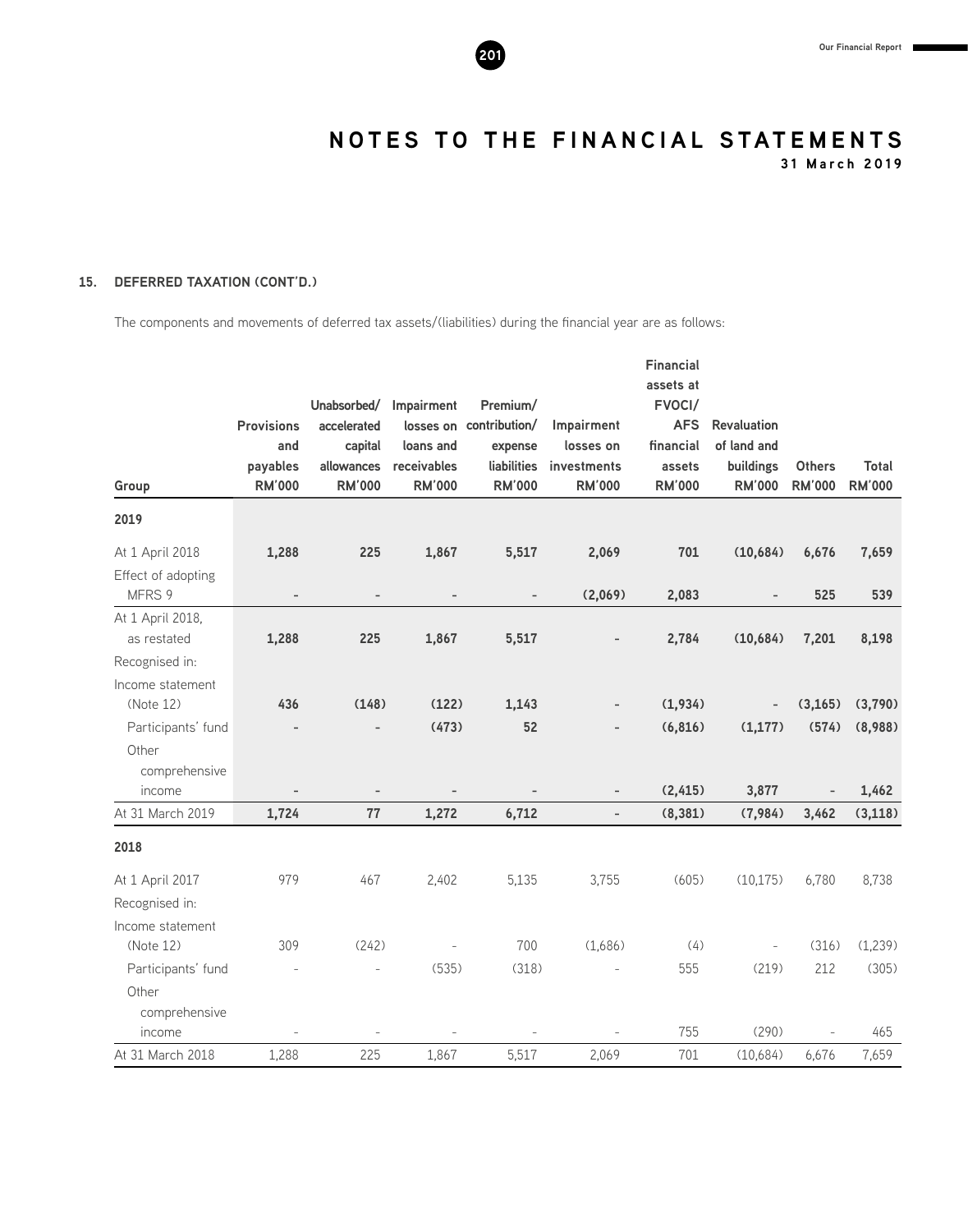

#### **15. DEFERRED TAXATION (CONT'D.)**

The components and movements of deferred tax assets/(liabilities) during the financial year are as follows: (cont'd.)

|                                          | Unabsorbed/   |                          |               |               |
|------------------------------------------|---------------|--------------------------|---------------|---------------|
|                                          | accelerated   | Impairment               |               |               |
|                                          | capital       | losses on                |               |               |
|                                          | allowances    | staff loans              | <b>Others</b> | Total         |
|                                          | <b>RM'000</b> | <b>RM'000</b>            | <b>RM'000</b> | <b>RM'000</b> |
| Company                                  |               |                          |               |               |
| 2019                                     |               |                          |               |               |
| At 1 April 2018                          | 1,175         | 4                        | 1,632         | 2,811         |
| Recognised in income statement (Note 12) | (731)         | $\overline{\phantom{a}}$ | (208)         | (939)         |
| At 31 March 2019                         | 444           | 4                        | 1,424         | 1,872         |
| 2018                                     |               |                          |               |               |
| At 1 April 2017                          | 1,503         | 4                        | 1,826         | 3,333         |
| Recognised in income statement (Note 12) | (328)         | $\overline{\phantom{a}}$ | (194)         | (522)         |
| At 31 March 2018                         | 1,175         | 4                        | 1,632         | 2,811         |

Deferred tax assets have not been recognised in respect of the following items of the Company and SSB as the probability of recognition cannot be determined with certainty given the lack of assessable profits in current and prior years.

|                              | Group         |               |                          | Company                  |
|------------------------------|---------------|---------------|--------------------------|--------------------------|
|                              | 2019          | 2018          | 2019                     | 2018                     |
|                              | <b>RM'000</b> | <b>RM'000</b> | <b>RM'000</b>            | <b>RM'000</b>            |
| Unutilised business losses   | 8,103         | 8,015         | 6,150                    | 6,150                    |
| Unabsorbed capital allowance | 82            | 88            | $\overline{\phantom{a}}$ | $\overline{\phantom{0}}$ |
|                              | 8,185         | 8,103         | 6,150                    | 6,150                    |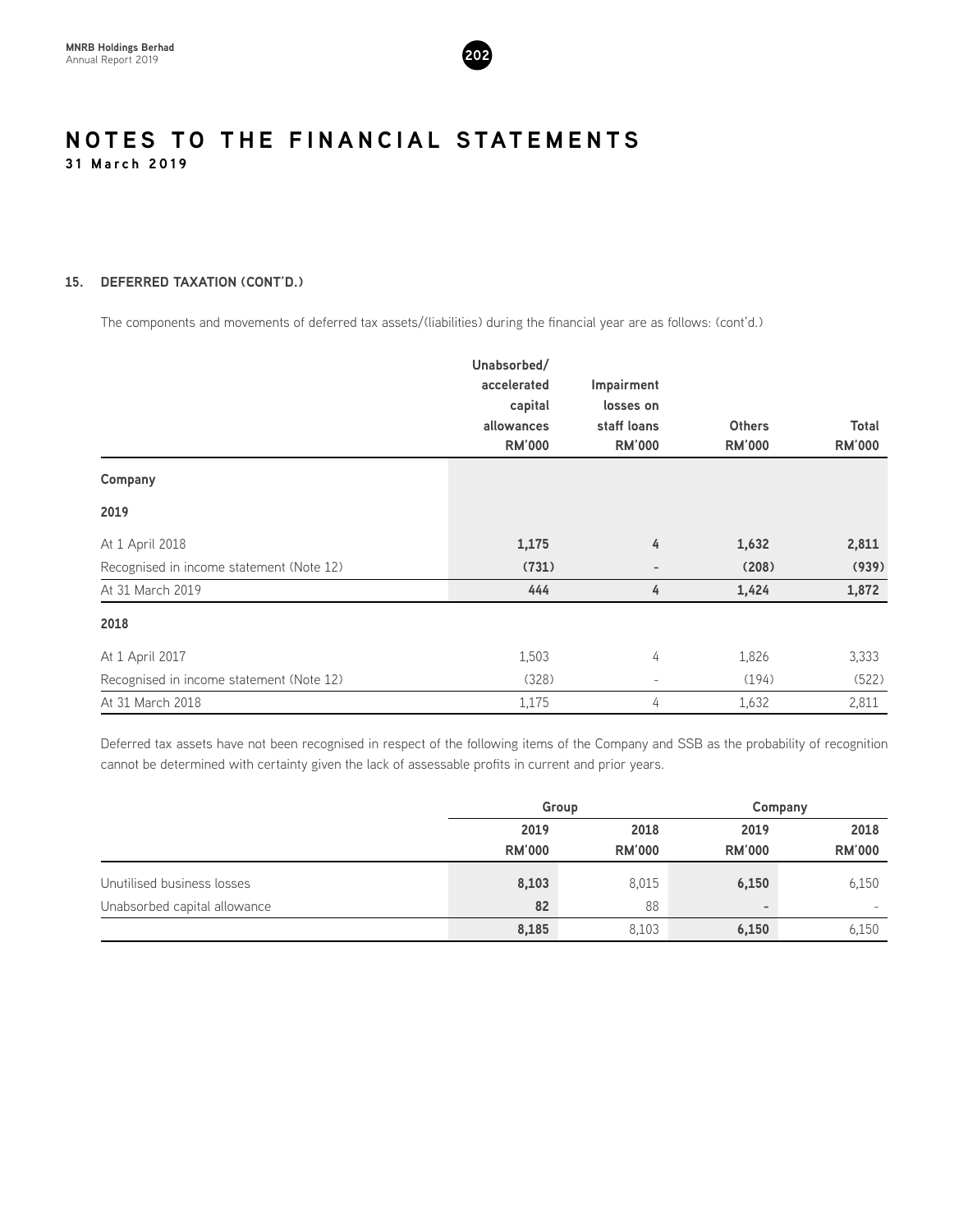

**31 March 2019**

#### **16. INVESTMENTS IN SUBSIDIARIES**

|                                                |               | Company       |
|------------------------------------------------|---------------|---------------|
|                                                | 2019          | 2018          |
| <b>Note</b>                                    | <b>RM'000</b> | <b>RM'000</b> |
| Unquoted shares, at cost:                      |               |               |
| In Malaysia                                    |               |               |
| At the beginning of the year                   | 898,106       | 907,000       |
| 41(a)<br>Additional investment during the year | 400,000       | 93,106        |
|                                                | 1,298,106     | 1,000,106     |
| Less: Redemption of investment in SSB          |               | (102,000)     |
| At the end of the year                         | 1,298,106     | 898,106       |
| Outside Malaysia                               |               |               |
| At the beginning and end of the year           | 6,370         | 6,370         |
|                                                | 1,304,476     | 904,476       |

The increase in investments in subsidiaries during the year represents the utilisation of proceeds arising from the completion of the rights issue exercise on 31 October 2018. Further details are presented in Note 41(a).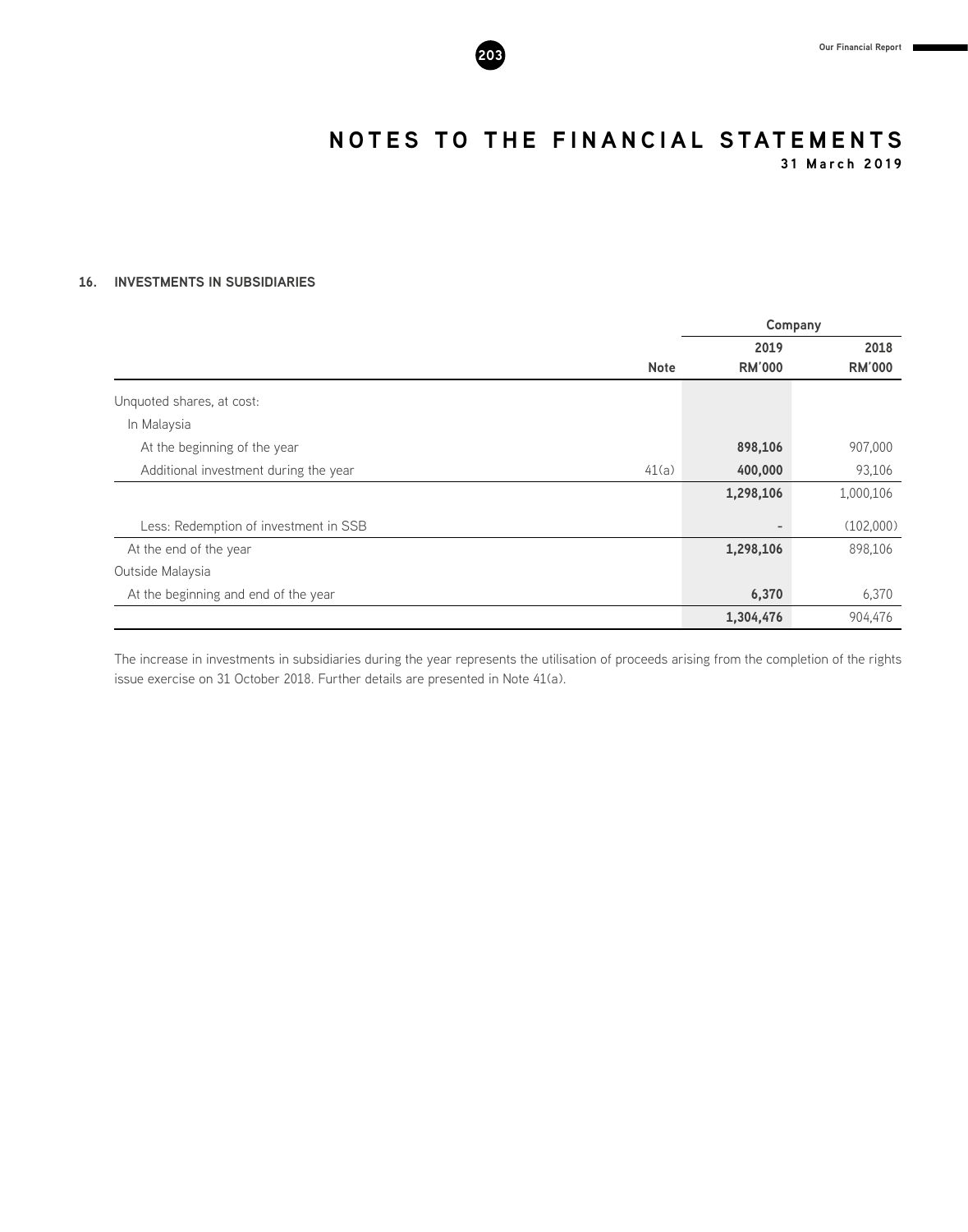

#### **16. INVESTMENTS IN SUBSIDIARIES (CONT'D.)**

Details of the subsidiaries are as follows:

|                                                                                                               |                                   |                                                                                                                                                                                |      | <b>Effective ownership interest</b> |
|---------------------------------------------------------------------------------------------------------------|-----------------------------------|--------------------------------------------------------------------------------------------------------------------------------------------------------------------------------|------|-------------------------------------|
|                                                                                                               | Country of                        |                                                                                                                                                                                | 2019 | 2018                                |
| Name of subsidiaries                                                                                          | incorporation                     | <b>Principal activities</b>                                                                                                                                                    | %    | %                                   |
| Malaysian Reinsurance Berhad ("MRE")                                                                          | Malaysia                          | Underwriting of all classes of<br>general reinsurance business and<br>management of family and general<br>retakaful business                                                   | 100  | 100                                 |
| Takaful Ikhlas Family Berhad ("TIFB")<br>(formerly known as Takaful Ikhlas Berhad<br>$("TIB")$ <sup>(i)</sup> | Malaysia                          | Management of family and<br>investment-linked takaful business                                                                                                                 | 100  | 100                                 |
| Takaful Ikhlas General Berhad ("TIGB") <sup>(i)</sup>                                                         | Malaysia                          | Management of general takaful<br>business                                                                                                                                      | 100  | 100                                 |
| Sinar Seroja Berhad (ii)                                                                                      | Malaysia                          | Dormant company                                                                                                                                                                | 100  | 100                                 |
| MMIP Services Sdn. Bhd.                                                                                       | Malaysia                          | Management of the Malaysian Motor<br>Insurance Pool which provides<br>motor insurance to vehicle owners<br>who are unable to obtain insurance<br>protection for their vehicles | 100  | 100                                 |
| Malaysian Re (Dubai) Ltd.                                                                                     | Dubai.<br>United Arab<br>Emirates | Marketing and promotional activities<br>and servicing of clients on behalf<br>of MRE                                                                                           | 100  | 100                                 |

(i) On 30 November 2018, in accordance with the requirements of the Islamic Financial Services Act ("IFSA") 2013, TIB had completed the split of its composite takaful licence into two separate takaful licences: one for managing family takaful business and another for managing general takaful business.

Consequently, TIB transferred its general takaful business to TIGB as further disclosed in Note 41(b).

(ii) SSB was principally engaged in the managing of general and family retakaful business until 30 November 2017. On 1 December 2017, SSB ceased business and transferred its general and family retakaful business to MRE and surrendered its licence on the same date. Subsequently, a capital redemption exercise was carried out, resulting in a net reversal of impairment losses of approximately RM21 million.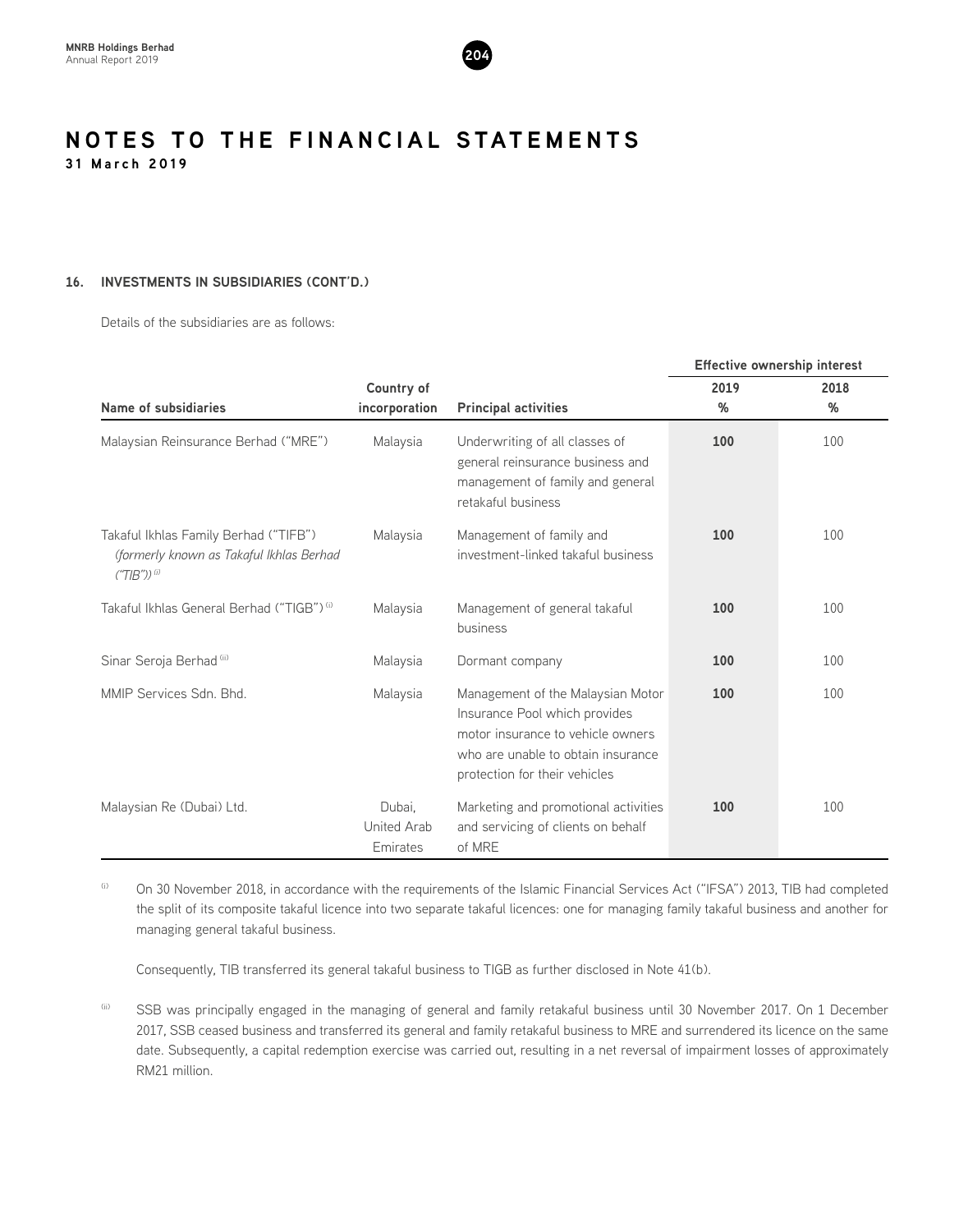

**31 March 2019**

#### **17. INVESTMENTS IN ASSOCIATES**

|                                                        | Group                 |                       |
|--------------------------------------------------------|-----------------------|-----------------------|
|                                                        | 2019<br><b>RM'000</b> | 2018<br><b>RM'000</b> |
| Unquoted shares in Malaysia, at cost                   | 77,615                | 77,615                |
| Share of post-acquisition retained profits             | 10,167                | 23,288                |
| Share of post-acquisition fair value reserve           | 1,863                 | 1,880                 |
| Post-acquisition foreign exchange translation reserve* | 44,096                | 36,226                |
|                                                        | 133,741               | 139,009               |
| Represented by share of net assets                     | 133,741               | 139,009               |

|                                      |               | Company       |
|--------------------------------------|---------------|---------------|
|                                      | 2019          | 2018          |
|                                      | <b>RM'000</b> | <b>RM'000</b> |
| Unquoted shares in Malaysia, at cost | 1,957         | 1,957         |

\* This is in respect of retranslation of the cost of the investment in Labuan Re at the rate of exchange prevailing at the reporting date.

Details of the associates which are all incorporated in Malaysia are as follows:

|                                                      |                                                                                                                  |           | Proportion of ownership interest and<br>voting power |
|------------------------------------------------------|------------------------------------------------------------------------------------------------------------------|-----------|------------------------------------------------------|
| Name of associates<br>Year end                       | <b>Principal activities</b>                                                                                      | 2019<br>% | 2018<br>%                                            |
| Held by the Company:                                 |                                                                                                                  |           |                                                      |
| Motordata Research Consortium Sdn. Bhd. 31 December  | Development and provision of a<br>centralised motor parts price database<br>for the Malaysian insurance industry | 40        | 40                                                   |
| <b>Held by Malaysian Re:</b>                         |                                                                                                                  |           |                                                      |
| Labuan Reinsurance (L) Ltd ("Labuan Re") 31 December | Underwriting of all classes of general<br>reinsurance business                                                   | 20        | 20                                                   |

The financial statements of the above associates are not co-terminous with those of the Group. For the purpose of applying the equity method of accounting, the audited financial statements of the associates for the year ended 31 December 2018 and management financial statements to the end of the accounting period of 31 March 2019 have been used.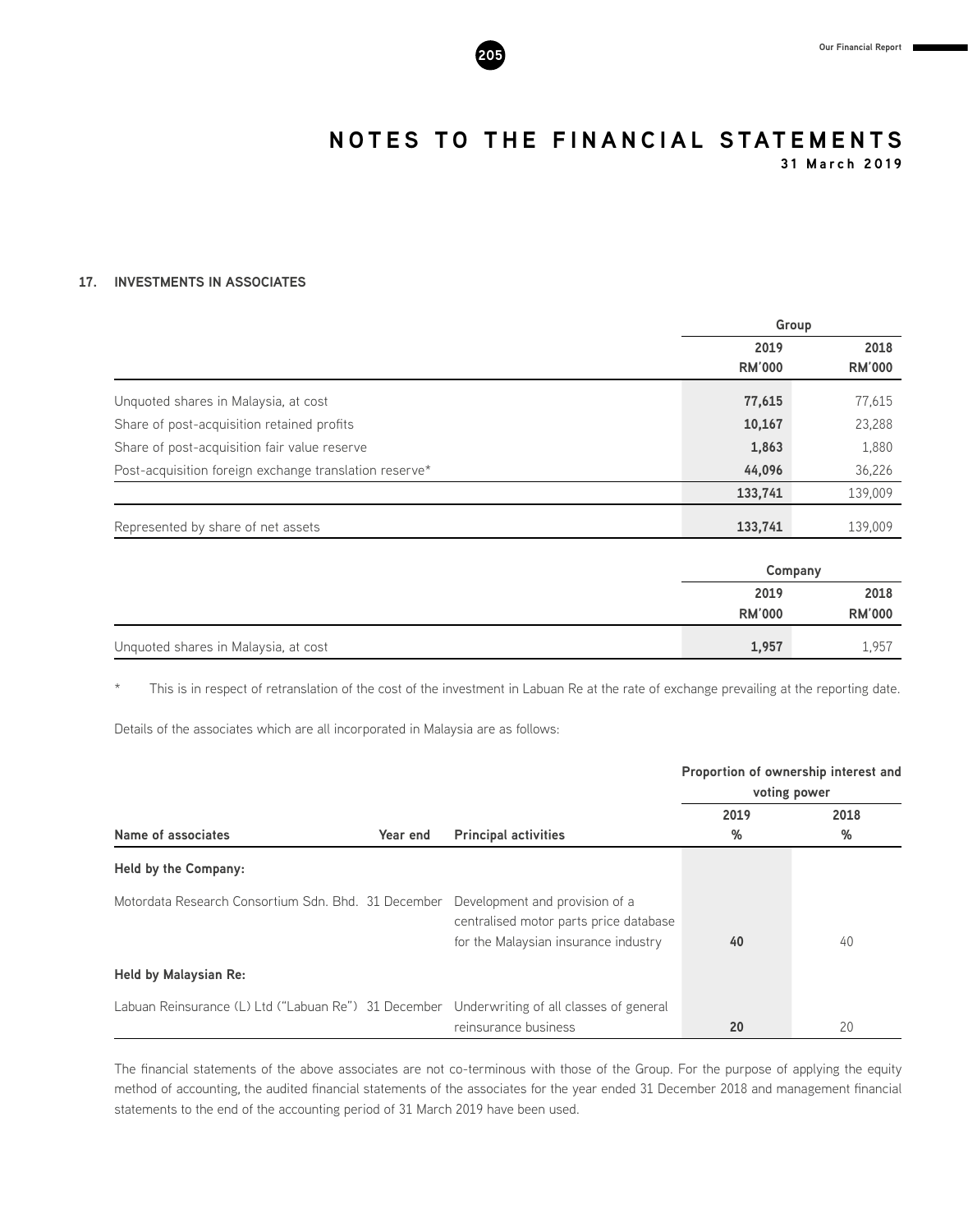

#### **17. INVESTMENTS IN ASSOCIATES (CONT'D.)**

The summarised financial information of the associates are as follows:

|                                | 2019<br><b>RM'000</b> | 2018<br><b>RM'000</b> |
|--------------------------------|-----------------------|-----------------------|
|                                |                       |                       |
| <b>Assets and liabilities:</b> |                       |                       |
| Current assets                 | 2,269,248             | 2,060,606             |
| Non-current assets             | 73,780                | 63,284                |
| Total assets                   | 2,343,028             | 2,123,890             |
| Current liabilities            | 335,371               | 282,421               |
| Non-current liabilities        | 1,348,524             | 1,149,341             |
| Total liabilities              | 1,683,895             | 1,431,762             |
| <b>Equity</b>                  | 659,133               | 692,128               |
| <b>Results:</b>                |                       |                       |
| Revenue                        | 640,565               | 588,241               |
| (Loss)/profit for the year     | (95, 886)             | 36,403                |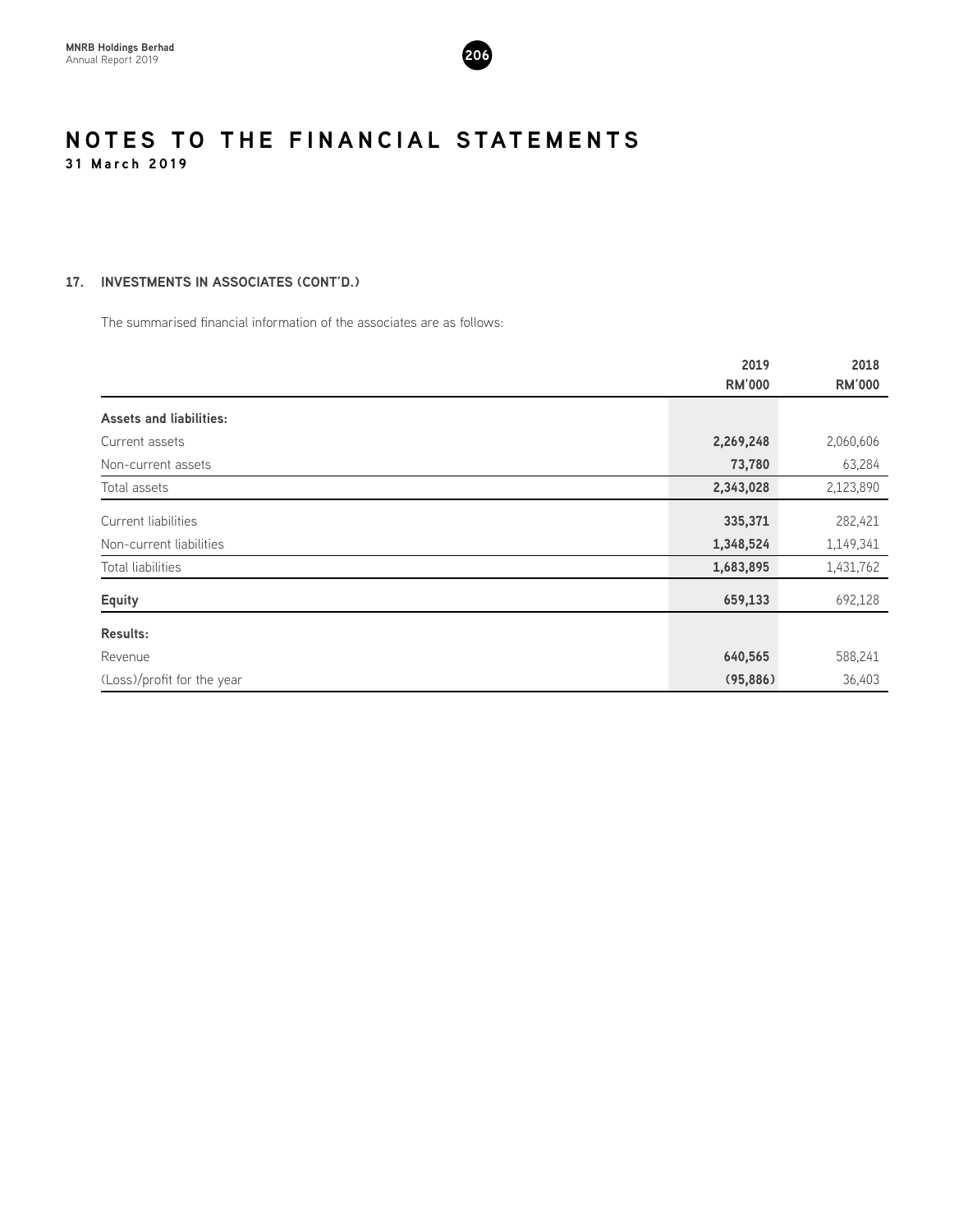

**31 March 2019**

#### **18. FINANCIAL ASSETS**

The following table summarises the carrying values of financial assets of the Group and the Company:

|                                        | Group         |               |               | Company       |
|----------------------------------------|---------------|---------------|---------------|---------------|
|                                        | 2019          | 2018          | 2019          | 2018          |
|                                        | <b>RM'000</b> | <b>RM'000</b> | <b>RM'000</b> | <b>RM'000</b> |
| At carrying value:                     |               |               |               |               |
| Financial assets at FVTPL (a)          | 2,988,831     | 116,127       |               |               |
| Financial assets at FVOCI (b)          | 2,155,736     |               | 50            |               |
| Financial assets at amortised cost (c) | 2,144,987     |               | 47,170        |               |
| HTM investments (d)                    |               | 644,254       |               | 1,000         |
| AFS financial assets (e)               |               | 3,741,196     |               | 50            |
| Loans and receivables (f)              |               | 1,937,263     |               | 29,796        |
|                                        | 7,289,554     | 6,438,840     | 47,220        | 30,846        |
| Malaysian government securities        | 183,878       | 209,245       |               |               |
| Government investment issues           | 1,826,349     | 1,673,892     |               |               |
| Unquoted corporate debt securities     | 2,602,856     | 2,317,789     | 1,000         | 1,000         |
| Equity securities:                     |               |               |               |               |
| Unquoted shares in Malaysia            | 84,451        | 44,796        | 50            | 50            |
| Quoted shares in Malaysia:             | 267,164       | 126,501       |               |               |
| Shariah approved unit trust funds      | 168,589       | 116,127       |               |               |
| Real estate investment trusts          | 16,299        | 13,227        |               |               |
| Fixed and call deposits                | 306,395       | 91,318        |               |               |
| Islamic investment accounts            | 1,701,627     | 1,735,485     | 42,493        | 25,885        |
| Other loans and receivables            | 131,946       | 110,460       | 3,677         | 3,911         |
|                                        | 7,289,554     | 6,438,840     | 47,220        | 30,846        |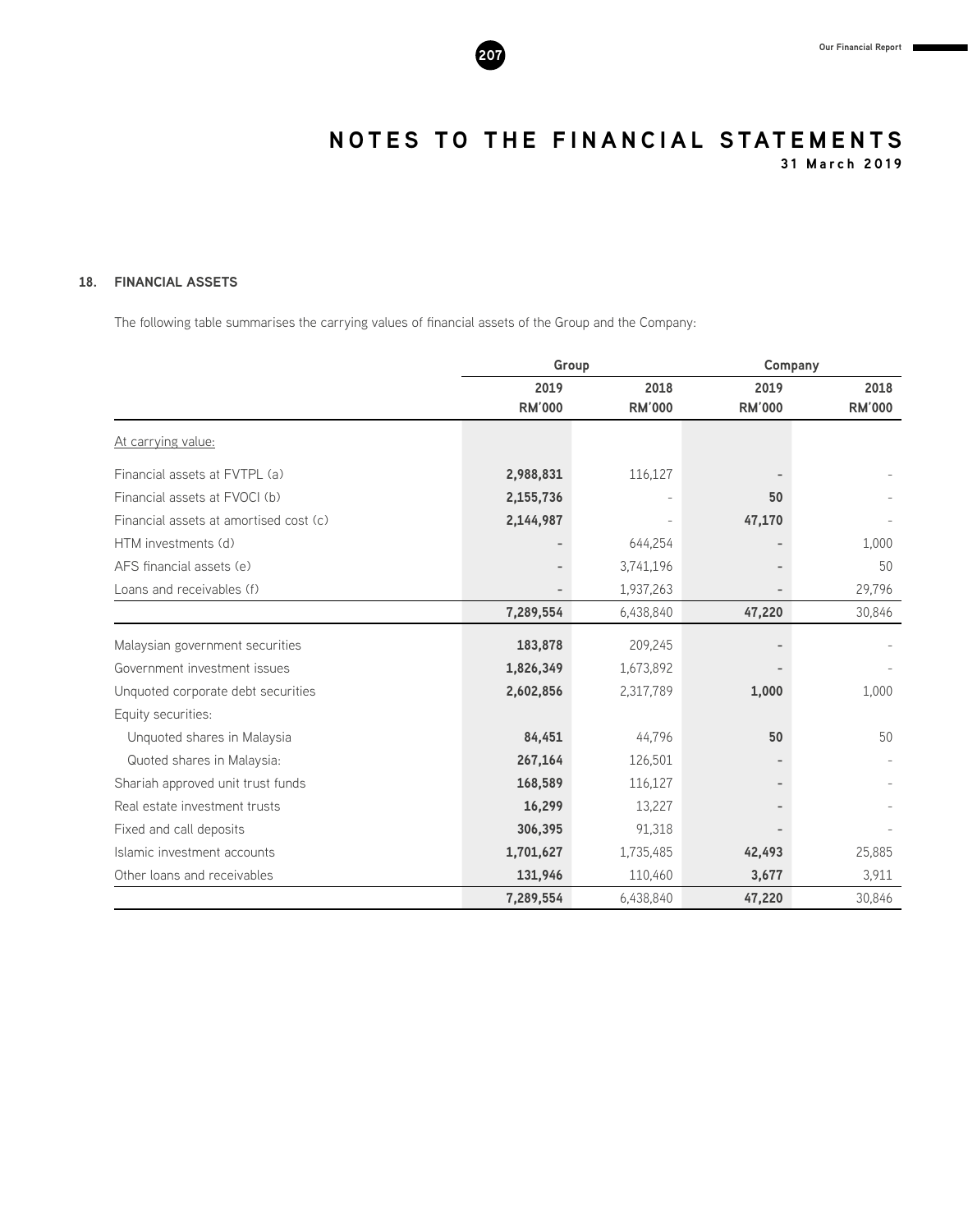

#### **18. FINANCIAL ASSETS (CONT'D.)**

|                                           |               | Group         |
|-------------------------------------------|---------------|---------------|
|                                           | 2019          | 2018          |
|                                           | <b>RM'000</b> | <b>RM'000</b> |
| <b>Financial assets at FVTPL</b><br>(a)   |               |               |
| At fair value:                            |               |               |
| Designated upon initial recognition:      |               |               |
| Unquoted corporate debt securities        | 4,178         |               |
| Government investment issues              | 1,306,506     |               |
| Unquoted Islamic private debt securities: |               |               |
| Government guaranteed                     | 702,381       |               |
| Unsecured                                 | 507,833       |               |
| Mandatorily measured:                     |               |               |
| Quoted shares in Malaysia:                |               |               |
| Shariah approved equities                 | 184,207       |               |
| Warrants                                  | 43            |               |
| Others                                    | 82,914        |               |
| Unquoted corporate debt securities        | 15,142        |               |
| Unquoted Islamic private debt securities  | 739           |               |
| Shariah approved unit trust funds         | 168,589       | 116,127       |
| Real estate investment trusts             | 16,299        |               |
|                                           | 2,988,831     | 116,127       |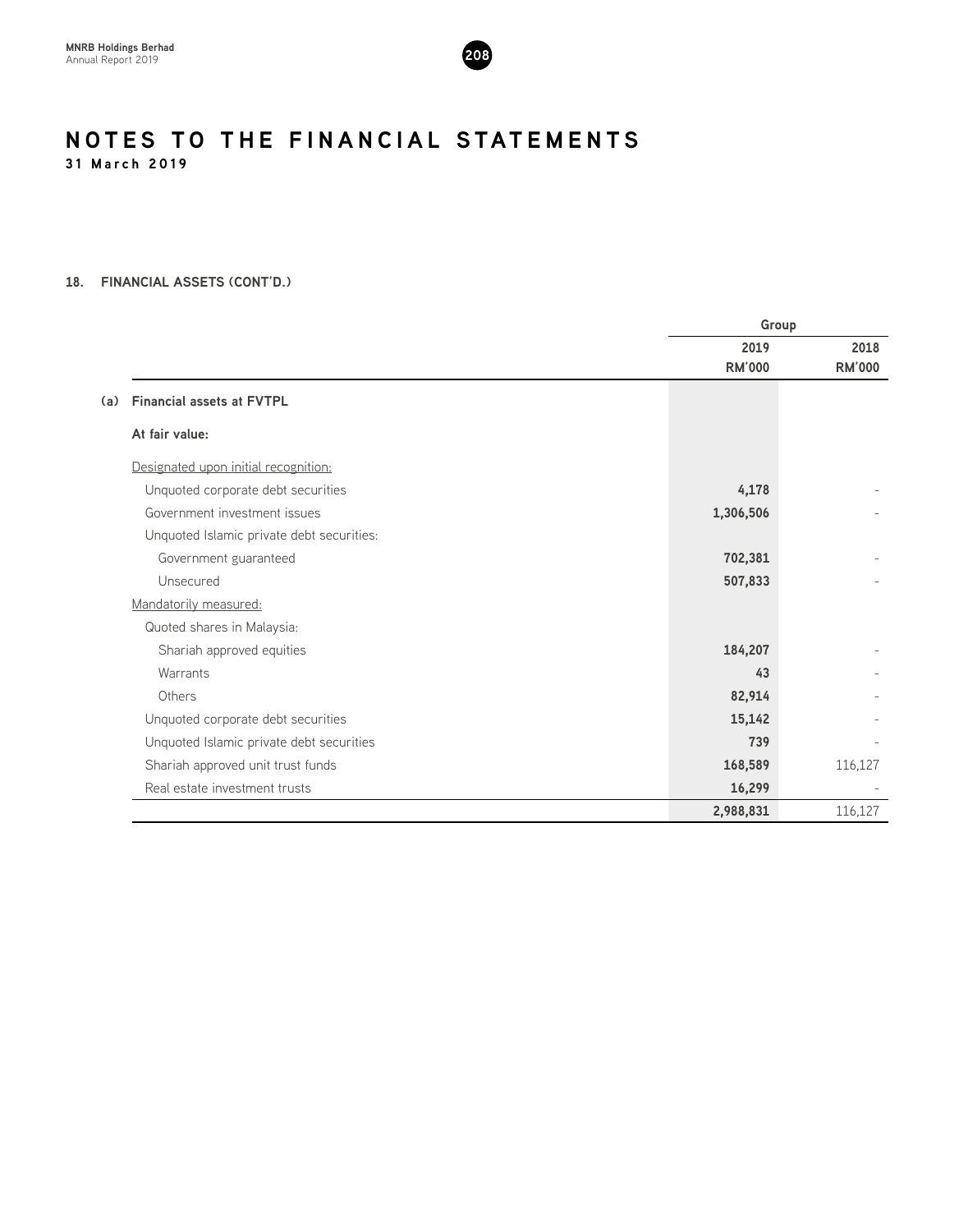

**31 March 2019**

#### **18. FINANCIAL ASSETS (CONT'D.)**

|     |                                           |               | Group                    |                          | Company       |
|-----|-------------------------------------------|---------------|--------------------------|--------------------------|---------------|
|     |                                           | 2019          | 2018                     | 2019                     | 2018          |
|     |                                           | <b>RM'000</b> | <b>RM'000</b>            | <b>RM'000</b>            | <b>RM'000</b> |
| (b) | <b>Financial assets at FVOCI</b>          |               |                          |                          |               |
|     | At fair value                             |               |                          |                          |               |
|     | Malaysian government securities           | 183,878       |                          | $\overline{\phantom{0}}$ |               |
|     | Government investment issues              | 519,843       | $\overline{\phantom{0}}$ | -                        |               |
|     | Unquoted corporate debt securities        | 1,031,242     |                          |                          |               |
|     | Unquoted shares (i)                       | 84,158        |                          |                          |               |
|     | Unquoted Islamic private debt securities: |               |                          |                          |               |
|     | Government guaranteed                     | 105,860       |                          |                          |               |
|     | Unsecured                                 | 230,462       | $\overline{\phantom{0}}$ |                          |               |
|     | Golf club memberships                     | 293           |                          | 50                       |               |
|     |                                           | 2,155,736     |                          | 50                       |               |

(i) Equity instruments designated at fair value through OCI include investments in equity shares of non-listed companies. The Group holds non-controlling interests (between 4% and 9%) in these companies. These investments were irrevocably designated at FVOCI as the Group considers these investments to be strategic in nature.

The pertinent information of the investments in unquoted shares in Malaysia are as follows:

|                                            | <b>Financial</b><br>Park<br>(Labuan)<br>("FPL")<br><b>RM'000</b> | <b>Malaysian</b><br>Rating<br>Corporation<br><b>Berhad</b><br>("MARC")<br><b>RM'000</b> |
|--------------------------------------------|------------------------------------------------------------------|-----------------------------------------------------------------------------------------|
| Cost, at 1 April 2018 as previously stated | 48,852                                                           | 410                                                                                     |
| Impact of adopting MFRS 9 (Note 2.27(iv))  | 33,203                                                           | 1,907                                                                                   |
| Fair value, at 1 April 2018 as restated    | 82,055                                                           | 2,317                                                                                   |
| Fair value movement during the year        | (159)                                                            | (55)                                                                                    |
| Fair value, at 31 March 2019               | 81.896                                                           | 2.262                                                                                   |

Disclosures on expected credit losses recognised on financial assets at FVOCI are disclosed in Note 37(a).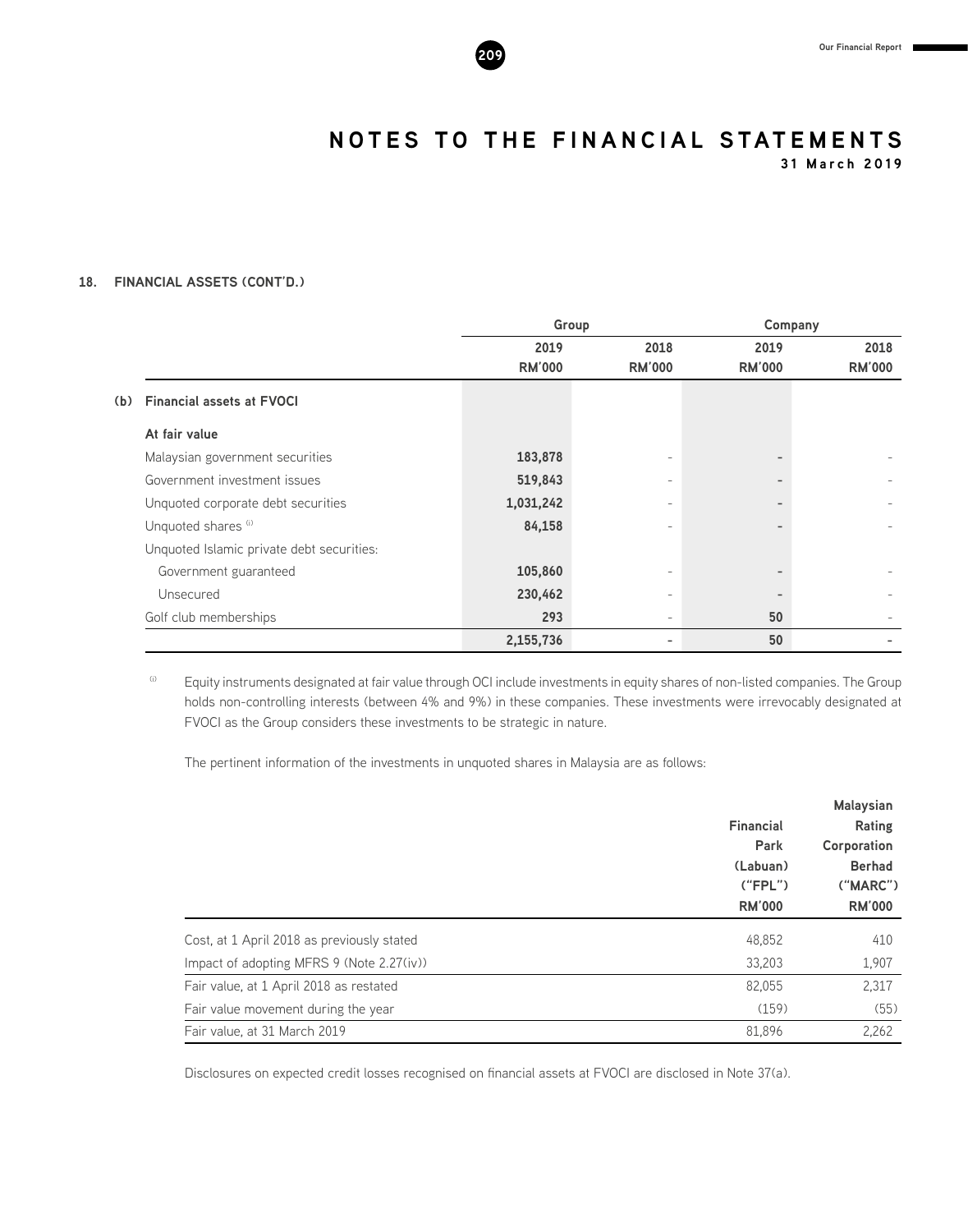

#### **18. FINANCIAL ASSETS (CONT'D.)**

|                                                  |               | Group                    |               | Company       |  |  |
|--------------------------------------------------|---------------|--------------------------|---------------|---------------|--|--|
|                                                  | 2019          | 2018                     | 2019          | 2018          |  |  |
|                                                  | <b>RM'000</b> | <b>RM'000</b>            | <b>RM'000</b> | <b>RM'000</b> |  |  |
| <b>Financial assets at amortised cost</b><br>(c) |               |                          |               |               |  |  |
| Unquoted corporate debt securities               |               |                          | 1,000         |               |  |  |
| Fixed and call deposits with licensed:           |               |                          |               |               |  |  |
| Commercial banks                                 | 74,838        |                          |               |               |  |  |
| Foreign banks                                    | 231,557       |                          |               |               |  |  |
| Islamic investment accounts with licensed:       |               |                          |               |               |  |  |
| Islamic banks                                    | 1,152,324     |                          | 42,493        |               |  |  |
| Investment banks                                 | 6,679         | $\overline{\phantom{a}}$ |               |               |  |  |
| Development banks                                | 542,624       |                          |               |               |  |  |
| Islamic commercial paper                         | 5,019         |                          |               |               |  |  |
| Secured staff loans                              | 7,856         |                          | 2,378         |               |  |  |
| Amounts due from subsidiaries (i)                |               |                          | 776           |               |  |  |
| Income due and accrued                           | 67,884        | $\overline{\phantom{a}}$ | 55            |               |  |  |
| Amount due from Insurance Pool accounts          | 4,250         | $\overline{\phantom{a}}$ |               |               |  |  |
| Due from Lloyds' syndicate                       | 17,098        |                          |               |               |  |  |
| Sundry receivables                               | 34,858        | $\overline{\phantom{a}}$ | 468           |               |  |  |
|                                                  | 2,144,987     |                          | 47,170        |               |  |  |

(i) These amounts are non-trade in nature, unsecured, not subject to any interest/profit elements and repayable on demand.

The carrying amount disclosed above approximates fair value due to its relatively short term nature.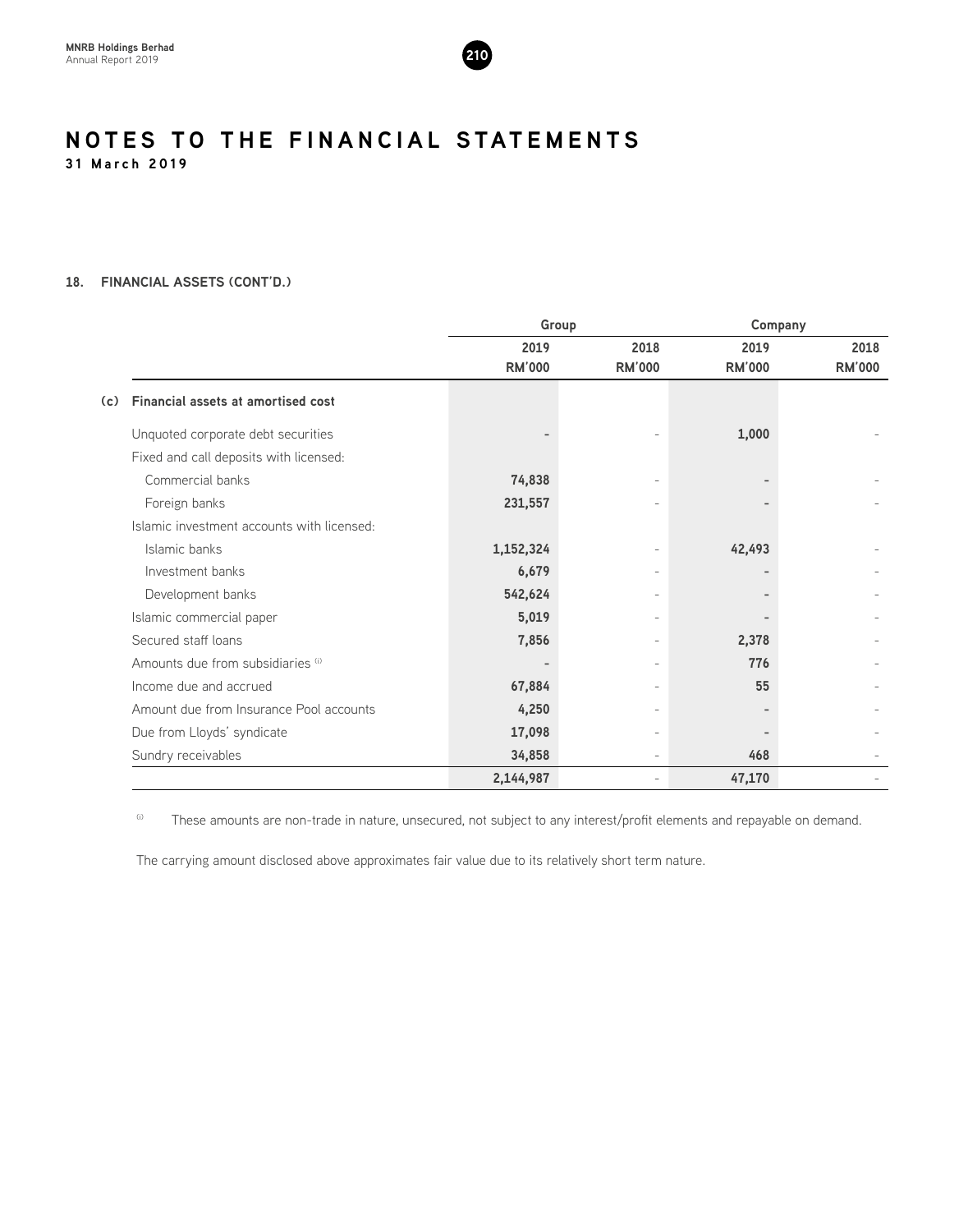**31 March 2019**

#### **18. FINANCIAL ASSETS (CONT'D.)**

|     |                                    | Group                    |               |                          | Company       |  |
|-----|------------------------------------|--------------------------|---------------|--------------------------|---------------|--|
|     |                                    | 2019                     | 2018          | 2019                     | 2018          |  |
|     |                                    | <b>RM'000</b>            | <b>RM'000</b> | <b>RM'000</b>            | <b>RM'000</b> |  |
| (d) | <b>HTM</b> investments             |                          |               |                          |               |  |
|     | At amortised cost/cost:            |                          |               |                          |               |  |
|     | Malaysian government securities    | $\qquad \qquad -$        | 78,083        |                          |               |  |
|     | Government investment issues       |                          | 540,922       |                          |               |  |
|     | Unquoted corporate debt securities | $\overline{\phantom{0}}$ | 25,249        |                          | 1,000         |  |
|     |                                    | $\overline{\phantom{0}}$ | 644,254       | $\overline{\phantom{a}}$ | 1,000         |  |
|     | At fair value:                     |                          |               |                          |               |  |
|     | Malaysian government securities    |                          | 77,404        |                          |               |  |
|     | Government investment issues       |                          | 539,508       |                          |               |  |
|     | Unquoted corporate debt securities | $\overline{\phantom{0}}$ | 25,723        |                          | 1,009         |  |
|     |                                    | $\overline{\phantom{0}}$ | 642,635       | $\overline{\phantom{0}}$ | 1,009         |  |
| (e) | <b>AFS</b> financial assets        |                          |               |                          |               |  |
|     |                                    |                          |               |                          |               |  |
|     | At cost:                           |                          |               |                          |               |  |
|     | Unquoted shares in Malaysia (i)    |                          | 44,796        |                          | 50            |  |
|     | At fair value:                     |                          |               |                          |               |  |
|     | Malaysian government securities    |                          | 131,162       |                          |               |  |
|     | Government investment issues       |                          | 1,132,970     |                          |               |  |
|     | Quoted shares in Malaysia          | $\overline{\phantom{0}}$ | 126,228       |                          |               |  |
|     | Warrants                           | -                        | 273           |                          |               |  |
|     | Unquoted corporate debt securities |                          | 2,292,540     |                          |               |  |
|     | Real estate investment trusts      | $\overline{\phantom{0}}$ | 13,227        |                          |               |  |
|     |                                    | $\overline{a}$           | 3,741,196     | $\overline{\phantom{0}}$ | 50            |  |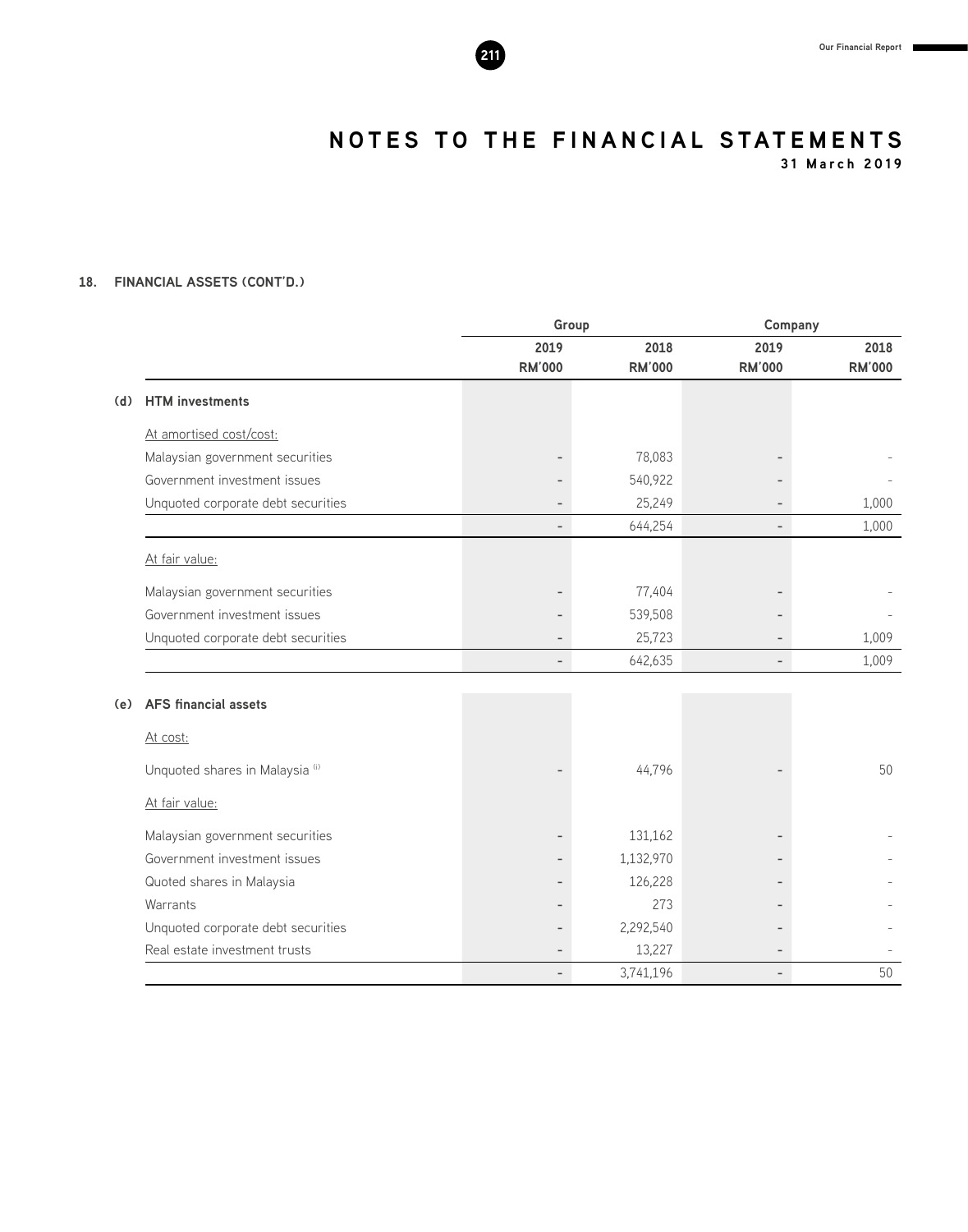

#### **18. FINANCIAL ASSETS (CONT'D.)**

#### **(e) AFS financial assets (cont'd.)**

(i) In the previous financial year, the investments in unquoted shares are measured at cost and their fair values are not disclosed as they cannot be measured reliably based on available information. The pertinent information of the investments in unquoted shares in Malaysia are as follows:

|                                                                                                   | Group         |
|---------------------------------------------------------------------------------------------------|---------------|
|                                                                                                   | 2018          |
|                                                                                                   | <b>RM'000</b> |
| - 27,500,000 ordinary shares of Financial Park (Labuan) Sdn. Bhd. ("FPL"), representing an equity |               |
| shareholding of 9%                                                                                | 28,283        |
| Less: Impairment loss                                                                             | (4, 759)      |
|                                                                                                   | 23,524        |
| 20,000,000 redeemable preference shares of FPL                                                    | 20,569        |
|                                                                                                   | 44,093        |
| - 820,000 ordinary shares of Malaysian Rating Corporation Berhad ("MARC") representing an equity  |               |
| shareholding of 4%                                                                                | 410           |
| - Others                                                                                          | 293           |
|                                                                                                   | 44,796        |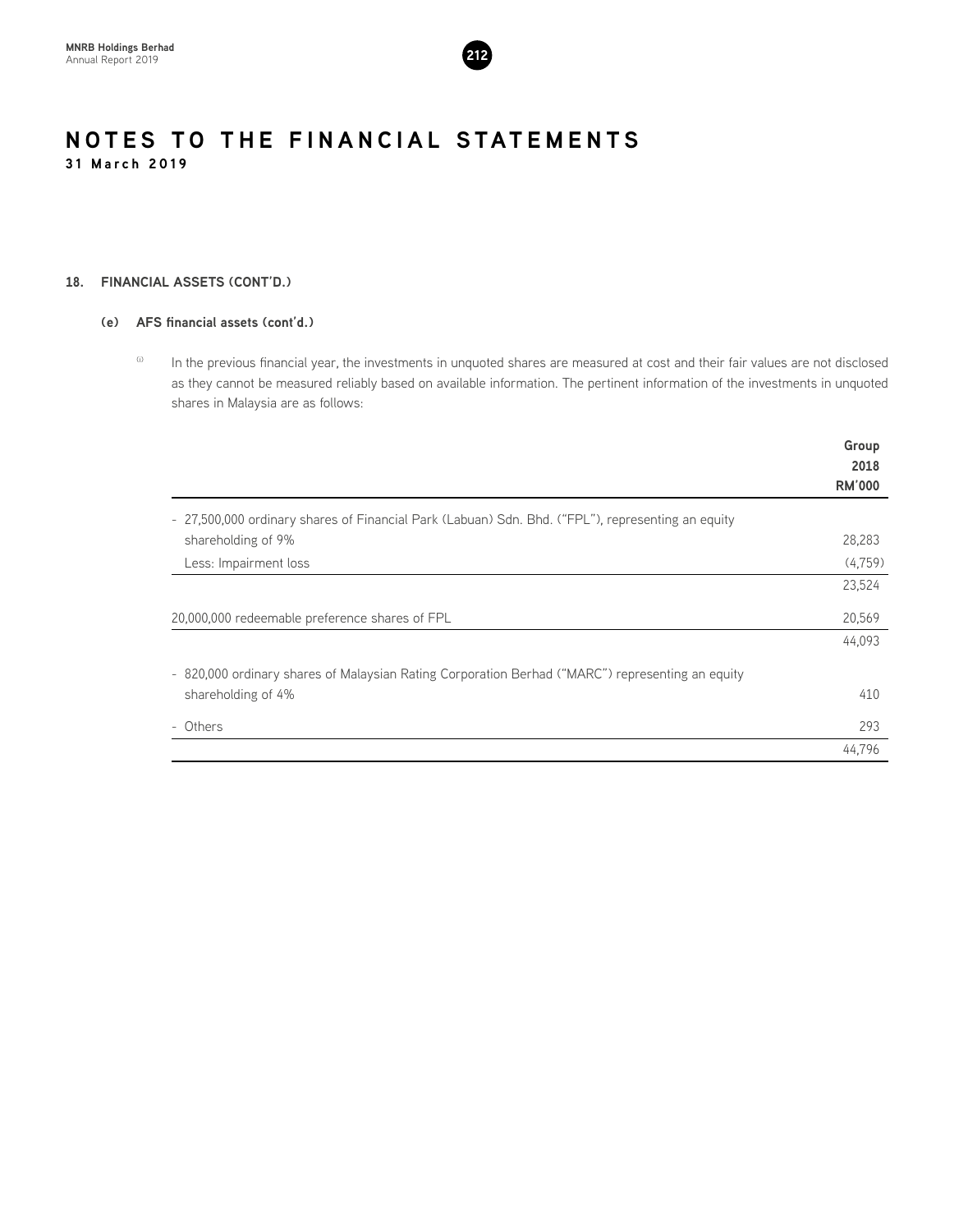**31 March 2019**

#### **18. FINANCIAL ASSETS (CONT'D.)**

|                                            |                          | Group         |                          | Company       |  |  |
|--------------------------------------------|--------------------------|---------------|--------------------------|---------------|--|--|
|                                            | 2019                     | 2018          | 2019                     | 2018          |  |  |
|                                            | <b>RM'000</b>            | <b>RM'000</b> | <b>RM'000</b>            | <b>RM'000</b> |  |  |
| <b>Loans and receivables</b><br>(f)        |                          |               |                          |               |  |  |
| At amortised cost/fair value:              |                          |               |                          |               |  |  |
| Fixed and call deposits with licensed:     |                          |               |                          |               |  |  |
| Commercial banks                           | -                        | 11,388        |                          |               |  |  |
| Foreign banks                              | $\overline{\phantom{0}}$ | 79,930        |                          |               |  |  |
| Islamic investment accounts with licensed: |                          |               |                          |               |  |  |
| Islamic banks                              | $\overline{\phantom{a}}$ | 1,154,572     |                          | 17,672        |  |  |
| Investment banks                           | $\overline{\phantom{a}}$ | 114,090       | $\overline{\phantom{0}}$ |               |  |  |
| Development banks                          | $\overline{\phantom{a}}$ | 466,823       |                          | 8,213         |  |  |
| Secured staff loans                        | -                        | 8,010         |                          | 1,914         |  |  |
| Amounts due from subsidiaries (i)          | $\overline{\phantom{a}}$ |               |                          | 1,780         |  |  |
| Income due and accrued                     | -                        | 68,821        |                          | 41            |  |  |
| Amount due from Insurance Pool accounts    | -                        | 7,845         |                          |               |  |  |
| Sundry receivables                         | -                        | 25,784        |                          | 176           |  |  |
|                                            | $\overline{\phantom{a}}$ | 1,937,263     | -                        | 29,796        |  |  |

(i) These amounts are non-trade in nature, unsecured, not subject to any interest/profit elements and repayable on demand.

The carrying amount disclosed above approximates fair value due to its relatively short term nature.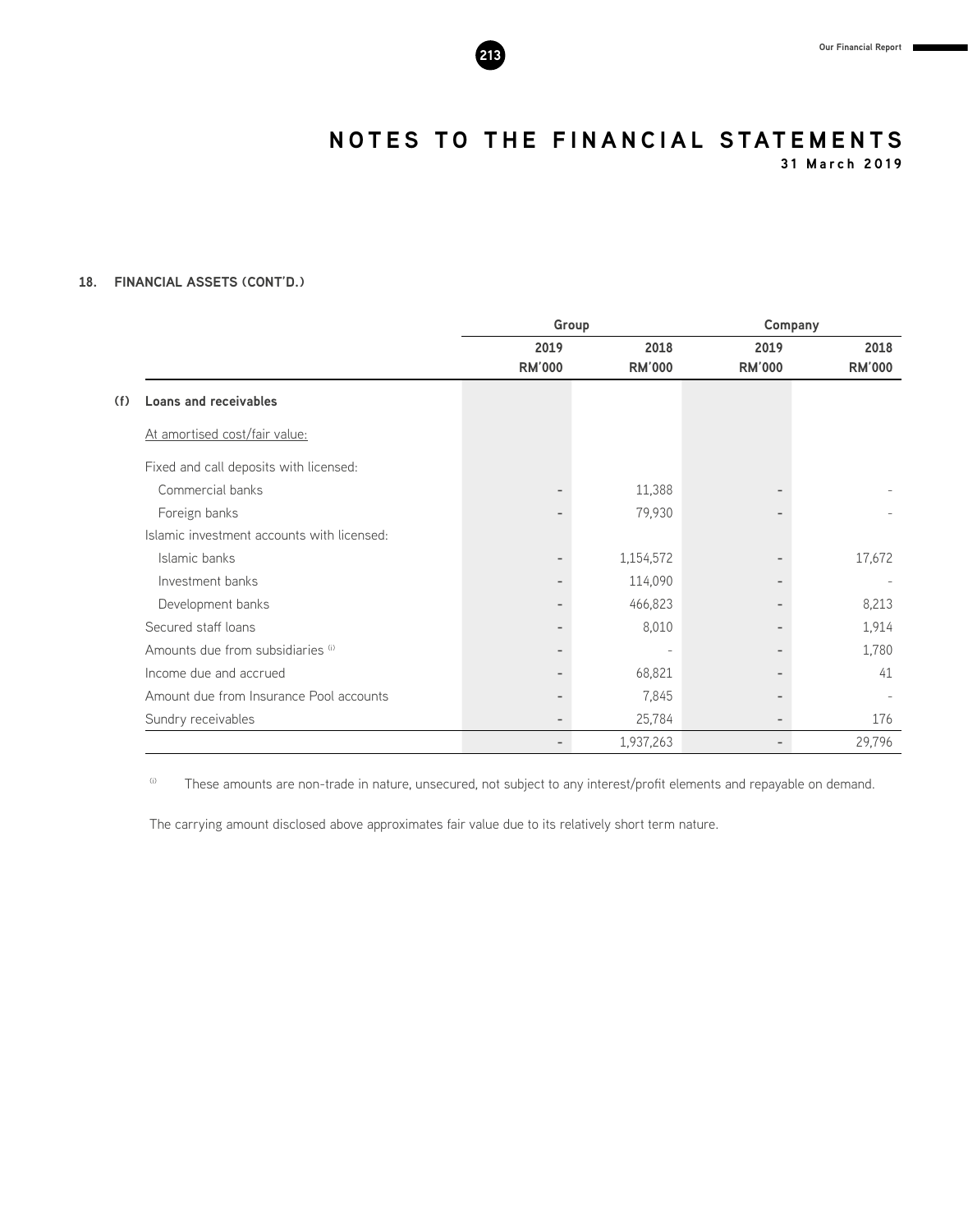

### **19. INSURANCE/TAKAFUL CONTRACT LIABILITIES**

|                                                                                                 |               | 2019          |               |               | 2018                     |               |  |  |
|-------------------------------------------------------------------------------------------------|---------------|---------------|---------------|---------------|--------------------------|---------------|--|--|
|                                                                                                 |               | Reinsurance/  |               |               | Reinsurance/             |               |  |  |
|                                                                                                 | Gross         | retakaful     | <b>Net</b>    | <b>Gross</b>  | retakaful                | <b>Net</b>    |  |  |
|                                                                                                 | <b>RM'000</b> | <b>RM'000</b> | <b>RM'000</b> | <b>RM'000</b> | <b>RM'000</b>            | <b>RM'000</b> |  |  |
| General reinsurance/takaful/retakaful                                                           |               |               |               |               |                          |               |  |  |
| funds (Note (a))                                                                                | 2,471,642     | (475, 672)    | 1,995,970     | 2,537,293     | (427,090)                | 2,110,203     |  |  |
| Family takaful/retakaful funds (Note (b))                                                       | 2,953,779     | (64, 181)     | 2,889,598     | 2,723,297     | (51, 163)                | 2,672,134     |  |  |
| Shareholder's funds (Note (c))                                                                  | 64,469        |               | 64,469        | 59,355        | $\overline{\phantom{a}}$ | 59,355        |  |  |
| Total                                                                                           | 5,489,890     | (539, 853)    | 4,950,037     | 5,319,945     | (478, 253)               | 4,841,692     |  |  |
| General reinsurance/takaful/retakaful<br>(a)<br>funds                                           |               |               |               |               |                          |               |  |  |
| Claim liabilities (Note (i))                                                                    | 2,098,790     | (418, 710)    | 1,680,080     | 2,181,919     | (371,072)                | 1,810,847     |  |  |
| Premium/contribution liabilities                                                                |               |               |               |               |                          |               |  |  |
| (Note (ii))                                                                                     | 372,852       | (56, 962)     | 315,890       | 355,374       | (56,018)                 | 299,356       |  |  |
|                                                                                                 | 2,471,642     | (475, 672)    | 1,995,970     | 2,537,293     | (427,090)                | 2,110,203     |  |  |
| <b>Claim liabilities</b><br>(i)                                                                 |               |               |               |               |                          |               |  |  |
| At beginning of the year                                                                        | 2,181,919     | (371,072)     | 1,810,847     | 2,137,519     | (401, 855)               | 1,735,664     |  |  |
| Claims incurred in the current                                                                  |               |               |               |               |                          |               |  |  |
| underwriting/accident year                                                                      | 708,987       | (142, 301)    | 566,686       | 315,400       | (94, 787)                | 220,613       |  |  |
| Adjustment to claims incurred in<br>prior underwriting/accident<br>years due to changes in IBNR |               |               |               |               |                          |               |  |  |
| and PRAD                                                                                        | (588, 506)    | 28,750        | (559, 756)    | 54,845        | 21,908                   | 76,753        |  |  |
| Movements in claims incurred in                                                                 |               |               |               |               |                          |               |  |  |
| prior underwriting/accident                                                                     |               |               |               |               |                          |               |  |  |
| years                                                                                           | 791,616       | (58, 160)     | 733,456       | 590,427       | (3, 115)                 | 587,312       |  |  |
| Claims paid during the year                                                                     | (995, 226)    | 124,073       | (871, 153)    | (916, 272)    | 106,777                  | (809, 495)    |  |  |
| At end of the year                                                                              | 2,098,790     | (418, 710)    | 1,680,080     | 2,181,919     | (371,072)                | 1,810,847     |  |  |
| (ii) Premium/contribution liabilities                                                           |               |               |               |               |                          |               |  |  |
| At beginning of the year                                                                        | 355,374       | (56, 018)     | 299,356       | 390,334       | (60, 949)                | 329,385       |  |  |
| Premiums/contributions written in                                                               |               |               |               |               |                          |               |  |  |
| the year                                                                                        | 1,403,665     | (225, 846)    | 1,177,819     | 1,560,267     | (236, 025)               | 1,324,242     |  |  |
| Premiums/contributions earned                                                                   |               |               |               |               |                          |               |  |  |
| during the year                                                                                 | (1, 386, 187) | 224,902       | (1, 161, 285) | (1,595,227)   | 240,956                  | (1, 354, 271) |  |  |
| At end of the year                                                                              | 372,852       | (56, 962)     | 315,890       | 355,374       | (56, 018)                | 299,356       |  |  |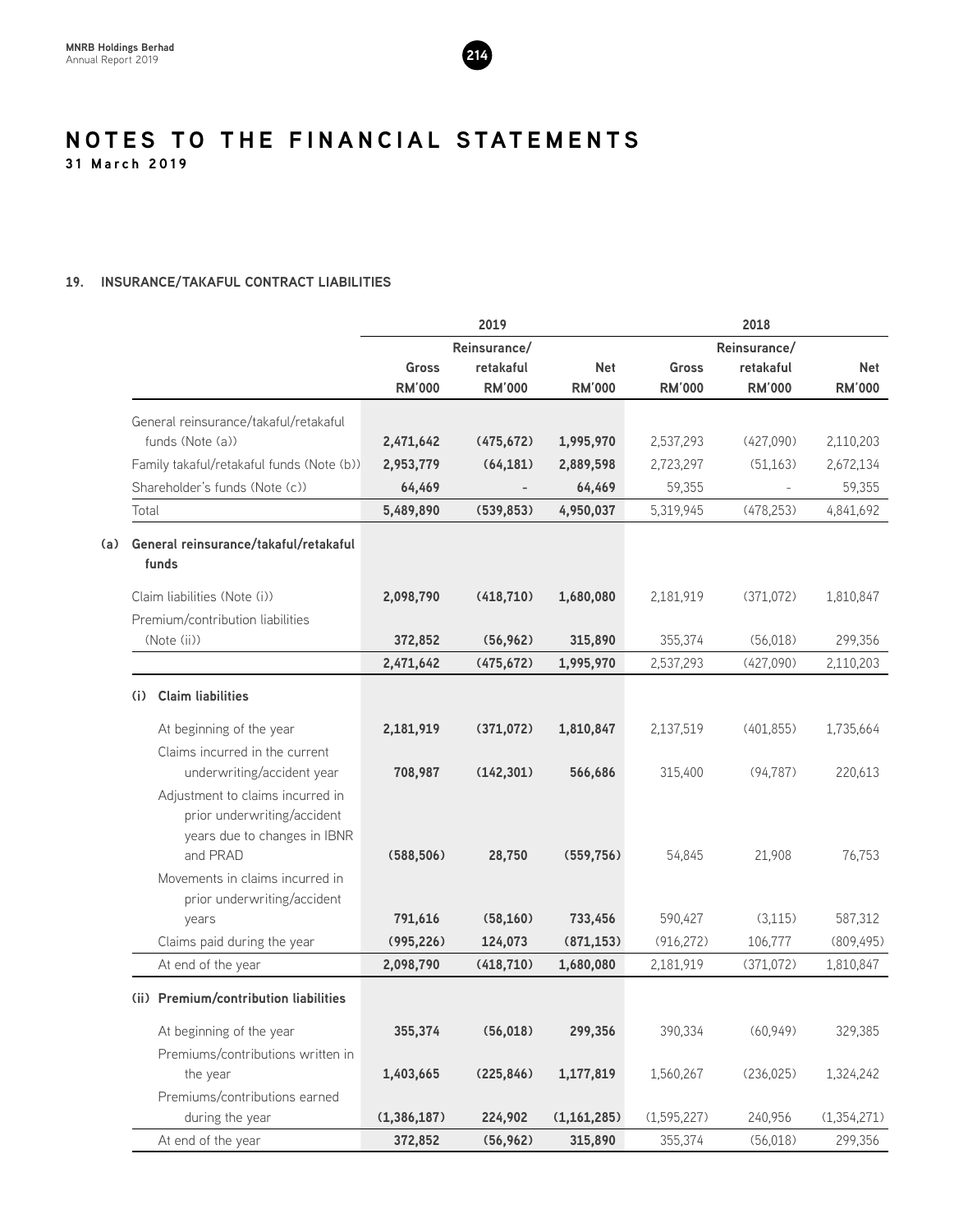**31 March 2019**

# **19. INSURANCE/TAKAFUL CONTRACT LIABILITIES (CONT'D.)**

|     |                                         |                               | 2019                       |                             |                               | 2018                       |                             |
|-----|-----------------------------------------|-------------------------------|----------------------------|-----------------------------|-------------------------------|----------------------------|-----------------------------|
|     |                                         |                               | Reinsurance/               |                             | Reinsurance/                  |                            |                             |
|     |                                         | <b>Gross</b><br><b>RM'000</b> | retakaful<br><b>RM'000</b> | <b>Net</b><br><b>RM'000</b> | <b>Gross</b><br><b>RM'000</b> | retakaful<br><b>RM'000</b> | <b>Net</b><br><b>RM'000</b> |
| (b) | Family takaful/retakaful funds          |                               |                            |                             |                               |                            |                             |
|     | Provision for claims reported by        |                               |                            |                             |                               |                            |                             |
|     | contract holders                        | 66,889                        | (11, 521)                  | 55,368                      | 91,177                        | (14,516)                   | 76,661                      |
|     | Participants' Investment Fund ("PIF")   | 2,519,419                     | $\overline{\phantom{a}}$   | 2,519,419                   | 2,366,126                     | $\bar{\phantom{a}}$        | 2,366,126                   |
|     | Participants' Risk Fund ("PRF")         | 232,993                       | (52,660)                   | 180,333                     | 152,609                       | (36, 647)                  | 115,962                     |
|     | Net asset value attributable to         |                               |                            |                             |                               |                            |                             |
|     | unitholders                             | 134,478                       | $\overline{\phantom{a}}$   | 134,478                     | 113,385                       | $\overline{\phantom{a}}$   | 113,385                     |
|     |                                         | 2,953,779                     | (64, 181)                  | 2,889,598                   | 2,723,297                     | (51, 163)                  | 2,672,134                   |
|     | At beginning of the year                | 2,723,297                     | (51, 163)                  | 2,672,134                   | 2,580,122                     | (51, 426)                  | 2,528,696                   |
|     | Effect of adopting MFRS 9               | (5,214)                       |                            | (5,214)                     |                               |                            |                             |
|     | At 1 April 2018 (restated)              | 2,718,083                     | (51, 163)                  | 2,666,920                   | 2,580,122                     | (51, 426)                  | 2,528,696                   |
|     | Net earned contributions                | 539,081                       | (71, 594)                  | 467,487                     | 611,303                       | (74, 328)                  | 536,975                     |
|     | Net creation of units                   | 42,240                        |                            | 42,240                      | 36,473                        |                            | 36,473                      |
|     | Liabilities paid for death, maturities, |                               |                            |                             |                               |                            |                             |
|     | surrenders, benefits and claims         | (319, 971)                    | 58,745                     | (261, 226)                  | (285, 547)                    | 5,418                      | (280, 129)                  |
|     | Net cancellation of units               | (10, 907)                     |                            | (10, 907)                   | (23, 120)                     |                            | (23, 120)                   |
|     | Benefits and claims experience          |                               |                            |                             |                               |                            |                             |
|     | variation                               | (24, 288)                     | 2,995                      | (21, 293)                   | (6,016)                       | (2,355)                    | (8,371)                     |
|     | Fees deducted                           | (198, 854)                    | $\overline{\phantom{a}}$   | (198, 854)                  | (214,541)                     | $\overline{\phantom{a}}$   | (214, 541)                  |
|     | Other revenue and expenses              | (10, 240)                     |                            | (10, 240)                   | 3,325                         |                            | 3,325                       |
|     | Transfer to shareholder's fund          | (16, 738)                     |                            | (16, 738)                   | (16,850)                      | $\overline{\phantom{a}}$   | (16,850)                    |
|     | Increase in reserve                     | 235,373                       | (3, 164)                   | 232,209                     | 38,148                        | 71,528                     | 109,676                     |
|     | At end of the year                      | 2,953,779                     | (64, 181)                  | 2,889,598                   | 2,723,297                     | (51, 163)                  | 2,672,134                   |

|     |                                     | 2019<br>Gross/net<br><b>RM'000</b> | 2018<br>Gross/net<br><b>RM'000</b> |
|-----|-------------------------------------|------------------------------------|------------------------------------|
| (c) | Shareholder's funds                 |                                    |                                    |
|     | At beginning of the year            | 59,355                             | 63,203                             |
|     | Increase/(decrease) during the year | 5,114                              | (3,848)                            |
|     | At end of the year                  | 64,469                             | 59,355                             |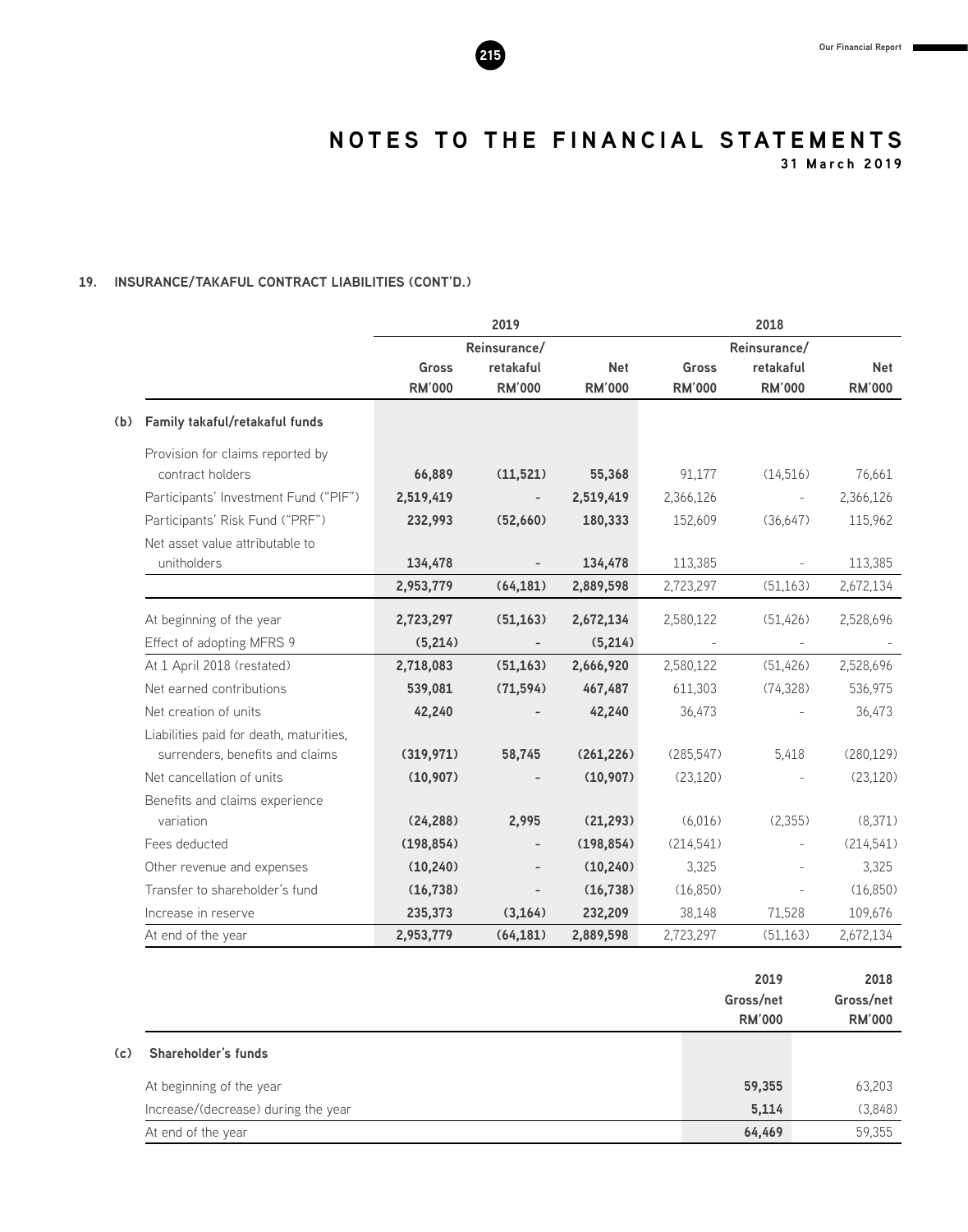

# **20. INSURANCE/TAKAFUL RECEIVABLES**

|                                               | Group         |               |
|-----------------------------------------------|---------------|---------------|
|                                               | 2019          | 2018          |
|                                               | <b>RM'000</b> | <b>RM'000</b> |
| Due contributions including agents' balances  | 52,939        | 76,182        |
| Amounts due from brokers and ceding companies | 299,949       | 355,875       |
|                                               | 352,888       | 432,057       |
| Less: Allowance for impairment                | (15, 537)     | (13,753)      |
|                                               | 337,351       | 418,304       |

Offsetting insurance/takaful receivables and insurance/takaful payables

|                                                                                                                                                        | 2019<br><b>RM'000</b> | 2018<br><b>RM'000</b> |
|--------------------------------------------------------------------------------------------------------------------------------------------------------|-----------------------|-----------------------|
| Gross amounts of recognised insurance/takaful receivables<br>Less: Gross amounts of recognised insurance/takaful payables set off in the statements of | 640.767               | 690.299               |
| financial position                                                                                                                                     | (287, 879)            | (258.242)             |
| Net amounts of insurance/takaful receivables presented in the statements of financial position                                                         | 352,888               | 432.057               |

Included in amounts due from brokers and ceding companies is an amount of RM1,266,063 (2018: RM533,027) due from an associate, Labuan Reinsurance (L) Ltd. The amount receivable is subject to settlement terms stipulated in the reinsurance contracts.

The carrying amount disclosed above approximates fair value due to its relatively short term nature.

# **21. TAX RECOVERABLE**

|                 |               | Company       |
|-----------------|---------------|---------------|
|                 | 2019          | 2018          |
|                 | <b>RM'000</b> | <b>RM'000</b> |
| Tax recoverable | 19,685        | 19,685        |
| Tax payable     | (1, 458)      | (2,055)       |
|                 | 18,227        | 17,630        |

The Inland Revenue Board ("IRB") had, on 8 September 2017, issued notices of additional assessment (i.e. Form JA) to MNRB Holdings Berhad ("the Company") for the years of assessment ("YA") 2008 to 2014, disallowing the interest expense that the Company had deducted as part of its business expense in arriving at the taxable profit.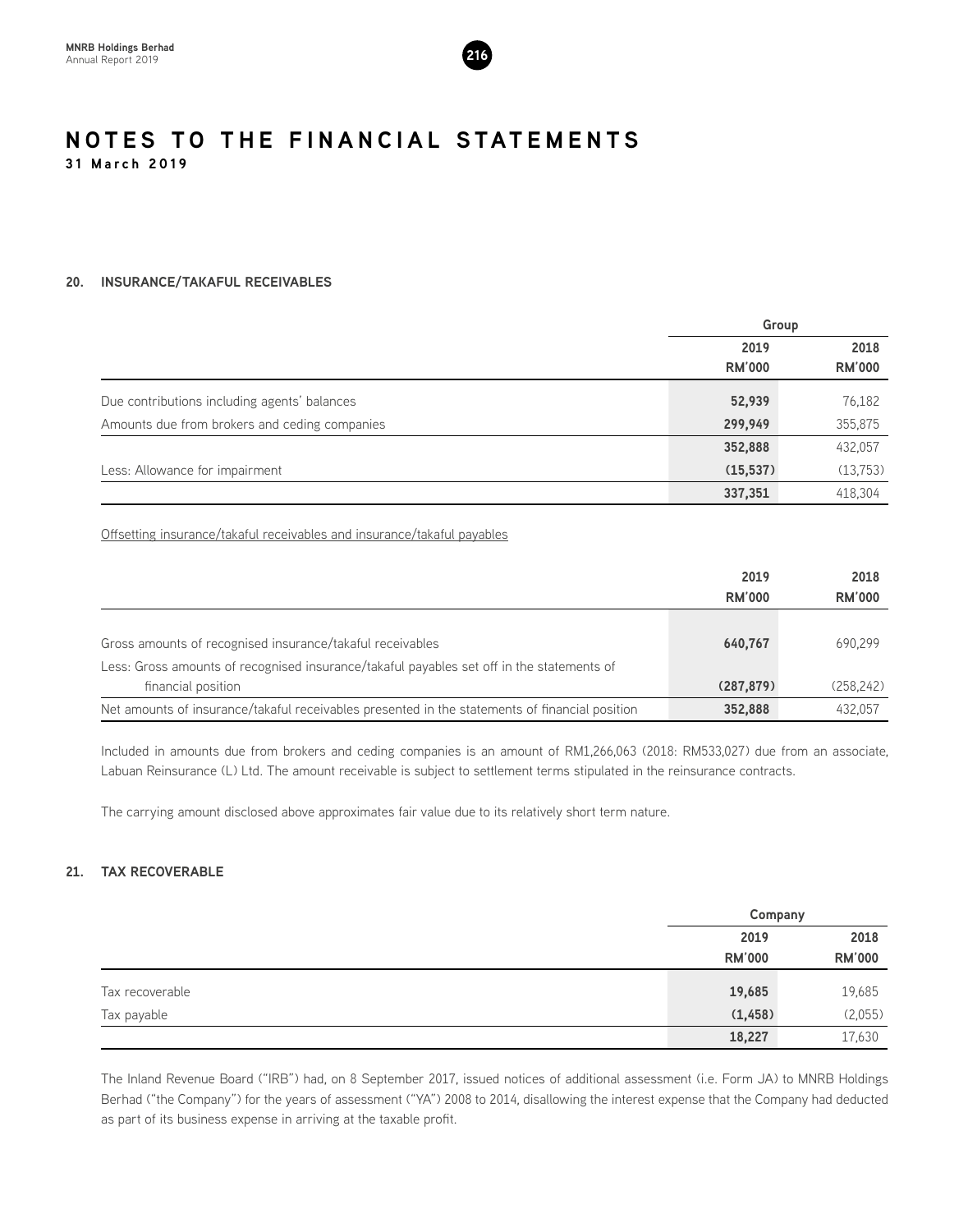

# **21. TAX RECOVERABLE (CONT'D.)**

The additional tax payable by the Company under the above-mentioned notices was RM13,575,720. IRB had also treated the tax returns made by the Company for the above years of assessment as incorrect, and imposed a penalty of RM6,109,074 to the Company. This brought the total amount payable to IRB to RM19,684,794.

The Company disagreed with the additional assessment imposed by IRB for the above years of assessment and had submitted a notice of appeal by filing Form Q with the Special Commissioner of Income Tax ("SCIT") on 6 October 2017. At the case mention date held on 28 November 2018, the SCIT had fixed for the hearing of the appeal by the Company on 1 and 2 October 2020.

Notwithstanding the appeal and the hearing before the SCIT, the Company had paid the total amount payable of RM19,684,794.

Based on legal advice, the Company is of the view that there are strong justifications for its appeal and have treated the additional tax payment as tax recoverable.

# **22. NON-CURRENT ASSET HELD FOR SALE**

|                                                       | Group         |
|-------------------------------------------------------|---------------|
|                                                       | 2019          |
|                                                       | <b>RM'000</b> |
| <b>Freehold land and buildings:</b>                   |               |
| At beginning of the year                              |               |
| Transfer from property, plant and equipment (Note 13) | 46,000        |
| Less: Costs to sell                                   | (125)         |
| At end of the year                                    | 45,875        |

The disposal of non-current asset held for sale is still in progress during the financial year.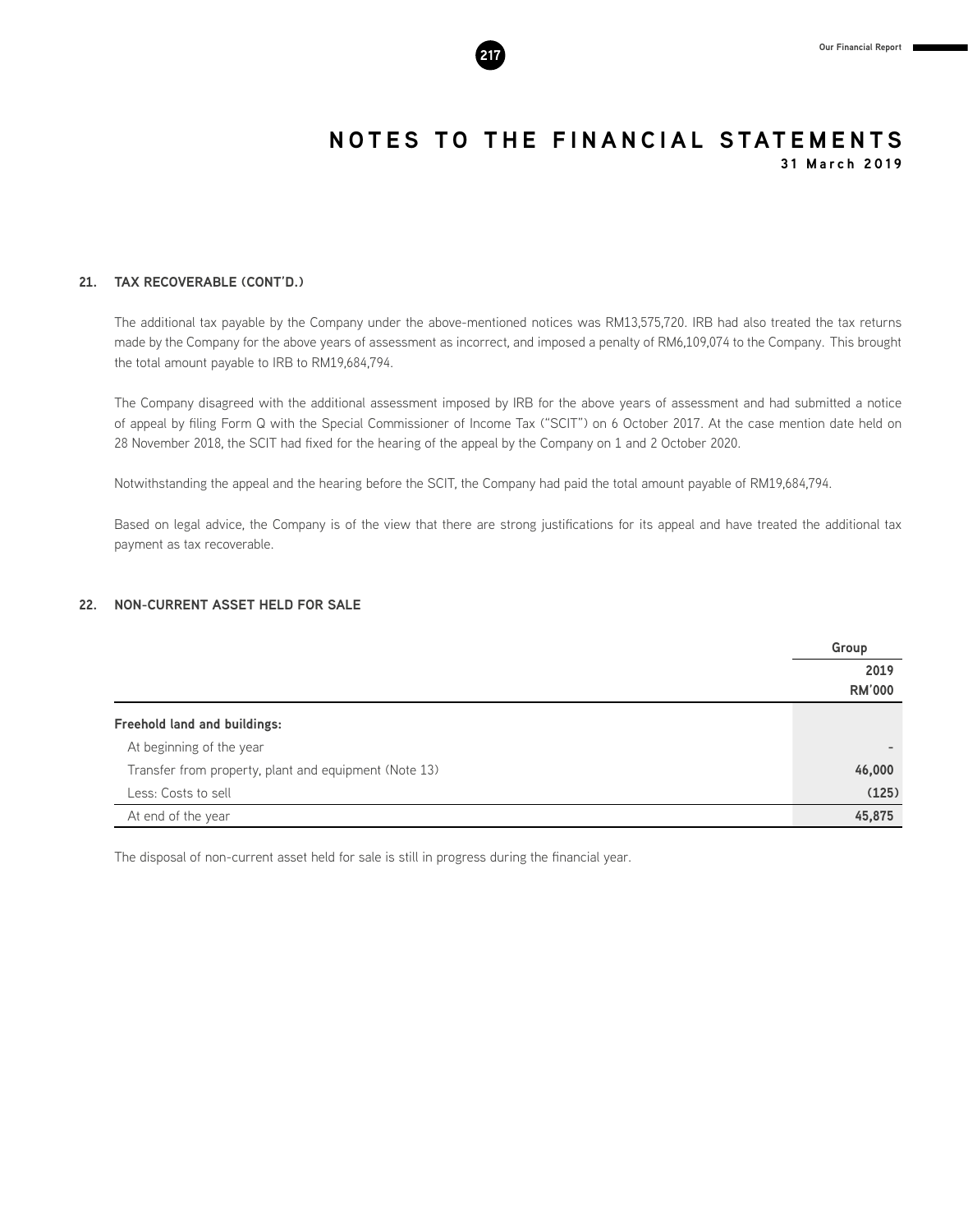

# **23. PARTICIPANTS' FUNDS**

|     |                                                                   | Group         |               |
|-----|-------------------------------------------------------------------|---------------|---------------|
|     |                                                                   | 2019          | 2018          |
|     |                                                                   | <b>RM'000</b> | <b>RM'000</b> |
|     | Participants' funds comprise the following:                       |               |               |
|     | Accumulated surplus (Note (a))                                    | 236,631       | 209,939       |
|     | Fair value reserves (Note (b))                                    | 3,790         | (3, 412)      |
|     | Revaluation surplus (Note (c))                                    | 54,873        | 41,335        |
|     |                                                                   | 295,294       | 247,862       |
| (a) | <b>Accumulated surplus</b>                                        |               |               |
|     | At beginning of the year                                          | 209,939       | 162,486       |
|     | Effect of adopting MFRS 9 (Note 2.27(iv))                         | (485)         |               |
|     | At 1 April 2018, as restated                                      | 209,454       | 162,486       |
|     | Net surplus of the general and family takaful and retakaful funds | 33,141        | 62,274        |
|     | Hibah paid and payable to participants during the year            | (5,964)       | (14, 821)     |
|     | At end of the year                                                | 236,631       | 209,939       |
| (b) | <b>Fair value reserves</b>                                        |               |               |
|     | At beginning of the year                                          | (3, 412)      | (106)         |
|     | Effect of adopting MFRS 9 (Note 2.27(iv))                         | 4,076         |               |
|     | At 1 April 2018, as restated                                      | 664           | (106)         |
|     | Net gain/(loss) on fair value changes                             | 4,201         | (5,075)       |
|     | Realised loss transferred to income statements                    |               | 1,201         |
|     | Deferred tax on fair value changes                                | (1,075)       | 568           |
|     | Net change in fair value reserves attributable to participants    | 3,126         | (3,306)       |
|     | At end of the year                                                | 3,790         | (3, 412)      |

# **(c) Revaluation surplus**

| At beginning of the year                                       | 41,335  | 38,816 |
|----------------------------------------------------------------|---------|--------|
| Recognised in other comprehensive income                       | 14,715  | 2,738  |
| Deferred tax on revaluation surplus                            | (1.177) | (219)  |
| Net change in revaluation surplus attributable to participants | 13,538  | 2.519  |
| At end of the year                                             | 54,873  | 41,335 |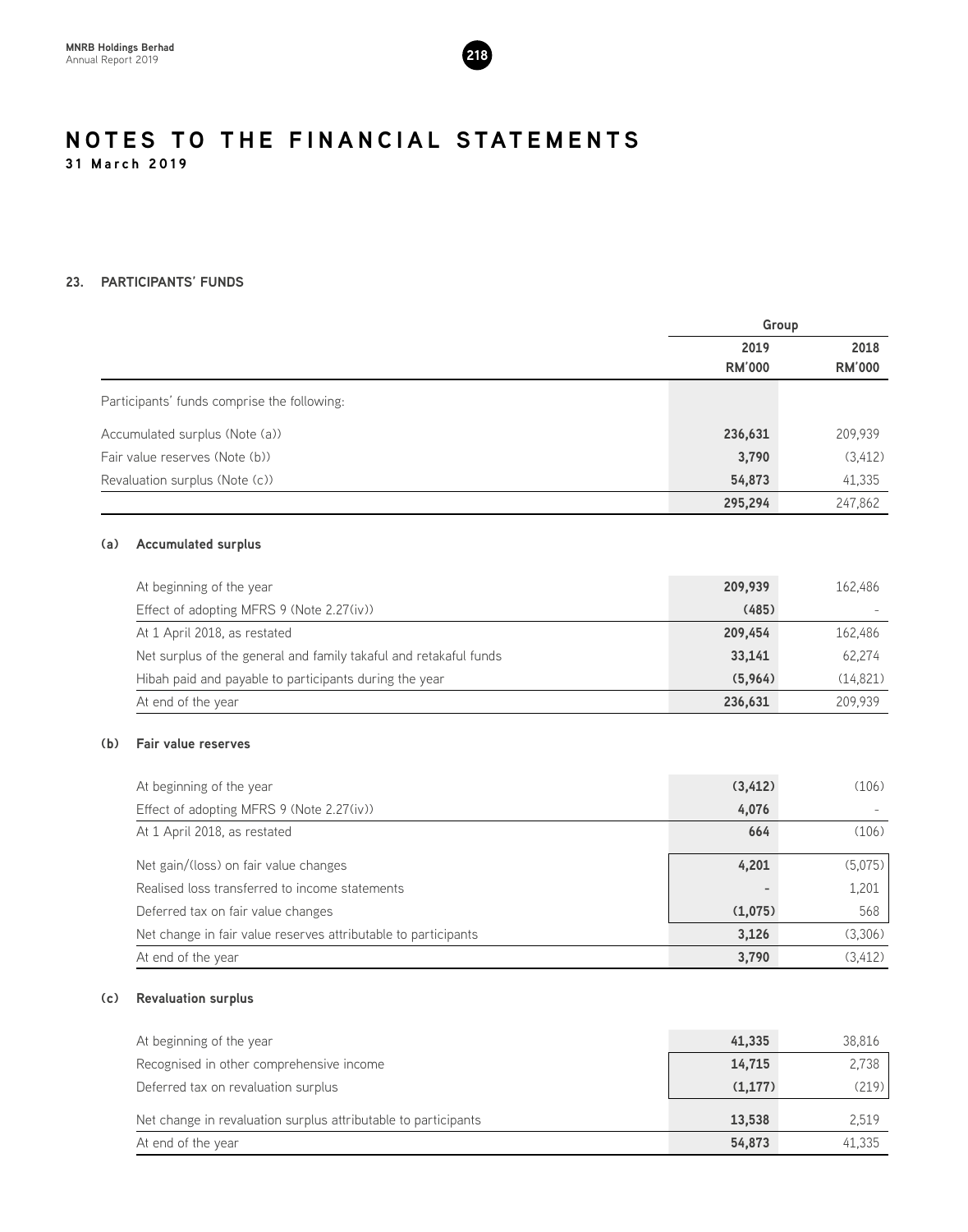

**31 March 2019**

# **24. BORROWING**

|                           | Group                    |                       |                          | Company       |  |
|---------------------------|--------------------------|-----------------------|--------------------------|---------------|--|
|                           | 2019<br><b>RM'000</b>    | 2018<br><b>RM'000</b> | 2019<br><b>RM'000</b>    | 2018          |  |
|                           |                          |                       |                          | <b>RM'000</b> |  |
| Sukuk Murabahah Programme | 320,000                  | -                     | 320,000                  |               |  |
| Revolving Credit Facility | $\overline{\phantom{a}}$ | 320,000               | $\overline{\phantom{a}}$ | 320,000       |  |
|                           | 320,000                  | 320,000               | 320,000                  | 320,000       |  |

The salient terms and conditions of the borrowings of the Group and the Company are as follows:

### **(a) Sukuk Murabahah Programme**

The Company issued RM320 million of Tier 2 Capital Subordinated Sukuk on 22 March 2019. The Sukuk carries a fixed profit rate of 5.2% per annum with a tenure of 10 years but is non-callable for the first 5 years. Further details are presented in Note 41(c).

# **(b) Revolving Credit Facility**

On 17 March 2017, the Company entered into a RM320 million revolving credit facility ("said facility") agreement with AmBank (M) Berhad ("AmBank"). On 22 March 2019, the Company made a full redemption of the said facility using the proceeds obtained from the issuance of its Sukuk Murabahah Programme.

# **25. INSURANCE/TAKAFUL PAYABLES**

|                                                                   | Group         |               |
|-------------------------------------------------------------------|---------------|---------------|
|                                                                   | 2019          | 2018          |
|                                                                   | <b>RM'000</b> | <b>RM'000</b> |
| Due to agents, brokers, retrocessionaires and retakaful operators | 224,032       | 270.444       |

Offsetting insurance/takaful receivables and insurance/takaful payables

|                                                                                              | Group         |               |
|----------------------------------------------------------------------------------------------|---------------|---------------|
|                                                                                              | 2019          | 2018          |
|                                                                                              | <b>RM'000</b> | <b>RM'000</b> |
| Gross amounts of recognised insurance/takaful payables                                       | 602,290       | 683,928       |
| Less: Gross amounts of recognised insurance/takaful receivables set off in the statements of |               |               |
| financial position                                                                           | (378, 258)    | (413.484)     |
| Net amounts of insurance/takaful payables presented in the statements of financial position  | 224.032       | 270.444       |

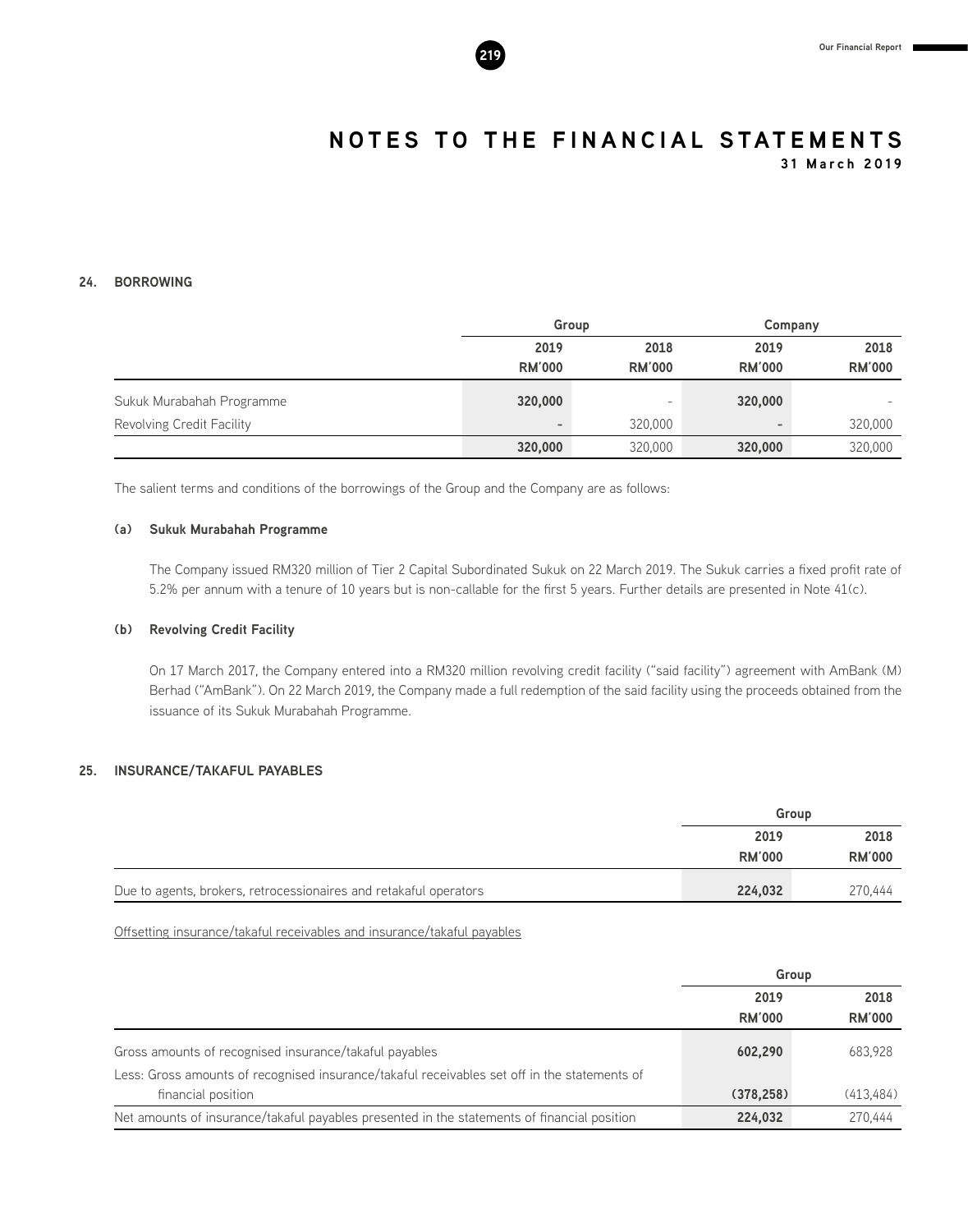

# **25. INSURANCE/TAKAFUL PAYABLES (CONT'D.)**

Included in amounts due to brokers and retrocessionaires is an amount of RM2,174,853 (2018: RM231,908) due to an associate, Labuan Reinsurance (L) Ltd. The amount payable is subject to settlement terms stipulated in the reinsurance contracts.

The carrying amounts disclosed above approximate fair values due to their relatively short term nature.

# **26. OTHER PAYABLES**

|                                | Group                    |                          |               | Company                  |  |
|--------------------------------|--------------------------|--------------------------|---------------|--------------------------|--|
|                                | 2019                     | 2018                     | 2019          | 2018                     |  |
|                                | <b>RM'000</b>            | <b>RM'000</b>            | <b>RM'000</b> | <b>RM'000</b>            |  |
| Advance contributions          | 3,395                    |                          |               |                          |  |
| Deposit contributions          | 49,228                   | 42,283                   |               |                          |  |
| Outstanding commissions        | 831                      | 2,921                    |               | $\overline{\phantom{0}}$ |  |
| Provisions                     | 27,066                   | 35,717                   | 5,940         | 6,791                    |  |
| Amount due to subsidiaries (i) | $\overline{\phantom{a}}$ | $\overline{\phantom{a}}$ | 1,062         | 157                      |  |
| Agency provident fund          | 5,304                    | $\overline{\phantom{a}}$ |               |                          |  |
| Sundry payables and accruals   | 146,708                  | 144,824                  | 2,286         | 2,027                    |  |
|                                | 232,532                  | 225.745                  | 9,288         | 8,975                    |  |

<sup>(i)</sup> These amounts are non-trade in nature, unsecured, not subject to any interest/profit elements and repayable on demand.

The carrying amounts disclosed above approximate fair values due to their relatively short term nature.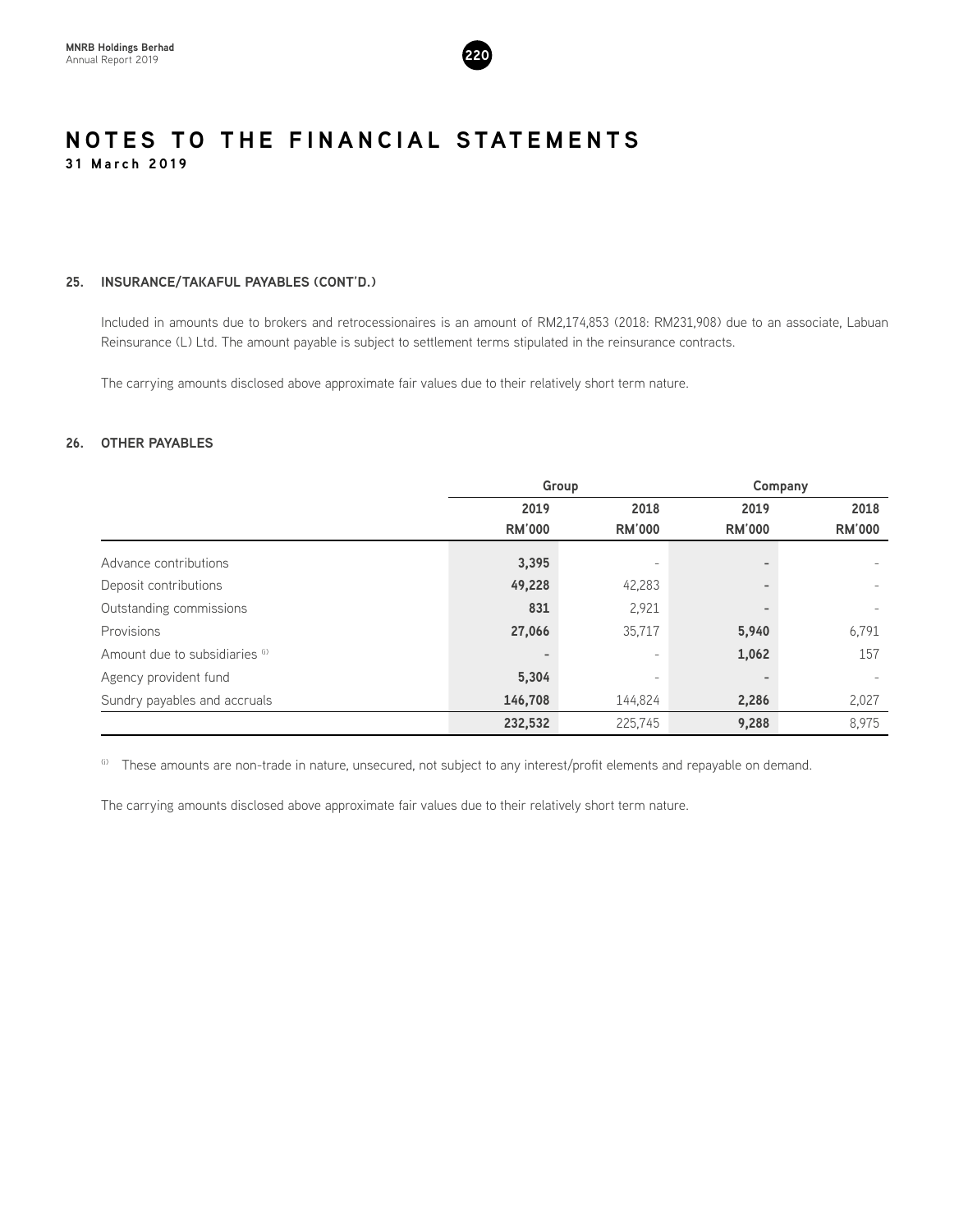

**31 March 2019**

# **27. SHARE CAPITAL**

|                                    |               | Number of ordinary shares |               | Amount        |
|------------------------------------|---------------|---------------------------|---------------|---------------|
|                                    | 2019          | 2018                      | 2019          | 2018          |
| <b>Group and Company</b>           | $000^{\circ}$ | '000                      | <b>RM'000</b> | <b>RM'000</b> |
| Issued and fully paid:             |               |                           |               |               |
| At beginning of the year           | 319,605       | 319.605                   | 319,605       | 319.605       |
| Issuance of shares during the year | 447.446       | -                         | 402,701       |               |
| At end of the year                 | 767,051       | 319.605                   | 722,306       | 319.605       |

During the financial year, the Company increased its share capital from RM319,604,193 to RM772,305,476 via the issuance of 447,445,870 new ordinary shares pursuant to the rights issue completed on 31 October 2018, at an issue price of RM0.90 per rights share, on the basis of seven (7) rights shares for every five (5) existing ordinary shares held on 2 October 2018. The details are also disclosed in Note 41(a).

The new ordinary shares issued during the financial year rank *pari passu* in all respects with the existing shares of the Company.

# **28. DIVIDEND**

The Directors do not recommend the payment of any dividend in respect of the current financial year.

# **29. EARNINGS PER SHARE**

The basic and diluted earnings per share is calculated by dividing the net profit for the year by the weighted average number of ordinary shares in issue during the year.

|                                                             |         | Group   | Company |         |  |
|-------------------------------------------------------------|---------|---------|---------|---------|--|
|                                                             | 2019    | 2018    | 2019    | 2018    |  |
| Net profit for the year (RM'000)                            | 104,407 | 140.865 | 13,916  | 6.872   |  |
| Weighted average number of ordinary shares in issue ('000)* | 514.134 | 333.649 | 514.134 | 333.649 |  |
| Basic and diluted earnings per share (sen)                  | 20.3    | 42.2    | 2.7     |         |  |

The weighted average number of ordinary shares in issue has been adjusted for the rights issue completed on 31 October 2018 for current and prior years.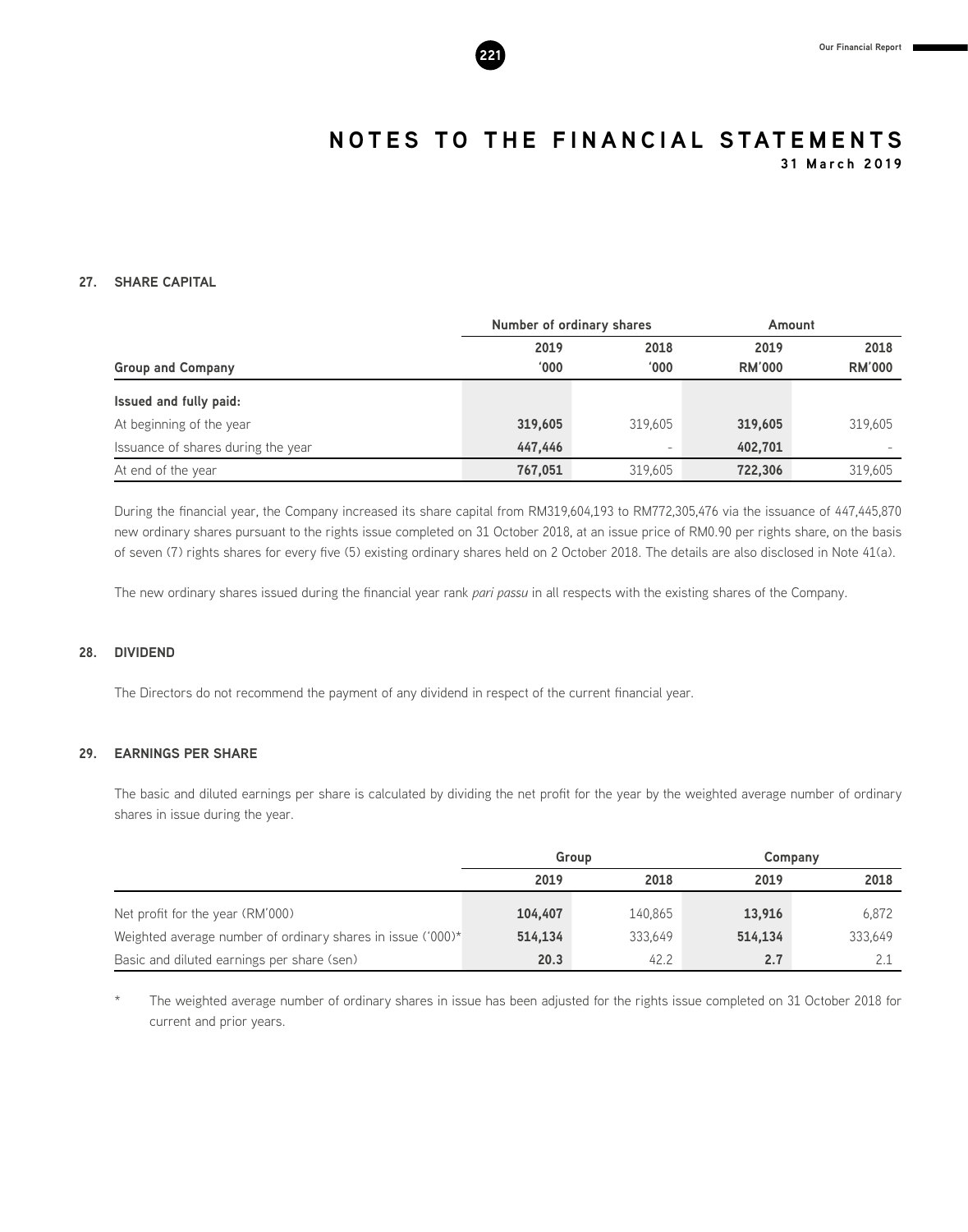

# **30. INVESTMENT PROPERTY**

|                          | 2018                     |
|--------------------------|--------------------------|
|                          | <b>RM'000</b>            |
| At beginning of year     | 7,400                    |
| Disposal during the year | (7,400)                  |
| At end of year           | $\overline{\phantom{0}}$ |

The investment property which amounted to RM7.4 million was disposed during the financial year ended 31 March 2018.

# **31. OPERATING LEASE ARRANGEMENTS**

# **(a) The Group as lessee**

The Group has entered into non-cancellable operating lease agreements for the use of office premises. This lease is for a period of 5 years and subject to review every 2 years. There are no restrictions placed upon the Group by entering into this lease.

The future aggregate minimum lease payments under non-cancellable operating leases contracted for as at the reporting date but not recognised as liabilities, are as follows:

|                                              |               | Group         |               | Company       |
|----------------------------------------------|---------------|---------------|---------------|---------------|
|                                              | 2019          | 2018          | 2019          | 2018          |
|                                              | <b>RM'000</b> | <b>RM'000</b> | <b>RM'000</b> | <b>RM'000</b> |
| Future minimum rental payments:              |               |               |               |               |
| Not later than 1 year                        | 956           | 1,151         | 1,248         | 1,248         |
| Later than 1 year and not later than 5 years | 1,065         | 929           | ٠             | 1,248         |
|                                              | 2,021         | 2,080         | 1,248         | 2,496         |

# **(b) The Group as lessor**

The Group has entered into non-cancellable operating lease agreements on its portfolio of self-occupied properties and investment property. These leases have remaining non-cancellable lease terms of between 2 and 5 years. All leases include a clause to enable upward revision of the rental charge on an annual basis based on prevailing market conditions and certain contracts include contingent rental arrangements computed based on sales achieved by tenants.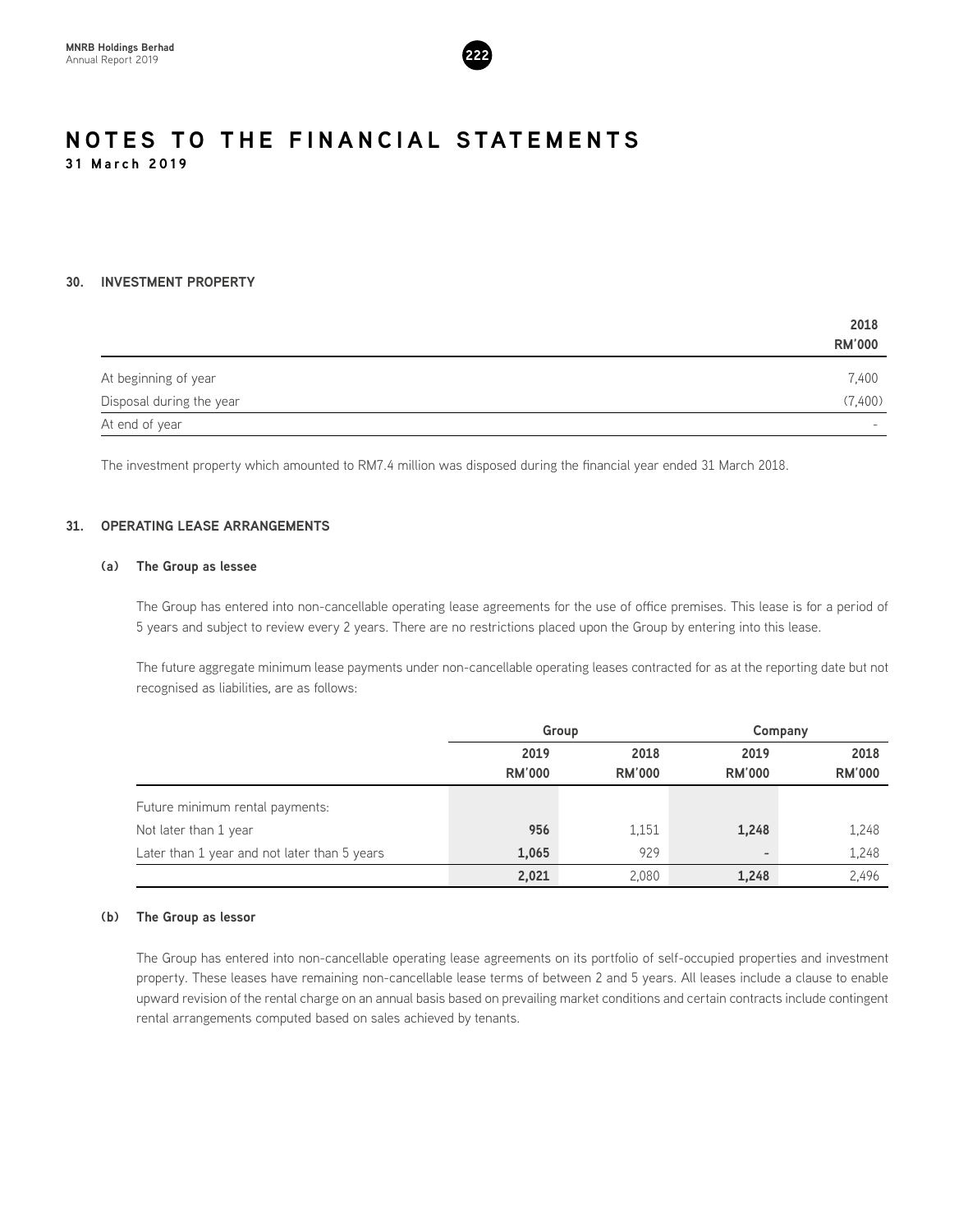**31 March 2019**

# **31. OPERATING LEASE ARRANGEMENTS (CONT'D.)**

# **(b) The Group as lessor (cont'd.)**

The future minimum lease payments receivable under non-cancellable operating leases contracted for as at the reporting date but not recognised as receivables are as follows:

|                                              | Group         |               |  |
|----------------------------------------------|---------------|---------------|--|
|                                              | 2019          | 2018          |  |
|                                              | <b>RM'000</b> | <b>RM'000</b> |  |
| Future minimum rental receipts:              |               |               |  |
| Not later than 1 year                        | 2,964         | 2,721         |  |
| Later than 1 year and not later than 5 years | 1,734         | 1,530         |  |
|                                              | 4,698         | 4,251         |  |

# **32. COMMITMENTS**

The commitments of the Company and of the Group as at the reporting date are as follows:

|                                    |               | Group         | Company       |               |  |
|------------------------------------|---------------|---------------|---------------|---------------|--|
|                                    | 2019          | 2018          | 2019          | 2018          |  |
|                                    | <b>RM'000</b> | <b>RM'000</b> | <b>RM'000</b> | <b>RM'000</b> |  |
| Authorised and contracted for:     |               |               |               |               |  |
| - Intangible assets*               | 8,034         | 11,869        | 668           | 2             |  |
|                                    | 8,034         | 11,869        | 668           | 2             |  |
| Authorised but not contracted for: |               |               |               |               |  |
| - Property, plant and equipment    | 1,650         | 787           |               |               |  |
| - Intangible assets*               | 1,643         | 12,775        | 35            |               |  |
|                                    | 3,293         | 13,562        | 35            |               |  |

Relating to purchases and enhancements of the computer system of the Company and the reinsurance/retakaful and takaful subsidiaries.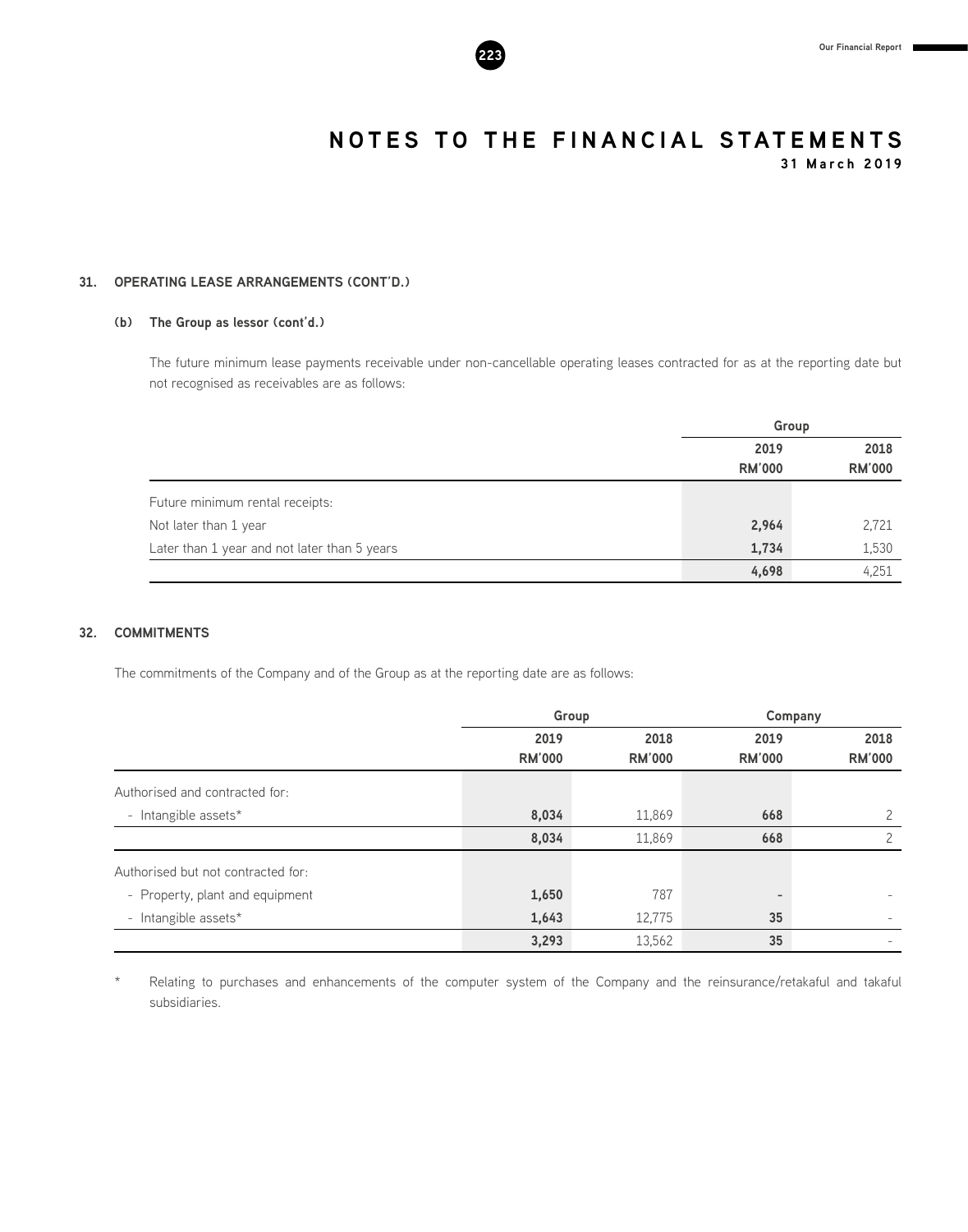

# **33. RELATED PARTY DISCLOSURES**

For the purposes of these financial statements, parties are considered to be related to the Group and the Company if the Group and the Company have the ability, directly or indirectly, to control the party or exercise significant influence over the party in making financial and operating decisions, or vice versa, or where the Group and the Company and the party are subject to common control or common significant influence. Related parties may be individuals or other entities.

Key management personnel are defined as those persons having authority and responsibility for planning, directing and controlling the activities of the Company either directly or indirectly. The key management personnel include all the Directors of the Group and the Company, and certain members of senior management of the Group and the Company.

# **(a) The significant transactions with related parties are as follows:**

|                                        |                | Group                    | Company                  |                          |  |
|----------------------------------------|----------------|--------------------------|--------------------------|--------------------------|--|
|                                        | 2019           | 2018                     | 2019                     | 2018                     |  |
|                                        | <b>RM'000</b>  | <b>RM'000</b>            | <b>RM'000</b>            | <b>RM'000</b>            |  |
| Income/(expenses):                     |                |                          |                          |                          |  |
| <b>Transactions with subsidiaries:</b> |                |                          |                          |                          |  |
| Management fees received               | $\overline{a}$ | -                        | 38,899                   | 35,025                   |  |
| Rental paid                            | -              | $\overline{\phantom{0}}$ | (1,226)                  | (1,067)                  |  |
| Interest income                        |                |                          | 50                       | 50                       |  |
| Transactions with an associate,        |                |                          |                          |                          |  |
| Labuan Reinsurance (L) Ltd:            |                |                          |                          |                          |  |
| Net reinsurance inwards                | 304            | 391                      |                          |                          |  |
| Gross contributions                    | -              | 6                        |                          | $\overline{\phantom{a}}$ |  |
| Retakaful outward contributions        | (246)          | (3,139)                  |                          |                          |  |
| Retakaful commission                   | 25             | 232                      |                          |                          |  |
| Claims recoveries                      | 263            | 3,400                    | $\overline{\phantom{a}}$ |                          |  |

The directors are of the opinion that all the transactions above have been entered into in the normal course of business and have been established on terms and conditions that are not materially different from those obtainable in transactions with unrelated parties.

Outstanding balances arising from the transactions above as at the reporting date have been disclosed in Notes 18(c),18(f), 20, 25 and 26 of the financial statements.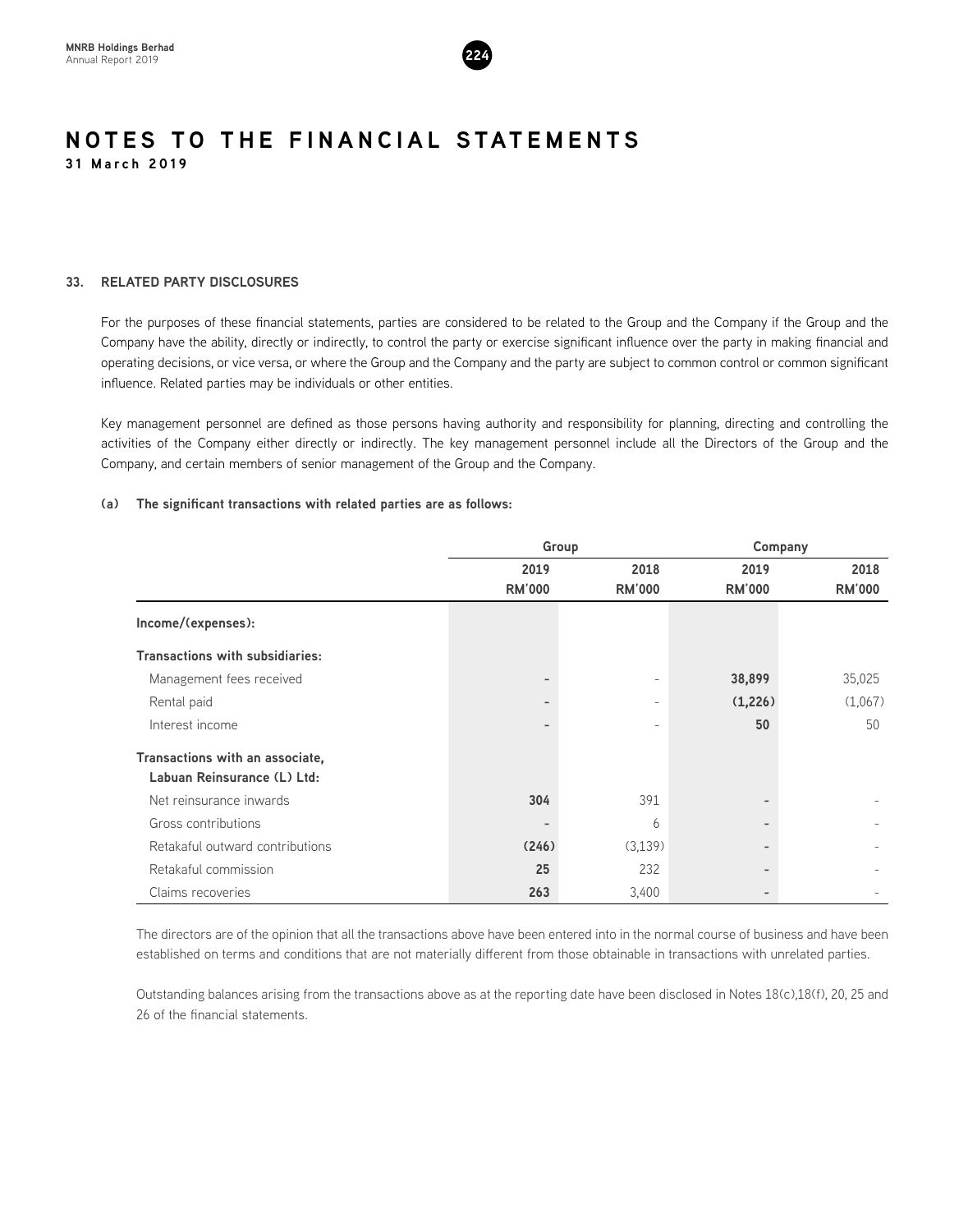**31 March 2019**

# **33. RELATED PARTY DISCLOSURES (CONT'D.)**

# **(b) The key management personnel compensations are as follows:**

|                                                | Group         |               | Company       |               |  |
|------------------------------------------------|---------------|---------------|---------------|---------------|--|
|                                                | 2019          | 2018          | 2019          | 2018          |  |
|                                                | <b>RM'000</b> | <b>RM'000</b> | <b>RM'000</b> | <b>RM'000</b> |  |
| <b>Non-Executive Directors:</b>                |               |               |               |               |  |
| Fees                                           | 2,284         | 2,329         | 909           | 844           |  |
| Others                                         | 604           | 593           | 231           | 174           |  |
| <b>GCEO/Executive Directors/Director*:</b>     |               |               |               |               |  |
| Salaries and bonus                             | 2,518         | 3,717         | 2,281         | 1,328         |  |
| Pension costs - EPF                            | 379           | 736           | 348           | 341           |  |
| Allowances                                     | 201           | 292           |               |               |  |
| Benefits-in-kind                               | 72            | 178           | 72            | 68            |  |
| Others                                         | 47            | 91            | 4             | 4             |  |
| Director of a subsidiary:                      |               |               |               |               |  |
| Salaries and bonus                             | 715           | 834           | 715           | 834           |  |
| Pension costs - EPF                            | 117           | 129           | 117           | 129           |  |
| Social security costs                          | $\mathbf{1}$  | $\mathbf{1}$  | $\mathbf{1}$  | $\mathbf{1}$  |  |
| Other allowances                               | 64            | 65            | 64            | 65            |  |
| Benefits-in-kind                               | 86            | 97            | 86            | 97            |  |
| <b>Shariah Committee members:</b>              |               |               |               |               |  |
| Fees                                           | 194           | 192           |               |               |  |
| Meeting allowances                             | 102           | 69            |               |               |  |
| Other key management personnel's remuneration: |               |               |               |               |  |
| Salaries and bonus                             | 14,256        | 11,978        | 4,906         | 4,140         |  |
| Pension costs - EPF                            | 2,164         | 2,366         | 692           | 668           |  |
| Social security costs                          | 28            | 15            | 9             | 8             |  |
| Allowances                                     | 1,116         | 672           | 270           | 275           |  |
| Benefits-in-kind                               | 793           | 815           | 214           | 376           |  |
|                                                | 25,741        | 25,169        | 10,919        | 9,352         |  |

Included in the remuneration of Executive Directors in 2018 is remuneration for an Executive Director of a subsidiary who resigned as an Executive Director in 2018.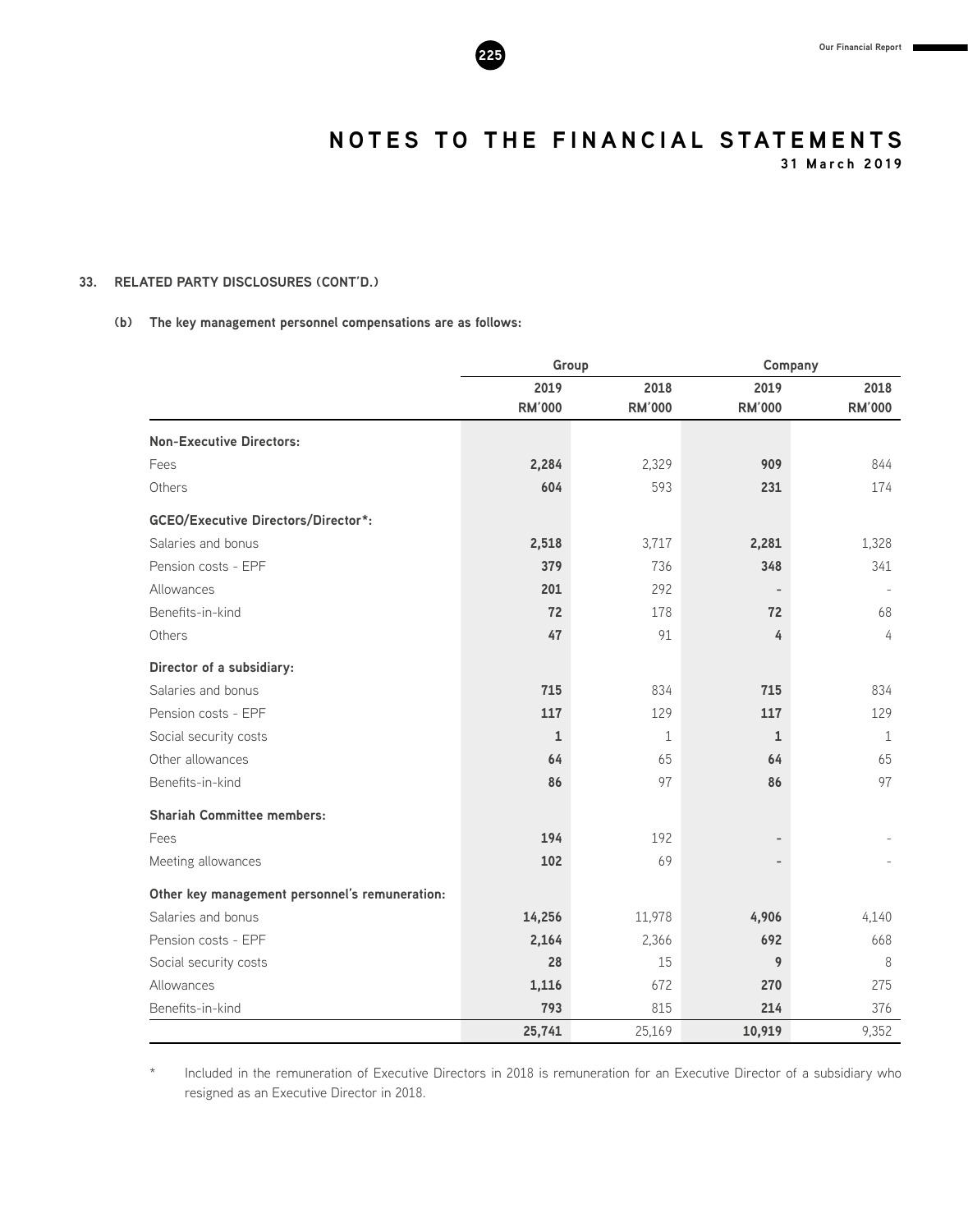

# **34. SEGMENT INFORMATION**

|                                |                          |                 |                |                          |               | <b>Adjustments</b>       |                     |
|--------------------------------|--------------------------|-----------------|----------------|--------------------------|---------------|--------------------------|---------------------|
|                                | Investment               | Reinsurance     | <b>Takaful</b> | Retakaful                |               | and                      |                     |
|                                | holding                  | <b>business</b> | operator       | operator                 | <b>Others</b> | eliminations             | <b>Consolidated</b> |
| Group                          | <b>RM'000</b>            | <b>RM'000</b>   | <b>RM'000</b>  | <b>RM'000</b>            | <b>RM'000</b> | <b>RM'000</b>            | <b>RM'000</b>       |
| 2019                           |                          |                 |                |                          |               |                          |                     |
| <b>Results</b>                 |                          |                 |                |                          |               |                          |                     |
| Net earned premiums/           |                          |                 |                |                          |               |                          |                     |
| contributions                  |                          | 968,061         | 684,359        | 20,279                   |               |                          | 1,672,699           |
| Interest/profit income         | 2,096                    | 102,117         | 150,467        | 7,257                    | 80            | (51)                     | 261,966             |
| Other revenue                  | 69,642                   | (2,759)         | 113,025        | 139                      | 12,235        | (59, 550)                | 132,732             |
| Net claims and benefits        | $\overline{\phantom{a}}$ | (644, 882)      | (575, 965)     | (13,087)                 |               | 9,644                    | (1,224,290)         |
| Other expenses                 | (39, 433)                | (327, 340)      | (301, 222)     | (12,095)                 | (11, 985)     | 43,853                   | (648, 222)          |
| Depreciation                   | (423)                    | (2,738)         | (3, 452)       | $\overline{\phantom{a}}$ | (186)         |                          | (6, 799)            |
| Amortisation                   | (405)                    | (978)           | (4, 643)       | (125)                    | (30)          | $\overline{\phantom{a}}$ | (6, 181)            |
| Finance costs                  | (16, 244)                | (51)            |                |                          |               | 51                       | (16, 244)           |
| Share of results of            |                          |                 |                |                          |               |                          |                     |
| associates                     |                          |                 |                |                          |               | (13, 121)                | (13, 121)           |
| <b>Operating profit before</b> |                          |                 |                |                          |               |                          |                     |
| surplus attributable to        |                          |                 |                |                          |               |                          |                     |
| takaful and retakaful          |                          |                 |                |                          |               |                          |                     |
| participants and taxation      | 15,233                   | 91,430          | 62,569         | 2,368                    | 114           | (19, 174)                | 152,540             |
| Surplus attributable to        |                          |                 |                |                          |               |                          |                     |
| takaful participants           |                          |                 | (23, 497)      | (9,644)                  |               |                          | (33, 141)           |
| <b>Operating profit before</b> |                          |                 |                |                          |               |                          |                     |
| taxation                       | 15,233                   | 91,430          | 39,072         | (7, 276)                 | 114           | (19, 174)                | 119,399             |
| Zakat                          |                          |                 | (681)          |                          |               |                          | (681)               |
| Taxation                       | (1, 317)                 | (8, 397)        | (2,996)        | (1, 595)                 | (6)           | $\overline{\phantom{a}}$ | (14, 311)           |
| Net profit/(loss) for the      |                          |                 |                |                          |               |                          |                     |
| year                           | 13,916                   | 83,033          | 35,395         | (8,871)                  | 108           | (19, 174)                | 104,407             |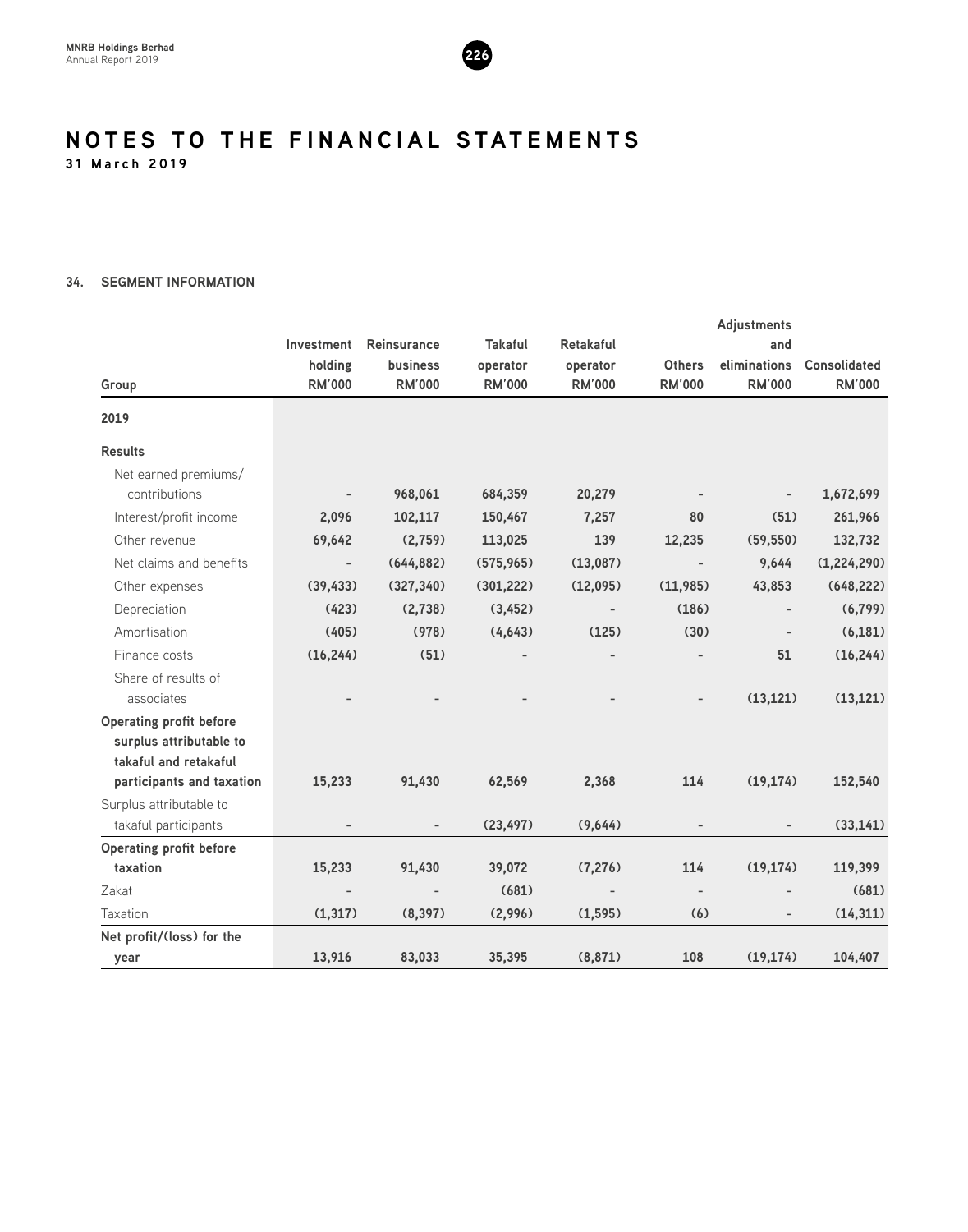

**31 March 2019**

# **34. SEGMENT INFORMATION (CONT'D.)**

|                                |                          |                                  |                           |                           |                                | <b>Adjustments</b>            |                                      |
|--------------------------------|--------------------------|----------------------------------|---------------------------|---------------------------|--------------------------------|-------------------------------|--------------------------------------|
|                                | Investment               | <b>Reinsurance</b>               | <b>Takaful</b>            | <b>Retakaful</b>          |                                | and                           |                                      |
| Group (cont'd.)                | holding<br><b>RM'000</b> | <b>business</b><br><b>RM'000</b> | operator<br><b>RM'000</b> | operator<br><b>RM'000</b> | <b>Others</b><br><b>RM'000</b> | eliminations<br><b>RM'000</b> | <b>Consolidated</b><br><b>RM'000</b> |
|                                |                          |                                  |                           |                           |                                |                               |                                      |
| 2018                           |                          |                                  |                           |                           |                                |                               |                                      |
| <b>Results</b>                 |                          |                                  |                           |                           |                                |                               |                                      |
| Net earned premiums/           |                          |                                  |                           |                           |                                |                               |                                      |
| contributions                  |                          | 1,168,951                        | 735,490                   | 24,423                    |                                | $\overline{\phantom{a}}$      | 1,928,864                            |
| Interest/profit income         | 3,222                    | 98,827                           | 130,974                   | 5,076                     | 453                            | (50)                          | 238,502                              |
| Other revenue                  | 55,948                   | 32,343                           | 69,644                    | 266                       | 2,159                          | (61,070)                      | 99,290                               |
| Net claims and benefits        | $\bar{\phantom{a}}$      | (760, 720)                       | (514, 684)                | (32, 841)                 | $\overline{\phantom{a}}$       | $\overline{\phantom{a}}$      | (1,308,245)                          |
| Other expenses                 | (34,899)                 | (418, 406)                       | (287, 773)                | (3, 412)                  | (2,025)                        | 60,615                        | (685,900)                            |
| Depreciation                   | (499)                    | (3,022)                          | (3,751)                   |                           | $\overline{\phantom{a}}$       |                               | (7,272)                              |
| Amortisation                   | (355)                    | (1,018)                          | (2,855)                   |                           | (84)                           | $\overline{\phantom{a}}$      | (4,312)                              |
| Finance costs                  | (15, 841)                | (50)                             |                           |                           | $\overline{a}$                 | 50                            | (15, 841)                            |
| Share of results of            |                          |                                  |                           |                           |                                |                               |                                      |
| associates                     |                          |                                  |                           |                           | $\overline{\phantom{a}}$       | 9,712                         | 9,712                                |
| <b>Operating profit/(loss)</b> |                          |                                  |                           |                           |                                |                               |                                      |
| before (surplus)/deficit       |                          |                                  |                           |                           |                                |                               |                                      |
| attributable to takaful        |                          |                                  |                           |                           |                                |                               |                                      |
| participants, zakat and        |                          |                                  |                           |                           |                                |                               |                                      |
| taxation                       | 7,576                    | 116,905                          | 127,045                   | (6,488)                   | 503                            | 9,257                         | 254,798                              |
| (Surplus)/deficit attributable |                          |                                  |                           |                           |                                |                               |                                      |
| to takaful participants        |                          | $\overline{\phantom{a}}$         | (77,662)                  | 15,388                    |                                | $\overline{\phantom{a}}$      | (62, 274)                            |
| Operating profit before zakat  |                          |                                  |                           |                           |                                |                               |                                      |
| and taxation                   | 7,576                    | 116,905                          | 49,383                    | 8,900                     | 503                            | 9,257                         | 192,524                              |
| Zakat                          |                          |                                  | (563)                     |                           |                                |                               | (563)                                |
| Taxation                       | (704)                    | (39,908)                         | (11,056)                  | 572                       | $\overline{a}$                 | $\overline{a}$                | (51,096)                             |
| Net profit for the year        | 6,872                    | 76,997                           | 37,764                    | 9,472                     | 503                            | 9,257                         | 140,865                              |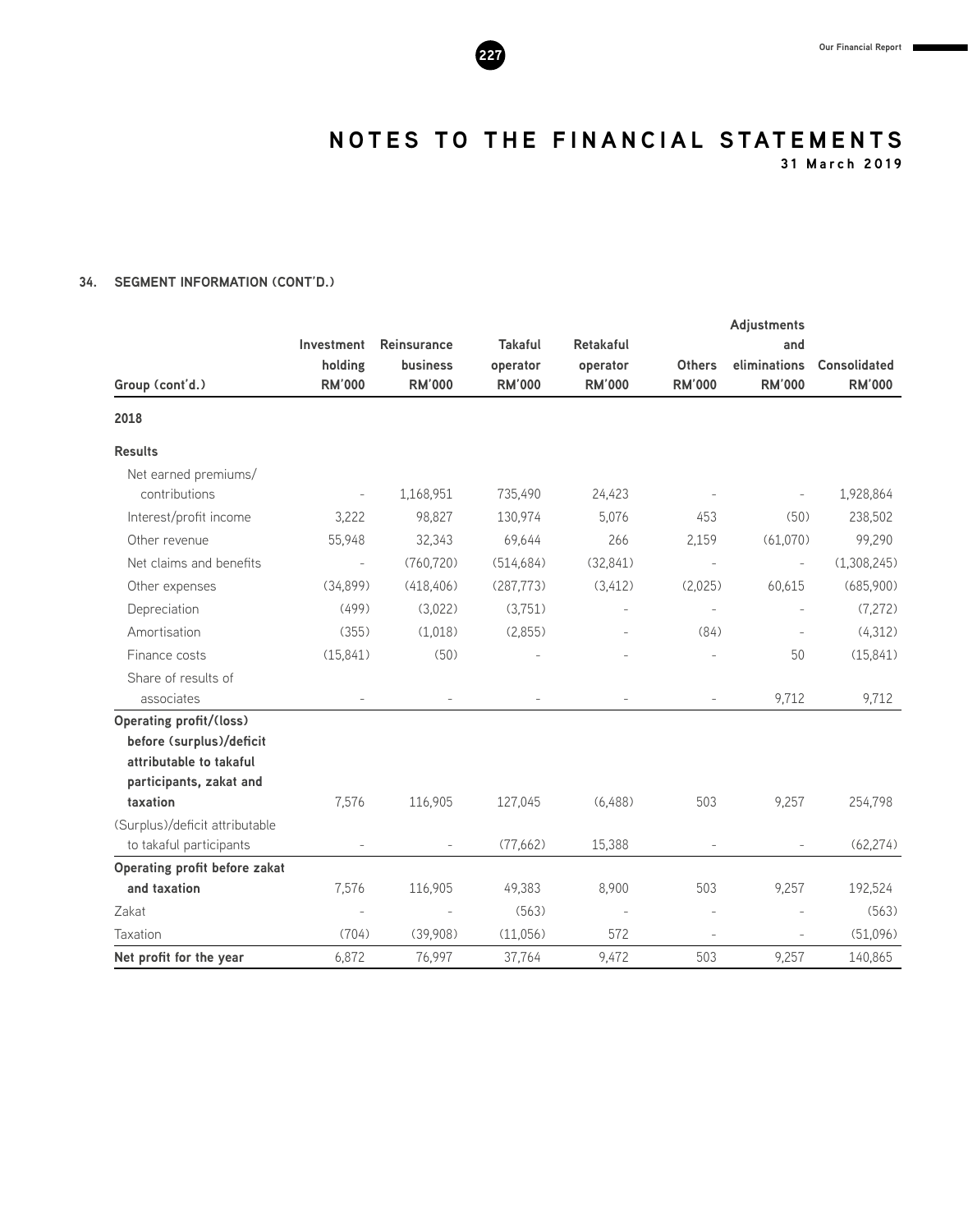

# **34. SEGMENT INFORMATION (CONT'D.)**

|                                      |               |                          |                |                          |                          | <b>Adjustments</b> |                     |
|--------------------------------------|---------------|--------------------------|----------------|--------------------------|--------------------------|--------------------|---------------------|
|                                      | Investment    | <b>Reinsurance</b>       | <b>Takaful</b> | <b>Retakaful</b>         |                          | and                |                     |
|                                      | holding       | business                 | operator       | operator                 | <b>Others</b>            | eliminations       | <b>Consolidated</b> |
| Group (cont'd.)                      | <b>RM'000</b> | <b>RM'000</b>            | <b>RM'000</b>  | <b>RM'000</b>            | <b>RM'000</b>            | <b>RM'000</b>      | <b>RM'000</b>       |
| 2019                                 |               |                          |                |                          |                          |                    |                     |
| <b>Assets</b>                        |               |                          |                |                          |                          |                    |                     |
| Segment assets (i)                   | 1,375,982     | 3,709,811                | 4,706,720      | 96,146                   | 14,394                   | (1,329,431)        | 8,573,622           |
| Investments in associates            | 1,957         | 115,569                  |                | $\overline{\phantom{a}}$ | $\overline{\phantom{a}}$ | 16,215             | 133,741             |
|                                      | 1,377,939     | 3,825,380                | 4,706,720      | 96,146                   | 14,394                   | (1,313,216)        | 8,707,363           |
| <b>Liabilities and Participants'</b> |               |                          |                |                          |                          |                    |                     |
| funds                                |               |                          |                |                          |                          |                    |                     |
| Segment liabilities                  |               |                          |                |                          |                          |                    |                     |
| Participants' funds                  |               | $\overline{\phantom{0}}$ | 298,411        | (3, 117)                 |                          |                    | 295,294             |
| <b>Borrowings</b>                    | 320,000       | 1,000                    |                |                          |                          | (1,000)            | 320,000             |
| Insurance and takaful                |               |                          |                |                          |                          |                    |                     |
| contract liabilities                 |               | 1,973,486                | 3,432,232      | 84,172                   |                          | $\qquad \qquad -$  | 5,489,890           |
| Other liabilities                    | 9,288         | 191,329                  | 281,183        | 21,434                   | 2,890                    | (23, 597)          | 482,527             |
|                                      | 329,288       | 2,165,815                | 4,011,826      | 102,489                  | 2,890                    | (24, 597)          | 6,587,711           |
| <b>Equities</b>                      |               |                          |                |                          |                          |                    |                     |
| Segment equities (i)                 | 1,048,651     | 1,659,565                | 694,894        | (6, 343)                 | 11,504                   | (1, 288, 619)      | 2,119,652           |
| Total liabilities, participants'     |               |                          |                |                          |                          |                    |                     |
| funds and equity                     | 1,377,939     | 3,825,380                | 4,706,720      | 96,146                   | 14,394                   | (1,313,216)        | 8,707,363           |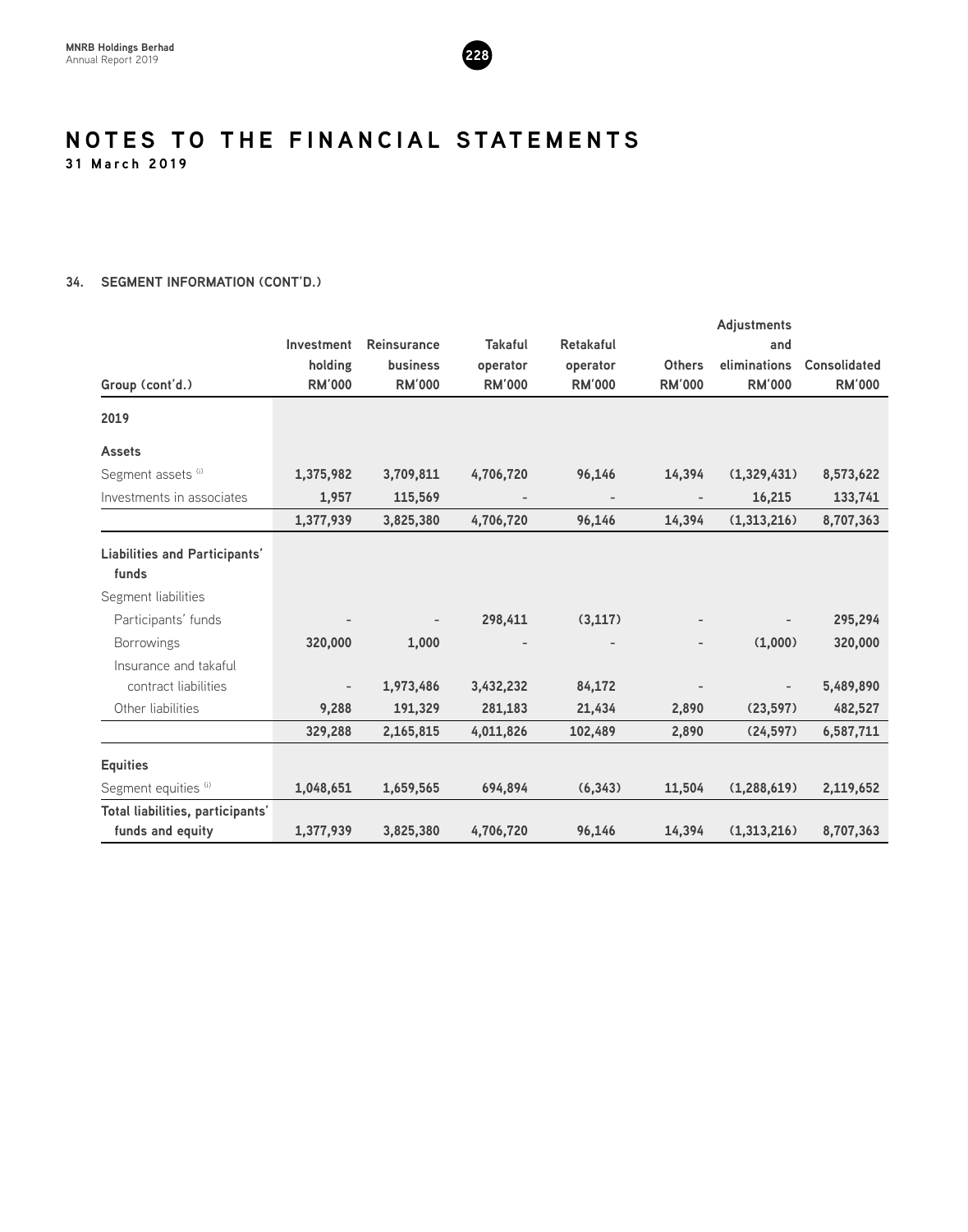

**31 March 2019**

# **34. SEGMENT INFORMATION (CONT'D.)**

|                                               |               |                          |                          |                  |                   | <b>Adjustments</b>       |                     |
|-----------------------------------------------|---------------|--------------------------|--------------------------|------------------|-------------------|--------------------------|---------------------|
|                                               | Investment    | <b>Reinsurance</b>       | <b>Takaful</b>           | <b>Retakaful</b> |                   | and                      |                     |
|                                               | holding       | <b>business</b>          | operator                 | operator         | <b>Others</b>     | eliminations             | <b>Consolidated</b> |
| Group (cont'd.)                               | <b>RM'000</b> | <b>RM'000</b>            | <b>RM'000</b>            | <b>RM'000</b>    | <b>RM'000</b>     | <b>RM'000</b>            | <b>RM'000</b>       |
| 2018                                          |               |                          |                          |                  |                   |                          |                     |
| <b>Assets</b>                                 |               |                          |                          |                  |                   |                          |                     |
| Segment assets (i)                            | 959,052       | 3,599,570                | 4,030,584                | 120,729          | 2,397             | (916, 341)               | 7,795,991           |
| Investments in associates                     | 1,957         | 129,876                  | $\overline{\phantom{0}}$ |                  | $\qquad \qquad -$ | 7,176                    | 139,009             |
|                                               | 961,009       | 3,729,446                | 4,030,584                | 120,729          | 2,397             | (909, 165)               | 7,935,000           |
| <b>Liabilities and Participants'</b><br>funds |               |                          |                          |                  |                   |                          |                     |
| Segment liabilities                           |               |                          |                          |                  |                   |                          |                     |
| Participants' funds                           |               | $\overline{\phantom{a}}$ | 260,866                  | (13,004)         |                   | $\overline{\phantom{a}}$ | 247,862             |
| <b>Borrowings</b>                             | 320,000       | 1,000                    |                          |                  | $\overline{a}$    | (1,000)                  | 320,000             |
| Insurance and takaful                         |               |                          |                          |                  |                   |                          |                     |
| contract liabilities                          |               | 2,037,525                | 3,168,225                | 114,195          |                   |                          | 5,319,945           |
| Other liabilities                             | 8,975         | 237,330                  | 244,559                  | 26,944           | 1,890             | (10,506)                 | 509,192             |
|                                               | 328,975       | 2,275,855                | 3,673,650                | 128,135          | 1,890             | (11,506)                 | 6,396,999           |
| <b>Equities</b>                               |               |                          |                          |                  |                   |                          |                     |
| Segment equities (i)                          | 632,034       | 1,453,591                | 356,934                  | (7,406)          | 507               | (897,659)                | 1,538,001           |
| Total liabilities, participants'              |               |                          |                          |                  |                   |                          |                     |
| funds and equity                              | 961,009       | 3,729,446                | 4,030,584                | 120,729          | 2,397             | (909, 165)               | 7,935,000           |

(i) Included in segment assets is a Qard granted to the general and family retakaful funds by the shareholder's fund of the retakaful division of the reinsurance subsidiary, amounting to RM98.0 million (2018: RM84.6 million). Qard represents a loan to the general and family retakaful funds to make good any underwriting deficit experienced during a financial period. These balances, including the impairment losses recognised thereon amounting to RM72.1 million (2018: RM72.1 million), have been eliminated in full upon consolidation.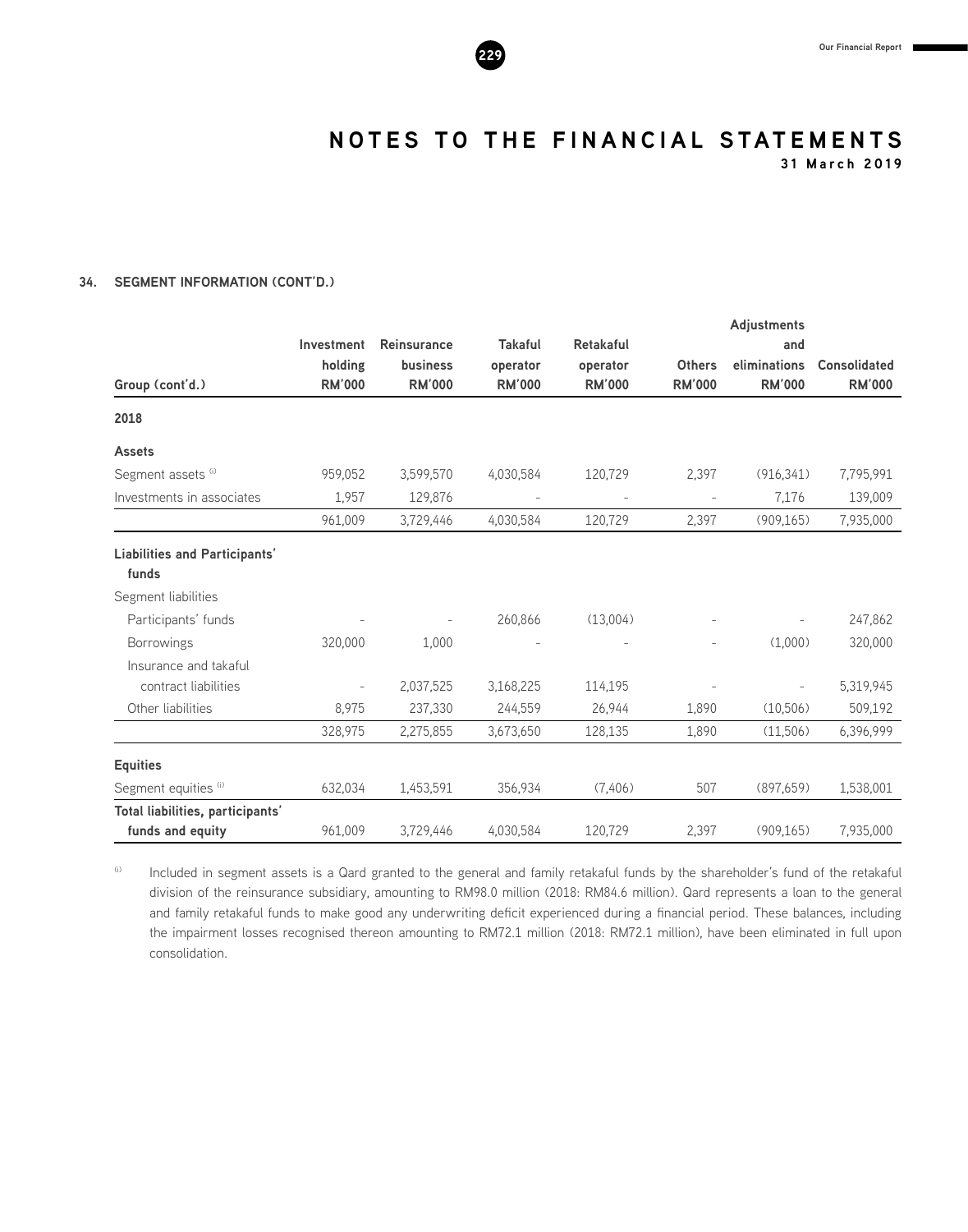

# **35. RISK MANAGEMENT FRAMEWORK**

The Group Enterprise Risk Management ("ERM") Framework was established to provide a set of guidelines for implementing risk management throughout the Group. It encompasses the Group's risk management:

- (i) **strategy,** by having appropriate risk management objectives, policy and appetite;
- (ii) **architecture,** by setting up risk management roles and responsibilities, communication and reporting structure; and
- (iii) **protocols,** by describing the procedures, methodologies, tools and techniques for risk management.

An enterprise risk management process is adopted to systematically identify, analyse and evaluate various risks posed by the rapidly changing business environment, and to establish and implement an appropriate system of internal controls to manage these risks and opportunities while ensuring full and effective control, particularly over the Group's significant strategic, financial, organisational and compliance matters.

The Group ERM Framework aims to serve as a guide for the effective management of risks throughout the Group. The Framework is intended to provide guidance to the Group in performing its risk management roles and responsibilities and ultimately aims to support the achievement of the Group's strategic and financial objectives.

The primary objectives of the Group ERM Framework are as follows:

- (i) Provides a single point of reference for managing risks of the Group in a systematic and structured way;
- (ii) Embeds the Risk Management process and ensures it is an integral part of the Group's planning process at a strategic and operational level;
- (iii) Facilitates effective risk oversight through a clear internal risk governance structure and responsibilities;
- (iv) Aligns the Group's risk management practices with its sustainability principles;
- (v) Helps create a risk awareness culture from a strategic, operational and individual perspective; and
- (vi) Standardises risk terminologies across the Group to facilitate a consistent and uniform approach in managing risk.

In pursuit of the above objectives, it is the Group's policy to adhere to good governance standards and implement best practices with regards to risk management principles. The Group also aims to uphold high standards of business practices in all its activities.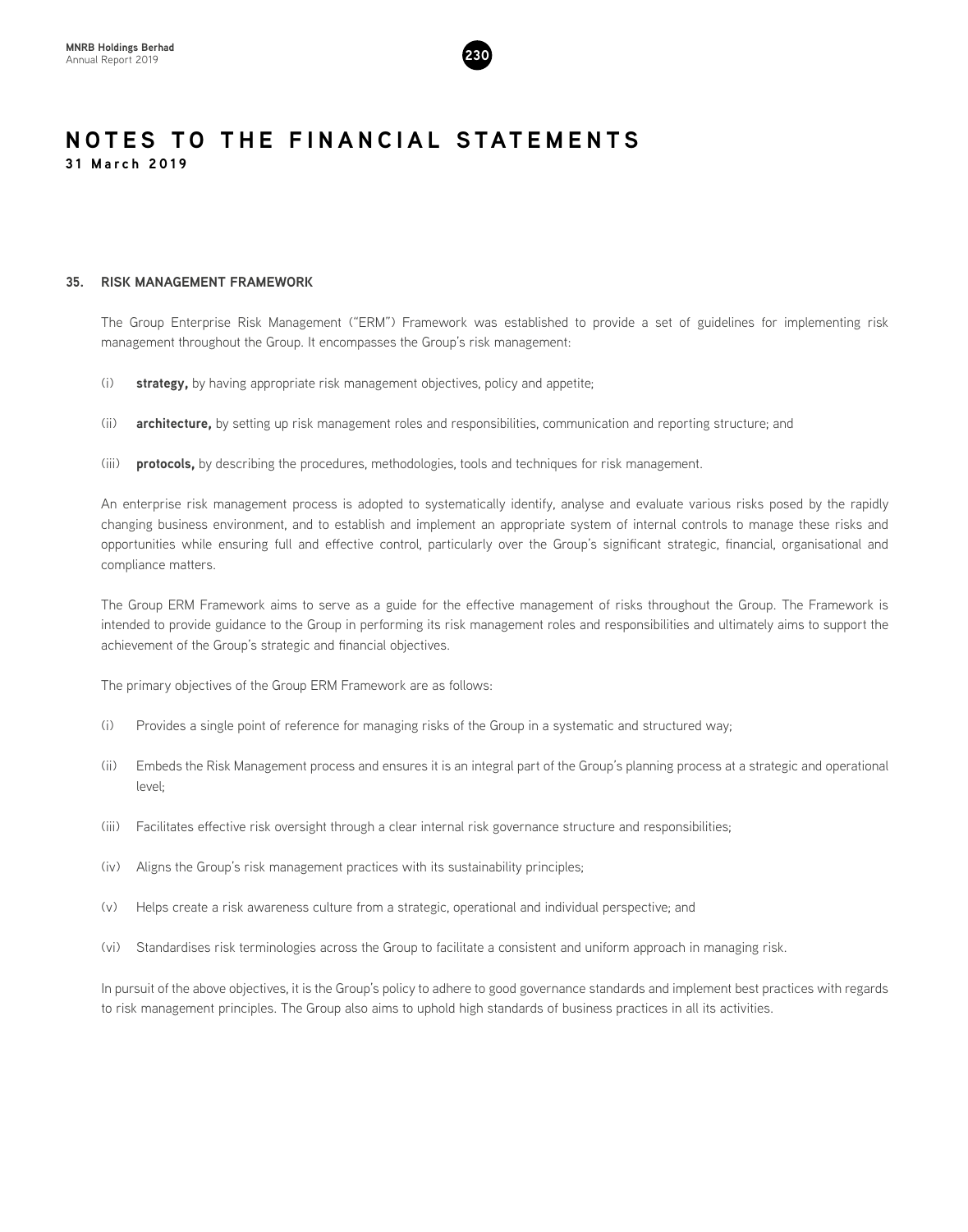

**31 March 2019**

# **35. RISK MANAGEMENT FRAMEWORK (CONT'D.)**

### **(a) Risk management governance**

The Risk Management governance structure is as follows:

- (i) The Board had established a dedicated Board Committee known as the Risk Management Committee of the Board ("RMCB") to oversee the implementation of an enterprise-wide risk management framework. This is replicated at each of the main operating subsidiaries;
- (ii) The Board had also established a dedicated Investment Committee to further oversee risks associated with investments and assets allocation. This is also replicated at each of the main operating subsidiaries;
- (iii) The Operational Risk Management Committee ("ORMC"), which comprises the President & Group Chief Executive Officer and Senior Management, implements the risk management processes, provides assurance to the Board that the processes have been carried out effectively and inculcates a risk management culture on an enterprise-wide basis. The ORMC is also established at each of the main operating subsidiaries;
- (iv) The Group Chief Risk Officer ("GCRO") and Risk Management Department ("RMD") establish the infrastructure and provide oversight of the risk management processes in the Company and across the main operating subsidiaries through the adoption of the Group ERM Framework; and
- (v) At the operational level, the implementation of risk management processes in the day to day operations of the Group is facilitated by the Heads of Department as well as the embedded risk managers ("eRM")s of each department, guided by various components of the Group ERM Framework.

The Group has established Investment Policies at each main operating subsidiary to ensure proper risk management by investing in low-risk assets, deposits with licensed financial institutions, debt securities and other marketable securities. The Group investment strategy is towards capital preservation, return maximisation and liquidity management.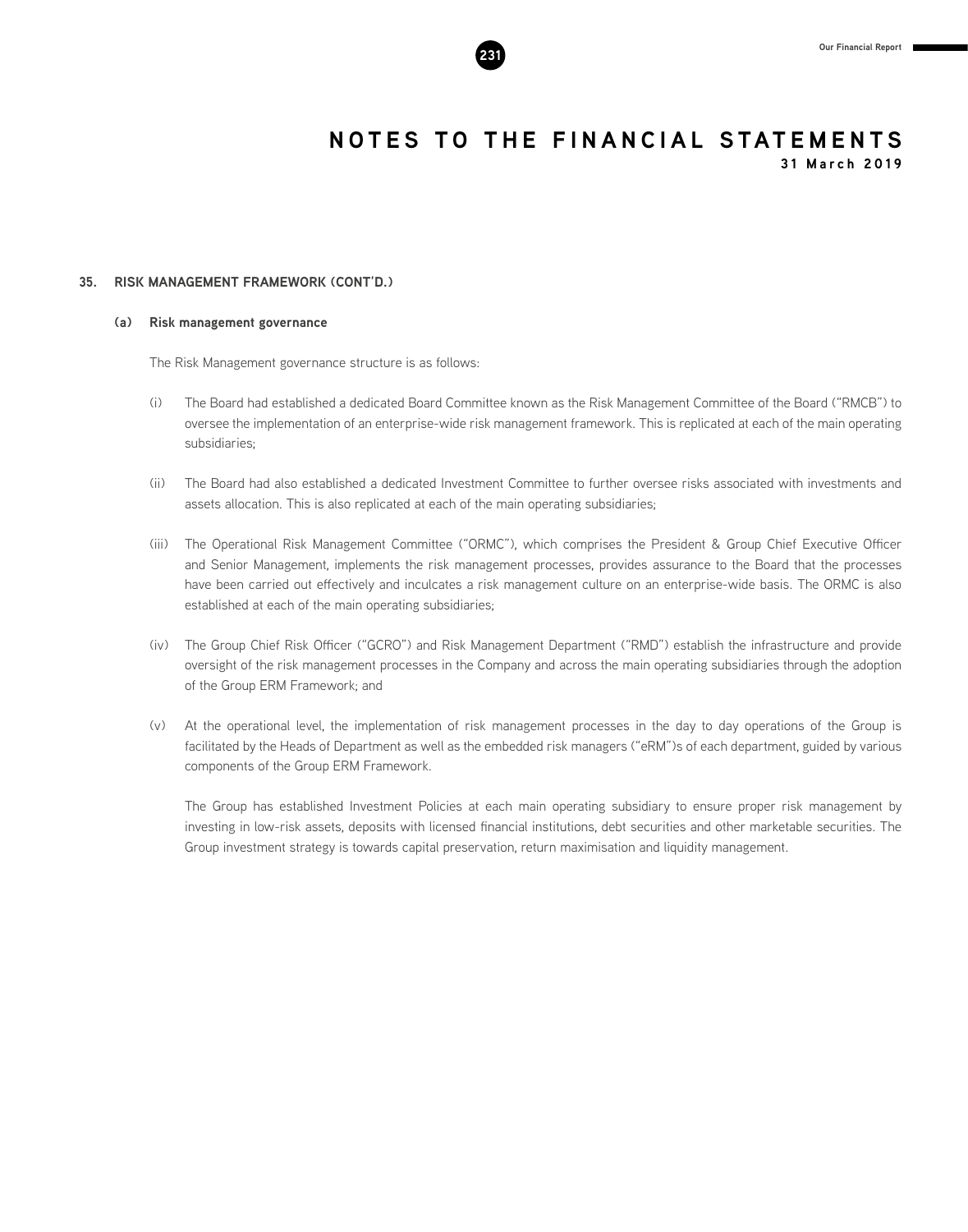

# **35. RISK MANAGEMENT FRAMEWORK (CONT'D.)**

# **(a) Risk management governance (cont'd.)**

Further, each main operating subsidiary had put in place the following policies to ensure proper risk management:

- (i) Underwriting Policy where each subsidiary's underwriting strategy is to have an acceptable mix and spread of business portfolio by:
	- observing underwriting guidelines and limits; and
	- applying prudential standards in the assessment of security of its key retrocessionaires/retrotakaful/retakaful providers ("counterparties").

In this respect, each main operating subsidiary complies with the relevant regulatory guidelines in the underwriting of risks.

(ii) Claims Reserving Policy where claim liabilities are determined based on historical claims trends, existing knowledge of events, terms and conditions of policies/certificates and assessment of circumstances. Past experience with similar events, historical claims development trends, legislative changes, judicial decisions and economic conditions are particularly relevant in claims reserving.

# **(b) Capital management objectives, policies and approach**

The Internal Capital Adequacy Assessment Process ("ICAAP") Policy sets out the overall process where the subsidiaries ensure adequate capital is available to meet its capital requirements on an ongoing basis, in line with BNM Guidelines on Internal Capital Adequacy Assessment for Insurers, Internal Capital Adequacy Assessment for Takaful Operators, Risk-Based Capital Framework for Insurers ("RBC Framework"), Risk-Based Capital Framework for Takaful Operators ("RBCT Framework") and Policy Document on Stress Testing.

The Capital Management Plan ("CMP") is designed and implemented at the main operating subsidiaries to ensure an effective management of their respective capital and maximise the Group's value by optimising capital structure and enhancing capital efficiency.

Under the CMP, the main operating subsidiaries measure and monitor their respective capital position mainly via the Capital Adequacy Ratio ("CAR").

The CMP identifies certain trigger points of the CAR position and further describes a set of corrective action plans that will be implemented towards maintaining an adequate level of capital. It is intended that capital will be utilised more efficiently in a controlled manner so that the main operating subsidiaries will be able to manage their capital position above the respective internal target.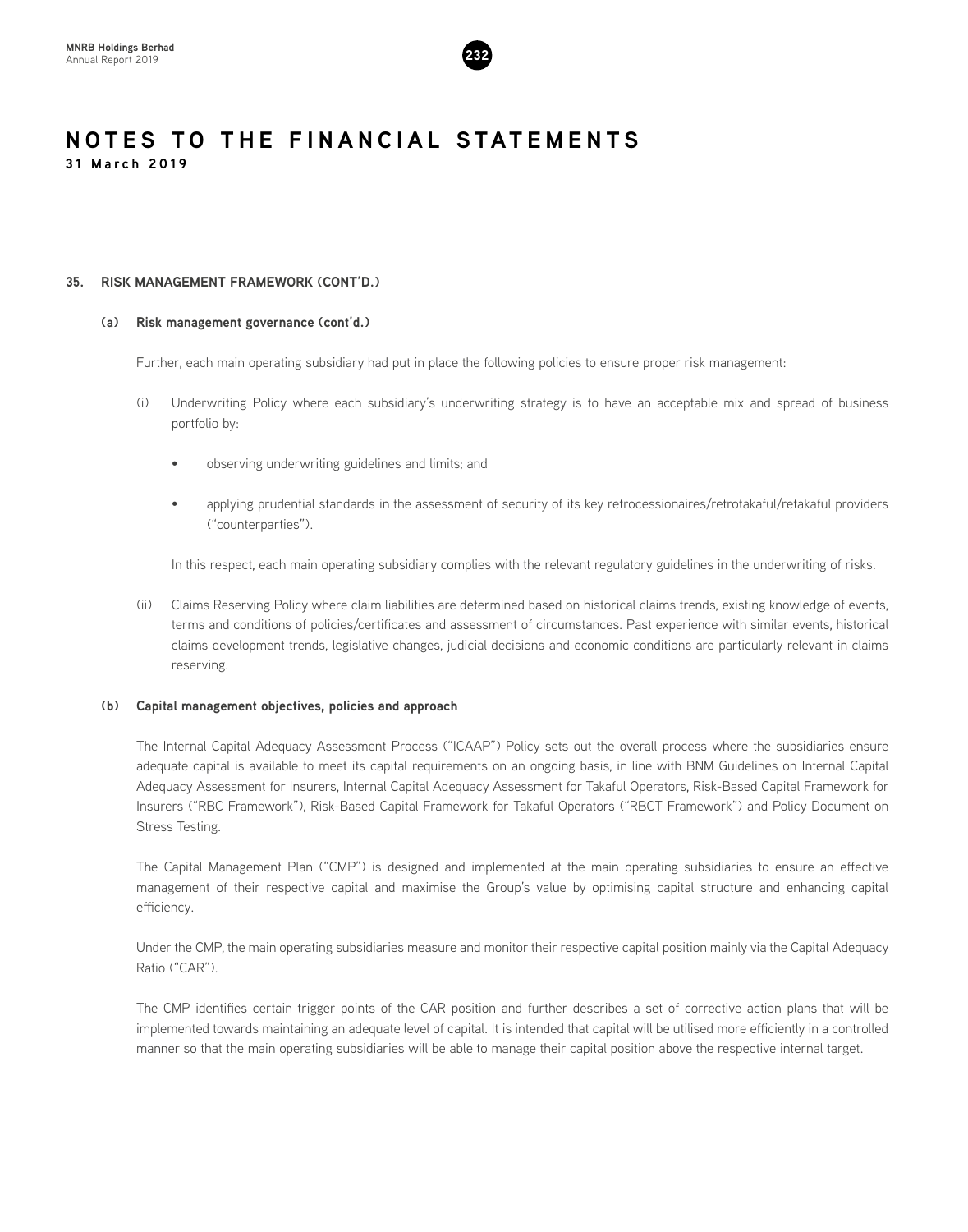

**35. RISK MANAGEMENT FRAMEWORK (CONT'D.)**

### **(b) Capital management objectives, policies and approach (cont'd.)**

### **Capital management objectives**

The main objective of capital management is to monitor and maintain, at all times, an appropriate level of capital that is commensurate with the main operating subsidiaries' business operations and the resultant risk profile.

The key objective of the CMP is for appropriate action plans to be taken by the Board and management of the main operating subsidiaries when any of the CMP's internal targets is triggered. This includes remedial actions that must be undertaken by the main operating subsidiaries' Board and management to improve the capital position.

### **Capital management policies**

The key capital management policies are as follows:

- (i) Ensure the Group has adequate capital to support its business objectives; and
- (ii) Establish responsibility of the main operating subsidiaries' Board and management in developing an internal capital adequacy assessment process and setting capital targets which are commensurate with its business operations and the resultant risk profile and control environment.

### **Approach to capital management**

The main operating subsidiaries conduct stress tests in compliance with BNM's Policy Document on Stress Testing. The impact of the adverse scenarios on the capital position of the main operating subsidiaries is assessed on a quarterly basis, focusing on short to medium term views.

### **(c) Regulatory framework**

The Company and its main operating subsidiaries are required to comply with the Financial Services Act ("FSA") 2013 and Islamic Financial Services Act ("IFSA") 2013.

In line with the RBC Framework and RBCT Framework requirements on capital adequacy, the main operating subsidiaries actively manage their capital by taking into account the potential impact of business exposure on their business strategies, risk profiles and overall resilience.

In addition, the Company is required to comply with the Listing Requirements of Bursa Malaysia Securities Berhad ("Bursa"), Capital Markets and Services Act 2007, Companies Act 2016 and other relevant Acts.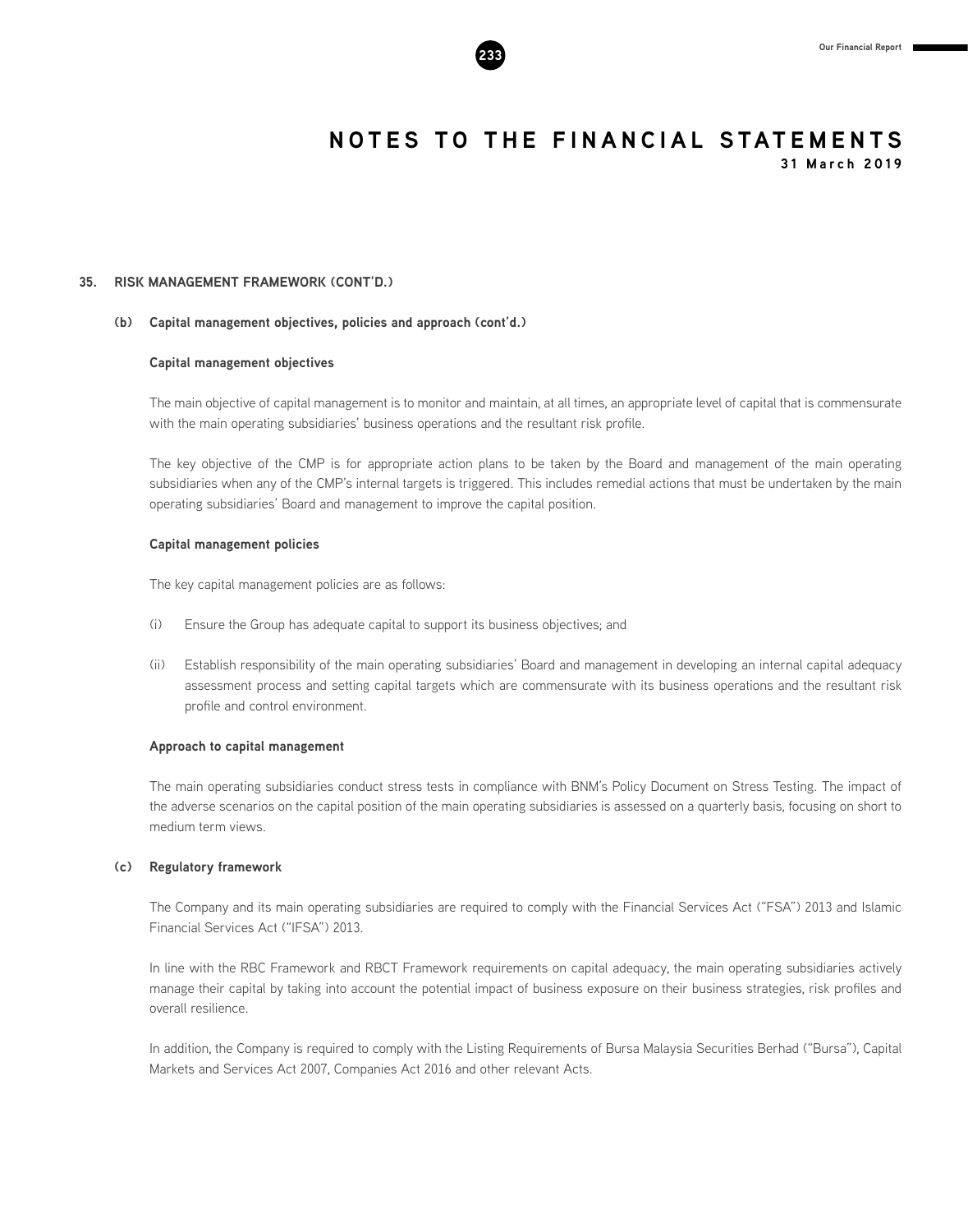

# **36. UNDERWRITING RISK**

The following disclosures relating to the underwriting risk of the Group are presented separately for each specific business. Elimination of intra-Group transactions are not considered as the disclosures represent how each Business Unit within the Group assesses and manages underwriting risk.

# **(a) General reinsurance/retakaful**

### **(i) Nature of risk**

The reinsurance subsidiary principally underwrites all classes of general reinsurance/retakaful business. Risks under these contracts usually cover a twelve-month duration other than some long term contracts which may cover up to 3 years or more. The most significant risk arises from adverse claims development and occurrence of new catastrophe losses. These risks vary significantly in relation to economic conditions and territories from which the risks are underwritten.

The above risks are mitigated by diversification across a large portfolio of business to ensure a balanced mix and spread of business. Diversification through the implementation of underwriting strategies and claim management policies reduces the volatility of risks and improves the overall portfolio experience, and also ensures that its insurance contract liabilities are adequate.

The reinsurance subsidiary also manages its risk exposure through the use of retrocession/retrotakaful programmes which are reviewed annually by the ORMC and RMCB, and subsequently approved by the Board. Prudent standards are applied in placement of the reinsurance subsidiary's key retrocessionaires/retrotakaful providers.

Stress Testing is performed on a quarterly basis. The purpose of the Stress Testing is to test the solvency of the general reinsurance/retakaful business under the various scenarios according to regulatory guidelines, simulating drastic changes in major parameters such as new business volume and investment environment.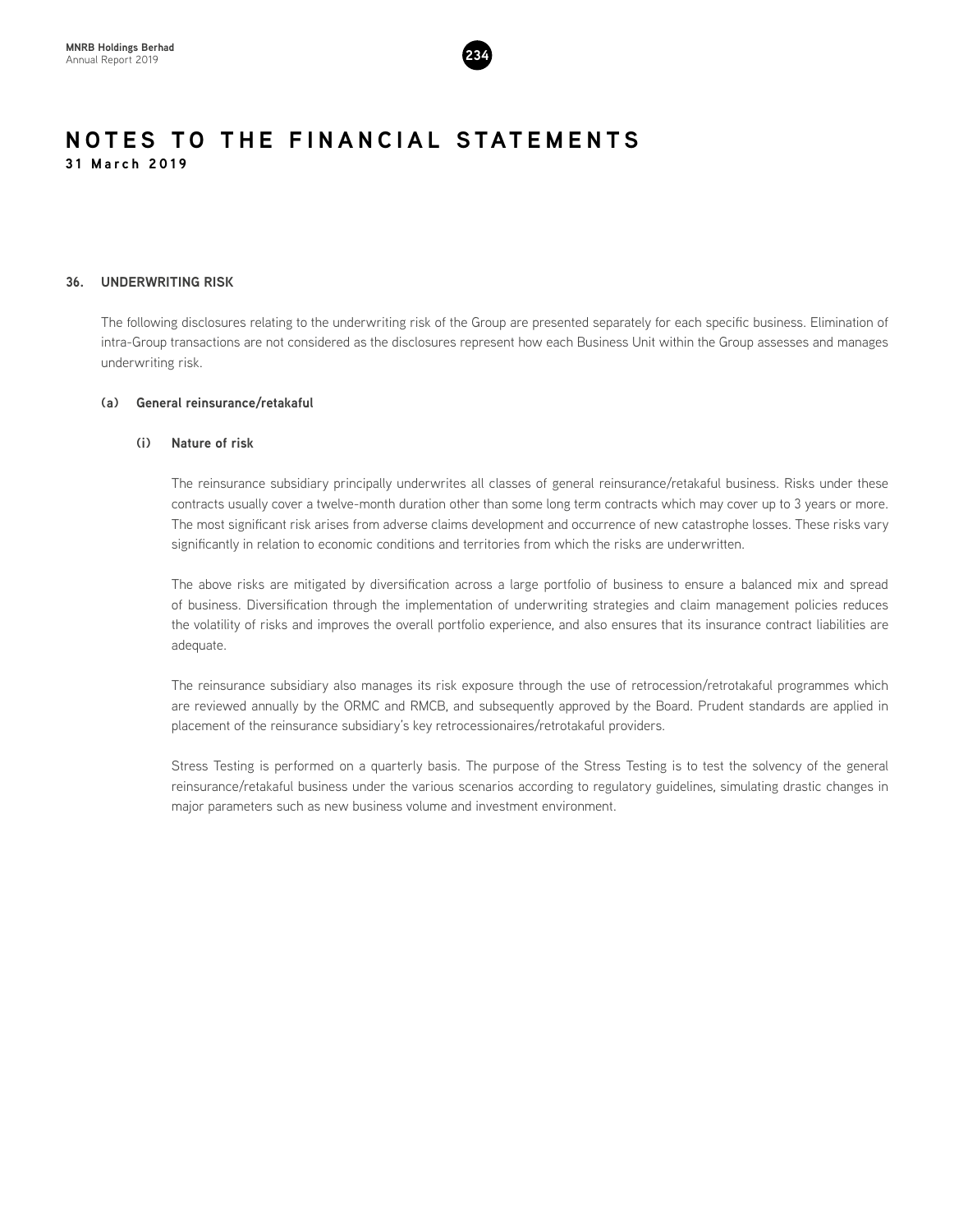**31 March 2019**

# **36. UNDERWRITING RISK (CONT'D.)**

# **(a) General reinsurance/retakaful (cont'd.)**

# **(ii) Concentration of risk by type of business**

The table below measures the concentration of insurance contract liabilities by the main classes of business and by local and overseas risks:

|               | <b>Gross</b>  | <b>Retrocession</b> | <b>Net</b>    |
|---------------|---------------|---------------------|---------------|
|               | <b>RM'000</b> | <b>RM'000</b>       | <b>RM'000</b> |
| 2019          |               |                     |               |
| Fire          | 861,090       | (184, 740)          | 676,350       |
| Motor         | 413,418       | (8, 124)            | 405,294       |
| Marine        | 307,490       | (95, 139)           | 212,351       |
| Miscellaneous | 456,648       | (22, 728)           | 433,920       |
|               | 2,038,646     | (310, 731)          | 1,727,915     |
| Local         | 1,121,121     | (175, 840)          | 945,281       |
| Overseas      | 917,525       | (134, 891)          | 782,634       |
|               | 2,038,646     | (310, 731)          | 1,727,915     |
| 2018          |               |                     |               |
| Fire          | 916,378       | (112, 884)          | 803,494       |
| Motor         | 371,547       | (5,207)             | 366,340       |
| Marine        | 319,134       | (74, 869)           | 244,265       |
| Miscellaneous | 526,092       | (84,505)            | 441,587       |
|               | 2,133,151     | (277, 465)          | 1,855,686     |
| Local         | 1,205,335     | (241, 041)          | 964,294       |
| Overseas      | 927,816       | (36, 424)           | 891,392       |
|               | 2,133,151     | (277, 465)          | 1,855,686     |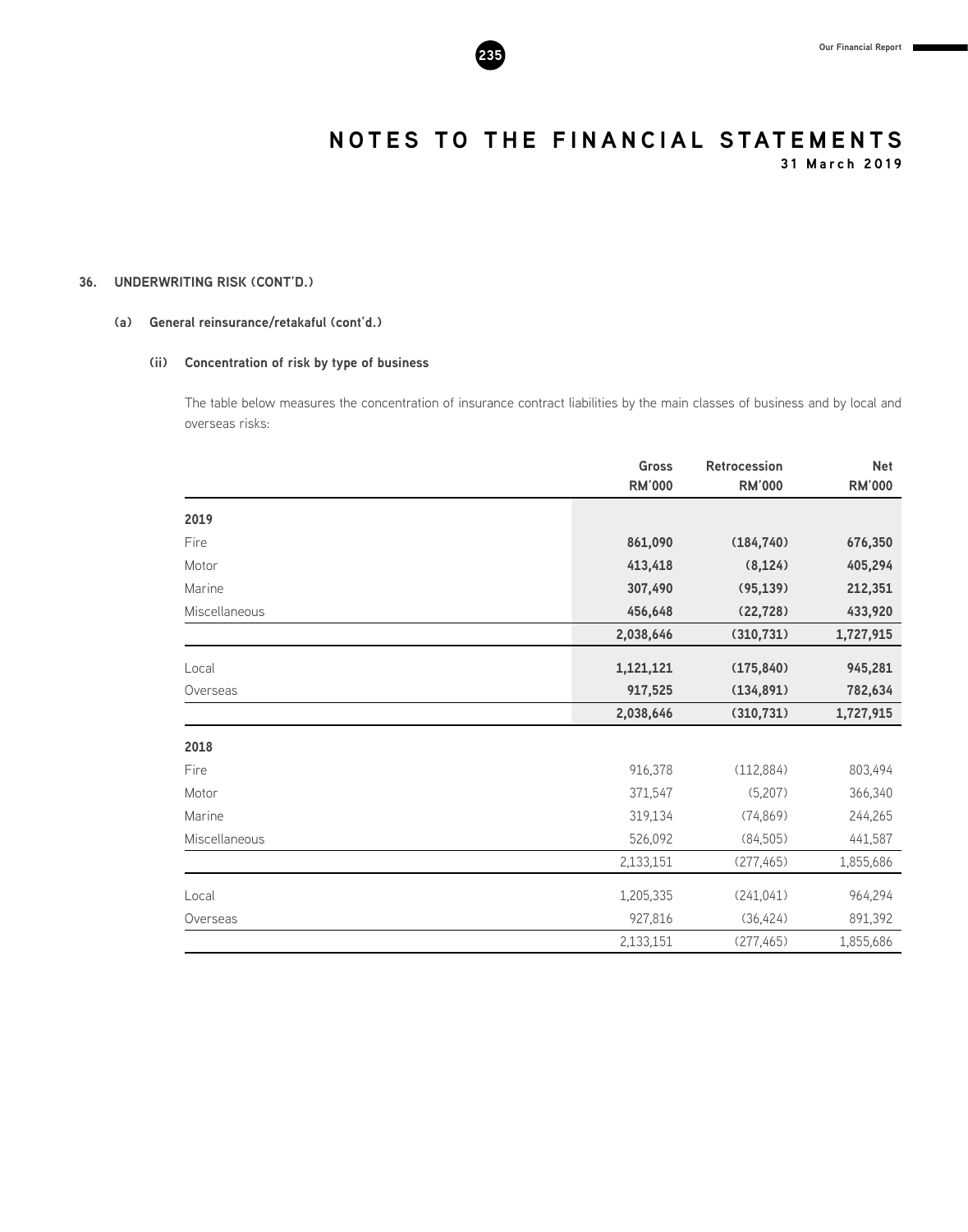

# **36. UNDERWRITING RISK (CONT'D.)**

# **(a) General reinsurance/retakaful (cont'd.)**

# **(iii) Reserving risk**

The reinsurance subsidiary's claim liabilities, and consequently some of the inputs used in determining its premium/contribution liabilities, are based upon previous claims experience, existing knowledge of events, the terms and conditions of relevant policies and interpretation of circumstances. Upon notification of a claim by its cedants or receipt of market loss event, the reinsurance subsidiary sets aside reserves to meet the expected ultimate loss arising from this claim. These claim reserves are updated periodically for further developments via advice from cedants.

At each reporting date, the reinsurance subsidiary performs a test on the adequacy of its liabilities that is certified by the Appointed Actuary, for the purpose of ensuring that claim and premium liabilities are objectively assessed and adequately provided for. Any deficiency is recognised in the income statement.

# **(iv) Impact on liabilities, profit and equity**

### **Key assumptions**

Liabilities are determined based upon previous claims experience, existing knowledge of events, the terms and conditions of the relevant contracts and interpretation of circumstances. Particularly relevant are past experiences with similar cases, historical claims development trends, legislative changes, judicial decisions and economic conditions.

The inherent uncertainties in estimating liabilities arise from a variety of factors such as the range and quality of data available, underlying assumptions made and random volatility in future experience.

# **Sensitivity analysis**

The insurance/takaful contract liabilities are sensitive to various key factors which are both internal and external. External factors to which the reinsurance subsidiary is sensitive to include:

- (i) Claims practices of ceding companies;
- (ii) Frequency and severity of claims incurred by cedants;
- (iii) Changes in premium/contribution rates in insurance/takaful and reinsurance/retakaful markets; and
- (iv) Legislative and regulatory changes.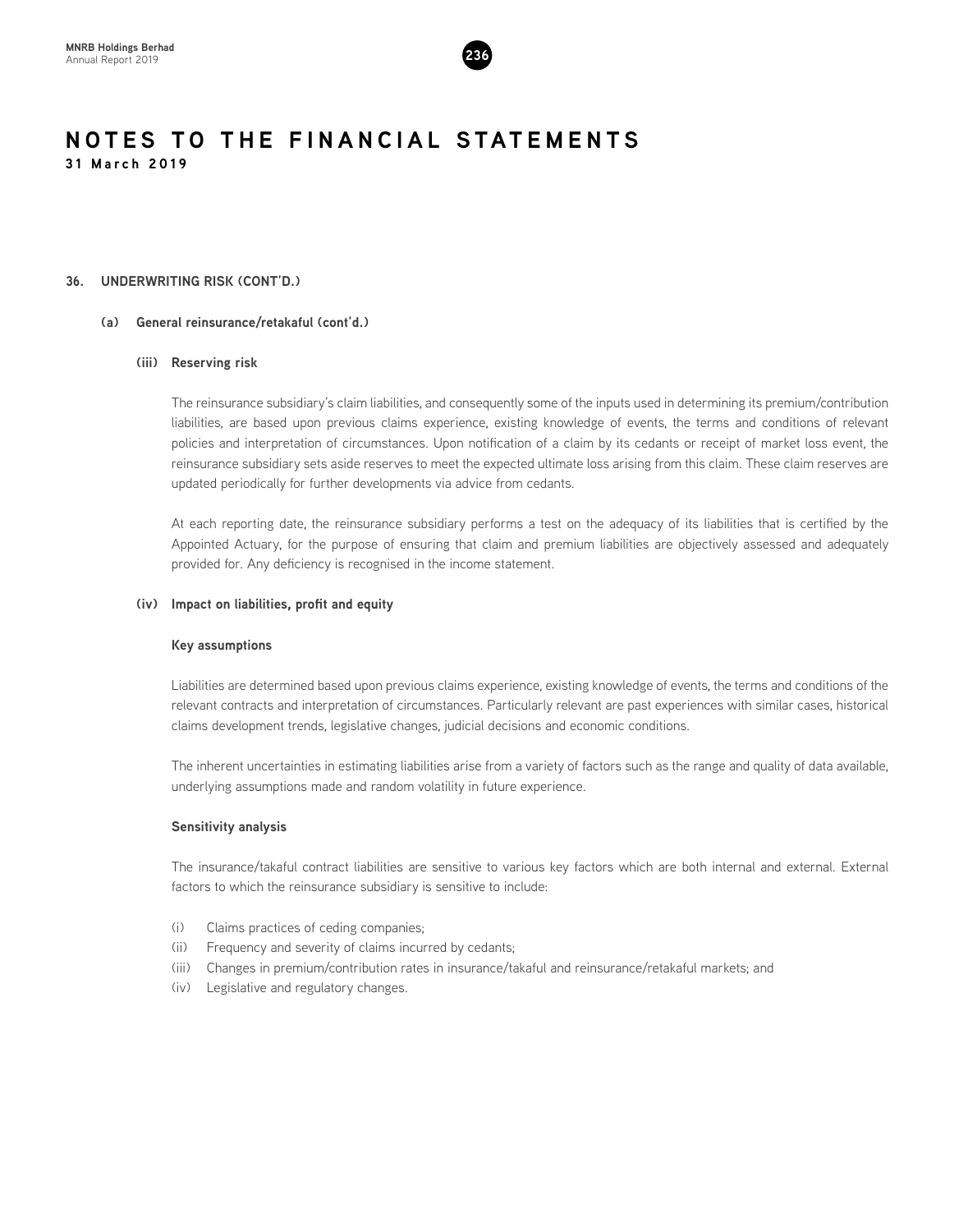

**31 March 2019**

# **36. UNDERWRITING RISK (CONT'D.)**

# **(a) General reinsurance/retakaful (cont'd.)**

# **(iv) Impact on liabilities, profit and equity (cont'd.)**

**Sensitivity analysis (cont'd.)**

The sensitivity analysis was applied to the ultimate loss ratio of the reinsurance subsidiary by increasing the said ratio of the two most recent underwriting years by 5%. The table below shows the impact on the reinsurance subsidiary's gross and net claim liabilities, profit before tax and equity should the ultimate loss ratio be increased by 5%:

|               | Impact on     | Impact                | Impact        |               |
|---------------|---------------|-----------------------|---------------|---------------|
|               | gross         | on net                | on profit     | Impact on     |
|               | liabilities   | liabilities           | before tax    | equity*       |
|               | <b>RM'000</b> | <b>RM'000</b>         | <b>RM'000</b> | <b>RM'000</b> |
|               |               | Increase/(decrease) - |               |               |
| 2019          |               |                       |               |               |
| Fire          | 20,229        | 20,229                | (20, 229)     | (18,611)      |
| Marine        | 3,087         | 3,087                 | (3,087)       | (2,840)       |
| Motor         | 9,405         | 9,405                 | (9,405)       | (8,653)       |
| Miscellaneous | 7,899         | 7,899                 | (7,899)       | (7, 267)      |
|               | 40,620        | 40,620                | (40, 620)     | (37, 371)     |
| 2018          |               |                       |               |               |
| Fire          | 16,243        | 16,243                | (16, 243)     | (13, 303)     |
| Marine        | 3,743         | 2,913                 | (2,913)       | (2,564)       |
| Motor         | 9,930         | 9,930                 | (9,930)       | (7,641)       |
| Miscellaneous | 8,357         | 8,351                 | (8,351)       | (6,663)       |
|               | 38,273        | 37,437                | (37, 437)     | (30, 171)     |

\* The impact on equity reflects the after tax impact.

This analysis assumes that other factors relevant, but not significant to the valuation of claim liabilities, remain constant.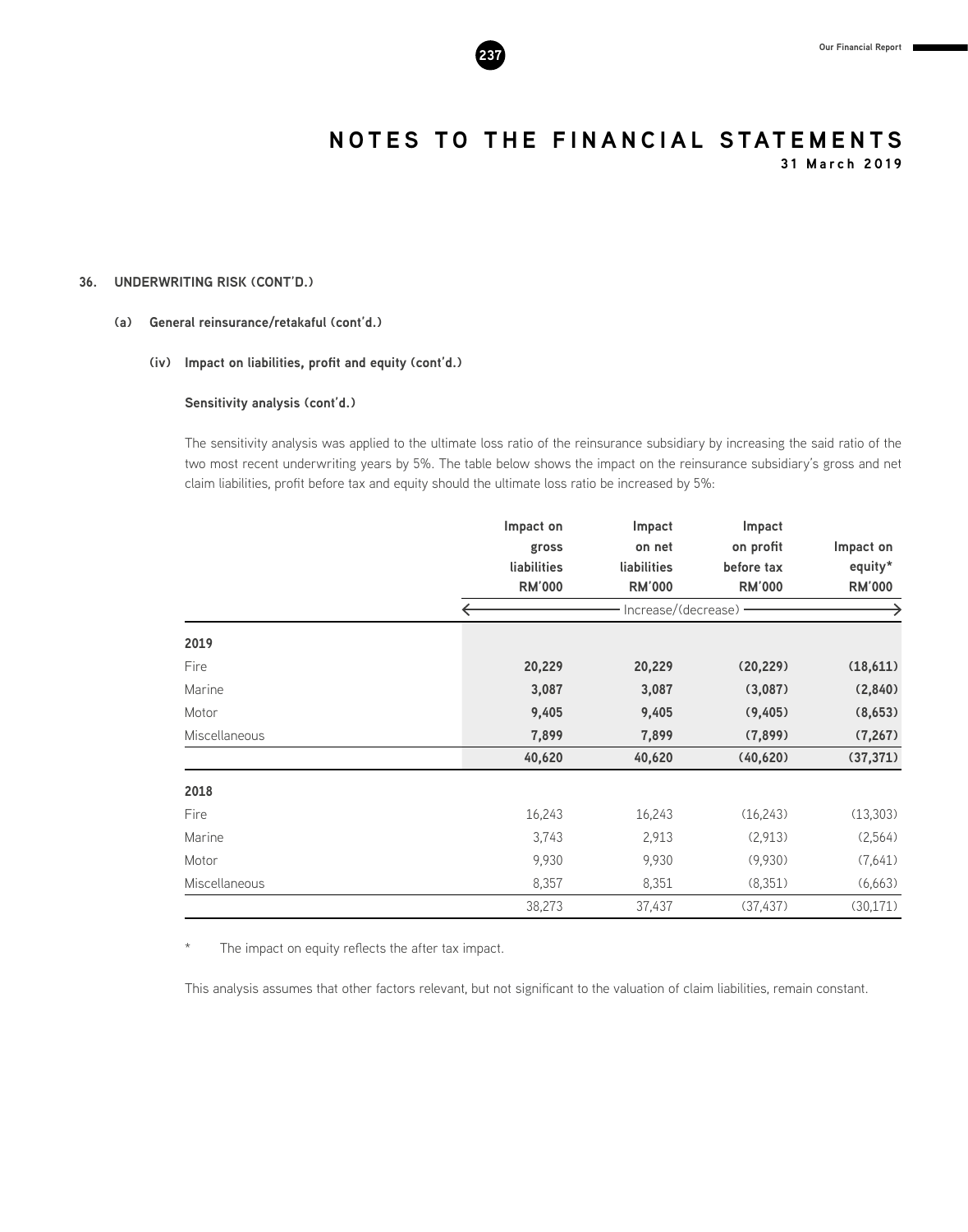

# **36. UNDERWRITING RISK (CONT'D.)**

# **(a) General reinsurance (cont'd.)**

# **(v) Claims development table**

The following tables show the estimate of cumulative ultimate incurred claims, including both claims provisions and IBNR for each successive underwriting year at each financial year end, along with cumulative claim payments to-date.

In setting provisions for claims, the reinsurance subsidiary relies on advice by its cedants and exercises discretion where the claim may develop more adversely than advised. An estimate will be made in the absence of a reported figure or in the event the loss is still preliminary and has not been fully assessed.

The estimates of the ultimate incurred claims are subject to a great deal of uncertainty in the early stages as claims are still being intimated and developed, particularly so for large and catastrophic claims. These uncertainties reduce over time as the claims develop and progress towards the ultimate cost.

The methodology used in the valuation of general reinsurance liabilities involves a more granular segregation of the business of the reinsurance subsidiary into specific portfolios with the intention of achieving greater accuracy in the estimation process. For overseas business, the valuation of general reinsurance liabilities is performed based on territorial grouping of risks to better reflect the underwriting performance.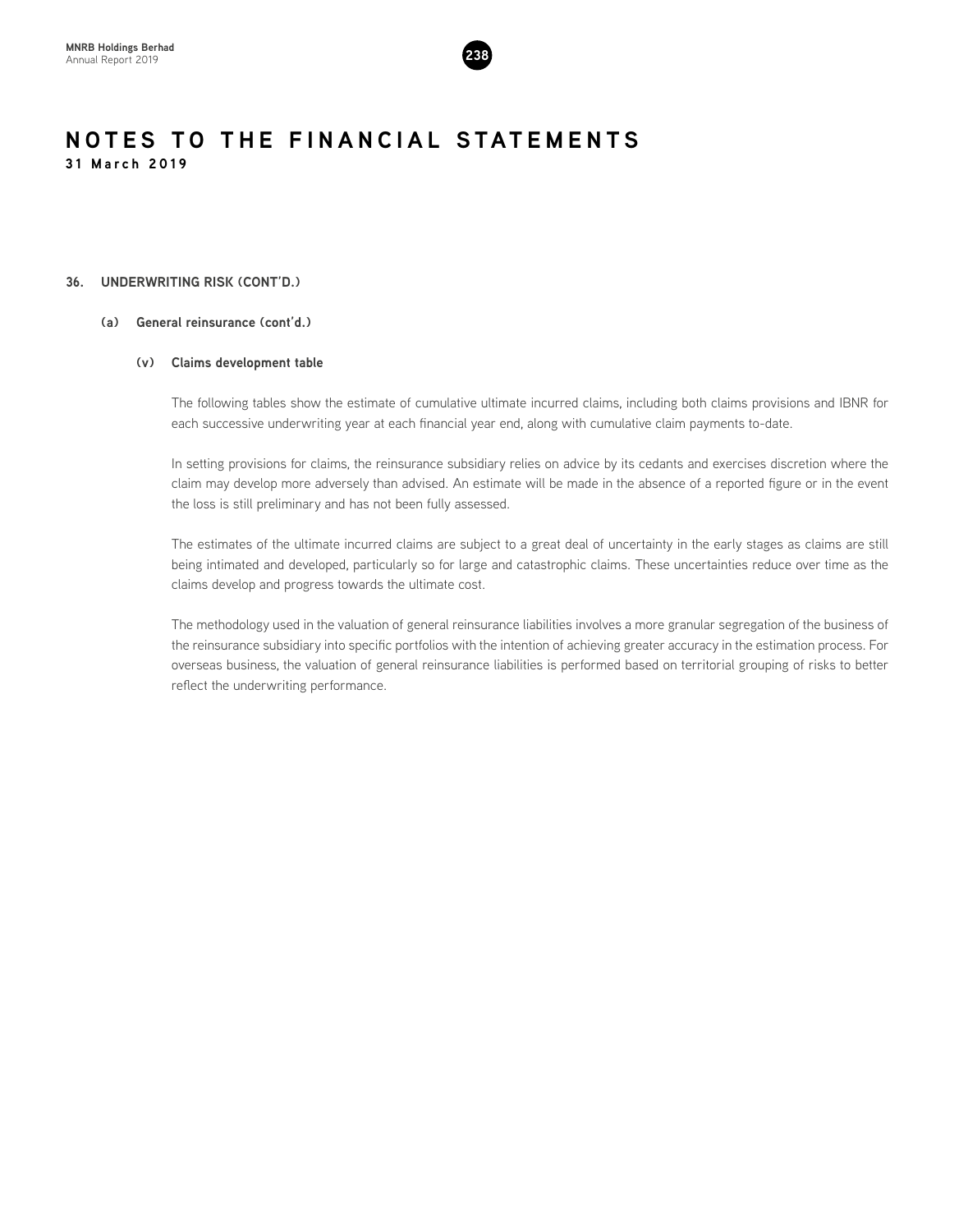NOTES TO THE FINANCIAL STATEMENTS **SLZUNIALS TATONANIL UIL OL SULON 31 March 2019**

- 36. UNDERWRITING RISK (CONT'D.) **36. UNDERWRITING RISK (CONT'D.)**
- (a) General reinsurance/retakaful (cont'd.) **(a) General reinsurance/retakaful (cont'd.)**
- (v) Claims development table (cont'd.) **(v) Claims development table (cont'd.)**

Gross general reinsurance/retakaful contract liabilities for 2019: **Gross general reinsurance/retakaful contract liabilities for 2019:**

| Underwriting year               | <b>Before</b><br><b>RM'000</b><br>2011 | <b>RM'000</b><br>2011 | 2012<br><b>RM'000</b> | 2013<br><b>RM'000</b>              | 2014<br><b>RM'000</b> | 2015<br><b>RM'000</b>                                 | 2016<br><b>RM'000</b> | <b>RM'000</b><br>2017 | 2018<br><b>RM'000</b> | <b>RM'000</b><br>Sub Total |
|---------------------------------|----------------------------------------|-----------------------|-----------------------|------------------------------------|-----------------------|-------------------------------------------------------|-----------------------|-----------------------|-----------------------|----------------------------|
| At the end of underwriting year |                                        | 653,195               | 678,781               | 755,249                            | 709,990               | 736,158                                               | 695,227               | 790,114               | 849,676               |                            |
| One year later                  |                                        | 755,795               | 699,168               | 778,872                            | 738,302               | 776,819                                               | 841,478               | 715,481               |                       |                            |
| Two years later                 |                                        | 831,359               | 703,132               | 810,844                            | 744,827               | 823,354                                               | 800,205               |                       |                       |                            |
| Three years later               |                                        | 884,511               | 741,350               | 923,036                            | 742,262               | 809,917                                               |                       |                       |                       |                            |
| Four years later                |                                        | 918,231               | 755,438               | 967,111                            | 729,685               |                                                       |                       |                       |                       |                            |
| Five years later                |                                        | 924,282               | 822,195               | 953,217                            |                       |                                                       |                       |                       |                       |                            |
| Six years later                 |                                        | 1,046,734             | 799,572               |                                    |                       |                                                       |                       |                       |                       |                            |
| Seven years later               |                                        | 1,058,117             |                       | ı                                  |                       |                                                       |                       |                       |                       |                            |
| Current estimate of booked      |                                        |                       |                       |                                    |                       |                                                       |                       |                       |                       |                            |
| ultimate claims incurred (a)    | ,015,708                               | 1,057,213             | 797,644               | 949,532                            | 723,943               | 800,818                                               | 784,153               | 686,668               | 638,016               |                            |
| At the end of underwriting year |                                        | 74,108                | 48,231                | 66,414                             | 50,464                | 48,141                                                | 50,779                | 47,943                | 105,412               |                            |
| One year later                  |                                        | 468,913               | 336,973               | 450,853                            | 394,640               | 467,078                                               | 371,055               | 395,780               |                       |                            |
| Two years later                 |                                        | 672,090               | 485,266               | 611,454                            | 525,476               | 593,676                                               | 555,168               |                       |                       |                            |
| Three years later               |                                        | 786,901               | 582,071               | 724,613                            | 581,640               | 668,180                                               |                       |                       | $\blacksquare$        |                            |
| Four years later                |                                        | 842,952               | 636,596               | 803,350                            | 623,705               |                                                       |                       |                       |                       |                            |
| Five years later                |                                        | 873,568               | 698,341               | 832,772                            |                       |                                                       |                       |                       | ı                     |                            |
| Six years later                 |                                        | 983,399               | 740,119               |                                    |                       |                                                       |                       |                       |                       |                            |
| Seven years later               |                                        | 1,009,690             |                       |                                    |                       |                                                       |                       |                       |                       |                            |
| Cumulative payments to-date (b) | 949,476<br>S                           | 1,009,690             | 740,119               | 832,772                            | 623,705               | 668,180                                               | 555,168               | 395,780               | 105,412               |                            |
| Expected claim liabilities      |                                        |                       |                       |                                    |                       |                                                       |                       |                       |                       |                            |
| $(d) - (b)$                     | 66,232                                 | 47,523                | 57,525                | 116,760                            | 100,238               | 132,638                                               | 228,985               | 290,888               | 532,604               | 1,573,393                  |
|                                 |                                        |                       |                       | Other portfolios                   |                       |                                                       |                       |                       |                       | 105,176                    |
|                                 |                                        |                       |                       | Best estimate of claim liabilities |                       |                                                       |                       |                       |                       | 1,678,569                  |
|                                 |                                        |                       |                       | Claim handling expenses            |                       |                                                       |                       |                       |                       | 9,778                      |
|                                 |                                        |                       |                       |                                    |                       | Fund PRAD at 75% confidence interval                  |                       |                       |                       | 125,209                    |
|                                 |                                        |                       |                       |                                    |                       | Gross general reinsurance/retakaful claim liabilities |                       |                       |                       | 1,813,556                  |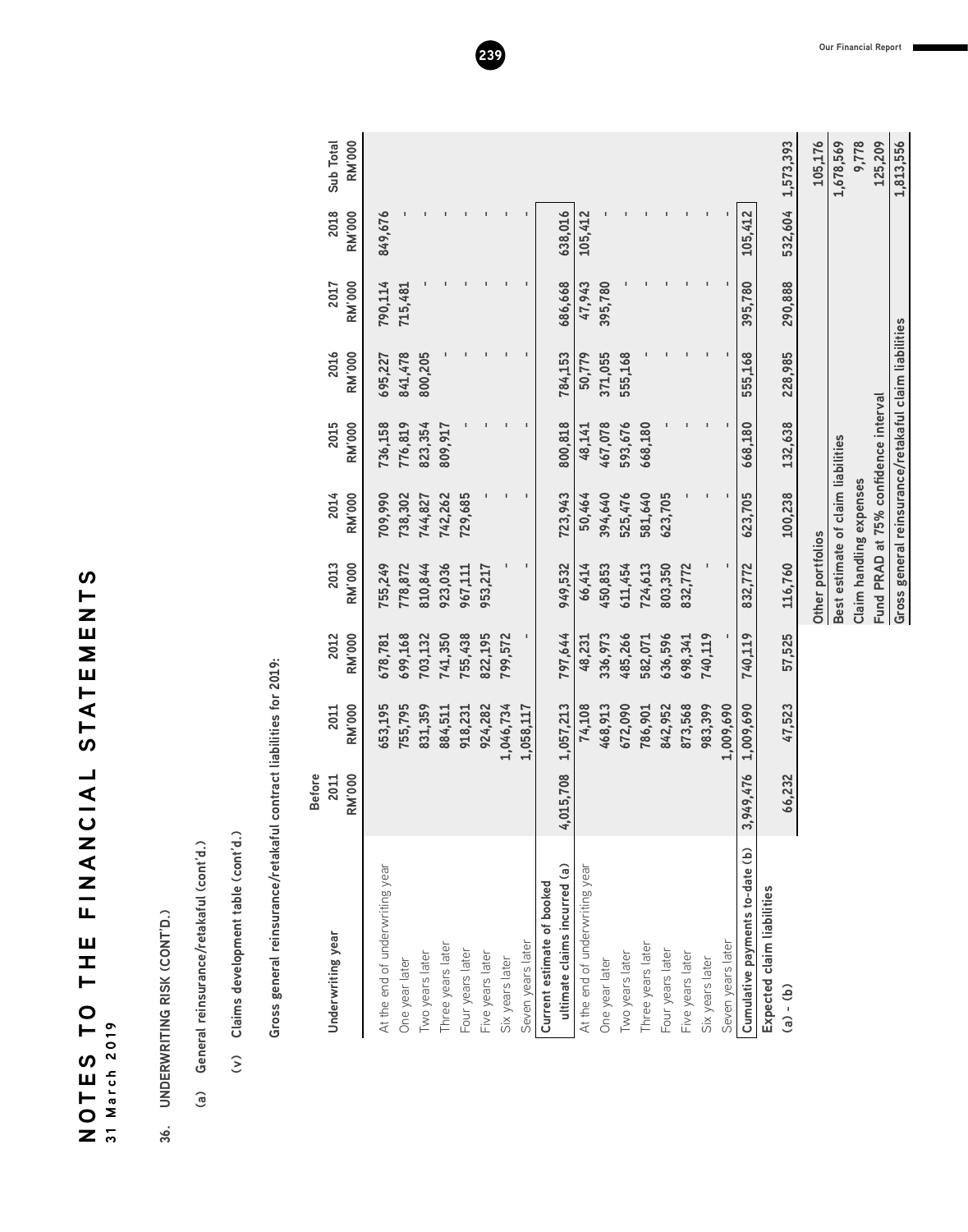| ഗ                                |                |
|----------------------------------|----------------|
| $\blacksquare$                   |                |
| TEMEN                            |                |
|                                  |                |
|                                  |                |
|                                  |                |
|                                  |                |
|                                  |                |
| -<br>⊢                           |                |
| ທ                                |                |
|                                  |                |
| ┙                                |                |
| $\overline{4}$<br>$\overline{0}$ |                |
|                                  |                |
|                                  |                |
| ⊂<br>Σ                           |                |
|                                  |                |
| $\overline{z}$                   |                |
|                                  |                |
| Ц,                               |                |
|                                  |                |
| ш<br>工                           |                |
| H                                |                |
|                                  |                |
| $\bullet$                        |                |
| $\vdash$                         |                |
|                                  | 2019           |
| <u>(</u>                         |                |
| ш<br>Н                           | March          |
|                                  |                |
| O                                |                |
| ž                                | $\overline{1}$ |

- 
- 
- 

| 36.           | <b>UNDERWRITING RISK (CONT'D.)</b>                               |                                        |                       |                       |                                      |                       |                                                     |                       |                       |                       |                            |
|---------------|------------------------------------------------------------------|----------------------------------------|-----------------------|-----------------------|--------------------------------------|-----------------------|-----------------------------------------------------|-----------------------|-----------------------|-----------------------|----------------------------|
| $\widehat{a}$ | General reinsurance/retakaful (cont'd.)                          |                                        |                       |                       |                                      |                       |                                                     |                       |                       |                       |                            |
|               | Claims development table (cont'd.)<br>$\widehat{\epsilon}$       |                                        |                       |                       |                                      |                       |                                                     |                       |                       |                       |                            |
|               | Net general reinsurance/retakaful contract liabilities for 2019: |                                        |                       |                       |                                      |                       |                                                     |                       |                       |                       |                            |
|               | Underwriting year                                                | <b>RM'000</b><br><b>Before</b><br>2011 | <b>RM'000</b><br>2011 | <b>RM'000</b><br>2012 | <b>RM'000</b><br>2013                | <b>RM'000</b><br>2014 | <b>RM'000</b><br>2015                               | 2016<br><b>RM'000</b> | <b>RM'000</b><br>2017 | 2018<br><b>RM'000</b> | <b>RM'000</b><br>Sub Total |
|               | At the end of underwriting year                                  |                                        | 565,450               | 646,499               | 745,437                              | 705,370               | 703,964                                             | 863,017               | 783,472               | 851,093               |                            |
|               | One year later                                                   |                                        | 740,800               | 679,991               | 763,551                              | 712,346               | 877,687                                             | 823,576               | 707,596               |                       |                            |
|               | Two years later                                                  |                                        | 816,058               | 674,963               | 794,351                              | 763,018               | 817,079                                             | 785,839               |                       |                       |                            |
|               | Three years later                                                |                                        | 870,176               | 709,217               | 844,810                              | 734,168               | 806,237                                             |                       |                       |                       |                            |
|               | Four years later                                                 |                                        | 901,716               | 753,532               | 883,611                              | 723,955               |                                                     |                       |                       |                       |                            |
|               | Five years later                                                 |                                        | 925,335               | 773,005               | 868,517                              |                       |                                                     |                       |                       |                       |                            |
|               | Six years later                                                  |                                        | 1,027,115             | 768,255               |                                      |                       |                                                     |                       |                       |                       |                            |
|               | Seven years later                                                |                                        | 1,042,602             | 1                     |                                      | $\blacksquare$        |                                                     |                       |                       |                       |                            |
|               | Current estimate of booked ultimate                              |                                        |                       |                       |                                      |                       |                                                     |                       |                       |                       |                            |
|               | claims incurred (a)                                              | 3,819,861                              | 1,041,705             | 766,401               | 864,869                              | 718,209               | 797,147                                             | 770,021               | 679,624               | 639,349               |                            |
|               | At the end of underwriting year                                  |                                        | 73,515                | 47,742                | 66,414                               | 50,464                | 48,141                                              | 50,779                | 47,943                | 105,412               |                            |
|               | One year later                                                   |                                        | 462,589               | 333,140               | 446,728                              | 394,520               | 467,060                                             | 369,591               | 395,792               |                       |                            |
|               | Two years later                                                  |                                        | 663,963               | 478,500               | 607,074                              | 521,806               | 593,458                                             | 550,347               |                       |                       |                            |
|               | Three years later                                                |                                        | 776,430               | 574,004               | 689,440                              | 577,362               | 667,555                                             |                       |                       |                       |                            |
|               | Four years later                                                 |                                        | 831,445               | 618,991               | 761,309                              | 618,482               |                                                     |                       |                       |                       |                            |
|               | Five years later                                                 |                                        | 862,696               | 671,610               | 792,241                              |                       |                                                     |                       |                       |                       |                            |
|               | Six years later                                                  |                                        | 970,672               | 711,549               |                                      |                       |                                                     |                       |                       |                       |                            |
|               | Seven years later                                                |                                        | 996,289               |                       |                                      |                       |                                                     |                       |                       |                       |                            |
|               | Cumulative payments to-date (b)                                  | 3,759,264                              | 996,289               | 711,549               | 792,241                              | 618,482               | 667,555                                             | 550,347               | 395,792               | 105,412               |                            |
|               | Expected claim liabilities                                       |                                        |                       |                       |                                      |                       |                                                     |                       |                       |                       |                            |
|               | $(a) - (b)$                                                      | 60,597                                 | 45,416                | 54,852                | 72,628                               | 99,727                | 129,592                                             | 219,674               | 283,832               | 533,937               | 1,500,255                  |
|               |                                                                  |                                        |                       |                       | Other portfolios                     |                       |                                                     |                       |                       |                       | 99,724                     |
|               |                                                                  |                                        |                       |                       | Best estimate of claim liabilities   |                       |                                                     |                       |                       |                       | 1,599,979                  |
|               |                                                                  |                                        |                       |                       | Claim handling expenses              |                       |                                                     |                       |                       |                       | 9,778                      |
|               |                                                                  |                                        |                       |                       | Fund PRAD at 75% confidence interval |                       |                                                     |                       |                       |                       | 99,472                     |
|               |                                                                  |                                        |                       |                       | Less: Retrocession recoveries        |                       |                                                     |                       |                       |                       | (191, 320)                 |
|               |                                                                  |                                        |                       |                       |                                      |                       | Net general reinsurance/retakaful claim liabilities |                       |                       |                       | 1,517,909                  |
|               |                                                                  |                                        |                       |                       |                                      |                       |                                                     |                       |                       |                       |                            |

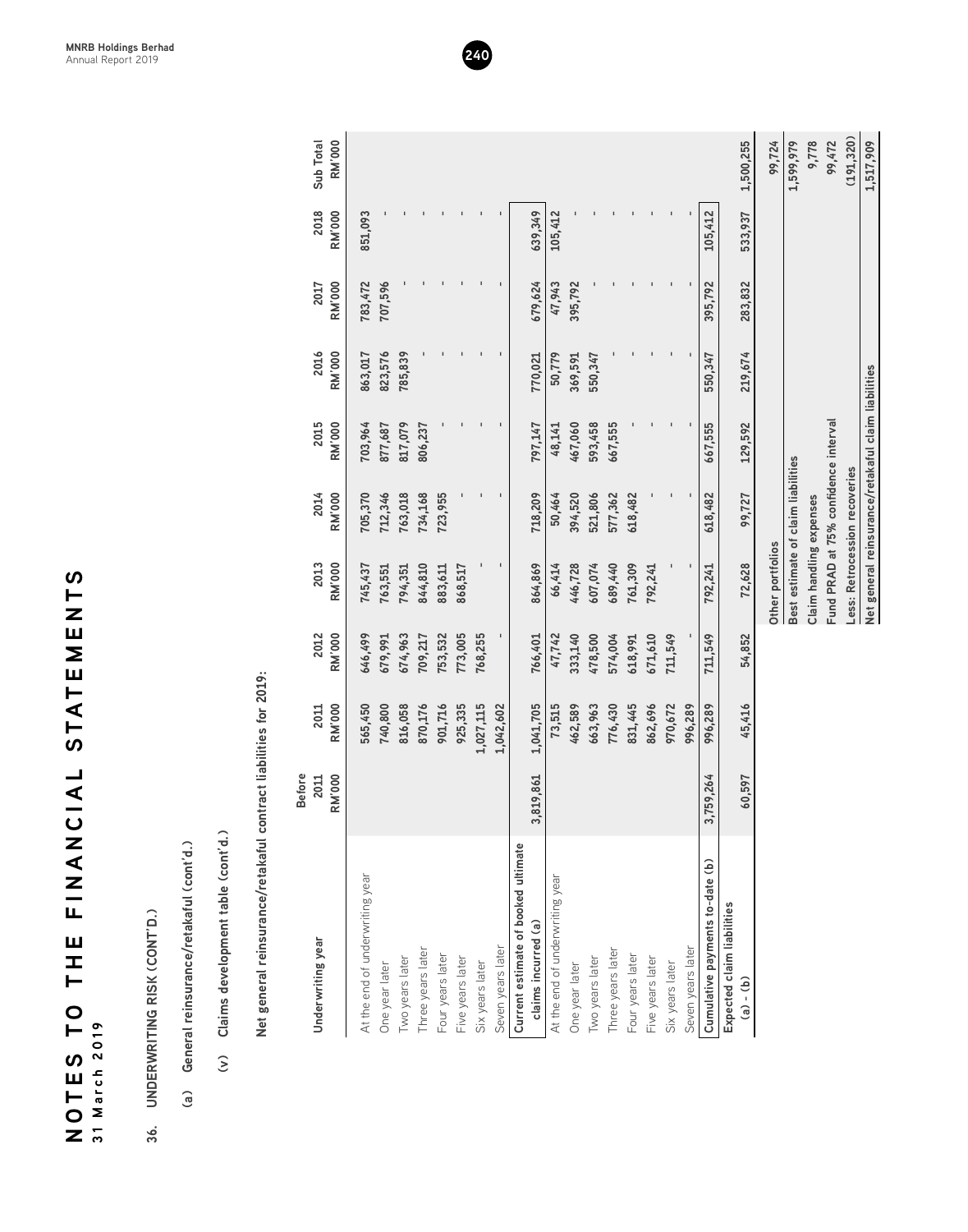| <sub>3</sub>          |          |
|-----------------------|----------|
| ⊢                     |          |
|                       |          |
|                       |          |
|                       |          |
|                       |          |
|                       |          |
|                       |          |
| STATEMEI              |          |
|                       |          |
|                       |          |
|                       |          |
| <b>UAL</b>            |          |
|                       |          |
| Σ<br>Σ                |          |
| $\overline{=}$        |          |
|                       |          |
| Щ                     |          |
| Ш                     |          |
| I                     |          |
| ⊢                     |          |
| $\bullet$             |          |
| É                     |          |
|                       | 2019     |
| $\boldsymbol{\omega}$ |          |
| <b>LIDN</b>           | 31 March |
|                       |          |
|                       |          |
|                       |          |

# 36. UNDERWRITING RISK (CONT'D.) **36. UNDERWRITING RISK (CONT'D.)**

# (a) General reinsurance/retakaful (cont'd.) **(a) General reinsurance/retakaful (cont'd.)**

# (v) Claims development table (cont'd.) **(v) Claims development table (cont'd.)**

Gross general reinsurance/retakaful contract liabilities for 2018: Gross general reinsurance/retakaful contract liabilities for 2018:

| Underwriting year               | <b>Before</b><br>2010<br><b>RM'000</b> | <b>RM'000</b><br>2010 | <b>RM'000</b><br>2011 | <b>RM'000</b><br>2012                                 | <b>RM'000</b><br>2013 | 2014<br><b>RM'000</b> | 2015<br><b>RM'000</b> | 2016<br><b>RM'000</b> | <b>RM'000</b><br>2017 | <b>RM'000</b><br>Sub Total |
|---------------------------------|----------------------------------------|-----------------------|-----------------------|-------------------------------------------------------|-----------------------|-----------------------|-----------------------|-----------------------|-----------------------|----------------------------|
| At the end of underwriting year |                                        | 640,777               | 653,195               | 678,781                                               | 755,249               | 709,990               | 736,158               | 695,227               | 790,114               |                            |
| One year later                  |                                        | 631,766               | 755,795               | 699,168                                               | 778,872               | 738,302               | 776,819               | 841,257               |                       |                            |
| Two years later                 |                                        | 706,692               | 831,359               | 703,132                                               | 810,844               | 744,827               | 823,354               |                       |                       |                            |
| Three years later               |                                        | 716,067               | 884,511               | 741,350                                               | 923,036               | 736,881               |                       |                       |                       |                            |
| Four years later                |                                        | 716,766               | 918,231               | 755,438                                               | 959,450               |                       |                       |                       |                       |                            |
| Five years later                |                                        | 727,701               | 924,282               | 823,726                                               |                       |                       |                       |                       |                       |                            |
| Six years later                 |                                        | 723,129               | 1,039,513             |                                                       |                       |                       |                       |                       |                       |                            |
| Seven years later               |                                        | 756,466               |                       |                                                       |                       |                       |                       |                       |                       |                            |
| Current estimate of booked      |                                        |                       |                       |                                                       |                       |                       |                       |                       |                       |                            |
| ultimate claims incurred (a)    | 3,253,028                              | 760,526               | 1,045,029             | 819,445                                               | 960,491               | 732,987               | 807,785               | 789,977               | 546,986               |                            |
| At the end of underwriting year |                                        | 78,371                | 74,108                | 48,231                                                | 66,414                | 50,464                | 48,141                | 50,779                | 47,943                |                            |
| One year later                  |                                        | 318,276               | 468,913               | 336,973                                               | 450,853               | 394,640               | 467,078               | 371,055               |                       |                            |
| Two years later                 |                                        | 514,735               | 672,090               | 485,266                                               | 611,454               | 525,476               | 593,676               |                       |                       |                            |
| Three years later               |                                        | 600,229               | 786,901               | 582,071                                               | 682,220               | 581,640               |                       |                       |                       |                            |
| Four years later                |                                        | 656,500               | 842,952               | 636,596                                               | 803,350               |                       |                       |                       |                       |                            |
| Five years later                |                                        | 676,846               | 873,567               | 698,341                                               |                       |                       |                       |                       |                       |                            |
| Six years later                 |                                        | 688,755               | 983,399               |                                                       |                       |                       |                       |                       |                       |                            |
| Seven years later               |                                        | 724,966               |                       |                                                       |                       |                       |                       |                       |                       |                            |
| Cumulative payments to-date (b) | 191,895                                | 724,966               | 983,399               | 698,341                                               | 803,350               | 581,640               | 593,676               | 371,055               | 47,943                |                            |
| Expected claim liabilities      |                                        |                       |                       |                                                       |                       |                       |                       |                       |                       |                            |
| $(a) - (b)$                     | 61,133                                 | 35,560                | 61,630                | 121,104                                               | 157,141               | 151,347               | 214,109               | 418,922               | 499,043               | 1,719,989                  |
|                                 |                                        |                       |                       | Other portfolios                                      |                       |                       |                       |                       |                       | 65,442                     |
|                                 |                                        |                       |                       | Best estimate of claim liabilities                    |                       |                       |                       |                       |                       | 1,785,431                  |
|                                 |                                        |                       |                       | Claim handling expenses                               |                       |                       |                       |                       |                       | 8,236                      |
|                                 |                                        |                       |                       | Fund PRAD at 75% confidence interval                  |                       |                       |                       |                       |                       | 123,056                    |
|                                 |                                        |                       |                       | Gross general reinsurance/retakaful claim liabilities |                       |                       |                       |                       |                       | 1,916,723                  |

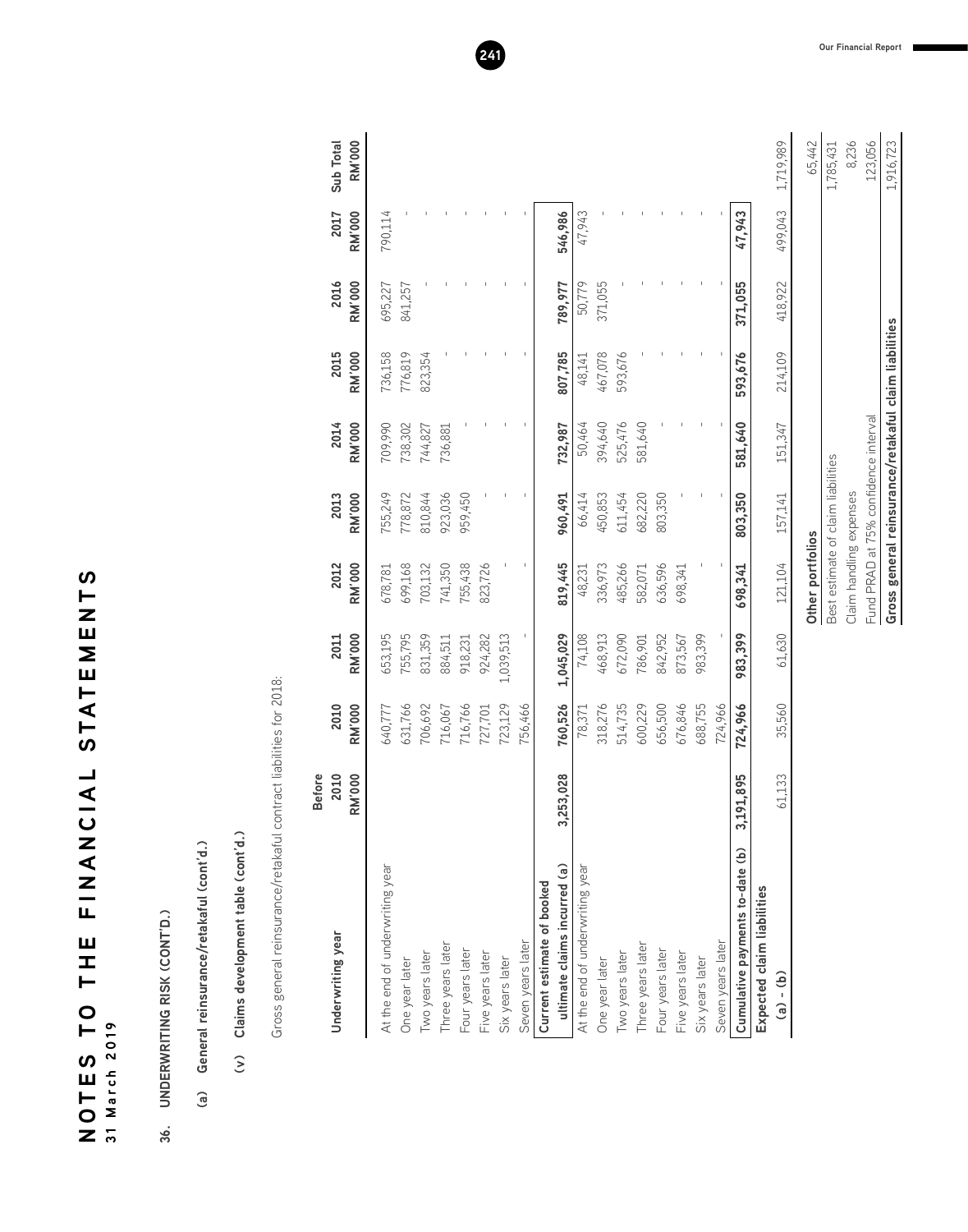| S                              |                |
|--------------------------------|----------------|
| $\vdash$                       |                |
| Z                              |                |
| Щ                              |                |
| Σ                              |                |
| Ш                              |                |
| $\vdash$                       |                |
| .<br>ব                         |                |
| Ļ                              |                |
| ທ                              |                |
|                                |                |
| コメリ                            |                |
|                                |                |
|                                |                |
|                                |                |
| ้Z<br>๔                        |                |
| Z                              |                |
| Ξ                              |                |
| Щ                              |                |
| Ш                              |                |
| I                              |                |
| ⊢                              |                |
|                                |                |
| $\bullet$                      |                |
| ظ                              | 2019           |
| $\boldsymbol{\mathsf{\Omega}}$ |                |
| Ш<br>Г<br>О                    |                |
|                                | March          |
|                                |                |
| $\overline{ }$                 | $\overline{ }$ |

- 
- 
- 
- 

| (23, 159)<br>Sub Total<br><b>RM'000</b><br>2017<br><b>RM'000</b><br>542,731<br>47,943<br>494,788<br>47,943<br>783,471<br>2016<br><b>RM'000</b><br>776,024<br>863,017<br>823,576<br>50,779<br>406,433<br>369,591<br>369,591<br>2015<br><b>RM'000</b><br>703,964<br>801,080<br>593,458<br>817,079<br>467,060<br>593,458<br>207,622<br>877,687<br>48,141<br>Fund PRAD at 75% confidence interval<br>2014<br><b>RM'000</b><br>724,006<br>577,362<br>705,370<br>712,346<br>763,018<br>734,168<br>50,464<br>394,520<br>521,806<br>577,362<br>146,644<br>Best estimate of claim liabilities<br>Less: Retrocession recoveries<br>Claim handling expenses<br>2013<br><b>RM'000</b><br>844,810<br>876,743<br>607,074<br>761,309<br>115,434<br>745,438<br>883,610<br>66,414<br>446,728<br>689,440<br>761,309<br>763,552<br>794,351<br>Other portfolios<br>671,610<br>671,610<br>98,149<br>2012<br><b>RM'000</b><br>$\,$ I<br>333,140<br>646,500<br>674,963<br>753,532<br>773,005<br>769,759<br>47,742<br>478,500<br>574,004<br>709,217<br>679,991<br>618,991<br><b>RM'000</b><br>831,445<br>862,696<br>970,672<br>970,672<br>54,669<br>565,450<br>925,335<br>1,027,115<br>462,589<br>663,963<br>776,430<br>740,800<br>901,715<br>1,025,341<br>73,515<br>2011<br>816,057<br>870,177<br>Net general reinsurance/retakaful contract liabilities for 2018.<br>2010<br>617,684<br>637,379<br><b>RM'000</b><br>579,366<br>661,334<br>684,243<br>304,533<br>651,082<br>683,814<br>683,814<br>31,113<br>585,767<br>669,267<br>676,120<br>715,326<br>714,927<br>67,655<br>497,147<br>576,347<br>686,321<br><b>RM'000</b><br>$\,$ $\,$<br><b>Before</b><br>2010<br>3,097,138<br>1,043,414<br>53,724<br>Claims development table (cont'd.)<br>General reinsurance/retakaful (cont'd.)<br>Cumulative payments to-date (b)<br>At the end of underwriting year<br>ultimate claims incurred (a)<br>At the end of underwriting year<br>Current estimate of booked<br>Expected claim liabilities<br>Underwriting year<br>Seven years later<br>Seven years later<br>Three years later<br>Three years later<br>Four years later<br>Four years later<br>Two years later<br>Two years later<br>Five years later<br>Five years later<br>Six years later<br>Six years later<br>One year later<br>One year later<br>$\overline{e}$<br>$\widehat{a}$<br>$\widehat{\epsilon}$ | UNDERWRITING RISK (CONT'D.) |  |  |  |  |           |
|------------------------------------------------------------------------------------------------------------------------------------------------------------------------------------------------------------------------------------------------------------------------------------------------------------------------------------------------------------------------------------------------------------------------------------------------------------------------------------------------------------------------------------------------------------------------------------------------------------------------------------------------------------------------------------------------------------------------------------------------------------------------------------------------------------------------------------------------------------------------------------------------------------------------------------------------------------------------------------------------------------------------------------------------------------------------------------------------------------------------------------------------------------------------------------------------------------------------------------------------------------------------------------------------------------------------------------------------------------------------------------------------------------------------------------------------------------------------------------------------------------------------------------------------------------------------------------------------------------------------------------------------------------------------------------------------------------------------------------------------------------------------------------------------------------------------------------------------------------------------------------------------------------------------------------------------------------------------------------------------------------------------------------------------------------------------------------------------------------------------------------------------------------------------------------------------------------------------------------------------------------------------------------------------------------------------------------------|-----------------------------|--|--|--|--|-----------|
|                                                                                                                                                                                                                                                                                                                                                                                                                                                                                                                                                                                                                                                                                                                                                                                                                                                                                                                                                                                                                                                                                                                                                                                                                                                                                                                                                                                                                                                                                                                                                                                                                                                                                                                                                                                                                                                                                                                                                                                                                                                                                                                                                                                                                                                                                                                                          | $\widehat{a}$               |  |  |  |  |           |
|                                                                                                                                                                                                                                                                                                                                                                                                                                                                                                                                                                                                                                                                                                                                                                                                                                                                                                                                                                                                                                                                                                                                                                                                                                                                                                                                                                                                                                                                                                                                                                                                                                                                                                                                                                                                                                                                                                                                                                                                                                                                                                                                                                                                                                                                                                                                          |                             |  |  |  |  |           |
|                                                                                                                                                                                                                                                                                                                                                                                                                                                                                                                                                                                                                                                                                                                                                                                                                                                                                                                                                                                                                                                                                                                                                                                                                                                                                                                                                                                                                                                                                                                                                                                                                                                                                                                                                                                                                                                                                                                                                                                                                                                                                                                                                                                                                                                                                                                                          |                             |  |  |  |  |           |
|                                                                                                                                                                                                                                                                                                                                                                                                                                                                                                                                                                                                                                                                                                                                                                                                                                                                                                                                                                                                                                                                                                                                                                                                                                                                                                                                                                                                                                                                                                                                                                                                                                                                                                                                                                                                                                                                                                                                                                                                                                                                                                                                                                                                                                                                                                                                          |                             |  |  |  |  |           |
|                                                                                                                                                                                                                                                                                                                                                                                                                                                                                                                                                                                                                                                                                                                                                                                                                                                                                                                                                                                                                                                                                                                                                                                                                                                                                                                                                                                                                                                                                                                                                                                                                                                                                                                                                                                                                                                                                                                                                                                                                                                                                                                                                                                                                                                                                                                                          |                             |  |  |  |  |           |
|                                                                                                                                                                                                                                                                                                                                                                                                                                                                                                                                                                                                                                                                                                                                                                                                                                                                                                                                                                                                                                                                                                                                                                                                                                                                                                                                                                                                                                                                                                                                                                                                                                                                                                                                                                                                                                                                                                                                                                                                                                                                                                                                                                                                                                                                                                                                          |                             |  |  |  |  |           |
|                                                                                                                                                                                                                                                                                                                                                                                                                                                                                                                                                                                                                                                                                                                                                                                                                                                                                                                                                                                                                                                                                                                                                                                                                                                                                                                                                                                                                                                                                                                                                                                                                                                                                                                                                                                                                                                                                                                                                                                                                                                                                                                                                                                                                                                                                                                                          |                             |  |  |  |  |           |
|                                                                                                                                                                                                                                                                                                                                                                                                                                                                                                                                                                                                                                                                                                                                                                                                                                                                                                                                                                                                                                                                                                                                                                                                                                                                                                                                                                                                                                                                                                                                                                                                                                                                                                                                                                                                                                                                                                                                                                                                                                                                                                                                                                                                                                                                                                                                          |                             |  |  |  |  |           |
|                                                                                                                                                                                                                                                                                                                                                                                                                                                                                                                                                                                                                                                                                                                                                                                                                                                                                                                                                                                                                                                                                                                                                                                                                                                                                                                                                                                                                                                                                                                                                                                                                                                                                                                                                                                                                                                                                                                                                                                                                                                                                                                                                                                                                                                                                                                                          |                             |  |  |  |  |           |
|                                                                                                                                                                                                                                                                                                                                                                                                                                                                                                                                                                                                                                                                                                                                                                                                                                                                                                                                                                                                                                                                                                                                                                                                                                                                                                                                                                                                                                                                                                                                                                                                                                                                                                                                                                                                                                                                                                                                                                                                                                                                                                                                                                                                                                                                                                                                          |                             |  |  |  |  |           |
|                                                                                                                                                                                                                                                                                                                                                                                                                                                                                                                                                                                                                                                                                                                                                                                                                                                                                                                                                                                                                                                                                                                                                                                                                                                                                                                                                                                                                                                                                                                                                                                                                                                                                                                                                                                                                                                                                                                                                                                                                                                                                                                                                                                                                                                                                                                                          |                             |  |  |  |  |           |
|                                                                                                                                                                                                                                                                                                                                                                                                                                                                                                                                                                                                                                                                                                                                                                                                                                                                                                                                                                                                                                                                                                                                                                                                                                                                                                                                                                                                                                                                                                                                                                                                                                                                                                                                                                                                                                                                                                                                                                                                                                                                                                                                                                                                                                                                                                                                          |                             |  |  |  |  |           |
|                                                                                                                                                                                                                                                                                                                                                                                                                                                                                                                                                                                                                                                                                                                                                                                                                                                                                                                                                                                                                                                                                                                                                                                                                                                                                                                                                                                                                                                                                                                                                                                                                                                                                                                                                                                                                                                                                                                                                                                                                                                                                                                                                                                                                                                                                                                                          |                             |  |  |  |  |           |
|                                                                                                                                                                                                                                                                                                                                                                                                                                                                                                                                                                                                                                                                                                                                                                                                                                                                                                                                                                                                                                                                                                                                                                                                                                                                                                                                                                                                                                                                                                                                                                                                                                                                                                                                                                                                                                                                                                                                                                                                                                                                                                                                                                                                                                                                                                                                          |                             |  |  |  |  |           |
|                                                                                                                                                                                                                                                                                                                                                                                                                                                                                                                                                                                                                                                                                                                                                                                                                                                                                                                                                                                                                                                                                                                                                                                                                                                                                                                                                                                                                                                                                                                                                                                                                                                                                                                                                                                                                                                                                                                                                                                                                                                                                                                                                                                                                                                                                                                                          |                             |  |  |  |  |           |
|                                                                                                                                                                                                                                                                                                                                                                                                                                                                                                                                                                                                                                                                                                                                                                                                                                                                                                                                                                                                                                                                                                                                                                                                                                                                                                                                                                                                                                                                                                                                                                                                                                                                                                                                                                                                                                                                                                                                                                                                                                                                                                                                                                                                                                                                                                                                          |                             |  |  |  |  |           |
|                                                                                                                                                                                                                                                                                                                                                                                                                                                                                                                                                                                                                                                                                                                                                                                                                                                                                                                                                                                                                                                                                                                                                                                                                                                                                                                                                                                                                                                                                                                                                                                                                                                                                                                                                                                                                                                                                                                                                                                                                                                                                                                                                                                                                                                                                                                                          |                             |  |  |  |  |           |
|                                                                                                                                                                                                                                                                                                                                                                                                                                                                                                                                                                                                                                                                                                                                                                                                                                                                                                                                                                                                                                                                                                                                                                                                                                                                                                                                                                                                                                                                                                                                                                                                                                                                                                                                                                                                                                                                                                                                                                                                                                                                                                                                                                                                                                                                                                                                          |                             |  |  |  |  |           |
|                                                                                                                                                                                                                                                                                                                                                                                                                                                                                                                                                                                                                                                                                                                                                                                                                                                                                                                                                                                                                                                                                                                                                                                                                                                                                                                                                                                                                                                                                                                                                                                                                                                                                                                                                                                                                                                                                                                                                                                                                                                                                                                                                                                                                                                                                                                                          |                             |  |  |  |  |           |
|                                                                                                                                                                                                                                                                                                                                                                                                                                                                                                                                                                                                                                                                                                                                                                                                                                                                                                                                                                                                                                                                                                                                                                                                                                                                                                                                                                                                                                                                                                                                                                                                                                                                                                                                                                                                                                                                                                                                                                                                                                                                                                                                                                                                                                                                                                                                          |                             |  |  |  |  |           |
|                                                                                                                                                                                                                                                                                                                                                                                                                                                                                                                                                                                                                                                                                                                                                                                                                                                                                                                                                                                                                                                                                                                                                                                                                                                                                                                                                                                                                                                                                                                                                                                                                                                                                                                                                                                                                                                                                                                                                                                                                                                                                                                                                                                                                                                                                                                                          |                             |  |  |  |  |           |
|                                                                                                                                                                                                                                                                                                                                                                                                                                                                                                                                                                                                                                                                                                                                                                                                                                                                                                                                                                                                                                                                                                                                                                                                                                                                                                                                                                                                                                                                                                                                                                                                                                                                                                                                                                                                                                                                                                                                                                                                                                                                                                                                                                                                                                                                                                                                          |                             |  |  |  |  |           |
|                                                                                                                                                                                                                                                                                                                                                                                                                                                                                                                                                                                                                                                                                                                                                                                                                                                                                                                                                                                                                                                                                                                                                                                                                                                                                                                                                                                                                                                                                                                                                                                                                                                                                                                                                                                                                                                                                                                                                                                                                                                                                                                                                                                                                                                                                                                                          |                             |  |  |  |  |           |
|                                                                                                                                                                                                                                                                                                                                                                                                                                                                                                                                                                                                                                                                                                                                                                                                                                                                                                                                                                                                                                                                                                                                                                                                                                                                                                                                                                                                                                                                                                                                                                                                                                                                                                                                                                                                                                                                                                                                                                                                                                                                                                                                                                                                                                                                                                                                          |                             |  |  |  |  |           |
|                                                                                                                                                                                                                                                                                                                                                                                                                                                                                                                                                                                                                                                                                                                                                                                                                                                                                                                                                                                                                                                                                                                                                                                                                                                                                                                                                                                                                                                                                                                                                                                                                                                                                                                                                                                                                                                                                                                                                                                                                                                                                                                                                                                                                                                                                                                                          |                             |  |  |  |  | 1,608,576 |
|                                                                                                                                                                                                                                                                                                                                                                                                                                                                                                                                                                                                                                                                                                                                                                                                                                                                                                                                                                                                                                                                                                                                                                                                                                                                                                                                                                                                                                                                                                                                                                                                                                                                                                                                                                                                                                                                                                                                                                                                                                                                                                                                                                                                                                                                                                                                          |                             |  |  |  |  | (47, 402) |
|                                                                                                                                                                                                                                                                                                                                                                                                                                                                                                                                                                                                                                                                                                                                                                                                                                                                                                                                                                                                                                                                                                                                                                                                                                                                                                                                                                                                                                                                                                                                                                                                                                                                                                                                                                                                                                                                                                                                                                                                                                                                                                                                                                                                                                                                                                                                          |                             |  |  |  |  | 1,561,174 |
|                                                                                                                                                                                                                                                                                                                                                                                                                                                                                                                                                                                                                                                                                                                                                                                                                                                                                                                                                                                                                                                                                                                                                                                                                                                                                                                                                                                                                                                                                                                                                                                                                                                                                                                                                                                                                                                                                                                                                                                                                                                                                                                                                                                                                                                                                                                                          |                             |  |  |  |  | 8,235     |
|                                                                                                                                                                                                                                                                                                                                                                                                                                                                                                                                                                                                                                                                                                                                                                                                                                                                                                                                                                                                                                                                                                                                                                                                                                                                                                                                                                                                                                                                                                                                                                                                                                                                                                                                                                                                                                                                                                                                                                                                                                                                                                                                                                                                                                                                                                                                          |                             |  |  |  |  | 105,756   |
|                                                                                                                                                                                                                                                                                                                                                                                                                                                                                                                                                                                                                                                                                                                                                                                                                                                                                                                                                                                                                                                                                                                                                                                                                                                                                                                                                                                                                                                                                                                                                                                                                                                                                                                                                                                                                                                                                                                                                                                                                                                                                                                                                                                                                                                                                                                                          |                             |  |  |  |  |           |

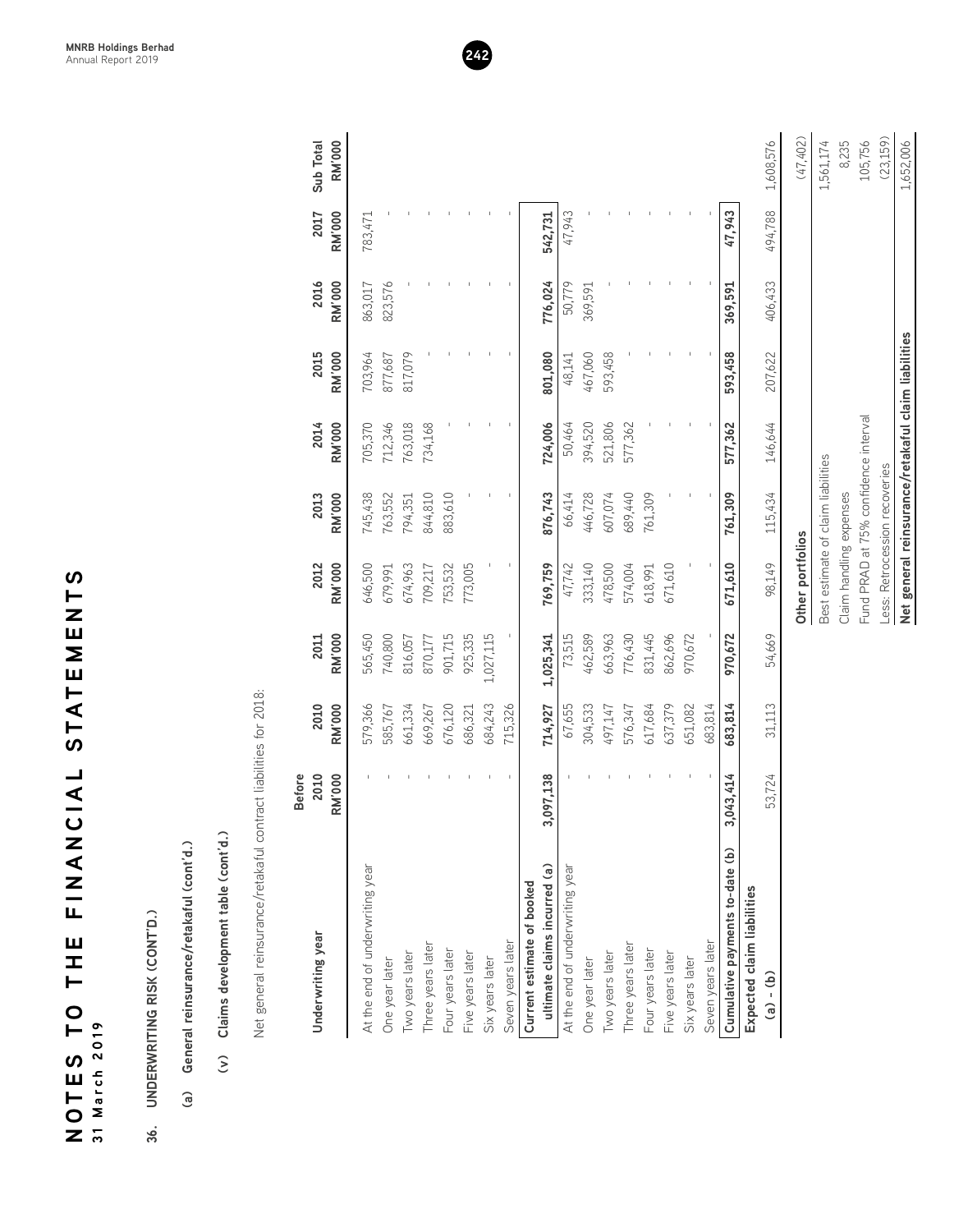

**31 March 2019**

# **36. UNDERWRITING RISK (CONT'D.)**

# **(b) General takaful fund**

# **(i) Nature of risk**

The general takaful subsidiary principally issues the following types of general takaful contracts: Motor, Fire, Personal Accident and other Miscellaneous classes.

All participants pay a portion of contributions on the basis of tabarru' ("donation") into the General Takaful Risk Fund ("GTRF") for the purpose of meeting claims for events or risks covered under the takaful contracts.

The risks are mitigated by diversification across a large portfolio of business and careful selection of risks. The variability of risks is designed to improve the portfolio experience by implementation of underwriting strategies and claim management policies which to manage the solvency of the GTRF.

The general takaful subsidiary also manages its risk exposure by the use of retakaful arrangements. The retakaful treaty arrangements are reviewed annually by ORMC and RMCB, and approved by the Board.

Stress Testing is performed on a quarterly basis. The purpose of the Stress Testing is to test the solvency of the GTRF under the various scenarios according to regulatory guidelines, simulating drastic changes in major parameters such as new business volume and investment environment.

### **(ii) Reserving risk**

The GTRF's claim liabilities, and consequently some of the inputs used in determining its contribution liabilities and Shareholder's Fund's expense liabilities, are based upon claims experience, existing knowledge of the events, the terms and conditions of relevant contracts and interpretation of prevailing circumstances. Upon notification of a claim, the general takaful subsidiary sets aside case and technical reserves to meet the expected ultimate loss arising from this claim. These claim reserves are updated periodically taking into account the development of the claims.

At each reporting date, the general takaful subsidiary performs a valuation of liabilities that is certified by the Appointed Actuary for the purpose of ensuring that claim and contribution liabilities are objectively assessed and adequately provided for. Any deficiency is recognised in the income statement.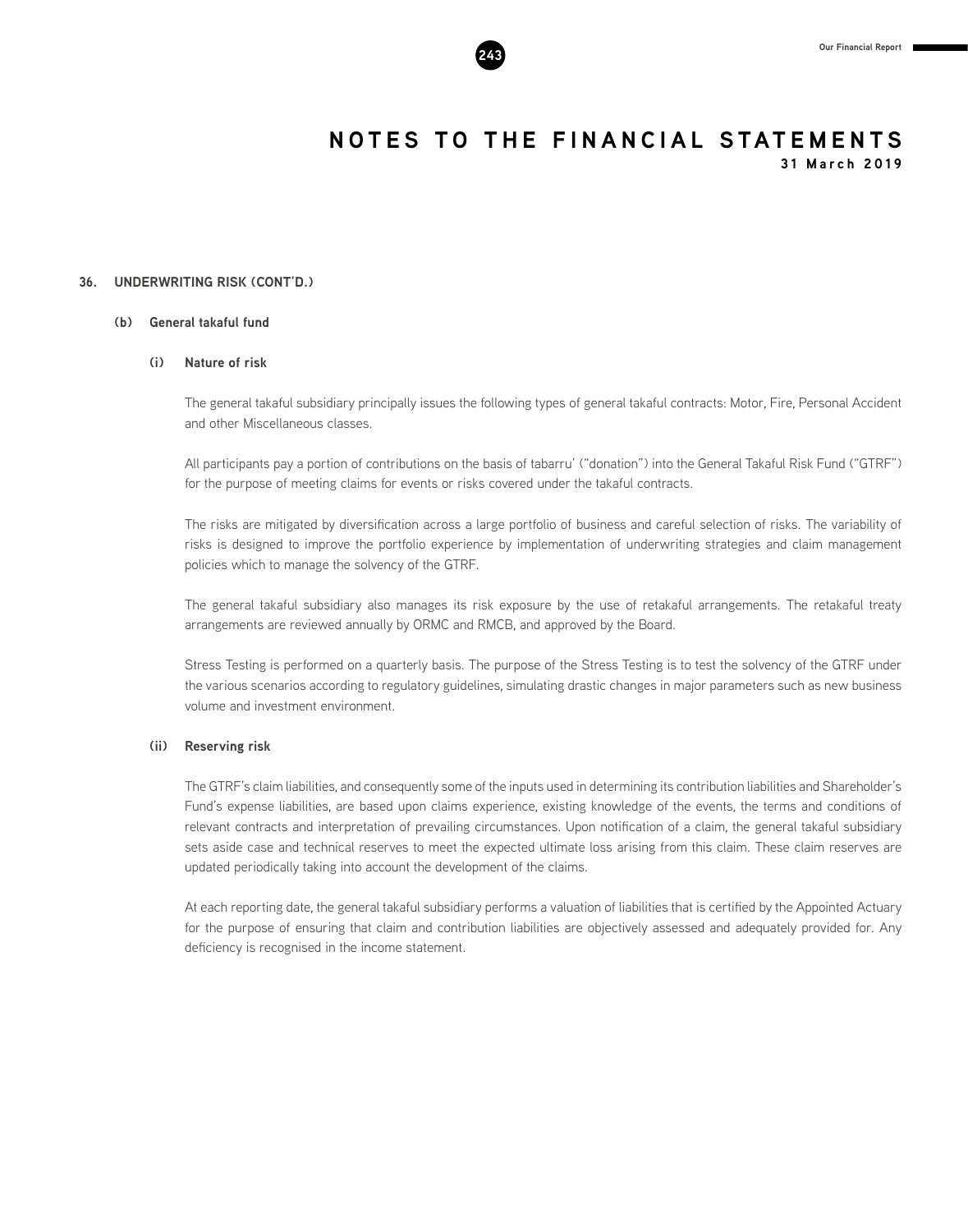

# **36. UNDERWRITING RISK (CONT'D.)**

# **(b) General takaful fund (cont'd.)**

# **(iii) Concentration of risk by type of contracts**

The table below sets out the concentration of takaful contracts liabilities by classes of business:

|                      | <b>Gross</b>  | <b>Retakaful</b> | <b>Net</b>    |
|----------------------|---------------|------------------|---------------|
|                      | <b>RM'000</b> | <b>RM'000</b>    | <b>RM'000</b> |
| 2019                 |               |                  |               |
| Fire                 | 88,907        | (24, 336)        | 64,571        |
| Motor                | 271,038       | (123, 020)       | 148,018       |
| Personal Accident    | 20,058        | (300)            | 19,758        |
| <b>Miscellaneous</b> | 52,993        | (17, 286)        | 35,707        |
|                      | 432,996       | (164, 942)       | 268,054       |
| 2018                 |               |                  |               |
| Fire                 | 68,489        | (13,642)         | 54,847        |
| Motor                | 263,453       | (117, 780)       | 145,673       |
| Personal Accident    | 18,068        | (31)             | 18,037        |
| <b>Miscellaneous</b> | 53,656        | (18, 172)        | 35,484        |
|                      | 403,666       | (149, 625)       | 254,041       |

# **(iv) Impact on liabilities, profit and equity**

### **Key assumptions**

The principal assumption underlying the estimation of liabilities is that the general takaful future claims development will follow a pattern similar to the historical trend experience.

Additional qualitative judgements are used to assess the extent to which past trends may not apply in the future, for example, isolated occurrence, changes in market factors such as public attitude to claims notification and reporting, economic conditions, as well as internal factors such as portfolio mix, policy conditions and claims handling procedures. Judgement is further used to assess the extent to which external factors, such as judicial decisions and government legislation affect the estimates.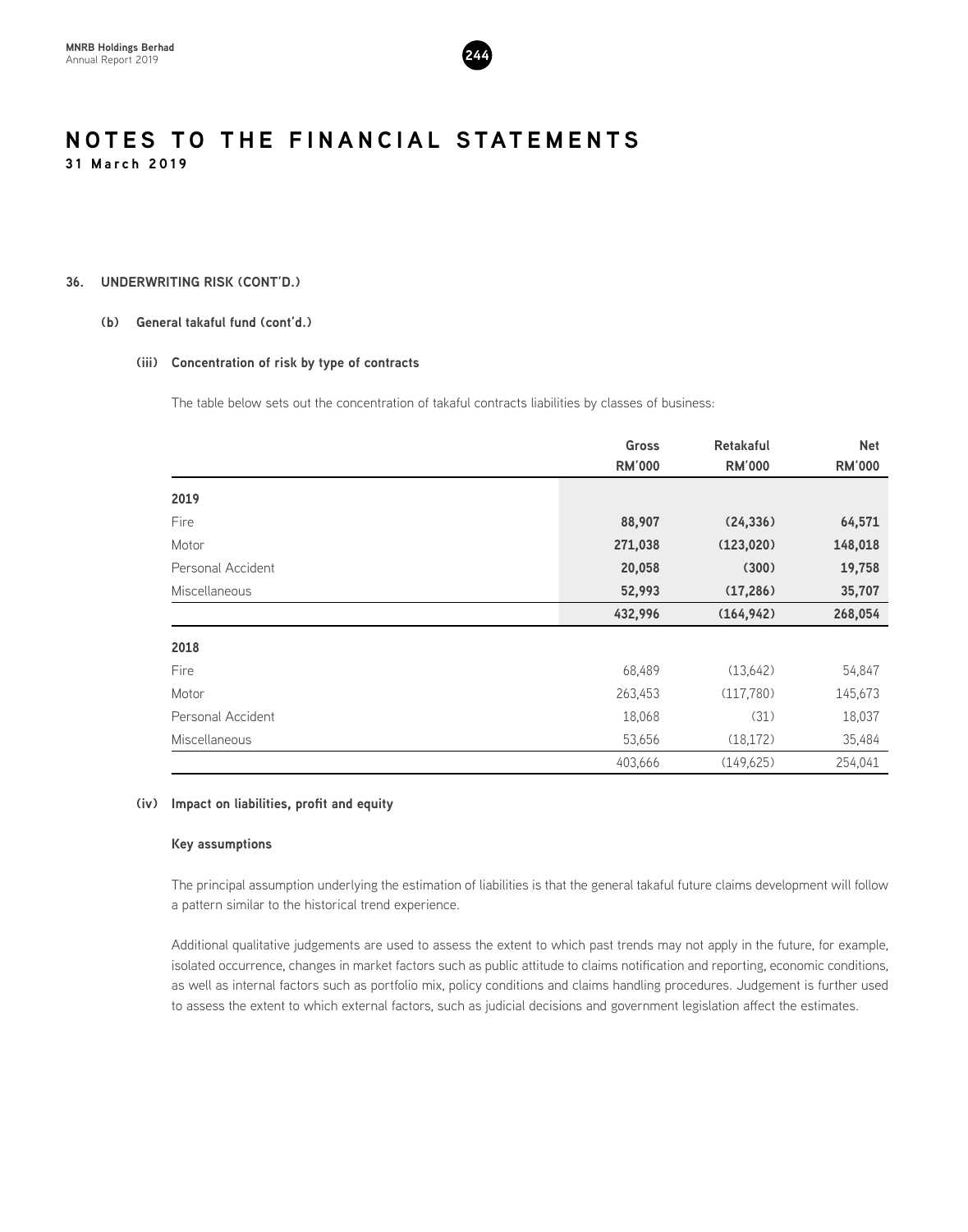

**31 March 2019**

# **36. UNDERWRITING RISK (CONT'D.)**

# **(b) General takaful fund (cont'd.)**

# **(iv) Impact on liabilities, profit and equity (cont'd.)**

**Key assumptions (cont'd.)**

Other key circumstances affecting the reliability of assumptions include delays in settlement.

# **Sensitivity analysis**

The general takaful claim liabilities are sensitive to the key assumptions shown below. It has not been possible to quantify the sensitivity of certain assumptions such as legislative changes or uncertainty in the estimation process. The management does not expect significant changes to the current legislations in the foreseeable future.

The analysis below is performed on possible movements in key assumptions with all other assumptions held constant, showing the impact on gross and net liabilities, profit before tax and the GTRF. The correlation of assumptions will have a significant effect in determining the ultimate claim liabilities. It should be noted that movements in these assumptions are non-linear.

The sensitivity analysis has been performed for the main classes of business which are Motor Act, Motor Others and Fire. Motor Act is analysed using changes in claim severity while Motor Others and Fire are analysed using changes in the expected ultimate loss ratio.

|                            | Change in<br>assumption<br>of ultimate<br>claims<br>ratio | Impact<br>on gross<br>liabilities<br><b>RM'000</b> | Impact<br>on net<br>liabilities<br><b>RM'000</b> | Impact on<br>profit<br>before tax<br><b>RM'000</b> | Impact on<br>general<br>takaful<br>fund*<br><b>RM'000</b> |
|----------------------------|-----------------------------------------------------------|----------------------------------------------------|--------------------------------------------------|----------------------------------------------------|-----------------------------------------------------------|
|                            |                                                           |                                                    | Increase/(decrease) -                            |                                                    |                                                           |
| 2019                       |                                                           |                                                    |                                                  |                                                    |                                                           |
| Motor Act Average Severity | $+10%$                                                    | 46.447                                             | 31,310                                           | (31,310)                                           | (23, 796)                                                 |
| Motor Others Expected Loss |                                                           |                                                    |                                                  |                                                    |                                                           |
| Ratio                      | $+10%$                                                    | 32,209                                             | 19,345                                           | (19, 345)                                          | (14, 702)                                                 |
| Fire Expected Loss Ratio   | $+10%$                                                    | 5,972                                              | 1,993                                            | (1,993)                                            | (1, 515)                                                  |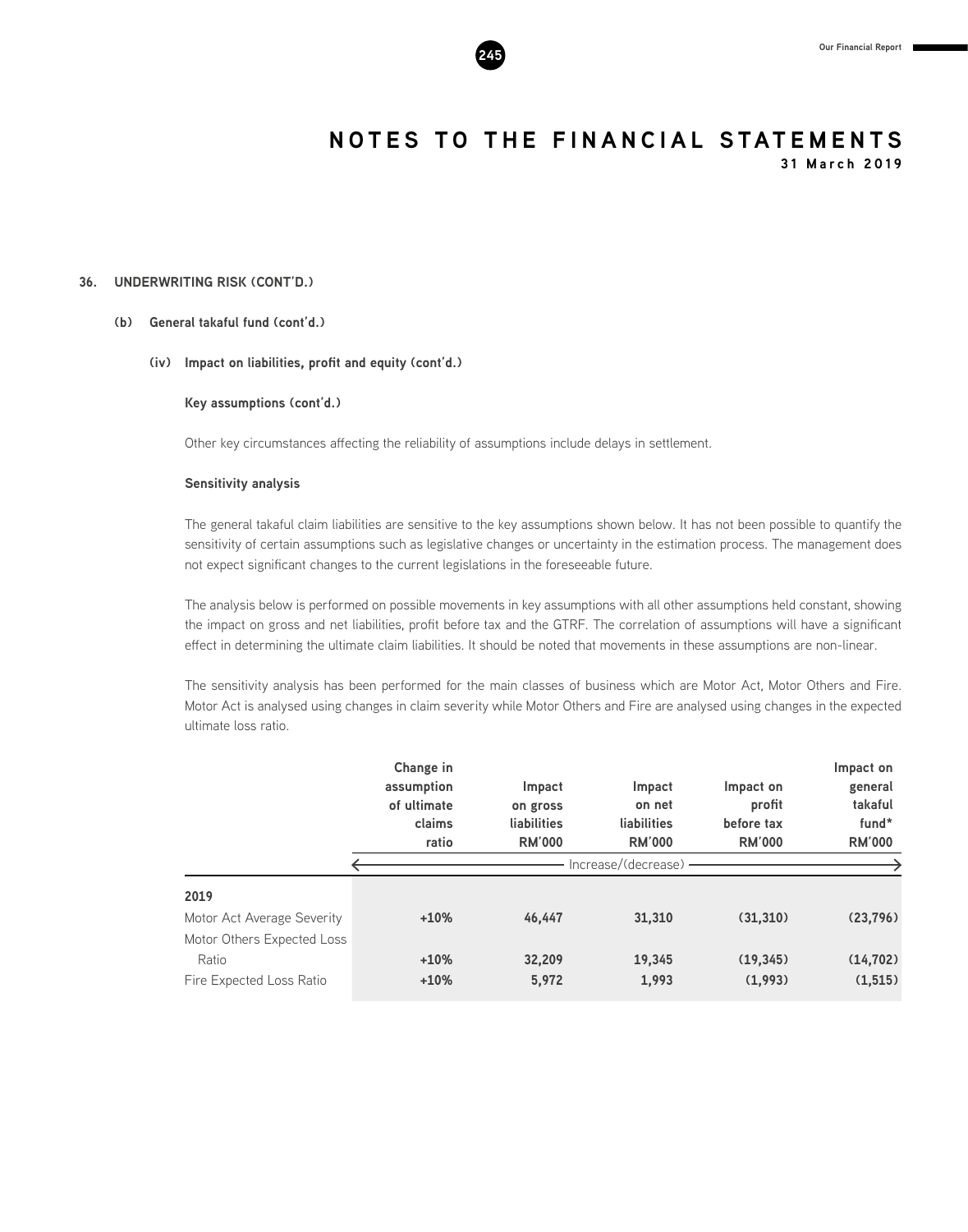

# **36. UNDERWRITING RISK (CONT'D.)**

# **(b) General takaful fund (cont'd.)**

# **(iv) Impact on liabilities, profit and equity (cont'd.)**

**Sensitivity analysis (cont'd.)**

|                                                          | Change in<br>assumption<br>of ultimate<br>claims<br>ratio | Impact<br>on gross<br>liabilities<br><b>RM'000</b> | Impact<br>on net<br>liabilities<br><b>RM'000</b> | Impact on<br>profit<br>before tax<br><b>RM'000</b> | Impact on<br>general<br>takaful<br>fund*<br><b>RM'000</b> |
|----------------------------------------------------------|-----------------------------------------------------------|----------------------------------------------------|--------------------------------------------------|----------------------------------------------------|-----------------------------------------------------------|
| 2018                                                     |                                                           |                                                    |                                                  |                                                    |                                                           |
| Motor Act Average Severity<br>Motor Others Expected Loss | $+10%$                                                    | 39.194                                             | 27,051                                           | (27,051)                                           | (20,559)                                                  |
| Ratio<br>Fire Expected Loss Ratio                        | $+10%$<br>$+10%$                                          | 31,231<br>3,757                                    | 18,770<br>1,653                                  | (18, 770)<br>(1,653)                               | (14,265)<br>(1,256)                                       |
|                                                          |                                                           |                                                    | Increase/(decrease)                              |                                                    |                                                           |

\* The impact on general takaful fund reflects the after-tax impact.

The method used in performing the sensitivity analysis is consistent with the prior year.

# **(v) Claims development table**

The following tables show the estimate of cumulative incurred claims, including both claims reported and IBNR (including IBNER) for each successive accident year at each reporting date, together with cumulative payments to-date.

In setting provisions for claims, the general takaful subsidiary gives consideration to the probability and magnitude of future experience at best estimate level with a degree of caution in setting reserves when there is considerable uncertainty. In general, the uncertainty associated with the ultimate claims experience for an accident year is the greatest when the claim is at an early stage of development.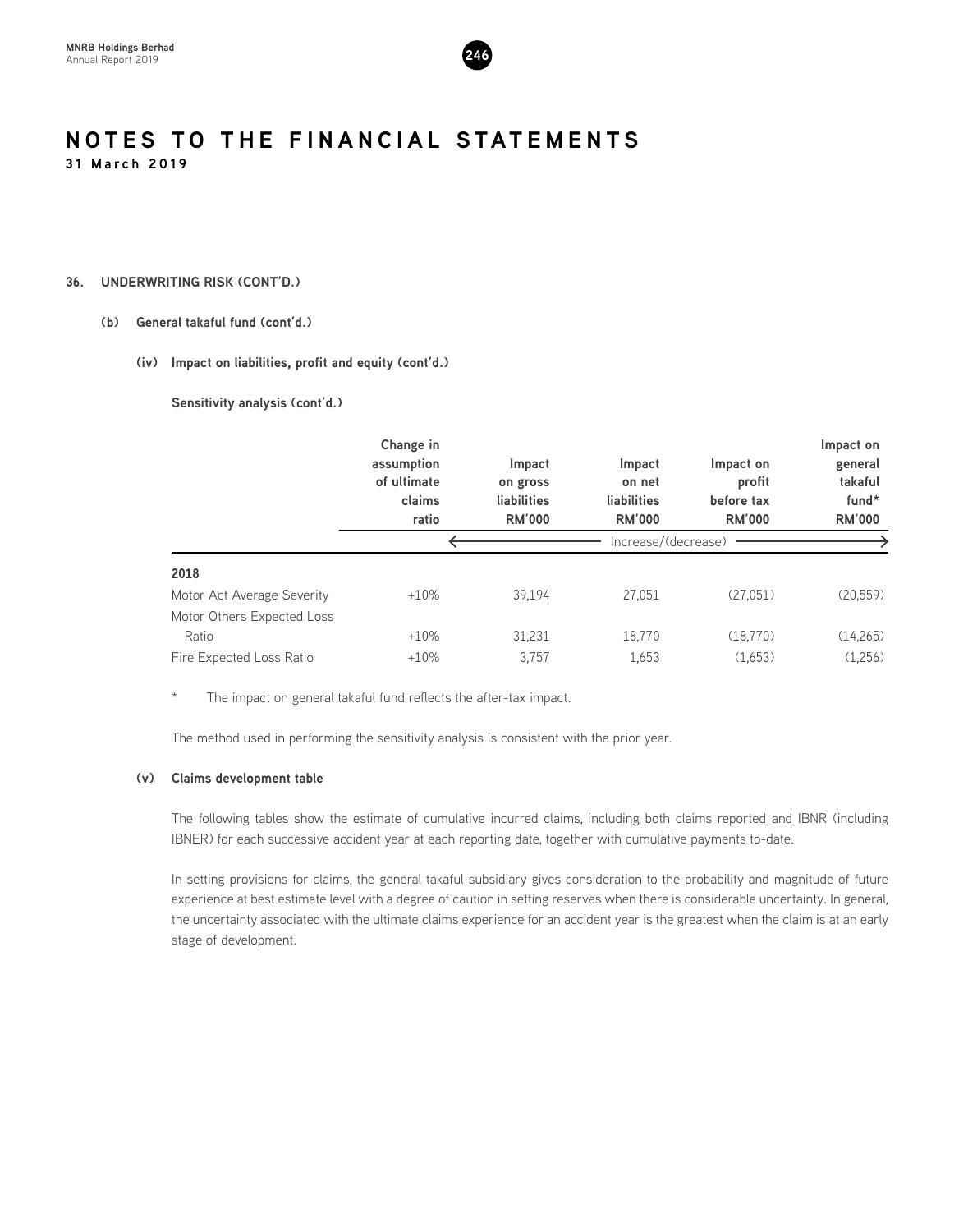NOTES TO THE FINANCIAL STATEMENTS **SLZUNIALS TATONANIL UIL OL SULON 31 March 2019**

- 36. UNDERWRITING RISK (CONT'D.) **36. UNDERWRITING RISK (CONT'D.)**
- (b) General takaful fund (cont'd.) **(b) General takaful fund (cont'd.)**
- (v) Claims development table (cont'd.) **(v) Claims development table (cont'd.)**

Gross general takaful contract liabilities for 2019: **Gross general takaful contract liabilities for 2019:**

| Accident year                                                                           | Prior 2013<br><b>RM'000</b> | 2013<br><b>RM'000</b> | 2014<br><b>RM'000</b> | 2015<br><b>RM'000</b> | 2016<br><b>RM'000</b> | <b>RM'000</b><br>2017 | 2018<br><b>RM'000</b> | 2019<br><b>RM'000</b> | <b>RM'000</b><br><b>Total</b> |
|-----------------------------------------------------------------------------------------|-----------------------------|-----------------------|-----------------------|-----------------------|-----------------------|-----------------------|-----------------------|-----------------------|-------------------------------|
| At the end of accident year                                                             | 635,225                     | 108,384               | 141,258               | 176,571               | 174,218               | 190,776               | 195,417               | 188,468               |                               |
| One year later                                                                          | 629,010                     | 106,221               | 125,098               | 176,737               | 163,828               | 192,331               | 196,877               |                       |                               |
| Two years later                                                                         | 601,375                     | 97,322                | 122,664               | 172,414               | 157,286               | 185,552               |                       |                       |                               |
| Three years later                                                                       | 578,436                     | 96,354                | 116,932               | 168,315               | 153,908               |                       |                       |                       |                               |
| Four years later                                                                        | 570,297                     | 94,383                | 114,368               | 167,527               |                       |                       |                       |                       |                               |
| Five years later                                                                        | 565,229                     | 91,299                | 113,948               |                       |                       |                       |                       |                       |                               |
| Six years later                                                                         | 554,618                     | 89,597                |                       |                       |                       |                       |                       |                       |                               |
| Seven years later                                                                       | 556,766                     | $\sf I$               |                       |                       |                       |                       |                       |                       |                               |
| <b>IS</b> incurred<br>Current estimate of cumulative clain                              | 556,766                     | 89,597                | 113,948               | 167,527               | 153,908               | 185,552               | 196,877               | 188,468               |                               |
| At the end of accident year                                                             | 329,854                     | 41,992                | 52,965                | 72,433                | 70,093                | 80,611                | 82,191                | 73,362                |                               |
| One year later                                                                          | 450,625                     | 70,413                | 89,811                | 121,645               | 112,184               | 132,501               | 131,743               |                       |                               |
| Two years later                                                                         | 506,154                     | 81,651                | 102,861               | 141,980               | 130,725               | 153,910               |                       |                       |                               |
| Three years later                                                                       | 528,178                     | 85,797                | 106,947               | 154,662               | 138,037               |                       |                       |                       |                               |
| Four years later                                                                        | 536,958                     | 86,573                | 108,544               | 157,119               |                       |                       |                       |                       |                               |
| Five years later                                                                        | 540,166                     | 87,856                | 109,092               |                       |                       |                       |                       |                       |                               |
| Six years later                                                                         | 544,151                     | 88,484                |                       |                       |                       |                       |                       |                       |                               |
| Seven years later                                                                       | 545,776                     |                       |                       |                       |                       |                       |                       |                       |                               |
| Cumulative payments to-date                                                             | 545,776                     | 88,484                | 109,092               | 157,119               | 138,037               | 153,910               | 131,743               | 73,362                |                               |
| Gross general takaful contract liabilities:                                             |                             |                       |                       |                       |                       |                       |                       |                       |                               |
| Best Estimate of Claims Liabilities (incl. Allocated<br>Loss Adjustment Expenses "ALAE" | 10,990                      | 1,113                 | 4,856                 | 10,408                | 15,871                | 31,642                | 65,134                | 115,106               | 255,120                       |
| Fund PRAD at 75%                                                                        |                             |                       |                       |                       |                       |                       |                       |                       | 30,114                        |

114 285,234 Total **285,234**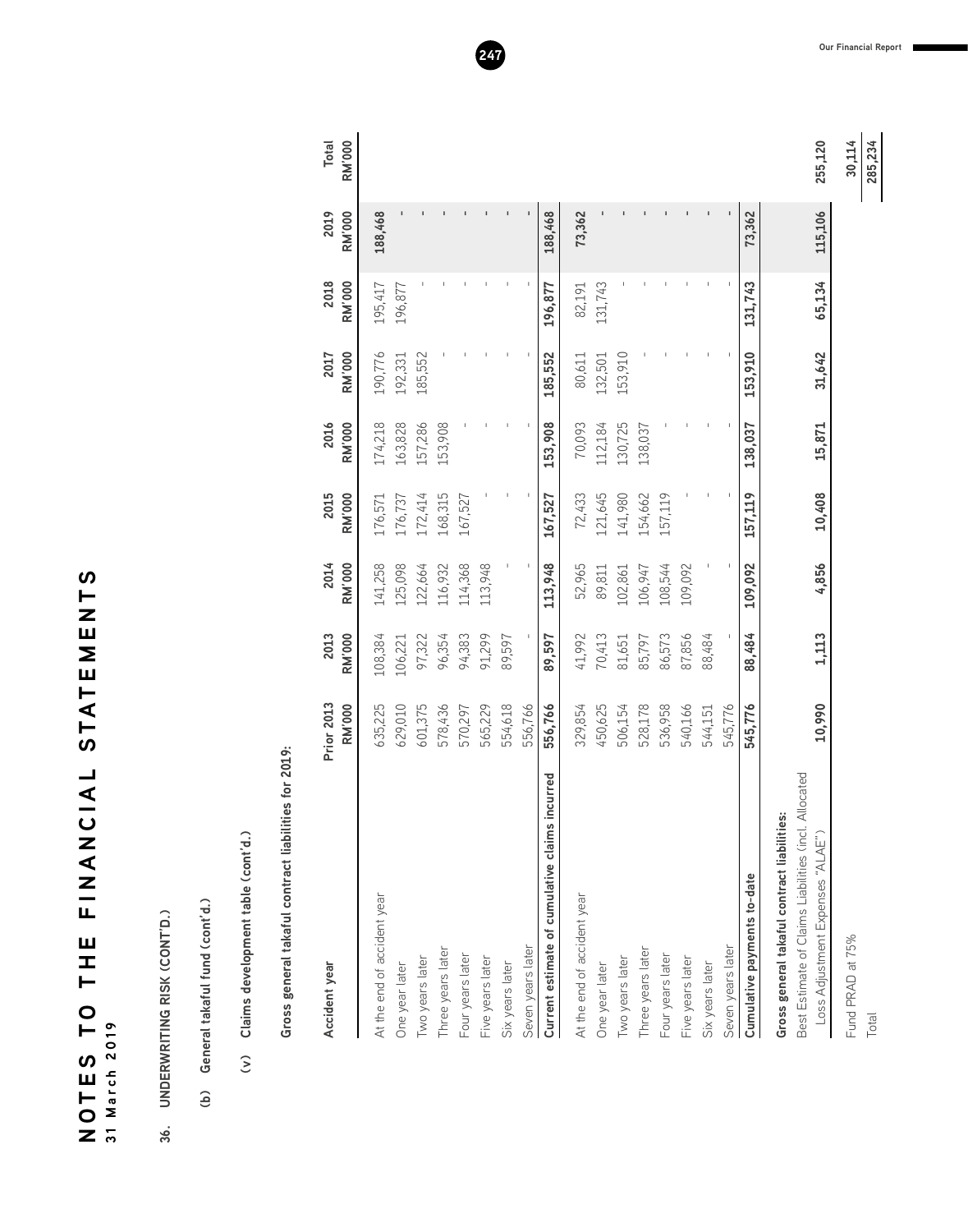| S<br>L<br>N<br>⊔<br>∑ |               |
|-----------------------|---------------|
| E<br>K<br>ြ<br>ဟ      |               |
| <b>LAIDZAZIL</b>      |               |
| Ш<br>I<br>⊢           |               |
| $\mathsf{C}$<br>OTES  | 31 March 2019 |
| Z                     |               |

- 
- 
- 

| Claims development table (cont'd.)<br>$\widehat{\epsilon}$ |                             |                       |                       |                       |                       |                       |                       |                       |
|------------------------------------------------------------|-----------------------------|-----------------------|-----------------------|-----------------------|-----------------------|-----------------------|-----------------------|-----------------------|
| for 2019:<br>Net general takaful contract liabilities      |                             |                       |                       |                       |                       |                       |                       |                       |
| Accident year                                              | Prior 2013<br><b>RM'000</b> | <b>RM'000</b><br>2013 | 2014<br><b>RM'000</b> | 2015<br><b>RM'000</b> | <b>RM'000</b><br>2016 | <b>RM'000</b><br>2017 | 2018<br><b>RM'000</b> | 2019<br><b>RM'000</b> |
| At the end of accident year                                | 675,135                     | 77,046                | 89,101                | 104,071               | 110,041               | 113,257               | 113,775               | 107,381               |
| One year later                                             | 655,449                     | 74,561                | 80,459                | 102,643               | 100,341               | 113,434               | 113,959               |                       |
| Two years later                                            | 630,992                     | 66,794                | 77,240                | 97,354                | 96,034                | 108,941               |                       |                       |
| Three years later                                          | 597,750                     | 65,723                | 73,895                | 94,702                | 94,500                |                       |                       |                       |
| Four years later                                           | 585,993                     | 64,087                | 73,044                | 94,152                |                       |                       |                       |                       |
| Five years later                                           | 588,412                     | 61,523                | 72,721                |                       |                       |                       |                       |                       |
| Six years later                                            | 508,269                     | 60,096                |                       |                       |                       | $\mathbf{I}$          |                       |                       |
| Seven years later                                          | 503,531                     |                       |                       |                       |                       |                       |                       |                       |
| incurred<br>Current estimate of cumulative claims          | 503,531                     | 60,096                | 72,721                | 94,152                | 94,500                | 108,941               | 113,959               | 107,381               |
| At the end of accident year                                | 309,674                     | 30,126                | 33,647                | 45,169                | 43,970                | 50,502                | 49,290                | 46,005                |
| One year later                                             | 419,362                     | 50,073                | 56,856                | 71,475                | 69,156                | 79,164                | 79,694                |                       |
| Two years later                                            | 467,270                     | 57,352                | 64,848                | 82,078                | 80,147                | 90,931                |                       |                       |
| Three years later                                          | 480,275                     | 59,537                | 68,204                | 86,274                | 84,404                |                       |                       |                       |
| Four years later                                           | 490,361                     | 58,440                | 69,343                | 87,824                |                       |                       |                       |                       |
| Five years later                                           | 492,638                     | 59,117                | 69,749                |                       |                       |                       |                       | $\mathsf I$           |
| Six years later                                            | 491,981                     | 59,519                |                       |                       |                       |                       |                       |                       |
| Seven years later                                          | 492,605                     |                       |                       |                       |                       |                       |                       |                       |
| Cumulative payments to-date                                | 492,605                     | 59,519                | 69,749                | 87,824                | 84,404                | 90,931                | 79,694                | 46,005                |
| Net general takaful contract liabilities:                  |                             |                       |                       |                       |                       |                       |                       |                       |
| ALAE)<br>Best Estimate of Claims Liabilities (incl.        | 10,926                      | 577                   | 2,972                 | 6,328                 | 10,096                | 18,010                | 34,265                | 61,376                |

**MNRB Holdings Berhad** Annual Report 2019 **248**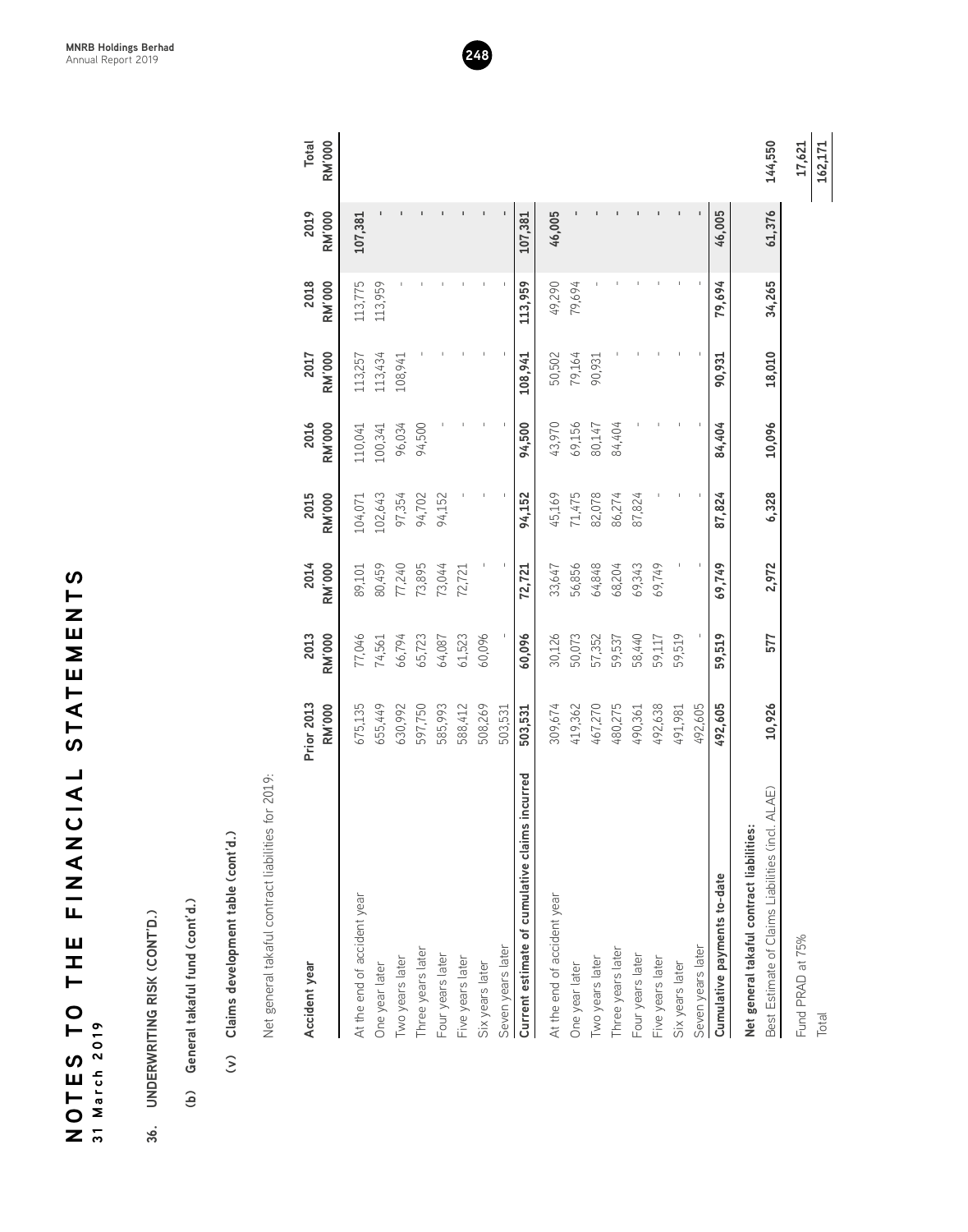| N             |          |
|---------------|----------|
|               |          |
|               |          |
|               |          |
|               |          |
|               |          |
|               |          |
| STATEMENT     |          |
|               |          |
|               |          |
| ┙             |          |
|               |          |
|               |          |
| $\frac{1}{2}$ |          |
|               |          |
| こく マニル        |          |
|               |          |
|               |          |
|               |          |
|               |          |
|               |          |
| ロエコ           |          |
|               |          |
| $\bullet$     |          |
| $\vdash$      |          |
| S             | 2019     |
|               |          |
| <b>LOVE</b>   | 31 March |
|               |          |
|               |          |
|               |          |

 $\boldsymbol{\omega}$ 

- 36. UNDERWRITING RISK (CONT'D.) **36. UNDERWRITING RISK (CONT'D.)**
- (b) General takaful fund (cont'd.) **(b) General takaful fund (cont'd.)**
- (v) Claims development table (cont'd.) **(v) Claims development table (cont'd.)**

Gross general takaful contract liabilities for 2018: Gross general takaful contract liabilities for 2018:

| Accident year                                                                               | <b>Prior 2012</b><br><b>RM'000</b> | <b>RM'000</b><br>2012 | <b>RM'000</b><br>2013 | <b>RM'000</b><br>2014 | 2015<br><b>RM'000</b> | <b>RM'000</b><br>2016 | <b>RM'000</b><br>2017 | 2018<br><b>RM'000</b> | <b>RM'000</b><br><b>Total</b> |
|---------------------------------------------------------------------------------------------|------------------------------------|-----------------------|-----------------------|-----------------------|-----------------------|-----------------------|-----------------------|-----------------------|-------------------------------|
| At the end of accident year                                                                 | 488,391                            | 146,833               | 108,384               | 141,258               | 176,571               | 174,218               | 190,776               | 195,415               |                               |
| One year later                                                                              | 491,305                            | 137,705               | 106,221               | 125,098               | 176,737               | 163,828               | 192,331               |                       |                               |
| Two years later                                                                             | 471,810                            | 129,564               | 97,322                | 122,664               | 172,414               | 157,286               |                       |                       |                               |
| Three years later                                                                           | 452,356                            | 126,080               | 96,354                | 116,932               | 168,315               |                       |                       |                       |                               |
| Four years later                                                                            | 442,223                            | 128,074               | 94,383                | 114,368               |                       |                       |                       |                       |                               |
| Five years later                                                                            | 440,113                            | 125,116               | 91,299                |                       |                       |                       |                       |                       |                               |
| Six years later                                                                             | 436,064                            | 118,554               |                       |                       |                       |                       |                       |                       |                               |
| Seven years later                                                                           | 439,591                            |                       |                       |                       |                       |                       |                       |                       |                               |
| incurred<br>Current estimate of cumulative claims                                           | 439,591                            | 118,554               | 91,299                | 114,368               | 168,315               | 157,286               | 192,331               | 195,415               |                               |
| At the end of accident year                                                                 | 281,268                            | 48,586                | 41,992                | 52,965                | 72,433                | 70,093                | 80,611                | 82,190                |                               |
| One year later                                                                              | 362,064                            | 88,561                | 70,413                | 89,811                | 121,645               | 112,184               | 132,501               |                       |                               |
| Two years later                                                                             | 399,660                            | 106,494               | 81,651                | 102,861               | 141,980               | 130,725               |                       |                       |                               |
| Three years later                                                                           | 415,367                            | 112,812               | 85,797                | 106,947               | 154,662               |                       |                       |                       |                               |
| Four years later                                                                            | 421,996                            | 114,962               | 86,573                | 108,544               |                       |                       |                       |                       |                               |
| Five years later                                                                            | 424,400                            | 115,766               | 87,856                |                       |                       |                       |                       |                       |                               |
| Six years later                                                                             | 427,207                            | 116,945               |                       |                       |                       |                       |                       |                       |                               |
| Seven years later                                                                           | 427,518                            |                       |                       |                       |                       |                       |                       |                       |                               |
| Cumulative payments to-date                                                                 | 427,518                            | 116,945               | 87,856                | 108,544               | 154,662               | 130,725               | 132,501               | 82,190                |                               |
| Gross general takaful contract liabilities:                                                 |                                    |                       |                       |                       |                       |                       |                       |                       |                               |
| Allocated<br>Best Estimate of Claims Liabilities (incl.<br>Loss Adjustment Expenses "ALAE") | 12,073                             | 1,609                 | 3,443                 | 5,824                 | 13,653                | 26,561                | 59,830                | 113,225               | 236,218                       |
|                                                                                             |                                    |                       |                       |                       |                       |                       |                       |                       |                               |
| Fund PRAD at 75%                                                                            |                                    |                       |                       |                       |                       |                       |                       |                       | 28,978                        |
| Total                                                                                       |                                    |                       |                       |                       |                       |                       |                       |                       | 265,196                       |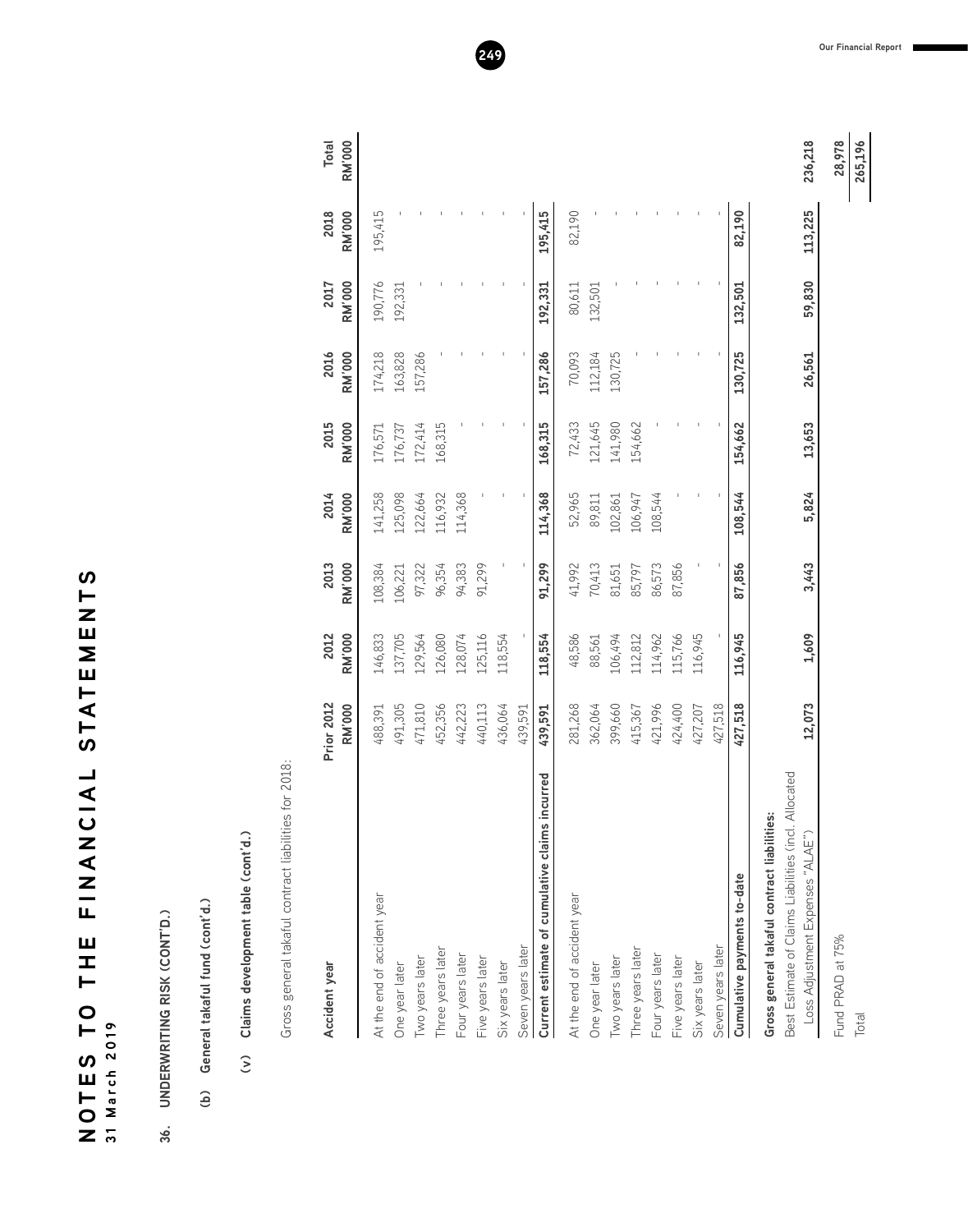| ഗ            |          |
|--------------|----------|
| $\vdash$     |          |
| Z            |          |
| ⊞<br>Σ       |          |
|              |          |
|              |          |
| <b>STATE</b> |          |
|              |          |
|              |          |
|              |          |
|              |          |
|              |          |
| コマリ          |          |
|              |          |
|              |          |
|              |          |
| Ц,           |          |
|              |          |
| Ш            |          |
| I            |          |
| ⊢            |          |
| $\bullet$    |          |
| ⊢            |          |
|              | 2019     |
| S            |          |
|              |          |
|              |          |
| ロトロ          | 31 March |
|              |          |

- 
- 
- 

| Claims development table (cont'd.)<br>$\widehat{\epsilon}$                                       |                                    |                       |                       |                       |                       |                       |                       |                       |                               |
|--------------------------------------------------------------------------------------------------|------------------------------------|-----------------------|-----------------------|-----------------------|-----------------------|-----------------------|-----------------------|-----------------------|-------------------------------|
| Net general takaful contract liabilities for 2018:                                               |                                    |                       |                       |                       |                       |                       |                       |                       |                               |
| Accident year                                                                                    | <b>Prior 2012</b><br><b>RM'000</b> | 2012<br><b>RM'000</b> | 2013<br><b>RM'000</b> | 2014<br><b>RM'000</b> | 2015<br><b>RM'000</b> | 2016<br><b>RM'000</b> | <b>RM'000</b><br>2017 | 2018<br><b>RM'000</b> | <b>RM'000</b><br><b>Total</b> |
| At the end of accident year                                                                      | 535,362                            | 139,773               | 77,046                | 89,101                | 104,071               | 110,041               | 113,257               | 113,775               |                               |
| One year later                                                                                   | 529,210                            | 126,239               | 74,561                | 80,459                | 102,643               | 100,341               | 113,434               |                       |                               |
| Two years later                                                                                  | 511,605                            | 119,387               | 66,794                | 77,240                | 97,354                | 96,034                |                       |                       |                               |
| Three years later                                                                                | 486,268                            | 111,481               | 65,723                | 73,895                | 94,702                |                       |                       |                       |                               |
| Four years later                                                                                 | 477,899                            | 108,094               | 64,087                | 73,044                |                       |                       |                       |                       |                               |
| Five years later                                                                                 | 481,396                            | 107,016               | 61,523                |                       |                       |                       |                       |                       |                               |
| Six years later                                                                                  | 404,527                            | 103,742               |                       |                       |                       |                       |                       |                       |                               |
| Seven years later                                                                                | 400,982                            |                       |                       |                       |                       |                       |                       |                       |                               |
| Current estimate of cumulative claims incurred                                                   | 400,982                            | 103,742               | 61,523                | 73,044                | 94,702                | 96,034                | 113,434               | 113,775               |                               |
| At the end of accident year                                                                      | 263,575                            | 46,100                | 30,126                | 33,647                | 45,169                | 43,970                | 50,502                | 49,290                |                               |
| One year later                                                                                   | 338,047                            | 81,315                | 50,073                | 56,856                | 71,475                | 69,156                | 79,164                |                       |                               |
| Two years later                                                                                  | 371,266                            | 96,004                | 57,352                | 64,848                | 82,078                | 80,147                |                       |                       |                               |
| Three years later                                                                                | 379,463                            | 100,812               | 59,537                | 68,204                | 86,274                |                       |                       |                       |                               |
| Four years later                                                                                 | 388,271                            | 102,091               | 58,440                | 69,343                |                       |                       |                       |                       |                               |
| Five years later                                                                                 | 390,340                            | 102,298               | 59,117                |                       |                       |                       |                       |                       |                               |
| Six years later                                                                                  | 389,265                            | 102,716               |                       |                       |                       |                       |                       |                       |                               |
| Seven years later                                                                                | 389,570                            |                       |                       |                       |                       |                       |                       |                       |                               |
| Cumulative payments to-date                                                                      | 389,570                            | 102,716               | 59,117                | 69,343                | 86,274                | 80,147                | 79,164                | 49,290                |                               |
| ALAE)<br>Net general takaful contract liabilities:<br>Best Estimate of Claims Liabilities (incl. | 11,412                             | 1,026                 | 2,406                 | 3,701                 | 8,428                 | 15,887                | 34,270                | 64,485                | 141,615                       |

**MNRB Holdings Berhad** Annual Report 2019 **250**

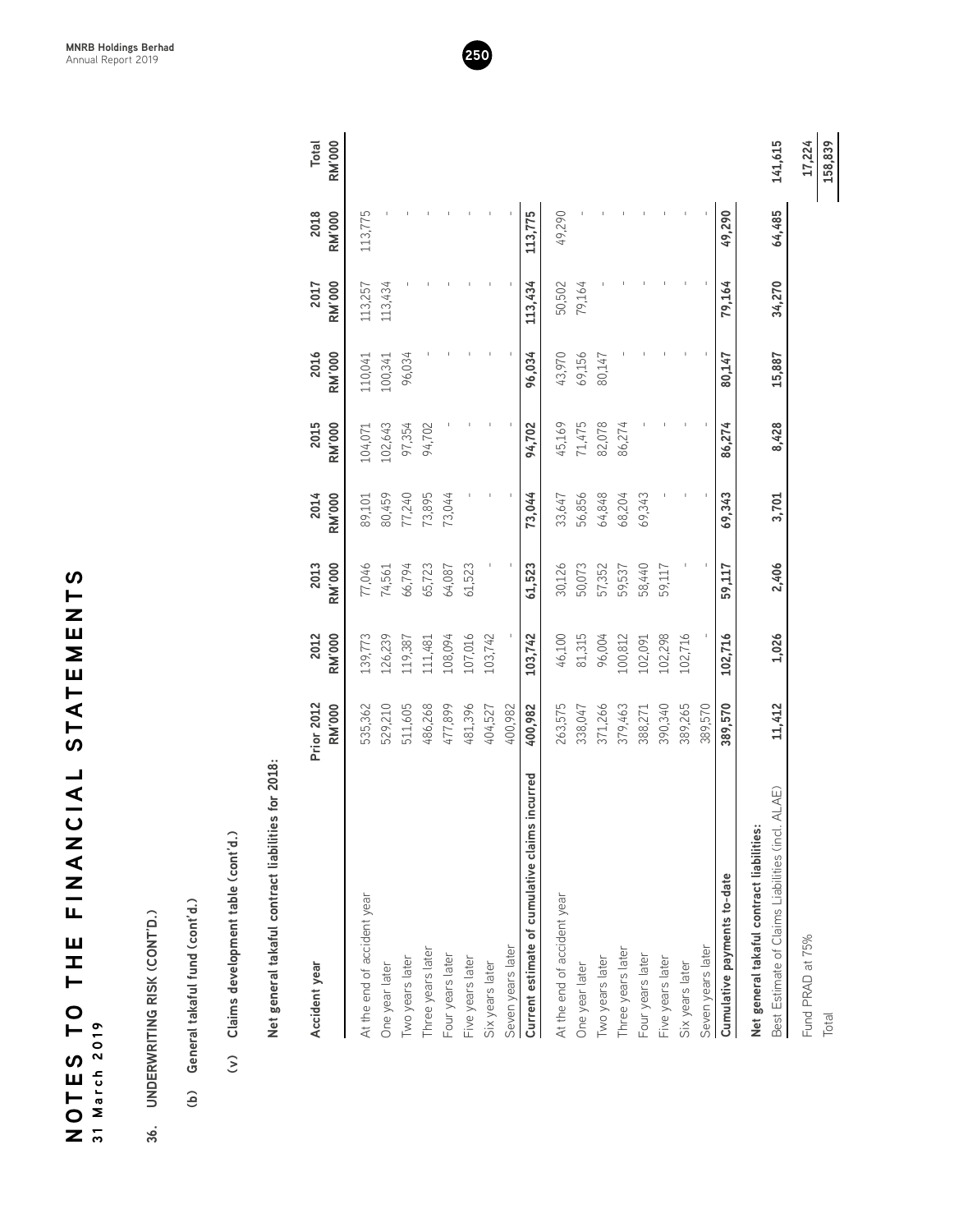#### **36. UNDERWRITING RISK (CONT'D.)**

#### **(c) Family takaful fund**

#### **(i) Nature of risk**

The family takaful subsidiary principally issues the following types of family takaful certificates: Ordinary Takaful Plans, Mortgage Takaful Plans, Group Takaful Plans and Investment-linked Takaful Plans. The takaful contributions are segregated into 2 separate funds: Participants' Risk Fund ("PRF") and Participants' Investment Fund ("PIF").

The PRF is compulsory for all certificates and refers to the fund used to pool the portion of contributions paid by participants on the basis of tabarru' ("donation") for the purpose of meeting claims on events/risks covered under the takaful certificates. Under the tabarru' contract, the fund is collectively owned by the pool of participants. In managing the PRF, the family takaful subsidiary adopts an appropriate set of policies and procedures to ensure the availability of funds to meet takaful benefits when due.

The PIF refers to the fund in which a portion of the contributions paid by takaful participants for a takaful certificate is allocated for the purpose of savings and/or investment. The PIF is individually owned by participants. In managing the PIF, the family takaful subsidiary adopts appropriate investment and management strategies to achieve returns that are in line with the participants' reasonable expectations and where relevant, to ensure the availability of funds for future tabarru' apportionment into the PRF. The investment risk exposure for the PIF is borne by the participants. For investment-linked takaful, the PIF refers to the unit fund(s).

Family takaful underwriting risk exists from the anti-selection process and inadequacy of PRF to meet future claims arising from family takaful certificates. The risks arise when actual claims experience is different from the assumptions used in setting the prices for products and establishing the technical provisions and liabilities for claims. Other sources of risks include certificate lapses and certificate claims such as mortality and morbidity experience.

The family takaful subsidiary utilises retakaful arrangements to manage the mortality and morbidity risks. Retakaful structures are set based on the risk appetite of the takaful subsidiary. The retakaful treaty arrangements are reviewed by the ORMC and RMCB, and approved by the Board.

The family takaful subsidiary reviews the actual experience of mortality, morbidity, lapses and surrenders, as well as expenses to ensure that appropriate policies, guidelines and limits are put in place to manage these risks.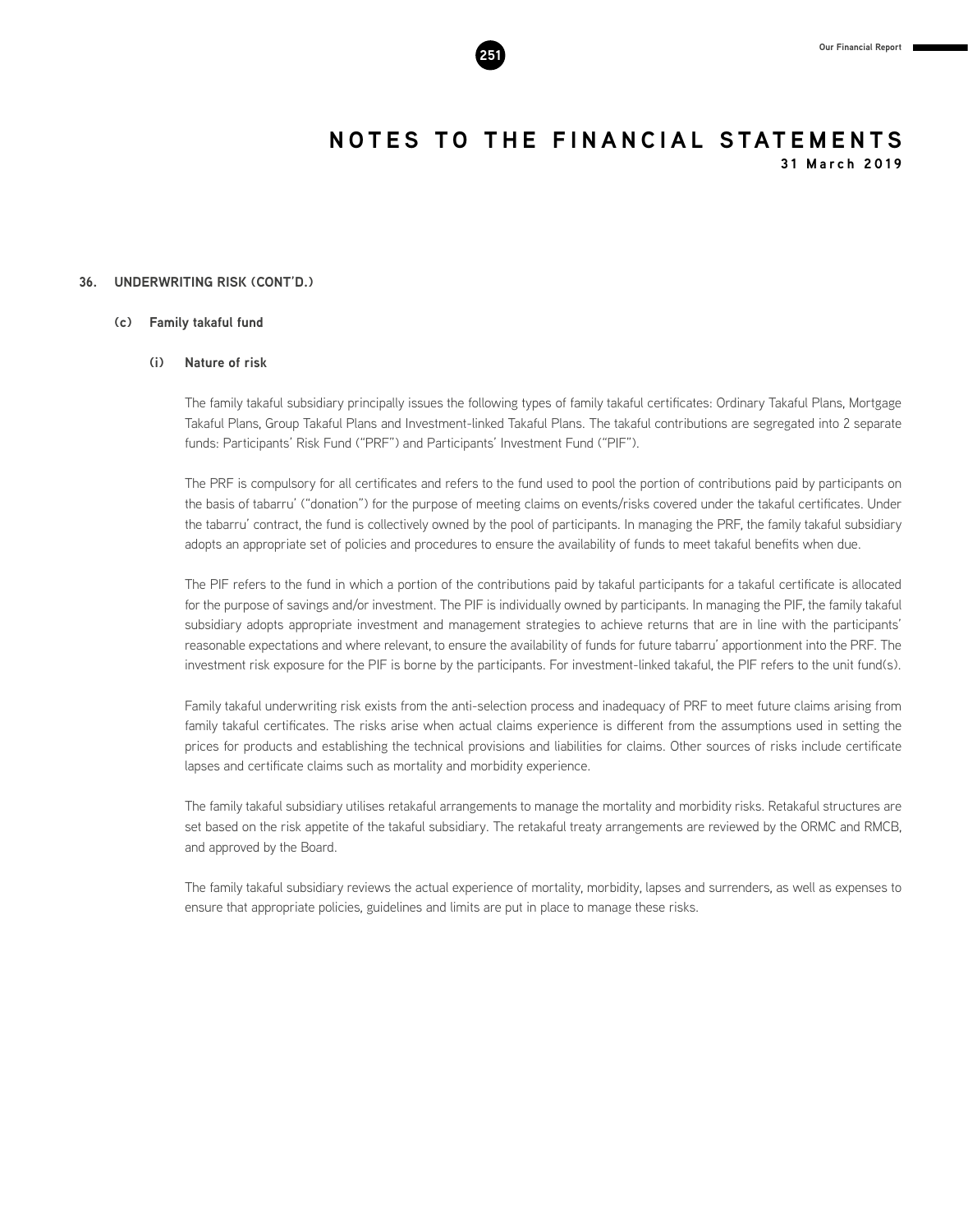

#### **36. UNDERWRITING RISK (CONT'D.)**

#### **(c) Family takaful fund (cont'd.)**

#### **(i) Nature of risk (cont'd.)**

The PIF is supported by the investment profit from the fund and the distribution surplus from PRF, if any. In the event of volatile investment climate and/or unusual claims experience, the investment profit and surplus distribution to the participants may reduce.

Stress Testing is performed on a quarterly basis. The purpose of the Stress Testing is to test the solvency of the family takaful fund under the various scenarios according to regulatory guidelines, simulating drastic changes in major parameters such as new business volume, investment environment and mortality/morbidity patterns.

#### **(ii) Concentration of risk by type of contracts**

The table below shows the concentration of actuarial liabilities by type of contract:

|                                 | <b>Gross</b>  | <b>Retakaful</b> |               |
|---------------------------------|---------------|------------------|---------------|
|                                 | <b>RM'000</b> | <b>RM'000</b>    | <b>RM'000</b> |
| 2019                            |               |                  |               |
| Family takaful plans            | 1,167,990     | (5,062)          | 1,162,928     |
| Investment-linked takaful plans | 39,693        | (11, 647)        | 28,046        |
| Mortgage takaful plans          | 1,210,099     |                  | 1,210,099     |
| Group credit takaful plans      | 193,796       | (6, 456)         | 187,340       |
| Others                          | 124,290       | (23,070)         | 101,220       |
|                                 | 2,735,868     | (46, 235)        | 2,689,633     |
| 2018                            |               |                  |               |
| Family takaful plans            | 1,027,495     | (6, 453)         | 1,021,042     |
| Investment-linked takaful plans | 71,527        | (6,654)          | 64,873        |
| Mortgage takaful plans          | 1,136,960     |                  | 1,136,960     |
| Group credit takaful plans      | 187,928       | (8, 343)         | 179,585       |
| Others                          | 78,963        | (7,161)          | 71,802        |
|                                 | 2,502,873     | (28,611)         | 2,474,262     |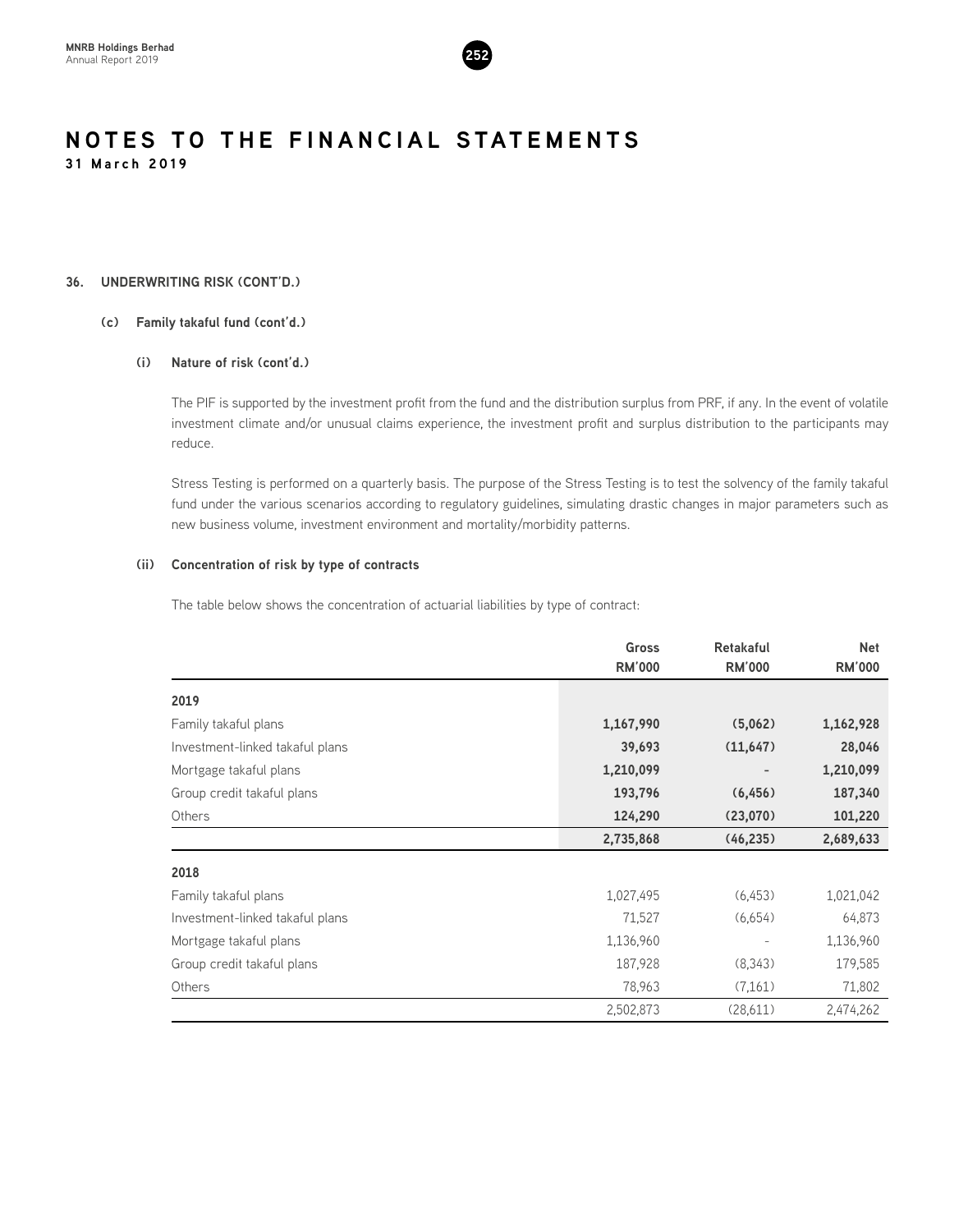

**31 March 2019**

#### **36. UNDERWRITING RISK (CONT'D.)**

#### **(c) Family takaful fund (cont'd.)**

#### **(iii) Impact on liabilities, profit and equity**

#### **Key assumptions**

Material judgement is required in determining the liabilities of the family takaful fund and in the selection of assumptions. Assumptions used are based on past experience, current internal data, external market indices and benchmarks which reflect current observable market prices and other published information. Assumptions and prudent estimates are determined at the date of valuation and no credit is taken for possible beneficial effects of voluntary withdrawals. Assumptions are further evaluated on a continuous basis in order to ensure realistic and reasonable valuations.

The key assumptions to which the estimation of liabilities is particularly sensitive are as follows:

#### Mortality and morbidity rates

Assumptions are based on mortality rates as set out in the Product Documentation submitted to BNM. They reflect the historical experience and are adjusted, when appropriate, to reflect the participants' own experience. Assumptions are differentiated by gender, occupational class and product group.

An increase in mortality/morbidity will lead to a larger number of claims (as claims could occur sooner than anticipated), which will reduce the surplus from the PRF and subsequently reduce profits for the shareholders in terms of lower surplus administration charge income. To the extent that the actual mortality/morbidity incidence rate is worse than that priced for the expected surplus arising in the PRF would be lower, leading to lower surplus administration charge income. If the poor experience persists, the PRF may go into deficit, requiring the shareholders to provide qard. This is mitigated with adequate retakaful arrangements as well as contract design (in some circumstances) that builds in repricing mechanisms.

#### Discount rates

Family takaful liabilities of credit-related products, for examples, Mortgage Reducing Term Takaful ("MRTT") and Group Credit Takaful ("GCT") are determined as the sum of the discounted value of the expected benefits less the discounted value of the expected tabarru' (risk charge) that would be required to meet these future cash outflows. The valuation of liabilities will be discounted to valuation date using the government investment issues zero coupon spot yields which are obtained from the Bond Pricing Agency Malaysia as prescribed in the valuation guidelines.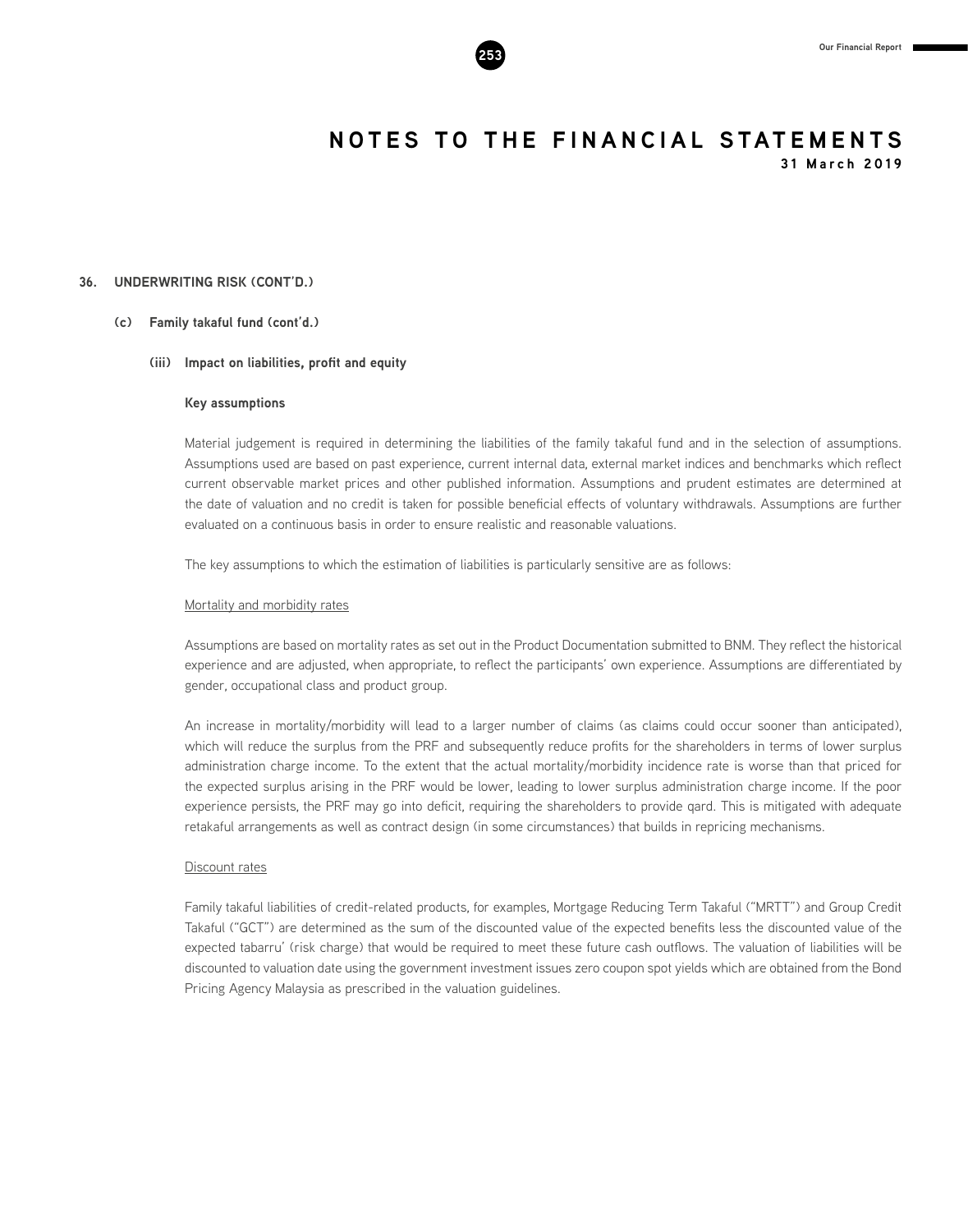

#### **36. UNDERWRITING RISK (CONT'D.)**

#### **(c) Family takaful fund (cont'd.)**

#### **(iii) Impact on liabilities, profit and equity (cont'd.)**

#### **Key assumptions (cont'd.)**

The assumptions that have significant effects on the financial position and financial performance of the family takaful fund are listed below:

|                                                                      |                                                                        | 2019<br><b>Discount</b>  | 2018<br><b>Discount</b> |
|----------------------------------------------------------------------|------------------------------------------------------------------------|--------------------------|-------------------------|
| <b>Type of business</b>                                              | Mortality and morbidity rates                                          | rates                    | rates                   |
| Credit related products and individual<br>regular contribution plans | Base mortality <sup>1</sup> , adjusted for retakaful<br>rates $2$ rate | <b>GII discount rate</b> | GII discount            |
| Others                                                               | Base mortality <sup>1</sup>                                            | N/A                      | N/A                     |

<sup>1</sup> These rates are obtained from the various industry mortality and morbidity experience tables that were used to determine the contribution rates.

<sup>2</sup> Retakaful rates are derived from the fund's retakaful arrangements with respect to the MRTT and GCT business.

#### **Sensitivity analysis**

The analysis below is performed on possible movements in key assumptions with all other assumptions held constant, showing the impact on gross and net liabilities, profit before tax and financial results of the family takaful fund. Correlations of assumptions will have significant effects in determining the ultimate family takaful liabilities. It should be noted that movements in these assumptions are non-linear. Sensitivity information will also vary according to the current economic assumptions.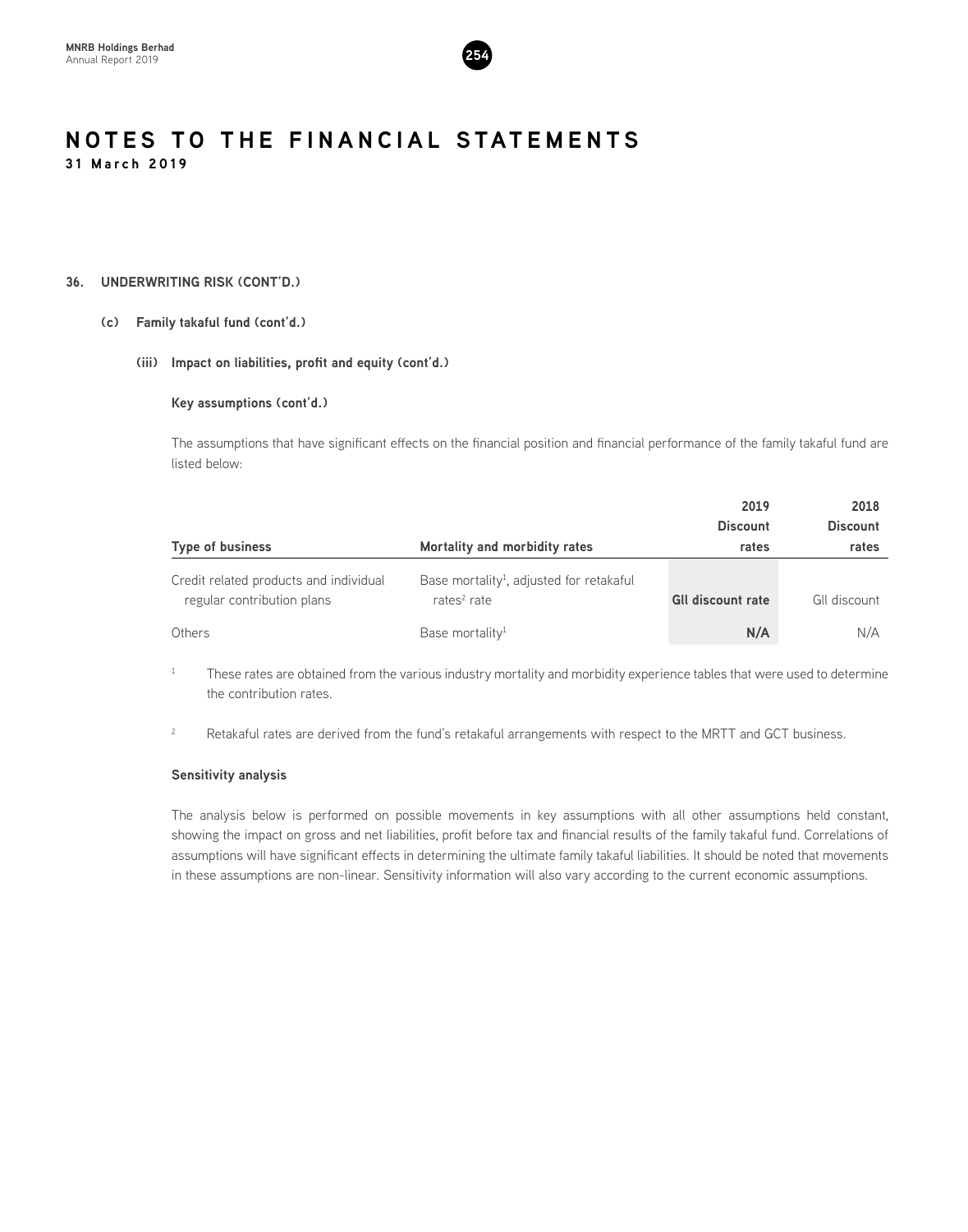

**31 March 2019**

#### **36. UNDERWRITING RISK (CONT'D.)**

#### **(c) Family takaful fund (cont'd.)**

#### **(iii) Impact on liabilities, profit and equity (cont'd.)**

**Sensitivity analysis (cont'd.)**

|                     |             |               |                      |               | Impact on     |
|---------------------|-------------|---------------|----------------------|---------------|---------------|
|                     |             | Impact        | Impact               | Impact on     | family        |
|                     |             | on gross      | on net               | profit        | takaful       |
|                     | Change in   | liabilities   | liabilities          | before tax    | fund*         |
|                     | assumptions | <b>RM'000</b> | <b>RM'000</b>        | <b>RM'000</b> | <b>RM'000</b> |
|                     |             |               | Increase/(decrease)- |               |               |
| 2019                |             |               |                      |               |               |
| Mortality/morbidity | $+10%$      | 97,438        | 50,293               | (50, 293)     | (50, 293)     |
| Discount rates      | $+1%$       | (16,056)      | (16, 417)            | 16,417        | 16,417        |
| 2018                |             |               |                      |               |               |
| Mortality/morbidity | $+10%$      | 54.662        | 21,126               | (21, 126)     | (21, 126)     |
| Discount rates      | $+1\%$      | (10.876)      | (11.675)             | 11.675        | 11.675        |

\* The impact on the family takaful fund reflects the after tax position which is presumed to be nil as the family takaful fund is taxed only on investment income.

The method used and significant assumptions made in deriving sensitivity information did not change from those used in the previous year.

#### **(d) Family retakaful fund**

#### **(i) Nature of risk**

The family retakaful business principally consists of Individual Family Retakaful Plans and Group Family Retakaful Plans, covering mortality, morbidity and health, which includes critical illness and medical related risks.

The actual experience of the underwritten risks is reviewed periodically to ensure that appropriate policies, guidelines and limits put in place to manage these risks remain adequate and appropriate.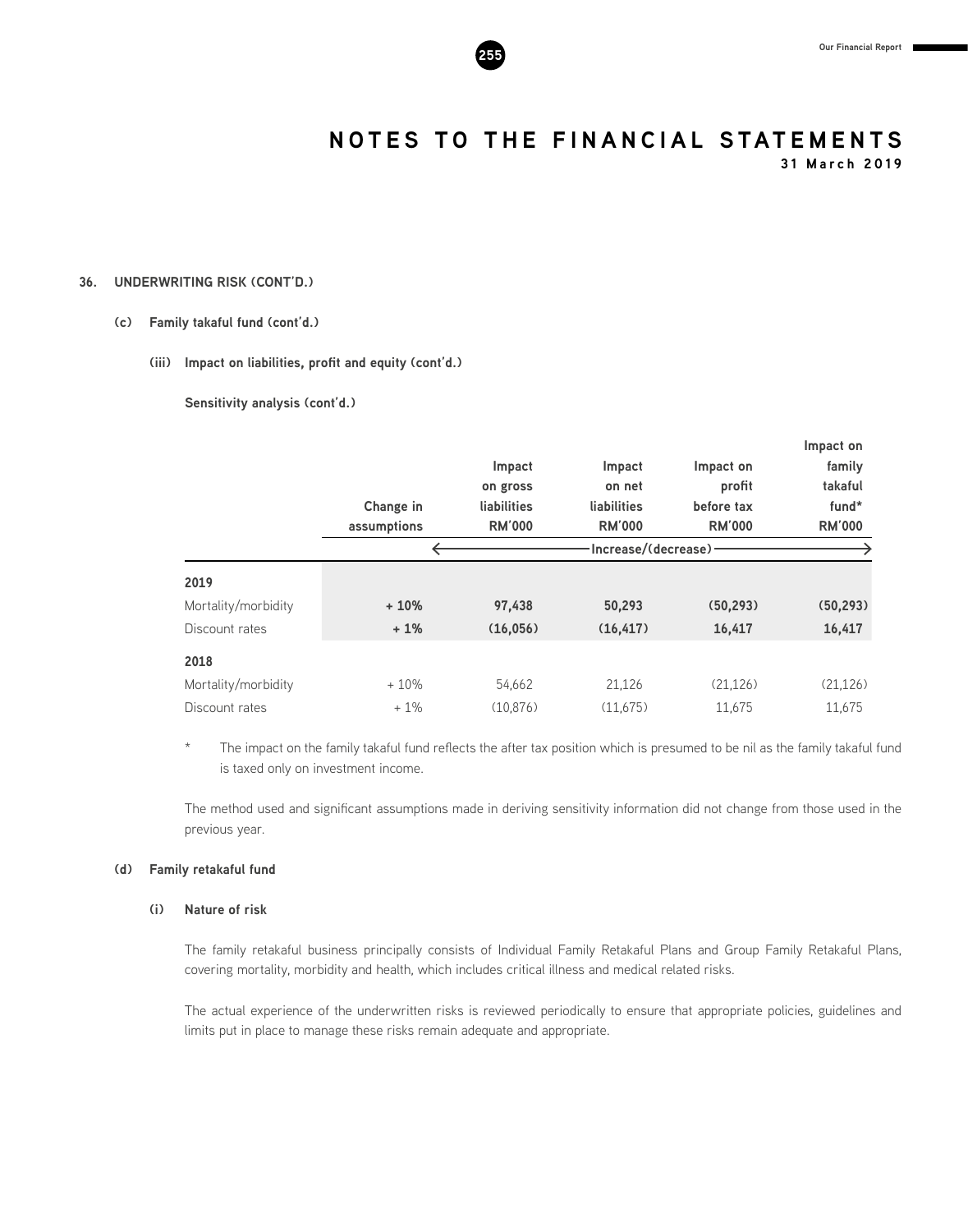

#### **36. UNDERWRITING RISK (CONT'D.)**

#### **(d) Family retakaful fund (cont'd.)**

#### **(i) Nature of risk (cont'd.)**

Family retakaful underwriting risk relates to the pricing and loss ratios arising from family retakaful products. The risks arise when actual claims experience is different from the assumptions used in setting the yearly renewable rates for retakaful products. Deviations in actual claims experience compared to the assumptions used may be due to deviations in actual underwritten risks experience.

The underwritten risks are further managed through retrotakaful arrangement.

Stress testing is performed on a quarterly basis. The purpose of the stress testing is to test the solvency of the family retakaful fund under various scenarios. These scenarios are based on regulatory guidelines and simulate drastic changes in major parameters such as new business volume, investment environment and mortality/morbidity patterns.

#### **(ii) Concentration of takaful contract liabilities**

The business of the family retakaful fund is derived from Malaysian and overseas risks. Liabilities of the family retakaful are mainly spread within Malaysia, Brunei and Indonesia. These liabilities are run-off business transferred from Sinar Seroja Berhad.

The table below sets out the concentration of takaful contract liabilities by local and overseas exposures:

| <b>Gross</b>  | <b>Retakaful</b> | <b>Net</b>    |
|---------------|------------------|---------------|
| <b>RM'000</b> | <b>RM'000</b>    | <b>RM'000</b> |
|               |                  |               |
| 14,371        | (5, 787)         | 8,584         |
| 2,173         | (638)            | 1,535         |
| 16,544        | (6, 425)         | 10,119        |
|               |                  |               |
| 13,895        | (7,575)          | 6,320         |
| 1,967         | (461)            | 1,506         |
| 15,862        | (8,036)          | 7,826         |
|               |                  |               |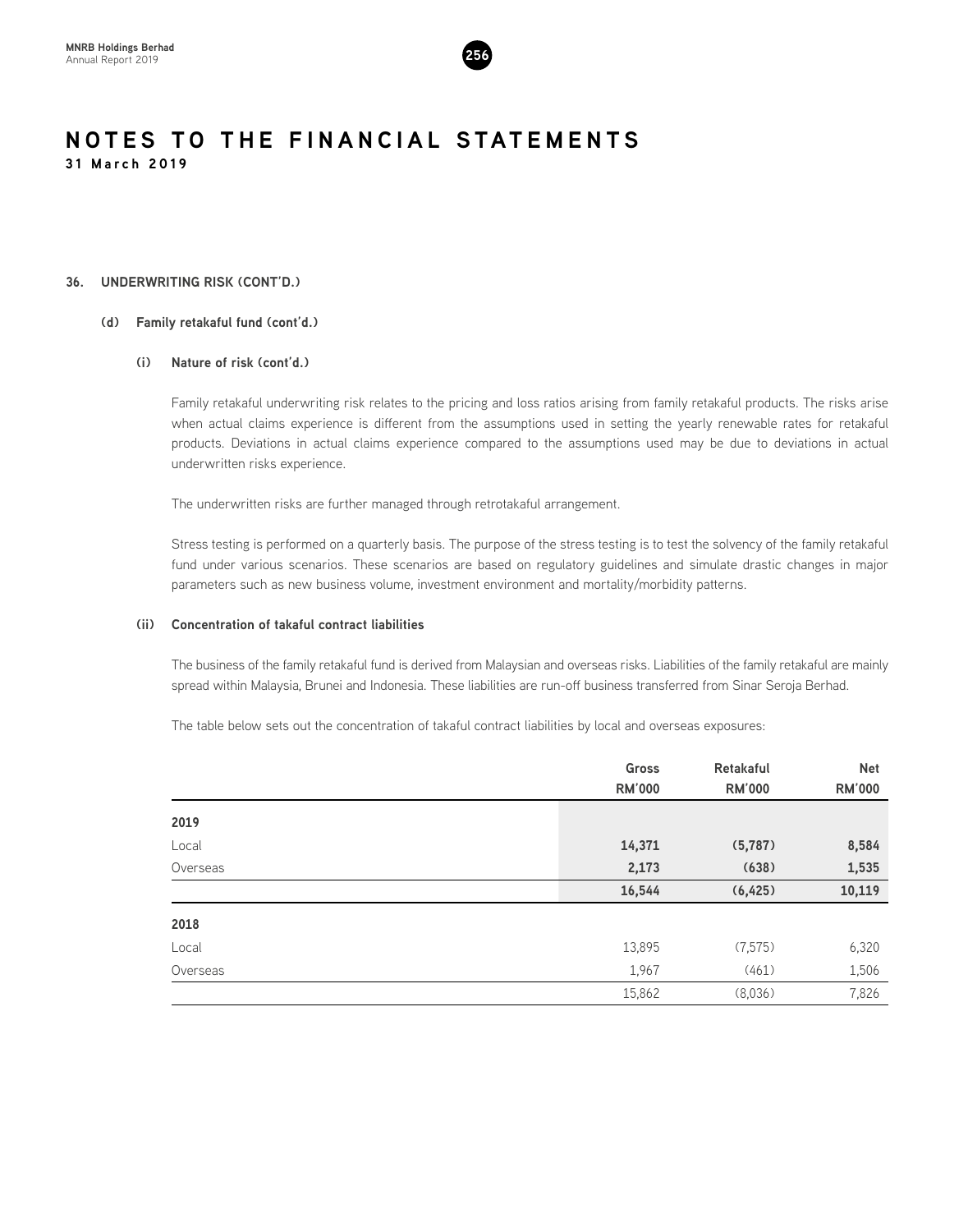

**31 March 2019**

#### **36. UNDERWRITING RISK (CONT'D.)**

#### **(d) Family retakaful fund (cont'd.)**

#### **(iii) Impact on liabilities, profit and equity**

#### **Key assumptions**

Material judgement is required in determining the liabilities and the choice of assumptions. Assumptions used are based on past experience, current internal data, external market indices and benchmarks which reflect current observable market prices and other published information. Assumptions and prudent estimates are determined at the date of valuation and no credit is taken for possible beneficial effects of voluntary withdrawals. Assumptions are further evaluated on a continuous basis in order to ensure realistic and reasonable valuations.

#### **Sensitivity analysis**

The family retakaful fund's claim liabilities are sensitive to changes in loss ratios.

The sensitivity analysis was applied to the ultimate loss ratio of the family retakaful fund by increasing the said ratio by 20%. The table below shows the impact on the family retakaful fund's gross and net liabilities, profit before tax and the family retakaful fund should the ultimate loss ratio be increased by 20%:

|            |             | Impact               | Impact        | Impact        | Impact on |  |  |
|------------|-------------|----------------------|---------------|---------------|-----------|--|--|
|            |             | on gross             | on net        | on profit     | family    |  |  |
|            | Change in   | liabilities          | liabilities   | before tax    | retakaful |  |  |
|            | assumptions | <b>RM'000</b>        | <b>RM'000</b> | <b>RM'000</b> | fund      |  |  |
|            |             | Increase/(decrease)- |               |               |           |  |  |
| 2019       |             |                      |               |               |           |  |  |
| Loss ratio | $-20%$      | (10, 320)            | (7, 553)      | 7,553         | 6,949     |  |  |
| Loss ratio | $+20%$      | 28,289               | 20,320        | (20, 320)     | (18,694)  |  |  |
| 2018       |             |                      |               |               |           |  |  |
| Loss ratio | $-20%$      | (9,056)              | (4,374)       | 4,374         | 3,137     |  |  |
| Loss ratio | $+20%$      | 25.747               | 20.470        | (20.470)      | (15.942)  |  |  |

The method used in performing the sensitivity analysis is consistent with that of the prior year's.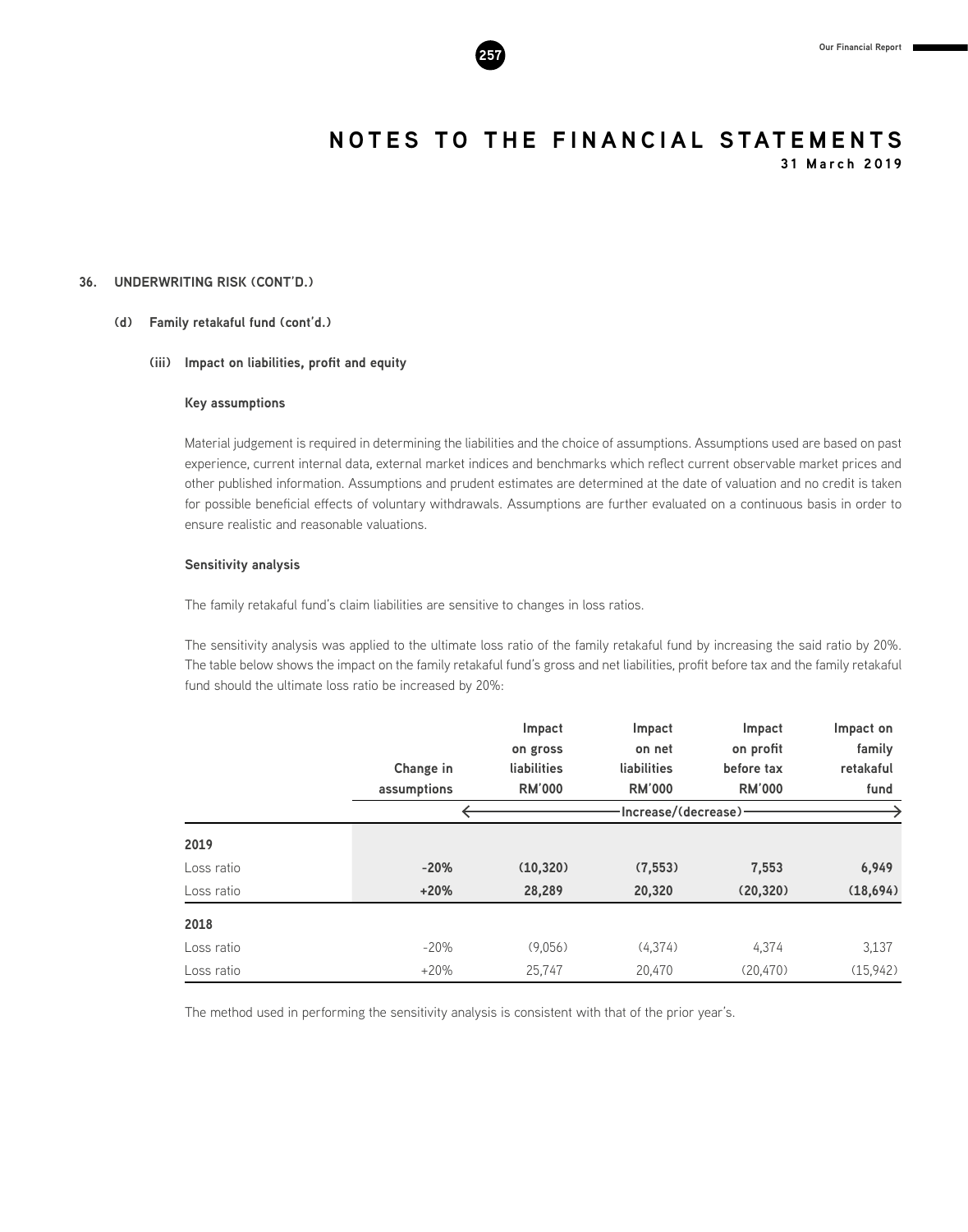

#### **37. FINANCIAL RISK**

Transactions in financial instruments may result in the Group and the Company assuming financial risks. These include credit risk, liquidity risk and market risk. This note presents information about the Group's and the Company's exposure to each of the above risks and the Group's and the Company's objectives, policies and processes for measuring and managing such risks.

The following tables summarise the financial assets and financial liabilities of the Group and the Company by their classification, including their carrying values and fair values, which are considered by management in monitoring and managing of its financial risks:

|                                               |             | 2019          |               | 2018          |               |  |
|-----------------------------------------------|-------------|---------------|---------------|---------------|---------------|--|
|                                               |             | Carrying      | Fair          | Carrying      | Fair          |  |
|                                               |             | value         | value         | value         | value         |  |
| Group                                         | <b>Note</b> | <b>RM'000</b> | <b>RM'000</b> | <b>RM'000</b> | <b>RM'000</b> |  |
| <b>Financial and insurance/takaful assets</b> |             |               |               |               |               |  |
| Financial assets at FVTPL                     | 18(a)       | 2,988,831     | 2,988,831     | 116,127       | 116,127       |  |
| Financial assets at FVOCI                     | 18(b)       | 2,155,736     | 2,155,736     |               |               |  |
| Financial assets at amortised cost*           | 18(c)       | 2,144,987     | 2,144,987     |               |               |  |
| HTM investments                               | 18(d)       |               |               | 644,254       | 642,635       |  |
| AFS financial assets                          | 18(e)       |               |               | 3,741,196     | 3,741,196     |  |
| Loans and receivables*                        | 18(f)       |               |               | 1,937,263     | 1,937,263     |  |
| Reinsurance/retakaful assets                  | 19          | 539,853       | 539,853       | 478,253       | 478,253       |  |
| Insurance/takaful receivables*                | 20          | 337,351       | 337,351       | 418,304       | 418,304       |  |
| Cash and bank balances                        |             | 51,675        | 51,675        | 142,099       | 142,099       |  |
|                                               |             | 8,218,433     | 8,218,433     | 7,477,496     | 7,475,877     |  |
| Financial and insurance/takaful liabilities   |             |               |               |               |               |  |
| Insurance/takaful contract liabilities        | 19          | 5,489,890     | 5,489,890     | 5,319,945     | 5,319,945     |  |
| Other liabilities:                            |             |               |               |               |               |  |
| Borrowing                                     | 24          | 320,000       | 320,000       | 320,000       | 320,000       |  |
| Insurance/takaful payables*                   | 25          | 224,032       | 224,032       | 270,444       | 270,444       |  |
| Other payables*                               | 26          | 205,466       | 205,466       | 190,028       | 190,028       |  |
|                                               |             | 6,239,388     | 6,239,388     | 6,100,417     | 6,100,417     |  |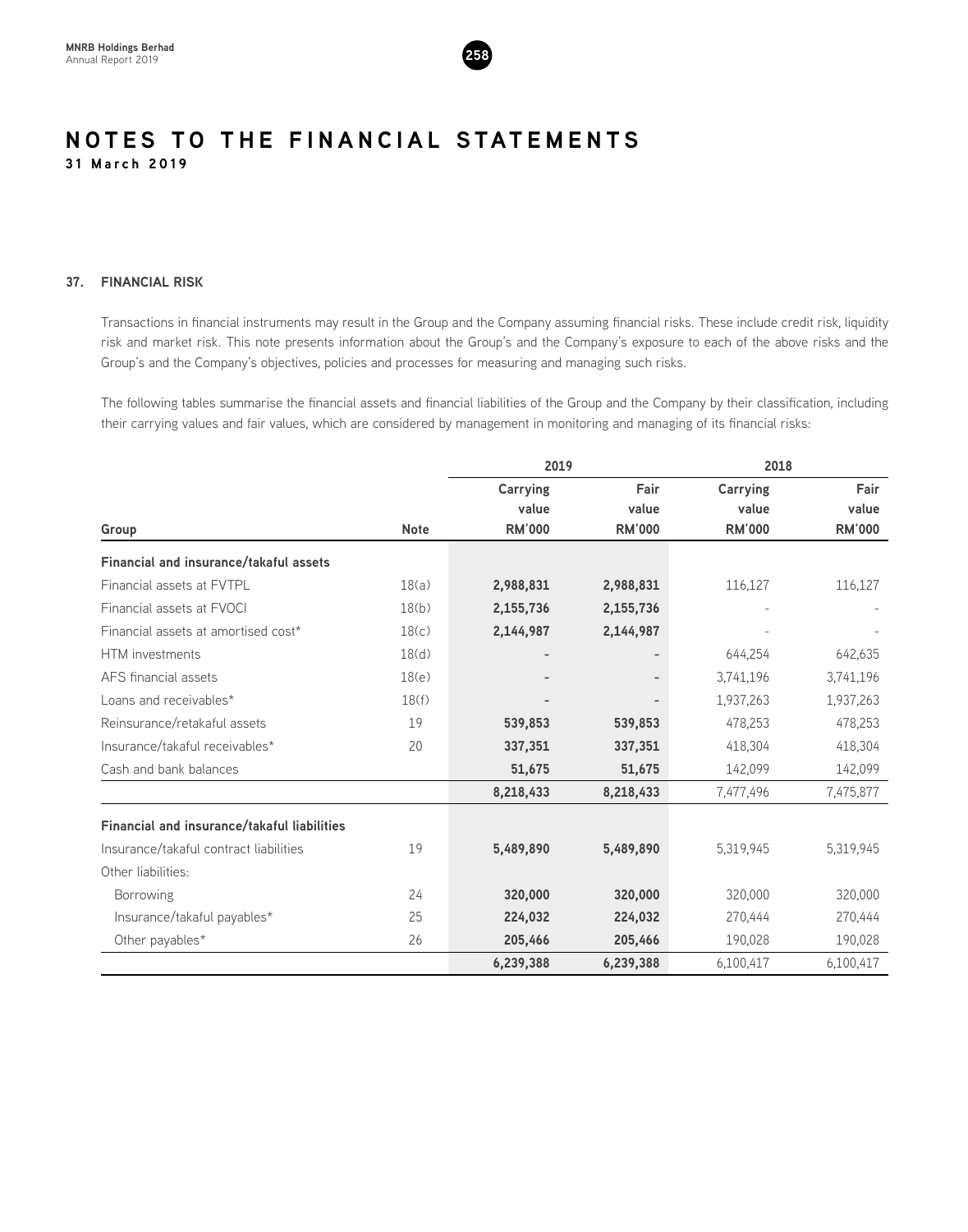**31 March 2019**

### **37. FINANCIAL RISK (CONT'D.)**

|                                     |             | 2019                     |               | 2018                     |               |  |
|-------------------------------------|-------------|--------------------------|---------------|--------------------------|---------------|--|
|                                     |             | <b>Carrying</b><br>value | Fair<br>value | <b>Carrying</b><br>value | Fair<br>value |  |
| Company                             | <b>Note</b> | <b>RM'000</b>            | <b>RM'000</b> | <b>RM'000</b>            | <b>RM'000</b> |  |
| Financial assets                    |             |                          |               |                          |               |  |
| Financial assets at FVOCI           | 18(b)       | 50                       | 50            |                          |               |  |
| Financial assets at amortised cost* | 18(c)       | 47,170                   | 47,170        |                          |               |  |
| HTM investments                     | 18(d)       | -                        |               | 1,000                    | 1,009         |  |
| AFS financial assets                | 18(e)       | $\overline{\phantom{a}}$ | -             | 50                       | 50            |  |
| Loans and receivables*              | 18(f)       | $\overline{\phantom{a}}$ |               | 29,796                   | 29,796        |  |
| Cash and bank balances              |             | 515                      | 515           | 408                      | 408           |  |
|                                     |             | 47,735                   | 47,735        | 31,254                   | 31,263        |  |
| <b>Financial liabilities</b>        |             |                          |               |                          |               |  |
| <b>Borrowing</b>                    | 24          | 320,000                  | 320,000       | 320,000                  | 320,000       |  |
| Other payables*                     | 26          | 3,348                    | 3,348         | 2,184                    | 2,184         |  |
|                                     |             | 323,348                  | 323,348       | 322,184                  | 322,184       |  |

The carrying values of the financial assets at amortised cost, loans and receivables, insurance/takaful receivables and other liabilities approximate their fair values due to their short term nature.

#### **(a) Credit Risk**

Credit risk is the risk of a counterparty failing to perform its obligations.

Credit risk includes the following major elements:

- (i) An investment credit risk which is the risk of financial loss arising from a change in the value of an investment. This is linked to the creditworthiness and the expected ability of the issuer and/or financial institution ("counterparty") to make timely payment of interest and/or principal. Any adverse situations faced by the counterparty may result in rating downgrades and default which may impact the value as well as liquidity of the investments;
- (ii) A derivative counterparty risk which is the risk of financial loss arising from a derivative counterparty's default, or the deterioration of the derivative counterparty's financial position. As at the reporting date, the Group did not transact in derivatives and was not exposed to this risk; and
- (iii) Reinsurance/retakaful/takaful counterparty risk which is the risk of financial loss arising from the default or deterioration of the solvency position of the counterparties.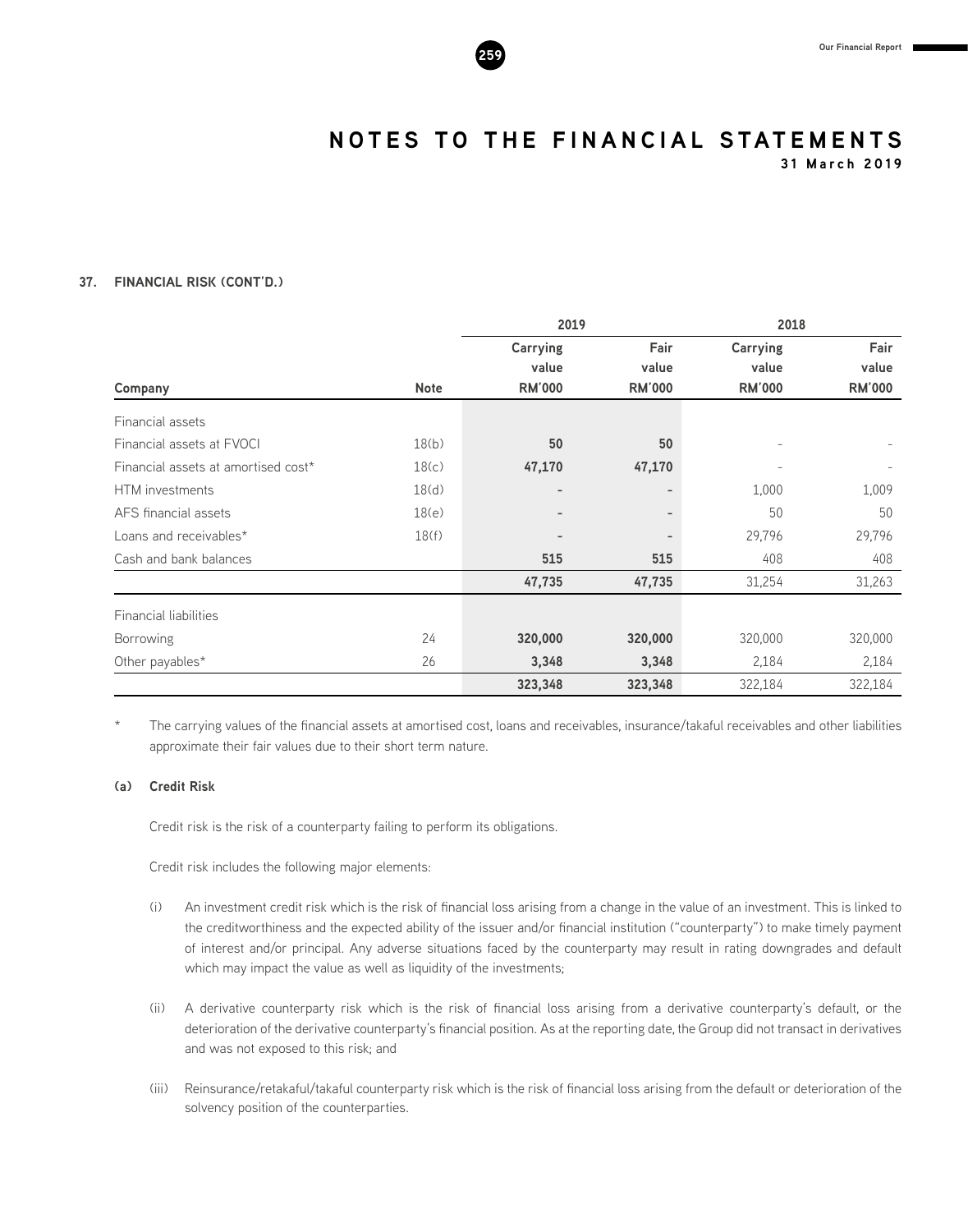

#### **37. FINANCIAL RISK (CONT'D.)**

#### **(a) Credit Risk (cont'd.)**

The Group is exposed to investment credit risk on its investment portfolio, primarily from investments in bonds/sukuks. Creditworthiness assessment for new and existing investments are undertaken by the Group in accordance with the Investment Policy as approved by the Investment Committee. In addition, the credit ratings of the bonds/sukuks portfolios are regularly monitored and any downgrade in credit ratings will be evaluated to determine the required actions. As at the reporting date, the Group's bonds/sukuks portfolio has no material exposure below investment grade.

The Group is exposed to reinsurance/retakaful/takaful counterparty risks of three different types:

- (i) as a result of recoveries owing from the counterparties for claims/benefits;
- (ii) from amounts due from ceding companies; and
- (iii) as a result of reserves held by the counterparties which would have to be met by the reinsurance/retakaful and takaful subsidiaries in the event of default.

#### **Management of credit risk**

In order to manage and mitigate credit risk, the following policies and procedures were set in place:

- (i) Investment policies prescribe the minimum credit rating for bonds/sukuks that may be held. In addition, the policies are further aimed at investing in a diverse portfolio of bonds/sukuks in order to reduce the potential impact that may arise from individual companies defaulting;
- (ii) Counterparty limits are set for investments and cash deposits to ensure that there is no concentration of credit risk;
- (iii) The Group's investment portfolio is managed to ensure diversification and focuses on high quality investment grade bonds with good fundamentals. For the financial year ended 31 March 2019, the credit rating of the Group's fixed income portfolio was dominated by Government Investment Issues ("GII"), Malaysian Government Securities ("MGS") and securities rated AAA as determined by Rating Agency Malaysia ("RAM") and/or Malaysian Rating Corporation Berhad ("MARC"); and
- (iv) To mitigate reinsurance/retakaful/takaful counterparty risk, the Group will give due consideration to the credit quality of the counterparties. To facilitate this process, a list of acceptable counterparties based on their rating is maintained within the Group. The Group regularly reviews the financial security of its counterparties.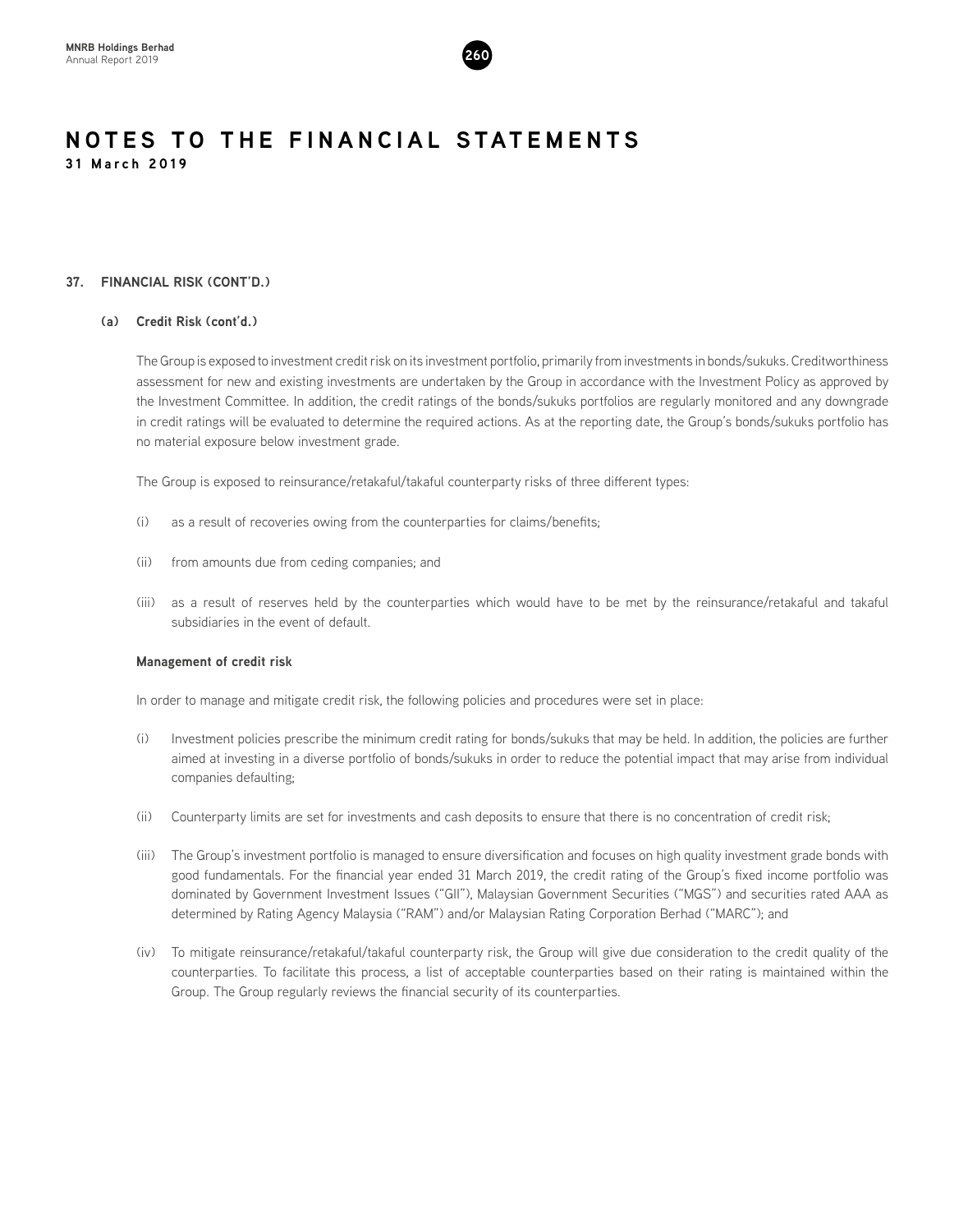

**31 March 2019**

#### **37. FINANCIAL RISK (CONT'D.)**

#### **(a) Credit Risk (cont'd.)**

#### **Credit exposure by credit rating for 2019**

The table below provides information regarding the credit risk exposures of the Group and the Company by classifying assets according to the credit ratings of counterparties. The reinsurers'/retakaful operators' share of unearned premium reserves and unearned contribution reserves have been excluded from the analysis as they are not contractual obligations.

|                                              |                              |               |                   | <b>Not</b>               |                          |               |
|----------------------------------------------|------------------------------|---------------|-------------------|--------------------------|--------------------------|---------------|
|                                              | Government                   | <b>AAA</b>    |                   | subject to               |                          |               |
|                                              | guaranteed                   | to BBB        | BB to C           | credit risk              | Not rated                | Total         |
| Group                                        | <b>RM'000</b>                | <b>RM'000</b> | <b>RM'000</b>     | <b>RM'000</b>            | <b>RM'000</b>            | <b>RM'000</b> |
| <b>Financial assets at FVTPL</b>             |                              |               |                   |                          |                          |               |
| Designated upon initial recognition:         |                              |               |                   |                          |                          |               |
| Unquoted corporate debt securities           | 2,000                        | 2,178         |                   |                          |                          | 4,178         |
| Unquoted Islamic private debt<br>securities: |                              |               |                   |                          |                          |               |
| Government guaranteed                        | 702,381                      |               |                   |                          |                          | 702,381       |
| Unsecured                                    | $\qquad \qquad \blacksquare$ | 507,833       |                   | $\overline{\phantom{a}}$ | $\overline{\phantom{0}}$ | 507,833       |
| Government investment issues                 | 1,306,506                    |               |                   |                          | $\overline{\phantom{0}}$ | 1,306,506     |
| Mandatorily measured:                        |                              |               |                   |                          |                          |               |
| Quoted shares in Malaysia:                   |                              |               |                   |                          |                          |               |
| Shariah approved equities                    |                              |               |                   | 184,207                  | -                        | 184,207       |
| Warrants                                     |                              |               |                   | 43                       | -                        | 43            |
| Others                                       | $\qquad \qquad =$            |               | $\qquad \qquad -$ | 82,914                   | -                        | 82,914        |
| Unquoted debt securities                     | $\overline{\phantom{0}}$     | 15,142        |                   |                          |                          | 15,142        |
| Unquoted Islamic private debt                |                              |               |                   |                          |                          |               |
| securities                                   |                              |               | 739               |                          | $\overline{\phantom{0}}$ | 739           |
| Shariah approved unit trust funds            |                              |               |                   | 168,589                  | $\overline{a}$           | 168,589       |
| Real estate investment trusts                |                              |               |                   | 16,299                   |                          | 16,299        |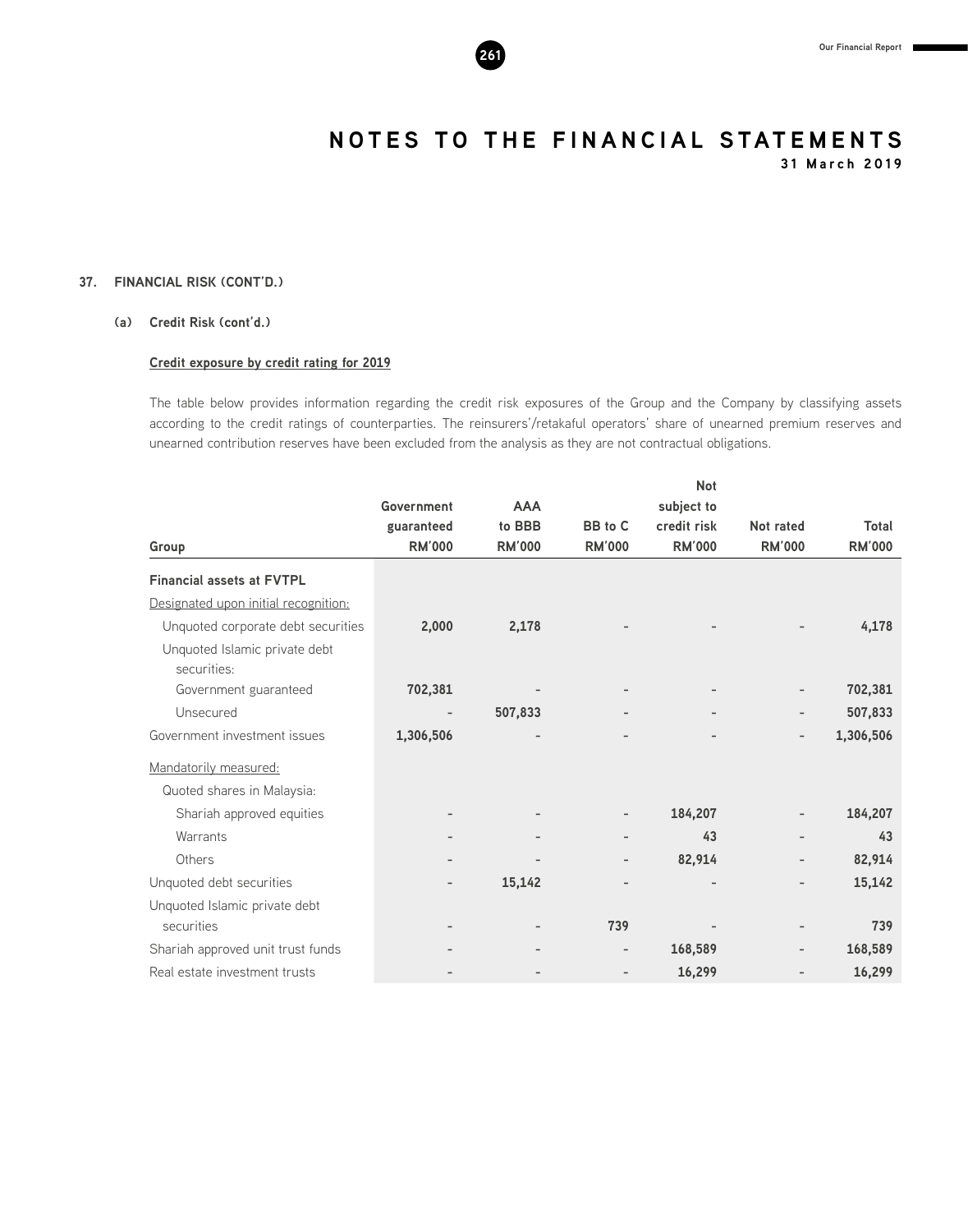

#### **37. FINANCIAL RISK (CONT'D.)**

#### **(a) Credit Risk (cont'd.)**

#### **Credit exposure by credit rating for 2019 (cont'd.)**

|                                              |                   | <b>Not</b>               |                          |                              |                          |               |  |
|----------------------------------------------|-------------------|--------------------------|--------------------------|------------------------------|--------------------------|---------------|--|
|                                              | Government        | <b>AAA</b>               |                          | subject to                   |                          |               |  |
|                                              | guaranteed        | to BBB                   | BB to C                  | credit risk                  | Not rated                | Total         |  |
| Group (cont'd.)                              | <b>RM'000</b>     | <b>RM'000</b>            | <b>RM'000</b>            | <b>RM'000</b>                | <b>RM'000</b>            | <b>RM'000</b> |  |
| <b>Financial assets at FVOCI</b>             |                   |                          |                          |                              |                          |               |  |
| Government investment issues                 | 519,843           |                          | $\overline{\phantom{a}}$ |                              |                          | 519,843       |  |
| Unquoted corporate debt securities           | 378,619           | 652,623                  |                          |                              |                          | 1,031,242     |  |
| Malaysian government securities              | 183,878           | $\overline{\phantom{a}}$ | $\overline{\phantom{a}}$ | $\qquad \qquad \blacksquare$ |                          | 183,878       |  |
| Unquoted shares in Malaysia                  |                   |                          | $\overline{\phantom{0}}$ | 84,158                       |                          | 84,158        |  |
| Unquoted Islamic private debt<br>securities: |                   |                          |                          |                              |                          |               |  |
| Government guaranteed                        | 105,860           |                          |                          |                              | $\overline{\phantom{a}}$ | 105,860       |  |
| Unsecured                                    |                   | 230,462                  |                          |                              |                          | 230,462       |  |
| Golf club membership                         |                   |                          |                          | 293                          |                          | 293           |  |
| <b>Financial assets at amortised cost</b>    |                   |                          |                          |                              |                          |               |  |
| Fixed and call deposits with                 |                   |                          |                          |                              |                          |               |  |
| licensed:                                    |                   |                          |                          |                              |                          |               |  |
| Commercial banks                             |                   | 74,838                   |                          |                              |                          | 74,838        |  |
| Foreign banks                                |                   | 231,557                  |                          |                              |                          | 231,557       |  |
| Islamic investment accounts with             |                   |                          |                          |                              |                          |               |  |
| licensed:                                    |                   |                          |                          |                              |                          |               |  |
| Islamic banks                                | $\qquad \qquad -$ | 1,152,324                |                          |                              |                          | 1,152,324     |  |
| Investment banks                             |                   | 6,679                    |                          |                              |                          | 6,679         |  |
| Development banks                            |                   | 352,618                  | $\overline{\phantom{a}}$ | $\overline{\phantom{a}}$     | 190,006                  | 542,624       |  |
| Islamic commercial paper                     |                   | 5,019                    | $\overline{\phantom{a}}$ | $\overline{\phantom{a}}$     |                          | 5,019         |  |
| Secured staff loans                          |                   |                          |                          | $\overline{\phantom{a}}$     | 7,856                    | 7,856         |  |
| Income due and accrued                       | 24,492            | 40,587                   | 17                       | 479                          | 2,309                    | 67,884        |  |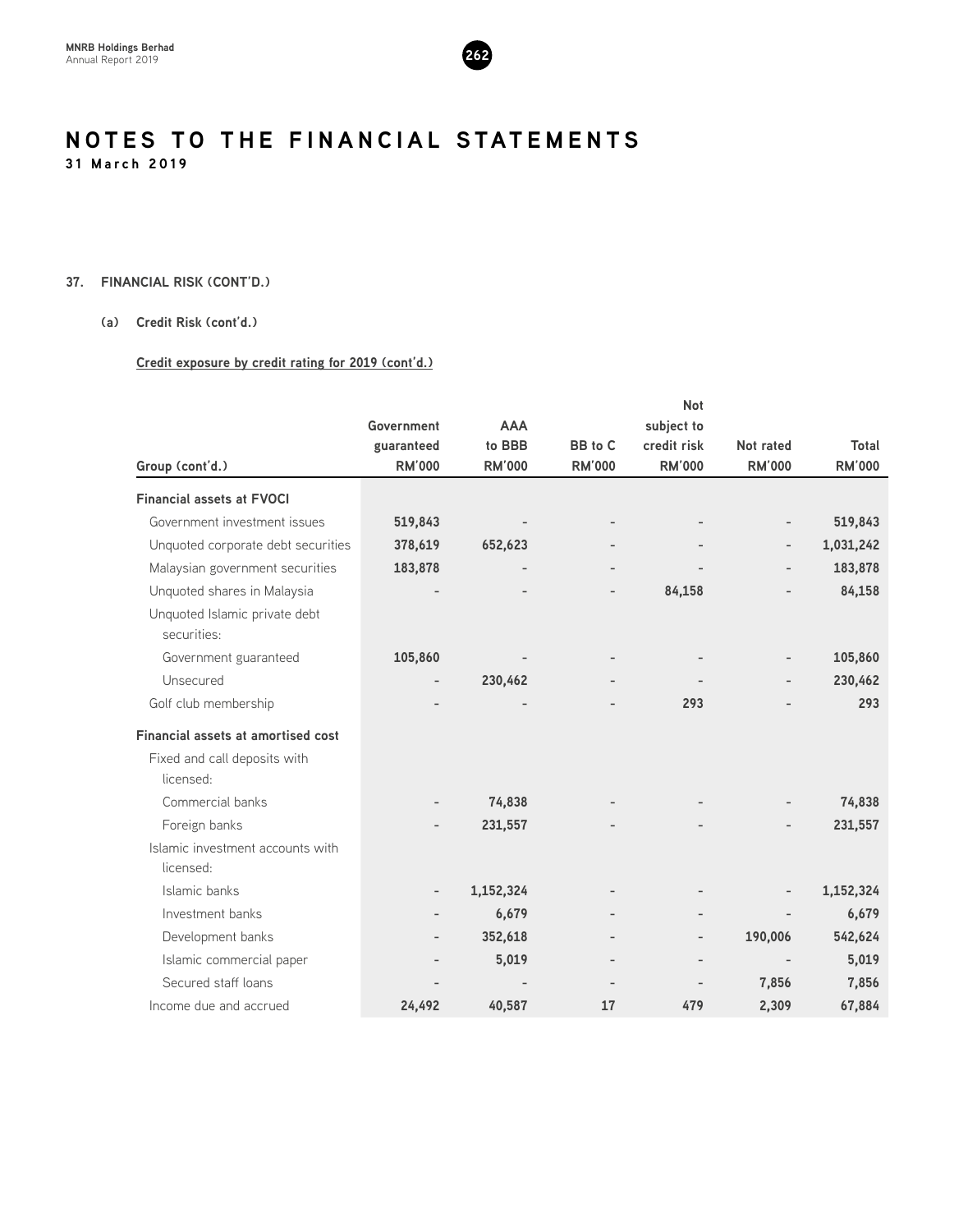

**31 March 2019**

#### **37. FINANCIAL RISK (CONT'D.)**

#### **(a) Credit Risk (cont'd.)**

#### **Credit exposure by credit rating for 2019 (cont'd.)**

|                                                 |                          |               |                | <b>Not</b>    |                          |               |
|-------------------------------------------------|--------------------------|---------------|----------------|---------------|--------------------------|---------------|
|                                                 | Government               | <b>AAA</b>    |                | subject to    |                          |               |
|                                                 | guaranteed               | to BBB        | BB to C        | credit risk   | Not rated                | Total         |
| Group (cont'd.)                                 | <b>RM'000</b>            | <b>RM'000</b> | <b>RM'000</b>  | <b>RM'000</b> | <b>RM'000</b>            | <b>RM'000</b> |
| Financial assets at amortised cost<br>(cont'd.) |                          |               |                |               |                          |               |
| Amount due from Insurance Pool<br>accounts      |                          |               |                |               | 4,250                    | 4,250         |
| Due from Lloyds' syndicate                      |                          |               |                |               | 17,098                   | 17,098        |
| Sundry receivables                              |                          |               | $\overline{a}$ | 5,580         | 29,278                   | 34,858        |
| Reinsurance/retakaful assets                    |                          | 242,168       |                | 10,396        | 230,327                  | 482,891       |
| Insurance/takaful receivables                   |                          | 2,758         |                |               | 334,593                  | 337,351       |
| Cash and bank balances                          | $\qquad \qquad -$        | 49,977        | $\overline{a}$ | 1,698         | $\overline{\phantom{a}}$ | 51,675        |
|                                                 | 3,223,579                | 3,566,763     | 756            | 554,656       | 815,717                  | 8,161,471     |
| Company                                         |                          |               |                |               |                          |               |
| <b>Financial assets at FVOCI</b>                |                          |               |                |               |                          |               |
| Golf club membership                            |                          |               |                | 50            |                          | 50            |
| <b>Financial assets at amortised cost</b>       |                          |               |                |               |                          |               |
| Unquoted debt securities                        |                          | 1,000         |                |               |                          | 1,000         |
| Islamic investment accounts with<br>licensed:   |                          |               |                |               |                          |               |
| Islamic banks                                   |                          | 42,493        |                |               |                          | 42,493        |
| Secured staff loans                             |                          |               |                |               | 2,378                    | 2,378         |
| Amounts due from subsidiaries                   |                          |               |                |               | 776                      | 776           |
| Income due and accrued                          |                          |               |                |               | 55                       | 55            |
| Sundry receivables                              |                          |               |                |               | 468                      | 468           |
| Cash and bank balances                          |                          | 515           |                |               |                          | 515           |
|                                                 | $\overline{\phantom{a}}$ | 44,008        | $\overline{a}$ | 50            | 3,677                    | 47,735        |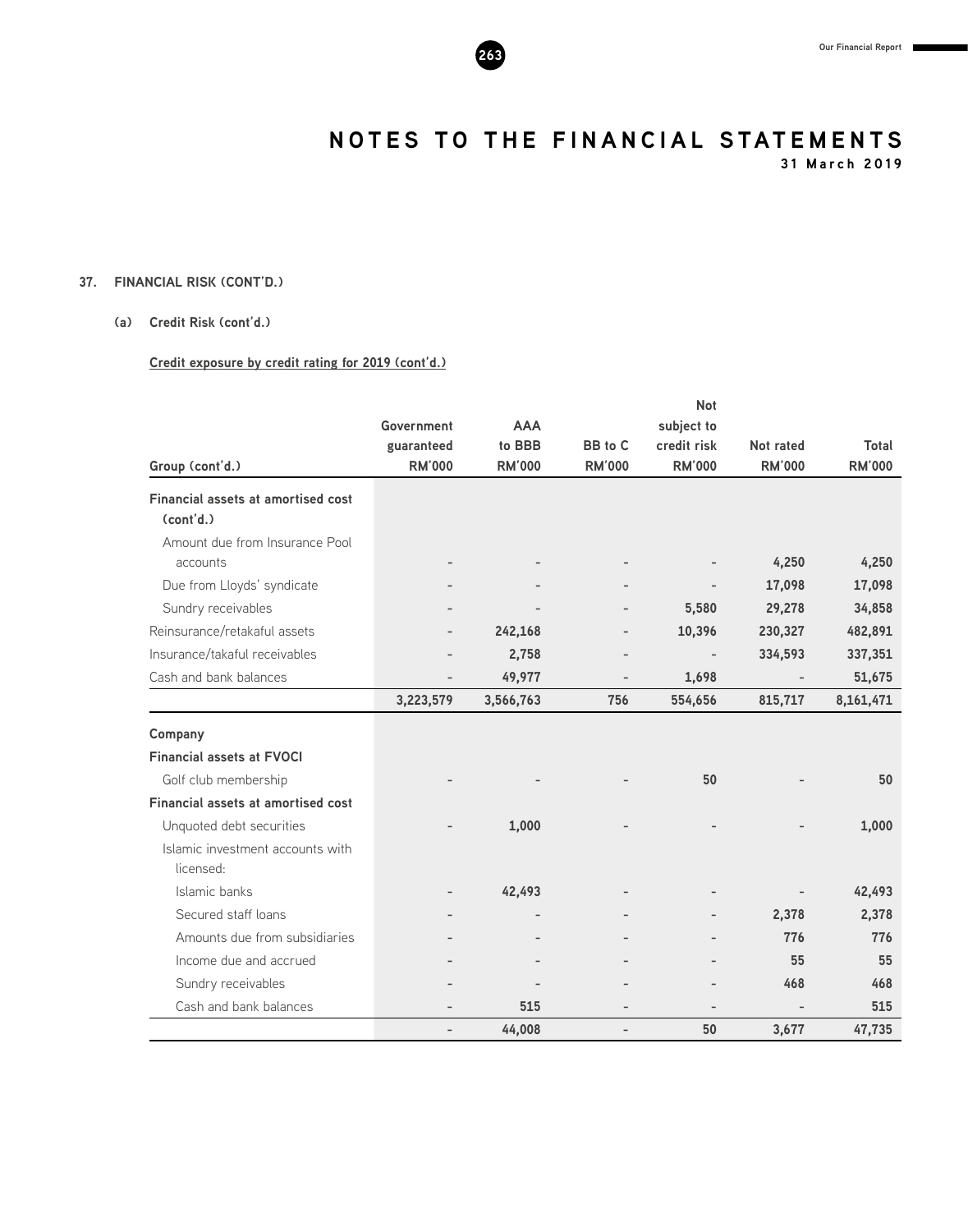

#### **37. FINANCIAL RISK (CONT'D.)**

#### **(a) Credit Risk (cont'd.)**

#### **Credit exposure by credit rating for 2018**

|                                               |               |               | Not           |                |                          |               |
|-----------------------------------------------|---------------|---------------|---------------|----------------|--------------------------|---------------|
|                                               | Government    | <b>AAA</b>    |               | subject to     |                          |               |
|                                               | guaranteed    | to BBB        | BB to C       | credit risk    | Not rated                | Total         |
| Group                                         | <b>RM'000</b> | <b>RM'000</b> | <b>RM'000</b> | <b>RM'000</b>  | <b>RM'000</b>            | <b>RM'000</b> |
| <b>Financial assets at FVTPL</b>              |               |               |               |                |                          |               |
| Shariah approved equities                     |               |               |               | 116,127        |                          | 116,127       |
| <b>HTM</b> investments                        |               |               |               |                |                          |               |
| Malaysian government securities               | 78,083        |               |               |                |                          | 78,083        |
| Unquoted corporate debt securities            | 25,003        |               | 246           |                |                          | 25,249        |
| Government investment issues                  | 540,922       |               |               |                | $\overline{a}$           | 540,922       |
| <b>AFS</b> financial assets                   |               |               |               |                |                          |               |
| Unquoted shares in Malaysia                   |               |               |               | 44,796         |                          | 44,796        |
| Malaysian government securities               | 131,162       |               |               |                | $\overline{a}$           | 131,162       |
| Unquoted corporate debt securities            | 967,535       | 1,325,005     |               |                | $\overline{\phantom{m}}$ | 2,292,540     |
| Quoted shares in Malaysia                     |               |               |               | 126,228        |                          | 126,228       |
| Warrants                                      |               |               |               | 273            |                          | 273           |
| Real estate investment trusts                 |               |               |               | 13,227         |                          | 13,227        |
| Government investment issues                  | 1,132,970     |               |               |                |                          | 1,132,970     |
| <b>Loans and receivables</b>                  |               |               |               |                |                          |               |
| Fixed and call deposits with licensed:        |               |               |               |                |                          |               |
| Commercial banks                              |               | 11,388        |               |                |                          | 11,388        |
| Foreign banks                                 |               | 79,930        |               |                |                          | 79,930        |
| Islamic investment accounts with<br>licensed: |               |               |               |                |                          |               |
| Islamic banks                                 |               | 1,143,800     |               |                | 10,772                   | 1,154,572     |
| Investment banks                              |               | 114,090       |               | $\overline{a}$ |                          | 114,090       |
| Development banks                             |               | 329,532       |               |                | 137,291                  | 466,823       |
| Secured staff loans                           |               |               |               |                | 8,010                    | 8,010         |
| Income due and accrued                        |               |               |               |                | 68,821                   | 68,821        |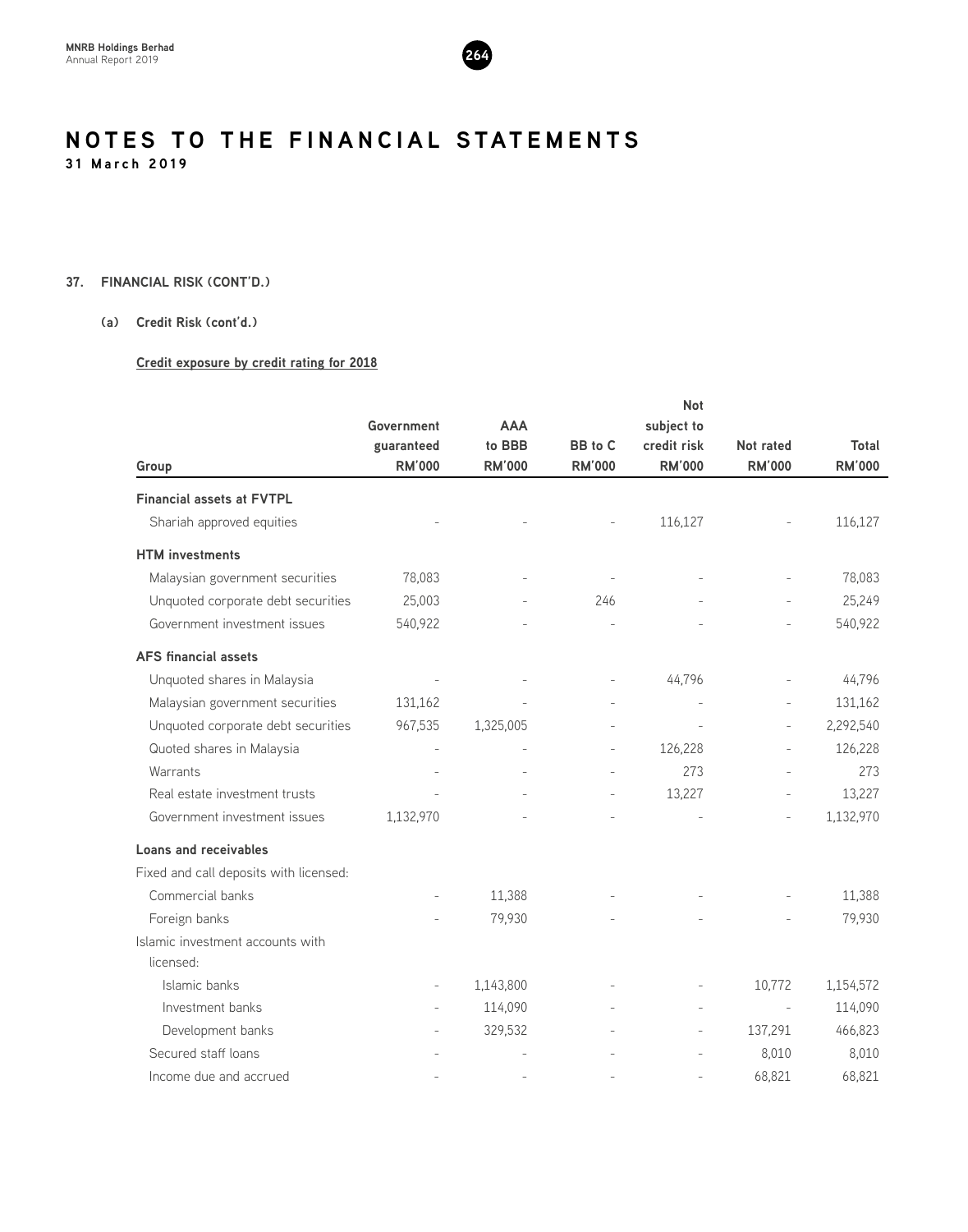

**31 March 2019**

#### **37. FINANCIAL RISK (CONT'D.)**

#### **(a) Credit Risk (cont'd.)**

#### **Credit exposure by credit rating for 2018 (cont'd.)**

|                                    |                          |               |                | <b>Not</b>               |                |               |
|------------------------------------|--------------------------|---------------|----------------|--------------------------|----------------|---------------|
|                                    | Government               | <b>AAA</b>    |                | subject to               |                |               |
|                                    | guaranteed               | to BBB        | BB to C        | credit risk              | Not rated      | Total         |
| Group (cont'd.)                    | <b>RM'000</b>            | <b>RM'000</b> | <b>RM'000</b>  | <b>RM'000</b>            | <b>RM'000</b>  | <b>RM'000</b> |
| Loans and receivables (cont'd.)    |                          |               |                |                          |                |               |
| Amount due from Insurance Pool     |                          |               |                |                          |                |               |
| accounts                           |                          |               |                |                          | 7,845          | 7,845         |
| Other receivables and deposits     |                          |               |                |                          | 25,784         | 25,784        |
| Reinsurance/retakaful assets       |                          | 183,603       |                |                          | 238,632        | 422,235       |
| Insurance/takaful receivables      |                          | 47,679        |                |                          | 370,625        | 418,304       |
| Cash and bank balances             | $\overline{\phantom{a}}$ | 130,331       |                | $\overline{a}$           | 11,768         | 142,099       |
|                                    | 2,875,675                | 3,365,358     | 246            | 300,651                  | 879,548        | 7,421,478     |
| <b>HTM</b> investments             |                          |               |                |                          |                |               |
| Unquoted corporate debt securities |                          | 1.000         |                |                          |                | 1,000         |
| <b>AFS</b> financial assets        |                          |               |                |                          |                |               |
| Unquoted shares in Malaysia        |                          |               |                | 50                       |                | 50            |
| <b>Loans and receivables</b>       |                          |               |                |                          |                |               |
| Islamic investment accounts with   |                          |               |                |                          |                |               |
| licensed:                          |                          |               |                |                          |                |               |
| Islamic banks                      |                          | 17,672        |                |                          |                | 17,672        |
| Development banks                  |                          | 8,213         |                |                          | $\overline{a}$ | 8,213         |
| Secured staff loans                |                          |               |                |                          | 1,914          | 1,914         |
| Amounts due from subsidiaries      |                          |               |                |                          | 1,780          | 1,780         |
| Income due and accrued             |                          |               |                |                          | 41             | 41            |
| Other receivables and deposits     |                          |               |                | $\overline{\phantom{a}}$ | 176            | 176           |
| Cash and bank balances             |                          | 408           | $\overline{a}$ |                          |                | 408           |
|                                    | $\overline{a}$           | 27,293        |                | 50                       | 3,911          | 31,254        |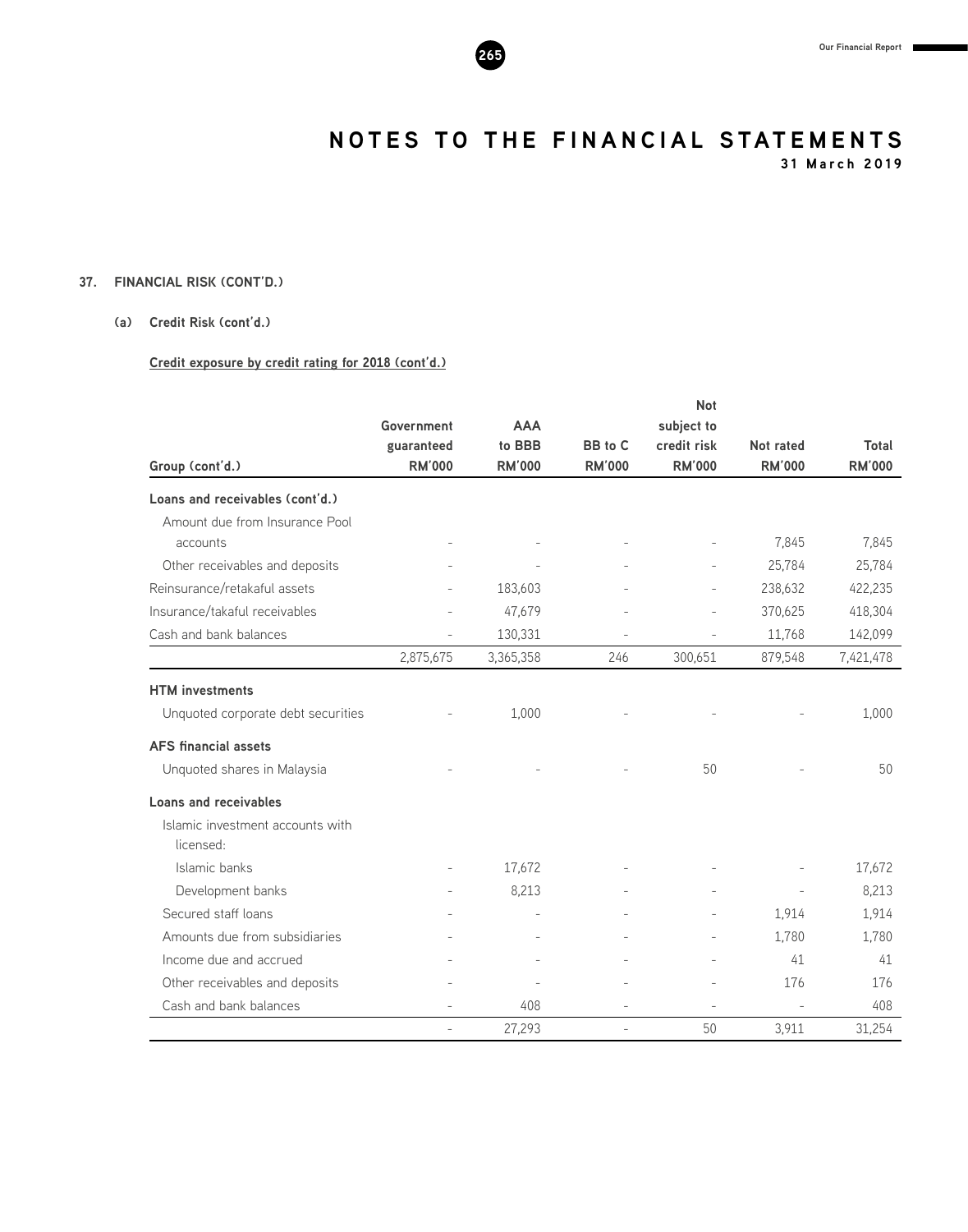

#### **37. FINANCIAL RISK (CONT'D.)**

**(a) Credit Risk (cont'd.)**

#### **Investment assets - Reconciliation of allowance account**

#### **Significant increase in credit risk ("SICR")**

The Group and the Company apply the General Approach or the 'three-bucket'" approach which is based on the change in credit quality of financial instruments since initial recognition to assess the impairment for investment assets. In particular, recognition of ECL is dependent on which of the three stages a particular financial instrument is assigned to. Assets move through the three stages as credit quality changes and the stages dictate how the Company measures impairment losses and applies the effective interest rate ("EIR") method with the forward looking element to compute the ECL.

The Group and the Company have considered both quantitative and qualitative parameters in the assessment of credit risk status from the initial recognition of the securities and at the reporting date.

#### **Expected credit loss**

The Group and the Company assesses the possible default events within 12 months for the calculation of the 12-month ECL in Stage 1. A newly purchased or originated financial assets will be subject to ECL upon recognition in Stage 1.

To estimate the lifetime ECL for financial instruments classified in Stage 2, the Company is required to estimate the probability of default occurring in the 12 months after the reporting date and in each subsequent year throughout the expected life of the financial instruments.

The financial assets are credit impaired when one or more events that have a detrimental impact on the estimated future cash flows of the financial assets have occurred.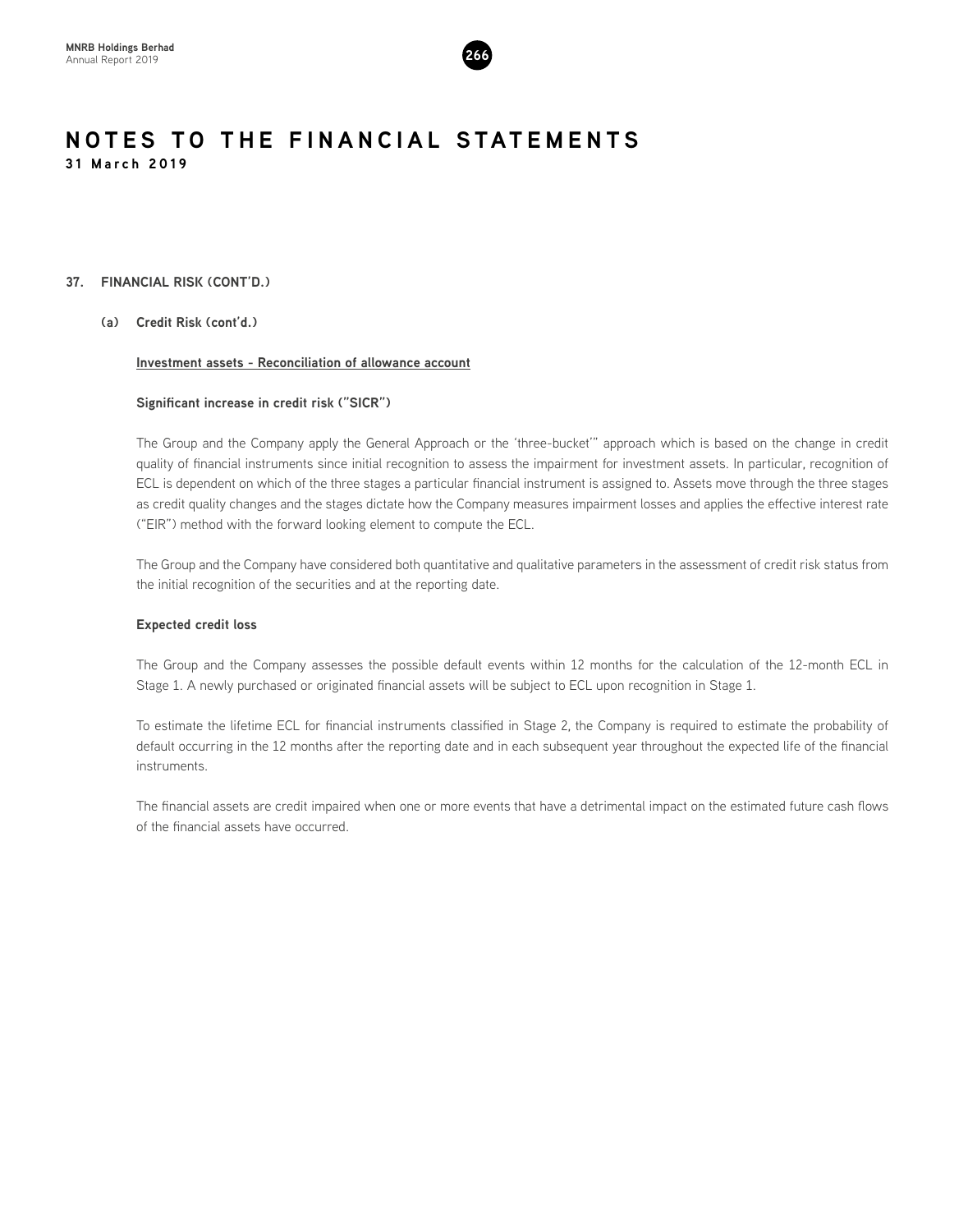

**31 March 2019**

#### **37. FINANCIAL RISK (CONT'D.)**

#### **(a) Credit Risk (cont'd.)**

#### **Investment assets - Reconciliation of allowance account (cont'd)**

The following table sets out information about the credit quality of financial assets measured at FVOCI.

|                                       | <b>Total</b>  |
|---------------------------------------|---------------|
| Group                                 | <b>RM'000</b> |
| 2019                                  |               |
| <b>Financial investments at FVOCI</b> |               |
| Government Guaranteed                 | 1,188,200     |
| AAA to BBB                            | 883,085       |
| <b>Total carrying amount</b>          | 2,071,285     |
| <b>Total ECL</b>                      | 38            |
|                                       | Total         |
|                                       | <b>RM'000</b> |
| At 1 April 2018, as previously stated |               |
| Effect of adopting MFRS 9             | 41            |
| At 1 April 2018, as restated          | 41            |
| Net adjustment of loss allowances     | (3)           |
| Balance as at 31 March 2019           | 38            |

As at the reporting date, all financial investments at FVOCI held by the Group are classified as Stage 1.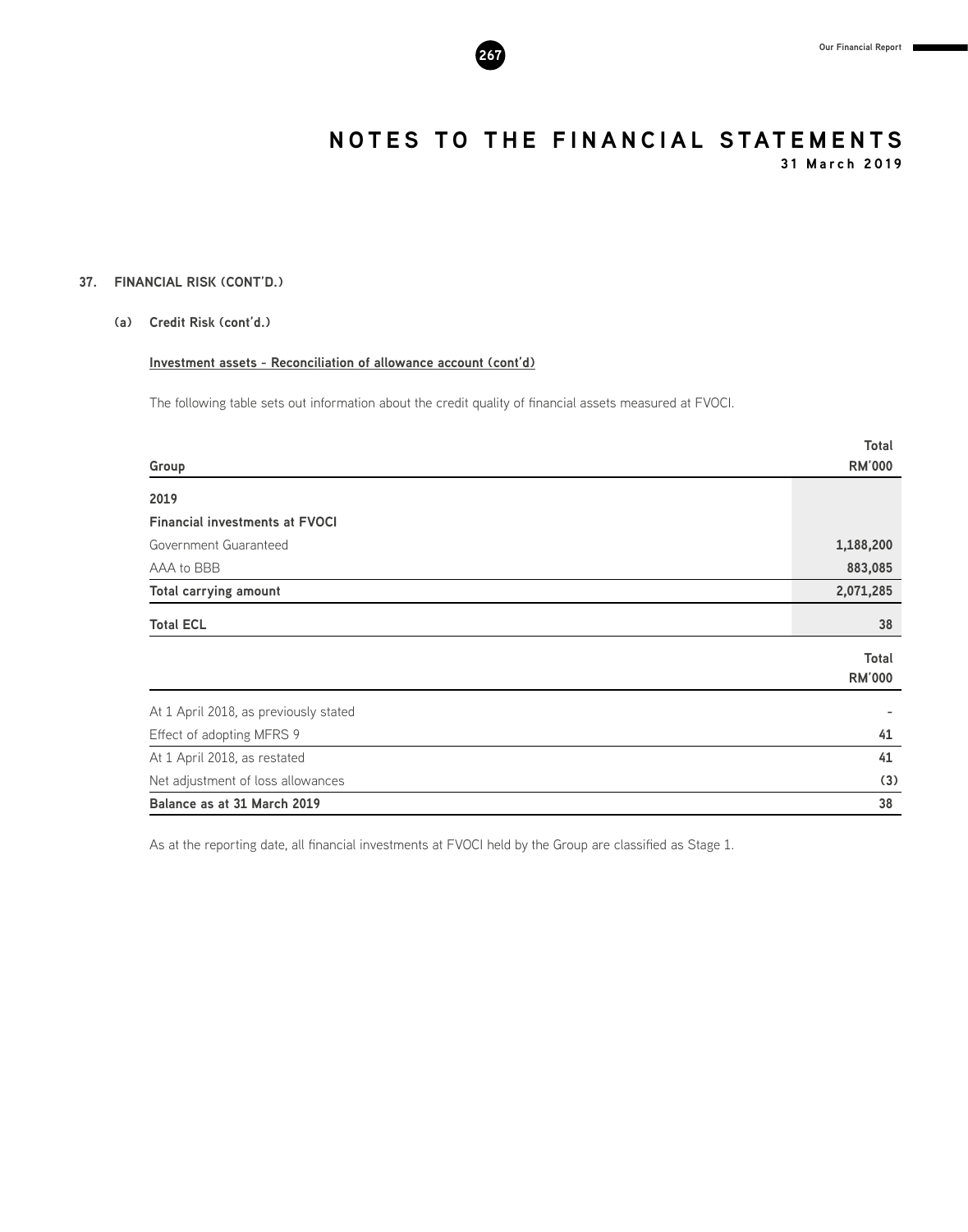

#### **37. FINANCIAL RISK (CONT'D.)**

#### **(a) Credit Risk (cont'd.)**

#### **Other financial asset - Reconciliation of allowance account**

Other financial assets consist of reinsurance/retakaful assets, insurance/takaful receivables and other receivables.

Prior to 1 April 2018, the Group and the Company assess impairment loss on receivables based on the accounting policy described in Note 2.13(i)(a).

Upon implementation of MFRS 9, the Group and the Company applied the simplified approach to receivables and measured the allowance for impairment loss based on a lifetime ECL from initial recognition as described in Note 2.13(i)(b).

#### **Definition of default**

The Group and the Company consider a financial asset to be in default by assessing the following criteria:

(i) Quantitative criteria

Takaful receivables of the takaful subsidiaries are considered to be in default when the counterparty fails to make contractual payments within 12 months from the time when they fall due, which is derived based on the subsidiaries' historical information.

Whereas for the reinsurance/retakaful subsidiary, insurance/takaful receivables are considered to be in default when the counterparty fails to make contractual payments within 24 months when they fall due, which is derived based on the subsidiary's historical information.

(ii) Qualitative criteria

Default occurs when the counterparty is in bankruptcy or has indications of potentially significant financial difficulty such as lawsuits or similar actions that threaten the financial viability of the counterparty.

The criteria above have been applied to all financial instruments held by the Group and the Company and are consistent with the definition of default used for credit risk management purposes. The default definition has been applied consistently to model the PD, LGD and EAD throughout the Group and the Company's expected loss calculations.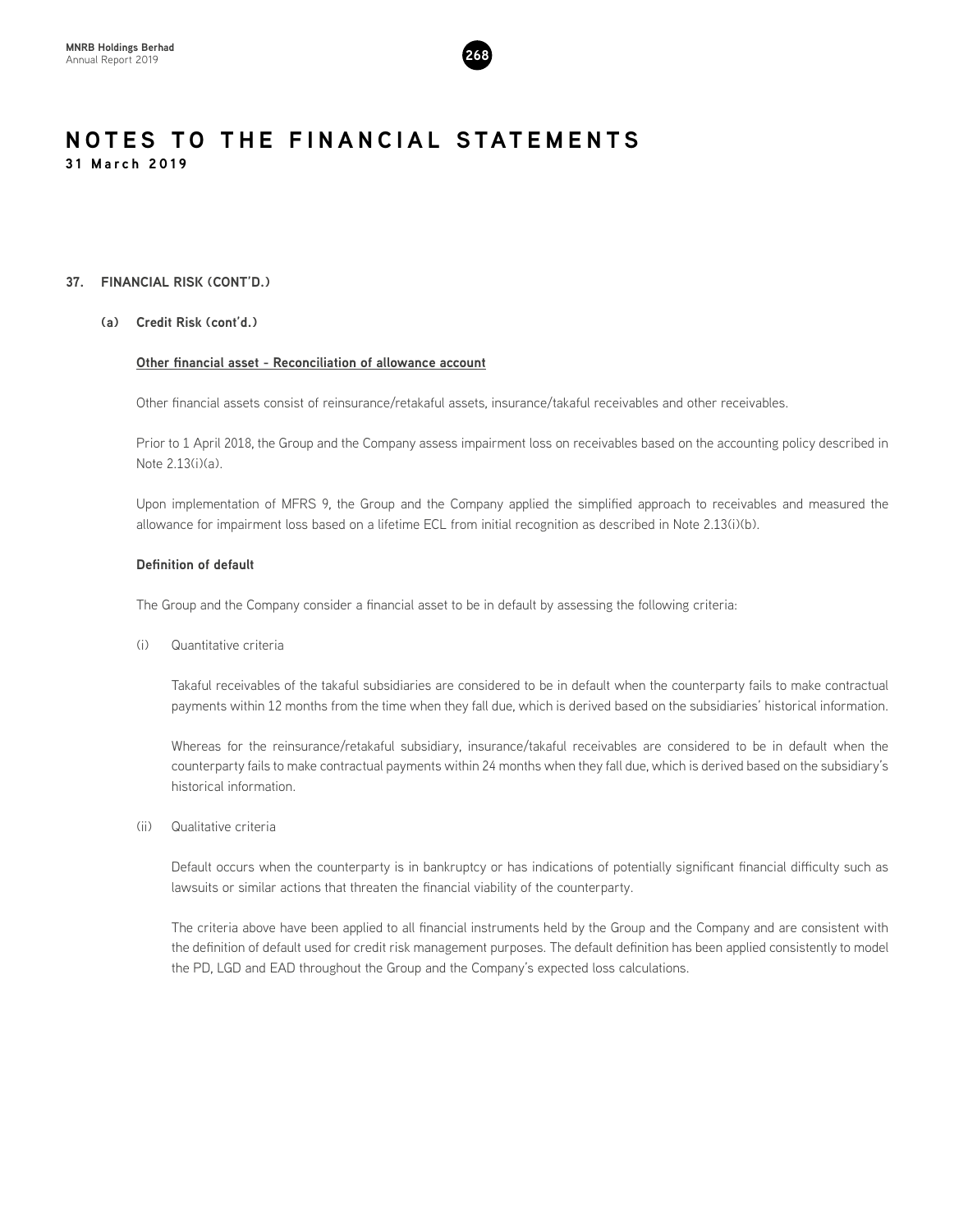

**31 March 2019**

#### **37. FINANCIAL RISK (CONT'D.)**

#### **(a) Credit Risk (cont'd.)**

#### **Incorporation of forward-looking information**

The Group and the Company incorporates forward-looking information into both its assessment of whether the credit risk of an instrument has increased significantly since its initial recognition and its measurement of ECL. The Group and the Company has performed historical analyses and identified key economic variables impacting credit risk and expected credit losses for each portfolio.

The sensitivity of the ECL to the economic variable assumptions affecting the calculation of ECL was not material to the Group and the Company for the year ended 31 March 2019.

Set out below is the information about the credit risk exposure on the insurance/takaful receivables of the Group's reinsurance/ retakaful subsidiary using a provision matrix:

|                       | Not due<br><b>RM'000</b> | $1$ to $6$<br><b>Months</b><br><b>RM'000</b> | 7 to 12<br><b>Months</b><br><b>RM'000</b> | 13 to 18<br><b>Months</b><br><b>RM'000</b> | 19 to 24<br><b>Months</b><br><b>RM'000</b> | More than<br>24 Months<br><b>RM'000</b> | Total<br><b>RM'000</b> |
|-----------------------|--------------------------|----------------------------------------------|-------------------------------------------|--------------------------------------------|--------------------------------------------|-----------------------------------------|------------------------|
| 31 March 2019         |                          |                                              |                                           |                                            |                                            |                                         |                        |
| ECL rate              | 0.04%                    | 0.22%                                        | 1.98%                                     | 8.93%                                      | (83.27%)                                   | 94.81%                                  | 1.73%                  |
| Gross carrying amount | 190.545                  | 78,587                                       | 13,418                                    | 4,961                                      | 1,117                                      | 5.334                                   | 293,962                |
| Allowance for ECL     | 69                       | 171                                          | 266                                       | 443                                        | (930)                                      | 5.057                                   | 5,075                  |

Table below shows the credit risk exposure on the takaful receivables of the Group's takaful subsidiaries using a provision matrix:

|                       | Not due<br><b>RM'000</b> | $0$ to $3$<br><b>Months</b><br><b>RM'000</b> | $4$ to $6$<br><b>Months</b><br><b>RM'000</b> | 7 to 9<br><b>Months</b><br><b>RM'000</b> | 10 to 12<br><b>Months</b><br><b>RM'000</b> | $2$ 1 Year<br><b>RM'000</b> | Total<br><b>RM'000</b> |
|-----------------------|--------------------------|----------------------------------------------|----------------------------------------------|------------------------------------------|--------------------------------------------|-----------------------------|------------------------|
| 31 March 2019         |                          |                                              |                                              |                                          |                                            |                             |                        |
| ECL rate              | 1.02%                    | 5.52%                                        | 28.24%                                       | 30.77%                                   | 89.37%                                     | 93.65%                      | 17.75%                 |
| Gross carrying amount | 294                      | 47,759                                       | 2,199                                        | 1,446                                    | 254                                        | 6,974                       | 58,926                 |
| Allowance for ECL     | 3                        | 2,635                                        | 621                                          | 445                                      | 227                                        | 6,531                       | 10,462                 |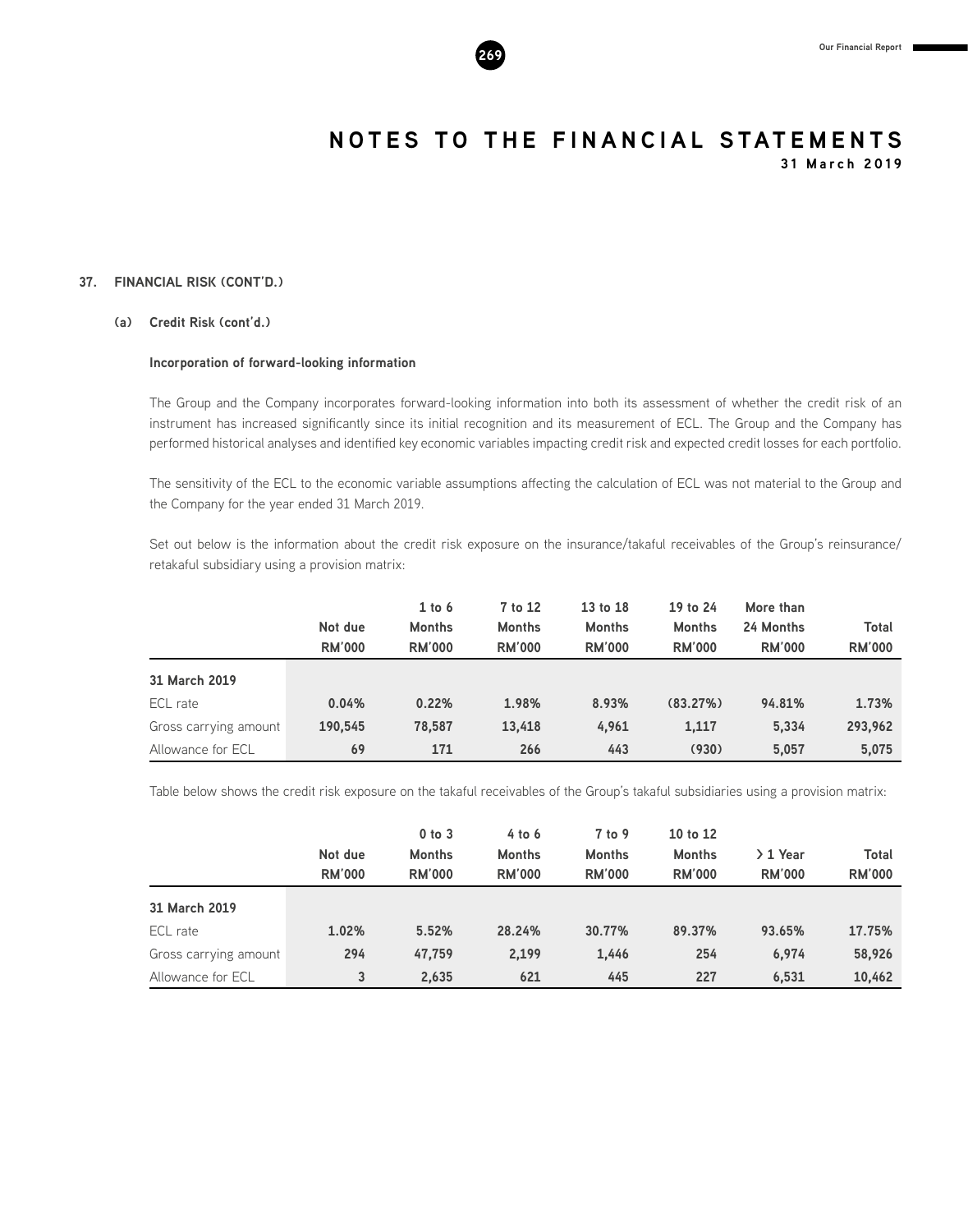

#### **37. FINANCIAL RISK (CONT'D.)**

#### **(a) Credit Risk (cont'd.)**

#### **Incorporation of forward-looking information (cont'd.)**

The following table shows the movement in gross insurance/takaful receivables and the loss allowances recognised for credit impaired receivables.

|                                                                   | Not credit    | <b>Credit</b> |               |
|-------------------------------------------------------------------|---------------|---------------|---------------|
|                                                                   | impaired      | impaired      | Total         |
|                                                                   | <b>RM'000</b> | <b>RM'000</b> | <b>RM'000</b> |
| Gross carrying amounts                                            |               |               |               |
| As at 1 April 2018                                                | 423.182       | 8,875         | 432,057       |
| (Reduction)/Increase                                              | (81.844)      | 2.675         | (79,169)      |
| As at 31 March 2019                                               | 341,338       | 11,550        | 352,888       |
| Allowance for ECL                                                 |               |               |               |
| As at 31 March 2018, as previously stated                         | 7.213         | 6,540         | 13,753        |
| Impact of adopting MFRS 9 (Note 2.27(iv))                         | (2,015)       | 4,651         | 2,636         |
| As at 1 April 2018, as restated                                   | 5,198         | 11,191        | 16,389        |
| Impairment losses/(reversal of impairment losses) during the year | 2,118         | (2,970)       | (852)         |
| As at 31 March 2019                                               | 7,316         | 8,221         | 15,537        |

#### **Movement of allowance for impairment losses on receivables**

|                                            | Individually  | <b>Collectively</b> |               |
|--------------------------------------------|---------------|---------------------|---------------|
|                                            | impaired      | impaired            | Total         |
|                                            | <b>RM'000</b> | <b>RM'000</b>       | <b>RM'000</b> |
| 2019                                       |               |                     |               |
| At beginning of the year                   | 7,213         | 6,540               | 13,753        |
| Impact of adopting MFRS 9 (Note 2.27(iv))  |               | 2,636               | 2,636         |
| As at 1 April 2018, as restated            | 7,213         | 9,176               | 16,389        |
| Reversal of impairment losses for the year | (552)         | (300)               | (852)         |
| At end of the year                         | 6,661         | 8,876               | 15,537        |
| 2018                                       |               |                     |               |
| At beginning of the year                   | 8,222         | 26,096              | 34,318        |
| Reversal of impairment losses for the year | (1,009)       | (19,556)            | (20, 565)     |
| At end of the year                         | 7,213         | 6,540               | 13,753        |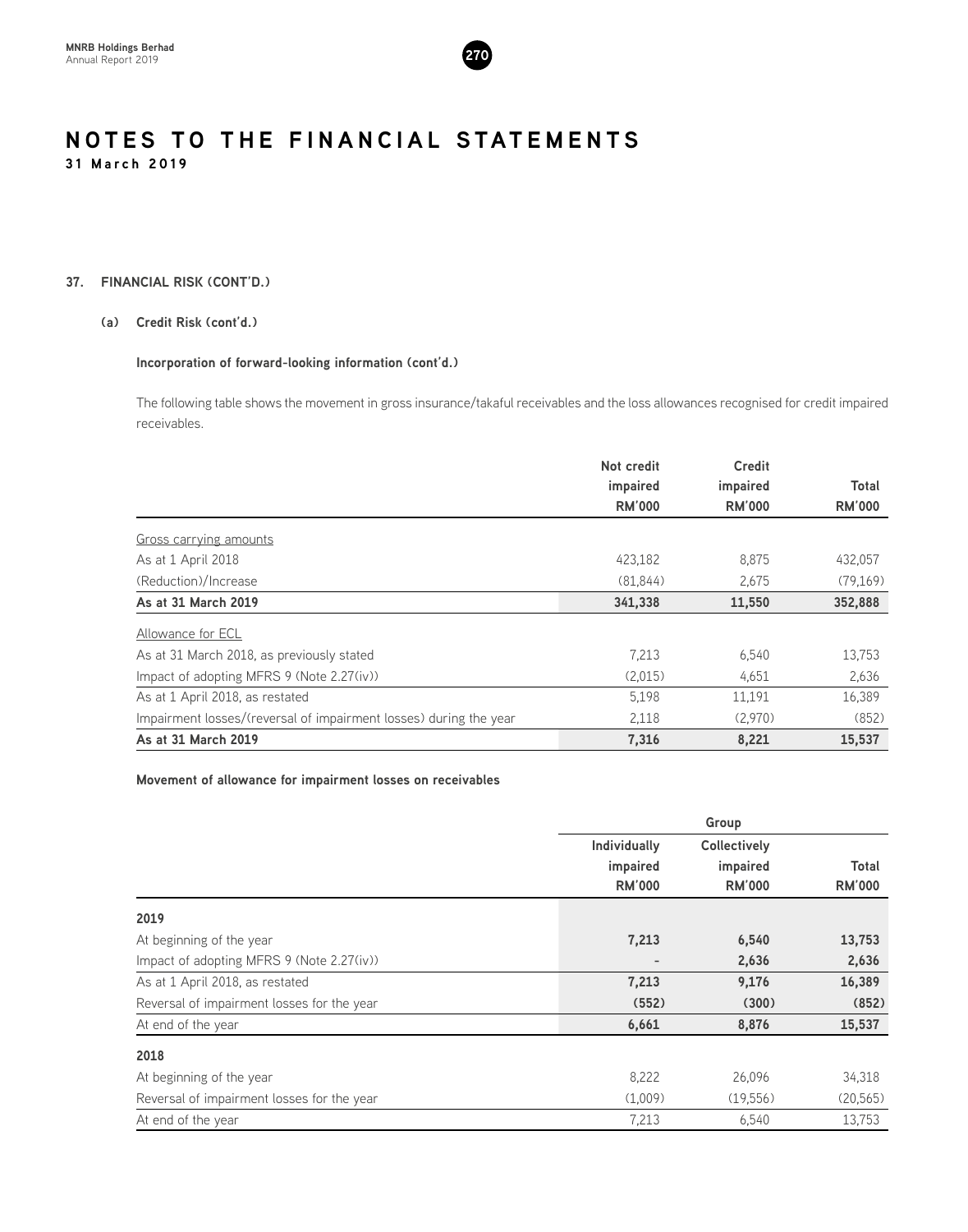**31 March 2019**

#### **37. FINANCIAL RISK (CONT'D.)**

#### **(a) Credit Risk (cont'd.)**

#### **(b) Liquidity Risk**

Liquidity risk is the risk that the Group will not have sufficient cash resources available to meet its payment obligations without incurring material additional costs.

The Group and the Company assesses its liquidity risk by ensuring the following:

- (i) The Group and the Company is able to meet its payment obligations under normal and stressed operating environments without suffering any loss;
- (ii) Additions/withdrawals from the Group's and the Company's investment funds are managed efficiently; and
- (iii) Appropriate measures are in place to respond to liquidity risk.

As part of its liquidity management strategy, the Group has in place processes capable of measuring and reporting on:

- (i) Daily cash flows;
- (ii) Minimum liquidity holdings;
- (iii) The composition and market values of investment portfolios, including liquid holdings; and
- (iv) The holding of liquid assets in the respective reinsurance, retakaful and takaful funds.

In order to manage the liquidity of the reinsurance/retakaful/takaful funds, the investment mandate requires that a certain proportion of the fund is maintained as liquid assets.

#### **Maturity Profiles**

The table below summarises the maturity profile of the assets and liabilities of the Group and of the Company based on remaining undiscounted contractual obligations, including interest/profit payable and receivable. For insurance and takaful contract liabilities and reinsurance and retakaful assets, maturity profiles are determined based on estimated timing of net cash outflows from the recognized insurance/takaful liabilities. The reinsurers'/retakaful operators' share of unearned premium reserves and unearned contribution reserves have been excluded from the analysis as they are not contractual obligations.

Expense liabilities, contribution liabilities and the retakaful operators' share of contribution liabilities have been excluded from the analysis as there are no contractual obligations to make payments on those liabilities.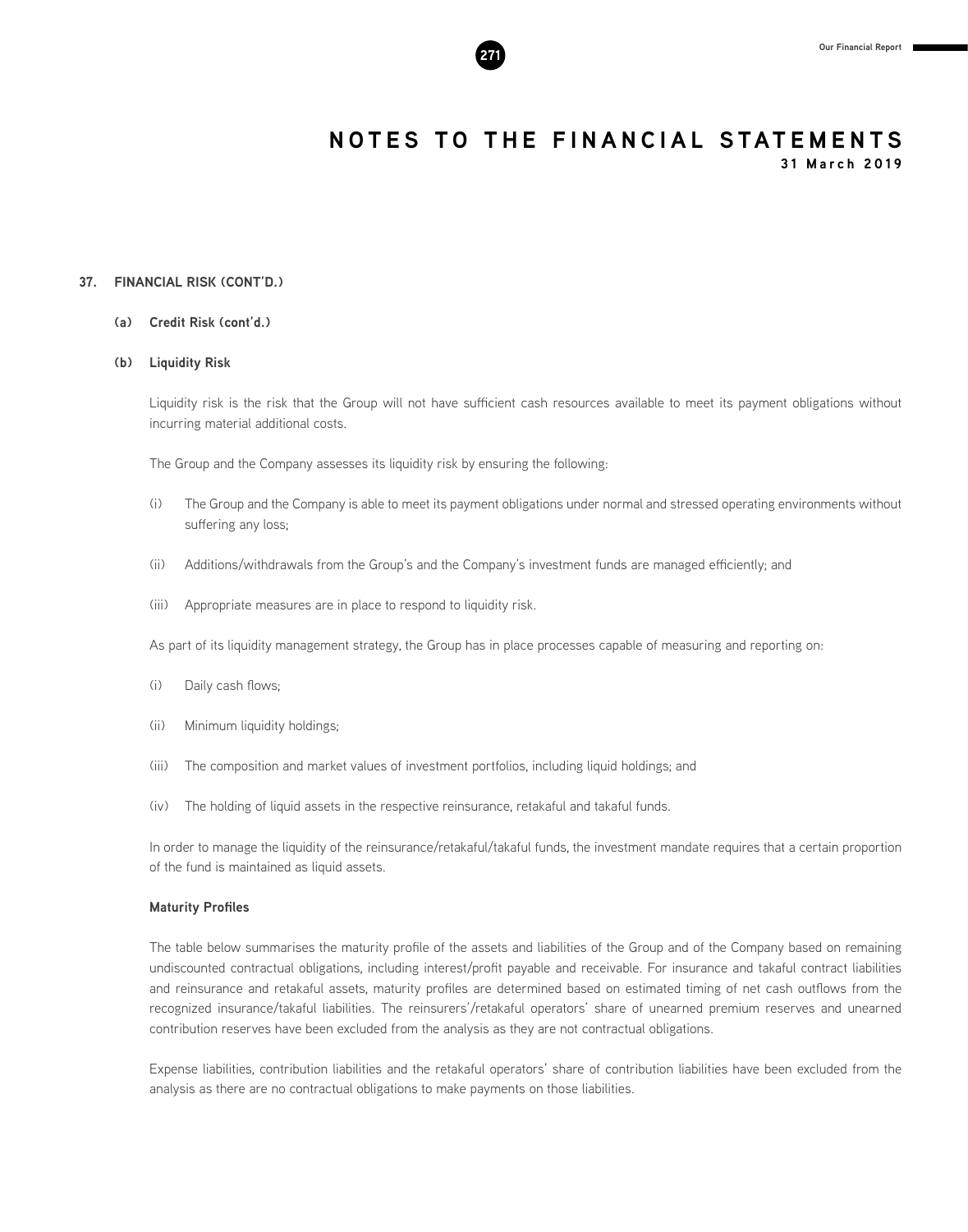

#### **37. FINANCIAL RISK (CONT'D.)**

#### **(b) Liquidity Risk (cont'd.)**

#### **Maturity profiles for 2019**

|                                              | Carrying      | Up to         | $1$ to $5$                   | Over                     | No maturity              |               |
|----------------------------------------------|---------------|---------------|------------------------------|--------------------------|--------------------------|---------------|
|                                              | value         | 1 year        | years                        | 5 years                  | date                     | Total         |
| Group                                        | <b>RM'000</b> | <b>RM'000</b> | <b>RM'000</b>                | <b>RM'000</b>            | <b>RM'000</b>            | <b>RM'000</b> |
| <b>Financial assets at FVTPL</b>             |               |               |                              |                          |                          |               |
| Designated upon initial recognition          |               |               |                              |                          |                          |               |
| Unquoted corporate debt securities           | 4,178         | 2,131         | 2,431                        |                          |                          | 4,562         |
| Government investment issues                 | 1,306,506     | 56,764        | 411,829                      | 1,714,865                | $\overline{\phantom{a}}$ | 2,183,458     |
| Unquoted Islamic private debt<br>securities: |               |               |                              |                          |                          |               |
| Government guaranteed                        | 702,381       | 31,753        | 189,791                      | 983,370                  |                          | 1,204,914     |
| Unsecured                                    | 507,833       | 43,118        | 238,779                      | 407,606                  |                          | 689,503       |
| Mandatorily measured                         |               |               |                              |                          |                          |               |
| Quoted shares in Malaysia:                   |               |               |                              |                          |                          |               |
| Shariah approved equities                    | 184,207       |               |                              | $\overline{\phantom{a}}$ | 184,207                  | 184,207       |
| Warrants                                     | 43            |               |                              |                          | 43                       | 43            |
| Others                                       | 82,914        |               | $\qquad \qquad \blacksquare$ | $\overline{\phantom{0}}$ | 82,914                   | 82,914        |
| Unquoted corporate debt securities           | 15,142        | 77            | 309                          | 16,748                   |                          | 17,134        |
| Unquoted Islamic private debt<br>securities: |               |               |                              |                          |                          |               |
| Unsecured                                    | 739           | 754           | $\overline{\phantom{a}}$     | $\overline{\phantom{a}}$ |                          | 754           |
| Shariah approved unit trust funds            | 168,589       |               |                              | -                        | 168,589                  | 168,589       |
| Real estate investment trusts                | 16,299        |               |                              |                          | 16,299                   | 16,299        |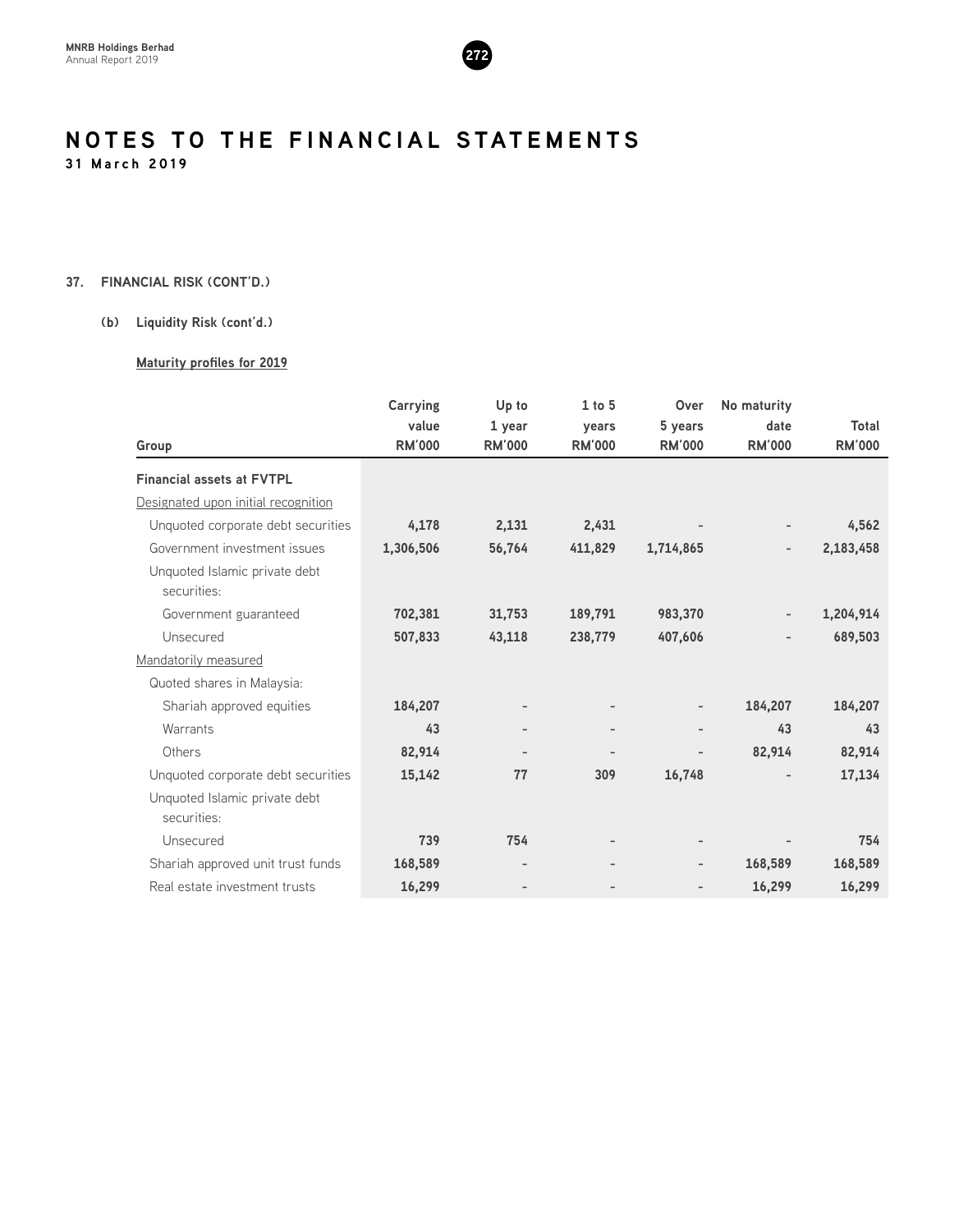**31 March 2019**

### **37. FINANCIAL RISK (CONT'D.)**

#### **(b) Liquidity Risk (cont'd.)**

#### **Maturity profiles for 2019 (cont'd.)**

|                                               | Carrying      | Up to         | $1$ to $5$     | Over          | No maturity              |               |
|-----------------------------------------------|---------------|---------------|----------------|---------------|--------------------------|---------------|
|                                               | value         | 1 year        | years          | 5 years       | date                     | Total         |
| Group (cont'd.)                               | <b>RM'000</b> | <b>RM'000</b> | <b>RM'000</b>  | <b>RM'000</b> | <b>RM'000</b>            | <b>RM'000</b> |
| <b>Financial assets at FVOCI</b>              |               |               |                |               |                          |               |
| Malaysian government securities               | 183,878       | 7,428         | 58,040         | 180,576       |                          | 246,044       |
| Government investment issues                  | 519,843       | 25,259        | 245,505        | 412,535       |                          | 683,299       |
| Unquoted corporate debt securities            | 1,031,242     | 128,282       | 674,166        | 452,700       |                          | 1,255,148     |
| Unquoted shares in Malaysia                   | 84,158        |               |                |               | 84,158                   | 84,158        |
| Unquoted Islamic private debt<br>securities:  |               |               |                |               |                          |               |
| Government guaranteed                         | 105,860       | 4,494         | 46,890         | 86,210        |                          | 137,594       |
| Unsecured                                     | 230,462       | 36,916        | 139,857        | 106,308       |                          | 283,081       |
| Golf club membership                          | 293           |               |                |               | 293                      | 293           |
| <b>Financial assets at amortised cost</b>     |               |               |                |               |                          |               |
| Fixed and call deposits with                  |               |               |                |               |                          |               |
| licensed:                                     |               |               |                |               |                          |               |
| Commercial banks                              | 74,838        | 75,306        |                |               |                          | 75,306        |
| Foreign banks                                 | 231,557       | 193,561       | 42,126         |               |                          | 235,687       |
| Islamic investment accounts with<br>licensed: |               |               |                |               |                          |               |
| Islamic banks                                 | 1,152,324     | 1,166,529     |                |               | $\overline{\phantom{0}}$ | 1,166,529     |
| Investment banks                              | 6,679         | 6,679         |                |               | $\overline{\phantom{0}}$ | 6,679         |
| Development banks                             | 542,624       | 452,603       | 100,000        |               | $\overline{\phantom{0}}$ | 552,603       |
| Islamic commercial paper                      | 5,019         | 5,085         |                |               | $\overline{\phantom{0}}$ | 5,085         |
| Secured staff loans                           | 7,856         | 4,522         | 4,111          |               |                          | 8,633         |
| Income due and accrued                        | 67,884        | 67,884        | $\overline{a}$ |               | $\overline{\phantom{0}}$ | 67,884        |
| Amount due from Insurance Pool                |               |               |                |               |                          |               |
| accounts                                      | 4,250         | 4,250         |                |               |                          | 4,250         |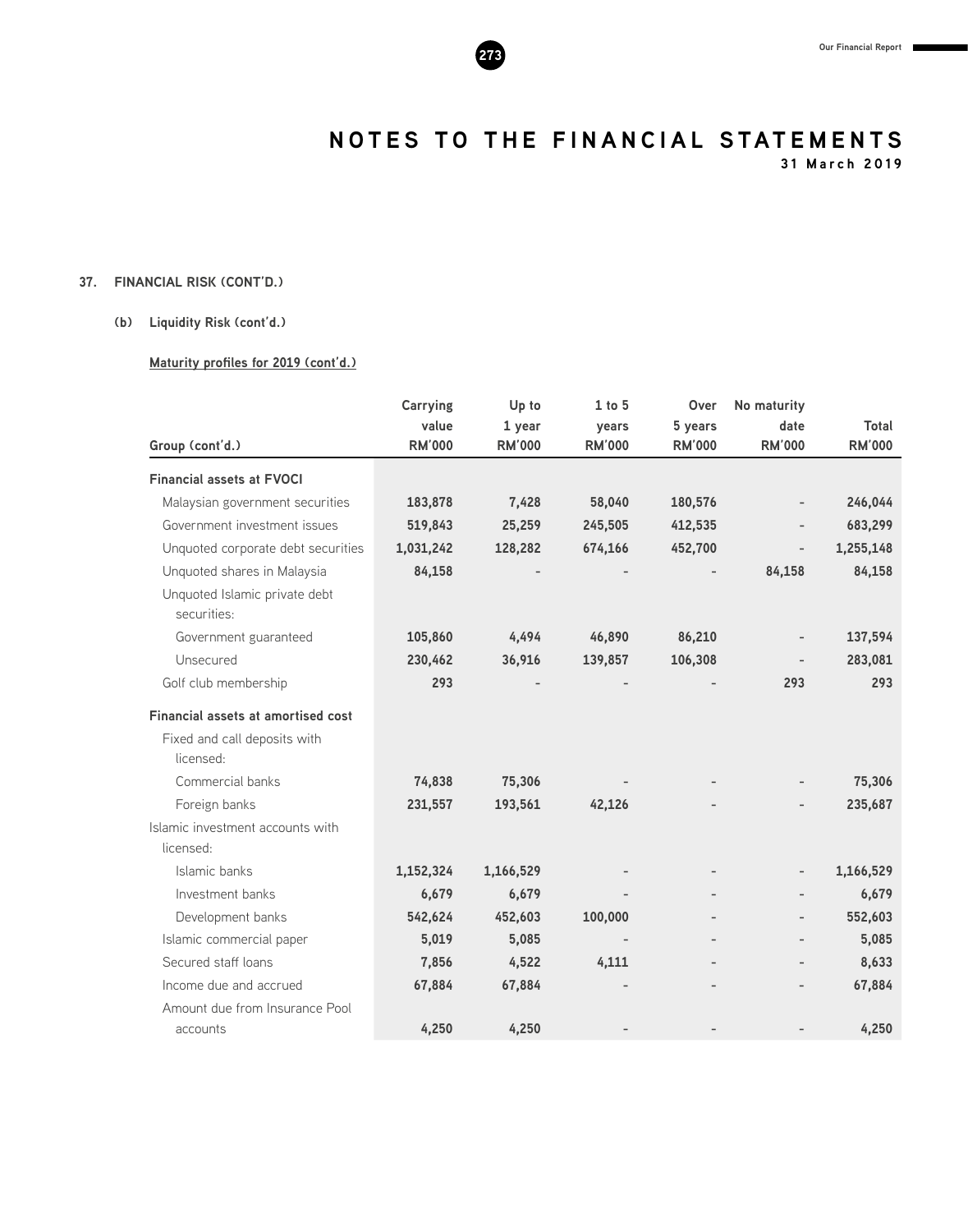

#### **37. FINANCIAL RISK (CONT'D.)**

#### **(b) Liquidity Risk (cont'd.)**

#### **Maturity profiles for 2019 (cont'd.)**

|                                                        | <b>Carrying</b> | Up to         | $1$ to $5$    | Over          | No maturity                  |               |
|--------------------------------------------------------|-----------------|---------------|---------------|---------------|------------------------------|---------------|
|                                                        | value           | 1 year        | years         | 5 years       | date                         | Total         |
| Group (cont'd.)                                        | <b>RM'000</b>   | <b>RM'000</b> | <b>RM'000</b> | <b>RM'000</b> | <b>RM'000</b>                | <b>RM'000</b> |
| <b>Financial assets at amortised</b><br>cost (cont'd.) |                 |               |               |               |                              |               |
| Due from Lloyds' syndicate                             | 17,098          |               |               |               | 17,098                       | 17,098        |
| Sundry receivables                                     | 34,858          | 34,858        |               | -             | $\overline{\phantom{a}}$     | 34,858        |
| Reinsurance/retakaful assets                           | 482,891         | 171,374       | 213,185       | 72,595        | 25,737                       | 482,891       |
| Insurance/takaful receivables                          | 337,351         | 336,365       | 986           |               |                              | 337,351       |
| Cash and bank balances                                 | 51,675          | 49,418        |               |               | 2,257                        | 51,675        |
| <b>Total financial and insurance</b>                   |                 |               |               |               |                              |               |
| assets                                                 | 8,161,471       | 2,905,410     | 2,368,005     | 4,433,513     | 581,595                      | 10,288,523    |
| <b>Borrowings</b>                                      | (320,000)       | (16, 640)     | (66, 604)     | (402,880)     |                              | (486, 124)    |
| Insurance/takaful contract                             |                 |               |               |               |                              |               |
| liabilities                                            | (5,052,569)     | (813, 772)    | (1,329,165)   | (2,784,422)   | (125, 210)                   | (5,052,569)   |
| Insurance/takaful payables                             | (224, 032)      | (221, 242)    | (2,790)       |               | $\overline{\phantom{a}}$     | (224, 032)    |
| Other payables                                         | (205, 466)      | (205, 466)    |               |               | $\qquad \qquad \blacksquare$ | (205, 466)    |
| <b>Total financial and insurance</b>                   |                 |               |               |               |                              |               |
| <b>liabilities</b>                                     | (5,802,067)     | (1, 257, 120) | (1,398,559)   | (3, 187, 302) | (125, 210)                   | (5,968,191)   |
| <b>Surplus</b>                                         | 2,359,404       | 1,648,290     | 969,446       | 1,246,211     | 456,385                      | 4,320,332     |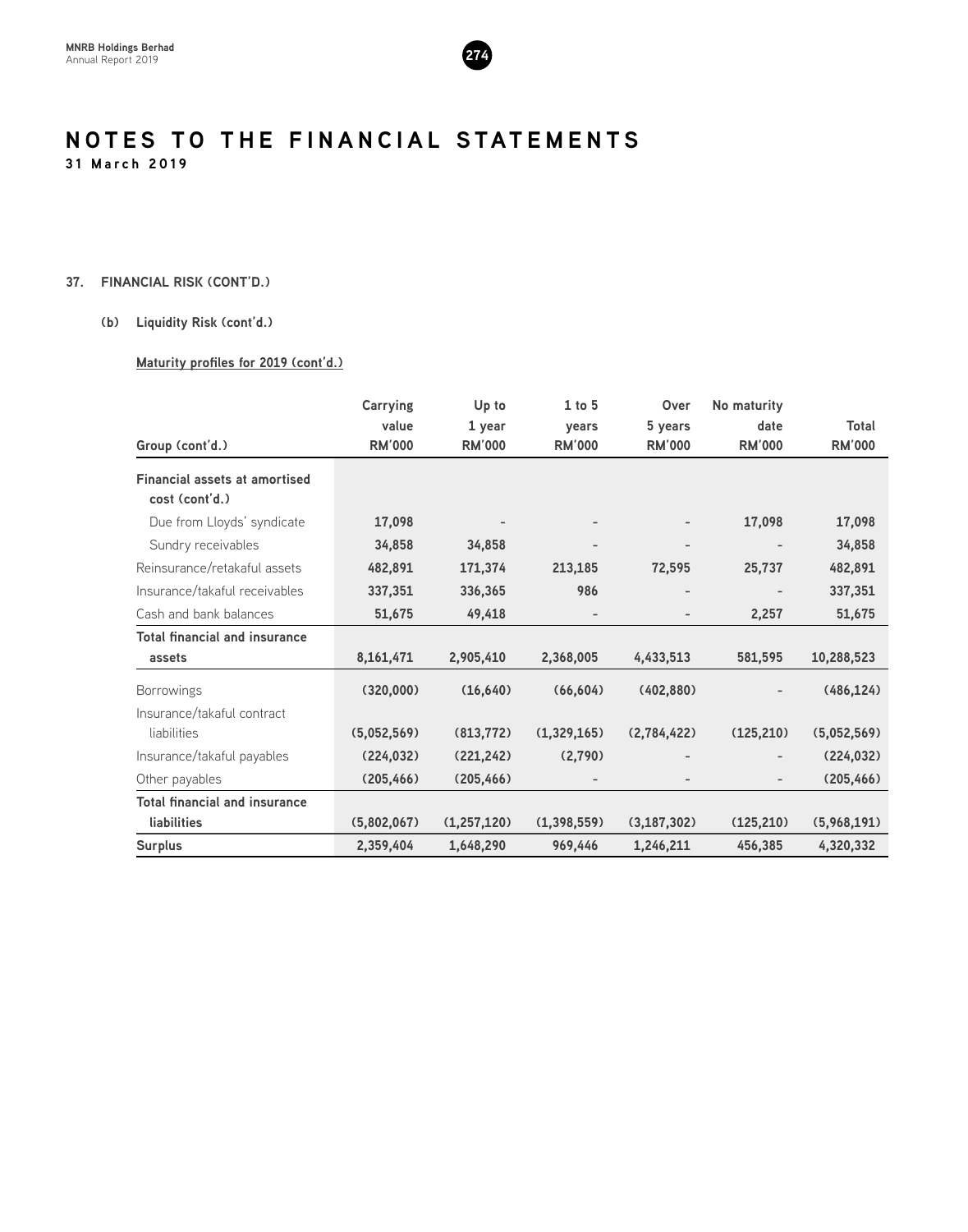

**31 March 2019**

### **37. FINANCIAL RISK (CONT'D.)**

#### **(b) Liquidity Risk (cont'd.)**

#### **Maturity profiles for 2019 (cont'd.)**

|                                              | <b>Carrying</b><br>value | Up to<br>1 year | $1$ to $5$<br>years      | Over<br>5 years              | No maturity<br>date          | Total         |
|----------------------------------------------|--------------------------|-----------------|--------------------------|------------------------------|------------------------------|---------------|
| Company                                      | <b>RM'000</b>            | <b>RM'000</b>   | <b>RM'000</b>            | <b>RM'000</b>                | <b>RM'000</b>                | <b>RM'000</b> |
| <b>Financial assets at FVOCI</b>             |                          |                 |                          |                              |                              |               |
| Golf club membership                         | 50                       |                 |                          |                              | 50                           | 50            |
| <b>Financial assets at amortised cost</b>    |                          |                 |                          |                              |                              |               |
| Unquoted debt securities                     | 1,000                    | 50              | 198                      | 1,070                        |                              | 1,318         |
| Islamic investment accounts with<br>licensed |                          |                 |                          |                              |                              |               |
| Islamic banks                                | 42,493                   | 42,493          |                          |                              |                              | 42,493        |
| Secured staff loans                          | 2,378                    | 2,378           | $\overline{\phantom{0}}$ |                              |                              | 2,378         |
| Amount due from subsidiaries                 | 776                      | 776             | $\overline{\phantom{0}}$ | $\qquad \qquad \blacksquare$ |                              | 776           |
| Income due and accrued                       | 55                       | 55              |                          |                              |                              | 55            |
| Sundry receivables                           | 468                      | 468             | $\overline{\phantom{0}}$ |                              |                              | 468           |
| Cash and bank balances                       | 515                      | 515             | $\overline{a}$           |                              |                              | 515           |
| <b>Total financial assets</b>                | 47,735                   | 46,735          | 198                      | 1,070                        | 50                           | 48,053        |
| <b>Borrowing</b>                             | (320,000)                | (16, 640)       | (66, 604)                | (402,880)                    |                              | (486, 124)    |
| Other payables                               | (3,348)                  | (3,348)         | $\overline{\phantom{a}}$ | $\overline{\phantom{a}}$     |                              | (3, 348)      |
| <b>Total financial liabilities</b>           | (323, 348)               | (19,988)        | (66, 604)                | (402, 880)                   | $\qquad \qquad \blacksquare$ | (489, 472)    |
| (Deficit)/surplus                            | (275, 613)               | 26,747          | (66, 406)                | (401, 810)                   | 50                           | (441, 419)    |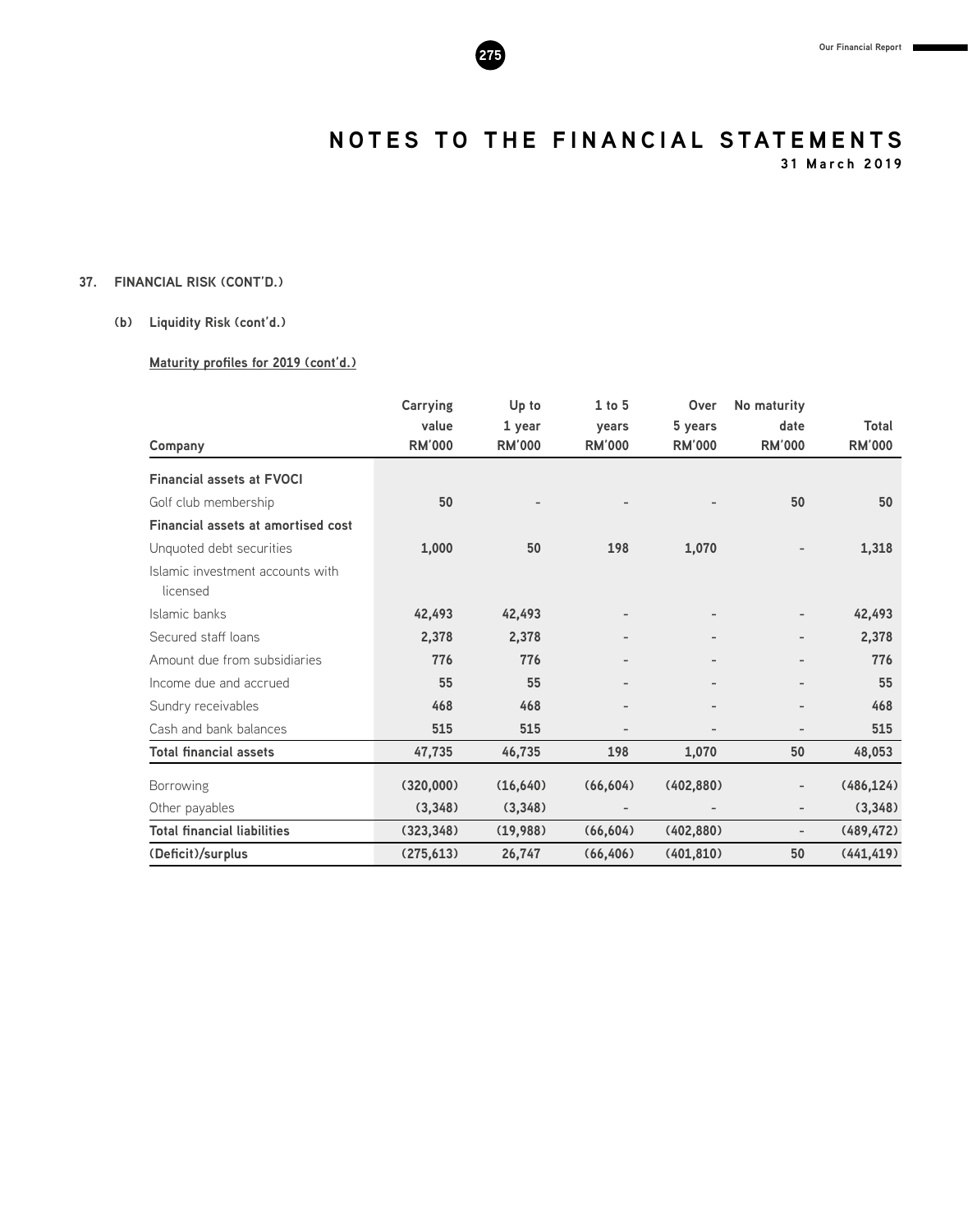

#### **37. FINANCIAL RISK (CONT'D.)**

#### **(b) Liquidity Risk (cont'd.)**

#### **Maturity profiles for 2018**

|                                    | <b>Carrying</b> | Up to         | $1$ to $5$               | Over                     | No maturity              |               |
|------------------------------------|-----------------|---------------|--------------------------|--------------------------|--------------------------|---------------|
|                                    | value           | 1 year        | years                    | 5 years                  | date                     | Total         |
| Group                              | <b>RM'000</b>   | <b>RM'000</b> | <b>RM'000</b>            | <b>RM'000</b>            | <b>RM'000</b>            | <b>RM'000</b> |
| <b>Financial assets at FVTPL</b>   |                 |               |                          |                          |                          |               |
| Shariah approved unit trust funds  | 116,127         |               |                          | $\overline{\phantom{a}}$ | 116,127                  | 116,127       |
| <b>HTM</b> investments             |                 |               |                          |                          |                          |               |
| Malaysian government securities    | 78,083          | 3,277         | 13,115                   | 93,014                   | $\overline{\phantom{a}}$ | 109,406       |
| Unquoted corporate debt securities | 25,249          | 6,070         | 3,744                    | 22,914                   |                          | 32,728        |
| Government investment issues       | 540,922         | 21,248        | 515,990                  | 81,656                   |                          | 618,894       |
| <b>AFS financial assets</b>        |                 |               |                          |                          |                          |               |
| Unquoted shares in Malaysia        | 44,796          |               |                          |                          | 44,796                   | 44,796        |
| Malaysian government securities    | 131,162         | 5,202         | 29,816                   | 138,337                  |                          | 173,355       |
| Unquoted corporate debt securities | 2,292,540       | 278,746       | 1,128,124                | 1,806,760                |                          | 3,213,630     |
| Quoted shares in Malaysia          | 126,228         |               | $\overline{\phantom{a}}$ | $\overline{\phantom{a}}$ | 126,228                  | 126,228       |
| Warrants                           | 273             |               |                          | $\overline{a}$           | 273                      | 273           |
| Real estate investment trusts      | 13,227          |               |                          |                          | 13,227                   | 13,227        |
| Government investment issues       | 1,132,970       | 49,773        | 261,969                  | 1.446.444                |                          | 1,758,186     |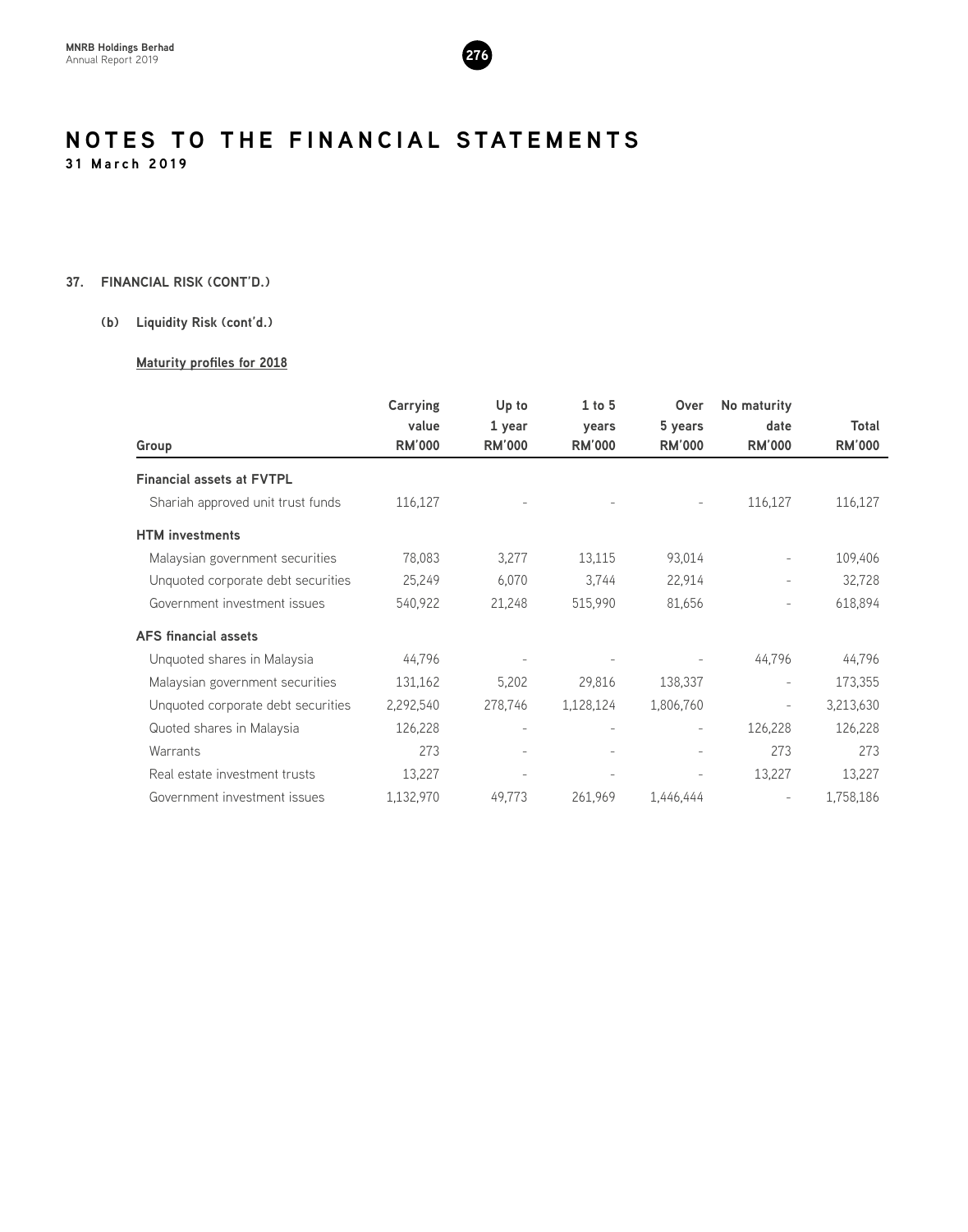

**31 March 2019**

### **37. FINANCIAL RISK (CONT'D.)**

#### **(b) Liquidity Risk (cont'd.)**

#### **Maturity profiles for 2018 (cont'd.)**

|                                               | <b>Carrying</b>        | Up to                   | $1$ to $5$             | Over                     | No maturity              |                        |
|-----------------------------------------------|------------------------|-------------------------|------------------------|--------------------------|--------------------------|------------------------|
| Group (cont'd.)                               | value<br><b>RM'000</b> | 1 year<br><b>RM'000</b> | years<br><b>RM'000</b> | 5 years<br><b>RM'000</b> | date<br><b>RM'000</b>    | Total<br><b>RM'000</b> |
| <b>Loans and receivables</b>                  |                        |                         |                        |                          |                          |                        |
| Fixed and call deposits with<br>licensed:     |                        |                         |                        |                          |                          |                        |
| Commercial banks                              | 11,388                 | 4,483                   | 6,905                  |                          |                          | 11,388                 |
| Foreign banks                                 | 79,930                 | 33,468                  | 46,462                 |                          |                          | 79,930                 |
| Islamic investment accounts with<br>licensed: |                        |                         |                        |                          |                          |                        |
| Islamic banks                                 | 1,154,572              | 1,201,808               |                        |                          |                          | 1,201,808              |
| Investment banks                              | 114.090                | 114,198                 |                        |                          |                          | 114,198                |
| Development bank                              | 466,823                | 474,867                 |                        |                          |                          | 474,867                |
| Secured staff loans                           | 8,010                  | 3,548                   | 4,462                  |                          |                          | 8,010                  |
| Income due and accrued                        | 68,821                 | 68,821                  |                        |                          |                          | 68,821                 |
| Amount due from Insurance                     |                        |                         |                        |                          |                          |                        |
| Pool accounts                                 | 7,845                  | 7,845                   |                        |                          |                          | 7,845                  |
| Sundry receivables                            | 25,784                 | 25,784                  |                        |                          |                          | 25,784                 |
| Reinsurance/retakaful assets                  | 422,235                | 141,188                 | 190,457                | 67,042                   | 23,548                   | 422,235                |
| Insurance/takaful receivables                 | 418,304                | 417,880                 | 424                    |                          |                          | 418,304                |
| Cash and bank balances                        | 142,099                | 142,099                 |                        |                          | $\overline{\phantom{a}}$ | 142,099                |
| Total financial and insurance assets          | 7,421,478              | 3,000,305               | 2,201,468              | 3,656,167                | 324,199                  | 9,182,139              |
| <b>Borrowings</b>                             | (320,000)              | (329, 881)              |                        |                          |                          | (329, 881)             |
| Insurance/takaful contract liabilities        | (4,905,216)            | (824, 466)              | (1,303,117)            | (2,664,579)              | (123,056)                | (4,915,218)            |
| Insurance/takaful payables                    | (270, 444)             | (244, 710)              | (10,629)               | (1,944)                  | (3,283)                  | (260, 566)             |
| Other payables                                | (190, 028)             | (190, 028)              |                        |                          |                          | (190, 028)             |
| <b>Total financial and insurance</b>          |                        |                         |                        |                          |                          |                        |
| liabilities                                   | (5,685,688)            | (1,589,085)             | (1,313,746)            | (2,666,523)              | (126, 339)               | (5,695,693)            |
| <b>Surplus</b>                                | 1,735,790              | 1,411,220               | 887,722                | 989,644                  | 197,860                  | 3,486,446              |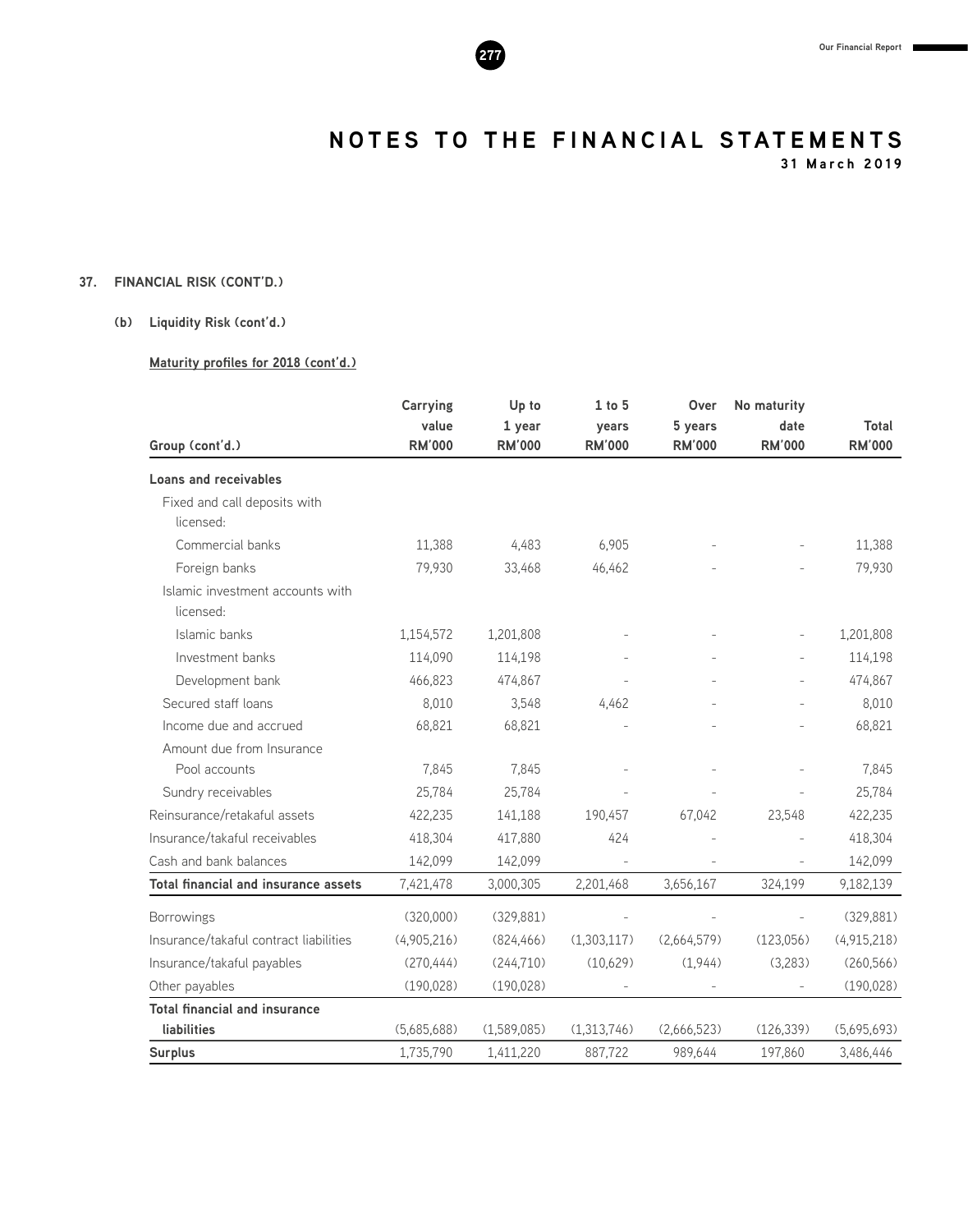

#### **37. FINANCIAL RISK (CONT'D.)**

#### **(b) Liquidity Risk (cont'd.)**

#### **Maturity profiles for 2018 (cont'd.)**

|                                    | <b>Carrying</b> | Up to         | $1$ to $5$               | Over           | No maturity              |               |
|------------------------------------|-----------------|---------------|--------------------------|----------------|--------------------------|---------------|
|                                    | value           | 1 year        | years                    | 5 years        | date                     | Total         |
| Company                            | <b>RM'000</b>   | <b>RM'000</b> | <b>RM'000</b>            | <b>RM'000</b>  | <b>RM'000</b>            | <b>RM'000</b> |
| <b>HTM</b> investments             |                 |               |                          |                |                          |               |
| Unquoted corporate debt securities | 1,000           | 50            | 198                      | 1,120          |                          | 1,368         |
| <b>AFS</b> financial assets        |                 |               |                          |                |                          |               |
| Unquoted shares in Malaysia        | 50              |               |                          |                | 50                       | 50            |
| Loans and receivables              |                 |               |                          |                |                          |               |
| Islamic investment accounts with   |                 |               |                          |                |                          |               |
| licensed:                          |                 |               |                          |                |                          |               |
| Islamic banks                      | 17,672          | 17,708        |                          |                |                          | 17,708        |
| Development banks                  | 8,213           | 8,220         |                          |                |                          | 8,220         |
| Secured staff loans                | 1,914           | 1,914         |                          |                |                          | 1,914         |
| Amount due from subsidiaries       | 1,780           | 1,780         |                          |                |                          | 1,780         |
| Income due and accrued             | 41              | 41            |                          |                |                          | 41            |
| Sundry receivables                 | 176             | 176           |                          |                |                          | 176           |
| Cash and bank balances             | 408             | 408           |                          |                |                          | 408           |
| <b>Total financial assets</b>      | 31,254          | 30,297        | 198                      | 1,120          | 50                       | 31,665        |
| <b>Borrowings</b>                  | (320,000)       | (329, 880)    |                          |                | $\overline{a}$           | (329, 880)    |
| Other payables                     | (2, 184)        | (2, 184)      | $\overline{\phantom{a}}$ | $\overline{a}$ | $\overline{\phantom{0}}$ | (2, 184)      |
| <b>Total financial liabilities</b> | (322, 184)      | (332,064)     | $\overline{a}$           | $\overline{a}$ | $\overline{\phantom{a}}$ | (332,064)     |
| (Deficit)/surplus                  | (290, 930)      | (301, 767)    | 198                      | 1,120          | 50                       | (300, 399)    |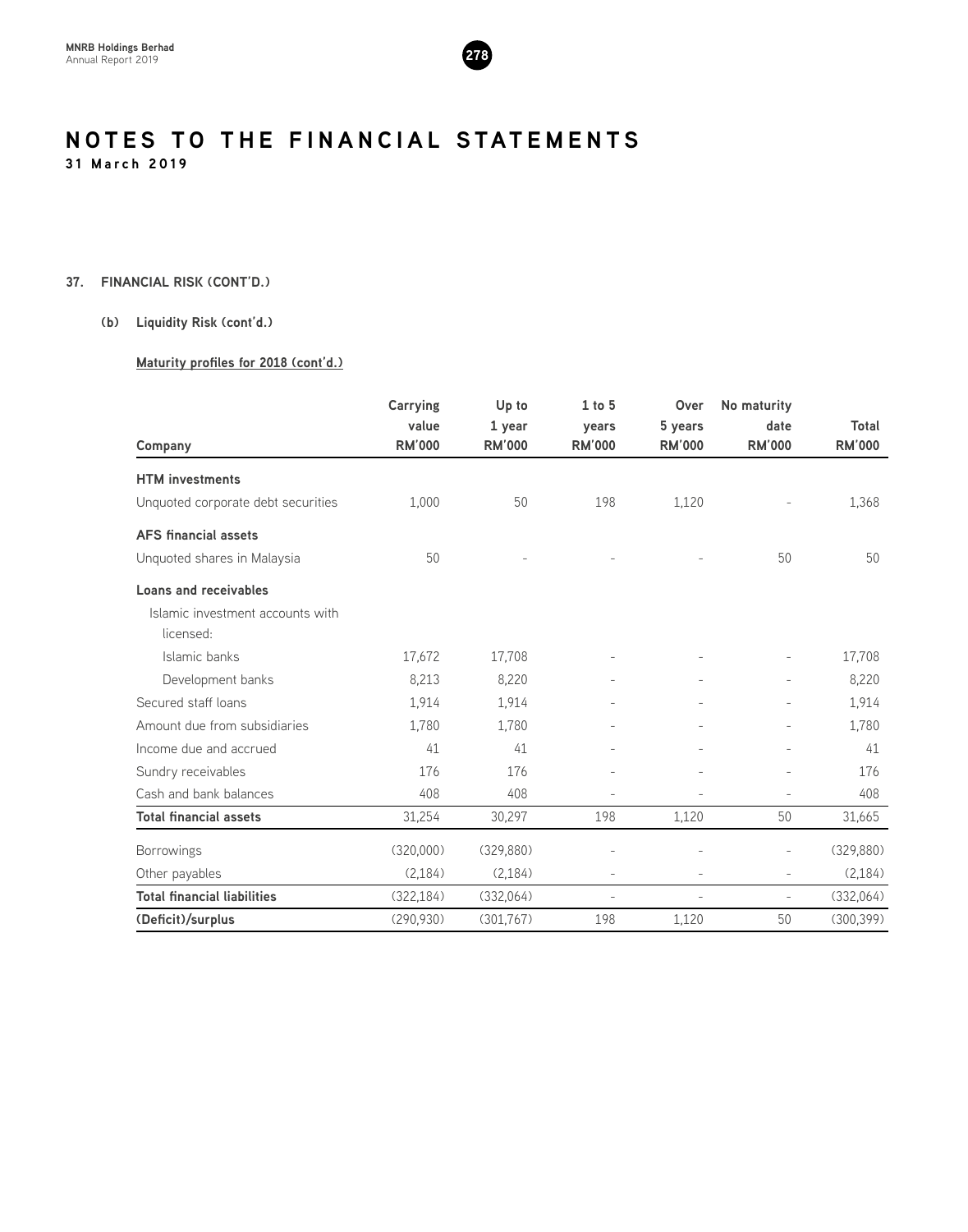#### **37. FINANCIAL RISK (CONT'D.)**

#### **(c) Market Risk**

Market risk is the risk of loss arising from a change in the values of, or the income from, financial assets. A risk of loss also arises from volatility in asset prices, interest/profit rates, or exchange rates. Market risk includes the following elements:

- (i) Equity price risk which is the risk of fluctuations in the fair value or future cash flows of a financial instrument arising from stock market dynamics impacting equity prices;
- (ii) Foreign exchange risk which is the risk of fluctuations in the fair value or future cash flows of a financial instrument arising from a movement of or volatility in exchange rates; and
- (iii) Interest/profit rate risk which is the risk of fluctuations in the fair value or future cash flows of a financial instrument arising from variability in interest/profit rates.

#### **Equity price risk**

Equity price risk is the risk that the fair value or future cash flow of a financial instrument fluctuates because of changes in market prices (other than those arising from interest rate/profit rate risk or currency risk), whether those changes are caused by factors specific to the individual financial instrument or its issuer or factors affecting similar financial instruments traded in the market.

The Group's equity risk exposures relate to financial assets and financial liabilities whose values will fluctuate as a result of changes in market prices.

The equity price risk policy requires the Group and its main operating subsidiaries to manage such risks by setting and monitoring objectives and constraints on investments, diversification plans, limits on investments in each sector, market and issuer, having regard also to such limits as stipulated by BNM. The Group complied with such limits as stipulated by BNM during the financial year and had no significant concentration of equity price risk.

The analysis below is performed for reasonably possible movements in key variables with all other variables held constant, showing the impact on profit before tax and equity (inclusive of the impact on other comprehensive income). The correlation of variables have a significant effect in determining the ultimate impact on price risk. It should be noted that movements in these variables are non-linear.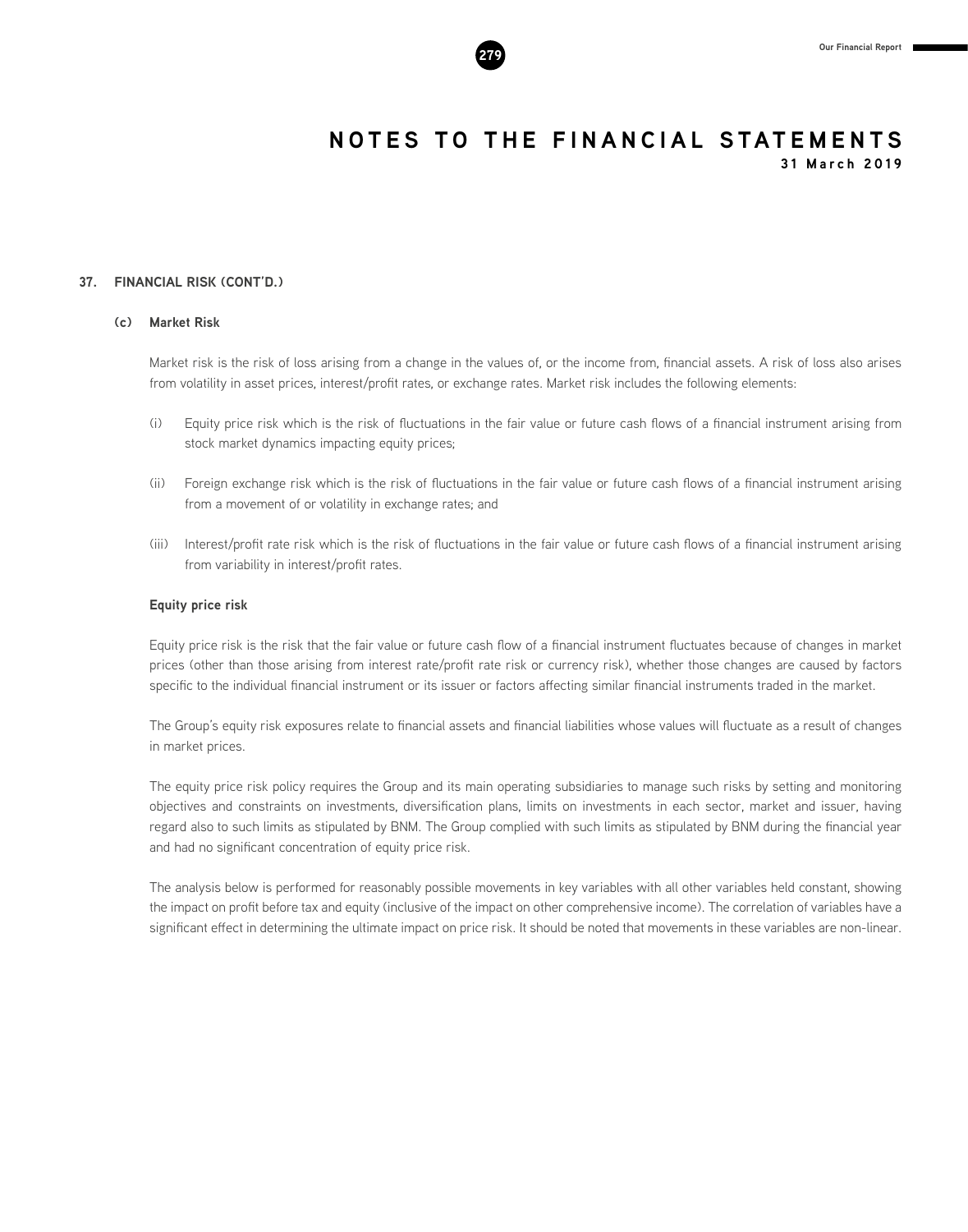

#### **37. FINANCIAL RISK (CONT'D.)**

#### **(c) Market Risk (cont'd.)**

#### **Equity price risk (cont'd.)**

The equities under the investment-linked fund were excluded from the sensitivity analysis as the risks associated with the fluctuations in market prices of the equities are borne by the participants.

#### **Sensitivity analysis**

|       |                |                                     | Impact on     |
|-------|----------------|-------------------------------------|---------------|
|       |                | Impact on                           | equity/       |
|       | <b>Changes</b> | profit                              | participants' |
|       | in market      | before tax                          | fund*         |
|       | indices        | <b>RM'000</b>                       | <b>RM'000</b> |
|       |                | $\leftarrow$<br>Increase/(decrease) |               |
| 2019  |                |                                     |               |
| Group |                |                                     |               |
| Price | $+5%$          | 10,969                              | 10,043        |
| Price | $-5%$          | (10, 969)                           | (10, 043)     |
| 2018  |                |                                     |               |
| Group |                |                                     |               |
| Price | $+5%$          | $\overline{\phantom{0}}$            | 5,993         |
| Price | $-5%$          | (7, 494)                            | (9,352)       |

The impact on equity reflects the after tax impact.

#### **Foreign exchange risk/currency risk**

Currency risk is the risk that the fair value or future cash flows of a financial asset and/or liability will fluctuate because of movements in foreign exchange rates.

The Group's primary transactions are carried out in Ringgit Malaysia (RM) and its exposure to foreign exchange risk arises principally because of its foreign currency denominated underwriting revenues (such as premiums/contributions) and expenses (such as claims/ benefits and commission expenses).

The Group has a foreign exchange risk management plan in place and is continuously enhancing its risk mitigation measures.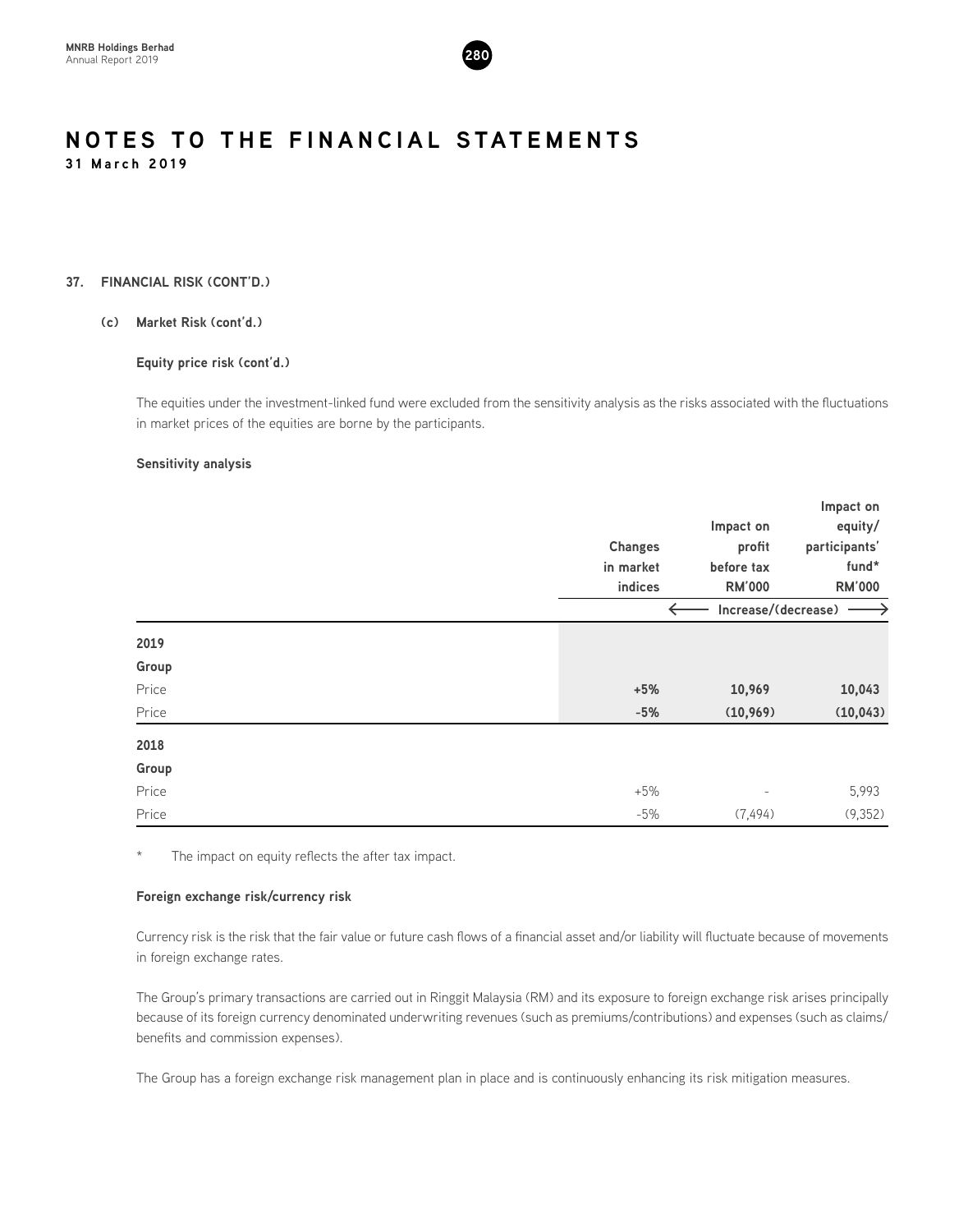

**31 March 2019**

#### **37. FINANCIAL RISK (CONT'D.)**

#### **(c) Market Risk (cont'd.)**

**Foreign exchange risk/currency risk (cont'd.)**

#### **Sensitivity analysis**

The analysis below is performed for reasonably possible movements in key variables with all other variables held constant, showing the impact on gross and net claims liabilities, profit before tax and equity. The sensitivity analysis was applied to the Group's gross and net claim liabilities and assets denominated in foreign currencies.

|                  |                | Impact on     | Impact              | Impact on     |               |
|------------------|----------------|---------------|---------------------|---------------|---------------|
|                  |                | gross         | on net              | profit        | Impact on     |
|                  | <b>Changes</b> | liabilities   | liabilities         | before tax    | equity*       |
|                  | in variable    | <b>RM'000</b> | <b>RM'000</b>       | <b>RM'000</b> | <b>RM'000</b> |
|                  |                |               | Increase/(decrease) |               |               |
| 2019             |                |               |                     |               |               |
| Foreign currency | $+5%$          | 34,508        | 34,508              | (6, 352)      | (5,843)       |
| 2018             |                |               |                     |               |               |
| Foreign currency | $+5%$          | 30,482        | 30,482              | (13,902)      | (13,207)      |

The method used in performing the sensitivity analysis is consistent with the prior year.

#### **Interest/profit rate risk**

The Group is exposed to interest/profit rate risk as follows:

- (i) Fair values of fixed interest/profit-bearing assets would move inversely to changes in interest/profit rates; and
- (ii) Future cash flows of variable interest/profit-bearing assets would move in direct proportion to changes in rates.

The earnings of the Group are affected by changes in market interest/profit rates due to the impact such changes have on interest/ profit income from cash and cash equivalents, including investments in fixed/Islamic deposits. The fixed income portfolio is inversely related to interest/profit rates and, hence, it is the source of portfolio volatility.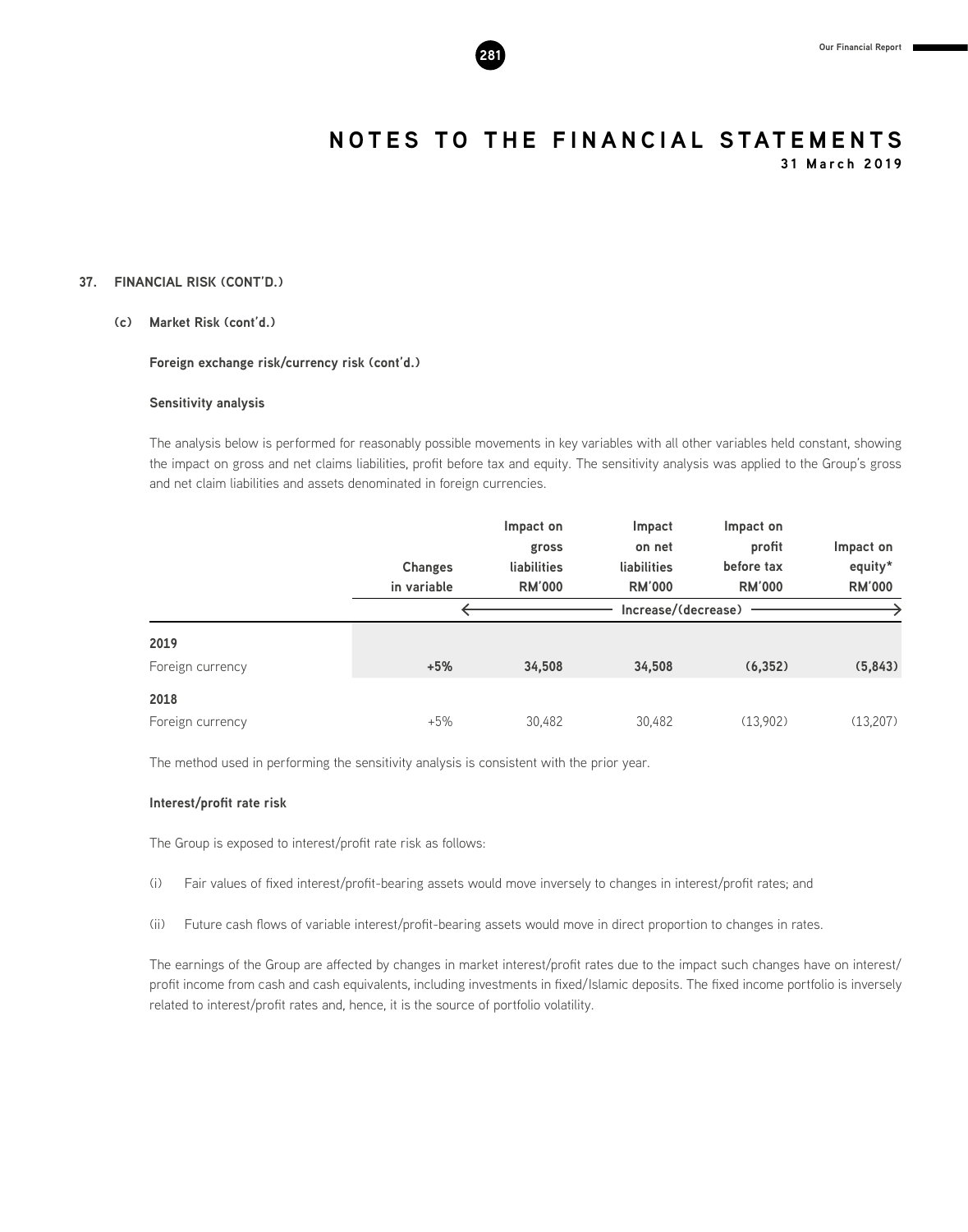

#### **37. FINANCIAL RISK (CONT'D.)**

#### **(c) Market Risk (cont'd.)**

#### **Interest/profit rate risk (cont'd.)**

The Group manages its interest/profit rate risk by matching, where possible, the duration and profile of assets and liabilities to minimise the impact of mismatches between the value of assets and liabilities from interest/profit rate movements.

The nature of the Group's exposure to interest/profit rate risk and its objectives, policies and processes for managing interest/profit rate risk have not changed significantly from the previous financial year.

#### **Sensitivity analysis**

A change of 25 basis points ("bp") in interest/profit rates at the reporting date would have increased/(decreased) the value of the portfolio of fixed-income investment by the amounts shown below.

|                       |                |                          | Impact on     |  |
|-----------------------|----------------|--------------------------|---------------|--|
|                       |                | Impact on                | equity/       |  |
|                       |                | profit                   | participants' |  |
|                       | <b>Changes</b> | before tax               | fund*         |  |
|                       | in variable    | <b>RM'000</b>            | <b>RM'000</b> |  |
|                       |                | Increase/(decrease)      |               |  |
| 2019                  |                |                          |               |  |
| Group                 |                |                          |               |  |
| Interest/profit rates | $+25$ bp       | (810)                    | (76, 310)     |  |
| Interest/profit rates | $-25$ bp       | 810                      | 76,310        |  |
| 2018                  |                |                          |               |  |
| Group                 |                |                          |               |  |
| Interest/profit rates | $+25$ bp       | $\qquad \qquad -$        | (42,962)      |  |
| Interest/profit rates | $-25$ bp       | $\overline{\phantom{0}}$ | 42,962        |  |

\* The impact on equity reflects the after tax impact.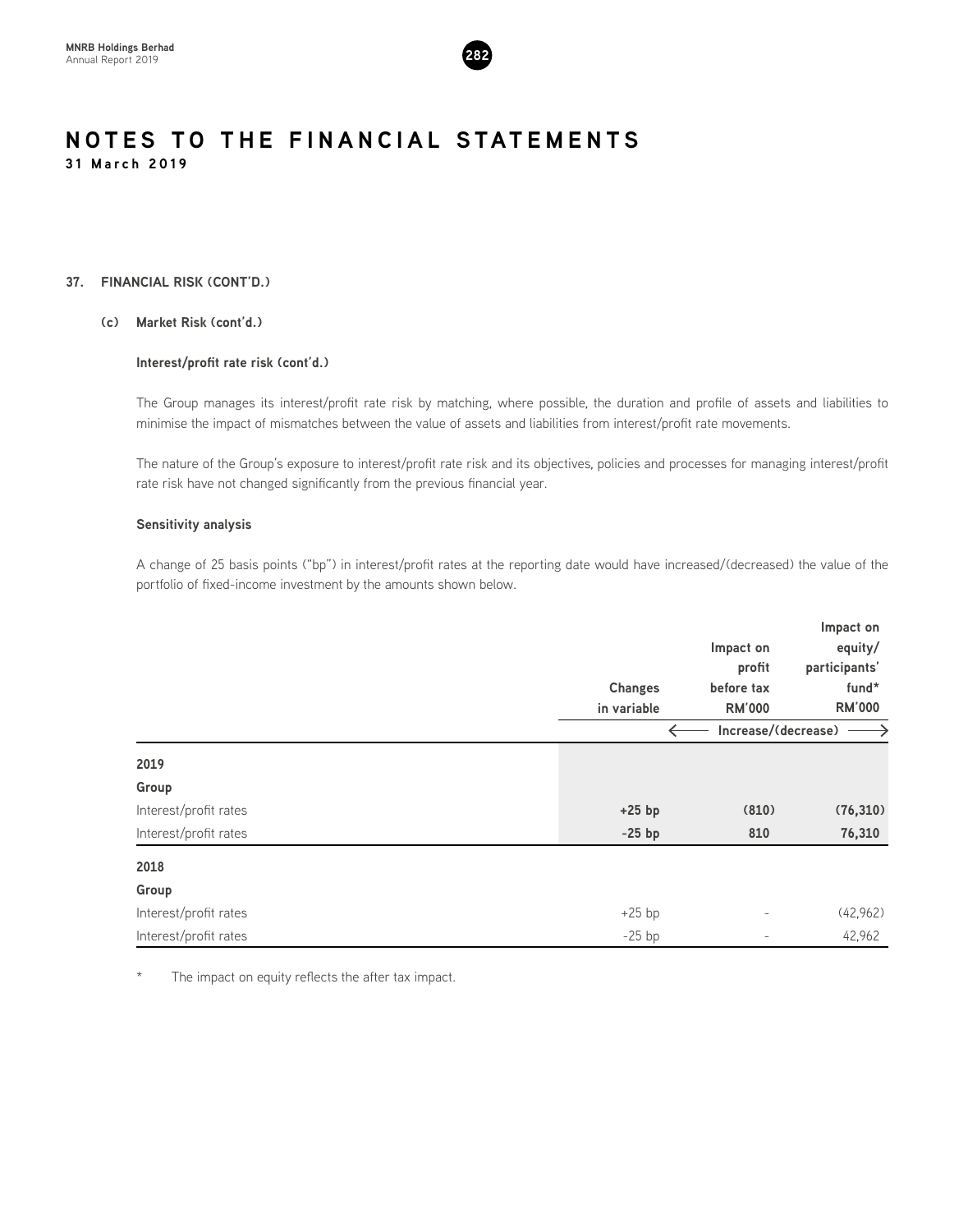

#### **38. OTHER RISKS**

#### **(a) Operational Risk**

Operational risk is the risk of loss resulting from inadequate or ineffective or failed internal resources (people, processes and systems), or from external events. Operational risk is inherent in all activities of the Group, and can transverse multiple activities. It includes a wide spectrum of heterogeneous risks such as fraud, physical damage, business disruption, transaction failures, legal and regulatory breaches, as well as employee health and safety hazards. Operational risk may result in direct financial losses and indirect financial losses due to reputational damage.

The Group cannot expect to eliminate all operational risks, but by initiating a rigorous control framework, and by monitoring and responding to potential risks, the Group is able to minimise risks to an acceptable level. Controls include effective segregation of duties, effective access controls, authorisation and reconciliation procedures, continuous staff education and appropriate assessment processes, including the use of internal audit.

#### **(b) Shariah Risk**

Shariah risk is defined as potential Shariah non-compliance that contributes to adverse reputation, financial losses and opportunity costs resulting from ineffective governance, incompetent employees and improper transactional and operational execution. The Group mitigates such risk by initiating, monitoring and responding to a robust Shariah Risk Management Framework.

The Framework is guided by the Shariah Governance Framework issued by BNM.

#### **(c) Compliance Risk**

Compliance risk is the risk of legal or regulatory sanctions, financial loss or reputational damage, which the Group may suffer as a result of its failure to comply with legal and regulatory requirements applicable to its activities.

The Group monitors all compliance aspects in observing regulatory requirements. In this respect, it has developed a Group Compliance Management Framework and other relevant internal policies and procedures to ensure compliance with all applicable laws and guidelines issued by the regulatory authorities.

#### **(d) Property Investment Risk**

Property investment risk is the risk associated with the Group's investment in property or real estate for own occupancy, investment or rental purpose. Operational manuals are put in place to describe the responsibilities in relation to the management of properties.

The financial risk arising from a delinquent or loss of tenants are managed at the outset through careful selection of properties with high tenancy including tenants with long term tenancies and a continuous maintenance and upgrade of facilities.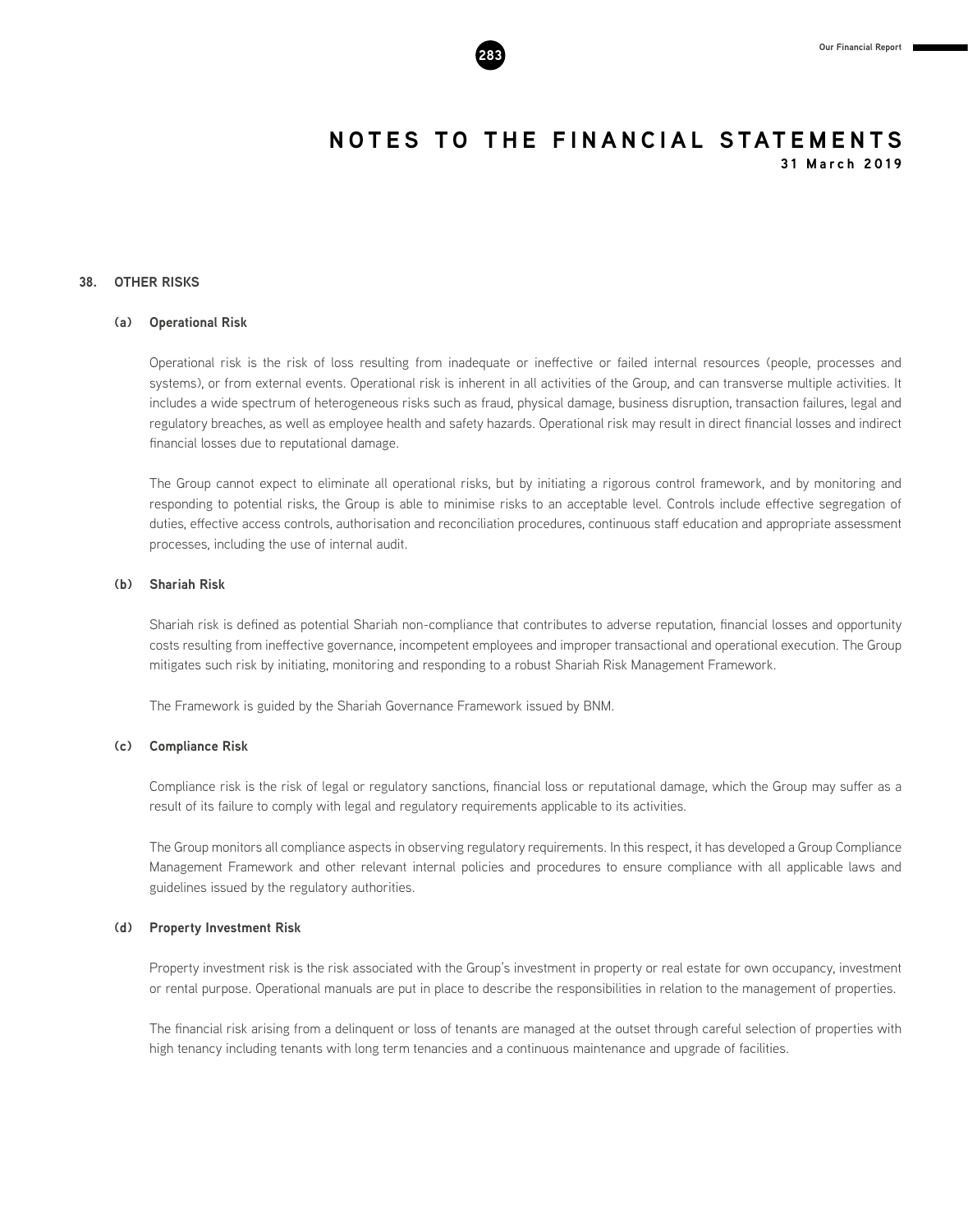

#### **39. SHAREHOLDERS', REINSURANCE, TAKAFUL AND RETAKAFUL FUNDS**

#### **(a) Consolidated income statement by fund**

**For the year ended 31 March 2019**

|                                                                   | General                             |                       |                       |                       |                          |                              |                                      |
|-------------------------------------------------------------------|-------------------------------------|-----------------------|-----------------------|-----------------------|--------------------------|------------------------------|--------------------------------------|
|                                                                   | reinsurance<br>and<br>shareholders' | General<br>takaful    | Family<br>takaful     | General<br>retakaful  | Family<br>retakaful      | <b>Eliminations</b><br>and   |                                      |
|                                                                   | fund<br><b>RM'000</b>               | fund<br><b>RM'000</b> | fund<br><b>RM'000</b> | fund<br><b>RM'000</b> | fund<br><b>RM'000</b>    | adjustments<br><b>RM'000</b> | <b>Consolidated</b><br><b>RM'000</b> |
| Gross earned premiums/<br>contributions<br>Premiums/contributions | 1,092,728                           | 272,808               | 581,321               | 20,651                | 9,409                    | (1,214)                      | 1,975,703                            |
| ceded to reinsurers/<br>retakaful operators                       | (124, 667)                          | (97, 181)             | (71, 594)             | (3,056)               | (6, 725)                 | 219                          | (303,004)                            |
| Net earned premiums/<br>contributions                             | 968,061                             | 175,627               | 509,727               | 17,595                | 2,684                    | (995)                        | 1,672,699                            |
| Investment income                                                 | 158,162                             | 16,777                | 125,241               | 2,396                 | 781                      | (36, 423)                    | 266,934                              |
| Net realised gains/(losses)                                       | 6,990                               | 1,451                 | (621)                 |                       | $\overline{\phantom{a}}$ |                              | 7,820                                |
| Net fair value (losses)/gains                                     | (28, 496)                           | (1,074)               | 93,668                |                       | 15                       | 8,659                        | 72,772                               |
| Fee and commission income                                         | 374,590                             | 23,614                | 3                     |                       | $\overline{\phantom{a}}$ | (363, 686)                   | 34,521                               |
| Other operating revenue                                           | 13,614                              | 2,347                 | 5,203                 | 154                   | 14                       | (8,681)                      | 12,651                               |
| Other revenue                                                     | 524,860                             | 43,115                | 223,494               | 2,550                 | 810                      | (400, 131)                   | 394,698                              |
| Gross claims and benefit<br>paid                                  | (822, 109)                          | (156, 890)            | (309, 022)            | (18, 263)             | (10, 950)                | 2,037                        | (1,315,197)                          |
| Claims ceded to reinsurers/<br>retakaful operators                | 59,198                              | 61,477                | 52,185                | 5,435                 | 6,560                    | (2,037)                      | 182,818                              |
| Gross change in contract<br>liabilities                           | 72,981                              | (20, 039)             | (235, 013)            | 30,186                | (682)                    |                              | (152, 567)                           |
| Change in contract liabilities<br>ceded to reinsurers/            |                                     |                       |                       |                       |                          |                              |                                      |
| retakaful operators                                               | 45,048                              | 16,708                | 14,629                | (14, 118)             | (1,611)                  |                              | 60,656                               |
| Net claims and benefits                                           | (644, 882)                          | (98, 744)             | (477, 221)            | 3,240                 | (6,683)                  |                              | (1,224,290)                          |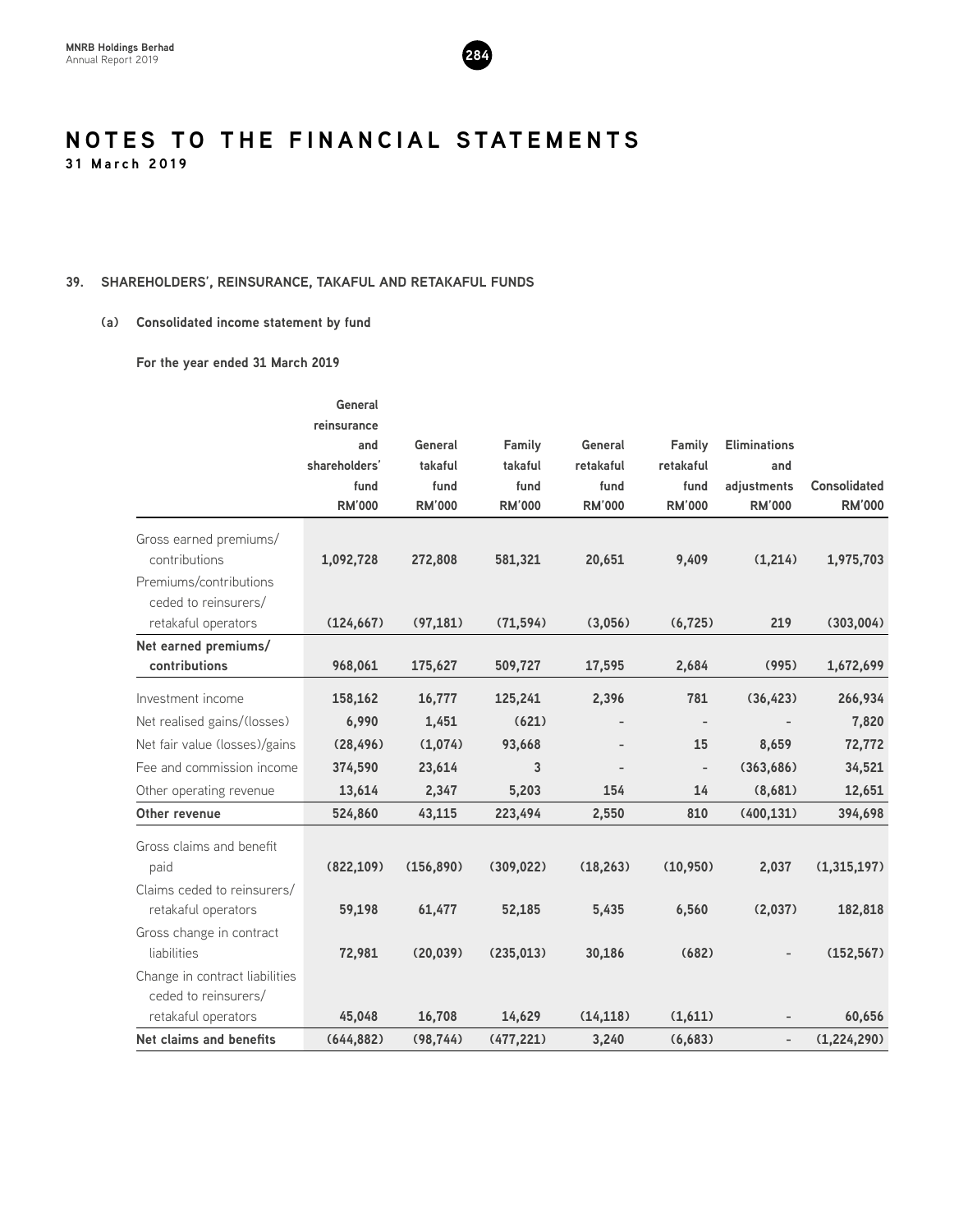

**31 March 2019**

#### **39. SHAREHOLDERS', REINSURANCE, TAKAFUL AND RETAKAFUL FUNDS (CONT'D.)**

#### **(a) Consolidated income statement by fund (cont'd.)**

**For the year ended 31 March 2019 (cont'd.)**

|                                   | General                  |                          |                 |                   |                          |                     |                          |
|-----------------------------------|--------------------------|--------------------------|-----------------|-------------------|--------------------------|---------------------|--------------------------|
|                                   | reinsurance              |                          |                 |                   |                          |                     |                          |
|                                   | and                      | General                  | Family          | General           | Family                   | <b>Eliminations</b> |                          |
|                                   | shareholders'<br>fund    | takaful<br>fund          | takaful<br>fund | retakaful<br>fund | retakaful<br>fund        | and                 | adjustments Consolidated |
|                                   | <b>RM'000</b>            | <b>RM'000</b>            | <b>RM'000</b>   | <b>RM'000</b>     | <b>RM'000</b>            | <b>RM'000</b>       | <b>RM'000</b>            |
| Fee and commission expenses       | (384, 372)               | (96, 792)                | (215, 592)      | (8,589)           | (382)                    | 321,388             | (384, 339)               |
| Management expenses               | (292, 696)               |                          | (2, 137)        |                   |                          | 46,892              | (247, 941)               |
| Finance costs                     | (16, 295)                |                          |                 |                   |                          | 51                  | (16, 244)                |
| Other operating expenses          | (1, 350)                 | (2,303)                  |                 | (403)             | (3)                      | 2,388               | (1,671)                  |
| Changes in expense liabilities    | (5, 114)                 |                          |                 |                   | $\overline{\phantom{0}}$ |                     | (5, 114)                 |
| Tax borne by participants         | $\overline{\phantom{m}}$ | (5,643)                  | (16, 274)       | (1, 178)          | 3                        | 955                 | (22, 137)                |
| Other expenses                    | (699, 827)               | (104, 738)               | (234,003)       | (10, 170)         | (382)                    | 371,674             | (677, 446)               |
| Share of results of associates    |                          |                          |                 |                   |                          | (13, 121)           | (13, 121)                |
| Operating profit/(loss) before    |                          |                          |                 |                   |                          |                     |                          |
| (surplus)/deficit attributable    |                          |                          |                 |                   |                          |                     |                          |
| to takaful participants, zakat    |                          |                          |                 |                   |                          |                     |                          |
| and taxation                      | 148,212                  | 15,260                   | 21,997          | 13,215            | (3,571)                  | (42, 573)           | 152,540                  |
| (Surplus)/deficit attributable to |                          |                          |                 |                   |                          |                     |                          |
| takaful participants              |                          | (15,260)                 | (21,997)        | (13, 215)         | 3,571                    | 13,760              | (33, 141)                |
| Operating profit before taxation  | 148,212                  |                          |                 |                   |                          | (28, 813)           | 119,399                  |
| Zakat                             | (681)                    |                          |                 |                   |                          |                     | (681)                    |
| Taxation                          | (14, 311)                | $\overline{\phantom{0}}$ |                 |                   |                          |                     | (14, 311)                |
| Net profit for the year           |                          |                          |                 |                   |                          |                     |                          |
| attributable to equity holders    |                          |                          |                 |                   |                          |                     |                          |
| of the Parent                     | 133,220                  |                          |                 |                   |                          | (28, 813)           | 104,407                  |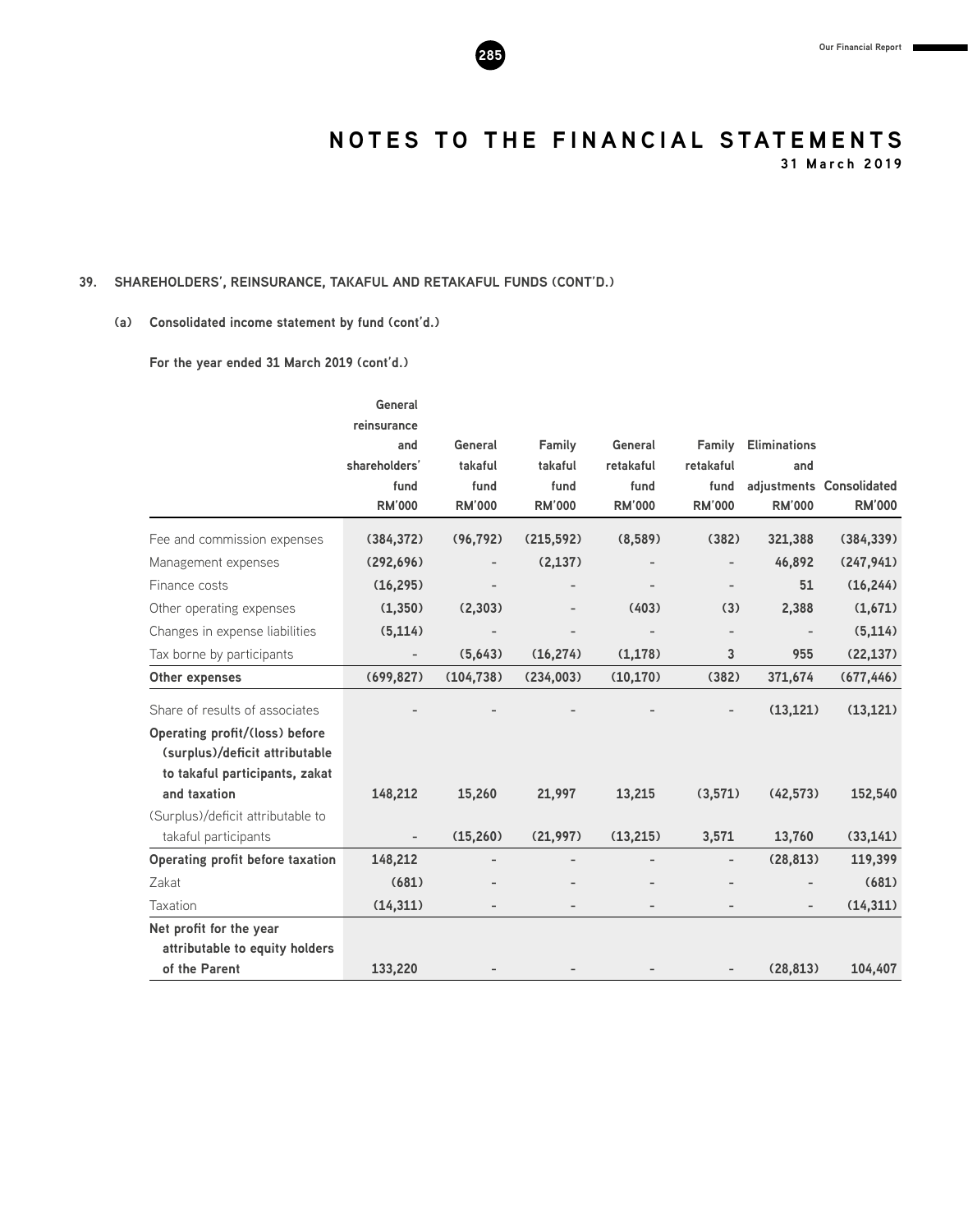

#### **39. SHAREHOLDERS', REINSURANCE, TAKAFUL AND RETAKAFUL FUNDS (CONT'D.)**

#### **(a) Consolidated income statement by fund (cont'd.)**

**For the year ended 31 March 2018**

|                                | General       |               |               |               |                   |                     |                     |
|--------------------------------|---------------|---------------|---------------|---------------|-------------------|---------------------|---------------------|
|                                | reinsurance   |               |               |               |                   |                     |                     |
|                                | and           | General       | Family        | General       | Family            | <b>Eliminations</b> |                     |
|                                | shareholders' | takaful       | takaful       | retakaful     | retakaful         | and                 |                     |
|                                | fund          | fund          | fund          | fund          | fund              | adjustments         | <b>Consolidated</b> |
|                                | <b>RM'000</b> | <b>RM'000</b> | <b>RM'000</b> | <b>RM'000</b> | <b>RM'000</b>     | <b>RM'000</b>       | <b>RM'000</b>       |
| Gross earned premiums/         |               |               |               |               |                   |                     |                     |
| contributions                  | 1,288,445     | 281,073       | 647,776       | 25,709        | 9,896             | (1,236)             | 2,251,663           |
| Premiums/contributions         |               |               |               |               |                   |                     |                     |
| ceded to reinsurers/           |               |               |               |               |                   |                     |                     |
| retakaful operators            | (119, 494)    | (118, 031)    | (74, 328)     | (3,431)       | (7, 751)          | 236                 | (322, 799)          |
| Net earned premiums/           |               |               |               |               |                   |                     |                     |
| contributions                  | 1,168,951     | 163,042       | 573,448       | 22,278        | 2,145             | (1,000)             | 1,928,864           |
| Investment income              | 119,735       | 16,609        | 112,903       | 2,629         | 885               | (6,830)             | 245,931             |
| Net realised (losses)/gains    | (51,651)      | (317)         | 5,031         |               |                   | 48.894              | 1,957               |
| Net fair value gains           | 10,254        | 905           | 204           |               |                   | 328                 | 11,691              |
| Fee and commission income      | 384,137       | 27,778        | 114           | 3             | $\qquad \qquad -$ | (371,890)           | 40,142              |
| Other operating revenue        | 76,302        | 2,517         | 28,914        | 181           | 22                | (69,865)            | 38,071              |
| Other revenue                  | 538,777       | 47,492        | 147,166       | 2,813         | 907               | (399, 363)          | 337,792             |
| Gross claims and benefit       |               |               |               |               |                   |                     |                     |
| paid                           | (737, 182)    | (169, 673)    | (274, 242)    | (13,203)      | (11, 305)         | 3,786               | (1,201,819)         |
| Claims ceded to reinsurers/    |               |               |               |               |                   |                     |                     |
| retakaful operators            | 37,193        | 73,995        | (578)         | (625)         | 5,996             | (3,786)             | 112,195             |
| Gross change in contract       |               |               |               |               |                   |                     |                     |
| liabilities                    | (29, 203)     | (5,326)       | (138,585)     | (19,769)      | (10,079)          | 15,387              | (187, 575)          |
| Change in contract liabilities |               |               |               |               |                   |                     |                     |
| ceded to reinsurers/           |               |               |               |               |                   |                     |                     |
| retakaful operators            | (31,527)      | 1,670         | (1,945)       | (926)         | 1,682             |                     | (31,046)            |
| Net claims and benefits        | (760, 719)    | (99, 334)     | (415,350)     | (34,523)      | (13,706)          | 15,387              | (1,308,245)         |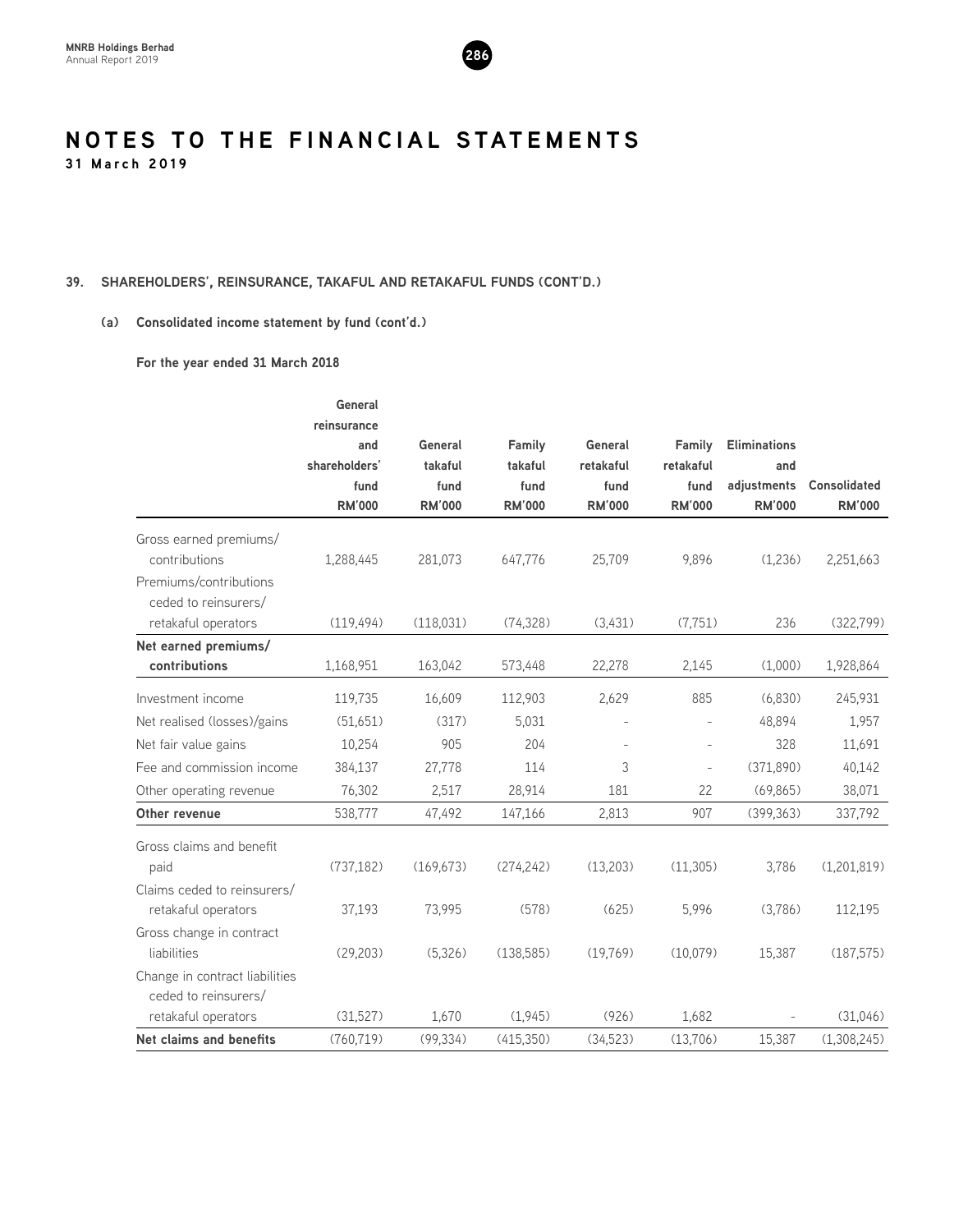

**31 March 2019**

#### **39. SHAREHOLDERS', REINSURANCE, TAKAFUL AND RETAKAFUL FUNDS (CONT'D.)**

#### **(a) Consolidated income statement by fund (cont'd.)**

**For the year ended 31 March 2018 (cont'd.)**

|                                | deneral<br>reinsurance |               |               |               |                |                     |               |
|--------------------------------|------------------------|---------------|---------------|---------------|----------------|---------------------|---------------|
|                                | and                    | General       | Family        | General       | Family         | <b>Eliminations</b> |               |
|                                | shareholders'          | takaful       | takaful       | retakaful     | retakaful      | and                 |               |
|                                | fund                   | fund          | fund          | fund          | fund           | adjustments         | Consolidated  |
|                                | <b>RM'000</b>          | <b>RM'000</b> | <b>RM'000</b> | <b>RM'000</b> | <b>RM'000</b>  | <b>RM'000</b>       | <b>RM'000</b> |
| Fee and commission             |                        |               |               |               |                |                     |               |
| expenses                       | (427, 358)             | (91,683)      | (231, 391)    | (10,026)      | (322)          | 333,255             | (427, 525)    |
| Management expenses            | (281, 507)             |               |               |               | $\overline{a}$ | 43,518              | (237,989)     |
| Finance costs                  | (15,891)               |               |               |               | $\equiv$       | 50                  | (15, 841)     |
| Other operating expenses       | (42, 837)              |               | (253)         | (412)         | 7              | 20,350              | (23, 145)     |
| Changes in expense liabilities | 3,848                  |               |               |               |                |                     | 3,848         |
| Tax borne by participants      | $\bar{\phantom{a}}$    | (2,826)       | (9, 914)      | 75            | (11)           | 3                   | (12,673)      |
| Other expenses                 | (763, 745)             | (94, 509)     | (241, 558)    | (10, 363)     | (326)          | 397,176             | (713, 325)    |
| Share of results of            |                        |               |               |               |                |                     |               |
| associates                     |                        |               |               |               |                | 9,712               | 9,712         |
| <b>Operating profit/(loss)</b> |                        |               |               |               |                |                     |               |
| before (surplus)/deficit       |                        |               |               |               |                |                     |               |
| attributable to takaful        |                        |               |               |               |                |                     |               |
| participants, zakat and        |                        |               |               |               |                |                     |               |
| taxation                       | 183,264                | 16,691        | 63,706        | (19, 795)     | (10,980)       | 21,912              | 254,798       |
| (Surplus)/deficit attributable |                        |               |               |               |                |                     |               |
| to takaful participants        |                        | (16,691)      | (63,706)      | 19,795        | 10,980         | (12,652)            | (62, 274)     |
| <b>Operating profit/(loss)</b> |                        |               |               |               |                |                     |               |
| before zakat and taxation      | 183,264                |               |               |               |                | 9,260               | 192,524       |
| Zakat                          | (563)                  |               |               |               |                |                     | (563)         |
| Taxation                       | (51,096)               |               |               |               |                |                     | (51,096)      |
| Net profit for the year        |                        |               |               |               |                |                     |               |
| attributable to equity         |                        |               |               |               |                |                     |               |
| holders of the Parent          | 131,605                |               |               |               |                | 9,260               | 140,865       |

 **General** 

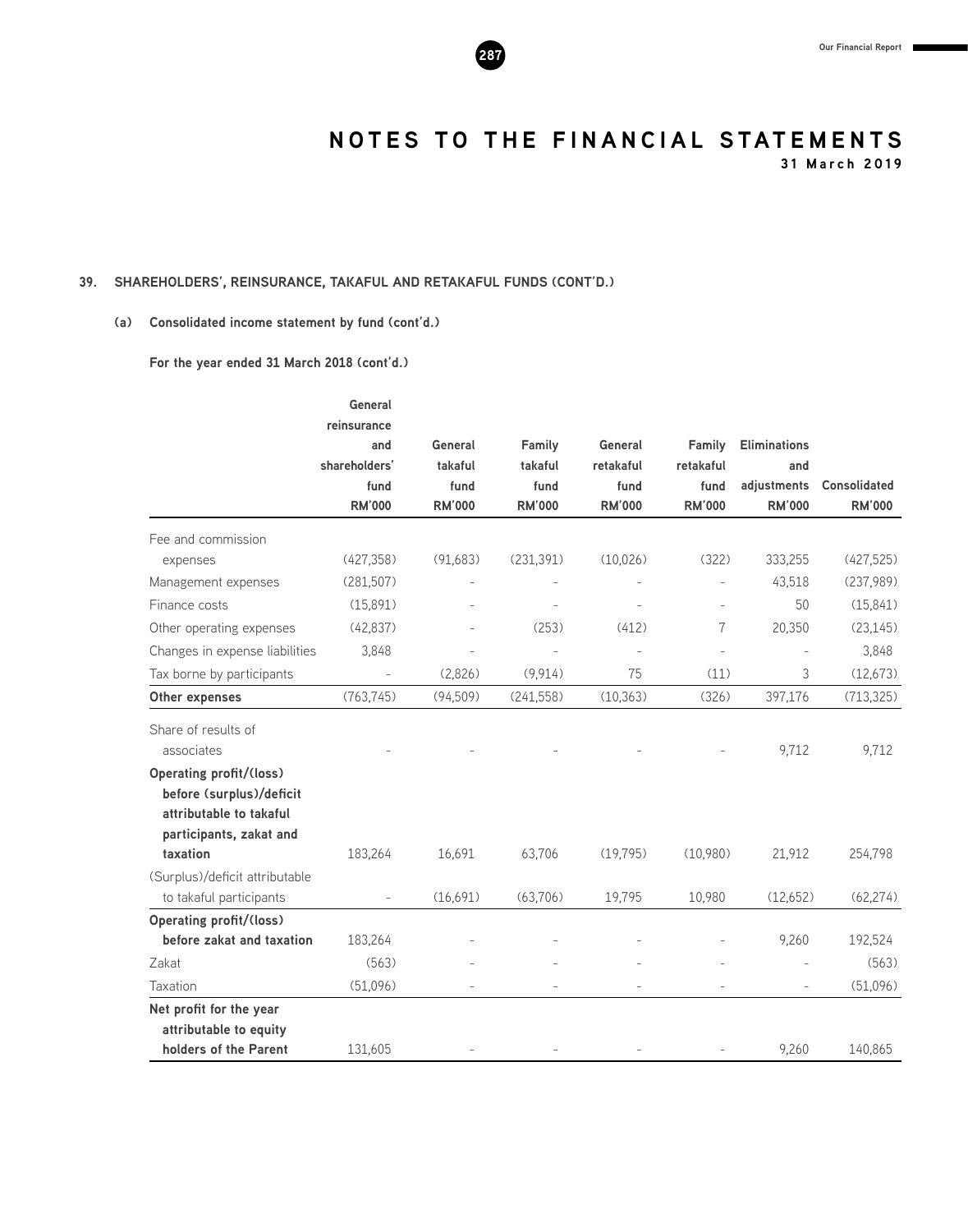

#### **39. SHAREHOLDERS', REINSURANCE, TAKAFUL AND RETAKAFUL FUNDS (CONT'D.)**

#### **(b) Consolidated statement of financial position by fund**

#### **As at 31 March 2019**

|                               | General       |                          |                   |               |                              |                          |                     |
|-------------------------------|---------------|--------------------------|-------------------|---------------|------------------------------|--------------------------|---------------------|
|                               | reinsurance   |                          |                   |               |                              |                          |                     |
|                               | and           | General                  | Family            | General       | Family                       | <b>Eliminations</b>      |                     |
|                               | shareholders' | takaful                  | takaful           | retakaful     | retakaful                    | and                      |                     |
|                               | fund          | fund                     | fund              | fund          | fund                         | adjustments              | <b>Consolidated</b> |
|                               | <b>RM'000</b> | <b>RM'000</b>            | <b>RM'000</b>     | <b>RM'000</b> | <b>RM'000</b>                | <b>RM'000</b>            | <b>RM'000</b>       |
| <b>Assets</b>                 |               |                          |                   |               |                              |                          |                     |
| Property, plant and           |               |                          |                   |               |                              |                          |                     |
| equipment                     | 122,427       |                          |                   |               |                              | 81,760                   | 204,187             |
| Investment properties         |               | $\overline{\phantom{0}}$ | 81,760            |               | $\overline{\phantom{a}}$     | (81,760)                 |                     |
| Intangible assets             | 37,206        |                          | $\qquad \qquad$   |               | $\qquad \qquad \blacksquare$ |                          | 37,206              |
| Deferred tax assets           | 9,538         | 1,423                    | $\qquad \qquad -$ |               | $\overline{\phantom{a}}$     | 2,286                    | 13,247              |
| Investments in subsidiaries   | 1,304,476     |                          |                   |               |                              | (1,304,476)              |                     |
| Investments in associates     | 117,526       |                          |                   |               | $\overline{\phantom{a}}$     | 16,215                   | 133,741             |
| Financial assets              | 3,948,575     | 461,430                  | 3,095,850         | 74,662        | 9,822                        | (300, 785)               | 7,289,554           |
| Reinsurance/retakaful assets  | 305,037       | 164,941                  | 57,756            | 5,694         | 6,425                        | $\overline{\phantom{a}}$ | 539,853             |
| Insurance/takaful receivables | 276,110       | 23,031                   | 25,433            | 9,299         | 3,478                        | $\overline{\phantom{a}}$ | 337,351             |
| Tax recoverable               | 55,753        |                          |                   | (1,079)       |                              |                          | 54,674              |
| Non-current assets held for   |               |                          |                   |               |                              |                          |                     |
| sale                          |               |                          | 45,875            |               |                              |                          | 45,875              |
| Cash and bank balances        | 17,442        | 460                      | 32,486            | 715           | 572                          |                          | 51,675              |
| <b>Total assets</b>           | 6,194,090     | 651,285                  | 3,339,160         | 89,291        | 20,297                       | (1,586,760)              | 8,707,363           |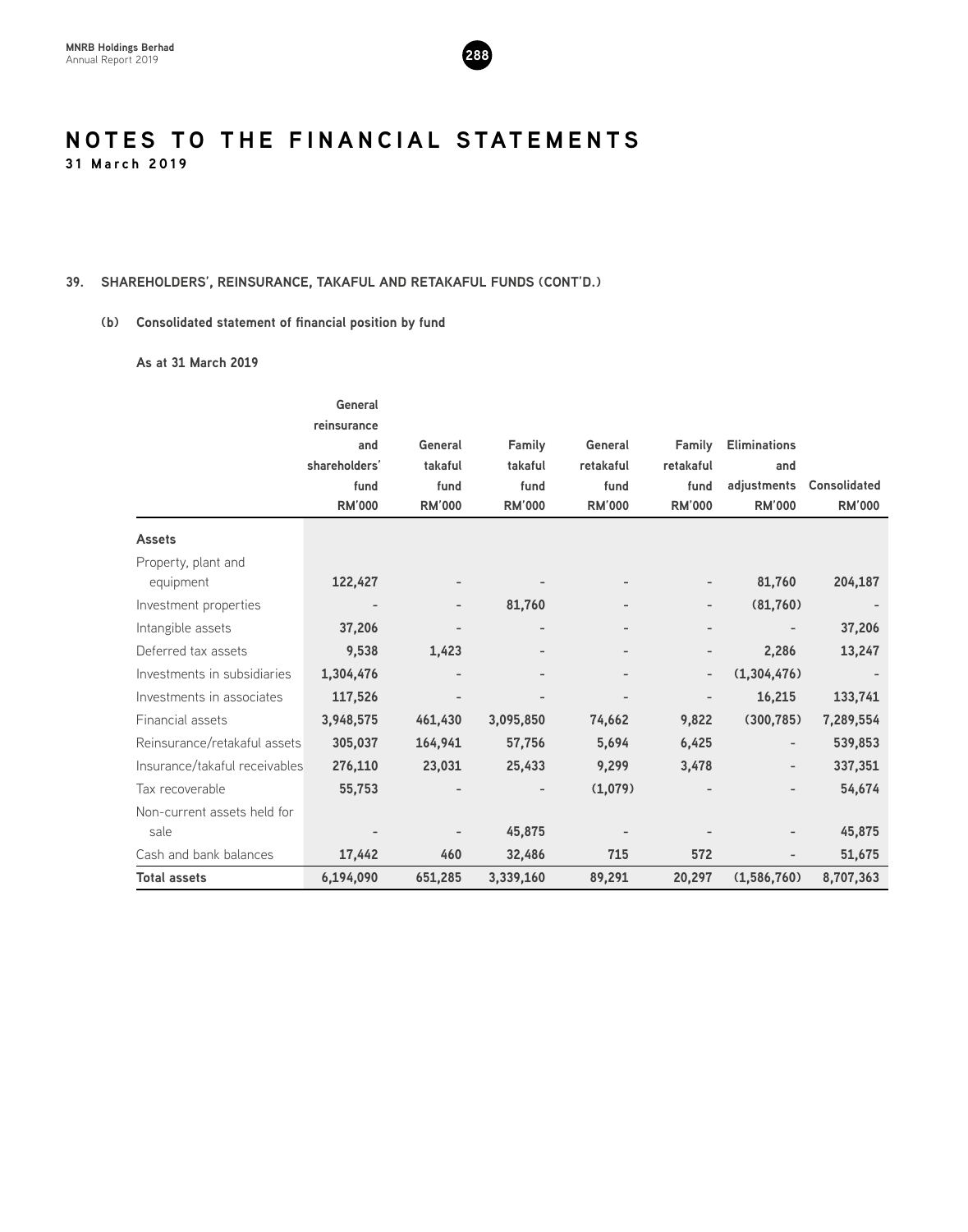**31 March 2019**

#### **39. SHAREHOLDERS', REINSURANCE, TAKAFUL AND RETAKAFUL FUNDS (CONT'D.)**

#### **(b) Consolidated statement of financial position by fund (cont'd.)**

**As at 31 March 2019 (cont'd.)**

|                                  | General       |                          |               |               |               |                          |               |
|----------------------------------|---------------|--------------------------|---------------|---------------|---------------|--------------------------|---------------|
|                                  | reinsurance   |                          |               |               |               |                          |               |
|                                  | and           | General                  | Family        | General       | Family        | <b>Eliminations</b>      |               |
|                                  | shareholders' | takaful                  | takaful       | retakaful     | retakaful     | and                      |               |
|                                  | fund          | fund                     | fund          | fund          | fund          | adjustments              | Consolidated  |
|                                  | <b>RM'000</b> | <b>RM'000</b>            | <b>RM'000</b> | <b>RM'000</b> | <b>RM'000</b> | <b>RM'000</b>            | <b>RM'000</b> |
| Liabilities and participants'    |               |                          |               |               |               |                          |               |
| funds                            |               |                          |               |               |               |                          |               |
| Participants' funds              | -             | 132,821                  | 167,334       | 13,229        | 11            | (18, 101)                | 295,294       |
| <b>Borrowings</b>                | 321,000       |                          |               |               |               | (1,000)                  | 320,000       |
| Insurance/takaful contract       |               |                          |               |               |               |                          |               |
| liabilities                      | 2,037,954     | 432,995                  | 2,947,235     | 65,161        | 16,544        | (9,999)                  | 5,489,890     |
| Insurance/takaful payables       | 180,723       | 8,707                    | 27,132        | 5,903         | 1,567         | $\overline{\phantom{a}}$ | 224,032       |
| Other payables                   | 224,331       | 72,211                   | 188,952       | 4,998         | 2,175         | (260, 135)               | 232,532       |
| Deferred tax liabilities         | 4,625         | $\overline{\phantom{a}}$ | 8,507         |               |               | 3,233                    | 16,365        |
| Provision for taxation           | 3,770         | 4,551                    |               |               |               |                          | 8,321         |
| Provision for zakat              | 1,277         |                          |               |               |               |                          | 1,277         |
| <b>Total liabilities and</b>     |               |                          |               |               |               |                          |               |
| participants' funds              | 2,773,680     | 651,285                  | 3,339,160     | 89,291        | 20,297        | (286,002)                | 6,587,711     |
| <b>Equity</b>                    |               |                          |               |               |               |                          |               |
| Share capital                    | 2,026,912     |                          |               |               |               | (1,304,606)              | 722,306       |
| Reserves                         | 1,393,498     |                          |               |               |               | 3,848                    | 1,397,346     |
| <b>Total equity attributable</b> |               |                          |               |               |               |                          |               |
| to equity holders of the         |               |                          |               |               |               |                          |               |
| Parent                           | 3,420,410     |                          |               |               |               | (1,300,758)              | 2,119,652     |
| Total liabilities, participants' |               |                          |               |               |               |                          |               |
| funds and equity                 | 6,194,090     | 651,285                  | 3,339,160     | 89,291        | 20,297        | (1,586,760)              | 8,707,363     |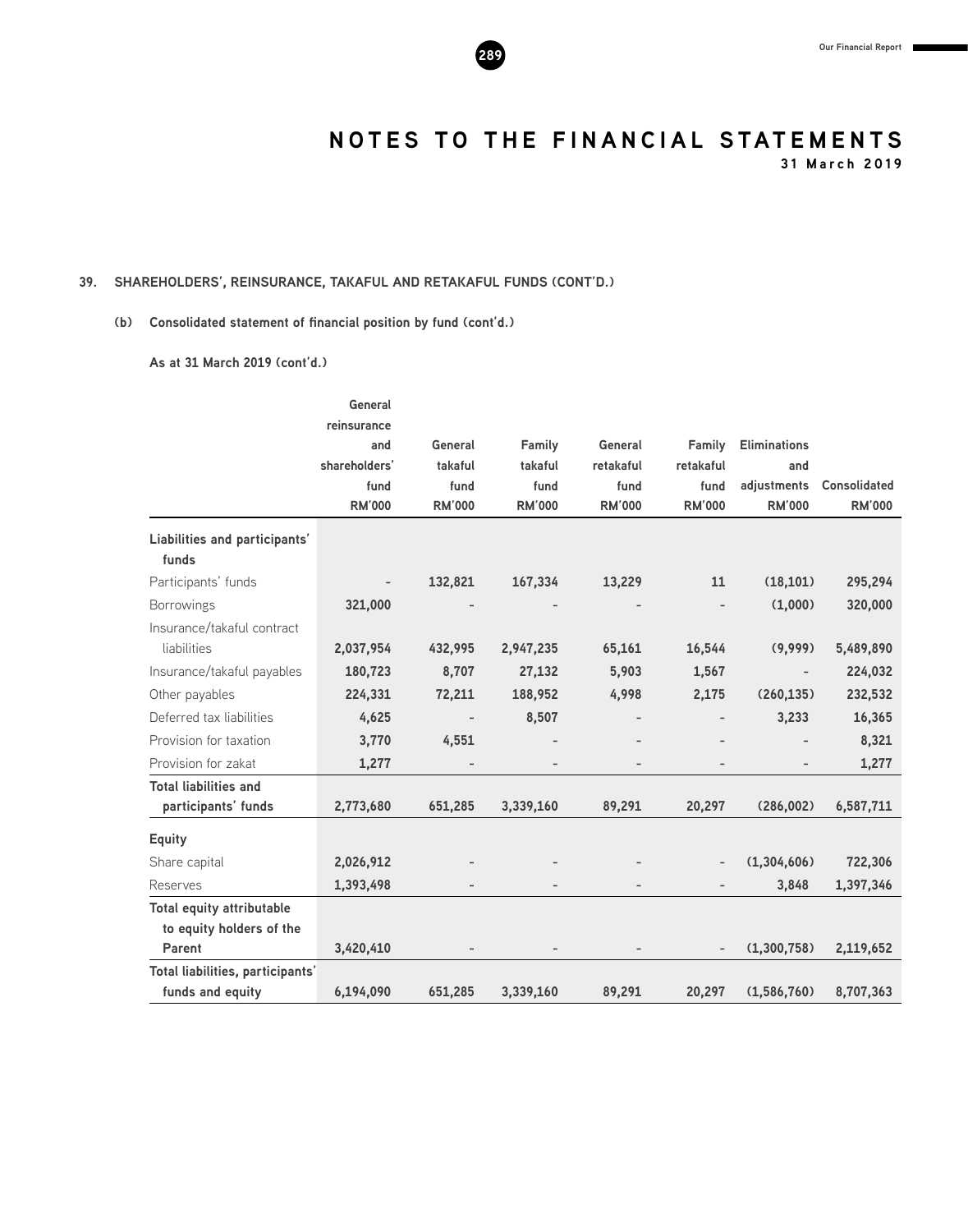

#### **39. SHAREHOLDERS', REINSURANCE, TAKAFUL AND RETAKAFUL FUNDS (CONT'D.)**

#### **(b) Consolidated statement of financial position by fund (cont'd.)**

#### **As at 31 March 2018**

|                               | General                  |                          |                          |               |                          |                          |                     |
|-------------------------------|--------------------------|--------------------------|--------------------------|---------------|--------------------------|--------------------------|---------------------|
|                               | reinsurance              |                          |                          |               |                          |                          |                     |
|                               | and                      | General                  | Family                   | General       | Family                   | <b>Eliminations</b>      |                     |
|                               | shareholders'            | takaful                  | takaful                  | retakaful     | retakaful                | and                      |                     |
|                               | fund                     | fund                     | fund                     | fund          | fund                     | adjustments              | <b>Consolidated</b> |
|                               | <b>RM'000</b>            | <b>RM'000</b>            | <b>RM'000</b>            | <b>RM'000</b> | <b>RM'000</b>            | <b>RM'000</b>            | <b>RM'000</b>       |
| <b>Assets</b>                 |                          |                          |                          |               |                          |                          |                     |
| Property, plant and           |                          |                          |                          |               |                          |                          |                     |
| equipment                     | 124,926                  |                          |                          |               | $\overline{\phantom{a}}$ | 115,818                  | 240,744             |
| Investment properties         | $\overline{\phantom{a}}$ | $\overline{\phantom{a}}$ | 115,818                  |               | $\overline{\phantom{a}}$ | (115, 818)               |                     |
| Intangible assets             | 32,131                   |                          | $\overline{\phantom{a}}$ |               |                          | $\overline{\phantom{a}}$ | 32,131              |
| Deferred tax assets           | 20,822                   | 2,426                    |                          | 66            |                          | (4,971)                  | 18,343              |
| Investments in subsidiaries   | 904,476                  |                          |                          |               |                          | (904, 476)               |                     |
| Investments in associates     | 131,833                  |                          |                          |               |                          | 7,176                    | 139,009             |
| Financial assets              | 3,379,527                | 421,546                  | 2,768,770                | 78,497        | 14,388                   | (223, 888)               | 6,438,840           |
| Reinsurance/retakaful assets  | 257,559                  | 149,625                  | 43,127                   | 19,906        | 8,036                    | $\overline{\phantom{a}}$ | 478,253             |
| Insurance/takaful receivables | 331,267                  | 30,407                   | 44,206                   | 13,995        | 2,080                    | (3,651)                  | 418,304             |
| Tax recoverable               | 27,291                   | $\overline{\phantom{a}}$ |                          | (21)          |                          | $\overline{\phantom{a}}$ | 27,277              |
| Cash and bank balances        | 43,132                   | 27,589                   | 70,175                   | 203           | 1,000                    | $\overline{\phantom{a}}$ | 142,099             |
| <b>Total assets</b>           | 5,252,964                | 631,593                  | 3,042,096                | 112,646       | 25,511                   | (1,129,810)              | 7,935,000           |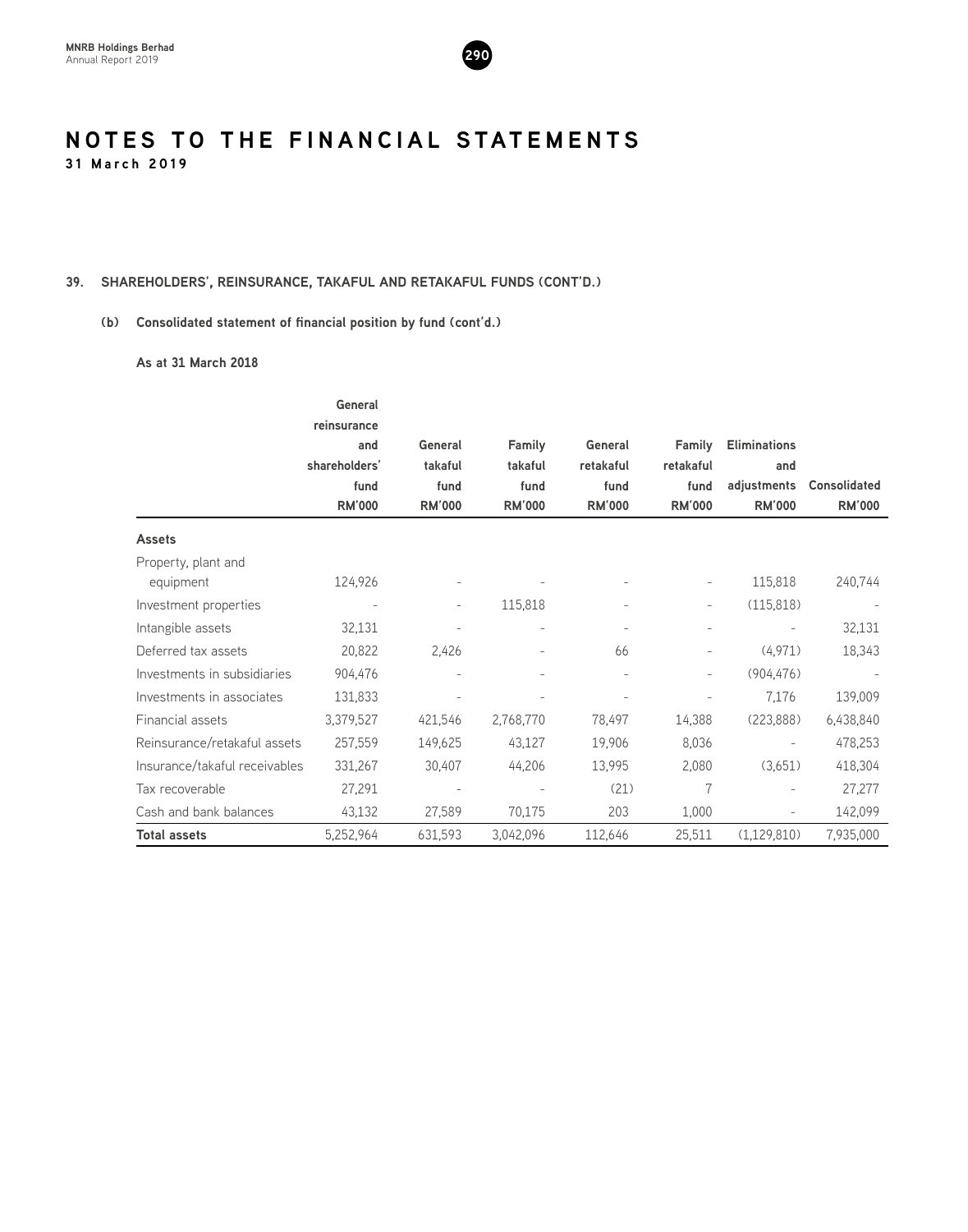

**31 March 2019**

#### **39. SHAREHOLDERS', REINSURANCE, TAKAFUL AND RETAKAFUL FUNDS (CONT'D.)**

#### **(b) Consolidated statement of financial position by fund (cont'd.)**

**As at 31 March 2018 (cont'd.)**

|                                  | General       |                          |               |               |                |                     |                     |
|----------------------------------|---------------|--------------------------|---------------|---------------|----------------|---------------------|---------------------|
|                                  | reinsurance   |                          |               |               |                |                     |                     |
|                                  | and           | General                  | Family        | General       | Family         | <b>Eliminations</b> |                     |
|                                  | shareholders' | takaful                  | takaful       | retakaful     | retakaful      | and                 |                     |
|                                  | fund          | fund                     | fund          | fund          | fund           | adjustments         | <b>Consolidated</b> |
|                                  | <b>RM'000</b> | <b>RM'000</b>            | <b>RM'000</b> | <b>RM'000</b> | <b>RM'000</b>  | <b>RM'000</b>       | <b>RM'000</b>       |
| Liabilities and participants'    |               |                          |               |               |                |                     |                     |
| funds                            |               |                          |               |               |                |                     |                     |
| Participants' funds              |               | 120,253                  | 129,131       |               |                | (1,522)             | 247,862             |
| <b>Borrowings</b>                | 321,000       |                          |               |               |                | (1,000)             | 320,000             |
| Insurance/takaful contract       |               |                          |               |               |                |                     |                     |
| liabilities                      | 2,096,878     | 403,666                  | 2,730,440     | 95,828        | 15,919         | (22, 786)           | 5,319,945           |
| Insurance/takaful payables       | 207,529       | 18,105                   | 33,287        | 10,971        | 4,203          | (3,651)             | 270,444             |
| Other payables                   | 164,960       | 89,138                   | 146,947       | 5,847         | 5,389          | (186, 536)          | 225,745             |
| Deferred tax liabilities         | 13,981        | $\overline{\phantom{a}}$ | 1,013         |               |                | (4,310)             | 10,684              |
| Provision for taxation           |               | 431                      | 1,278         |               |                |                     | 1,709               |
| Provision for zakat              | 610           |                          |               |               |                |                     | 610                 |
| <b>Total liabilities and</b>     |               |                          |               |               |                |                     |                     |
| participants' funds              | 2,804,958     | 631,593                  | 3,042,096     | 112,646       | 25,511         | (219, 805)          | 6,396,999           |
| <b>Equity</b>                    |               |                          |               |               |                |                     |                     |
| Share capital                    | 1,224,211     |                          |               |               |                | (904, 606)          | 319,605             |
| Reserves                         | 1,223,795     |                          |               |               | $\overline{a}$ | (5,399)             | 1,218,396           |
| <b>Total equity attributable</b> |               |                          |               |               |                |                     |                     |
| to equity holders of the         |               |                          |               |               |                |                     |                     |
| Parent                           | 2,448,006     |                          |               |               |                | (910,005)           | 1,538,001           |
| Total liabilities, participants' |               |                          |               |               |                |                     |                     |
| funds and equity                 | 5,252,964     | 631,593                  | 3,042,096     | 112,646       | 25,511         | (1,129,810)         | 7,935,000           |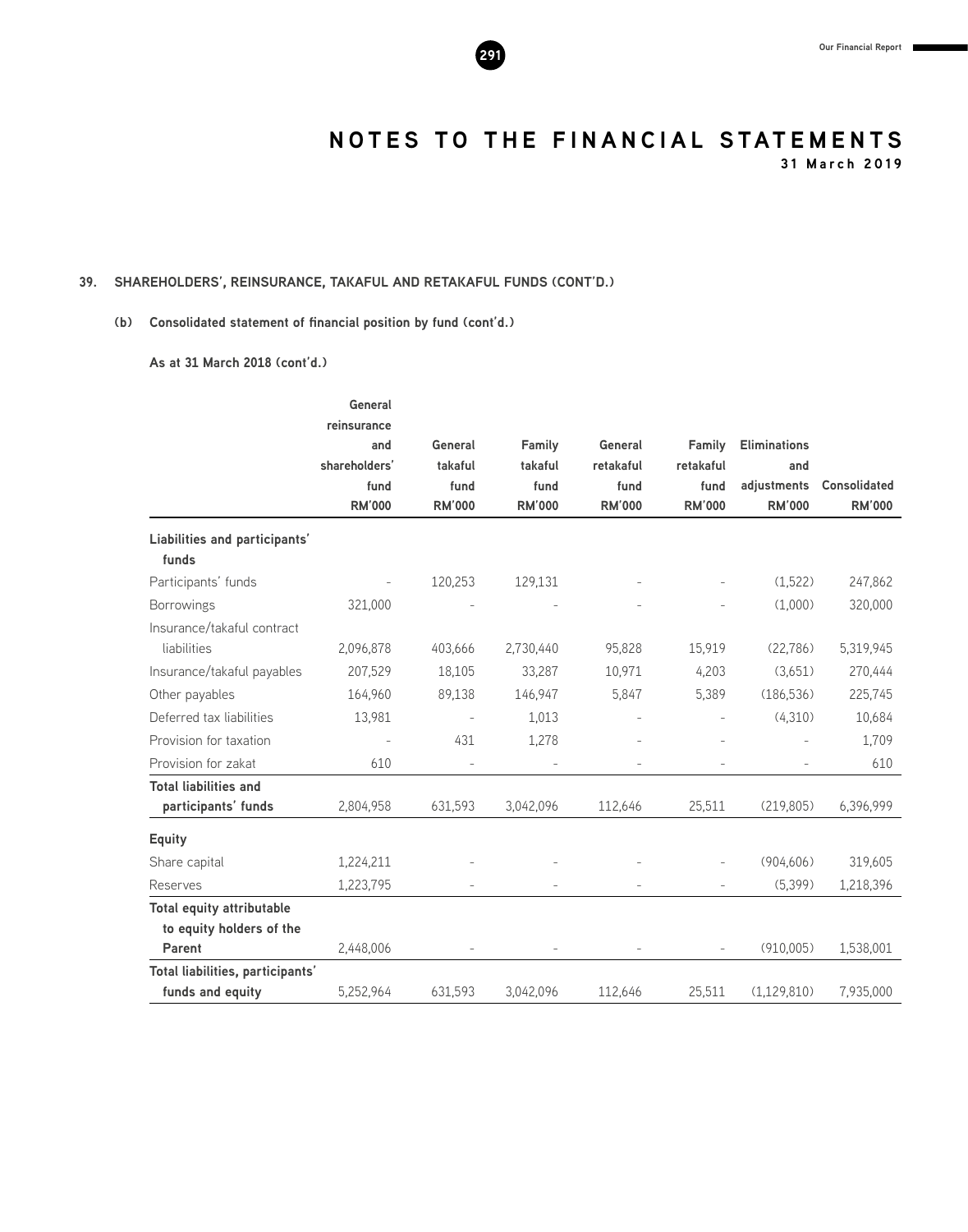

#### **40. FAIR VALUES OF ASSETS**

MFRS 7 *Financial Instruments: Disclosures* ("MFRS 7") requires the classification of financial instruments measured at fair value according to a hierarchy that reflects the significance of inputs used in making the measurements, in particular, whether the inputs used are observable or unobservable. MFRS 13 *Fair Value Measurement* requires similar disclosure requirements as MFRS 7, but extends to include all assets and liabilities measured at fair value and/or for which fair values are disclosed. The following levels of hierarchy are used for determining and disclosing the fair value of the Group and the Company's assets:

Level 1 - Quoted prices (unadjusted) in active markets for identical assets or liabilities

Level 2 - Inputs that are based on observable market data, either directly or indirectly

Level 3 - Inputs that are not based on observable market data

The fair values of the Group and Company's assets are determined as follows:

- (i) The carrying amounts of financial assets, such as loans and receivables, insurance/takaful receivables and cash and bank balances, are reasonable approximation of their fair values due to the relatively short term maturity of these balances;
- (ii) The fair values of quoted equities are based on quoted market prices as at the reporting date;
- (iii) The fair values of Malaysian government securities, government investment issues and unquoted corporate debt securities are based on indicative market prices from the Bond Pricing Agency of Malaysia ("BPAM");
- (iv) The fair values of investments in mutual funds, unit trust funds and real estate investment trusts are valued based on the net asset values of the underlying funds as at the reporting date;
- (v) Freehold land and buildings and investment property have been revalued based on valuations performed by accredited independent valuers having appropriate recognised professional qualification. The valuations are based on the income and comparison approaches. In arriving at the fair value of the assets, the valuers had also taken into consideration the future developments in terms of infrastructure in the vicinity of the properties; and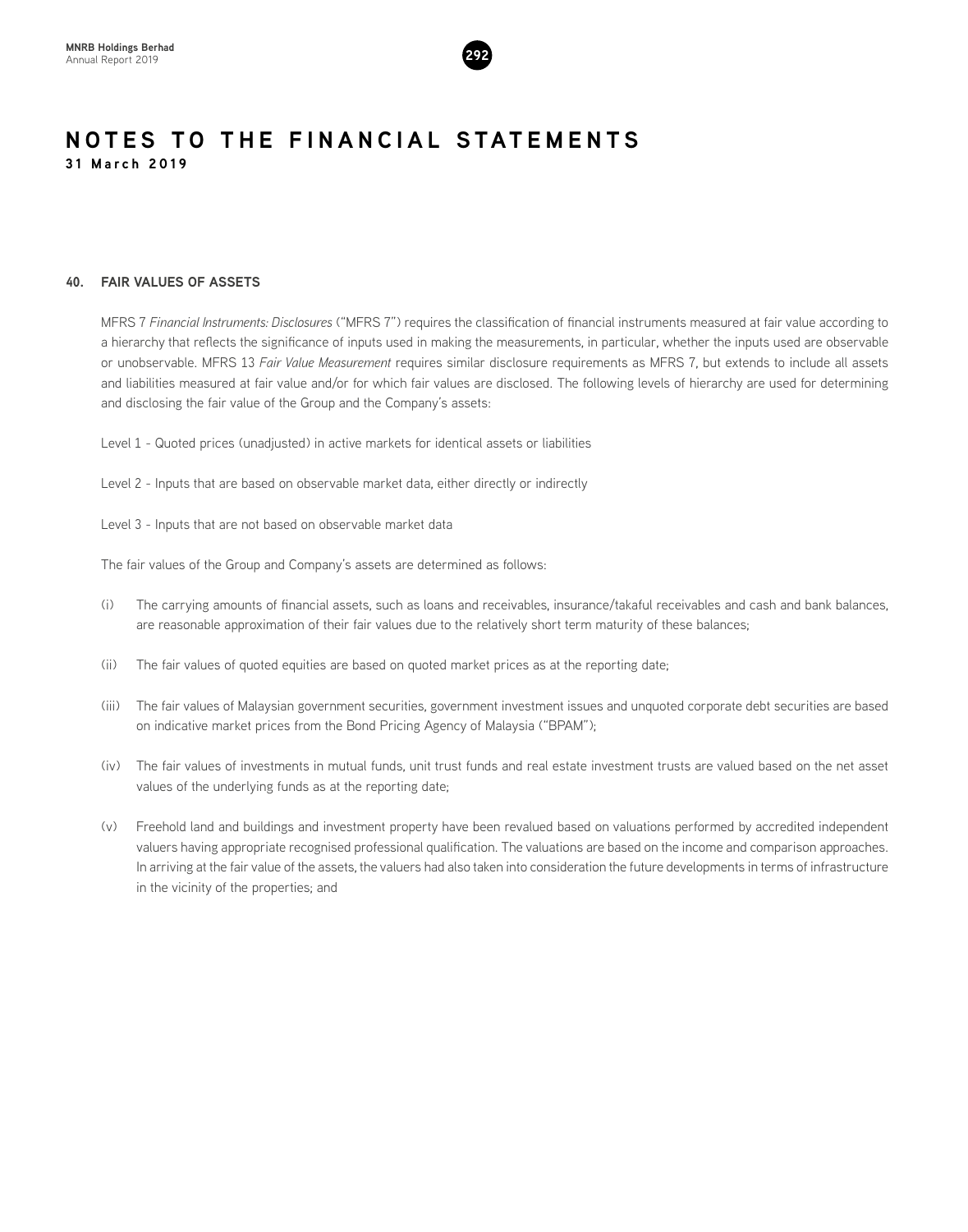

**31 March 2019**

#### **40. FAIR VALUES OF ASSETS (CONT'D.)**

(vi) Fair value of unquoted shares in Malaysia are derived using the net assets of the invested companies.

|                                 | <b>Valuation</b><br>technique | Significant<br>unobservable inputs                    | Range            |
|---------------------------------|-------------------------------|-------------------------------------------------------|------------------|
| 2019                            |                               |                                                       |                  |
| Property, plant and equipment   |                               |                                                       |                  |
| <b>Office building of MRE</b>   | Income approach               | Yield                                                 | 6.0% to 6.25%    |
|                                 |                               | Rental per square foot                                | <b>RM4.50</b>    |
| <b>Office buildings of TIFB</b> | <b>Comparison approach</b>    | Sales price per square feet<br>for similar properties | RM833 to RM1,545 |
| Unquoted shares in Malaysia     | Net assets                    | <b>Net assets</b>                                     | Not applicable   |
| 2018                            |                               |                                                       |                  |
| Property, plant and equipment   |                               |                                                       |                  |
| Office building of MRE          | Income approach               | Yield                                                 | 6.0% to 6.25%    |
|                                 |                               | Rental per square foot                                | RM4.30 to RM4.96 |
| Office buildings of TIFB        | Comparison approach           | Sales price per square feet<br>for similar properties | RM512 to RM1,175 |

A significant increase or decrease in the unobservable inputs used in the valuation would result in a correspondingly higher or lower fair value.

There have been no transfers between Level 1 and Level 2 of the fair value hierarchy during the financial year.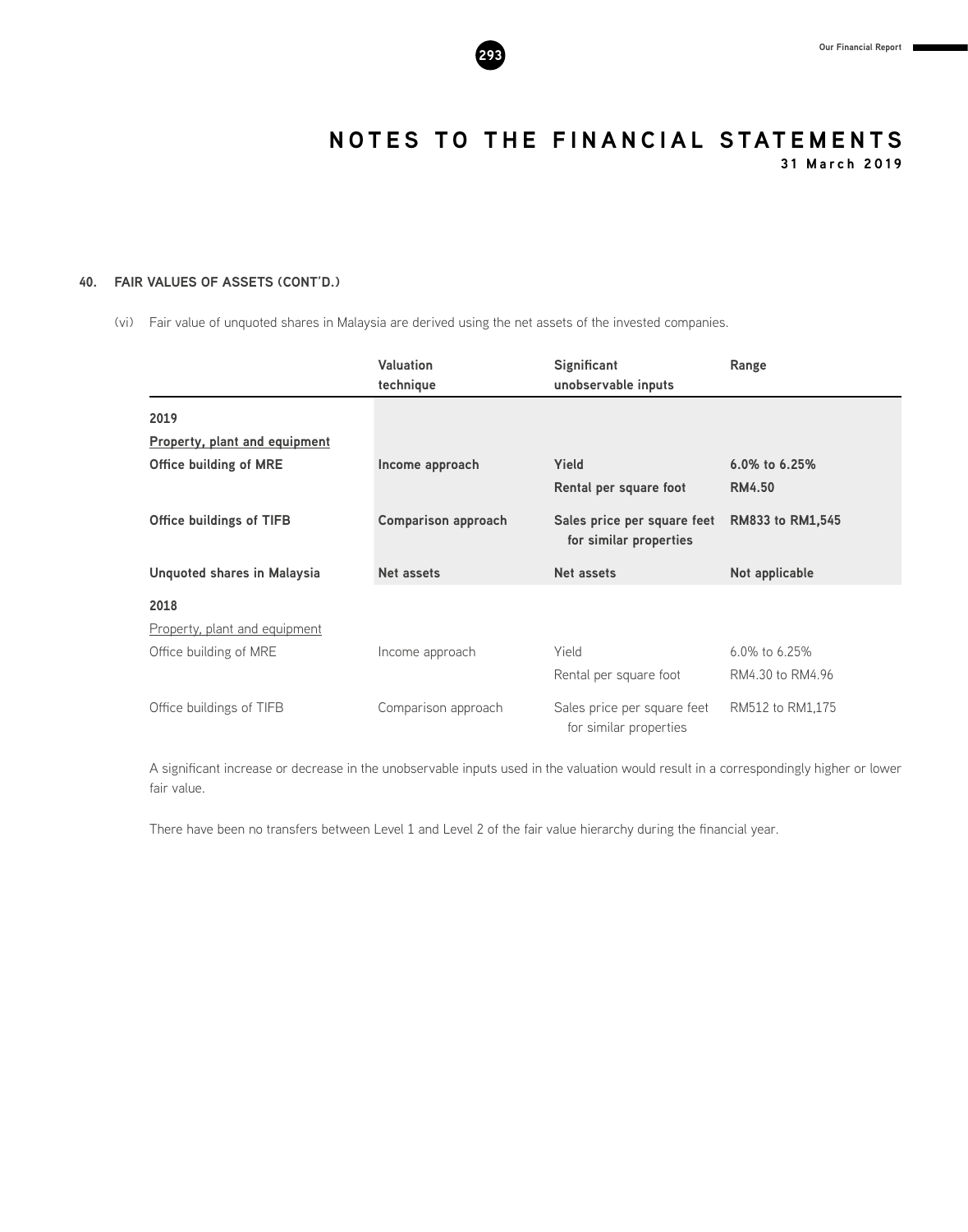

#### **40. FAIR VALUES OF ASSETS (CONT'D.)**

As at the reporting date, the Group and the Company held the following assets that are measured at fair value and/or for which fair values are disclosed under Levels 1, 2 and 3 of the fair value hierarchy:

|       |                                           | Level 1                  | Level <sub>2</sub> | Level 3       | Total         |
|-------|-------------------------------------------|--------------------------|--------------------|---------------|---------------|
|       |                                           | <b>RM'000</b>            | <b>RM'000</b>      | <b>RM'000</b> | <b>RM'000</b> |
| Group |                                           |                          |                    |               |               |
| 2019  |                                           |                          |                    |               |               |
|       | Assets measured at fair value:            |                          |                    |               |               |
| (a)   | Property, plant and equipment             |                          |                    |               |               |
|       | Freehold land                             |                          |                    | 36,800        | 36,800        |
|       | <b>Buildings</b>                          | $\overline{\phantom{0}}$ |                    | 163,312       | 163,312       |
|       |                                           | $\overline{\phantom{0}}$ |                    | 200,112       | 200,112       |
| (b)   | <b>Financial assets at FVTPL</b>          |                          |                    |               |               |
|       | Designated upon initial recognition       |                          |                    |               |               |
|       | Unquoted corporate debt securities        |                          | 4,178              |               | 4,178         |
|       | Government investment issues              |                          | 1,306,506          |               | 1,306,506     |
|       | Unquoted islamic private debt securities: |                          |                    |               |               |
|       | Government guaranteed                     |                          | 702,381            |               | 702,381       |
|       | Unsecured                                 |                          | 507,833            |               | 507,833       |
|       | Mandatorily measured                      |                          |                    |               |               |
|       | Quoted shares in Malaysia:                |                          |                    |               |               |
|       | Shariah approved equities                 | 184,207                  |                    |               | 184,207       |
|       | Warrants                                  | 43                       |                    |               | 43            |
|       | Others                                    | 82,914                   |                    |               | 82,914        |
|       | Unquoted corporate debt securities        |                          | 15,142             |               | 15,142        |
|       | Unquoted islamic private debt securities  |                          | 739                |               | 739           |
|       | Shariah approved unit trust funds         | 168,589                  |                    |               | 168,589       |
|       | Real estate investment trusts             | 16,299                   |                    |               | 16,299        |
|       |                                           | 452,052                  | 2,536,779          | Ĭ.            | 2,988,831     |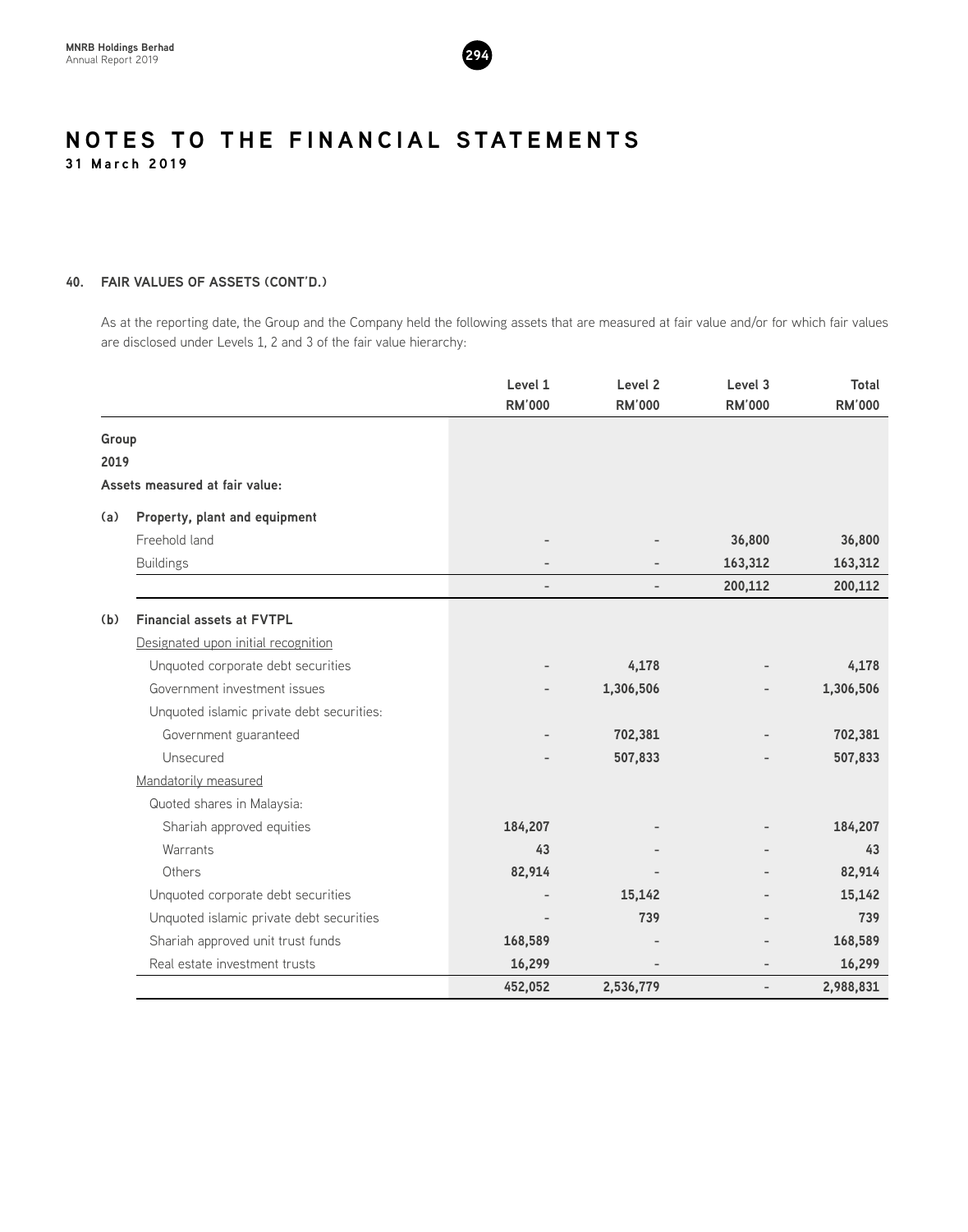

**31 March 2019**

#### **40. FAIR VALUES OF ASSETS (CONT'D.)**

As at the reporting date, the Group and the Company held the following assets that are measured at fair value and/or for which fair values are disclosed under Levels 1, 2 and 3 of the fair value hierarchy: (cont'd.)

|     |                                           | Level 1<br><b>RM'000</b> | Level <sub>2</sub><br><b>RM'000</b> | Level 3<br><b>RM'000</b> | Total<br><b>RM'000</b> |
|-----|-------------------------------------------|--------------------------|-------------------------------------|--------------------------|------------------------|
|     | Group (cont'd.)                           |                          |                                     |                          |                        |
|     | 2019 (cont'd.)                            |                          |                                     |                          |                        |
| (c) | <b>Financial assets at FVOCI</b>          |                          |                                     |                          |                        |
|     | Malaysian government securities           |                          | 183,878                             |                          | 183,878                |
|     | Government investment issues              |                          | 519,843                             |                          | 519,843                |
|     | Unquoted corporate debt securities        |                          | 1,031,242                           |                          | 1,031,242              |
|     | Unquoted shares                           |                          |                                     | 84,158                   | 84,158                 |
|     | Unquoted Islamic private debt securities: |                          |                                     |                          |                        |
|     | Government guaranteed                     |                          | 105,860                             |                          | 105,860                |
|     | Unsecured                                 |                          | 230,462                             |                          | 230,462                |
|     | Golf club memberships                     | $\overline{a}$           |                                     | 293                      | 293                    |
|     |                                           |                          | 2,071,285                           | 84,451                   | 2,155,736              |
| (a) | Property, plant and equipment             |                          |                                     |                          |                        |
|     |                                           |                          |                                     |                          |                        |
|     | Freehold land                             |                          |                                     | 36,800                   | 36,800                 |
|     | <b>Buildings</b>                          |                          |                                     | 199,277                  | 199,277                |
|     |                                           | $\overline{a}$           | $\overline{a}$                      | 236,077                  | 236,077                |
| (b) | <b>Financial assets at FVTPL</b>          |                          |                                     |                          |                        |
|     | Shariah approved unit trust funds         | 116,127                  | $\overline{\phantom{a}}$            | $\overline{a}$           | 116,127                |
|     |                                           | 116,127                  |                                     |                          | 116,127                |
| (c) | <b>AFS</b> financial assets               |                          |                                     |                          |                        |
|     | Malaysian government securities           |                          | 131,162                             |                          | 131,162                |
|     | Unquoted corporate debt securities        |                          | 2,292,540                           |                          | 2,292,540              |
|     | Quoted shares in Malaysia                 | 126,228                  |                                     |                          | 126,228                |
|     | Warrants                                  | 273                      |                                     |                          | 273                    |
|     | Real estate investment trusts             | 13,227                   |                                     |                          | 13,227                 |
|     | Government investment issues              |                          | 1,132,970                           |                          | 1,132,970              |
|     |                                           | 139,728                  | 3,556,672                           | $\overline{a}$           | 3,696,400              |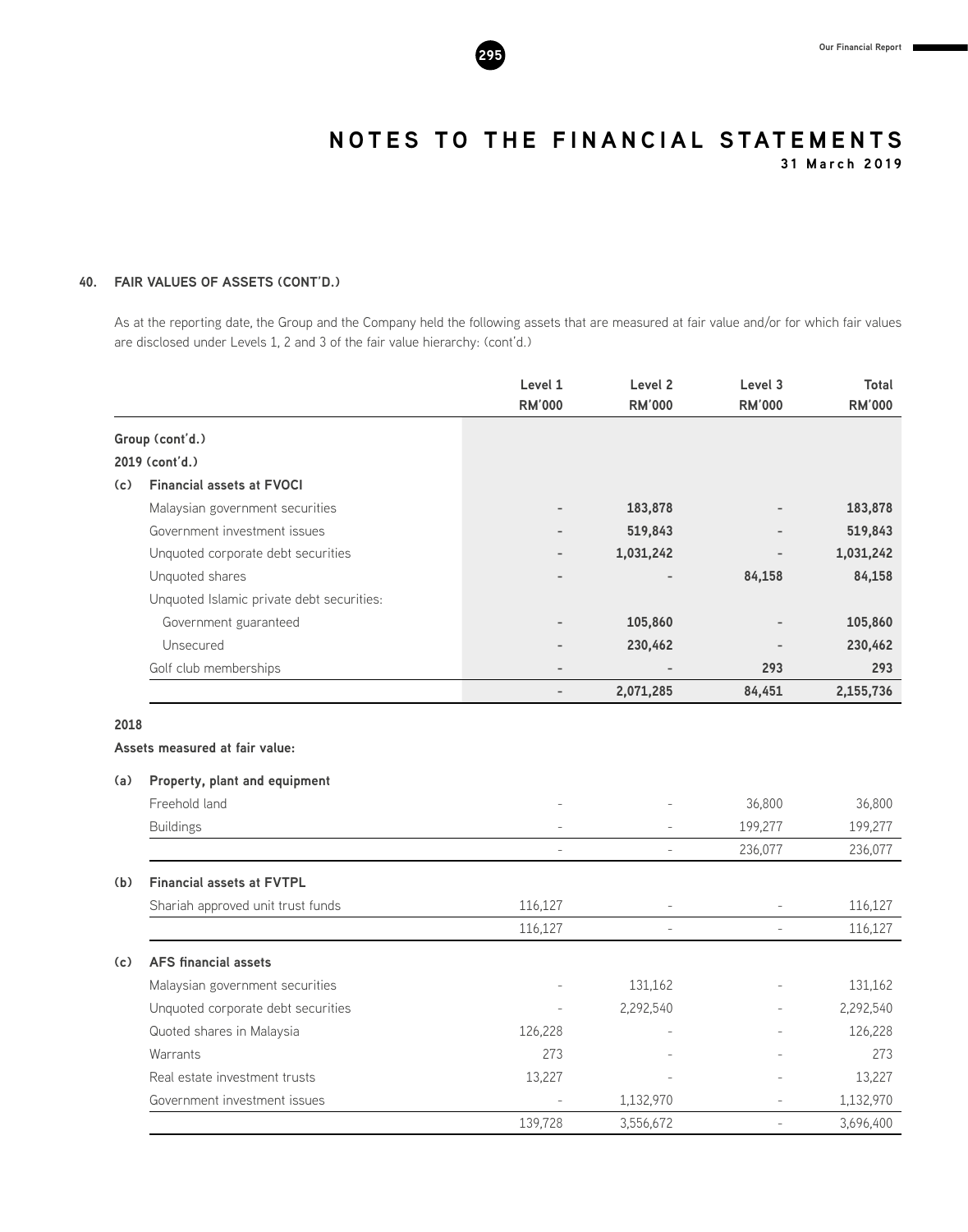

**31 March 2019**

#### **40. FAIR VALUES OF ASSETS (CONT'D.)**

|                                             | Level 1                  | Level 2       | Level 3                  | <b>Total</b>  |
|---------------------------------------------|--------------------------|---------------|--------------------------|---------------|
|                                             | <b>RM'000</b>            | <b>RM'000</b> | <b>RM'000</b>            | <b>RM'000</b> |
| Group (cont'd.)                             |                          |               |                          |               |
| 2018 (cont'd.)                              |                          |               |                          |               |
| Assets for which fair values are disclosed: |                          |               |                          |               |
| <b>HTM</b> investments                      |                          |               |                          |               |
| Malaysian government securities             | $\overline{\phantom{a}}$ | 77,404        | $\overline{\phantom{m}}$ | 77,404        |
| Unquoted corporate debt securities          | $\overline{\phantom{a}}$ | 25,723        | $\overline{\phantom{a}}$ | 25,723        |
| Government investment issues                | $\overline{\phantom{a}}$ | 539,508       | $\overline{\phantom{a}}$ | 539,508       |
|                                             | $\overline{\phantom{m}}$ | 642,635       | $\overline{\phantom{m}}$ | 642,635       |
| Company                                     |                          |               |                          |               |
| 2019                                        |                          |               |                          |               |
| Assets measured at fair value:              |                          |               |                          |               |
| <b>Financial assets at FVOCI</b>            |                          |               |                          |               |
| Golf membership                             | $\overline{\phantom{0}}$ |               | 50                       | 50            |
| 2018                                        |                          |               |                          |               |
| Assets for which fair values are disclosed: |                          |               |                          |               |
| <b>HTM</b> investments                      |                          |               |                          |               |
| Unquoted corporate debt securities          | $\overline{\phantom{a}}$ | 1,009         |                          | 1,009         |